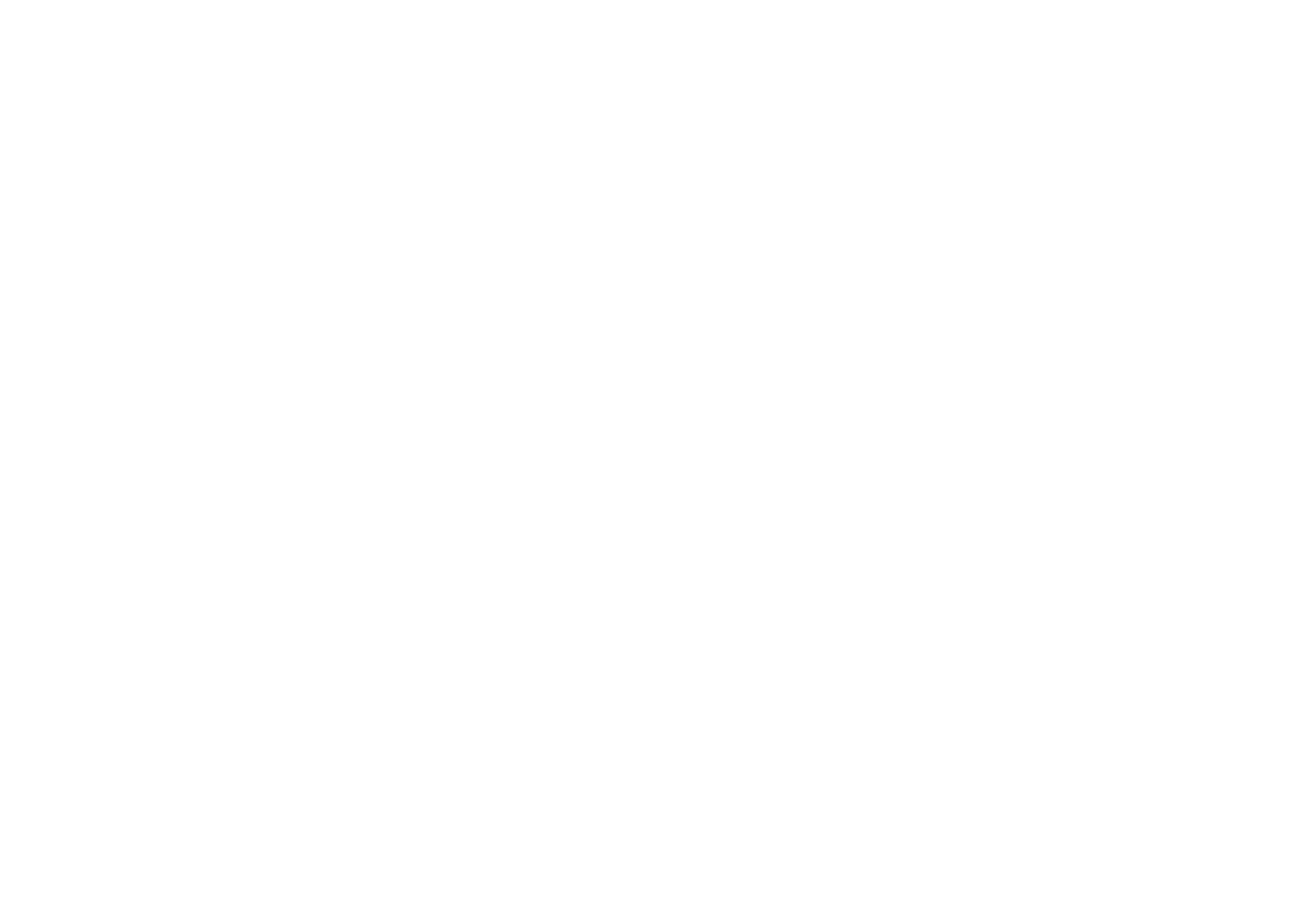### **GRADUATORIA PROVINCIALE DEFINITIVA**

| PAG. |  |
|------|--|
|------|--|

| POS.         | DATI ANAGRAFICI   |      | PROFILO A.T.A.: AA - ASSISTENTE AMMINISTRATIVO                                                                                | IDENT.    |       | <b>PUNTEGGI</b> |               |      | RIS. PREF. | N. LO  |       | PUNT. ART. 4.2 ART. 21 ACO PAT |            |   |
|--------------|-------------------|------|-------------------------------------------------------------------------------------------------------------------------------|-----------|-------|-----------------|---------------|------|------------|--------|-------|--------------------------------|------------|---|
| GRAD.        |                   |      |                                                                                                                               |           | PREC. | SERV.           | <b>TITOLI</b> |      |            | FIG SE | TOT.  | $(*)$                          | $(**)$ RIS |   |
|              | 000013 DI CARLO   |      | LIDIA CAROLINA                                                                                                                | FG/003288 |       | 3,00            | 11,00         | **** | ****** **  |        | 14,00 | $\star$                        |            |   |
|              | 26/04/1974 (FG)   |      | ****************                                                                                                              |           |       |                 |               |      |            |        |       |                                |            |   |
|              | 000014 CARRILLO   |      | ANTONIETTA GERAR FG/000113                                                                                                    |           |       | 5,20            | 8,33          |      | ****** **  |        | 13,53 |                                |            |   |
|              | 21/01/1958        | (FG) | ****************                                                                                                              |           |       |                 |               |      |            |        |       |                                |            |   |
| 000015 NOTA  |                   |      | <b>MATTEO</b>                                                                                                                 | FG/004127 |       | 5,00            | 8,50          |      | ****** **  |        | 13,50 |                                |            | D |
|              | 23/05/1956        | (FG) | ****************                                                                                                              |           |       |                 |               |      |            |        |       |                                |            |   |
|              | 000016 DIPASQUALE |      | MICHELE                                                                                                                       | FG/003829 |       | 4,40            | 8,16          |      | ****** **  |        | 12,56 | $\star$                        |            |   |
|              | 03/02/1959        | (FG) | ****************                                                                                                              |           |       |                 |               |      |            |        |       |                                |            |   |
|              | 000017 LATINO     |      | <b>STEFANO</b>                                                                                                                | FG/004187 |       | 4,10            | 8,33          |      | ****** **  |        | 12,43 |                                | $\star$    |   |
|              | 04/01/1962        | (FG) | ****************                                                                                                              |           |       |                 |               |      |            |        |       |                                |            |   |
|              | 000018 ALTAVILLA  |      | MARIA LUCIA                                                                                                                   | FG/004147 |       | 2,60            | 9,66          | **** | ****** **  |        | 12,26 | $\pmb{\ast}$                   | $\star$    |   |
|              | 12/09/1956        | (FG) | ****************                                                                                                              |           |       |                 |               |      |            |        |       |                                |            |   |
|              | 000019 LAMANUZZI  |      | <b>SONIA</b>                                                                                                                  | FG/003583 |       | 2,90            | 8,00          | **** | ****** **  |        | 10,90 | $\star$                        | $\star$    |   |
|              | 05/01/1975        | (BA) | ****************                                                                                                              |           |       |                 |               |      |            |        |       |                                |            |   |
|              | 000020 INGEGNO    |      | MICHELINA                                                                                                                     | FG/003165 |       | 2,80            | 8,00          | **** | ****** **  |        | 10,80 | $\star$                        | $\star$    |   |
|              | 30/09/1959        | (FG) | ****************                                                                                                              |           |       |                 |               |      |            |        |       |                                |            |   |
| 000021 LEONE |                   |      | <b>ANNA MARIA</b>                                                                                                             | FG/003937 |       | 2,00            | 8,66          | **** | ****** **  |        | 10,66 |                                | $\star$    |   |
|              | 14/08/1974        | (BA) | ****************                                                                                                              |           |       |                 |               |      |            |        |       |                                |            |   |
|              | 000022 GIULIANI   |      | <b>FRANCESCO</b>                                                                                                              | FG/003391 |       | 1,75            | 7,50          |      | ****** **  |        | 9,25  |                                |            |   |
|              | 01/10/1967        | (FG) | ****************                                                                                                              |           |       |                 |               |      |            |        |       |                                |            |   |
|              | 000023 MANFREDI   |      | <b>ROSARIA</b>                                                                                                                | FG/004235 |       | 1,50            | 6,00          |      | ****** **  |        | 7,50  |                                | $\star$    |   |
|              | 02/10/1966        | (FG) | ****************                                                                                                              |           |       |                 |               |      |            |        |       |                                |            |   |
|              |                   |      | ATTENZIONE: PER EFFETTO DELLA LEGGE SULLA PRIVACY QUESTA STAMPA NON CONTIENE ALCUNI DATI PERSONALI E SENSIBILI CHE CONCORRONO |           |       |                 |               |      |            |        |       |                                |            |   |

 **ALLA COSTITUZIONE DELLA STESSA. AGLI STESSI DATI GLI INTERESSATI O CONTROINTERESSATI POTRANNO EVENTUALMENTE ACCEDERE SECONDO LE MODALITA' PREVISTE DALLA LEGGE SULLA TRASPARENZA DEGLI ATTI AMMINISTRATIVI.**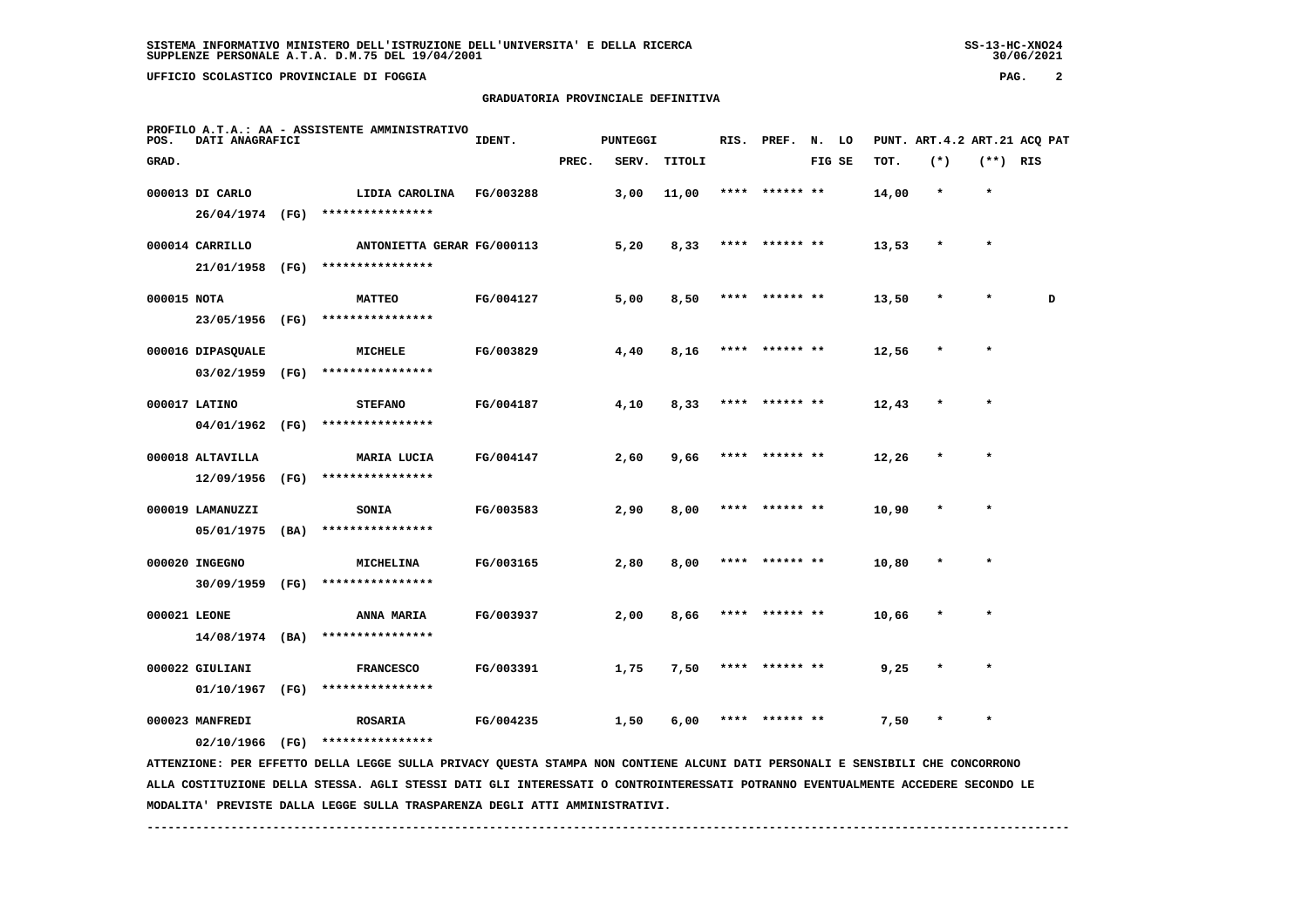**GRADUATORIA PROVINCIALE DEFINITIVA**

| PROFILO A.T.A.: AT - ASSISTENTE TECNICO<br>PROFESSIONALE: AR02 - ELETTRONICA ED ELETTROTECNICA<br><b>AREA</b><br>DATI ANAGRAFICI<br>IDENT.<br>POS. | PUNTEGGI       | RIS. PREF. | N. LO          |                  | PUNT. ART. 4.2 ART. 21 ACO PAT |
|----------------------------------------------------------------------------------------------------------------------------------------------------|----------------|------------|----------------|------------------|--------------------------------|
| GRAD.                                                                                                                                              | SERV.<br>PREC. | TITOLI     | FIG SE         | $(*)$<br>TOT.    | (**)<br>RIS                    |
| 000001 TOTARO<br>FG/003893<br>GIUSEPPE<br>****************<br>(FG)<br>26/09/1961                                                                   | 10,70          | 12,33      | **** ****** ** | 23,03<br>$\star$ | $\star$                        |
| FG/004218<br>000002 DE ANGELIS<br><b>VALERIA</b><br>****************<br>22/12/1975<br>(FG)                                                         | 3,00           | 7,00       | **** ****** ** | $\star$<br>10,00 | $\star$                        |
| ATTENZIONE: PER EFFETTO DELLA LEGGE SULLA PRIVACY QUESTA STAMPA NON CONTIENE ALCUNI DATI PERSONALI E SENSIBILI CHE CONCORRONO                      |                |            |                |                  |                                |

 **ALLA COSTITUZIONE DELLA STESSA. AGLI STESSI DATI GLI INTERESSATI O CONTROINTERESSATI POTRANNO EVENTUALMENTE ACCEDERE SECONDO LE**

 **MODALITA' PREVISTE DALLA LEGGE SULLA TRASPARENZA DEGLI ATTI AMMINISTRATIVI.**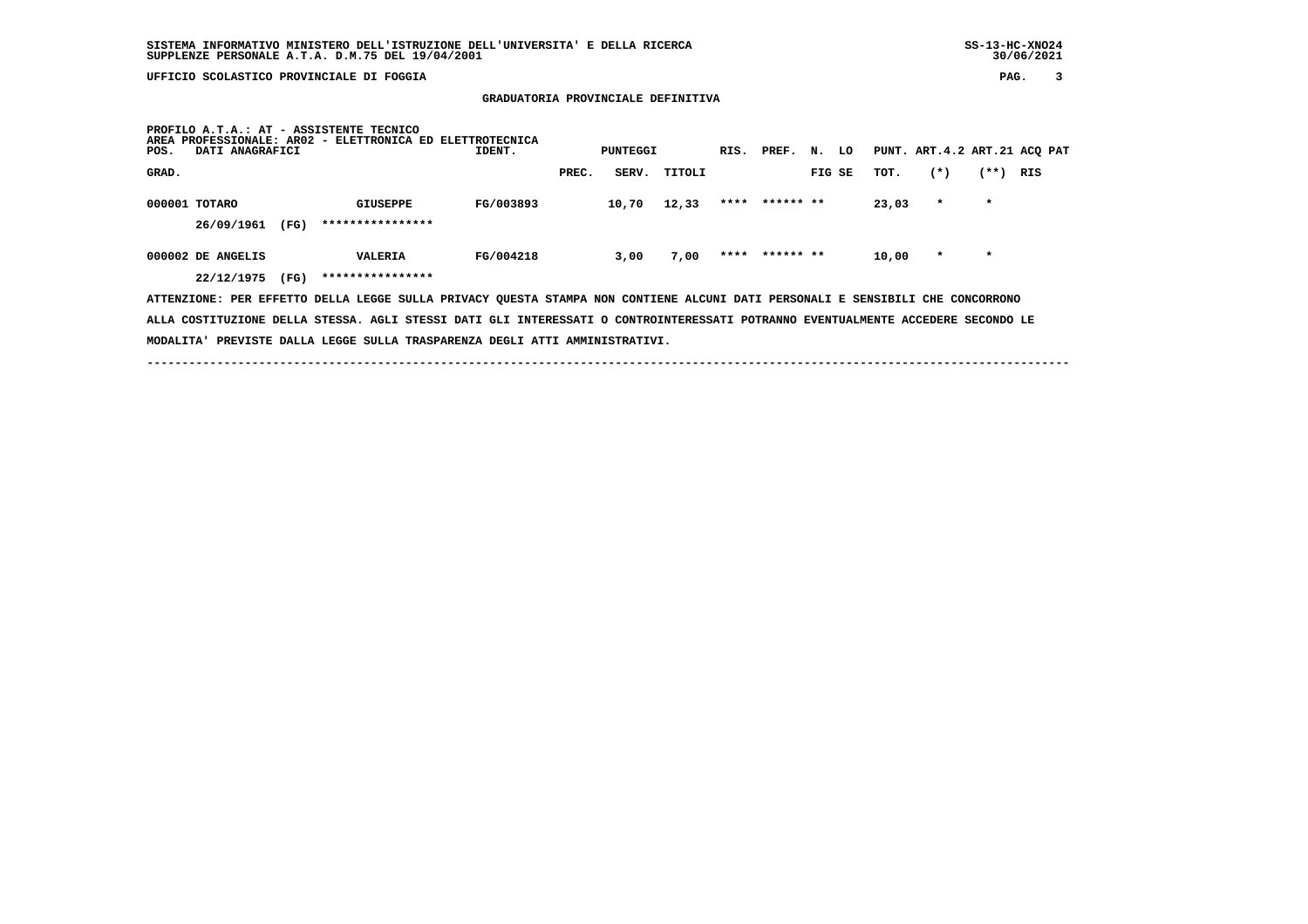**GRADUATORIA PROVINCIALE DEFINITIVA**

| PROFILO A.T.A.: AT - ASSISTENTE TECNICO<br>AREA PROFESSIONALE: AR05 - IMBAR.SCUOLA-IMP.ELETTRICI-COND.CALDAIE A VAPORE<br>POS.<br>DATI ANAGRAFICI |                  | IDENT.    |       | PUNTEGGI |        | RIS. | PREF.     | N.     | LO |       | PUNT. ART.4.2 ART.21 ACQ PAT |         |     |
|---------------------------------------------------------------------------------------------------------------------------------------------------|------------------|-----------|-------|----------|--------|------|-----------|--------|----|-------|------------------------------|---------|-----|
| GRAD.                                                                                                                                             |                  |           | PREC. | SERV.    | TITOLI |      |           | FIG SE |    | TOT.  | $(*)$                        | (**)    | RIS |
| 000001 TOTARO                                                                                                                                     | <b>GIUSEPPE</b>  | FG/003893 |       | 10,70    | 12,33  | **** | ****** ** |        |    | 23,03 | $\star$                      | $\star$ |     |
| 26/09/1961<br>(FG)                                                                                                                                | **************** |           |       |          |        |      |           |        |    |       |                              |         |     |
| ATTENZIONE: PER EFFETTO DELLA LEGGE SULLA PRIVACY OUESTA STAMPA NON CONTIENE ALCUNI DATI PERSONALI E SENSIBILI CHE CONCORRONO                     |                  |           |       |          |        |      |           |        |    |       |                              |         |     |

 **ALLA COSTITUZIONE DELLA STESSA. AGLI STESSI DATI GLI INTERESSATI O CONTROINTERESSATI POTRANNO EVENTUALMENTE ACCEDERE SECONDO LE MODALITA' PREVISTE DALLA LEGGE SULLA TRASPARENZA DEGLI ATTI AMMINISTRATIVI.**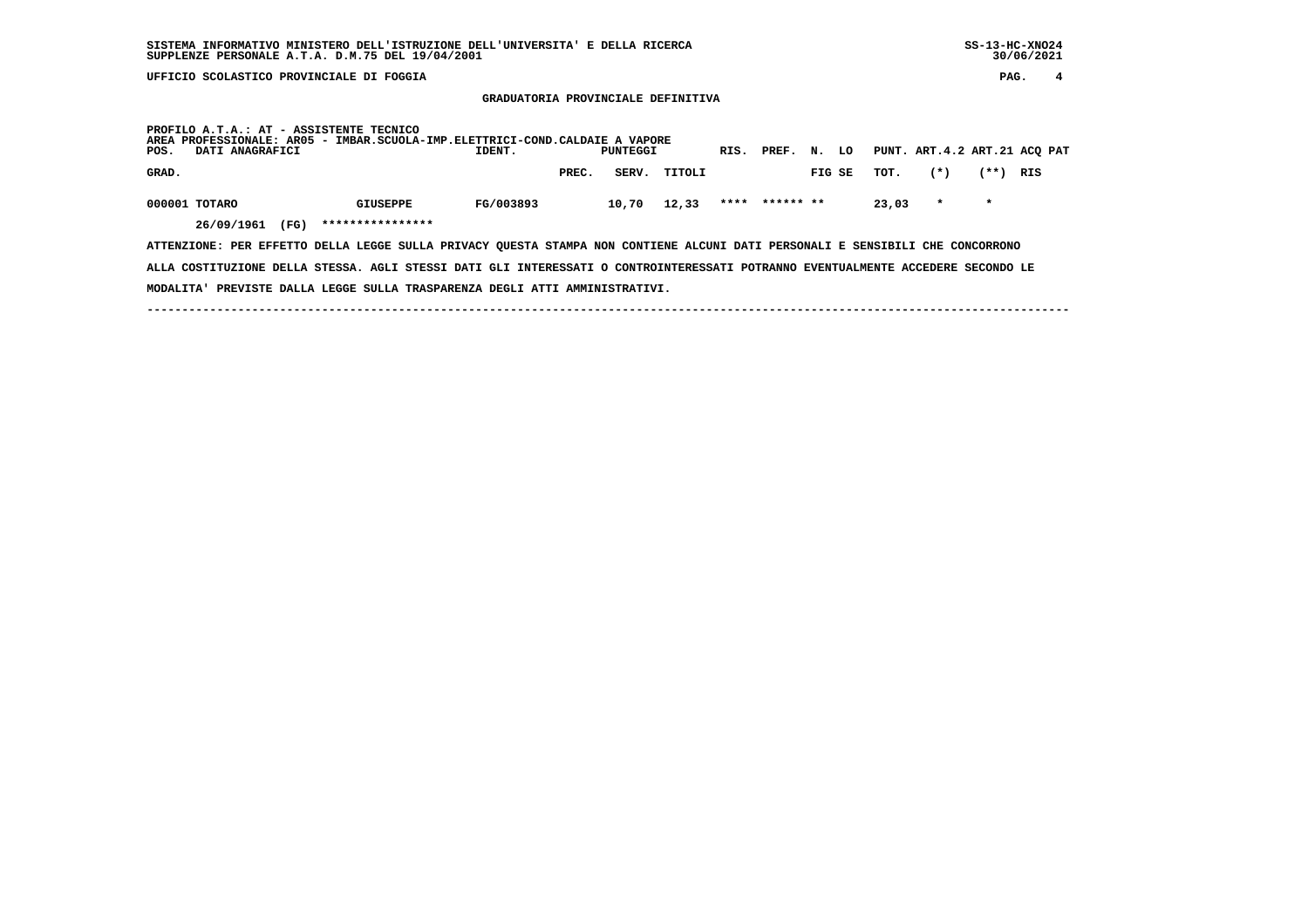**MODALITA' PREVISTE DALLA LEGGE SULLA TRASPARENZA DEGLI ATTI AMMINISTRATIVI.**

 **UFFICIO SCOLASTICO PROVINCIALE DI FOGGIA PAG. 5**

### **GRADUATORIA PROVINCIALE DEFINITIVA**

| AREA<br>POS.       | DATI ANAGRAFICI |      | PROFILO A.T.A.: AT - ASSISTENTE TECNICO<br>PROFESSIONALE: AR08 - FISICA            | IDENT.    |       | <b>PUNTEGGI</b> |        | RIS. | PREF. N. LO    |        |   |           |         |            | PUNT. ART. 4.2 ART. 21 ACQ PAT |
|--------------------|-----------------|------|------------------------------------------------------------------------------------|-----------|-------|-----------------|--------|------|----------------|--------|---|-----------|---------|------------|--------------------------------|
| GRAD.              |                 |      |                                                                                    |           | PREC. | SERV.           | TITOLI |      |                | FIG SE |   | TOT.      | $(*)$   | $(**)$     | RIS                            |
| 000001 DELLA CROCE |                 |      | <b>RINA</b>                                                                        | FG/003728 |       | 12,40           | 14,00  |      | **** ****** ** |        |   | 26,40     | $\star$ | $\star$    |                                |
|                    | 17/06/1957      | (FG) | ****************                                                                   |           |       |                 |        |      |                |        |   |           |         |            |                                |
| 000002 TOTARO      |                 |      | GIUSEPPE                                                                           | FG/003893 |       | 10,70           | 12,33  |      | **** ****** ** |        |   | 23,03     | $\star$ | $\star$    |                                |
|                    | 26/09/1961      | (FG) | ****************                                                                   |           |       |                 |        |      |                |        |   |           |         |            |                                |
| 000003 SARCINA     |                 |      | <b>RUGGIERO</b>                                                                    | FG/003306 |       | 4,50            | 14,00  |      | **** ****** ** |        |   | 18,50     | $\star$ | $\star$    |                                |
|                    | 19/01/1971      | (BA) | ****************                                                                   |           |       |                 |        |      |                |        |   |           |         |            |                                |
| 000004 DE ANGELIS  |                 |      | VALERIA                                                                            | FG/004218 |       | 3,00            | 7,00   | **** | ****** **      |        |   | 10,00     | $\star$ | $\star$    |                                |
|                    | 22/12/1975      | (FG) | ****************                                                                   |           |       |                 |        |      |                |        |   |           |         |            |                                |
| ATTENZIONE: PER    |                 |      | EFFETTO DELLA LEGGE SULLA PRIVACY QUESTA STAMPA NON CONTIENE ALCUNI DATI PERSONALI |           |       |                 |        |      |                |        | Е | SENSIBILI | CHE     | CONCORRONO |                                |

 **------------------------------------------------------------------------------------------------------------------------------------**

 **ALLA COSTITUZIONE DELLA STESSA. AGLI STESSI DATI GLI INTERESSATI O CONTROINTERESSATI POTRANNO EVENTUALMENTE ACCEDERE SECONDO LE**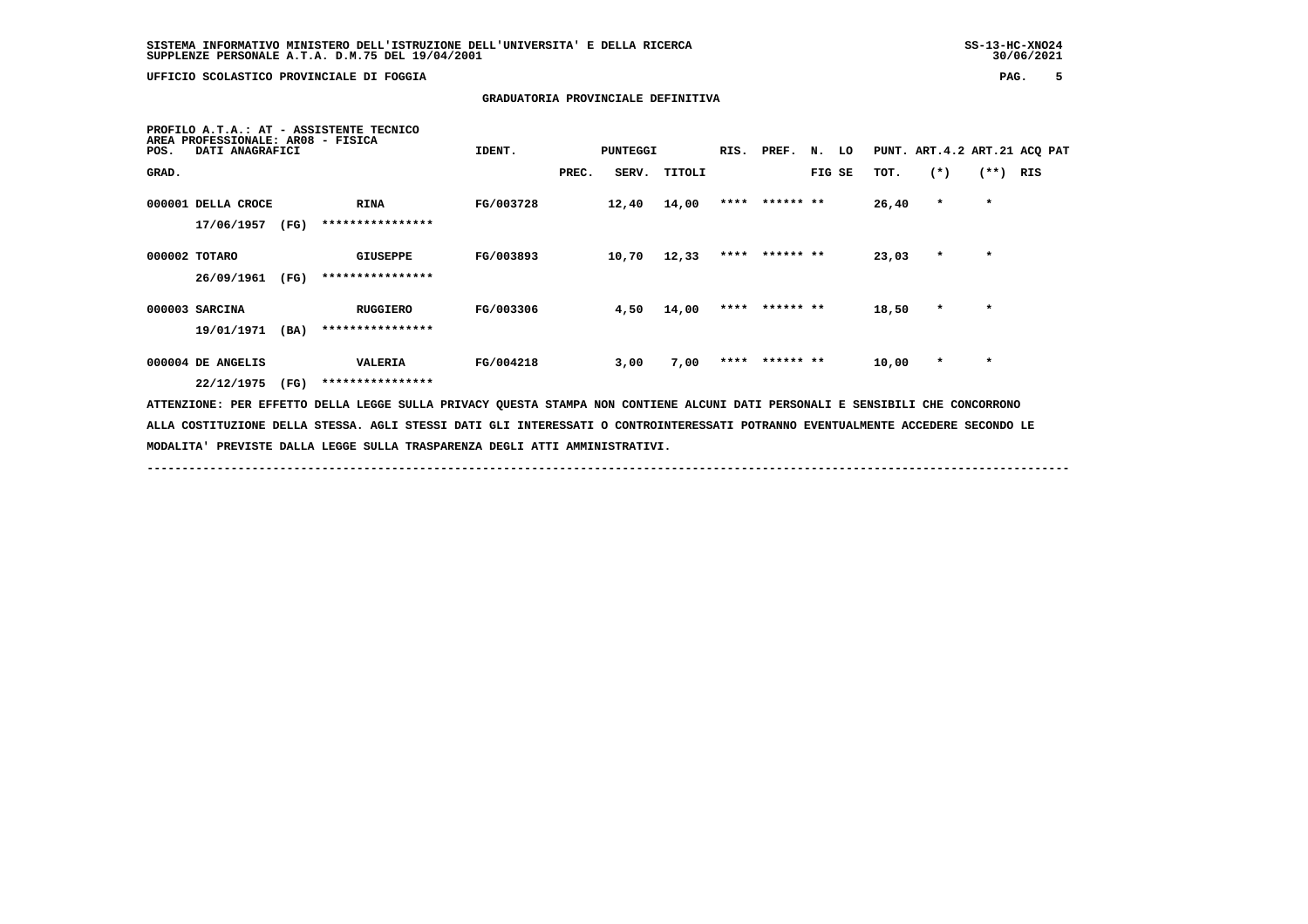**GRADUATORIA PROVINCIALE DEFINITIVA**

| POS.         | DATI ANAGRAFICI |      | PROFILO A.T.A.: AT - ASSISTENTE TECNICO<br>AREA PROFESSIONALE: AR12 - ARCHITETTURA ED ARREDAMENTO | IDENT.    |       | PUNTEGGI |        | RIS. | PREF. N. LO |        |       | PUNT. ART.4.2 ART.21 ACQ PAT |         |     |
|--------------|-----------------|------|---------------------------------------------------------------------------------------------------|-----------|-------|----------|--------|------|-------------|--------|-------|------------------------------|---------|-----|
| GRAD.        |                 |      |                                                                                                   |           | PREC. | SERV.    | TITOLI |      |             | FIG SE | TOT.  | $(*)$                        | (**)    | RIS |
| 000001 LALLO | 21/11/1964      | (FG) | <b>ANGELA</b><br>****************                                                                 | FG/004030 |       | 2,40     | 11,66  | **** | ****** **   |        | 14,06 | $\mathbf{r}$                 | $\star$ |     |

 **ATTENZIONE: PER EFFETTO DELLA LEGGE SULLA PRIVACY QUESTA STAMPA NON CONTIENE ALCUNI DATI PERSONALI E SENSIBILI CHE CONCORRONO ALLA COSTITUZIONE DELLA STESSA. AGLI STESSI DATI GLI INTERESSATI O CONTROINTERESSATI POTRANNO EVENTUALMENTE ACCEDERE SECONDO LE MODALITA' PREVISTE DALLA LEGGE SULLA TRASPARENZA DEGLI ATTI AMMINISTRATIVI.**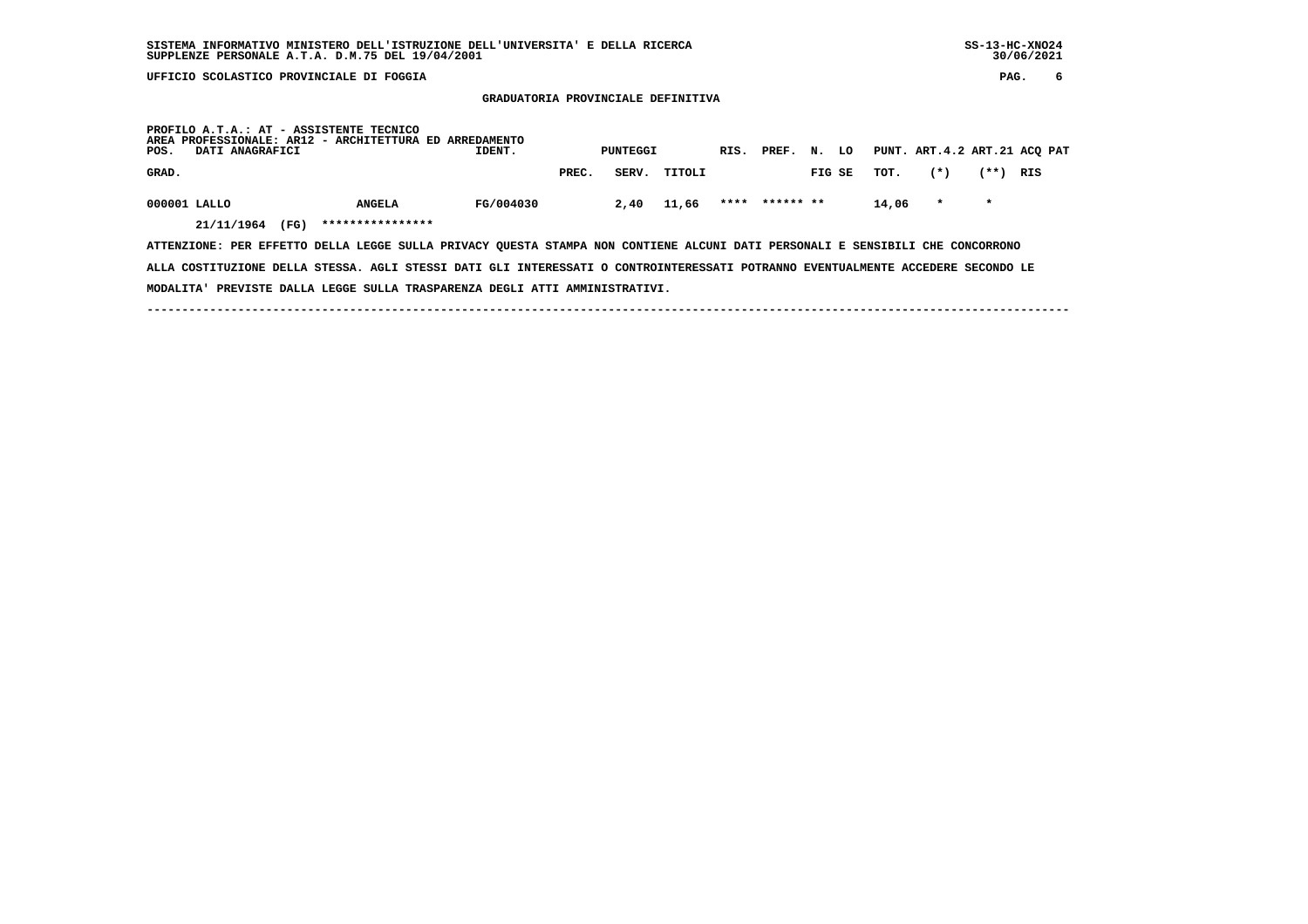**GRADUATORIA PROVINCIALE DEFINITIVA**

| POS.         | DATI ANAGRAFICI |      | PROFILO A.T.A.: AT - ASSISTENTE TECNICO | AREA PROFESSIONALE: AR21 - ALBERGHIERA AMMINISTRATIVA CONTABILE<br>IDENT. |       | <b>PUNTEGGI</b> |        | RIS. | PREF.     | N. | LO     |       | PUNT. ART.4.2 ART.21 ACQ PAT |         |     |  |
|--------------|-----------------|------|-----------------------------------------|---------------------------------------------------------------------------|-------|-----------------|--------|------|-----------|----|--------|-------|------------------------------|---------|-----|--|
| GRAD.        |                 |      |                                         |                                                                           | PREC. | SERV.           | TITOLI |      |           |    | FIG SE | тот.  | $(*)$                        | (**)    | RIS |  |
| 000001 MORRA | 12/09/1963      | (FG) | <b>ANNA</b><br>****************         | FG/004237                                                                 |       | 9,45            | 11,00  | **** | ****** ** |    |        | 20,45 | $\star$                      | $\star$ |     |  |

 **ATTENZIONE: PER EFFETTO DELLA LEGGE SULLA PRIVACY QUESTA STAMPA NON CONTIENE ALCUNI DATI PERSONALI E SENSIBILI CHE CONCORRONO ALLA COSTITUZIONE DELLA STESSA. AGLI STESSI DATI GLI INTERESSATI O CONTROINTERESSATI POTRANNO EVENTUALMENTE ACCEDERE SECONDO LE MODALITA' PREVISTE DALLA LEGGE SULLA TRASPARENZA DEGLI ATTI AMMINISTRATIVI.**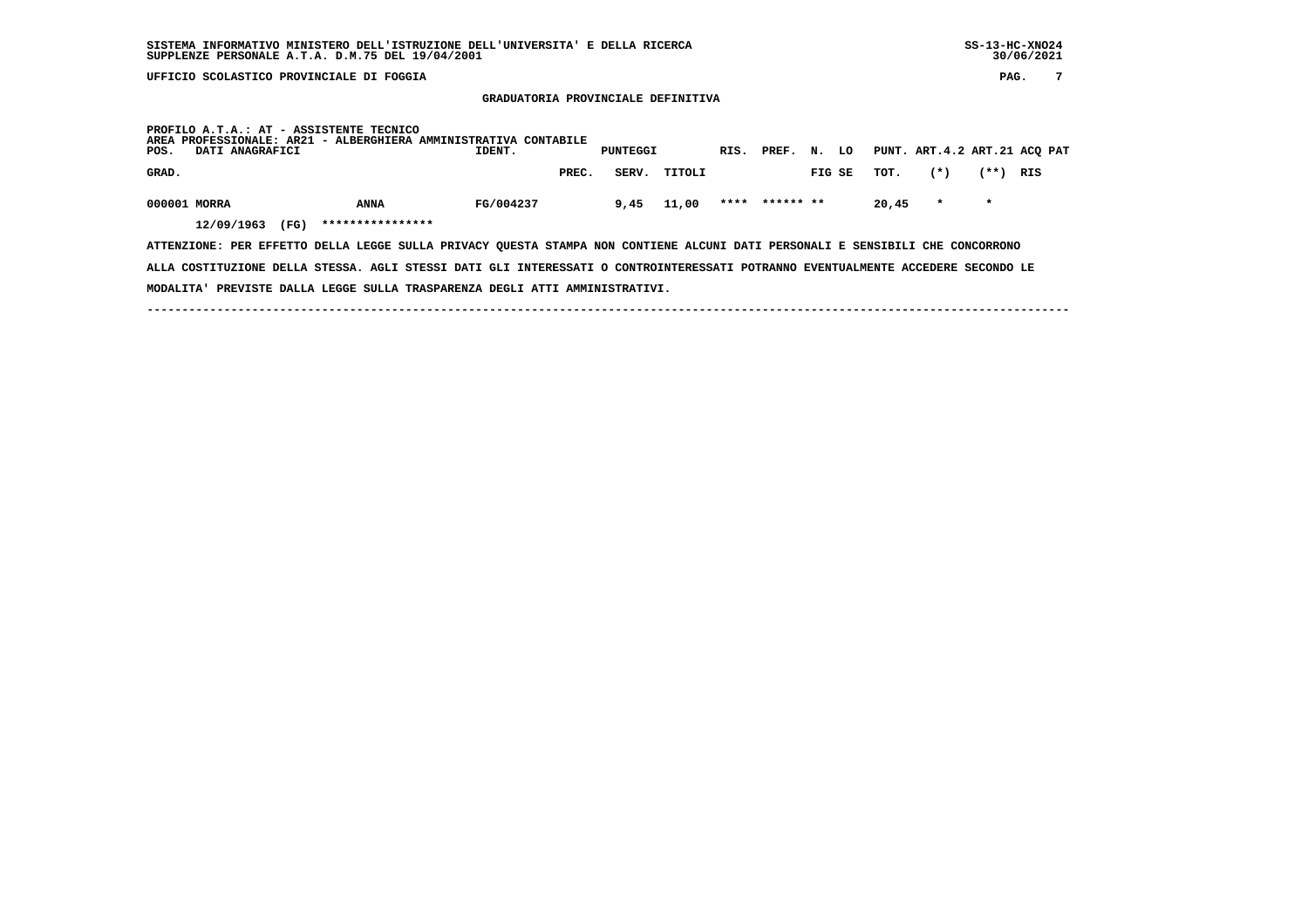**GRADUATORIA PROVINCIALE DEFINITIVA**

| POS.  | AREA PROFESSIONALE: AR23 - CHIMICA<br>DATI ANAGRAFICI |      | PROFILO A.T.A.: AT - ASSISTENTE TECNICO | IDENT.    |       | PUNTEGGI |        | RIS. | PREF.     | N.     | LO |       |         |         | PUNT. ART.4.2 ART.21 ACQ PAT |
|-------|-------------------------------------------------------|------|-----------------------------------------|-----------|-------|----------|--------|------|-----------|--------|----|-------|---------|---------|------------------------------|
| GRAD. |                                                       |      |                                         |           | PREC. | SERV.    | TITOLI |      |           | FIG SE |    | TOT.  | $(*)$   | (**)    | RIS                          |
|       | 000001 MARINARO<br>19/05/1957                         | (FG) | <b>GIUSEPPE</b><br>****************     | FG/004308 |       | 4,50     | 9,00   | **** | ****** ** |        |    | 13,50 | $\star$ | $\star$ |                              |

 **ATTENZIONE: PER EFFETTO DELLA LEGGE SULLA PRIVACY QUESTA STAMPA NON CONTIENE ALCUNI DATI PERSONALI E SENSIBILI CHE CONCORRONO ALLA COSTITUZIONE DELLA STESSA. AGLI STESSI DATI GLI INTERESSATI O CONTROINTERESSATI POTRANNO EVENTUALMENTE ACCEDERE SECONDO LE MODALITA' PREVISTE DALLA LEGGE SULLA TRASPARENZA DEGLI ATTI AMMINISTRATIVI.**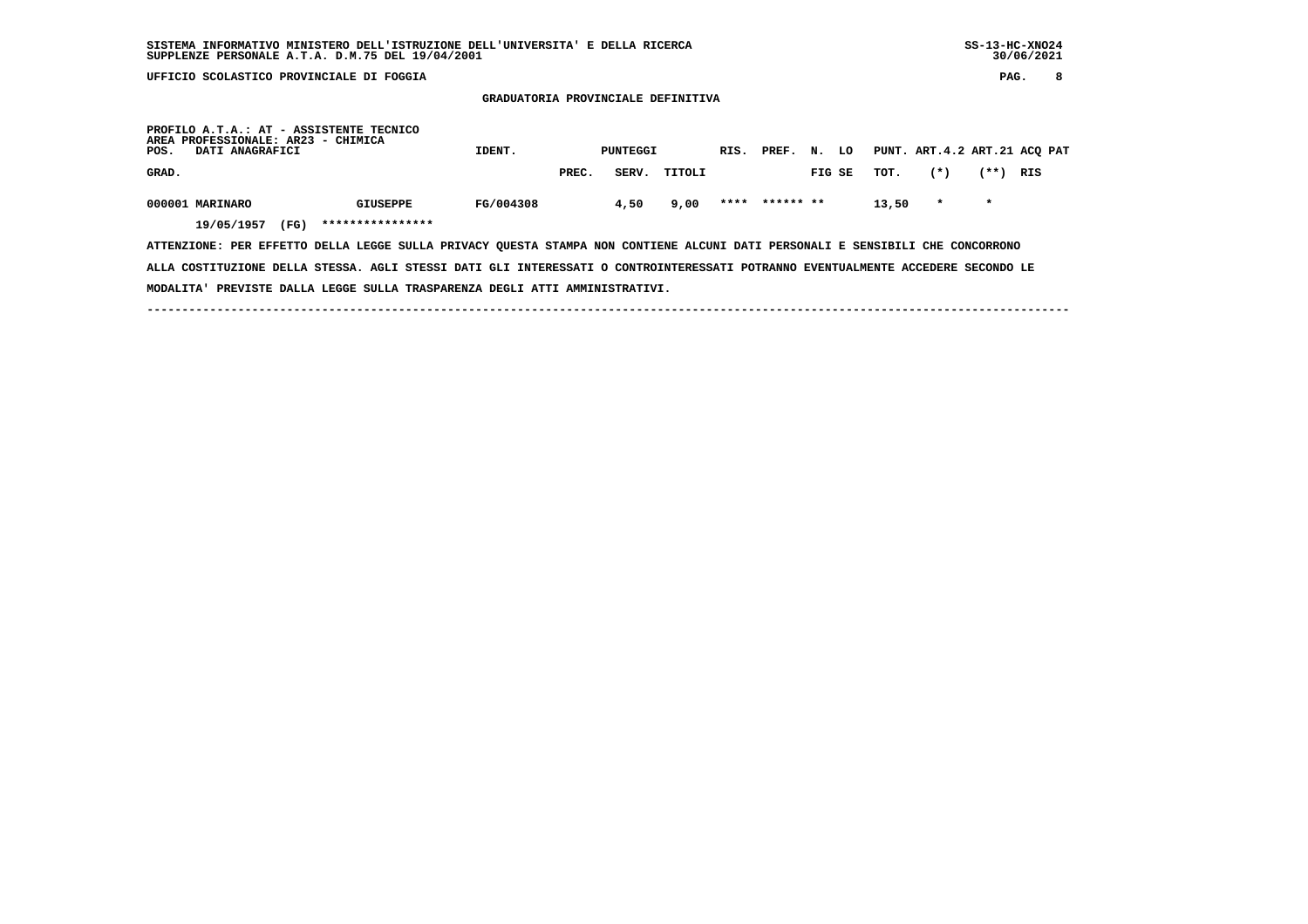**GRADUATORIA PROVINCIALE DEFINITIVA**

| PROFILO A.T.A.: AT - ASSISTENTE TECNICO<br>AREA PROFESSIONALE: AR28 - AZIENDA AGRARIA<br>POS.<br>DATI ANAGRAFICI              |                  | IDENT.    |       | PUNTEGGI |        | RIS. PREF.     | N.     | LO |       |         |         | PUNT. ART. 4.2 ART. 21 ACO PAT |
|-------------------------------------------------------------------------------------------------------------------------------|------------------|-----------|-------|----------|--------|----------------|--------|----|-------|---------|---------|--------------------------------|
| GRAD.                                                                                                                         |                  |           | PREC. | SERV.    | TITOLI |                | FIG SE |    | тот.  | $(*)$   | (**)    | RIS                            |
| 000001 MARINARO                                                                                                               | <b>GIUSEPPE</b>  | FG/004308 |       | 4,50     | 9,00   | **** ****** ** |        |    | 13,50 | $\star$ | $\star$ |                                |
| (FG)<br>19/05/1957                                                                                                            | **************** |           |       |          |        |                |        |    |       |         |         |                                |
| ATTENZIONE: PER EFFETTO DELLA LEGGE SULLA PRIVACY QUESTA STAMPA NON CONTIENE ALCUNI DATI PERSONALI E SENSIBILI CHE CONCORRONO |                  |           |       |          |        |                |        |    |       |         |         |                                |

 **ALLA COSTITUZIONE DELLA STESSA. AGLI STESSI DATI GLI INTERESSATI O CONTROINTERESSATI POTRANNO EVENTUALMENTE ACCEDERE SECONDO LE MODALITA' PREVISTE DALLA LEGGE SULLA TRASPARENZA DEGLI ATTI AMMINISTRATIVI.**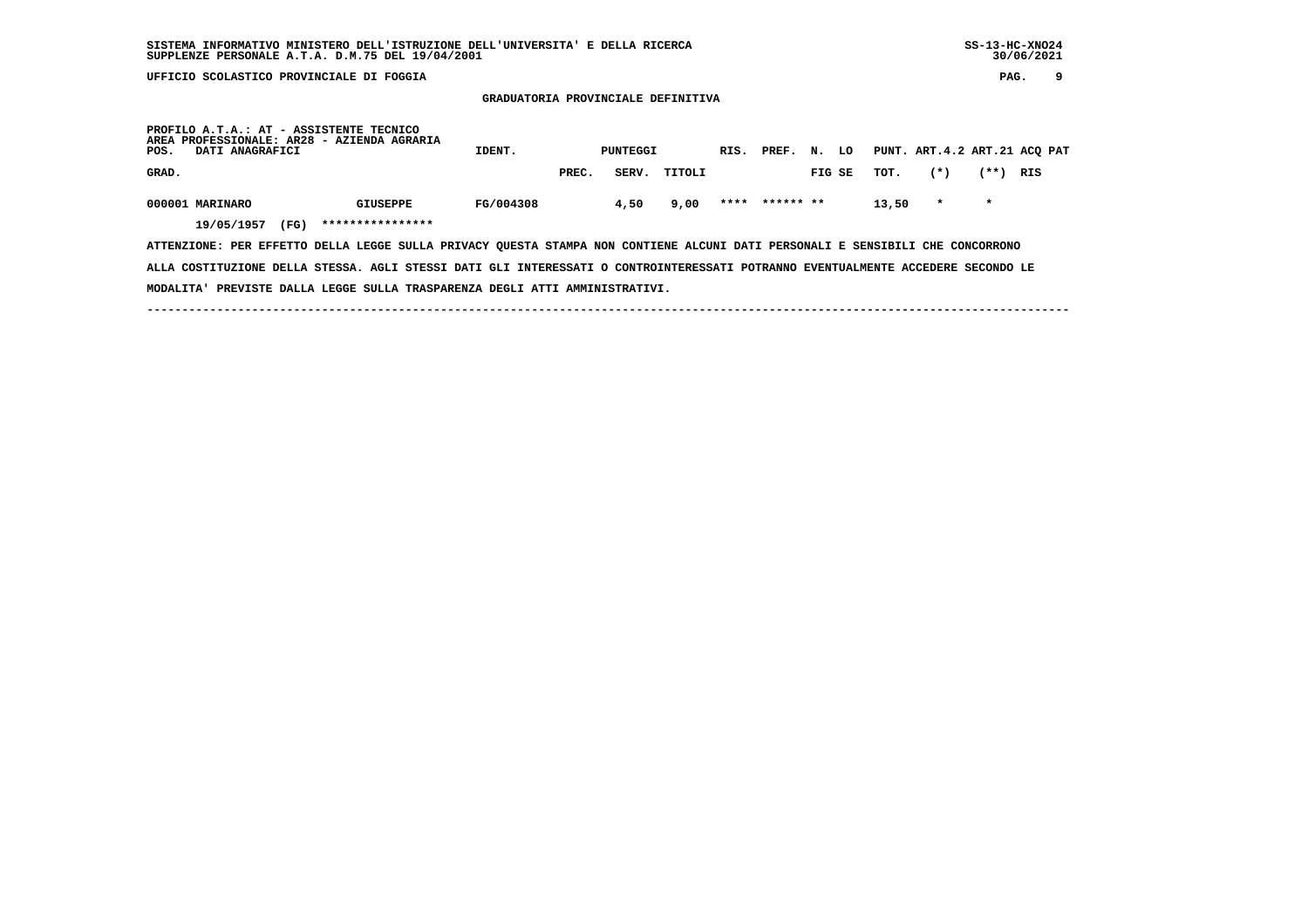**GRADUATORIA PROVINCIALE DEFINITIVA**

 **PROFILO A.T.A.: AT - ASSISTENTE TECNICO AREA PROFESSIONALE: AR38 - AGROINDUSTRIALE POS. DATI ANAGRAFICI IDENT. PUNTEGGI RIS. PREF. N. LO PUNT. ART.4.2 ART.21 ACQ PAT GRAD. PREC. SERV. TITOLI FIG SE TOT. (\*) (\*\*) RIS**000001 MARINARO GIUSEPPE FG/004308 4,50 9,00 \*\*\*\* \*\*\*\*\*\* 13,50 \* \*  **19/05/1957 (FG) \*\*\*\*\*\*\*\*\*\*\*\*\*\*\*\***

 **ATTENZIONE: PER EFFETTO DELLA LEGGE SULLA PRIVACY QUESTA STAMPA NON CONTIENE ALCUNI DATI PERSONALI E SENSIBILI CHE CONCORRONO ALLA COSTITUZIONE DELLA STESSA. AGLI STESSI DATI GLI INTERESSATI O CONTROINTERESSATI POTRANNO EVENTUALMENTE ACCEDERE SECONDO LE MODALITA' PREVISTE DALLA LEGGE SULLA TRASPARENZA DEGLI ATTI AMMINISTRATIVI.**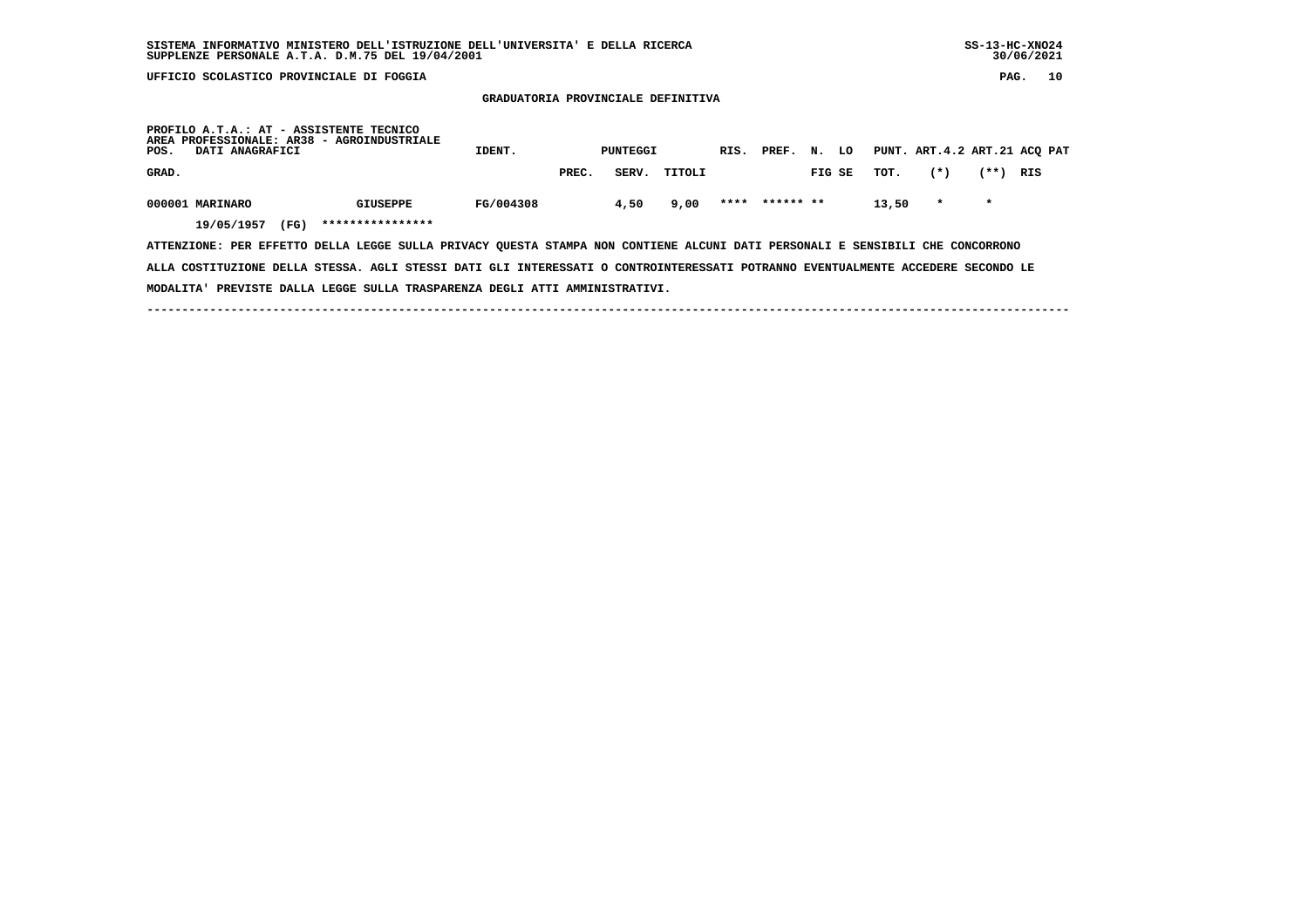**GRADUATORIA PROVINCIALE DEFINITIVA**

| PROFILO A.T.A.: CO - CUOCO<br>DATI ANAGRAFICI<br>POS.                                                                           |                  | IDENT.    |       | PUNTEGGI |        | RIS. PREF.     | N. LO  |       |         |         | PUNT. ART.4.2 ART.21 ACQ PAT |
|---------------------------------------------------------------------------------------------------------------------------------|------------------|-----------|-------|----------|--------|----------------|--------|-------|---------|---------|------------------------------|
| GRAD.                                                                                                                           |                  |           | PREC. | SERV.    | TITOLI |                | FIG SE | TOT.  | $(*)$   | $(**+)$ | RIS                          |
| 000001 SANZONE                                                                                                                  | <b>MATTEO</b>    | FG/003732 |       | 31,00    | 10,00  | **** ****** ** |        | 41,00 | $\star$ | $\star$ |                              |
| 26/06/1955<br>(FG)                                                                                                              | **************** |           |       |          |        |                |        |       |         |         |                              |
| 000002 DI LELLA                                                                                                                 | MICHELE          | FG/004026 |       | 2,30     | 10,66  | **** ****** ** |        | 12,96 | $\star$ | $\star$ |                              |
| 29/03/1968<br>(EE)                                                                                                              | **************** |           |       |          |        |                |        |       |         |         |                              |
| ATTENZIONE: PER EFFETTO DELLA LEGGE SULLA PRIVACY QUESTA STAMPA NON CONTIENE ALCUNI DATI PERSONALI E SENSIBILI CHE CONCORRONO   |                  |           |       |          |        |                |        |       |         |         |                              |
| ALLA COSTITUZIONE DELLA STESSA. AGLI STESSI DATI GLI INTERESSATI O CONTROINTERESSATI POTRANNO EVENTUALMENTE ACCEDERE SECONDO LE |                  |           |       |          |        |                |        |       |         |         |                              |

 **MODALITA' PREVISTE DALLA LEGGE SULLA TRASPARENZA DEGLI ATTI AMMINISTRATIVI.**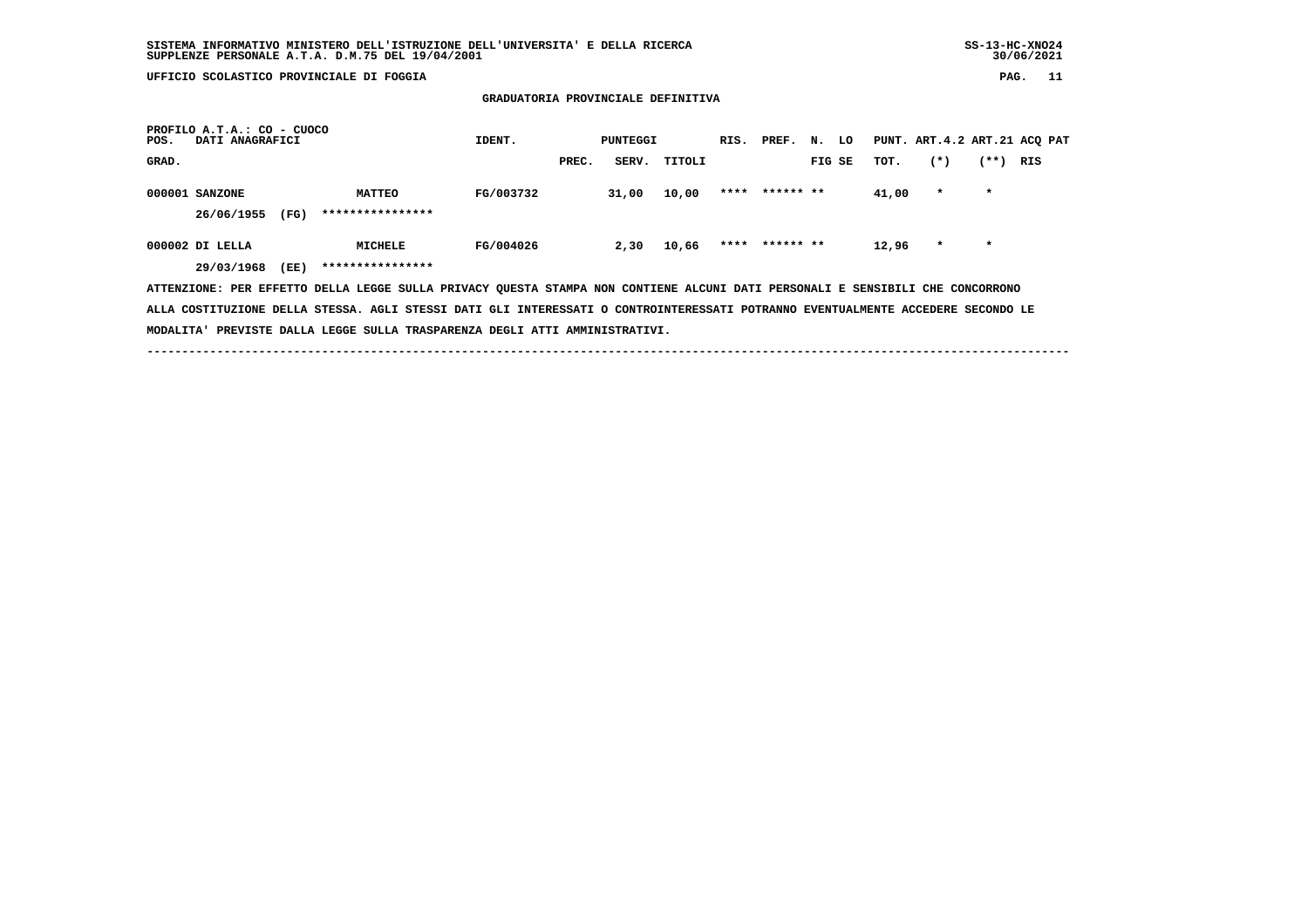| PAG.<br>UFFICIO SCOLASTICO PROVINCIALE DI FOGGIA                                                           |                                     |          |                              |             |  |  |  |  |  |  |  |  |  |
|------------------------------------------------------------------------------------------------------------|-------------------------------------|----------|------------------------------|-------------|--|--|--|--|--|--|--|--|--|
| GRADUATORIA PROVINCIALE DEFINITIVA                                                                         |                                     |          |                              |             |  |  |  |  |  |  |  |  |  |
| PROFILO A.T.A.: CR - COLLABORATORE SCOLASTICO TECNICO (ADDETTO AZIENDE AGRARIE)<br>POS.<br>DATI ANAGRAFICI | PREF.<br>RIS.<br>PUNTEGGI<br>IDENT. | LO<br>N. | PUNT. ART.4.2 ART.21 ACQ PAT |             |  |  |  |  |  |  |  |  |  |
| GRAD.                                                                                                      | SERV.<br>PREC.<br>TITOLI            | FIG SE   | $(*)$<br>TOT.                | (**)<br>RIS |  |  |  |  |  |  |  |  |  |
| NON CI SONO ASPIRANTI DA STAMPARE                                                                          |                                     |          |                              |             |  |  |  |  |  |  |  |  |  |

 **SISTEMA INFORMATIVO MINISTERO DELL'ISTRUZIONE DELL'UNIVERSITA' E DELLA RICERCA SS-13-HC-XNO24**

 $30/06/2021$ 

 **ATTENZIONE: PER EFFETTO DELLA LEGGE SULLA PRIVACY QUESTA STAMPA NON CONTIENE ALCUNI DATI PERSONALI E SENSIBILI CHE CONCORRONO**

 **ALLA COSTITUZIONE DELLA STESSA. AGLI STESSI DATI GLI INTERESSATI O CONTROINTERESSATI POTRANNO EVENTUALMENTE ACCEDERE SECONDO LE**

 **MODALITA' PREVISTE DALLA LEGGE SULLA TRASPARENZA DEGLI ATTI AMMINISTRATIVI.**

 **SUPPLENZE PERSONALE A.T.A. D.M.75 DEL 19/04/2001 30/06/2021**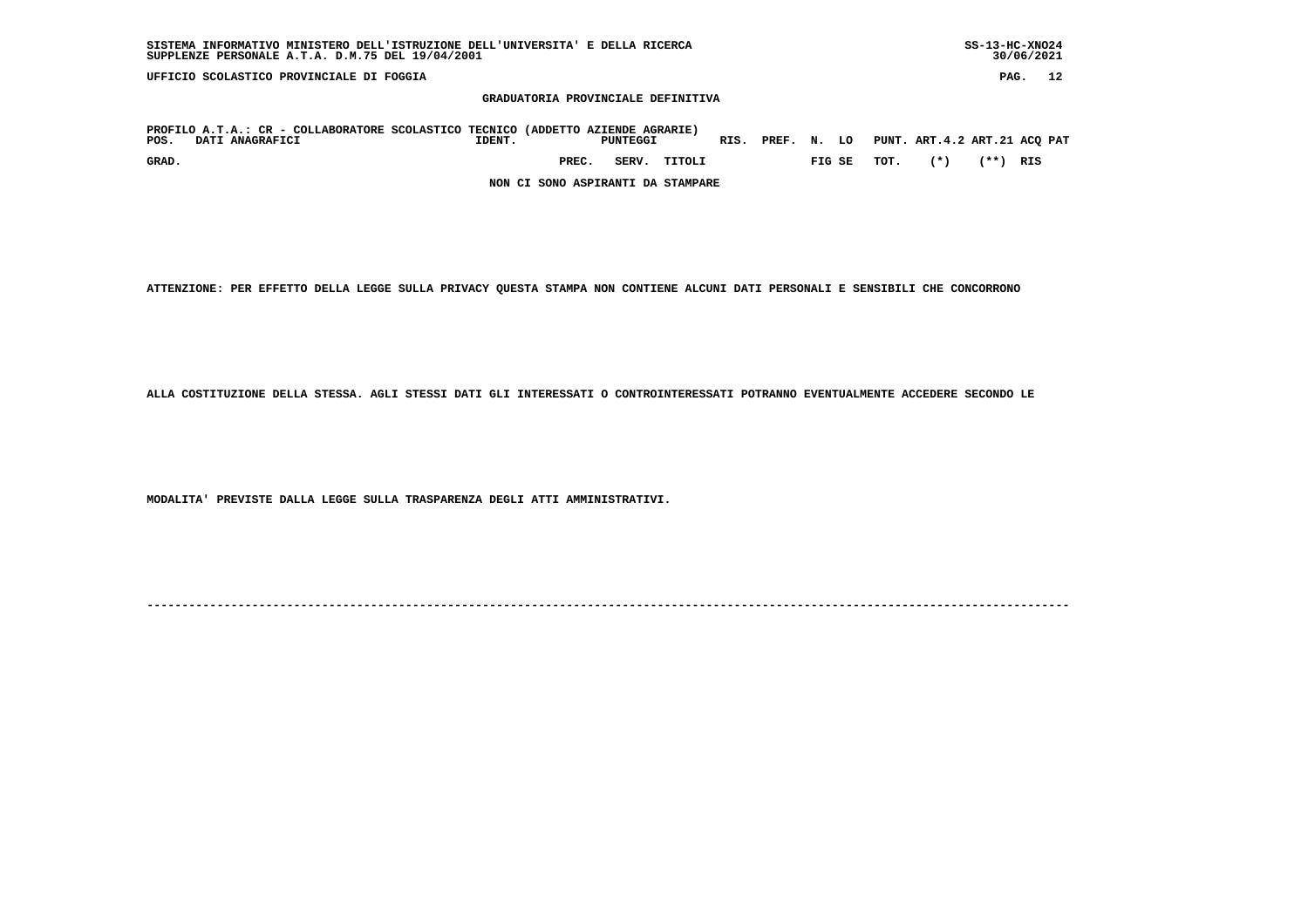**PROFILO A.T.A.: CS - COLLABORATORE SCOLASTICO**

# **GRADUATORIA PROVINCIALE DEFINITIVA**

| POS.         | DATI ANAGRAFICI     |                                                                                                                                                   | IDENT.    |       | <b>PUNTEGGI</b> |        |      | RIS. PREF. N. LO |        |       |              |            | PUNT. ART.4.2 ART.21 ACQ PAT |
|--------------|---------------------|---------------------------------------------------------------------------------------------------------------------------------------------------|-----------|-------|-----------------|--------|------|------------------|--------|-------|--------------|------------|------------------------------|
| GRAD.        |                     |                                                                                                                                                   |           | PREC. | SERV.           | TITOLI |      |                  | FIG SE | TOT.  | $(*)$        | $(**)$ RIS |                              |
| 000001 BRUNO |                     | GIUSEPPINA                                                                                                                                        | FG/004324 |       | 20,00           | 6,00   |      | **** ****** **   |        | 26,00 | $\star$      |            |                              |
|              |                     | 14/10/1963 (FG) ****************                                                                                                                  |           |       |                 |        |      |                  |        |       |              |            |                              |
|              | 000002 GIOVANNIELLO | MICHELINA                                                                                                                                         | FG/003781 | 8,60  | 14,50           | 1,00   |      | **** ****** **   |        | 24,10 | $\star$      | $\star$    |                              |
|              | 13/12/1958 (FG)     | ****************                                                                                                                                  |           |       |                 |        |      |                  |        |       |              |            |                              |
|              | 000003 MAFFIONE     | ANNA AGNESE                                                                                                                                       | FG/004199 |       | 10,60           | 5,00   |      | **** ****** **   |        | 15,60 |              | $\star$    |                              |
|              | 20/09/1958 (FG)     | ****************                                                                                                                                  |           |       |                 |        |      |                  |        |       |              |            |                              |
|              | 000004 ALLEGRETTI   | MICHELINA TERESA FG/000213                                                                                                                        |           | 5,55  | 8,10            | 1,00   |      | **** ****** **   |        | 14,65 |              | $\star$    |                              |
|              | 15/10/1966 (FG)     | ****************                                                                                                                                  |           |       |                 |        |      |                  |        |       |              |            |                              |
|              | 000005 IANNUZZI     | <b>MARIA ROSARIA</b>                                                                                                                              | FG/003221 |       | 8,25            | 5,50   |      | **** ****** **   |        | 13,75 | $\pmb{\ast}$ | $\star$    |                              |
|              | 02/11/1962 (FG)     | ****************                                                                                                                                  |           |       |                 |        |      |                  |        |       |              |            |                              |
|              | 000006 MARINO       | <b>CARMELA</b>                                                                                                                                    | FG/004130 |       | 8,95            | 2,00   |      | ****  ****** **  |        | 10,95 |              |            |                              |
|              |                     | 10/02/1961 (FG) ****************                                                                                                                  |           |       |                 |        |      |                  |        |       |              |            |                              |
|              | 000007 VOCALE       | <b>DOMENICO</b>                                                                                                                                   | FG/003128 | 2,75  | 4,05            | 3,00   | **** |                  |        | 9,80  |              |            |                              |
|              |                     | 26/10/1960 (FG) ****************                                                                                                                  |           |       |                 |        |      |                  |        |       |              |            |                              |
|              | 000008 TENACE       | PIA CAROLINA                                                                                                                                      | FG/003908 | 2,50  | 6,50            |        |      | **** ****** **   |        | 9,00  |              |            |                              |
|              |                     | 18/03/1963 (FG) ****************                                                                                                                  |           |       |                 |        |      |                  |        |       |              |            |                              |
|              | 000009 RINALDI      | ROSARIO STEFANO FG/004161                                                                                                                         |           |       | 3,10            | 5,50   |      | ****** **        |        | 8,60  |              |            |                              |
|              | 01/01/1970 (FG)     | ****************                                                                                                                                  |           |       |                 |        |      |                  |        |       |              |            |                              |
| 000010 GALLO |                     | <b>MARIA ROSARIA</b>                                                                                                                              | FG/003434 |       | 3,50            | 5,00   |      | **** ****** **   |        | 8,50  |              |            |                              |
|              |                     | 07/10/1962 (FG) ****************                                                                                                                  |           |       |                 |        |      |                  |        |       |              |            |                              |
|              | 000011 RAMOLO       | ERALDA ALDA                                                                                                                                       | FG/004246 |       | 2,00            | 6,00   |      | **** ****** **   |        | 8,00  |              |            |                              |
|              | 03/04/1955 (CB)     | ****************                                                                                                                                  |           |       |                 |        |      |                  |        |       |              |            |                              |
|              | 000012 BIASCO       | FILOMENA MARIA N FG/003514                                                                                                                        |           |       | 2,30            | 5,50   |      | **** ****** **   |        | 7,80  | $\star$      | $\star$    |                              |
|              | 08/02/1958 (FG)     | ****************<br>ATTENZIONE: PER EFFETTO DELLA LEGGE SULLA PRIVACY QUESTA STAMPA NON CONTIENE ALCUNI DATI PERSONALI E SENSIBILI CHE CONCORRONO |           |       |                 |        |      |                  |        |       |              |            |                              |
|              |                     |                                                                                                                                                   |           |       |                 |        |      |                  |        |       |              |            |                              |

 **ALLA COSTITUZIONE DELLA STESSA. AGLI STESSI DATI GLI INTERESSATI O CONTROINTERESSATI POTRANNO EVENTUALMENTE ACCEDERE SECONDO LE MODALITA' PREVISTE DALLA LEGGE SULLA TRASPARENZA DEGLI ATTI AMMINISTRATIVI.**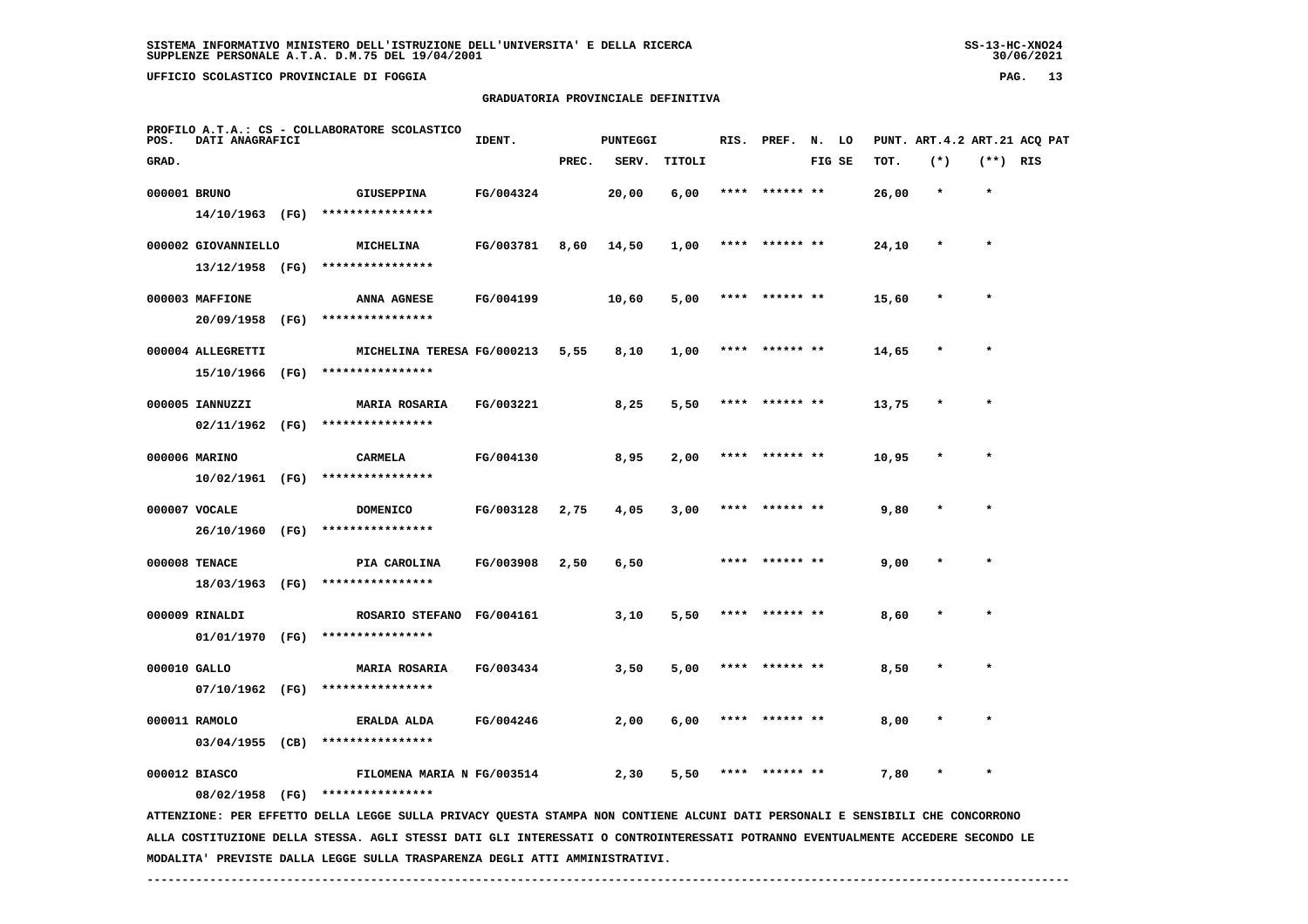**UFFICIO SCOLASTICO PROVINCIALE DI FOGGIA PAG. 14**

### **GRADUATORIA PROVINCIALE DEFINITIVA**

| POS.         | DATI ANAGRAFICI    |      | PROFILO A.T.A.: CS - COLLABORATORE SCOLASTICO                                                                                 | IDENT.    |       | <b>PUNTEGGI</b> |        | RIS. | PREF. N. LO    |        |      | PUNT. ART.4.2 ART.21 ACQ PAT |            |  |
|--------------|--------------------|------|-------------------------------------------------------------------------------------------------------------------------------|-----------|-------|-----------------|--------|------|----------------|--------|------|------------------------------|------------|--|
| GRAD.        |                    |      |                                                                                                                               |           | PREC. | SERV.           | TITOLI |      |                | FIG SE | TOT. | $(*)$                        | $(**)$ RIS |  |
|              | 000013 BADANESI    |      | IDA ANNA                                                                                                                      | FG/003457 |       | 1,00            | 6,50   |      | **** ****** ** |        | 7,50 | $\star$                      | $\star$    |  |
|              | 13/01/1967         | (FG) | ****************                                                                                                              |           |       |                 |        |      |                |        |      |                              |            |  |
|              | 000014 CAPURSO     |      | <b>ANNA MARIA</b>                                                                                                             | FG/003334 |       | 2,15            | 5,00   | **** | ****** **      |        | 7,15 |                              | $\star$    |  |
|              | 10/08/1962         | (IM) | ****************                                                                                                              |           |       |                 |        |      |                |        |      |                              |            |  |
|              | 000015 GIULIANI    |      | MATTEO PIO                                                                                                                    | FG/004309 |       | 2,00            | 5,00   | **** | ****** **      |        | 7,00 | $\star$                      | $\star$    |  |
|              | 02/01/1960         | (FG) | ****************                                                                                                              |           |       |                 |        |      |                |        |      |                              |            |  |
|              | 000016 MISCIA      |      | MICHELINA                                                                                                                     | FG/002078 | 2,00  | 4,95            |        |      | ****** **      |        | 6,95 |                              | $\star$    |  |
|              | 27/12/1957 (FG)    |      | ****************                                                                                                              |           |       |                 |        |      |                |        |      |                              |            |  |
|              | 000017 GIULIANO    |      | <b>GIUSEPPE</b>                                                                                                               | FG/003368 |       | 4,50            | 2,00   |      | ****** **      |        | 6,50 |                              |            |  |
|              | 07/08/1978         | (FG) | ****************                                                                                                              |           |       |                 |        |      |                |        |      |                              |            |  |
|              | 000018 SOPRANO     |      | <b>MICHELA</b>                                                                                                                | FG/004255 |       | 2,95            | 3,50   |      | ****** **      |        | 6,45 |                              | $\star$    |  |
|              | $02/03/1955$ (FG)  |      | ****************                                                                                                              |           |       |                 |        |      |                |        |      |                              |            |  |
| 000019 FIALE |                    |      | <b>ANNA MARIA</b>                                                                                                             | FG/003251 |       | 3,45            | 3,00   |      | ****** **      |        | 6,45 |                              |            |  |
|              | 29/10/1962 (FG)    |      | ****************                                                                                                              |           |       |                 |        |      |                |        |      |                              |            |  |
|              | 000020 DI BRITA    |      | <b>ANTONELLA</b>                                                                                                              | FG/003793 |       | 4,10            | 2,00   |      | ****** **      |        | 6,10 |                              | $\star$    |  |
|              | 02/04/1969         | (FG) | ****************                                                                                                              |           |       |                 |        |      |                |        |      |                              |            |  |
|              | 000021 SACCHITELLI |      | <b>FILOMENA</b>                                                                                                               | FG/003920 |       | 4,00            | 2,00   | **** | ****** **      |        | 6,00 | $\star$                      | $\star$    |  |
|              | 10/07/1965 (FG)    |      | ****************                                                                                                              |           |       |                 |        |      |                |        |      |                              |            |  |
|              | 000022 DE BATTISTA |      | <b>MARIA PIA</b>                                                                                                              | FG/003812 |       | 4,00            | 2,00   |      | ****** **      |        | 6,00 |                              |            |  |
|              | 16/08/1962 (FG)    |      | ****************                                                                                                              |           |       |                 |        |      |                |        |      |                              |            |  |
|              | 000023 IELUZZI     |      | <b>MARIA ANNA</b>                                                                                                             | FG/003161 |       | 1,00            | 5,00   |      |                |        | 6,00 |                              |            |  |
|              | 25/08/1977 (FG)    |      | ****************                                                                                                              |           |       |                 |        |      |                |        |      |                              |            |  |
|              | 000024 SIMEONE     |      | GIOVANNI                                                                                                                      | FG/003212 |       | 4,00            | 2,00   |      |                |        | 6,00 |                              | $\star$    |  |
|              | 22/03/1961 (BN)    |      | ****************                                                                                                              |           |       |                 |        |      |                |        |      |                              |            |  |
|              |                    |      | ATTENZIONE: PER EFFETTO DELLA LEGGE SULLA PRIVACY QUESTA STAMPA NON CONTIENE ALCUNI DATI PERSONALI E SENSIBILI CHE CONCORRONO |           |       |                 |        |      |                |        |      |                              |            |  |

 **ALLA COSTITUZIONE DELLA STESSA. AGLI STESSI DATI GLI INTERESSATI O CONTROINTERESSATI POTRANNO EVENTUALMENTE ACCEDERE SECONDO LE MODALITA' PREVISTE DALLA LEGGE SULLA TRASPARENZA DEGLI ATTI AMMINISTRATIVI.**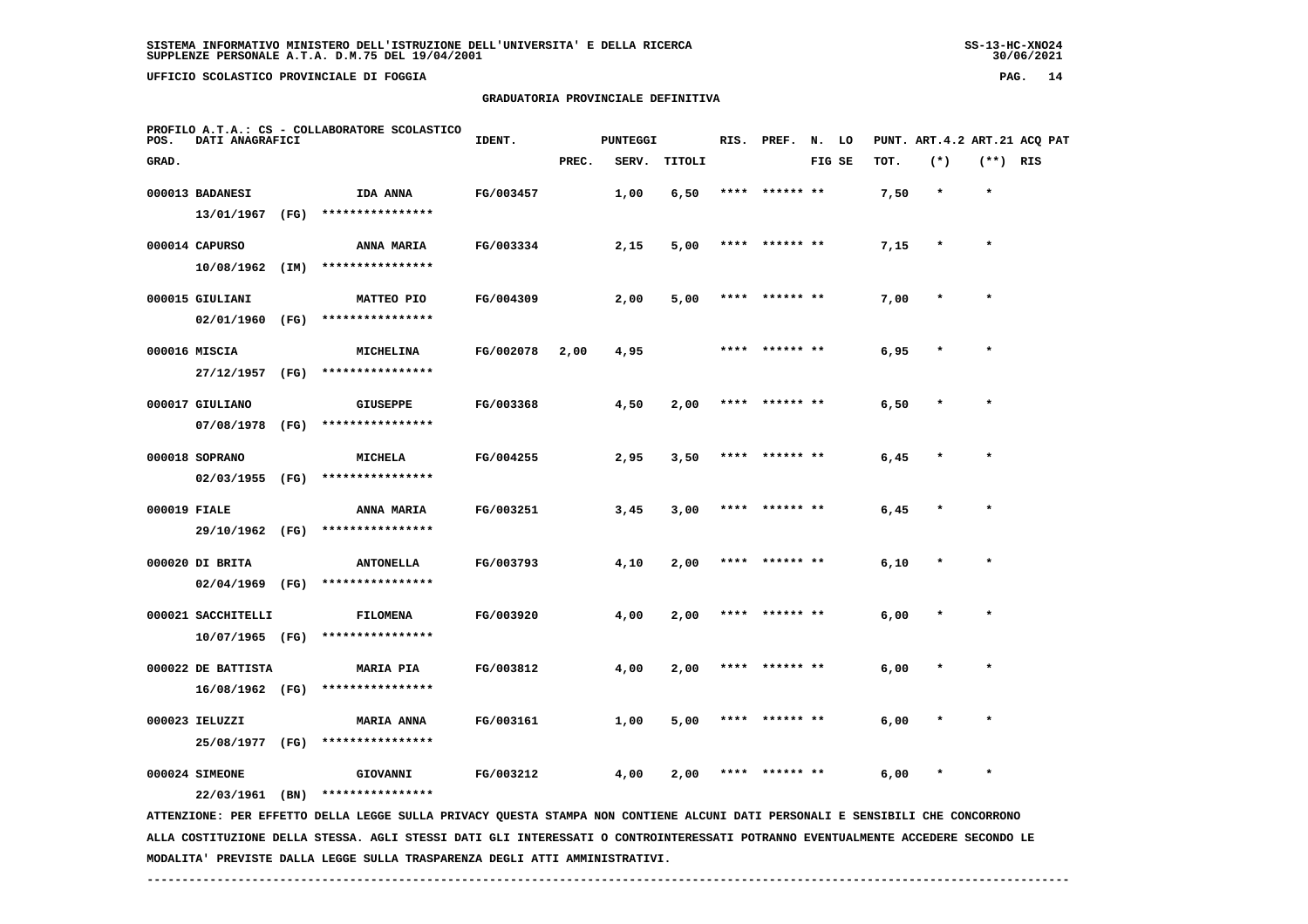**UFFICIO SCOLASTICO PROVINCIALE DI FOGGIA PAG. 15**

### **GRADUATORIA PROVINCIALE DEFINITIVA**

| POS.         | DATI ANAGRAFICI  |      | PROFILO A.T.A.: CS - COLLABORATORE SCOLASTICO                                                                                   | IDENT.    |       | <b>PUNTEGGI</b> |               | RIS. | PREF.     | N. LO |        |      | PUNT. ART. 4.2 ART. 21 ACO PAT |            |  |
|--------------|------------------|------|---------------------------------------------------------------------------------------------------------------------------------|-----------|-------|-----------------|---------------|------|-----------|-------|--------|------|--------------------------------|------------|--|
| GRAD.        |                  |      |                                                                                                                                 |           | PREC. | SERV.           | <b>TITOLI</b> |      |           |       | FIG SE | TOT. | $(*)$                          | $(**)$ RIS |  |
|              | 000025 SATURNINO |      | <b>NICOLA</b>                                                                                                                   | FG/003202 |       | 4,00            | 2,00          | **** | ****** ** |       |        | 6,00 | $\star$                        | $\star$    |  |
|              | 28/11/1960       | (FG) | ****************                                                                                                                |           |       |                 |               |      |           |       |        |      |                                |            |  |
|              | 000026 D'ALARIO  |      | MARIA ANTONIETTA FG/003839                                                                                                      |           |       | 0,50            | 5,50          |      | ****** ** |       |        | 6,00 |                                | $\star$    |  |
|              | 22/09/1959       | (FG) | ****************                                                                                                                |           |       |                 |               |      |           |       |        |      |                                |            |  |
|              | 000027 LA PIETRA |      | ROBERTO ANTONIO FG/003943                                                                                                       |           |       | 3,70            | 2,00          |      |           |       |        | 5,70 |                                |            |  |
|              | 27/04/1961       | (FG) | ****************                                                                                                                |           |       |                 |               |      |           |       |        |      |                                |            |  |
|              | 000028 BOLLINO   |      | LUCIA                                                                                                                           | FG/003455 |       | 2,65            | 3,00          | **** | ****** ** |       |        | 5,65 |                                | $\star$    |  |
|              | 18/06/1956       | (FG) | ****************                                                                                                                |           |       |                 |               |      |           |       |        |      |                                |            |  |
|              | 000029 TROTTA    |      | MICHELINA                                                                                                                       | FG/003869 |       | 3,60            | 2,00          |      |           |       |        | 5,60 |                                | $\star$    |  |
|              | 15/05/1962 (FG)  |      | ****************                                                                                                                |           |       |                 |               |      |           |       |        |      |                                |            |  |
|              | 000030 BALSAMO   |      | <b>GINEVRA</b>                                                                                                                  | FG/000339 | 4,00  | 0,60            | 1,00          |      |           |       |        | 5,60 |                                |            |  |
|              | 28/03/1959       | (FG) | ****************                                                                                                                |           |       |                 |               |      |           |       |        |      |                                |            |  |
|              | 000031 BELLUSCIO |      | <b>ROSINA</b>                                                                                                                   | FG/000386 | 2,00  | 0,60            | 3,00          | **** | ****** ** |       |        | 5,60 |                                |            |  |
|              | 21/12/1957       | (FG) | ****************                                                                                                                |           |       |                 |               |      |           |       |        |      |                                |            |  |
|              | 000032 PETRILLI  |      | <b>FABIO</b>                                                                                                                    | FG/003560 |       | 0,50            | 5,00          |      | ****** ** |       |        | 5,50 |                                | $\star$    |  |
|              | 03/05/1978       | (FG) | ****************                                                                                                                |           |       |                 |               |      |           |       |        |      |                                |            |  |
|              | 000033 PALUMBO   |      | <b>SARA</b>                                                                                                                     | FG/003331 |       | 0,50            | 5,00          |      |           |       |        | 5,50 |                                |            |  |
|              | 20/02/1973 (FG)  |      | ****************                                                                                                                |           |       |                 |               |      |           |       |        |      |                                |            |  |
| 000034 FORTE |                  |      | VINCENZINA                                                                                                                      | FG/003270 |       | 3,50            | 2,00          |      |           |       |        | 5,50 |                                |            |  |
|              | 06/04/1966       | (FG) | ****************                                                                                                                |           |       |                 |               |      |           |       |        |      |                                |            |  |
|              | 000035 CICIRETTI |      | GIUSEPPA MARIA L FG/004332                                                                                                      |           | 5,50  |                 |               |      | ****** ** |       |        | 5,50 |                                | $\star$    |  |
|              | 13/12/1965       | (FG) | ****************                                                                                                                |           |       |                 |               |      |           |       |        |      |                                |            |  |
|              | 000036 RUSSETTI  |      | PATRIZIA STEFANI FG/000197                                                                                                      |           | 5,50  |                 |               |      |           |       |        | 5,50 |                                |            |  |
|              |                  |      | 23/11/1964 (FG) ****************                                                                                                |           |       |                 |               |      |           |       |        |      |                                |            |  |
|              |                  |      | ATTENZIONE: PER EFFETTO DELLA LEGGE SULLA PRIVACY QUESTA STAMPA NON CONTIENE ALCUNI DATI PERSONALI E SENSIBILI CHE CONCORRONO   |           |       |                 |               |      |           |       |        |      |                                |            |  |
|              |                  |      | ALLA COSTITUZIONE DELLA STESSA. AGLI STESSI DATI GLI INTERESSATI O CONTROINTERESSATI POTRANNO EVENTUALMENTE ACCEDERE SECONDO LE |           |       |                 |               |      |           |       |        |      |                                |            |  |
|              |                  |      | MODALITA' PREVISTE DALLA LEGGE SULLA TRASPARENZA DEGLI ATTI AMMINISTRATIVI.                                                     |           |       |                 |               |      |           |       |        |      |                                |            |  |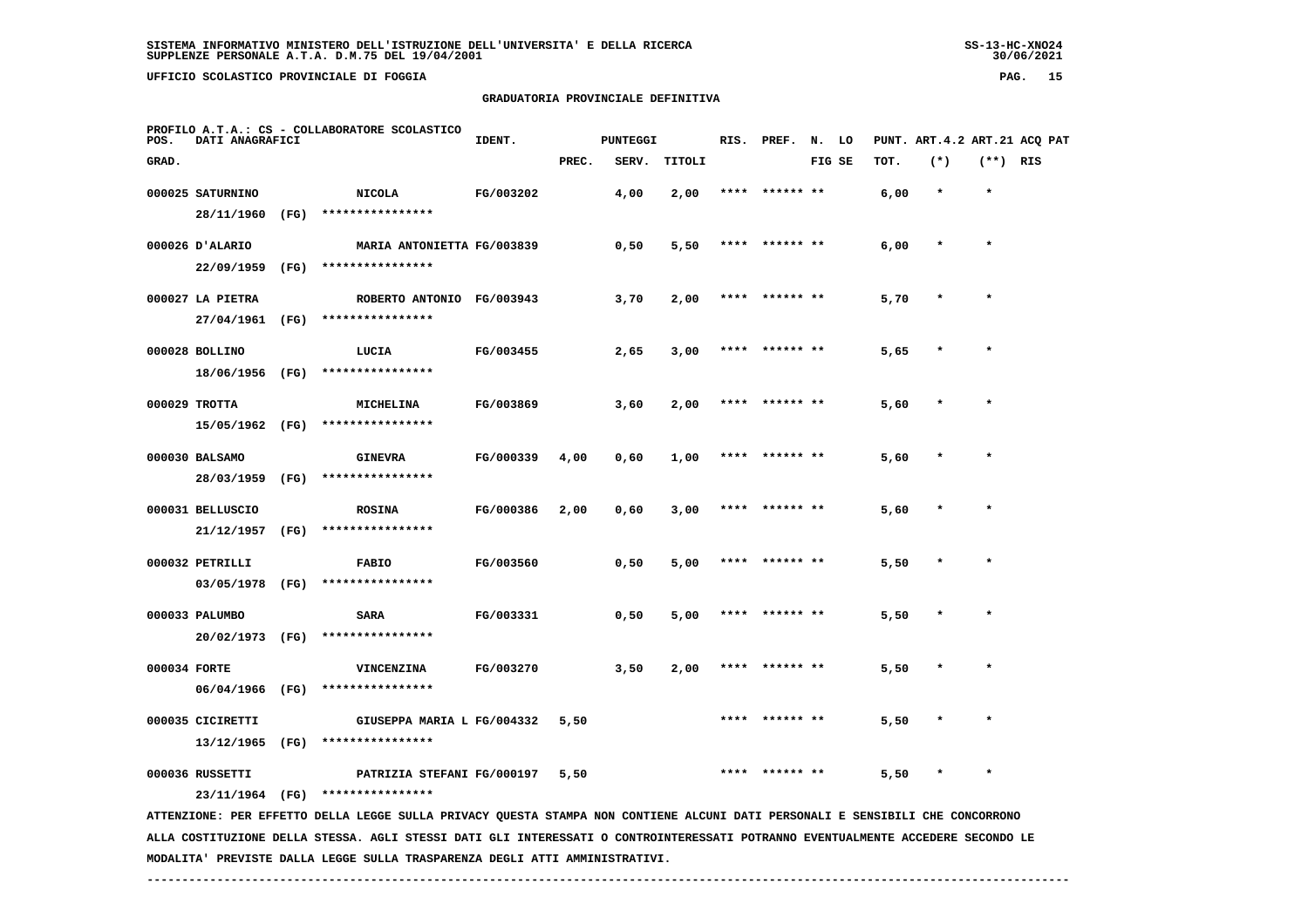**UFFICIO SCOLASTICO PROVINCIALE DI FOGGIA PAG. 16**

 **PROFILO A.T.A.: CS - COLLABORATORE SCOLASTICO**

#### **GRADUATORIA PROVINCIALE DEFINITIVA**

 **GRAD. PREC. SERV. TITOLI FIG SE TOT. (\*) (\*\*) RIS**

 **000037 LAVILLA AGATA FG/003622 2,50 3,00 \*\*\*\* \*\*\*\*\*\* \*\* 5,50 \* \***

**IDENT.** PUNTEGGI RIS. PREF. N. LO PUNT. ART.4.2 ART.21 ACQ PAT

|              |                    |      | $12/06/1964$ (FG) ***************** |  |      |      |      |                |      |         |         |
|--------------|--------------------|------|-------------------------------------|--|------|------|------|----------------|------|---------|---------|
|              | 000038 FULGARO     |      | MICHELINA FG/003274                 |  | 0,50 | 5,00 |      | **** ****** ** | 5,50 | $\star$ | $\star$ |
|              | 07/03/1957 (FG)    |      | ****************                    |  |      |      |      |                |      |         |         |
| 000039 LEMBO |                    |      | MARIA ADDOLORATA FG/003620          |  | 3,30 | 2,00 |      | **** ****** ** | 5,30 | $\star$ |         |
|              |                    |      | 30/08/1963 (FG) ****************    |  |      |      |      |                |      |         |         |
|              | 000040 PALUMBO     |      | ANGELICA FG/004330 5,30             |  |      |      |      | **** ****** ** | 5,30 | $\star$ |         |
|              | 19/07/1963 (EE)    |      | ****************                    |  |      |      |      |                |      |         |         |
|              | 000041 LA SALANDRA |      | FRANCESCO FG/004331 5,30            |  |      |      |      | **** ****** ** | 5,30 | $\star$ |         |
|              | 10/01/1957 (FG)    |      | ****************                    |  |      |      |      |                |      |         |         |
|              | 000042 PIERRO      |      | ANNA MARIA GENOV FG/004333 5,15     |  |      |      |      | **** ****** ** | 5,15 | $\star$ |         |
|              | 25/02/1959 (BA)    |      | ****************                    |  |      |      |      |                |      |         |         |
|              | 000043 METTA       |      | ALBERTO FG/004334 5,10              |  |      |      |      | **** ****** ** | 5,10 | $\star$ |         |
|              |                    |      | 08/06/1965 (VB) ****************    |  |      |      |      |                |      |         |         |
|              | 000044 DI PAOLO    |      | ANGELO SERAFINO FG/004335 5,10      |  |      |      |      | **** ****** ** | 5,10 | $\star$ |         |
|              |                    |      | 05/05/1958 (FG) ****************    |  |      |      |      |                |      |         |         |
|              | 000045 CIAVOTTA    |      | FLORISANDRA MARI FG/004043          |  | 2,00 | 3,00 |      | **** ****** ** | 5,00 | $\star$ |         |
|              |                    |      | 20/12/1962 (FG) ****************    |  |      |      |      |                |      |         |         |
|              | 000046 MORIGLIA    |      | FG/002123 2,00<br><b>PIO</b>        |  |      | 3,00 | **** | ****** **      | 5,00 | $\ast$  |         |
|              | 28/06/1957         | (FG) | ****************                    |  |      |      |      |                |      |         |         |
|              |                    |      |                                     |  |      |      |      |                |      |         |         |

 **000047 VURCHIO PASQUALE FG/000098 4,00 1,00 \*\*\*\* \*\*\*\*\*\* \*\* 5,00 \* \* 30/03/1964 (FG) \*\*\*\*\*\*\*\*\*\*\*\*\*\*\*\***

 **000048 SANTORO MICHELE FG/003257 2,00 3,00 \*\*\*\* \*\*\*\*\*\* \*\* 5,00 \* \***

 **07/05/1964 (FG) \*\*\*\*\*\*\*\*\*\*\*\*\*\*\*\***

 **ATTENZIONE: PER EFFETTO DELLA LEGGE SULLA PRIVACY QUESTA STAMPA NON CONTIENE ALCUNI DATI PERSONALI E SENSIBILI CHE CONCORRONO ALLA COSTITUZIONE DELLA STESSA. AGLI STESSI DATI GLI INTERESSATI O CONTROINTERESSATI POTRANNO EVENTUALMENTE ACCEDERE SECONDO LE MODALITA' PREVISTE DALLA LEGGE SULLA TRASPARENZA DEGLI ATTI AMMINISTRATIVI.**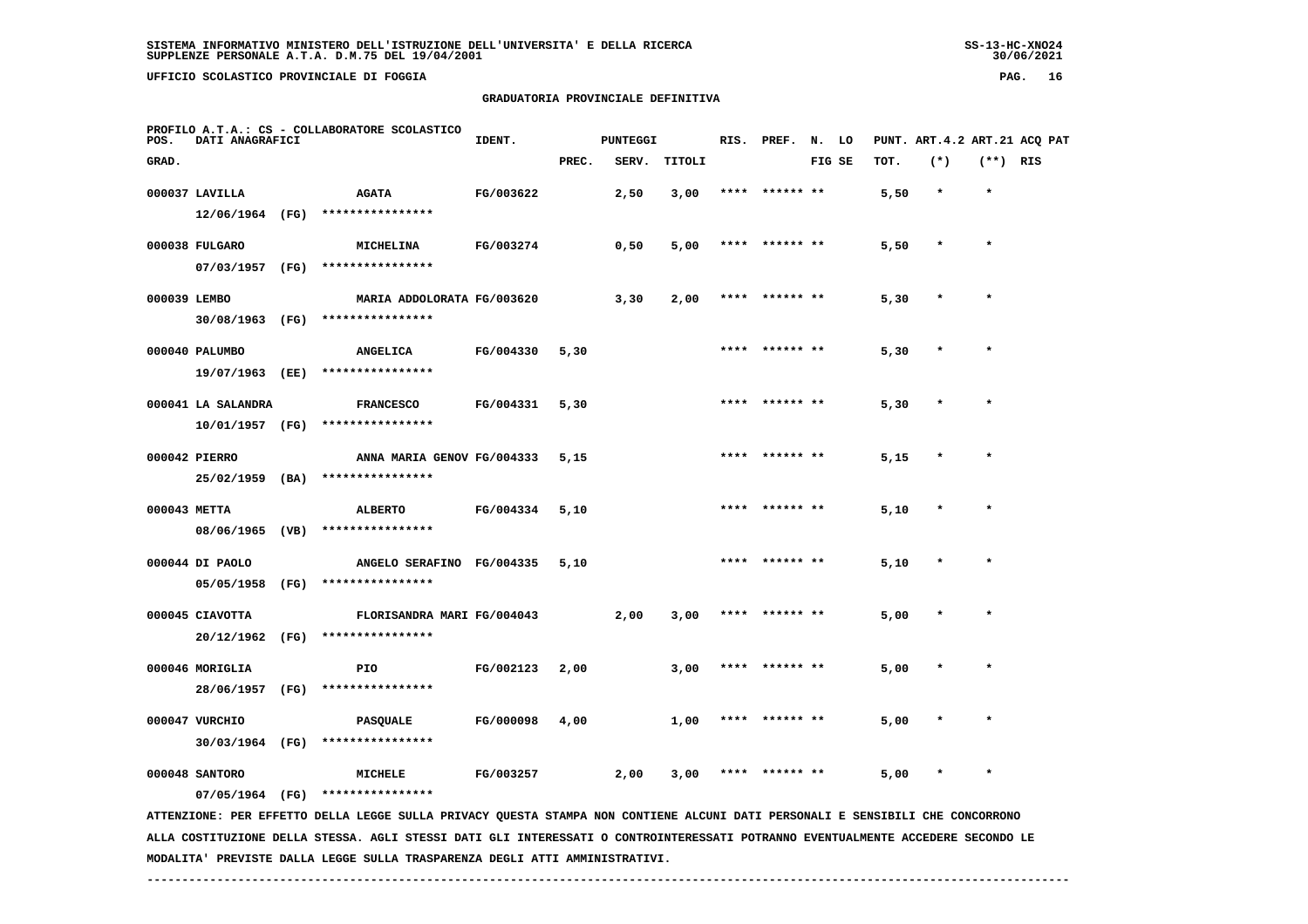**UFFICIO SCOLASTICO PROVINCIALE DI FOGGIA PAG. 17**

### **GRADUATORIA PROVINCIALE DEFINITIVA**

 **PROFILO A.T.A.: CS - COLLABORATORE SCOLASTICOIDENT.** PUNTEGGI RIS. PREF. N. LO PUNT. ART.4.2 ART.21 ACQ PAT  **GRAD. PREC. SERV. TITOLI FIG SE TOT. (\*) (\*\*) RIS 000049 CHIECA CIRO FG/000696 4,00 1,00 \*\*\*\* \*\*\*\*\*\* \*\* 5,00 \* \* 02/12/1967 (FG) \*\*\*\*\*\*\*\*\*\*\*\*\*\*\*\* 000050 CAPRERA CLEMENTINA FG/000595 2,00 3,00 \*\*\*\* \*\*\*\*\*\* \*\* 5,00 \* \* 27/10/1966 (FG) \*\*\*\*\*\*\*\*\*\*\*\*\*\*\*\* 000051 NAPOLITANO ANTONELLA ANNA M FG/004336 5,00 \*\*\*\* \*\*\*\*\*\* \*\* 5,00 \* \* 23/03/1966 (FG) \*\*\*\*\*\*\*\*\*\*\*\*\*\*\*\***000052 PAPARELLA MONICA MARIA ROS FG/004337 5,00 \* \*\*\*\* \*\*\*\*\*\*\* \*\* 5,00 \* \*  **09/05/1965 (FG) \*\*\*\*\*\*\*\*\*\*\*\*\*\*\*\* 000053 IANNICIELLO CARMELA FG/001626 2,00 3,00 \*\*\*\* \*\*\*\*\*\* \*\* 5,00 \* \* 24/12/1959 (SA) \*\*\*\*\*\*\*\*\*\*\*\*\*\*\*\* 000054 RUSSI ANTONIO FG/003987 2,95 2,00 \*\*\*\* \*\*\*\*\*\* \*\* 4,95 \* \* 23/12/1954 (FG) \*\*\*\*\*\*\*\*\*\*\*\*\*\*\*\* 000055 CONFORTO MARIO FG/003916 2,85 2,00 \*\*\*\* \*\*\*\*\*\* \*\* 4,85 \* \* 10/08/1966 (FG) \*\*\*\*\*\*\*\*\*\*\*\*\*\*\*\* 000056 CERRO MARIA ADA FG/004338 4,85 \*\*\*\* \*\*\*\*\*\* \*\* 4,85 \* \* 12/08/1961 (EE) \*\*\*\*\*\*\*\*\*\*\*\*\*\*\*\* 000057 ARMILLOTTA ANNA MARIA ANTON FG/004339 4,80 \*\*\*\* \*\*\*\*\*\* \*\* 4,80 \* \* 23/04/1963 (FG) \*\*\*\*\*\*\*\*\*\*\*\*\*\*\*\***000058 ALBANESE **6IUSEPPE** FG/003675 2,20 2,50 \*\*\*\* \*\*\*\*\*\* \*\* 4,70  **04/05/1978 (FG) \*\*\*\*\*\*\*\*\*\*\*\*\*\*\*\* 000059 D'AGOSTINO MARIA FG/004340 4,65 \*\*\*\* \*\*\*\*\*\* \*\* 4,65 \* \* 13/04/1962 (EE) \*\*\*\*\*\*\*\*\*\*\*\*\*\*\*\* 000060 NATALE FILIPPO FG/004079 2,60 2,00 \*\*\*\* \*\*\*\*\*\* \*\* 4,60 \* \* 29/11/1975 (FG) \*\*\*\*\*\*\*\*\*\*\*\*\*\*\*\* ATTENZIONE: PER EFFETTO DELLA LEGGE SULLA PRIVACY QUESTA STAMPA NON CONTIENE ALCUNI DATI PERSONALI E SENSIBILI CHE CONCORRONO**

 **ALLA COSTITUZIONE DELLA STESSA. AGLI STESSI DATI GLI INTERESSATI O CONTROINTERESSATI POTRANNO EVENTUALMENTE ACCEDERE SECONDO LE MODALITA' PREVISTE DALLA LEGGE SULLA TRASPARENZA DEGLI ATTI AMMINISTRATIVI.**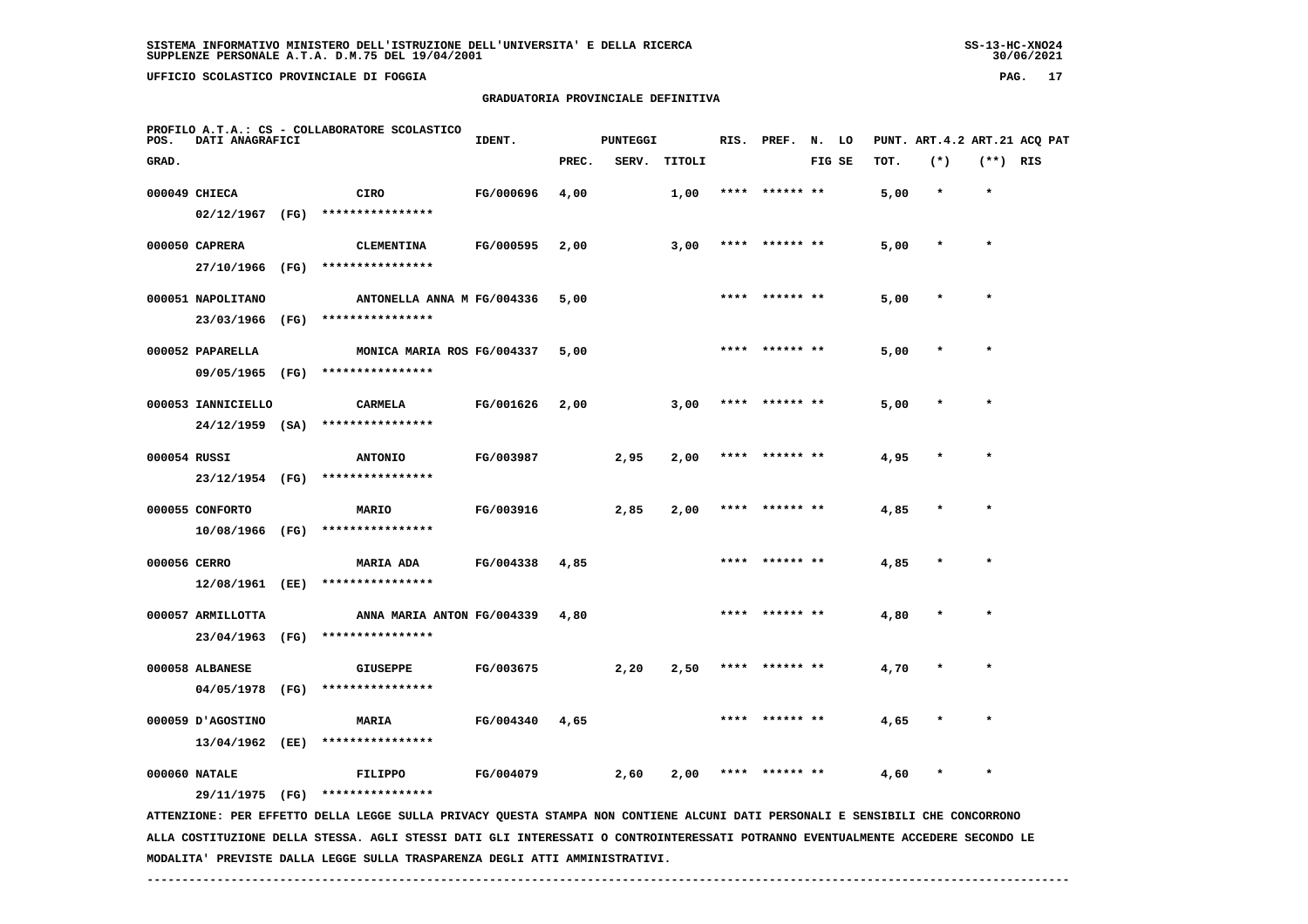# **GRADUATORIA PROVINCIALE DEFINITIVA**

| POS.         | DATI ANAGRAFICI     |      | PROFILO A.T.A.: CS - COLLABORATORE SCOLASTICO                                                                                 | IDENT.    |       | <b>PUNTEGGI</b> |              |      | RIS. PREF. N. LO |        |      |         |            | PUNT. ART. 4.2 ART. 21 ACQ PAT |
|--------------|---------------------|------|-------------------------------------------------------------------------------------------------------------------------------|-----------|-------|-----------------|--------------|------|------------------|--------|------|---------|------------|--------------------------------|
| GRAD.        |                     |      |                                                                                                                               |           | PREC. |                 | SERV. TITOLI |      |                  | FIG SE | TOT. | $(*)$   | $(**)$ RIS |                                |
|              | 000061 VECCIA       |      | MARCELLO ROCCO P FG/004341                                                                                                    |           | 4,60  |                 |              | **** | ****** **        |        | 4,60 | $\star$ | $\star$    |                                |
|              |                     |      | 23/04/1964 (FG) ****************                                                                                              |           |       |                 |              |      |                  |        |      |         |            |                                |
|              | 000062 RANIERI      |      | <b>MATTEO</b>                                                                                                                 | FG/004342 | 4,60  |                 |              |      |                  |        | 4,60 |         | $\star$    |                                |
|              | 05/11/1963 (FG)     |      | ****************                                                                                                              |           |       |                 |              |      |                  |        |      |         |            |                                |
| 000063 FAVIA |                     |      | LUCIA CARMELA                                                                                                                 | FG/003173 |       | 2,55            | 2,00         |      | **** ****** **   |        | 4,55 |         |            |                                |
|              |                     |      | 28/07/1962 (FG) ****************                                                                                              |           |       |                 |              |      |                  |        |      |         |            |                                |
|              | 000064 CIFARDI      |      | <b>GIUSEPPINA</b>                                                                                                             | FG/003568 |       | 1,50            | 3,00         |      | ****** **        |        | 4,50 |         |            |                                |
|              | 03/10/1957 (FG)     |      | ****************                                                                                                              |           |       |                 |              |      |                  |        |      |         |            |                                |
|              | 000065 MASTROMATTEO |      | ANNA                                                                                                                          | FG/004153 |       | 2,50            | 2,00         |      |                  |        | 4,50 |         |            |                                |
|              | 26/09/1962 (FG)     |      | ****************                                                                                                              |           |       |                 |              |      |                  |        |      |         |            |                                |
|              | 000066 FRANCO       |      | ANNA MARIA GRAZI FG/004343                                                                                                    |           | 4,50  |                 |              |      |                  |        | 4,50 |         |            |                                |
|              | 25/07/1968 (FG)     |      | ****************                                                                                                              |           |       |                 |              |      |                  |        |      |         |            |                                |
|              | 000067 DI PASQUA    |      | <b>ANGELA</b>                                                                                                                 | FG/004344 | 4,50  |                 |              | **** | ****** **        |        | 4,50 |         | $\star$    |                                |
|              | 28/05/1968          | (FG) | ****************                                                                                                              |           |       |                 |              |      |                  |        |      |         |            |                                |
|              | 000068 DI CORCIA    |      | <b>ROSANNA</b>                                                                                                                | FG/004345 | 4,50  |                 |              |      | **** ****** **   |        | 4,50 | $\star$ | $\star$    |                                |
|              | 10/05/1968          | (FG) | ****************                                                                                                              |           |       |                 |              |      |                  |        |      |         |            |                                |
|              | 000069 PIEMONTESE   |      | <b>GIUSEPPE</b>                                                                                                               | FG/004346 | 4,50  |                 |              |      |                  |        | 4,50 |         |            |                                |
|              |                     |      | 29/03/1968 (FG) ****************                                                                                              |           |       |                 |              |      |                  |        |      |         |            |                                |
|              | 000070 GRANATIERO   |      | MASSIMO PASQUALE FG/004347                                                                                                    |           | 4,50  |                 |              |      |                  |        | 4,50 |         |            |                                |
|              | 05/01/1968 (FG)     |      | ****************                                                                                                              |           |       |                 |              |      |                  |        |      |         |            |                                |
|              | 000071 RENZONE      |      | <b>ADELINA</b>                                                                                                                | FG/004359 | 4,50  |                 |              |      |                  |        | 4,50 |         |            |                                |
|              | 30/03/1967 (EE)     |      | ****************                                                                                                              |           |       |                 |              |      |                  |        |      |         |            |                                |
|              | 000072 VECCIA       |      | <b>MONICA</b>                                                                                                                 | FG/004360 | 4,50  |                 |              | **** | ****** **        |        | 4,50 |         | $\star$    |                                |
|              | $30/03/1967$ (TE)   |      | ****************                                                                                                              |           |       |                 |              |      |                  |        |      |         |            |                                |
|              |                     |      | ATTENZIONE: PER EFFETTO DELLA LEGGE SULLA PRIVACY QUESTA STAMPA NON CONTIENE ALCUNI DATI PERSONALI E SENSIBILI CHE CONCORRONO |           |       |                 |              |      |                  |        |      |         |            |                                |

 **ALLA COSTITUZIONE DELLA STESSA. AGLI STESSI DATI GLI INTERESSATI O CONTROINTERESSATI POTRANNO EVENTUALMENTE ACCEDERE SECONDO LE MODALITA' PREVISTE DALLA LEGGE SULLA TRASPARENZA DEGLI ATTI AMMINISTRATIVI.**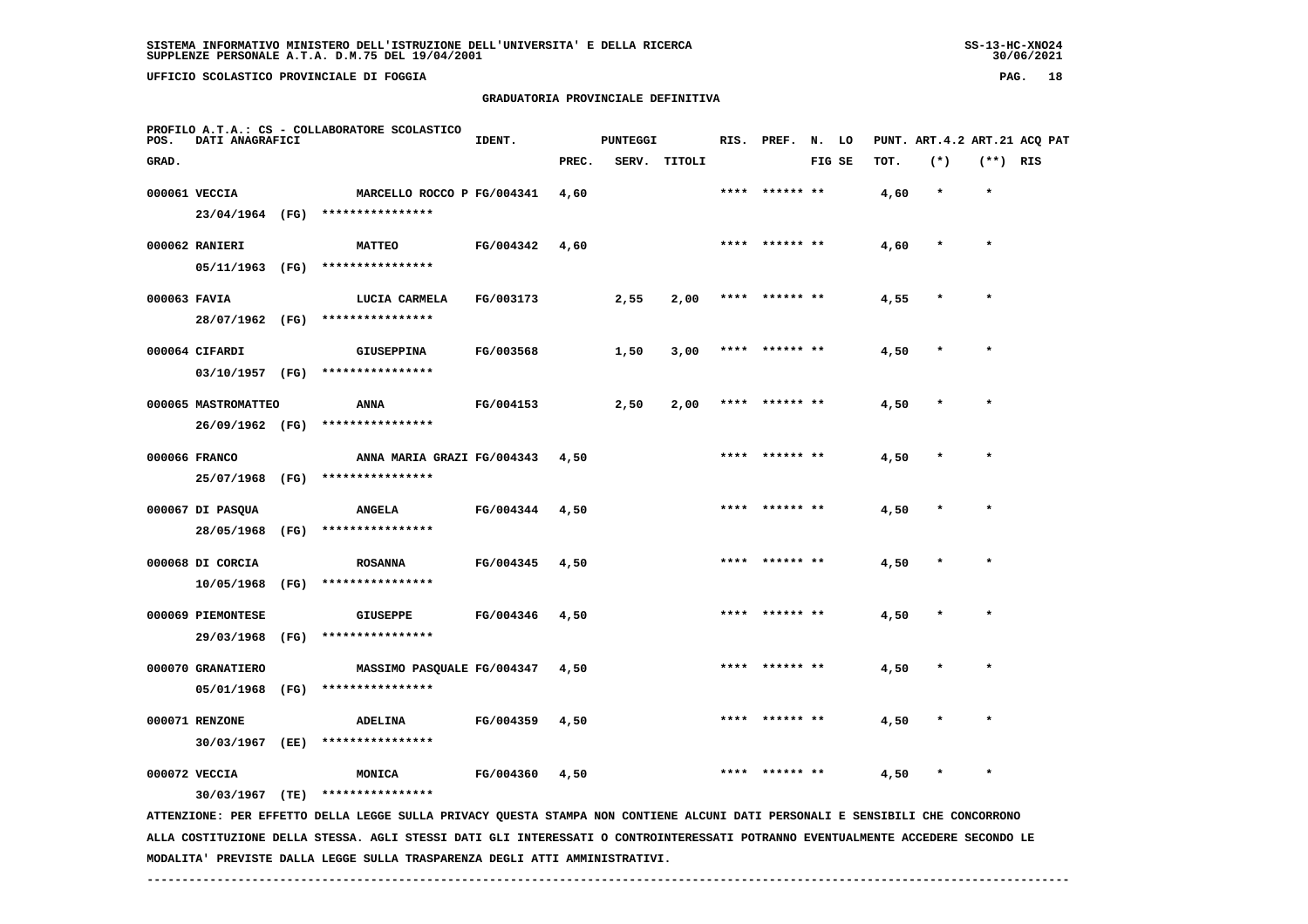**UFFICIO SCOLASTICO PROVINCIALE DI FOGGIA PAG. 19**

#### **GRADUATORIA PROVINCIALE DEFINITIVA**

| POS.         | <b>DATI ANAGRAFICI</b>                 |      | PROFILO A.T.A.: CS - COLLABORATORE SCOLASTICO                                                                                   | IDENT.    |       | <b>PUNTEGGI</b> |              | RIS. | PREF.           | N. LO  |      | PUNT. ART. 4.2 ART. 21 ACQ PAT |            |  |
|--------------|----------------------------------------|------|---------------------------------------------------------------------------------------------------------------------------------|-----------|-------|-----------------|--------------|------|-----------------|--------|------|--------------------------------|------------|--|
| GRAD.        |                                        |      |                                                                                                                                 |           | PREC. |                 | SERV. TITOLI |      |                 | FIG SE | TOT. | $(*)$                          | $(**)$ RIS |  |
| 000073 NOTA  | $12/02/1967$ (FG)                      |      | TERESA<br>****************                                                                                                      | FG/004361 | 4,50  |                 |              |      |                 |        | 4,50 | $\star$                        | $\star$    |  |
|              | 000074 MELCHIONDA<br>13/01/1967        | (FG) | MICHELINA<br>****************                                                                                                   | FG/004349 | 4,50  |                 |              |      | **** ****** **  |        | 4,50 |                                | $\star$    |  |
|              | 000075 CAMPANELLA<br>08/01/1967 (FG)   |      | LUCIANO<br>****************                                                                                                     | FG/004350 | 4,50  |                 |              |      |                 |        | 4,50 |                                |            |  |
|              | 000076 VITALE<br>02/10/1966 (FG)       |      | <b>NICOLA</b><br>****************                                                                                               | FG/004351 | 4,50  |                 |              | **** |                 |        | 4,50 |                                |            |  |
|              | 000077 PETRILLI<br>25/08/1966 (FG)     |      | FILOMENA<br>****************                                                                                                    | FG/004352 | 4,50  |                 |              | **** | ****** **       |        | 4,50 |                                |            |  |
|              | 000078 PESCATORE                       |      | <b>ADELAIDE ANNA</b><br>24/07/1966 (FG) ****************                                                                        | FG/004353 | 4,50  |                 |              | **** | ****** **       |        | 4,50 |                                | $\star$    |  |
| 000079 FREDA | 14/05/1966 (FG)                        |      | ISABELLA<br>****************                                                                                                    | FG/004354 | 4,50  |                 |              | **** | ****** **       |        | 4,50 |                                |            |  |
| 000080 POLVE | 08/02/1966 (FG)                        |      | <b>ROSETTA</b><br>****************                                                                                              | FG/004356 | 4,50  |                 |              |      | ****  ****** ** |        | 4,50 |                                |            |  |
|              | 000081 DE CONSIGLIO<br>26/11/1965 (FG) |      | <b>STEFANIA</b><br>****************                                                                                             | FG/004357 | 4,50  |                 |              | **** |                 |        | 4,50 |                                | $\star$    |  |
|              | 000082 PETRILLI<br>19/08/1965 (FG)     |      | <b>MARIA</b><br>****************                                                                                                | FG/004358 | 4,50  |                 |              |      |                 |        | 4,50 |                                |            |  |
|              | 000083 LATINI<br>17/07/1965 (FG)       |      | OTTAVIO<br>****************                                                                                                     | FG/004362 | 4,50  |                 |              |      |                 |        | 4,50 |                                |            |  |
|              | 000084 FRANCAVILLA<br>03/07/1965 (FG)  |      | MARIA PIA GRAZIA FG/004363<br>****************                                                                                  |           | 4,50  |                 |              |      |                 |        | 4,50 |                                |            |  |
|              |                                        |      | ATTENZIONE: PER EFFETTO DELLA LEGGE SULLA PRIVACY QUESTA STAMPA NON CONTIENE ALCUNI DATI PERSONALI E SENSIBILI CHE CONCORRONO   |           |       |                 |              |      |                 |        |      |                                |            |  |
|              |                                        |      | ALLA COSTITUZIONE DELLA STESSA. AGLI STESSI DATI GLI INTERESSATI O CONTROINTERESSATI POTRANNO EVENTUALMENTE ACCEDERE SECONDO LE |           |       |                 |              |      |                 |        |      |                                |            |  |

 **MODALITA' PREVISTE DALLA LEGGE SULLA TRASPARENZA DEGLI ATTI AMMINISTRATIVI.**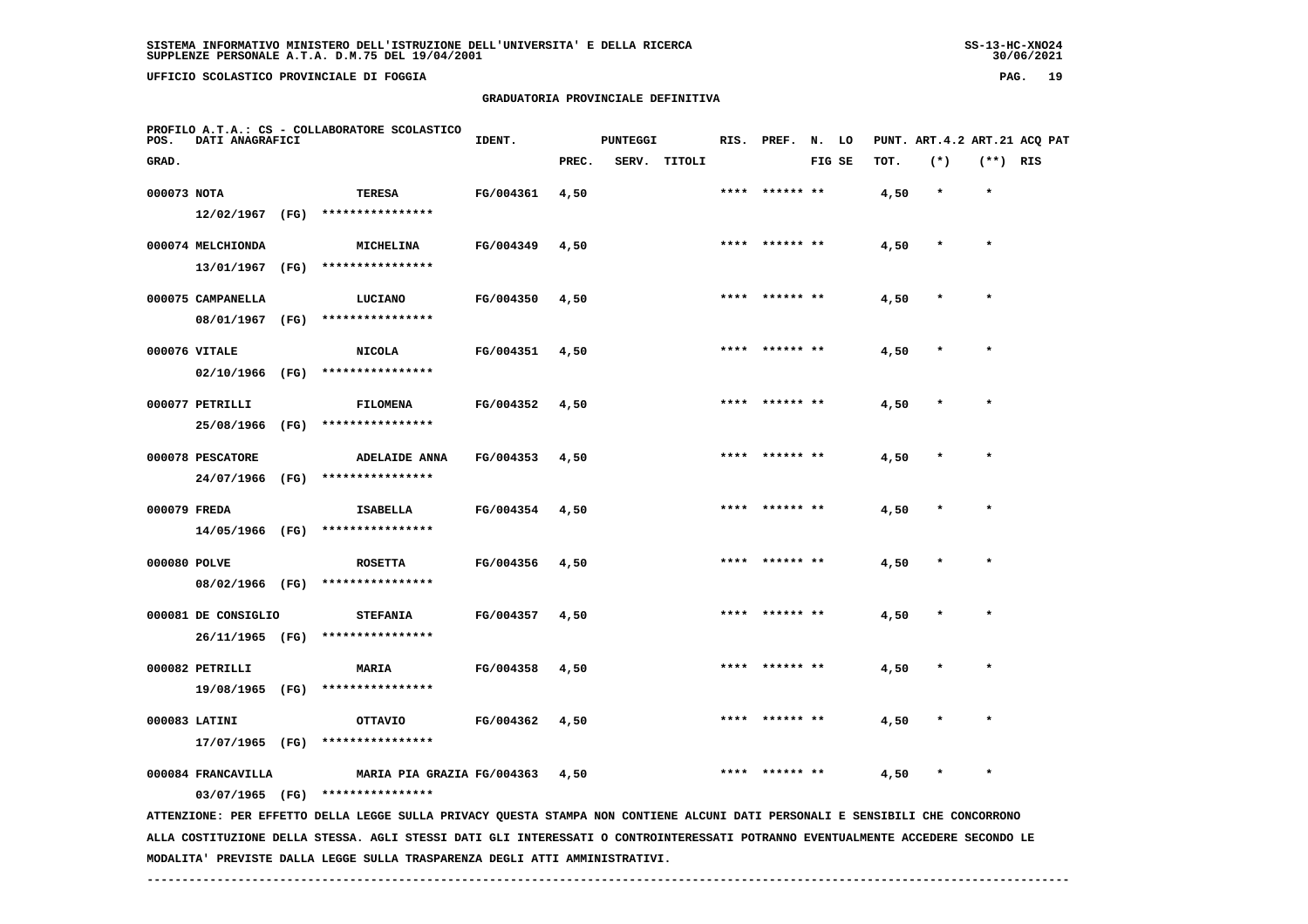### **GRADUATORIA PROVINCIALE DEFINITIVA**

| PAG. |  | 20 |
|------|--|----|
|------|--|----|

| POS.         | DATI ANAGRAFICI  | PROFILO A.T.A.: CS - COLLABORATORE SCOLASTICO                                                                                 | IDENT.    |       | <b>PUNTEGGI</b> |              |      | RIS. PREF. N. LO |        |      | PUNT. ART.4.2 ART.21 ACQ PAT |            |  |
|--------------|------------------|-------------------------------------------------------------------------------------------------------------------------------|-----------|-------|-----------------|--------------|------|------------------|--------|------|------------------------------|------------|--|
| GRAD.        |                  |                                                                                                                               |           | PREC. |                 | SERV. TITOLI |      |                  | FIG SE | TOT. | $(*)$                        | $(**)$ RIS |  |
|              | 000085 PALMIERI  | <b>GRAZIA</b>                                                                                                                 | FG/004364 | 4,50  |                 |              |      | **** ****** **   |        | 4,50 | $\star$                      | $\star$    |  |
|              |                  | 02/07/1965 (FG) ****************                                                                                              |           |       |                 |              |      |                  |        |      |                              |            |  |
|              | 000086 IADAROLA  | <b>ALESSANDRO</b>                                                                                                             | FG/004365 | 4,50  |                 |              |      | **** ****** **   |        | 4,50 |                              | $\star$    |  |
|              | 27/06/1965 (FG)  | ****************                                                                                                              |           |       |                 |              |      |                  |        |      |                              |            |  |
| 000087 BOSCO |                  | FILIPPA SABRINA FG/004366                                                                                                     |           | 4,50  |                 |              | **** |                  |        | 4,50 |                              | $\star$    |  |
|              |                  | $11/06/1965$ (FG) ****************                                                                                            |           |       |                 |              |      |                  |        |      |                              |            |  |
| 000088 ZITA  |                  | <b>RITA</b>                                                                                                                   | FG/004367 | 4,50  |                 |              |      | **** ****** **   |        | 4,50 |                              |            |  |
|              |                  | 05/05/1965 (FG) ****************                                                                                              |           |       |                 |              |      |                  |        |      |                              |            |  |
|              | 000089 TOTARO    | <b>MARIA LUIGIA</b>                                                                                                           | FG/004368 | 4,50  |                 |              |      | ****** **        |        | 4,50 |                              |            |  |
|              | 23/04/1965 (FG)  | ****************                                                                                                              |           |       |                 |              |      |                  |        |      |                              |            |  |
|              | 000090 PORCELLI  | <b>MARIA ROSARIA</b>                                                                                                          | FG/004369 | 4,50  |                 |              |      | **** ****** **   |        | 4,50 | $\ast$                       | $\star$    |  |
|              |                  | 16/04/1965 (FG) ****************                                                                                              |           |       |                 |              |      |                  |        |      |                              |            |  |
|              | 000091 CONSIGLIO | DANILO IPPOLITO FG/004370                                                                                                     |           | 4,50  |                 |              |      | **** ****** **   |        | 4,50 |                              | $\star$    |  |
|              | 30/03/1965 (FG)  | ****************                                                                                                              |           |       |                 |              |      |                  |        |      |                              |            |  |
|              | 000092 MAZZOCCO  | <b>DIANA</b>                                                                                                                  | FG/004371 | 4,50  |                 |              |      | **** ****** **   |        | 4,50 | $\star$                      | $\star$    |  |
|              |                  | 24/02/1965 (FG) ****************                                                                                              |           |       |                 |              |      |                  |        |      |                              |            |  |
|              | 000093 FRATTA    | CARMELINA                                                                                                                     | FG/004372 | 4,50  |                 |              |      |                  |        | 4,50 |                              |            |  |
|              | 08/01/1965 (EE)  | ****************                                                                                                              |           |       |                 |              |      |                  |        |      |                              |            |  |
|              | 000094 PAGLIARA  | <b>FLAVIA</b>                                                                                                                 | FG/004373 | 4,50  |                 |              |      |                  |        | 4,50 |                              |            |  |
|              |                  | 10/11/1964 (FG) ****************                                                                                              |           |       |                 |              |      |                  |        |      |                              |            |  |
|              | 000095 LA GATTA  | IMMACOLATA CONCE FG/004374                                                                                                    |           | 4,50  |                 |              |      | ****  ****** **  |        | 4,50 |                              | $\star$    |  |
|              |                  | $01/06/1964$ (FG) *****************                                                                                           |           |       |                 |              |      |                  |        |      |                              |            |  |
|              | 000096 BRUNETTI  | <b>DOMENICO</b>                                                                                                               | FG/004375 | 4,50  |                 |              | **** | ****** **        |        | 4,50 |                              | $\star$    |  |
|              | 25/05/1964 (FG)  | ****************                                                                                                              |           |       |                 |              |      |                  |        |      |                              |            |  |
|              |                  | ATTENZIONE: PER EFFETTO DELLA LEGGE SULLA PRIVACY QUESTA STAMPA NON CONTIENE ALCUNI DATI PERSONALI E SENSIBILI CHE CONCORRONO |           |       |                 |              |      |                  |        |      |                              |            |  |

 **ALLA COSTITUZIONE DELLA STESSA. AGLI STESSI DATI GLI INTERESSATI O CONTROINTERESSATI POTRANNO EVENTUALMENTE ACCEDERE SECONDO LE MODALITA' PREVISTE DALLA LEGGE SULLA TRASPARENZA DEGLI ATTI AMMINISTRATIVI.**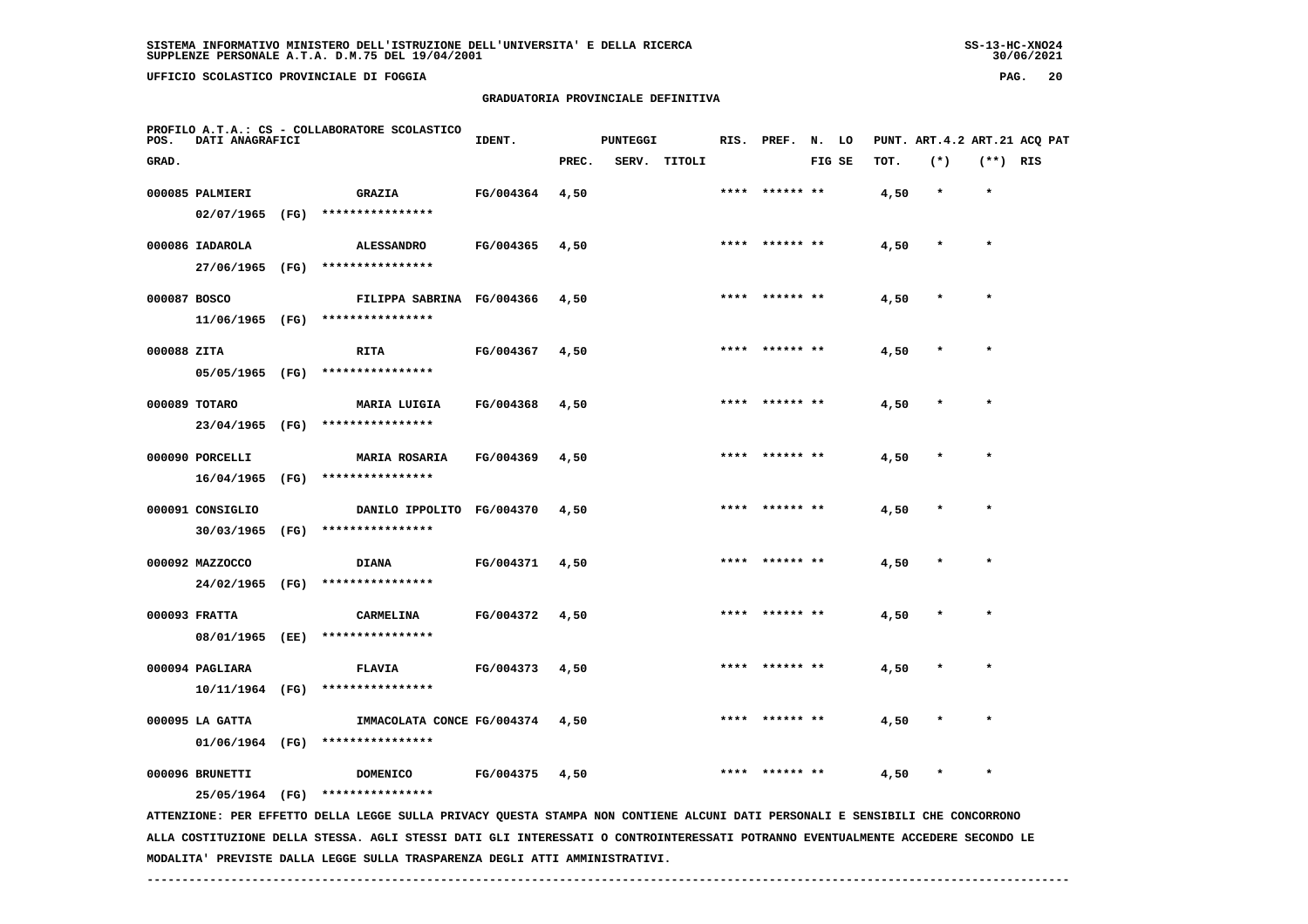# **GRADUATORIA PROVINCIALE DEFINITIVA**

| POS.         | DATI ANAGRAFICI                     |      | PROFILO A.T.A.: CS - COLLABORATORE SCOLASTICO                                                                                   | IDENT.    |       | <b>PUNTEGGI</b> |              |      | RIS. PREF. | N. LO  |      | PUNT. ART. 4.2 ART. 21 ACQ PAT |            |  |
|--------------|-------------------------------------|------|---------------------------------------------------------------------------------------------------------------------------------|-----------|-------|-----------------|--------------|------|------------|--------|------|--------------------------------|------------|--|
| GRAD.        |                                     |      |                                                                                                                                 |           | PREC. |                 | SERV. TITOLI |      |            | FIG SE | TOT. | $(*)$                          | $(**)$ RIS |  |
|              | 000097 DE MAURO                     |      | MARIA ROSARIA PI FG/004376                                                                                                      |           | 4,50  |                 |              | **** | ****** **  |        | 4,50 | $\star$                        | $\star$    |  |
|              | 17/05/1964                          | (FG) | ****************                                                                                                                |           |       |                 |              |      |            |        |      |                                |            |  |
|              | 000098 FERRAZZANO                   |      | <b>FRANCO</b>                                                                                                                   | FG/004378 | 4,50  |                 |              |      |            |        | 4,50 |                                | $\star$    |  |
|              | 14/03/1964 (FG)                     |      | ****************                                                                                                                |           |       |                 |              |      |            |        |      |                                |            |  |
| 000099 RONCA |                                     |      | <b>AURORA</b>                                                                                                                   | FG/004379 | 4,50  |                 |              |      |            |        | 4,50 |                                |            |  |
|              | 17/02/1964                          | (BN) | ****************                                                                                                                |           |       |                 |              |      |            |        |      |                                |            |  |
|              | 000100 LA RICCIA                    |      | <b>ANGELO</b>                                                                                                                   | FG/004380 | 4,50  |                 |              |      |            |        | 4,50 |                                | $\star$    |  |
|              | 14/02/1964                          | (FG) | ****************                                                                                                                |           |       |                 |              |      |            |        |      |                                |            |  |
|              | 000101 DE FELICE                    |      | <b>EMANUELA</b>                                                                                                                 | FG/004381 | 4,50  |                 |              |      |            |        | 4,50 |                                |            |  |
|              | 11/12/1963                          | (FG) | ****************                                                                                                                |           |       |                 |              |      |            |        |      |                                |            |  |
|              | 000102 VIGGIANO                     |      | <b>ANTONIETTA</b>                                                                                                               | FG/004382 | 4,50  |                 |              |      |            |        | 4,50 |                                |            |  |
|              | 08/08/1963                          | (FG) | ****************                                                                                                                |           |       |                 |              |      |            |        |      |                                |            |  |
|              | 000103 ACCETTULLI                   |      | MICHELINA                                                                                                                       | FG/004383 | 4,50  |                 |              |      |            |        | 4,50 |                                |            |  |
|              | 20/06/1963                          | (FG) | ****************                                                                                                                |           |       |                 |              |      |            |        |      |                                |            |  |
|              | 000104 TRIFILETTI                   |      | <b>ANTONIO</b>                                                                                                                  | FG/004384 | 4,50  |                 |              |      |            |        | 4,50 |                                |            |  |
|              | 26/03/1963                          | (FG) | ****************                                                                                                                |           |       |                 |              |      |            |        |      |                                |            |  |
|              | 000105 RENDINA<br>28/02/1963 (FG)   |      | <b>MICHELA</b><br>****************                                                                                              | FG/004385 | 4,50  |                 |              |      |            |        | 4,50 |                                |            |  |
|              |                                     |      |                                                                                                                                 |           |       |                 |              |      |            |        |      |                                |            |  |
|              | 000106 FOGLIO<br>28/01/1963 (FG)    |      | <b>VINCENZO</b><br>****************                                                                                             | FG/004386 | 4,50  |                 |              |      |            |        | 4,50 |                                |            |  |
|              |                                     |      |                                                                                                                                 |           |       |                 |              |      |            |        |      |                                |            |  |
| 000107 NIGRO | $06/12/1962$ (FG)                   |      | MASSIMO NICOLA<br>****************                                                                                              | FG/004387 | 4,50  |                 |              |      |            |        | 4,50 |                                |            |  |
|              |                                     |      |                                                                                                                                 |           |       |                 |              |      |            |        |      |                                |            |  |
|              | 000108 TARQUINIO<br>25/10/1962 (FG) |      | <b>ROSANNA</b><br>****************                                                                                              | FG/004388 | 4,50  |                 |              |      |            |        | 4,50 |                                |            |  |
|              |                                     |      | ATTENZIONE: PER EFFETTO DELLA LEGGE SULLA PRIVACY QUESTA STAMPA NON CONTIENE ALCUNI DATI PERSONALI E SENSIBILI CHE CONCORRONO   |           |       |                 |              |      |            |        |      |                                |            |  |
|              |                                     |      | ALLA COSTITUZIONE DELLA STESSA. AGLI STESSI DATI GLI INTERESSATI O CONTROINTERESSATI POTRANNO EVENTUALMENTE ACCEDERE SECONDO LE |           |       |                 |              |      |            |        |      |                                |            |  |

 **MODALITA' PREVISTE DALLA LEGGE SULLA TRASPARENZA DEGLI ATTI AMMINISTRATIVI.**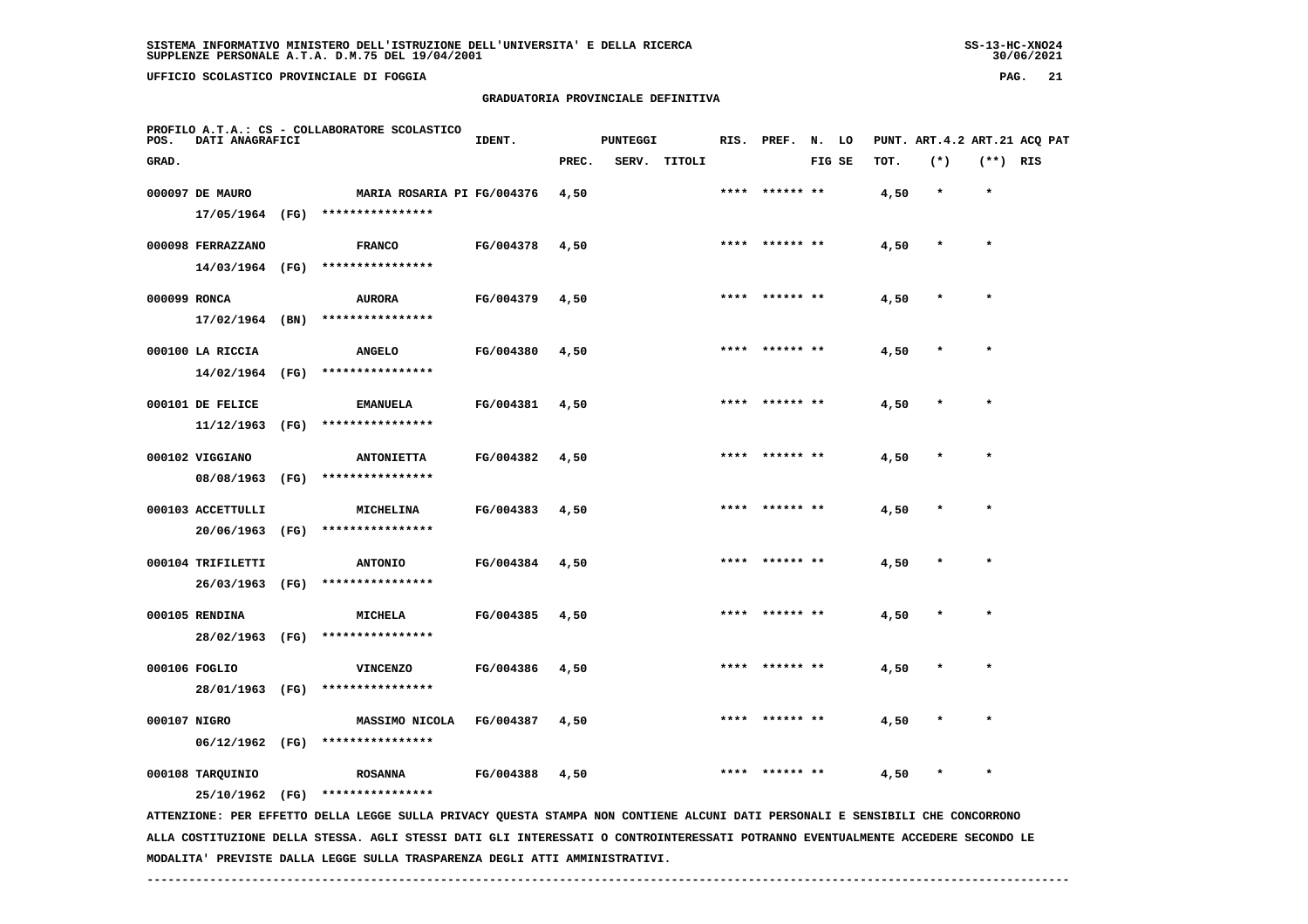# **GRADUATORIA PROVINCIALE DEFINITIVA**

| POS.         | DATI ANAGRAFICI                       | PROFILO A.T.A.: CS - COLLABORATORE SCOLASTICO                                                                                 | IDENT.           |       | PUNTEGGI |        |      | RIS. PREF.      | N. LO  |      |         |            | PUNT. ART.4.2 ART.21 ACQ PAT |
|--------------|---------------------------------------|-------------------------------------------------------------------------------------------------------------------------------|------------------|-------|----------|--------|------|-----------------|--------|------|---------|------------|------------------------------|
| GRAD.        |                                       |                                                                                                                               |                  | PREC. | SERV.    | TITOLI |      |                 | FIG SE | TOT. | $(*)$   | $(**)$ RIS |                              |
|              | 000109 TARANTINO<br>25/09/1962 (FG)   | <b>MATTEO</b><br>****************                                                                                             | FG/004389        | 4,50  |          |        |      |                 |        | 4,50 | $\star$ | $\star$    |                              |
|              | 000110 GIGANTE<br>19/08/1962 (FG)     | <b>MARIA ASSUNTA</b><br>****************                                                                                      | FG/004390        | 4,50  |          |        |      |                 |        | 4,50 |         |            |                              |
|              | 000111 PARISI<br>$03/08/1962$ (AG)    | MATTEO NICOLA CO FG/004391<br>****************                                                                                |                  | 4,50  |          |        |      | **** ****** **  |        | 4,50 | $\star$ | $\star$    |                              |
| 000112 VAIRO | 19/06/1962 (FG)                       | ANNA MARIA<br>****************                                                                                                | FG/004392        | 4,50  |          |        |      |                 |        | 4,50 |         |            |                              |
|              | 000113 GIORDANO<br>23/05/1962 (LE)    | <b>ROBERTO</b><br>****************                                                                                            | FG/004393        | 4,50  |          |        |      |                 |        | 4,50 |         |            |                              |
|              | 000114 SCOPECE<br>23/05/1962 (BA)     | <b>ANTONIO</b><br>****************                                                                                            | FG/004394        | 4,50  |          |        |      | ****  ****** ** |        | 4,50 |         | $\star$    |                              |
|              | 000115 GIANNINI<br>$30/04/1962$ (BA)  | ANNA MARIA<br>****************                                                                                                | FG/004395        | 4,50  |          |        | **** | ****** **       |        | 4,50 |         | $\star$    |                              |
|              | 000116 STRIDI                         | <b>MICHELINA</b><br>05/01/1962 (FG) ****************                                                                          | FG/004397        | 4,50  |          |        |      | **** ****** **  |        | 4,50 |         | $\star$    |                              |
| 000117 LIZZI |                                       | <b>MICHELE</b><br>29/11/1961 (FG) *****************                                                                           | FG/004398        | 4,50  |          |        |      |                 |        | 4,50 |         |            |                              |
|              | 000118 LIGUORI<br>16/05/1961 (FG)     | GIOVANNA PAOLA<br>****************                                                                                            | <b>FG/004399</b> | 4,50  |          |        |      |                 |        | 4,50 |         |            |                              |
|              | 000119 PETRUZZELLI<br>15/11/1960 (FG) | <b>ALESSANDRA</b><br>****************                                                                                         | FG/004400        | 4,50  |          |        |      | **** ****** **  |        | 4,50 |         | $\star$    |                              |
|              | 000120 LOMBARDI<br>09/03/1960 (FG)    | <b>NICOLA</b><br>****************                                                                                             | FG/004402        | 4,50  |          |        |      | ****  ****** ** |        | 4,50 | $\ast$  | $\star$    |                              |
|              |                                       | ATTENZIONE: PER EFFETTO DELLA LEGGE SULLA PRIVACY QUESTA STAMPA NON CONTIENE ALCUNI DATI PERSONALI E SENSIBILI CHE CONCORRONO |                  |       |          |        |      |                 |        |      |         |            |                              |

 **ALLA COSTITUZIONE DELLA STESSA. AGLI STESSI DATI GLI INTERESSATI O CONTROINTERESSATI POTRANNO EVENTUALMENTE ACCEDERE SECONDO LE MODALITA' PREVISTE DALLA LEGGE SULLA TRASPARENZA DEGLI ATTI AMMINISTRATIVI.**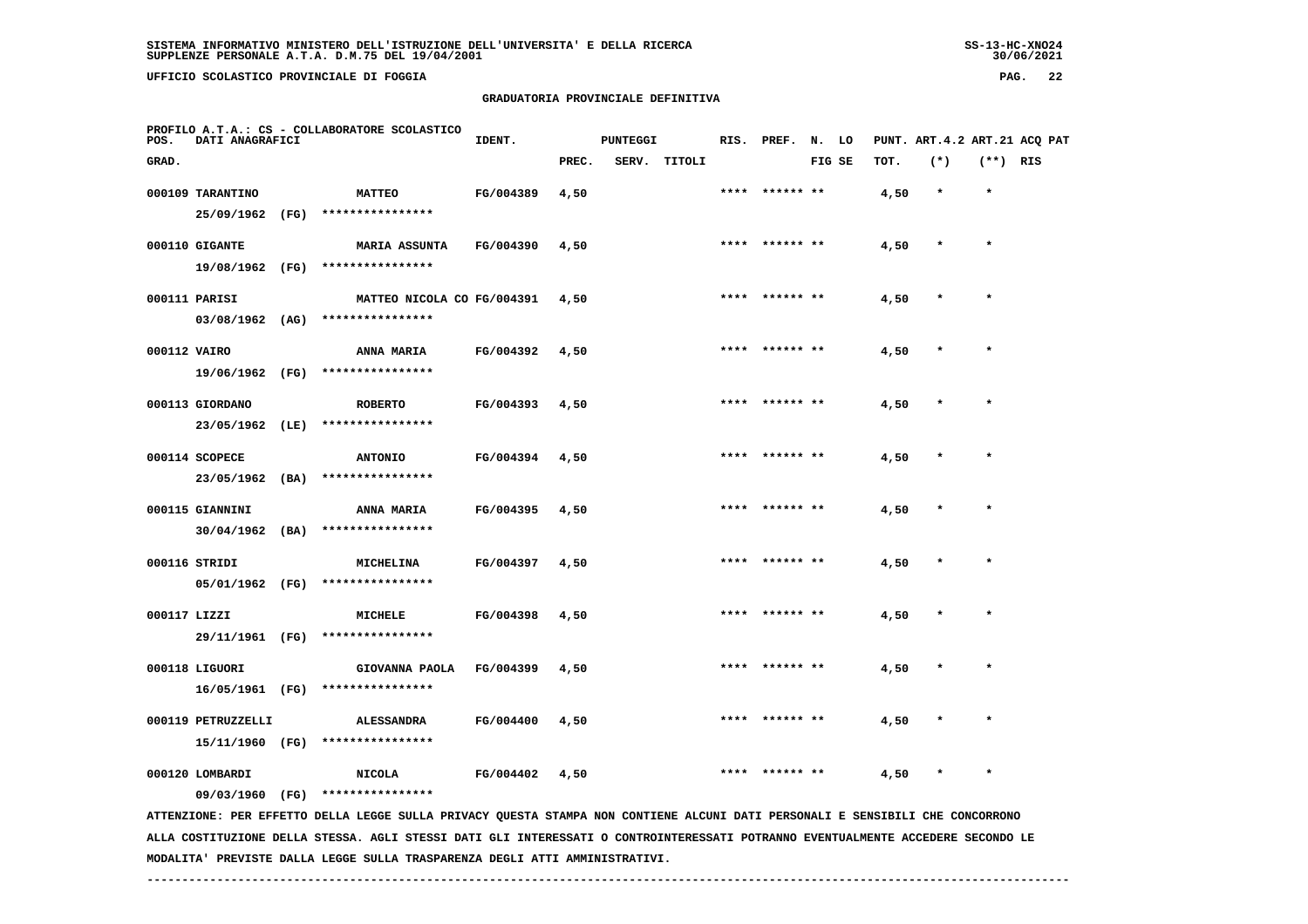**PROFILO A.T.A.: CS - COLLABORATORE SCOLASTICO**

# **GRADUATORIA PROVINCIALE DEFINITIVA**

**IDENT.** PUNTEGGI RIS. PREF. N. LO PUNT. ART.4.2 ART.21 ACQ PAT

| GRAD.        |                                       |      |                                                |           | PREC. | SERV. | TITOLI |      |           | FIG SE | TOT. | $(*)$   | $(**)$ RIS |  |
|--------------|---------------------------------------|------|------------------------------------------------|-----------|-------|-------|--------|------|-----------|--------|------|---------|------------|--|
|              | 000121 SCELSI<br>15/03/1959           | (FG) | MARIA MICHELINA FG/004404<br>****************  |           | 4,50  |       |        | **** | ****** ** |        | 4,50 | $\star$ | $\star$    |  |
|              | 000122 SANGIORGIO<br>31/01/1959       | (FG) | MARIA POTITA<br>****************               | FG/004405 | 4,50  |       |        | **** |           |        | 4,50 | $\star$ | $\star$    |  |
|              | 000123 MELILLO<br>22/11/1958          | (FG) | LUIGIA<br>****************                     | FG/004406 | 4,50  |       |        | **** | ****** ** |        | 4,50 | $\star$ | $\star$    |  |
|              | 000124 CEGLIA                         |      | MARZIA MARIA FIL FG/004407                     |           | 4,50  |       |        | **** | ****** ** |        | 4,50 | $\star$ | $\star$    |  |
|              | 30/03/1958 (FG)<br>000125 PASQUARELLI |      | ****************<br><b>ENZO MARIA</b>          | FG/004408 | 4,50  |       |        | **** | ****** ** |        | 4,50 |         | $\star$    |  |
|              | 08/09/1956 (FG)<br>000126 MARCHESINO  |      | ****************<br>MICHELINA WALKIR FG/004415 |           | 4,45  |       |        | **** | ****** ** |        | 4,45 | $\star$ | $\star$    |  |
| 000127 RUSSO | $10/04/1955$ (FG)                     |      | ****************<br>MARIA LUISA                | FG/004015 |       | 2,40  | 2,00   |      | ****** ** |        | 4,40 |         | $\star$    |  |
|              | 06/05/1964 (FG)                       |      | ****************                               |           |       |       |        |      |           |        |      |         |            |  |
|              | 000128 LA MANNA<br>01/01/1962         | (FG) | <b>CONCETTA</b><br>****************            | FG/003636 |       | 2,40  | 2,00   | **** | ****** ** |        | 4,40 |         | $\star$    |  |
|              | 000129 MARTINO<br>29/11/1968          | (FG) | LUIGI PIO<br>****************                  | FG/004419 | 4,30  |       |        |      |           |        | 4,30 |         | $\star$    |  |
|              | 000130 CAPUTO<br>01/01/1961           | (FG) | LUIGI<br>****************                      | FG/004420 | 4,30  |       |        | **** | ****** ** |        | 4,30 |         | $\star$    |  |
|              |                                       |      |                                                |           |       |       |        |      |           |        |      |         |            |  |

 **10/02/1958 (FG) \*\*\*\*\*\*\*\*\*\*\*\*\*\*\*\***

000132 MELILLO **12 TERESA ANTONIETT FG/004426** 4,20 \*\*\*\* \*\*\*\*\*\*\*\*\* \*\* 4,20 \* \*  **03/10/1961 (FG) \*\*\*\*\*\*\*\*\*\*\*\*\*\*\*\***

 **000131 GARRUTO FRANCESCO FG/004421 4,30 \*\*\*\* \*\*\*\*\*\* \*\* 4,30 \* \***

 **ATTENZIONE: PER EFFETTO DELLA LEGGE SULLA PRIVACY QUESTA STAMPA NON CONTIENE ALCUNI DATI PERSONALI E SENSIBILI CHE CONCORRONO ALLA COSTITUZIONE DELLA STESSA. AGLI STESSI DATI GLI INTERESSATI O CONTROINTERESSATI POTRANNO EVENTUALMENTE ACCEDERE SECONDO LE MODALITA' PREVISTE DALLA LEGGE SULLA TRASPARENZA DEGLI ATTI AMMINISTRATIVI.**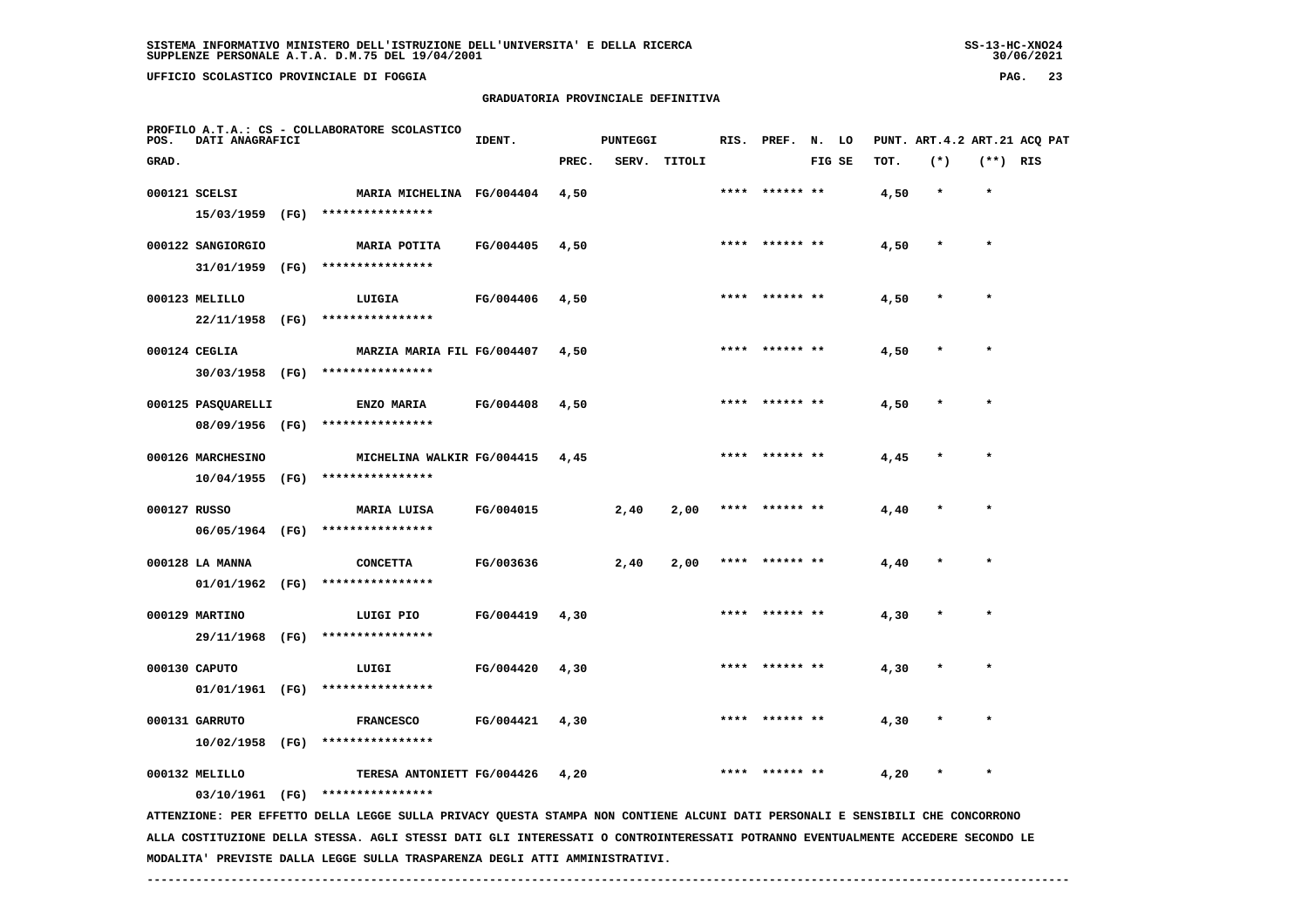**UFFICIO SCOLASTICO PROVINCIALE DI FOGGIA PAG. 24**

#### **GRADUATORIA PROVINCIALE DEFINITIVA**

| POS.  | DATI ANAGRAFICI   | PROFILO A.T.A.: CS - COLLABORATORE SCOLASTICO                                                                                 | IDENT.    |       | <b>PUNTEGGI</b> |        | RIS. PREF. N. LO |        |      | PUNT. ART. 4.2 ART. 21 ACQ PAT |            |  |
|-------|-------------------|-------------------------------------------------------------------------------------------------------------------------------|-----------|-------|-----------------|--------|------------------|--------|------|--------------------------------|------------|--|
| GRAD. |                   |                                                                                                                               |           | PREC. | SERV.           | TITOLI |                  | FIG SE | TOT. | $(*)$                          | $(**)$ RIS |  |
|       | 000133 NORMANNO   | <b>SAVERIO</b>                                                                                                                | FG/004427 | 4,15  |                 |        |                  |        | 4,15 | $\star$                        | $\star$    |  |
|       |                   | 15/03/1969 (FG) ****************                                                                                              |           |       |                 |        |                  |        |      |                                |            |  |
|       | 000134 SCHENA     | <b>RAFFAELE</b>                                                                                                               | FG/004428 | 4,15  |                 |        | **** ****** **   |        | 4,15 |                                |            |  |
|       |                   | 31/05/1965 (FG) ****************                                                                                              |           |       |                 |        |                  |        |      |                                |            |  |
|       | 000135 NARDELLA   | <b>ANTONIETTA</b>                                                                                                             | FG/004429 | 4,15  |                 |        | **** ****** **   |        | 4,15 |                                |            |  |
|       |                   | 29/05/1964 (FG) ****************                                                                                              |           |       |                 |        |                  |        |      |                                |            |  |
|       | 000136 RUSSO      | <b>ANGELA</b>                                                                                                                 | FG/004430 | 4,15  |                 |        | **** ****** **   |        | 4,15 | $\star$                        |            |  |
|       | 20/02/1962 (FG)   | ****************                                                                                                              |           |       |                 |        |                  |        |      |                                |            |  |
|       | 000137 TRIVISANO  | LUCIA                                                                                                                         | FG/004431 | 4,15  |                 |        |                  |        | 4,15 |                                |            |  |
|       | 10/12/1961 (FG)   | ****************                                                                                                              |           |       |                 |        |                  |        |      |                                |            |  |
|       | 000138 SIMONE     | <b>ANGELA</b>                                                                                                                 | FG/004432 | 4,15  |                 |        | **** ****** **   |        | 4,15 | $\star$                        | $\star$    |  |
|       |                   | 15/06/1961 (FG) ****************                                                                                              |           |       |                 |        |                  |        |      |                                |            |  |
|       | 000139 LAURIOLA   | <b>MATTEA</b>                                                                                                                 | FG/004433 | 4,15  |                 |        |                  |        | 4,15 |                                |            |  |
|       |                   | 02/03/1961 (FG) ****************                                                                                              |           |       |                 |        |                  |        |      |                                |            |  |
|       | 000140 VALERIO    | ANNA MARIA                                                                                                                    | FG/004434 | 4,15  |                 |        | **** ****** **   |        | 4,15 |                                | $\star$    |  |
|       | 29/06/1960 (FG)   | ****************                                                                                                              |           |       |                 |        |                  |        |      |                                |            |  |
|       | 000141 VILLANI    | <b>ANTONIETTA</b>                                                                                                             | FG/004435 | 4,15  |                 |        | **** ****** **   |        | 4,15 |                                | $\star$    |  |
|       | $17/12/1959$ (FG) | ****************                                                                                                              |           |       |                 |        |                  |        |      |                                |            |  |
|       | 000142 PUDDU      | <b>ANNA MARIA</b>                                                                                                             | FG/004436 | 4,15  |                 |        | ****** **        |        | 4,15 |                                |            |  |
|       | 21/08/1958 (FG)   | ****************                                                                                                              |           |       |                 |        |                  |        |      |                                |            |  |
|       | 000143 PIEMONTESE | <b>ANNA MARIA</b>                                                                                                             | FG/004437 | 4,15  |                 |        | ****  ****** **  |        | 4,15 | *                              | $\star$    |  |
|       | 13/08/1958 (FG)   | ****************                                                                                                              |           |       |                 |        |                  |        |      |                                |            |  |
|       | 000144 FUIANO     | <b>SILVANA</b>                                                                                                                | FG/004438 | 4,15  |                 |        |                  |        | 4,15 |                                |            |  |
|       | 05/08/1958 (FG)   | ****************                                                                                                              |           |       |                 |        |                  |        |      |                                |            |  |
|       |                   | ATTENZIONE: PER EFFETTO DELLA LEGGE SULLA PRIVACY QUESTA STAMPA NON CONTIENE ALCUNI DATI PERSONALI E SENSIBILI CHE CONCORRONO |           |       |                 |        |                  |        |      |                                |            |  |
|       |                   |                                                                                                                               |           |       |                 |        |                  |        |      |                                |            |  |

 **ALLA COSTITUZIONE DELLA STESSA. AGLI STESSI DATI GLI INTERESSATI O CONTROINTERESSATI POTRANNO EVENTUALMENTE ACCEDERE SECONDO LE MODALITA' PREVISTE DALLA LEGGE SULLA TRASPARENZA DEGLI ATTI AMMINISTRATIVI.**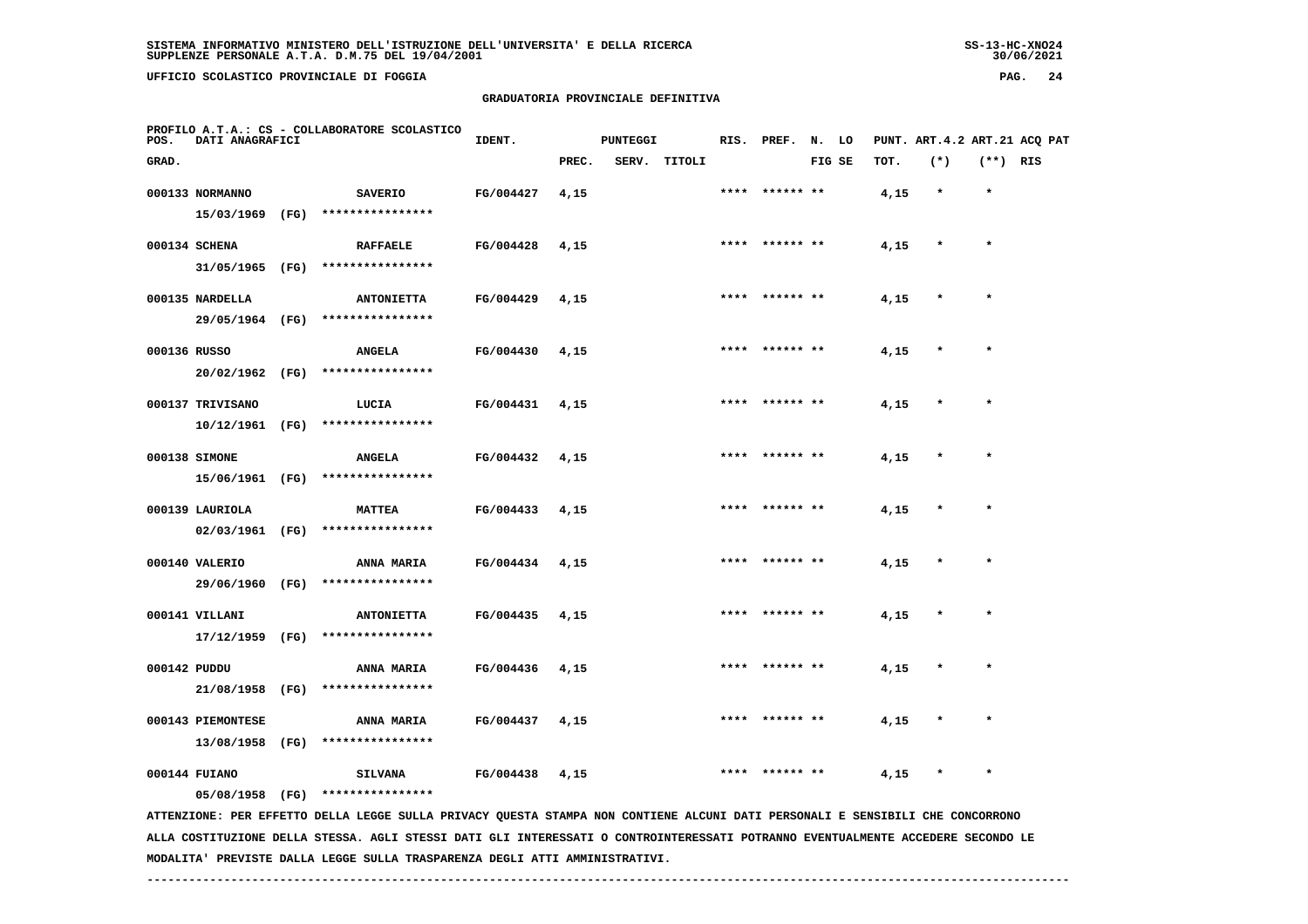**UFFICIO SCOLASTICO PROVINCIALE DI FOGGIA PAG. 25**

### **GRADUATORIA PROVINCIALE DEFINITIVA**

| POS.        | DATI ANAGRAFICI   |      | PROFILO A.T.A.: CS - COLLABORATORE SCOLASTICO                                                                                 | IDENT.    |       | <b>PUNTEGGI</b> |        |      | RIS. PREF. N. LO |        |      | PUNT. ART. 4.2 ART. 21 ACQ PAT |            |  |
|-------------|-------------------|------|-------------------------------------------------------------------------------------------------------------------------------|-----------|-------|-----------------|--------|------|------------------|--------|------|--------------------------------|------------|--|
| GRAD.       |                   |      |                                                                                                                               |           | PREC. | SERV.           | TITOLI |      |                  | FIG SE | TOT. | $(*)$                          | $(**)$ RIS |  |
|             | 000145 ANGELILLIS |      | <b>ANGELA</b>                                                                                                                 | FG/004439 | 4,15  |                 |        |      | ****** **        |        | 4,15 | $\star$                        | $\star$    |  |
|             |                   |      | 05/07/1957 (FG) ****************                                                                                              |           |       |                 |        |      |                  |        |      |                                |            |  |
|             | 000146 PONTONE    |      | <b>FLORIDEA</b>                                                                                                               | FG/004440 | 4,15  |                 |        |      | **** ****** **   |        | 4,15 |                                |            |  |
|             |                   |      | 09/04/1955 (FG) ****************                                                                                              |           |       |                 |        |      |                  |        |      |                                |            |  |
|             | 000147 CIUFFREDA  |      | MICHELE                                                                                                                       | FG/003580 |       | 2,10            | 2,00   |      | ****  ****** **  |        | 4,10 |                                |            |  |
|             | 25/09/1962        | (FG) | ****************                                                                                                              |           |       |                 |        |      |                  |        |      |                                |            |  |
|             |                   |      |                                                                                                                               |           |       |                 |        |      |                  |        |      |                                |            |  |
|             | 000148 BUONDIOLI  |      | LUIGI                                                                                                                         | FG/004442 | 4,10  |                 |        |      |                  |        | 4,10 |                                |            |  |
|             | 01/06/1964 (FG)   |      | ****************                                                                                                              |           |       |                 |        |      |                  |        |      |                                |            |  |
|             | 000149 LO PORCHIO |      | MICHELE                                                                                                                       | FG/004443 | 4,10  |                 |        |      | **** ****** **   |        | 4,10 |                                |            |  |
|             | 09/02/1958        | (FG) | ****************                                                                                                              |           |       |                 |        |      |                  |        |      |                                |            |  |
|             | 000150 CENTONZA   |      | <b>LEONARDO</b>                                                                                                               | FG/004444 | 4,10  |                 |        |      | **** ****** **   |        | 4,10 | $\ast$                         | $\star$    |  |
|             |                   |      | 23/11/1954 (FG) ****************                                                                                              |           |       |                 |        |      |                  |        |      |                                |            |  |
|             | 000151 CORBO      |      | ROSARIA                                                                                                                       | FG/004446 | 4,05  |                 |        |      |                  |        | 4,05 |                                |            |  |
|             |                   |      | 16/01/1966 (FG) ****************                                                                                              |           |       |                 |        |      |                  |        |      |                                |            |  |
|             |                   |      |                                                                                                                               |           |       |                 |        |      | **** ****** **   |        |      |                                |            |  |
|             | 000152 FIORE      |      | <b>CATERINA</b><br>29/08/1962 (FG) ****************                                                                           | FG/004447 | 4,05  |                 |        |      |                  |        | 4,05 |                                |            |  |
|             |                   |      |                                                                                                                               |           |       |                 |        |      |                  |        |      |                                |            |  |
| 000153 PECE |                   |      | <b>MARIA</b>                                                                                                                  | FG/004448 | 4,05  |                 |        |      | **** ****** **   |        | 4,05 |                                | $\star$    |  |
|             |                   |      | 25/12/1961 (FG) ****************                                                                                              |           |       |                 |        |      |                  |        |      |                                |            |  |
|             | 000154 SAITTO     |      | ROBERTO ANTONIO FG/004322                                                                                                     |           |       | 2,00            | 2,00   | **** | ****** **        |        | 4,00 |                                |            |  |
|             | 18/09/1960 (FG)   |      | ****************                                                                                                              |           |       |                 |        |      |                  |        |      |                                |            |  |
|             | 000155 CURATOLO   |      | <b>GAETANA</b>                                                                                                                | FG/004041 |       | 4,00            |        |      | **** ****** **   |        | 4,00 |                                | $\star$    |  |
|             | 06/07/1960        |      | (FG) ****************                                                                                                         |           |       |                 |        |      |                  |        |      |                                |            |  |
|             | 000156 VISCONTI   |      | <b>GIUSEPPE</b>                                                                                                               | FG/003978 |       | 1,00            | 3,00   | **** |                  |        | 4,00 |                                |            |  |
|             |                   |      | 04/12/1955 (FG) ****************                                                                                              |           |       |                 |        |      |                  |        |      |                                |            |  |
|             |                   |      | ATTENZIONE: PER EFFETTO DELLA LEGGE SULLA PRIVACY QUESTA STAMPA NON CONTIENE ALCUNI DATI PERSONALI E SENSIBILI CHE CONCORRONO |           |       |                 |        |      |                  |        |      |                                |            |  |
|             |                   |      |                                                                                                                               |           |       |                 |        |      |                  |        |      |                                |            |  |

 **ALLA COSTITUZIONE DELLA STESSA. AGLI STESSI DATI GLI INTERESSATI O CONTROINTERESSATI POTRANNO EVENTUALMENTE ACCEDERE SECONDO LE MODALITA' PREVISTE DALLA LEGGE SULLA TRASPARENZA DEGLI ATTI AMMINISTRATIVI.**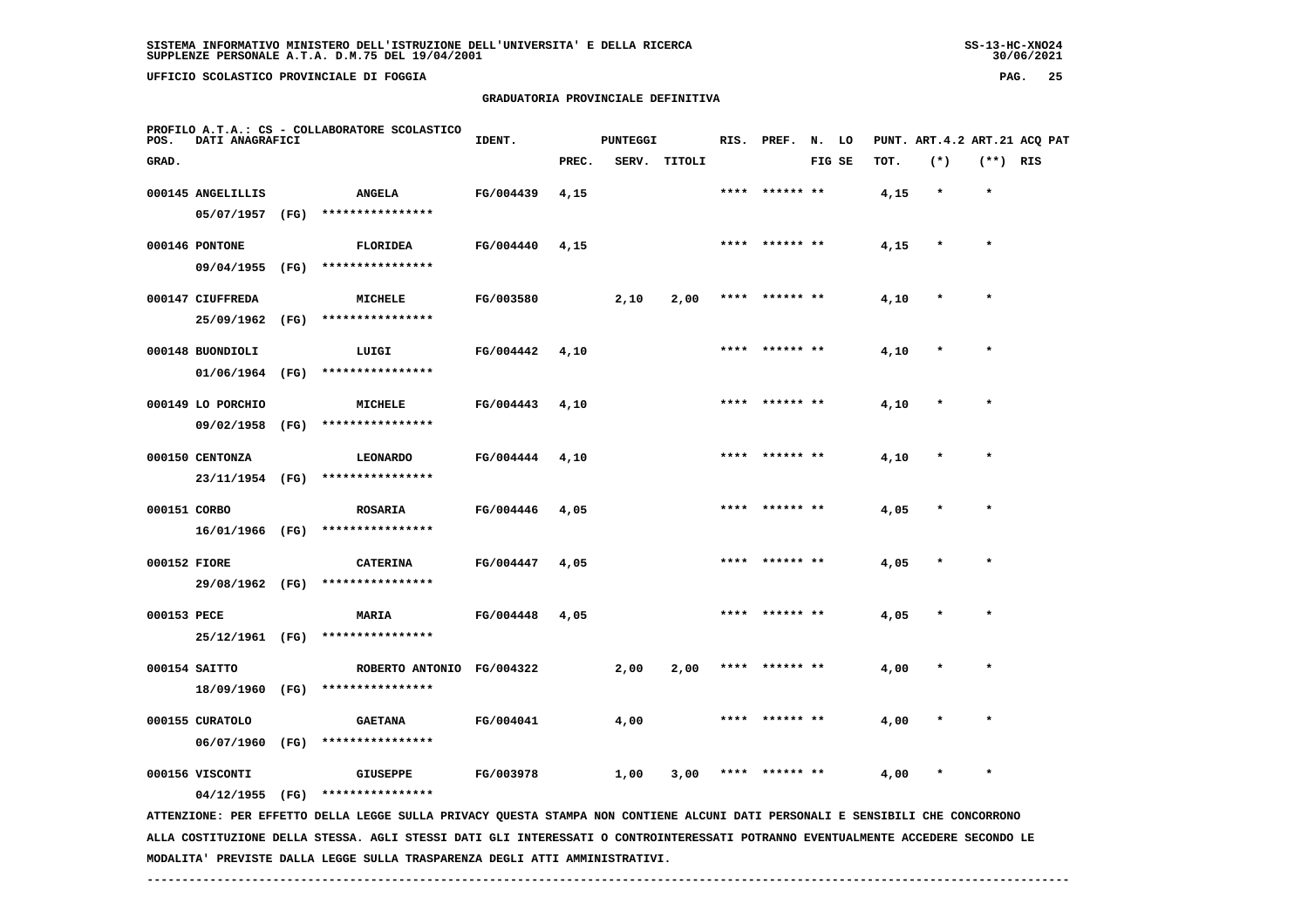**UFFICIO SCOLASTICO PROVINCIALE DI FOGGIA PAG. 26**

#### **GRADUATORIA PROVINCIALE DEFINITIVA**

| POS.         | DATI ANAGRAFICI    | PROFILO A.T.A.: CS - COLLABORATORE SCOLASTICO                                                                                 | IDENT.           |       | <b>PUNTEGGI</b> |              |      | RIS. PREF. N. LO |        |      |         |            | PUNT. ART.4.2 ART.21 ACQ PAT |
|--------------|--------------------|-------------------------------------------------------------------------------------------------------------------------------|------------------|-------|-----------------|--------------|------|------------------|--------|------|---------|------------|------------------------------|
| GRAD.        |                    |                                                                                                                               |                  | PREC. |                 | SERV. TITOLI |      |                  | FIG SE | TOT. | $(*)$   | $(**)$ RIS |                              |
|              | 000157 LA MANNA    | EMILIO                                                                                                                        | FG/004451        | 4,00  |                 |              |      |                  |        | 4,00 | $\star$ | $\star$    |                              |
|              | 25/07/1968 (FG)    | ****************                                                                                                              |                  |       |                 |              |      |                  |        |      |         |            |                              |
|              | 000158 FERRANTE    | ANNA BELLA                                                                                                                    | FG/004452        | 4,00  |                 |              |      | **** ****** **   |        | 4,00 | $\star$ | $\star$    |                              |
|              | 05/06/1968 (FG)    | ****************                                                                                                              |                  |       |                 |              |      |                  |        |      |         |            |                              |
|              | 000159 PIPOLI      | PASQUALE                                                                                                                      | FG/004453        | 4,00  |                 |              | **** |                  |        | 4,00 |         | $\star$    |                              |
|              | 16/03/1968 (FG)    | ****************                                                                                                              |                  |       |                 |              |      |                  |        |      |         |            |                              |
|              | 000160 VILLANI     | MICHELE                                                                                                                       | FG/004454        | 4,00  |                 |              |      |                  |        | 4,00 |         |            |                              |
|              | 10/03/1968 (FG)    | ****************                                                                                                              |                  |       |                 |              |      |                  |        |      |         |            |                              |
|              | 000161 PRENCIPE    | ANGELO MICHELE                                                                                                                | <b>FG/004455</b> | 4,00  |                 |              |      | ****** **        |        | 4,00 |         | $\star$    |                              |
|              | 27/02/1968 (FG)    | ****************                                                                                                              |                  |       |                 |              |      |                  |        |      |         |            |                              |
|              | 000162 CASAMASSIMA | <b>ASSUNTA</b>                                                                                                                | FG/004456        | 4,00  |                 |              |      | **** ****** **   |        | 4,00 |         |            |                              |
|              | 05/02/1968 (FG)    | ****************                                                                                                              |                  |       |                 |              |      |                  |        |      |         |            |                              |
|              | 000163 CINQUE      | RIPALTA                                                                                                                       | <b>FG/004457</b> | 4,00  |                 |              |      | **** ****** **   |        | 4,00 |         | $\star$    |                              |
|              | 23/01/1968 (FG)    | ****************                                                                                                              |                  |       |                 |              |      |                  |        |      |         |            |                              |
|              | 000164 COTUGNO     | TERESA                                                                                                                        | FG/004458        | 4,00  |                 |              |      |                  |        | 4,00 |         |            |                              |
|              | 03/10/1967 (FG)    | ****************                                                                                                              |                  |       |                 |              |      |                  |        |      |         |            |                              |
|              | 000165 DELOIA      | <b>ROSA</b>                                                                                                                   | FG/004459        | 4,00  |                 |              |      |                  |        | 4,00 |         | $\star$    |                              |
|              | 13/08/1967 (FG)    | ****************                                                                                                              |                  |       |                 |              |      |                  |        |      |         |            |                              |
| 000166 LIPSI |                    | <b>ENZA</b>                                                                                                                   | FG/004460        | 4,00  |                 |              |      |                  |        | 4,00 |         |            |                              |
|              | 12/08/1967 (EE)    | ****************                                                                                                              |                  |       |                 |              |      |                  |        |      |         |            |                              |
|              | 000167 VILLANI     | <b>MARIA TERESA</b>                                                                                                           | FG/004461        | 4,00  |                 |              |      | **** ****** **   |        | 4,00 |         | $\star$    |                              |
|              | 13/05/1967 (FG)    | ****************                                                                                                              |                  |       |                 |              |      |                  |        |      |         |            |                              |
|              | 000168 GIORDANO    | <b>ASSUNTA</b>                                                                                                                | FG/004463        | 4,00  |                 |              | **** | ****** **        |        | 4,00 |         | $\star$    |                              |
|              | $17/03/1967$ (SA)  | ****************                                                                                                              |                  |       |                 |              |      |                  |        |      |         |            |                              |
|              |                    | ATTENZIONE: PER EFFETTO DELLA LEGGE SULLA PRIVACY QUESTA STAMPA NON CONTIENE ALCUNI DATI PERSONALI E SENSIBILI CHE CONCORRONO |                  |       |                 |              |      |                  |        |      |         |            |                              |

 **ALLA COSTITUZIONE DELLA STESSA. AGLI STESSI DATI GLI INTERESSATI O CONTROINTERESSATI POTRANNO EVENTUALMENTE ACCEDERE SECONDO LE MODALITA' PREVISTE DALLA LEGGE SULLA TRASPARENZA DEGLI ATTI AMMINISTRATIVI.**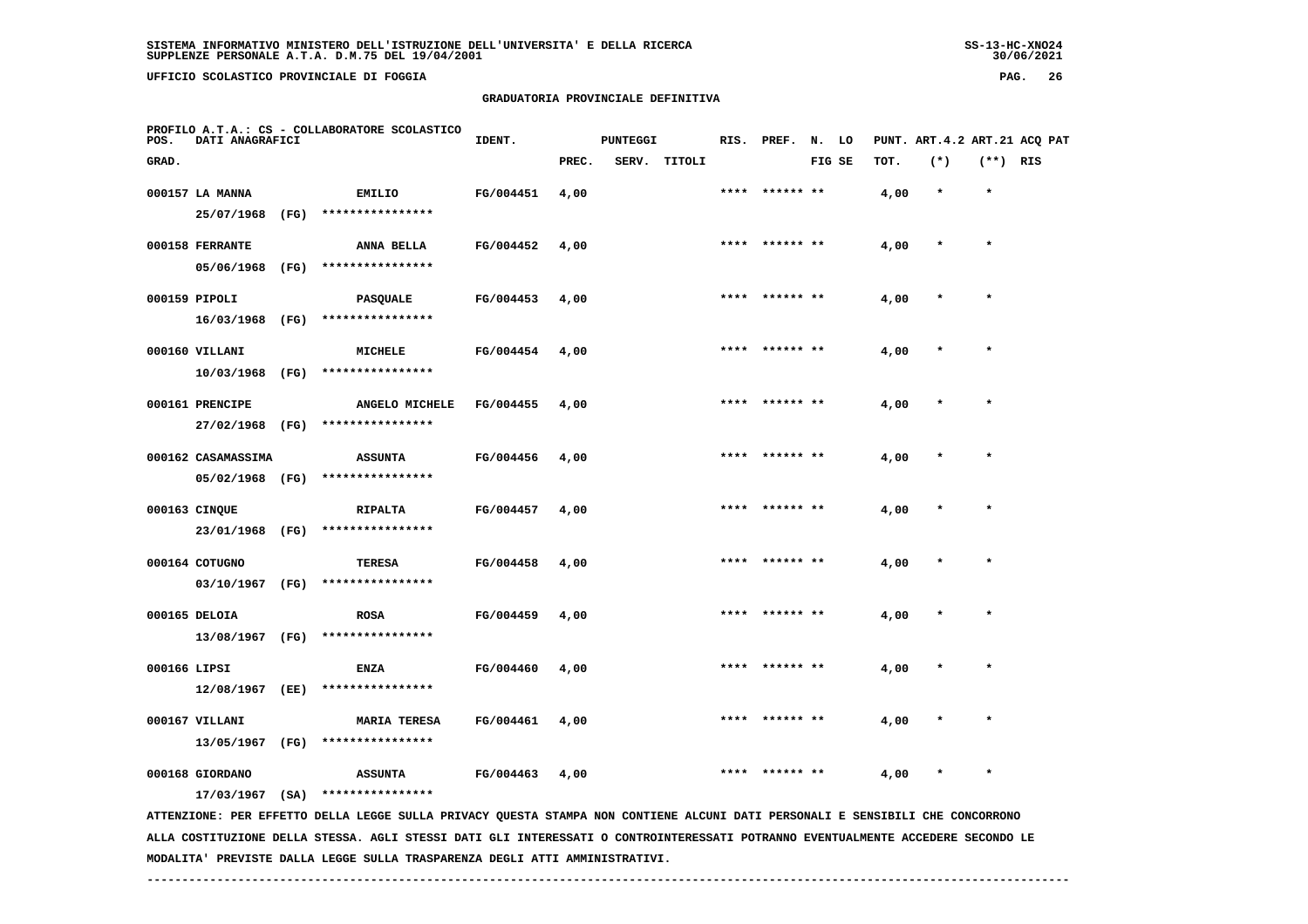**UFFICIO SCOLASTICO PROVINCIALE DI FOGGIA PAG. 27**

### **GRADUATORIA PROVINCIALE DEFINITIVA**

| POS.  | DATI ANAGRAFICI     |      | PROFILO A.T.A.: CS - COLLABORATORE SCOLASTICO                                                                                 | IDENT.    |       | <b>PUNTEGGI</b> |        |      | RIS. PREF. N. LO |        |      |         |            | PUNT. ART.4.2 ART.21 ACQ PAT |
|-------|---------------------|------|-------------------------------------------------------------------------------------------------------------------------------|-----------|-------|-----------------|--------|------|------------------|--------|------|---------|------------|------------------------------|
| GRAD. |                     |      |                                                                                                                               |           | PREC. | SERV.           | TITOLI |      |                  | FIG SE | TOT. | $(*)$   | $(**)$ RIS |                              |
|       | 000169 MASTROMATTEO |      | <b>GIUSEPPE</b>                                                                                                               | FG/004464 | 4,00  |                 |        |      |                  |        | 4,00 | $\star$ | $\star$    |                              |
|       | 27/12/1966 (FG)     |      | ****************                                                                                                              |           |       |                 |        |      |                  |        |      |         |            |                              |
|       | 000170 CURCETTI     |      | <b>ANTONIETTA</b>                                                                                                             | FG/004465 | 4,00  |                 |        |      | **** ****** **   |        | 4,00 | $\star$ | $\star$    |                              |
|       | 11/11/1966 (FG)     |      | ****************                                                                                                              |           |       |                 |        |      |                  |        |      |         |            |                              |
|       | 000171 MELINO       |      | <b>INCORONATA</b>                                                                                                             | FG/004466 | 4,00  |                 |        | **** | ****** **        |        | 4,00 |         | $\star$    |                              |
|       | 05/10/1966 (FG)     |      | ****************                                                                                                              |           |       |                 |        |      |                  |        |      |         |            |                              |
|       | 000172 MOSSUTO      |      | ARCANGELA                                                                                                                     | FG/004467 | 4,00  |                 |        |      |                  |        | 4,00 |         |            |                              |
|       | 26/09/1966 (FG)     |      | ****************                                                                                                              |           |       |                 |        |      |                  |        |      |         |            |                              |
|       | 000173 GIORGIO      |      | <b>ASSUNTA</b>                                                                                                                | FG/004468 | 4,00  |                 |        | **** | ****** **        |        | 4,00 |         | $\star$    |                              |
|       | 04/06/1966 (FG)     |      | ****************                                                                                                              |           |       |                 |        |      |                  |        |      |         |            |                              |
|       | 000174 SANTIGLIANO  |      | LEONILDE                                                                                                                      | FG/004469 | 4,00  |                 |        | **** | ****** **        |        | 4,00 |         | $\star$    |                              |
|       | 23/05/1966 (FG)     |      | ****************                                                                                                              |           |       |                 |        |      |                  |        |      |         |            |                              |
|       | 000175 CASSIANO     |      | PATRIZIA                                                                                                                      | FG/004470 | 4,00  |                 |        |      | **** ****** **   |        | 4,00 |         | $\star$    |                              |
|       | 27/04/1966 (FG)     |      | ****************                                                                                                              |           |       |                 |        |      |                  |        |      |         |            |                              |
|       | 000176 PALUMBO      |      | <b>GRAZIA PIA</b>                                                                                                             | FG/004471 | 4,00  |                 |        | **** | ****** **        |        | 4,00 |         | $\star$    |                              |
|       | 21/04/1966          | (FG) | ****************                                                                                                              |           |       |                 |        |      |                  |        |      |         |            |                              |
|       | 000177 DI BRISCO    |      | ANTONIO DAVIDE                                                                                                                | FG/004472 | 4,00  |                 |        |      |                  |        | 4,00 |         |            |                              |
|       | 18/03/1966          | (FG) | ****************                                                                                                              |           |       |                 |        |      |                  |        |      |         |            |                              |
|       | 000178 GASPARRI     |      | <b>MARCO</b>                                                                                                                  | FG/004473 | 4,00  |                 |        |      |                  |        | 4,00 |         | $\star$    |                              |
|       | 30/01/1966          | (BA) | ****************                                                                                                              |           |       |                 |        |      |                  |        |      |         |            |                              |
|       | 000179 VALENTINI    |      | PATRIZIA                                                                                                                      | FG/004474 | 4,00  |                 |        |      | ****** **        |        | 4,00 |         |            |                              |
|       | 29/01/1966 (FG)     |      | ****************                                                                                                              |           |       |                 |        |      |                  |        |      |         |            |                              |
|       | 000180 BARATTA      |      | <b>FERNANDO</b>                                                                                                               | FG/004475 | 4,00  |                 |        |      |                  |        | 4,00 |         | $\star$    |                              |
|       | 02/01/1966 (FG)     |      | ****************                                                                                                              |           |       |                 |        |      |                  |        |      |         |            |                              |
|       |                     |      | ATTENZIONE: PER EFFETTO DELLA LEGGE SULLA PRIVACY QUESTA STAMPA NON CONTIENE ALCUNI DATI PERSONALI E SENSIBILI CHE CONCORRONO |           |       |                 |        |      |                  |        |      |         |            |                              |

 **ALLA COSTITUZIONE DELLA STESSA. AGLI STESSI DATI GLI INTERESSATI O CONTROINTERESSATI POTRANNO EVENTUALMENTE ACCEDERE SECONDO LE MODALITA' PREVISTE DALLA LEGGE SULLA TRASPARENZA DEGLI ATTI AMMINISTRATIVI.**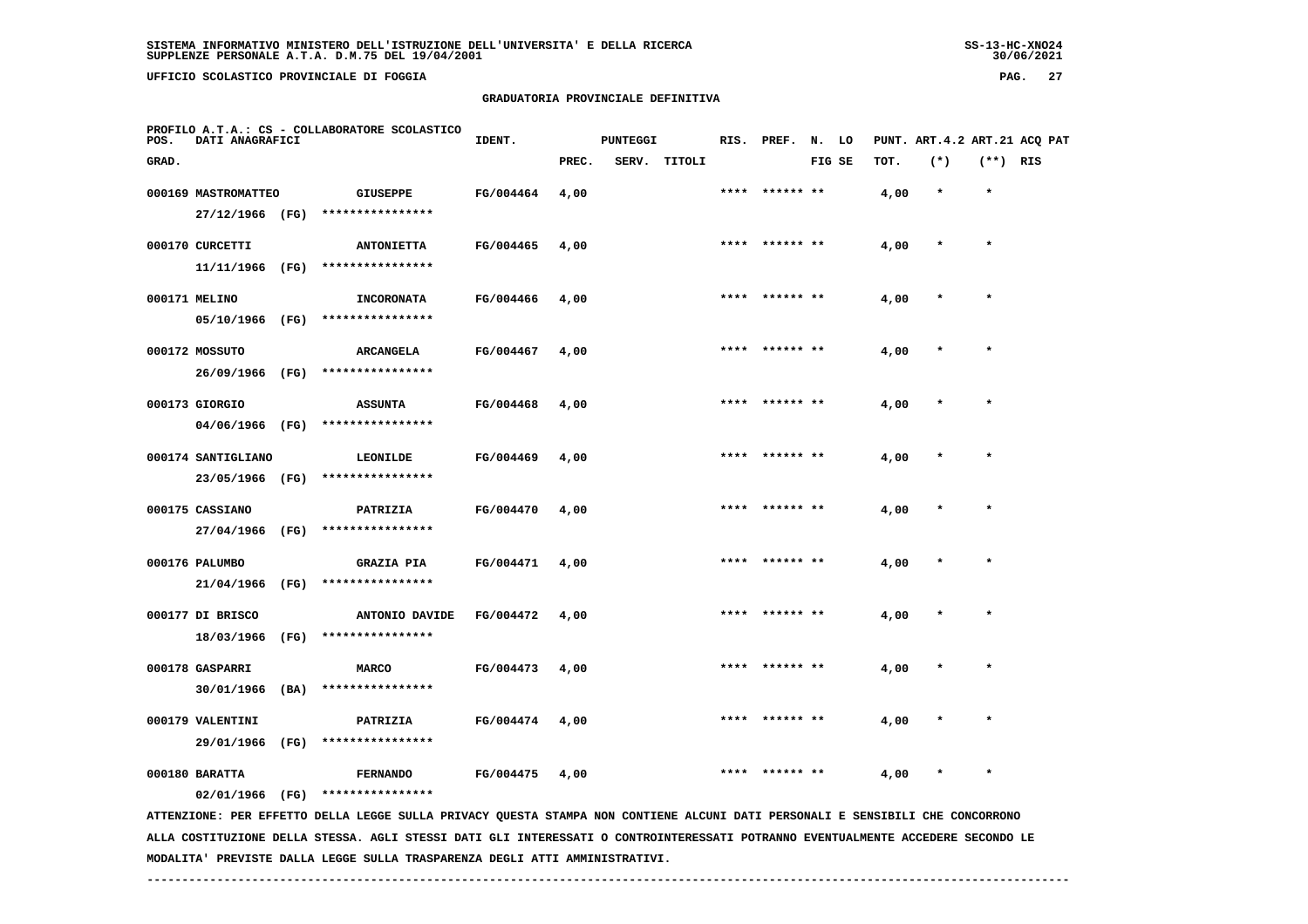**UFFICIO SCOLASTICO PROVINCIALE DI FOGGIA PAG. 28**

#### **GRADUATORIA PROVINCIALE DEFINITIVA**

| POS.  | DATI ANAGRAFICI   |      | PROFILO A.T.A.: CS - COLLABORATORE SCOLASTICO                                                                                   | IDENT.           |       | PUNTEGGI |              |      | RIS. PREF. N. LO |        |      |         |            | PUNT. ART. 4.2 ART. 21 ACQ PAT |
|-------|-------------------|------|---------------------------------------------------------------------------------------------------------------------------------|------------------|-------|----------|--------------|------|------------------|--------|------|---------|------------|--------------------------------|
| GRAD. |                   |      |                                                                                                                                 |                  | PREC. |          | SERV. TITOLI |      |                  | FIG SE | TOT. | $(*)$   | $(**)$ RIS |                                |
|       | 000181 COSCIA     |      | LIBERINA                                                                                                                        | FG/004476        | 4,00  |          |              | **** | ****** **        |        | 4,00 | $\star$ | $\star$    |                                |
|       | 20/12/1965 (FG)   |      | ****************                                                                                                                |                  |       |          |              |      |                  |        |      |         |            |                                |
|       | 000182 DE FILIPPO |      | <b>ANTONIETTA</b>                                                                                                               | FG/004477        | 4,00  |          |              |      | **** ****** **   |        | 4,00 | $\ast$  | $\star$    |                                |
|       | 29/11/1965 (FG)   |      | ****************                                                                                                                |                  |       |          |              |      |                  |        |      |         |            |                                |
|       | 000183 AMATORE    |      | MARIANGELA                                                                                                                      | FG/004478        | 4,00  |          |              |      |                  |        | 4,00 |         |            |                                |
|       | 27/10/1965        | (FG) | ****************                                                                                                                |                  |       |          |              |      |                  |        |      |         |            |                                |
|       | 000184 DE SANTIS  |      | <b>PAOLA</b>                                                                                                                    | FG/004479        | 4,00  |          |              |      |                  |        | 4,00 |         | $\ast$     |                                |
|       | 23/09/1965        | (FG) | ****************                                                                                                                |                  |       |          |              |      |                  |        |      |         |            |                                |
|       | 000185 CURCETTI   |      | <b>FRANCESCO</b>                                                                                                                | FG/004480        | 4,00  |          |              | **** | ****** **        |        | 4,00 |         | $\star$    |                                |
|       | 06/08/1965 (FG)   |      | ****************                                                                                                                |                  |       |          |              |      |                  |        |      |         |            |                                |
|       | 000186 RUGGIERO   |      | ROBERTO ANTONIO FG/004481                                                                                                       |                  | 4,00  |          |              | **** | ****** **        |        | 4,00 |         | $\star$    |                                |
|       | 09/07/1965        | (FG) | ****************                                                                                                                |                  |       |          |              |      |                  |        |      |         |            |                                |
|       | 000187 DI TULLO   |      | <b>RITA</b>                                                                                                                     | FG/004482        | 4,00  |          |              |      |                  |        | 4,00 |         |            |                                |
|       | 13/05/1965        | (FG) | ****************                                                                                                                |                  |       |          |              |      |                  |        |      |         |            |                                |
|       | 000188 GIARNERA   |      | PASQUALINA                                                                                                                      | FG/004483        | 4,00  |          |              |      |                  |        | 4,00 |         | $\star$    |                                |
|       | 28/04/1965 (FG)   |      | ****************                                                                                                                |                  |       |          |              |      |                  |        |      |         |            |                                |
|       | 000189 L'ERARIO   |      | ROBERTO BENVENUT FG/004484                                                                                                      |                  | 4,00  |          |              |      | ****** **        |        | 4,00 |         |            |                                |
|       | 03/04/1965 (FG)   |      | ****************                                                                                                                |                  |       |          |              |      |                  |        |      |         |            |                                |
|       | 000190 MISCIO     |      | <b>ALDO</b>                                                                                                                     | FG/004485        | 4,00  |          |              |      | ****  ****** **  |        | 4,00 | $\ast$  | $\star$    |                                |
|       | 29/01/1965 (FG)   |      | ****************                                                                                                                |                  |       |          |              |      |                  |        |      |         |            |                                |
|       | 000191 RICCI      |      | <b>MARIA TERESA</b>                                                                                                             | FG/004486        | 4,00  |          |              |      |                  |        | 4,00 |         |            |                                |
|       | 05/01/1965 (FG)   |      | ****************                                                                                                                |                  |       |          |              |      |                  |        |      |         |            |                                |
|       | 000192 PEDALE     |      | LILIANA                                                                                                                         | <b>FG/004487</b> | 4,00  |          |              |      |                  |        | 4,00 |         | $\star$    |                                |
|       | 03/01/1965 (FG)   |      | ****************                                                                                                                |                  |       |          |              |      |                  |        |      |         |            |                                |
|       |                   |      | ATTENZIONE: PER EFFETTO DELLA LEGGE SULLA PRIVACY QUESTA STAMPA NON CONTIENE ALCUNI DATI PERSONALI E SENSIBILI CHE CONCORRONO   |                  |       |          |              |      |                  |        |      |         |            |                                |
|       |                   |      | ALLA COSTITUZIONE DELLA STESSA. AGLI STESSI DATI GLI INTERESSATI O CONTROINTERESSATI POTRANNO EVENTUALMENTE ACCEDERE SECONDO LE |                  |       |          |              |      |                  |        |      |         |            |                                |

 **MODALITA' PREVISTE DALLA LEGGE SULLA TRASPARENZA DEGLI ATTI AMMINISTRATIVI.**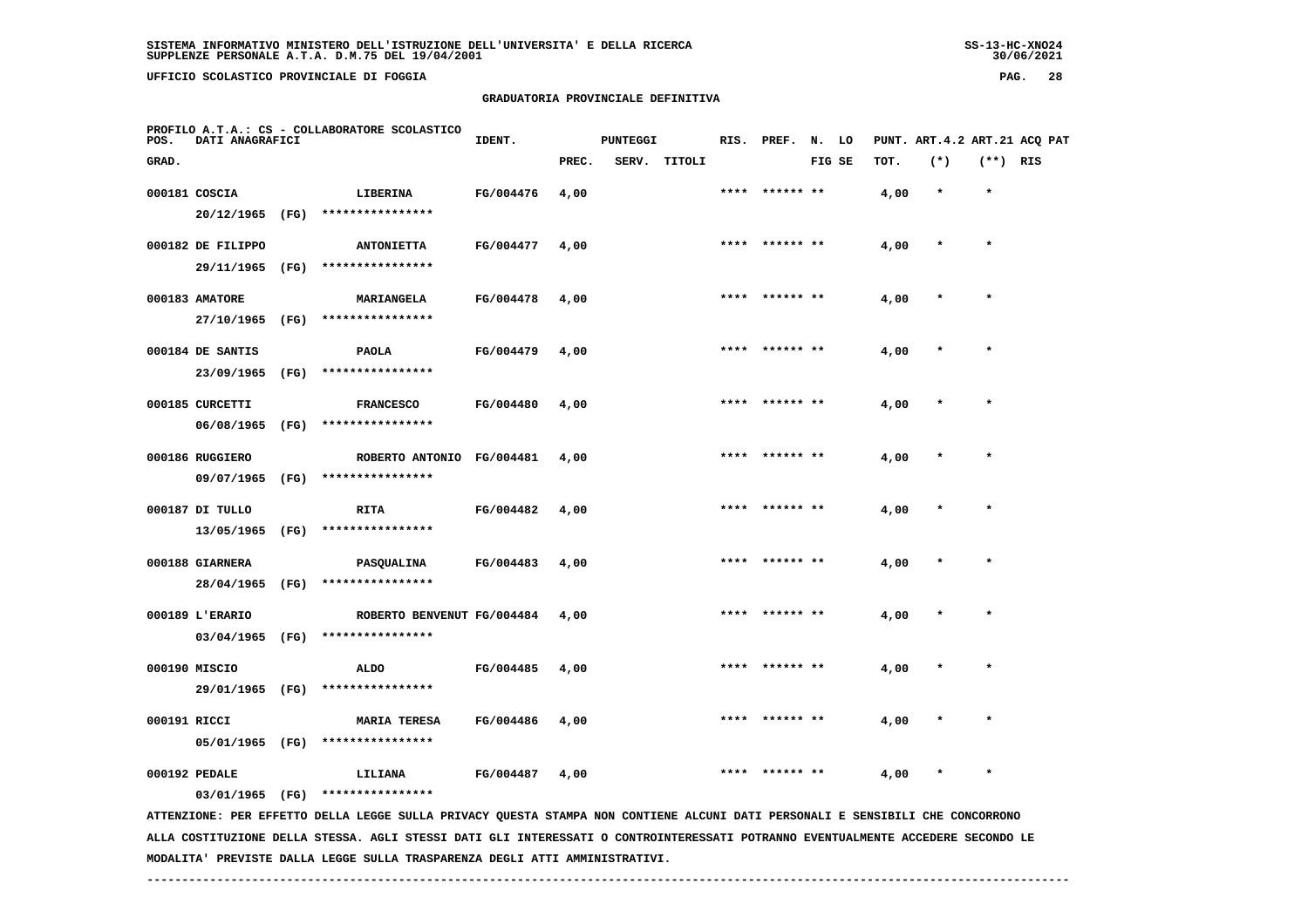**PROFILO A.T.A.: CS - COLLABORATORE SCOLASTICO**

# **GRADUATORIA PROVINCIALE DEFINITIVA**

**IDENT.** PUNTEGGI RIS. PREF. N. LO PUNT. ART.4.2 ART.21 ACQ PAT

| GRAD.             |      |                            |           | PREC. | SERV. | TITOLI |      |                 | FIG SE | TOT. | $(*)$   | $(***)$   | RIS |
|-------------------|------|----------------------------|-----------|-------|-------|--------|------|-----------------|--------|------|---------|-----------|-----|
| 000193 SCHIAVULLI |      | GIOVANNI                   | FG/004488 | 4,00  |       |        | **** | ****** **       |        | 4,00 | $\star$ | $\star$   |     |
| 26/12/1964 (FG)   |      | ****************           |           |       |       |        |      |                 |        |      |         |           |     |
| 000194 GRIFA      |      | MICHELE                    | FG/004489 | 4,00  |       |        |      | ****  ****** ** |        | 4,00 | $\star$ | $\star$   |     |
| $11/12/1964$ (FG) |      | ****************           |           |       |       |        |      |                 |        |      |         |           |     |
| 000195 SAVINO     |      | <b>ROSA</b>                | FG/000084 | 4,00  |       |        | **** | ****** **       |        | 4,00 |         | $\star$   |     |
| 11/11/1964 (FG)   |      | ****************           |           |       |       |        |      |                 |        |      |         |           |     |
| 000196 DE SIO     |      | LIBERA                     | FG/003294 |       | 1,50  | 2,50   | **** |                 |        | 4,00 |         | $\star$   |     |
| 30/10/1964 (FG)   |      | ****************           |           |       |       |        |      |                 |        |      |         |           |     |
| 000197 BISCEGLIA  |      | SALVATORE NICOLA FG/000422 |           | 4,00  |       |        | **** | ****** **       |        | 4,00 |         | $\star$   |     |
| 24/09/1964        | (FG) | ****************           |           |       |       |        |      |                 |        |      |         |           |     |
| 000198 DI VIESTI  |      | VITO ANTONIO               | FG/001275 | 4,00  |       |        | **** | ****** **       |        | 4,00 |         | $\bullet$ |     |
| 05/09/1964        | (EE) | ****************           |           |       |       |        |      |                 |        |      |         |           |     |
| 000199 LAURIOLA   |      | MICHELE PASQUALE FG/000050 |           | 4,00  |       |        | **** | ****** **       |        | 4,00 |         | $\star$   |     |
| 10/07/1964 (FG)   |      | ****************           |           |       |       |        |      |                 |        |      |         |           |     |
| 000200 GIANNONE   |      | <b>VINCENZA</b>            | FG/001519 | 4,00  |       |        | **** | ****** **       |        | 4,00 |         | $\star$   |     |
| 17/06/1964        | (FG) | ****************           |           |       |       |        |      |                 |        |      |         |           |     |
| 000201 BAIARDI    |      | <b>ANTONIO</b>             | FG/000336 | 4,00  |       |        | **** | ****** **       |        | 4,00 |         | $\star$   |     |
| 22/05/1964 (FG)   |      | ****************           |           |       |       |        |      |                 |        |      |         |           |     |
| 000202 CURATOLO   |      | COSTANZA MICHELI FG/000903 |           | 4,00  |       |        | **** | ****** **       |        | 4,00 |         | $\star$   |     |
| 08/05/1964        | (FG) | ****************           |           |       |       |        |      |                 |        |      |         |           |     |
| 000203 MASANOTTI  |      | MARIANGELA                 | FG/001966 | 4,00  |       |        | **** | ****** **       |        | 4,00 |         | $\star$   |     |
| 10/03/1964        | (MI) | ****************           |           |       |       |        |      |                 |        |      |         |           |     |
| 000204 CASIERI    |      | <b>ANGELA</b>              | FG/000640 | 4,00  |       |        | **** | ****** **       |        | 4,00 |         | $\star$   |     |
| 15/02/1964 (FG)   |      | ****************           |           |       |       |        |      |                 |        |      |         |           |     |

 **ATTENZIONE: PER EFFETTO DELLA LEGGE SULLA PRIVACY QUESTA STAMPA NON CONTIENE ALCUNI DATI PERSONALI E SENSIBILI CHE CONCORRONO ALLA COSTITUZIONE DELLA STESSA. AGLI STESSI DATI GLI INTERESSATI O CONTROINTERESSATI POTRANNO EVENTUALMENTE ACCEDERE SECONDO LE MODALITA' PREVISTE DALLA LEGGE SULLA TRASPARENZA DEGLI ATTI AMMINISTRATIVI.**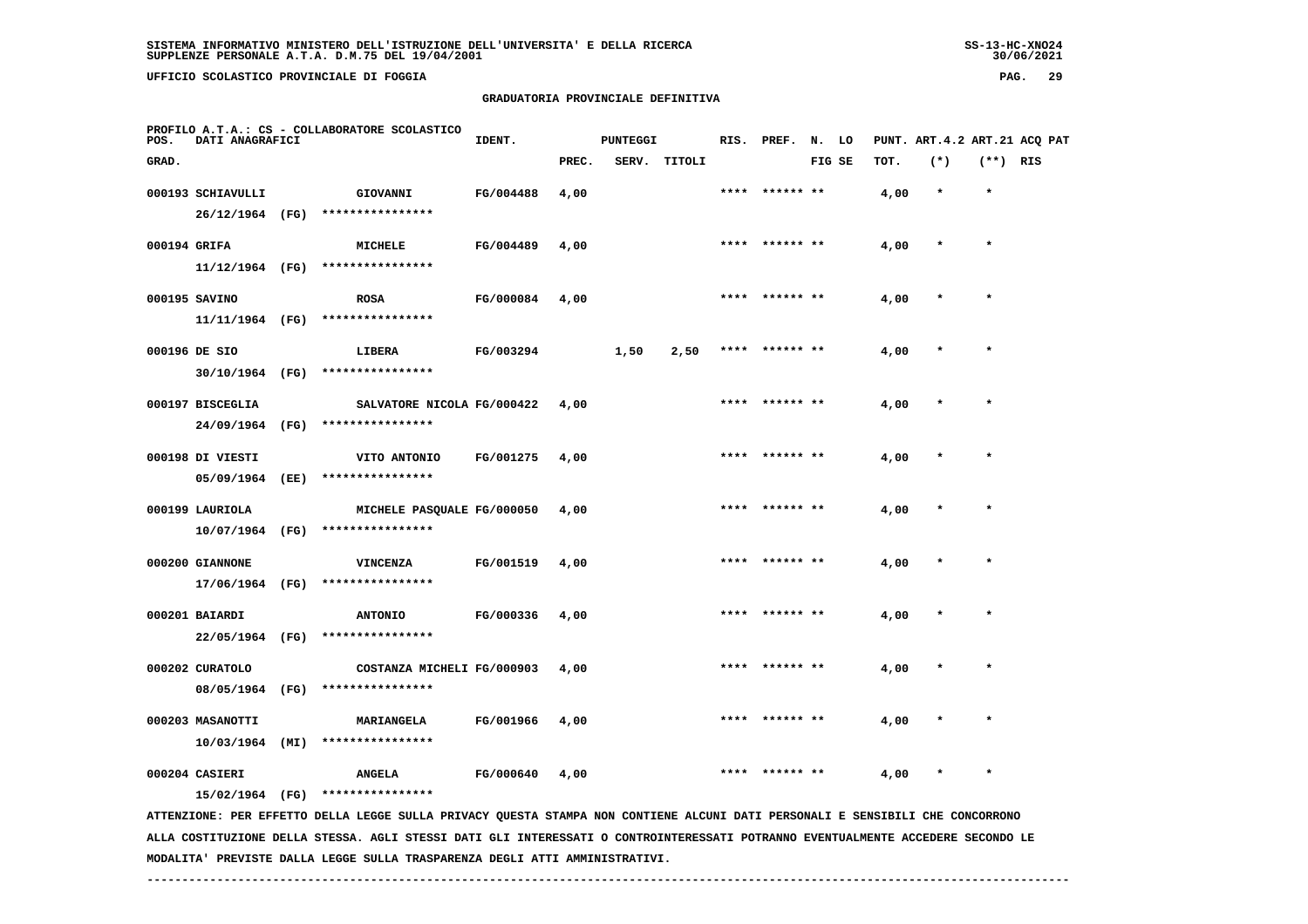# **GRADUATORIA PROVINCIALE DEFINITIVA**

| PAG. | 30 |
|------|----|
|------|----|

| POS.  | DATI ANAGRAFICI                      |      | PROFILO A.T.A.: CS - COLLABORATORE SCOLASTICO                                                                                 | IDENT.           |       | <b>PUNTEGGI</b> |              |      | RIS. PREF. N. LO |        |      | PUNT. ART.4.2 ART.21 ACQ PAT |            |  |
|-------|--------------------------------------|------|-------------------------------------------------------------------------------------------------------------------------------|------------------|-------|-----------------|--------------|------|------------------|--------|------|------------------------------|------------|--|
| GRAD. |                                      |      |                                                                                                                               |                  | PREC. |                 | SERV. TITOLI |      |                  | FIG SE | TOT. | $(*)$                        | $(**)$ RIS |  |
|       | 000205 MAESTRI<br>03/01/1964 (FG)    |      | CRISTINA SABRINA FG/001847<br>****************                                                                                |                  | 4,00  |                 |              |      | ****  ****** **  |        | 4,00 | $\star$                      | $\star$    |  |
|       | 000206 SPINELLI<br>25/10/1963        | (FG) | <b>ANTONIO</b><br>****************                                                                                            | FG/002842        | 4,00  |                 |              | **** | ****** **        |        | 4,00 |                              | $\star$    |  |
|       | 000207 BIANCHINO<br>21/10/1963       | (FG) | <b>FRANCESCO</b><br>****************                                                                                          | FG/000405        | 4,00  |                 |              |      | **** ****** **   |        | 4,00 | $\ast$                       | $\star$    |  |
|       | 000208 DE PALMA<br>19/10/1963 (FG)   |      | PATRIZIA<br>****************                                                                                                  | FG/000029        | 4,00  |                 |              |      |                  |        | 4,00 |                              |            |  |
|       | 000209 GALLUCCIO<br>20/09/1963       | (FG) | <b>MARIA CARMELA</b><br>****************                                                                                      | FG/000039        | 4,00  |                 |              | **** |                  |        | 4,00 |                              |            |  |
|       | 000210 PIERRO<br>$10/07/1963$ (FG)   |      | <b>FILOMENA</b><br>****************                                                                                           | FG/002382        | 4,00  |                 |              | **** | ****** **        |        | 4,00 |                              | $\star$    |  |
|       | 000211 ORTUSO<br>08/07/1963          | (FG) | <b>MARIA</b><br>****************                                                                                              | FG/000175        | 4,00  |                 |              |      |                  |        | 4,00 |                              |            |  |
|       | 000212 D'ECCLESIA<br>15/05/1963 (BA) |      | <b>MARIA</b><br>****************                                                                                              | FG/000989        | 4,00  |                 |              | **** | ****** **        |        | 4,00 |                              | $\star$    |  |
|       | 000213 LORETO<br>08/04/1963 (FG)     |      | <b>TADDEO</b><br>****************                                                                                             | FG/001821        | 4,00  |                 |              |      |                  |        | 4,00 |                              |            |  |
|       | 000214 BENINCASO<br>07/04/1963       | (FG) | <b>MARIA CRISTINA</b><br>****************                                                                                     | <b>FG/000394</b> | 4,00  |                 |              |      | ****** **        |        | 4,00 |                              |            |  |
|       | 000215 ACOCELLA<br>08/03/1963 (FG)   |      | <b>MARIA CARMELA</b><br>****************                                                                                      | FG/000100        | 4,00  |                 |              |      |                  |        | 4,00 |                              |            |  |
|       | 000216 TITUCCI<br>28/02/1963 (FG)    |      | <b>RAFFAELE</b><br>****************                                                                                           | FG/002950        | 4,00  |                 |              |      |                  |        | 4,00 |                              | $\star$    |  |
|       |                                      |      | ATTENZIONE: PER EFFETTO DELLA LEGGE SULLA PRIVACY QUESTA STAMPA NON CONTIENE ALCUNI DATI PERSONALI E SENSIBILI CHE CONCORRONO |                  |       |                 |              |      |                  |        |      |                              |            |  |

 **ALLA COSTITUZIONE DELLA STESSA. AGLI STESSI DATI GLI INTERESSATI O CONTROINTERESSATI POTRANNO EVENTUALMENTE ACCEDERE SECONDO LE MODALITA' PREVISTE DALLA LEGGE SULLA TRASPARENZA DEGLI ATTI AMMINISTRATIVI.**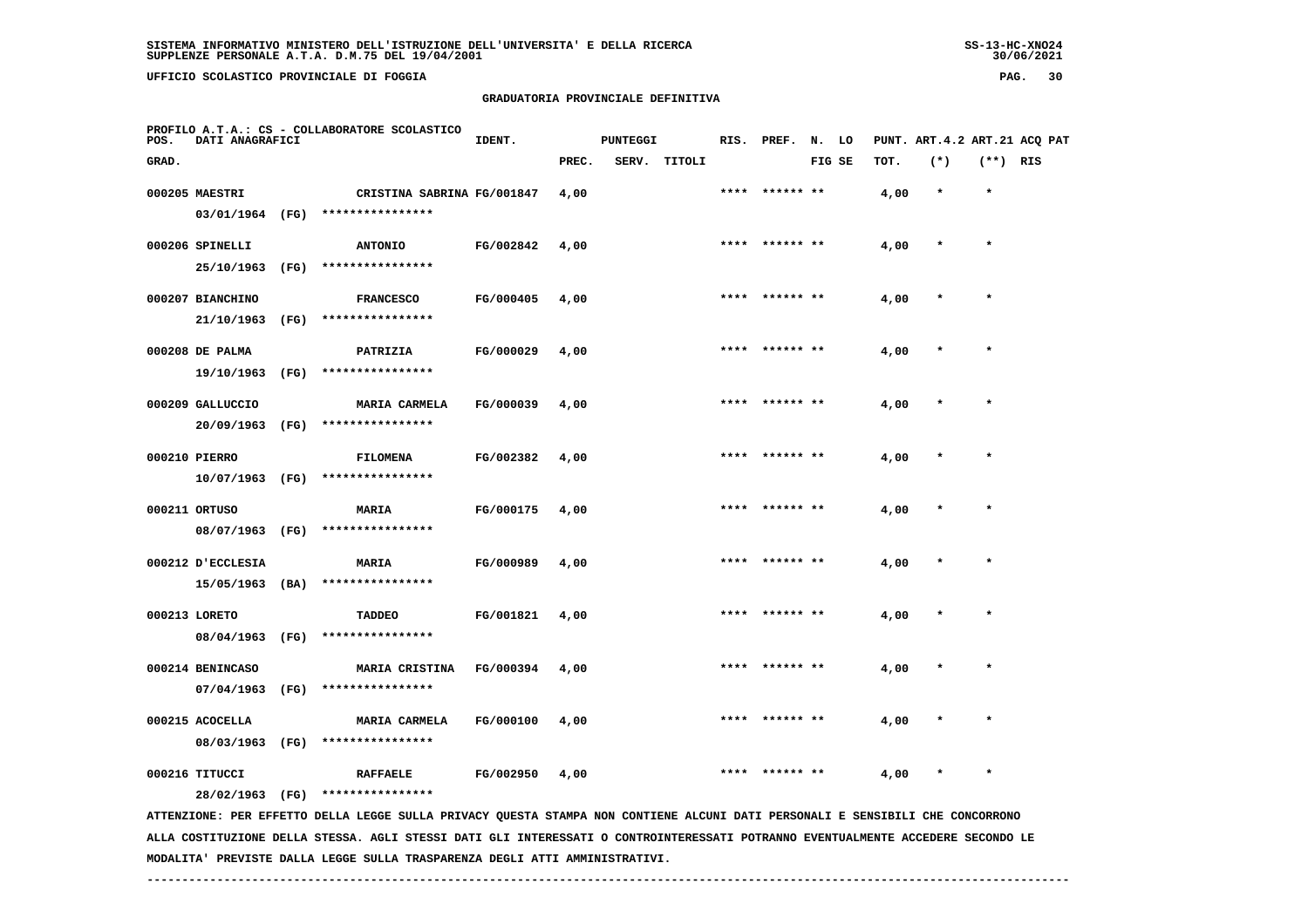**PROFILO A.T.A.: CS - COLLABORATORE SCOLASTICO**

# **GRADUATORIA PROVINCIALE DEFINITIVA**

**IDENT.** PUNTEGGI RIS. PREF. N. LO PUNT. ART.4.2 ART.21 ACQ PAT

| GRAD.        |                                |      |                                                                                                                               |           | PREC. | SERV. | TITOLI |      |           | FIG SE | TOT. | $(*)$   | $(**)$ RIS |  |
|--------------|--------------------------------|------|-------------------------------------------------------------------------------------------------------------------------------|-----------|-------|-------|--------|------|-----------|--------|------|---------|------------|--|
|              | 000217 SANZONE                 |      | <b>MARIA MATTEA</b>                                                                                                           | FG/003260 |       | 2,00  | 2,00   |      | ****** ** |        | 4,00 | $\star$ | $\star$    |  |
|              | 14/02/1963 (FG)                |      | ****************                                                                                                              |           |       |       |        |      |           |        |      |         |            |  |
|              | 000218 DI GIOIA                |      | LUIGI GIUSEPPE                                                                                                                | FG/001176 | 4,00  |       |        |      | ****** ** |        | 4,00 |         |            |  |
|              | 01/01/1963 (FG)                |      | ****************                                                                                                              |           |       |       |        |      |           |        |      |         |            |  |
|              | 000219 CAPRARA                 |      | <b>RITA</b>                                                                                                                   | FG/000590 | 4,00  |       |        | **** | ****** ** |        | 4,00 |         |            |  |
|              | 13/12/1962 (FG)                |      | ****************                                                                                                              |           |       |       |        |      |           |        |      |         |            |  |
|              | 000220 SIMONE                  |      | <b>ANTONIETTA</b>                                                                                                             | FG/002804 | 4,00  |       |        | **** | ****** ** |        | 4,00 |         |            |  |
|              | 28/11/1962 (FG)                |      | ****************                                                                                                              |           |       |       |        |      |           |        |      |         |            |  |
|              | 000221 COCCIA                  |      | MARIA LETIZIA                                                                                                                 | FG/000791 | 4,00  |       |        |      | ****** ** |        | 4,00 |         |            |  |
|              | 20/11/1962 (CH)                |      | ****************                                                                                                              |           |       |       |        |      |           |        |      |         |            |  |
|              | 000222 DI MUZIO                |      | POTITO                                                                                                                        | FG/001227 | 4,00  |       |        | **** | ****** ** |        | 4,00 |         |            |  |
|              | $17/11/1962$ (FG)              |      | ****************                                                                                                              |           |       |       |        |      |           |        |      |         |            |  |
| 000223 RUSSO |                                |      | <b>GIUSTINA</b>                                                                                                               | FG/002614 | 4,00  |       |        | **** | ****** ** |        | 4,00 |         | $\star$    |  |
|              | 18/09/1962                     | (FG) | ****************                                                                                                              |           |       |       |        |      |           |        |      |         |            |  |
|              |                                |      |                                                                                                                               |           |       |       |        |      | ****** ** |        |      |         |            |  |
|              | 000224 PORCELLI<br>25/08/1962  | (FG) | MICHELA<br>****************                                                                                                   | FG/000187 | 4,00  |       |        |      |           |        | 4,00 |         |            |  |
|              |                                |      |                                                                                                                               |           |       |       |        |      |           |        |      |         | $\star$    |  |
|              | 000225 CIPRIANI<br>18/08/1962  | (FG) | <b>ELENA</b><br>****************                                                                                              | FG/000765 | 4,00  |       |        |      | ****** ** |        | 4,00 |         |            |  |
|              |                                |      |                                                                                                                               |           |       |       |        |      |           |        |      |         |            |  |
|              | 000226 CASALUCCI<br>18/06/1962 | (FG) | MARINA BERNADETT FG/000631<br>****************                                                                                |           | 4,00  |       |        |      |           |        | 4,00 |         | $\star$    |  |
|              |                                |      |                                                                                                                               |           |       |       |        |      |           |        |      |         |            |  |
| 000227 RUSSO |                                |      | MARIA AUSILIATRI FG/002619                                                                                                    |           | 4,00  |       |        |      | ****** ** |        | 4,00 |         | $\star$    |  |
|              | 24/03/1962 (FG)                |      | ****************                                                                                                              |           |       |       |        |      |           |        |      |         |            |  |
|              | 000228 MATRELLA                |      | <b>GIUSEPPINA</b>                                                                                                             | FG/002004 | 4,00  |       |        | **** | ****** ** |        | 4,00 |         | $\star$    |  |
|              | 13/02/1962 (FG)                |      | ****************                                                                                                              |           |       |       |        |      |           |        |      |         |            |  |
|              |                                |      | ATTENZIONE: PER EFFETTO DELLA LEGGE SULLA PRIVACY QUESTA STAMPA NON CONTIENE ALCUNI DATI PERSONALI E SENSIBILI CHE CONCORRONO |           |       |       |        |      |           |        |      |         |            |  |

 **ALLA COSTITUZIONE DELLA STESSA. AGLI STESSI DATI GLI INTERESSATI O CONTROINTERESSATI POTRANNO EVENTUALMENTE ACCEDERE SECONDO LE MODALITA' PREVISTE DALLA LEGGE SULLA TRASPARENZA DEGLI ATTI AMMINISTRATIVI.**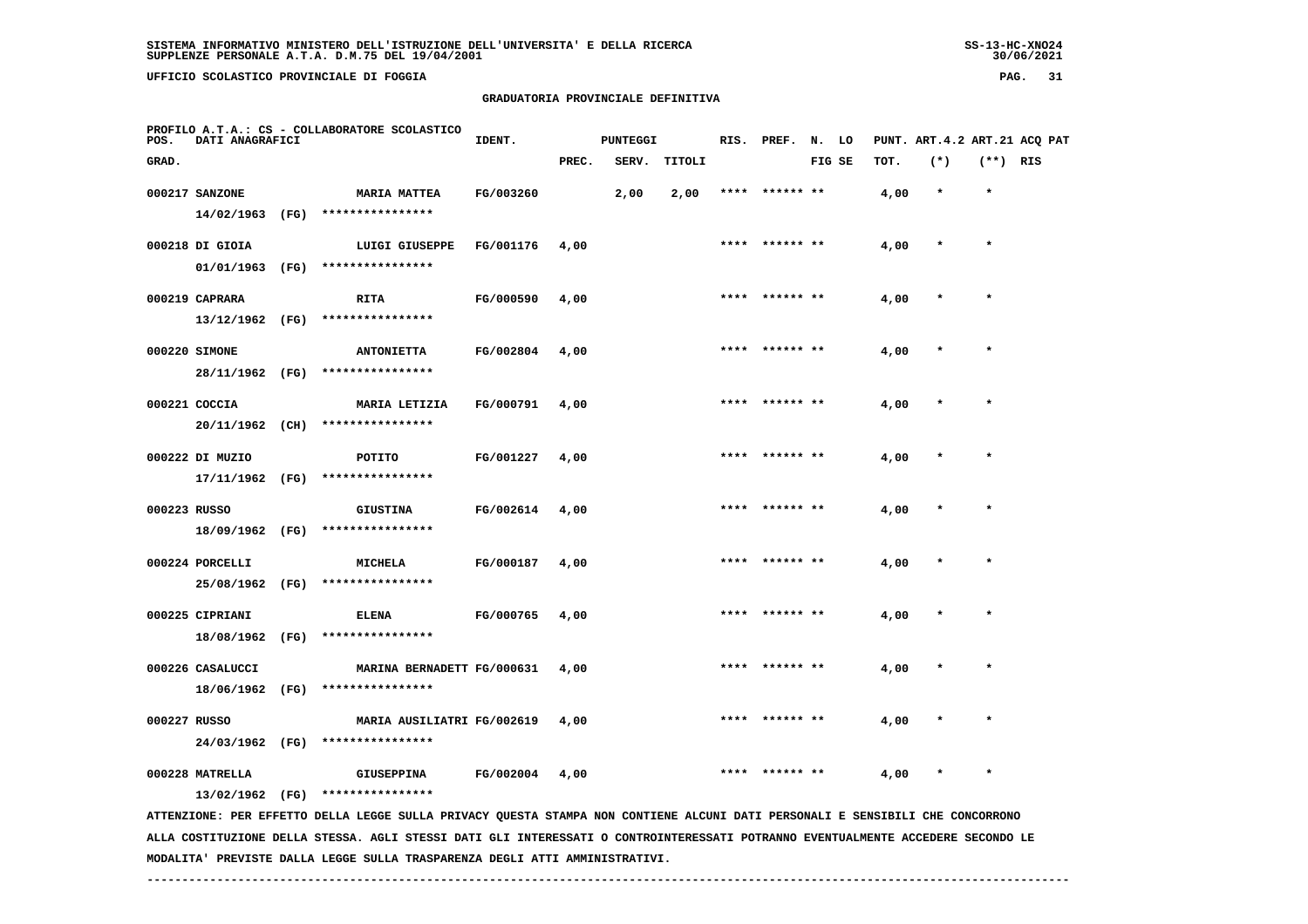**UFFICIO SCOLASTICO PROVINCIALE DI FOGGIA PAG. 32**

### **GRADUATORIA PROVINCIALE DEFINITIVA**

| POS.  | DATI ANAGRAFICI                       |      | PROFILO A.T.A.: CS - COLLABORATORE SCOLASTICO                                                                                   | IDENT.    |       | <b>PUNTEGGI</b> |        |      | RIS. PREF. | N.     | LO |      |         |            | PUNT. ART. 4.2 ART. 21 ACQ PAT |
|-------|---------------------------------------|------|---------------------------------------------------------------------------------------------------------------------------------|-----------|-------|-----------------|--------|------|------------|--------|----|------|---------|------------|--------------------------------|
| GRAD. |                                       |      |                                                                                                                                 |           | PREC. | SERV.           | TITOLI |      |            | FIG SE |    | TOT. | $(*)$   | $(**)$ RIS |                                |
|       | 000229 DI LASCIA                      |      | <b>ANTONIO</b>                                                                                                                  | FG/001188 | 4,00  |                 |        | **** | ****** **  |        |    | 4,00 | $\star$ | $\star$    |                                |
|       | 04/01/1962                            | (FG) | ****************                                                                                                                |           |       |                 |        |      |            |        |    |      |         |            |                                |
|       | 000230 DE SIMONE                      |      | <b>ANGELA</b>                                                                                                                   | FG/001108 | 4,00  |                 |        |      |            |        |    | 4,00 |         | $\star$    |                                |
|       | 24/12/1961                            | (FG) | ****************                                                                                                                |           |       |                 |        |      |            |        |    |      |         |            |                                |
|       | 000231 RINALDI                        |      | <b>RAFFAELA</b>                                                                                                                 | FG/003972 |       | 2,00            | 2,00   | **** | ****** **  |        |    | 4,00 |         |            |                                |
|       | 05/12/1961 (FG)                       |      | ****************                                                                                                                |           |       |                 |        |      |            |        |    |      |         |            |                                |
|       | 000232 CIAVARELLA                     |      | <b>CATERINA</b>                                                                                                                 | FG/000717 | 4,00  |                 |        |      | ****** **  |        |    | 4,00 |         | $\star$    |                                |
|       | 02/12/1961 (CH)                       |      | ****************                                                                                                                |           |       |                 |        |      |            |        |    |      |         |            |                                |
|       | 000233 PRENCIPE                       |      | ANNA                                                                                                                            | FG/003617 |       | 2,00            | 2,00   | **** | ****** **  |        |    | 4,00 |         |            |                                |
|       | 04/11/1961 (FG)                       |      | ****************                                                                                                                |           |       |                 |        |      |            |        |    |      |         |            |                                |
|       |                                       |      | 000234 QUOTADAMO IN CRISETTI ROSA RITA                                                                                          | FG/002478 | 4,00  |                 |        |      |            |        |    | 4,00 |         | $\star$    |                                |
|       | 30/08/1961 (FG)                       |      | ****************                                                                                                                |           |       |                 |        |      |            |        |    |      |         |            |                                |
|       | 000235 CORNACCHIA                     |      | <b>MARIA GRAZIA</b><br>****************                                                                                         | FG/000863 | 4,00  |                 |        |      |            |        |    | 4,00 |         |            |                                |
|       | 06/08/1961 (FG)                       |      |                                                                                                                                 |           |       |                 |        |      |            |        |    |      |         |            |                                |
|       | 000236 CATERINO                       | (FG) | ANNA<br>****************                                                                                                        | FG/000664 | 4,00  |                 |        |      |            |        |    | 4,00 |         | $\star$    |                                |
|       | 26/07/1961                            |      |                                                                                                                                 |           |       |                 |        |      |            |        |    |      |         |            |                                |
|       | 000237 DE MARZO<br>28/06/1961 (FG)    |      | <b>ANDREA</b><br>****************                                                                                               | FG/001063 | 4,00  |                 |        |      | ****** **  |        |    | 4,00 |         |            |                                |
|       |                                       |      |                                                                                                                                 |           |       |                 |        |      |            |        |    |      |         |            |                                |
|       | 000238 PAGLIALONGA<br>20/03/1961 (FG) |      | <b>SALVATORE</b><br>****************                                                                                            | FG/002225 | 4,00  |                 |        | **** | ****** **  |        |    | 4,00 |         | $\star$    |                                |
|       |                                       |      |                                                                                                                                 |           |       |                 |        |      |            |        |    |      |         |            |                                |
|       | 000239 GUGLIELMO<br>01/02/1961 (FG)   |      | LINA<br>****************                                                                                                        | FG/000148 | 4,00  |                 |        |      |            |        |    | 4,00 |         |            |                                |
|       |                                       |      |                                                                                                                                 |           |       |                 |        |      |            |        |    |      |         |            |                                |
|       | 000240 BRUNO<br>08/12/1960 (FG)       |      | MICHELE ANGELO<br>****************                                                                                              | FG/000472 | 4,00  |                 |        |      |            |        |    | 4,00 |         |            |                                |
|       |                                       |      | ATTENZIONE: PER EFFETTO DELLA LEGGE SULLA PRIVACY QUESTA STAMPA NON CONTIENE ALCUNI DATI PERSONALI E SENSIBILI CHE CONCORRONO   |           |       |                 |        |      |            |        |    |      |         |            |                                |
|       |                                       |      | ALLA COSTITUZIONE DELLA STESSA. AGLI STESSI DATI GLI INTERESSATI O CONTROINTERESSATI POTRANNO EVENTUALMENTE ACCEDERE SECONDO LE |           |       |                 |        |      |            |        |    |      |         |            |                                |

 **------------------------------------------------------------------------------------------------------------------------------------**

 **MODALITA' PREVISTE DALLA LEGGE SULLA TRASPARENZA DEGLI ATTI AMMINISTRATIVI.**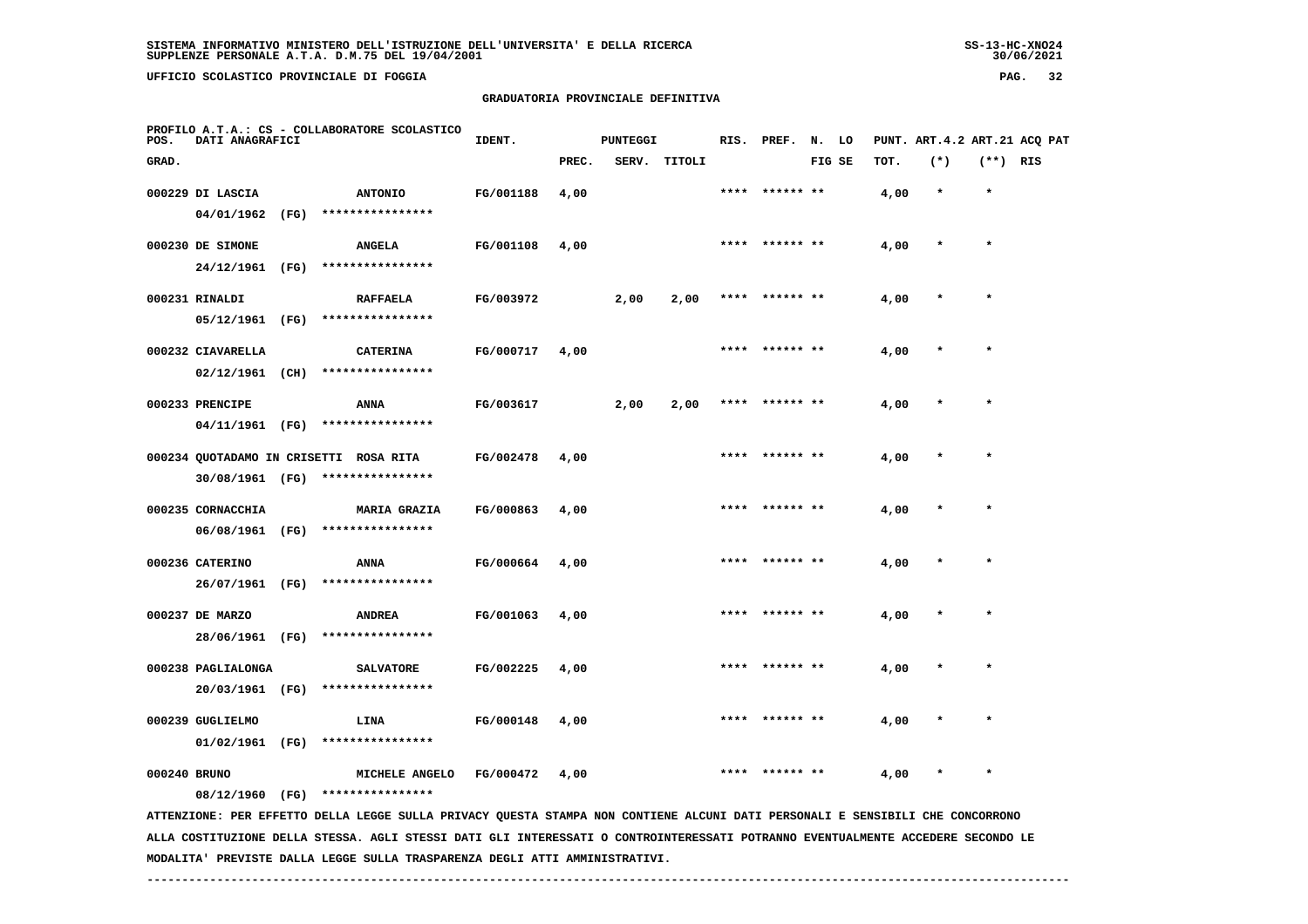**PROFILO A.T.A.: CS - COLLABORATORE SCOLASTICO**

# **GRADUATORIA PROVINCIALE DEFINITIVA**

**IDENT.** PUNTEGGI RIS. PREF. N. LO PUNT. ART.4.2 ART.21 ACQ PAT

| GRAD.        |                  |      |                            |           | PREC. | SERV. | TITOLI |      |                | FIG SE | тот. | $(*)$   | (**) RIS |  |
|--------------|------------------|------|----------------------------|-----------|-------|-------|--------|------|----------------|--------|------|---------|----------|--|
|              | 000241 LA GATTA  |      | <b>ROSELLA</b>             | FG/001684 | 4,00  |       |        | **** | ****** **      |        | 4,00 | $\star$ | $\star$  |  |
|              | 08/07/1960       | (TR) | ****************           |           |       |       |        |      |                |        |      |         |          |  |
|              | 000242 CARIGLIA  |      | ANTONIETTA VITTO FG/000621 |           | 4,00  |       |        | **** | ****** **      |        | 4,00 | $\star$ | $\star$  |  |
|              | 13/06/1960       | (FG) | ****************           |           |       |       |        |      |                |        |      |         |          |  |
|              | 000243 SCIALOIA  |      | <b>RITA</b>                | FG/000203 | 4,00  |       |        |      | **** ****** ** |        | 4,00 | $\star$ | $\star$  |  |
|              | 13/02/1960       | (FG) | ****************           |           |       |       |        |      |                |        |      |         |          |  |
|              | 000244 PAZIENZA  |      | <b>PAOLO</b>               | FG/002311 | 4,00  |       |        |      |                |        | 4,00 |         | $\star$  |  |
|              | 27/11/1959       | (FG) | ****************           |           |       |       |        |      |                |        |      |         |          |  |
|              | 000245 VURCHIO   |      | <b>ANTONIETTA</b>          | FG/003136 | 4,00  |       |        | **** | ****** **      |        | 4,00 | $\star$ | $\star$  |  |
|              | 16/10/1959       | (FG) | ****************           |           |       |       |        |      |                |        |      |         |          |  |
|              | 000246 CUTILLO   |      | VITTORIA WANDA             | FG/000916 | 4,00  |       |        | **** | ****** **      |        | 4,00 | $\ast$  | $\star$  |  |
|              | 26/09/1959       | (PO) | ****************           |           |       |       |        |      |                |        |      |         |          |  |
|              | 000247 RICCHETTI |      | <b>ROCCHINA</b>            | FG/002521 | 4,00  |       |        | **** | ****** **      |        | 4,00 | ÷       | $\star$  |  |
|              | 06/08/1959       | (FG) | ****************           |           |       |       |        |      |                |        |      |         |          |  |
|              | 000248 PALMIERI  |      | <b>PAOLA</b>               | FG/002245 | 4,00  |       |        | **** | ****** **      |        | 4,00 | $\star$ | $\star$  |  |
|              | 23/07/1959       | (FG) | ****************           |           |       |       |        |      |                |        |      |         |          |  |
|              | 000249 IACULLO   |      | <b>ANTONIA</b>             | FG/000149 | 4,00  |       |        | **** | ****** **      |        | 4,00 | $\star$ | $\star$  |  |
|              | 06/04/1959       | (FG) | ****************           |           |       |       |        |      |                |        |      |         |          |  |
| 000250 TONTI |                  |      | <b>BIANCA</b>              | FG/002957 | 4,00  |       |        | **** |                |        | 4,00 |         | $\star$  |  |
|              | 05/04/1959       | (FG) | ****************           |           |       |       |        |      |                |        |      |         |          |  |
| 000251 GATTA |                  |      | MADDALENA                  | FG/001475 | 4,00  |       |        | **** | ****** **      |        | 4,00 | $\star$ | $\star$  |  |
|              | 13/02/1959       | (FG) | ****************           |           |       |       |        |      |                |        |      |         |          |  |

 **000252 FINO GIANDONATO FG/001379 4,00 \*\*\*\* \*\*\*\*\*\* \*\* 4,00 \* \***

 **05/01/1959 (FG) \*\*\*\*\*\*\*\*\*\*\*\*\*\*\*\***

 **ATTENZIONE: PER EFFETTO DELLA LEGGE SULLA PRIVACY QUESTA STAMPA NON CONTIENE ALCUNI DATI PERSONALI E SENSIBILI CHE CONCORRONO ALLA COSTITUZIONE DELLA STESSA. AGLI STESSI DATI GLI INTERESSATI O CONTROINTERESSATI POTRANNO EVENTUALMENTE ACCEDERE SECONDO LE MODALITA' PREVISTE DALLA LEGGE SULLA TRASPARENZA DEGLI ATTI AMMINISTRATIVI.**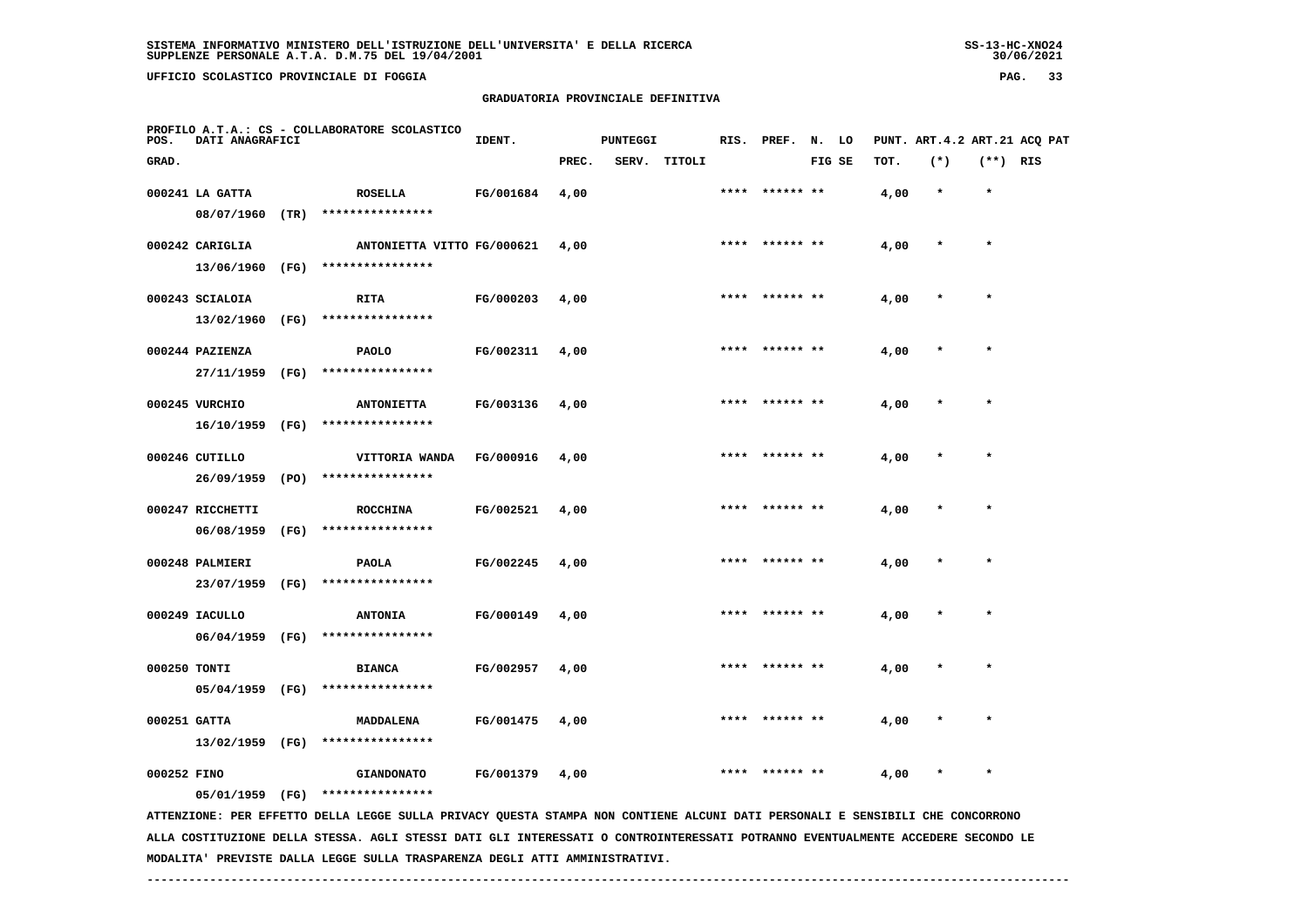# **GRADUATORIA PROVINCIALE DEFINITIVA**

| POS.         | DATI ANAGRAFICI      | PROFILO A.T.A.: CS - COLLABORATORE SCOLASTICO                                                                                   | IDENT.           |       | PUNTEGGI |              |      | RIS. PREF. N. LO |        |      | PUNT. ART. 4.2 ART. 21 ACO PAT |            |  |
|--------------|----------------------|---------------------------------------------------------------------------------------------------------------------------------|------------------|-------|----------|--------------|------|------------------|--------|------|--------------------------------|------------|--|
| GRAD.        |                      |                                                                                                                                 |                  | PREC. |          | SERV. TITOLI |      |                  | FIG SE | TOT. | $(*)$                          | $(**)$ RIS |  |
|              | 000253 MOSCATELLI    | LUCIO VITO MARIA FG/000171                                                                                                      |                  | 4,00  |          |              | **** |                  |        | 4,00 | $\star$                        | $\star$    |  |
|              |                      | 23/10/1958 (FG) ****************                                                                                                |                  |       |          |              |      |                  |        |      |                                |            |  |
|              | 000254 LAVACCA       | <b>GIACOMO</b>                                                                                                                  | FG/001741        | 4,00  |          |              |      |                  |        | 4,00 |                                |            |  |
|              | 16/10/1958 (FG)      | ****************                                                                                                                |                  |       |          |              |      |                  |        |      |                                |            |  |
| 000255 MERLA |                      | <b>ANTONIO</b>                                                                                                                  | FG/002050        | 4,00  |          |              |      | ****** **        |        | 4,00 |                                |            |  |
|              | 07/09/1958 (FG)      | ****************                                                                                                                |                  |       |          |              |      |                  |        |      |                                |            |  |
|              | 000256 MACCHERONCINI | <b>ASSUNTA</b>                                                                                                                  | FG/001843        | 4,00  |          |              |      | ****** **        |        | 4,00 |                                |            |  |
|              | 05/05/1958 (FG)      | ****************                                                                                                                |                  |       |          |              |      |                  |        |      |                                |            |  |
|              | 000257 MARASCO       | GIOVANNI                                                                                                                        | FG/001913        | 4,00  |          |              | **** |                  |        | 4,00 |                                | $\star$    |  |
|              | 28/03/1958 (FG)      | ****************                                                                                                                |                  |       |          |              |      |                  |        |      |                                |            |  |
|              | 000258 BUONFIGLIO    | ANTONIO CLAUDIO FG/000483                                                                                                       |                  | 4,00  |          |              |      |                  |        | 4,00 |                                |            |  |
|              | 18/02/1958 (FG)      | ****************                                                                                                                |                  |       |          |              |      |                  |        |      |                                |            |  |
|              | 000259 MASTRULLO     | CHIARA ANTONIA                                                                                                                  | <b>FG/000164</b> | 4,00  |          |              | **** |                  |        | 4,00 |                                |            |  |
|              | 15/01/1958 (FG)      | ****************                                                                                                                |                  |       |          |              |      |                  |        |      |                                |            |  |
|              | 000260 DONATACCI     | <b>NICANDRO</b>                                                                                                                 | FG/001280        | 4,00  |          |              |      | ****  ****** **  |        | 4,00 |                                | $\star$    |  |
|              | 22/11/1957 (FG)      | ****************                                                                                                                |                  |       |          |              |      |                  |        |      |                                |            |  |
|              | 000261 ESPOSTO       | <b>MARIA CARMELA</b>                                                                                                            | FG/000034        | 4,00  |          |              |      | **** ****** **   |        | 4,00 |                                | $\star$    |  |
|              |                      | 15/09/1956 (FG) ****************                                                                                                |                  |       |          |              |      |                  |        |      |                                |            |  |
|              | 000262 BABUSCI       | <b>MARIA GRAZIA</b>                                                                                                             | FG/000107        | 4,00  |          |              | **** | ****** **        |        | 4,00 |                                | $\star$    |  |
|              |                      | 30/07/1956 (FG) ****************                                                                                                |                  |       |          |              |      |                  |        |      |                                |            |  |
|              | 000263 CAMMERINO     | <b>STELLA</b>                                                                                                                   | FG/000110        | 4,00  |          |              |      |                  |        | 4,00 |                                |            |  |
|              | 13/02/1955 (FG)      | ****************                                                                                                                |                  |       |          |              |      |                  |        |      |                                |            |  |
|              | 000264 TEMPESTA      | ANGELA MARIA                                                                                                                    | FG/002926        | 4,00  |          |              |      | ****** **        |        | 4,00 |                                | $\star$    |  |
|              | 03/01/1955 (FG)      | ****************                                                                                                                |                  |       |          |              |      |                  |        |      |                                |            |  |
|              |                      | ATTENZIONE: PER EFFETTO DELLA LEGGE SULLA PRIVACY QUESTA STAMPA NON CONTIENE ALCUNI DATI PERSONALI E SENSIBILI CHE CONCORRONO   |                  |       |          |              |      |                  |        |      |                                |            |  |
|              |                      | ALLA COSTITUZIONE DELLA STESSA. AGLI STESSI DATI GLI INTERESSATI O CONTROINTERESSATI POTRANNO EVENTUALMENTE ACCEDERE SECONDO LE |                  |       |          |              |      |                  |        |      |                                |            |  |

 **MODALITA' PREVISTE DALLA LEGGE SULLA TRASPARENZA DEGLI ATTI AMMINISTRATIVI.**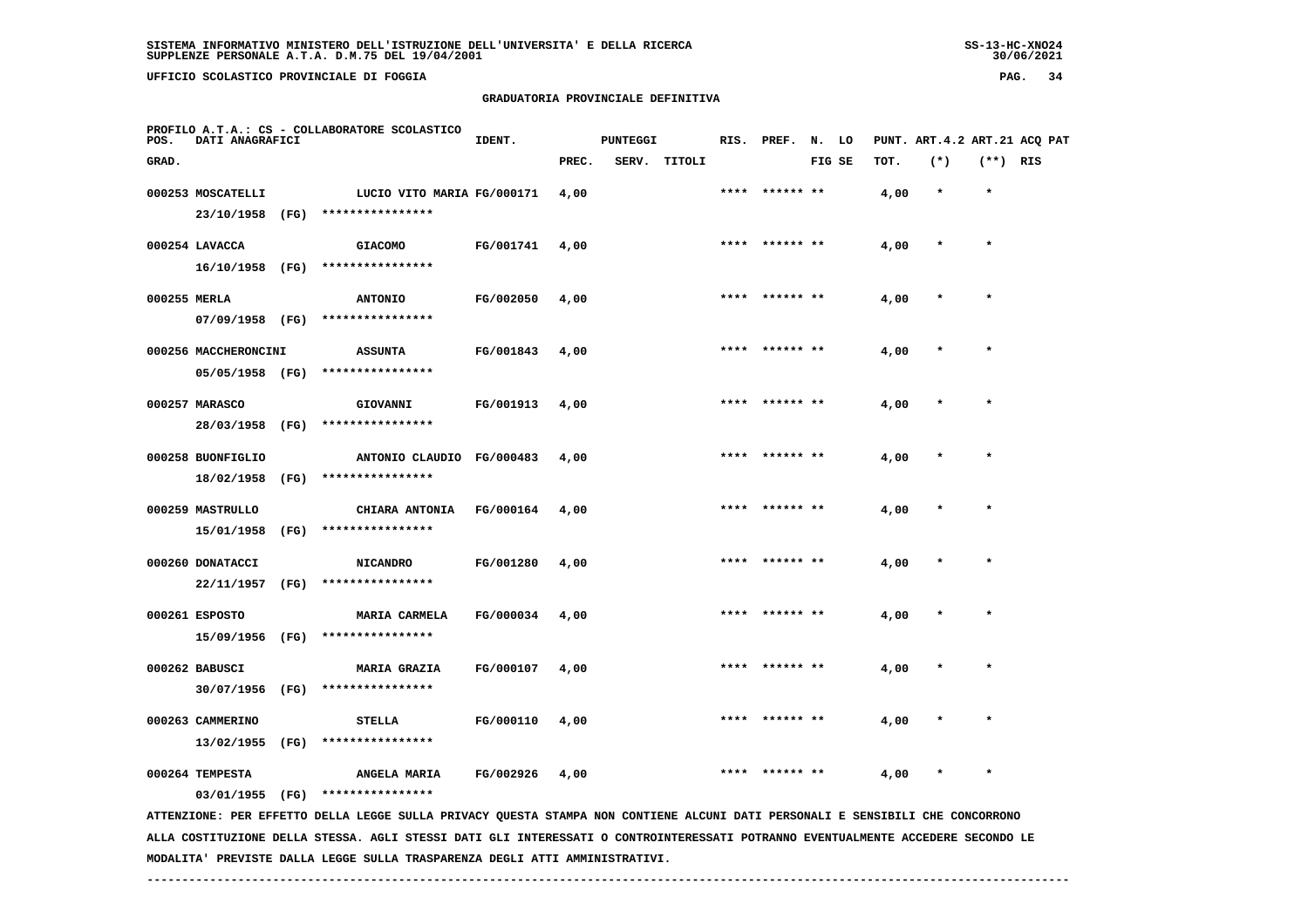# **GRADUATORIA PROVINCIALE DEFINITIVA**

| POS.         | DATI ANAGRAFICI    |      | PROFILO A.T.A.: CS - COLLABORATORE SCOLASTICO                                                                                   | IDENT.    |       | <b>PUNTEGGI</b> |              |      | RIS. PREF. N. LO |        |      | PUNT. ART. 4.2 ART. 21 ACQ PAT |            |  |
|--------------|--------------------|------|---------------------------------------------------------------------------------------------------------------------------------|-----------|-------|-----------------|--------------|------|------------------|--------|------|--------------------------------|------------|--|
| GRAD.        |                    |      |                                                                                                                                 |           | PREC. |                 | SERV. TITOLI |      |                  | FIG SE | TOT. | $(*)$                          | $(**)$ RIS |  |
|              | 000265 D'ALOIA     |      | CONCETTA IMMACOL FG/000930                                                                                                      |           | 4,00  |                 |              | **** | ****** **        |        | 4,00 | $\star$                        | $\star$    |  |
|              | 08/12/1954 (FG)    |      | ****************                                                                                                                |           |       |                 |              |      |                  |        |      |                                |            |  |
| 000266 RUSSO |                    |      | AIDA                                                                                                                            | FG/000083 | 4,00  |                 |              |      |                  |        | 4,00 |                                | $\star$    |  |
|              | 05/11/1954 (FG)    |      | ****************                                                                                                                |           |       |                 |              |      |                  |        |      |                                |            |  |
|              | 000267 BALSAMO     |      | IDA                                                                                                                             | FG/000340 | 4,00  |                 |              |      |                  |        | 4,00 |                                |            |  |
|              | 03/09/1954 (FG)    |      | ****************                                                                                                                |           |       |                 |              |      |                  |        |      |                                |            |  |
|              | 000268 GIANNINI    |      | TILDE                                                                                                                           | FG/001518 | 3,80  |                 |              |      |                  |        | 3,80 |                                |            |  |
|              | 19/11/1960 (FG)    |      | ****************                                                                                                                |           |       |                 |              |      |                  |        |      |                                |            |  |
|              | 000269 SIMONE      |      | <b>ANGELO</b>                                                                                                                   | FG/002803 | 3,80  |                 |              | **** |                  |        | 3,80 |                                | $\star$    |  |
|              | 05/01/1955 (FG)    |      | ****************                                                                                                                |           |       |                 |              |      |                  |        |      |                                |            |  |
|              | 000270 SFREGOLI    |      | <b>FRANCESCO</b>                                                                                                                | FG/002787 | 3,70  |                 |              |      |                  |        | 3,70 |                                | $\star$    |  |
|              | 11/11/1967         | (FG) | ****************                                                                                                                |           |       |                 |              |      |                  |        |      |                                |            |  |
| 000271 RAGO  |                    |      | <b>CIRO</b>                                                                                                                     | FG/002487 | 3,70  |                 |              |      |                  |        | 3,70 |                                |            |  |
|              | 28/09/1959         | (FG) | ****************                                                                                                                |           |       |                 |              |      |                  |        |      |                                |            |  |
|              | 000272 DEL GAUDIO  |      | <b>VINCENZO</b>                                                                                                                 | FG/001019 | 3,70  |                 |              |      |                  |        | 3,70 |                                |            |  |
|              | 02/03/1959         | (FG) | ****************                                                                                                                |           |       |                 |              |      |                  |        |      |                                |            |  |
|              | 000273 MASTRANGELO |      | <b>ANTONIETTA</b>                                                                                                               | FG/001979 | 3,65  |                 |              | **** | ****** **        |        | 3,65 |                                | $\star$    |  |
|              | 24/12/1955 (FG)    |      | ****************                                                                                                                |           |       |                 |              |      |                  |        |      |                                |            |  |
|              | 000274 GRASSANO    |      | <b>DOMENICA</b>                                                                                                                 | FG/001549 | 3,65  |                 |              |      | ****** **        |        | 3,65 |                                | $\star$    |  |
|              |                    |      | 09/01/1955 (FG) ****************                                                                                                |           |       |                 |              |      |                  |        |      |                                |            |  |
|              | 000275 GORGONE     |      | GIUSEPPINA MARIA FG/003546                                                                                                      |           |       | 1,60            | 2,00         |      |                  |        | 3,60 |                                |            |  |
|              | 13/09/1962 (FG)    |      | ****************                                                                                                                |           |       |                 |              |      |                  |        |      |                                |            |  |
| 000276 PERNA |                    |      | <b>MICHELE</b>                                                                                                                  | FG/002337 | 3,60  |                 |              |      | ****** **        |        | 3,60 |                                | $\star$    |  |
|              | 05/03/1957 (FG)    |      | ****************                                                                                                                |           |       |                 |              |      |                  |        |      |                                |            |  |
|              |                    |      | ATTENZIONE: PER EFFETTO DELLA LEGGE SULLA PRIVACY QUESTA STAMPA NON CONTIENE ALCUNI DATI PERSONALI E SENSIBILI CHE CONCORRONO   |           |       |                 |              |      |                  |        |      |                                |            |  |
|              |                    |      | ALLA COSTITUZIONE DELLA STESSA. AGLI STESSI DATI GLI INTERESSATI O CONTROINTERESSATI POTRANNO EVENTUALMENTE ACCEDERE SECONDO LE |           |       |                 |              |      |                  |        |      |                                |            |  |

 **------------------------------------------------------------------------------------------------------------------------------------**

 **MODALITA' PREVISTE DALLA LEGGE SULLA TRASPARENZA DEGLI ATTI AMMINISTRATIVI.**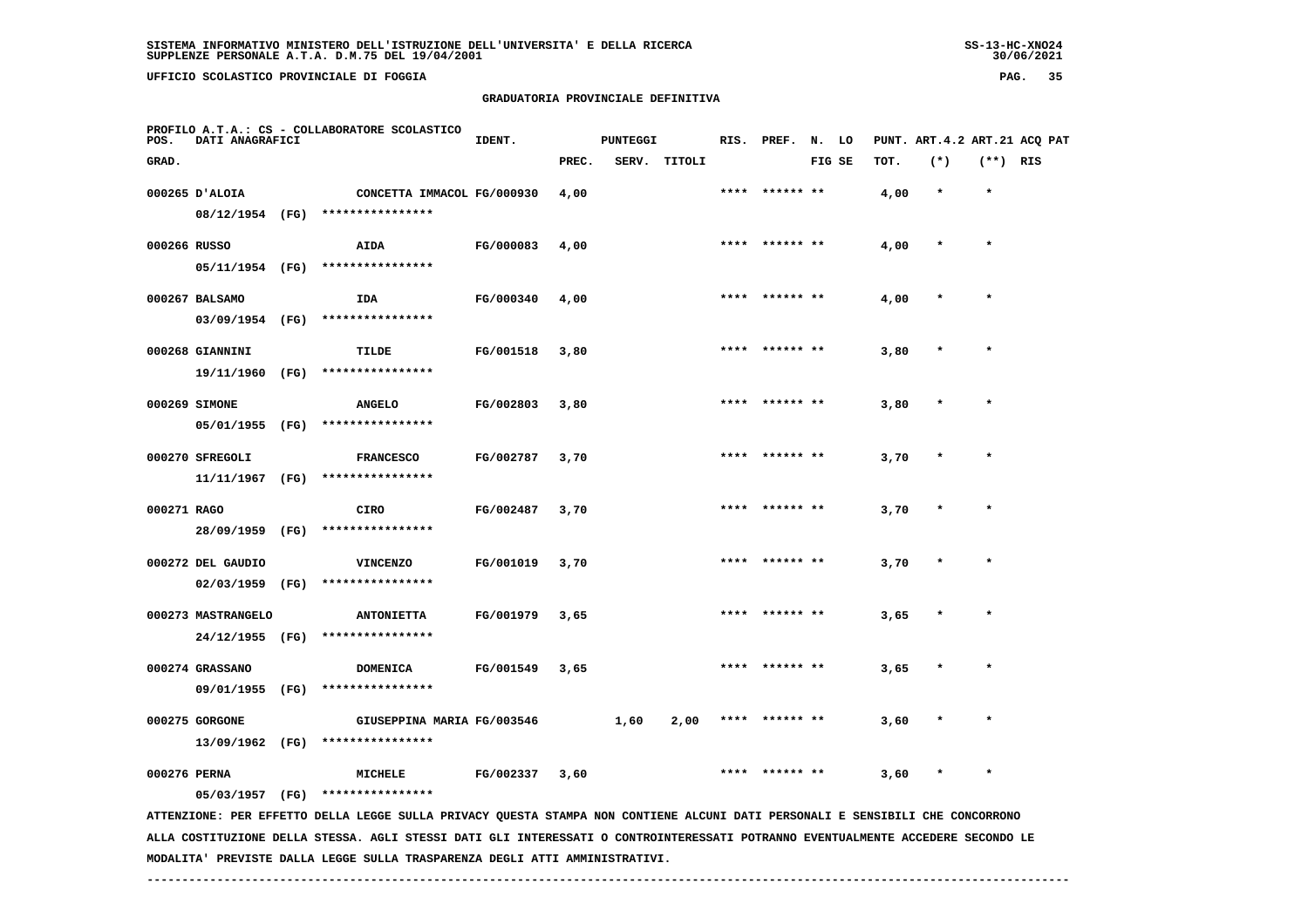**UFFICIO SCOLASTICO PROVINCIALE DI FOGGIA PAG. 36**

# **GRADUATORIA PROVINCIALE DEFINITIVA**

| POS.  | DATI ANAGRAFICI   |      | PROFILO A.T.A.: CS - COLLABORATORE SCOLASTICO                                                                  | IDENT.    |       | <b>PUNTEGGI</b> |        |      | RIS. PREF. N. LO |        |      | PUNT. ART. 4.2 ART. 21 ACQ PAT |            |  |
|-------|-------------------|------|----------------------------------------------------------------------------------------------------------------|-----------|-------|-----------------|--------|------|------------------|--------|------|--------------------------------|------------|--|
| GRAD. |                   |      |                                                                                                                |           | PREC. | SERV.           | TITOLI |      |                  | FIG SE | TOT. | $(*)$                          | $(**)$ RIS |  |
|       | 000277 DI CORCIA  |      | GIOVANNI                                                                                                       | FG/001156 | 3,60  |                 |        | **** | ****** **        |        | 3,60 | $\star$                        | $\star$    |  |
|       | 14/09/1956        | (FG) | ****************                                                                                               |           |       |                 |        |      |                  |        |      |                                |            |  |
|       | 000278 PROVASI    |      | <b>DOMENICO</b>                                                                                                | FG/002458 | 3,55  |                 |        |      | **** ****** **   |        | 3,55 | $\star$                        | $\star$    |  |
|       | 14/01/1960 (FG)   |      | ****************                                                                                               |           |       |                 |        |      |                  |        |      |                                |            |  |
|       | 000279 DE FILIPPO |      | DONATO MICHELE                                                                                                 | FG/001008 | 3,55  |                 |        |      | ****  ****** **  |        | 3,55 |                                | $\star$    |  |
|       | 23/02/1959        | (FG) | ****************                                                                                               |           |       |                 |        |      |                  |        |      |                                |            |  |
|       | 000280 SCIRETTI   |      | LUIGIA                                                                                                         | FG/003759 |       | 1,50            | 2,00   | **** | ****** **        |        | 3,50 |                                |            |  |
|       | 12/10/1972 (FG)   |      | ****************                                                                                               |           |       |                 |        |      |                  |        |      |                                |            |  |
|       | 000281 CANNARILE  |      | LUIGIA                                                                                                         | FG/003308 |       | 1,50            | 2,00   |      | **** ****** **   |        | 3,50 |                                |            |  |
|       | 11/03/1968 (FG)   |      | ****************                                                                                               |           |       |                 |        |      |                  |        |      |                                |            |  |
|       | 000282 CARELLA    |      | <b>MARIA GRAZIA</b>                                                                                            | FG/004326 |       | 1,00            | 2,50   |      | ****** **        |        | 3,50 |                                |            |  |
|       | $11/04/1962$ (FG) |      | ****************                                                                                               |           |       |                 |        |      |                  |        |      |                                |            |  |
|       | 000283 SIMONE     |      | MARIA                                                                                                          | FG/003214 |       | 1,50            | 2,00   |      | ****  ****** **  |        | 3,50 |                                |            |  |
|       | 08/10/1957        | (FG) | ****************                                                                                               |           |       |                 |        |      |                  |        |      |                                |            |  |
|       | 000284 BUONPIETRO |      | ANNA                                                                                                           | FG/003551 |       | 1,50            | 2,00   |      | ****** **        |        | 3,50 |                                |            |  |
|       | 08/11/1965 (FG)   |      | ****************                                                                                               |           |       |                 |        |      |                  |        |      |                                |            |  |
|       | 000285 D'ORIA     |      | <b>MARIA TERESA</b>                                                                                            | FG/004490 |       | 1,50            | 2,00   |      | **** ****** **   |        | 3,50 | $\star$                        | $\star$    |  |
|       | 01/05/1973 (FG)   |      | ****************                                                                                               |           |       |                 |        |      |                  |        |      |                                |            |  |
|       | 000286 LOPRIORE   |      | LAZZARO                                                                                                        | FG/003588 |       | 1,50            | 2,00   | **** | ****** **        |        | 3,50 |                                | $\star$    |  |
|       | 02/09/1970 (FG)   |      | ****************                                                                                               |           |       |                 |        |      |                  |        |      |                                |            |  |
|       | 000287 PAGANO     |      | <b>FILIPPO</b>                                                                                                 | FG/003683 |       | 1,00            | 2,50   |      | **** ****** **   |        | 3,50 |                                |            |  |
|       | 18/09/1968 (PA)   |      | ****************                                                                                               |           |       |                 |        |      |                  |        |      |                                |            |  |
|       | 000288 QUIRITO    |      | <b>ANTONELLA</b>                                                                                               | FG/004329 |       | 1,50            | 2,00   |      |                  |        | 3,50 |                                |            |  |
|       |                   |      | 31/03/1966 (FG) ****************                                                                               |           |       |                 |        |      |                  |        |      |                                |            |  |
|       |                   |      | חות סטס ביסטריית החדשים של המוסיף המורד המורד המורד המורד המורד המורד המורד המורד החדש המורד החדשים המורד המור |           |       |                 |        |      |                  |        |      |                                |            |  |

 **ATTENZIONE: PER EFFETTO DELLA LEGGE SULLA PRIVACY QUESTA STAMPA NON CONTIENE ALCUNI DATI PERSONALI E SENSIBILI CHE CONCORRONO ALLA COSTITUZIONE DELLA STESSA. AGLI STESSI DATI GLI INTERESSATI O CONTROINTERESSATI POTRANNO EVENTUALMENTE ACCEDERE SECONDO LE MODALITA' PREVISTE DALLA LEGGE SULLA TRASPARENZA DEGLI ATTI AMMINISTRATIVI.**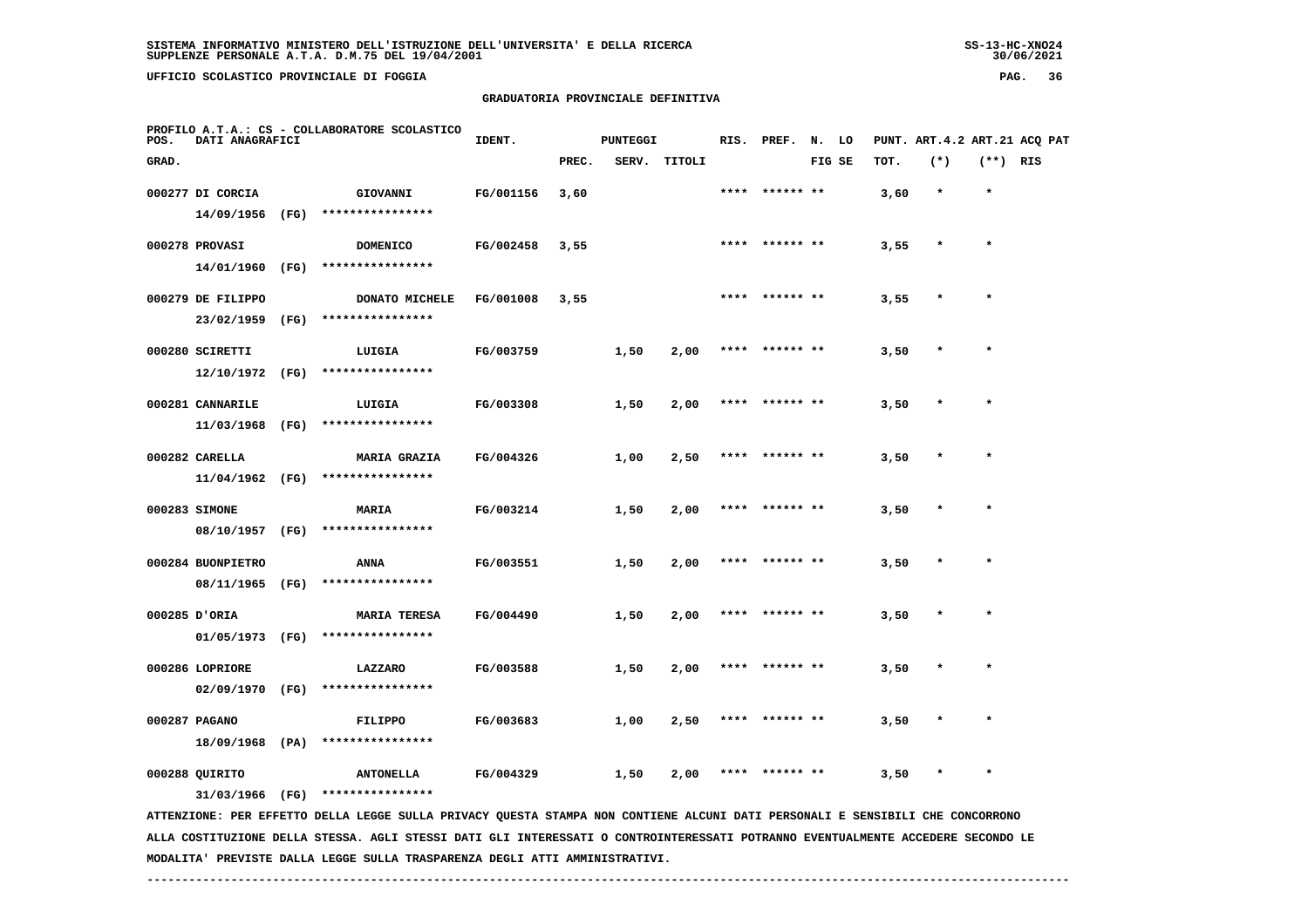**UFFICIO SCOLASTICO PROVINCIALE DI FOGGIA PAG. 37**

# **GRADUATORIA PROVINCIALE DEFINITIVA**

| POS.         | DATI ANAGRAFICI                       | PROFILO A.T.A.: CS - COLLABORATORE SCOLASTICO                                                                                                                     | IDENT.    |       | <b>PUNTEGGI</b> |        |      | RIS. PREF. N. LO |        |      |         |            | PUNT. ART. 4.2 ART. 21 ACQ PAT |
|--------------|---------------------------------------|-------------------------------------------------------------------------------------------------------------------------------------------------------------------|-----------|-------|-----------------|--------|------|------------------|--------|------|---------|------------|--------------------------------|
| GRAD.        |                                       |                                                                                                                                                                   |           | PREC. | SERV.           | TITOLI |      |                  | FIG SE | TOT. | $(*)$   | $(**)$ RIS |                                |
|              | 000289 CARRILLO                       | ANTONIETTA GERAR FG/000113                                                                                                                                        |           | 3,50  |                 |        |      | **** ****** **   |        | 3,50 | $\star$ | $\star$    |                                |
|              | 21/01/1958 (FG)                       | ****************                                                                                                                                                  |           |       |                 |        |      |                  |        |      |         |            |                                |
|              | 000290 MASELLA                        | <b>ANNA MARIA</b>                                                                                                                                                 | FG/004164 |       | 1,50            | 2,00   | **** |                  |        | 3,50 |         |            |                                |
|              |                                       | 24/01/1956 (FG) ****************                                                                                                                                  |           |       |                 |        |      |                  |        |      |         |            |                                |
|              | 000291 CIAVOTTA                       | FRANCESCO PAOLO FG/003595                                                                                                                                         |           |       | 1,00            | 2,50   |      | **** ****** **   |        | 3,50 |         |            |                                |
|              |                                       | 23/12/1954 (FG) ****************                                                                                                                                  |           |       |                 |        |      |                  |        |      |         |            |                                |
| 000292 RUSSO |                                       | <b>VINCENZO</b>                                                                                                                                                   | FG/004097 |       | 0,50            | 3,00   |      | ****** **        |        | 3,50 |         |            |                                |
|              | 15/01/1955 (FG)                       | ****************                                                                                                                                                  |           |       |                 |        |      |                  |        |      |         |            |                                |
|              | 000293 MANCINO                        | <b>FABIO</b>                                                                                                                                                      | FG/004328 |       | 1,50            | 2,00   |      |                  |        | 3,50 |         |            |                                |
|              | $30/08/1973$ (BA)                     | ****************                                                                                                                                                  |           |       |                 |        |      |                  |        |      |         |            |                                |
|              | 000294 SOLITRO                        | <b>MARIA GIUSEPPA</b>                                                                                                                                             | FG/003751 |       | 1,50            | 2,00   |      | **** ****** **   |        | 3,50 |         | $\star$    |                                |
|              | 30/10/1969 (FG)                       | ****************                                                                                                                                                  |           |       |                 |        |      |                  |        |      |         |            |                                |
|              | 000295 SGOBBO                         | <b>GIUSEPPE</b>                                                                                                                                                   | FG/002792 | 3,50  |                 |        |      | **** ****** **   |        | 3,50 |         | $\star$    |                                |
|              | 14/05/1968 (FG)                       | ****************                                                                                                                                                  |           |       |                 |        |      |                  |        |      |         |            |                                |
|              | 000296 PADALINO                       | ALFREDO ACHILLE FG/003792                                                                                                                                         |           |       |                 | 3,00   |      | **** ****** **   |        | 3,50 | $\ast$  | $\star$    |                                |
|              | 03/12/1966 (FG)                       | ****************                                                                                                                                                  |           |       | 0,50            |        |      |                  |        |      |         |            |                                |
|              |                                       |                                                                                                                                                                   |           |       |                 |        |      |                  |        |      |         |            |                                |
|              | 000297 PETRUZZELLI<br>11/09/1966 (FG) | LUCIA<br>****************                                                                                                                                         | FG/002370 | 3,50  |                 |        |      |                  |        | 3,50 |         |            |                                |
|              |                                       |                                                                                                                                                                   |           |       |                 |        |      |                  |        |      |         |            |                                |
|              | 000298 SEBASTIANO<br>04/03/1964 (FG)  | ROSARIA MARIA<br>****************                                                                                                                                 | FG/002782 | 3,50  |                 |        |      | ****  ****** **  |        | 3,50 |         | $\star$    |                                |
|              |                                       |                                                                                                                                                                   |           |       |                 |        |      |                  |        |      |         |            |                                |
|              | 000299 GRELLA<br>09/08/1962 (FG)      | <b>ANGELO</b><br>****************                                                                                                                                 | FG/001561 | 3,50  |                 |        |      |                  |        | 3,50 |         |            |                                |
|              |                                       |                                                                                                                                                                   |           |       |                 |        |      |                  |        |      |         |            |                                |
|              | 000300 MISCIA                         | <b>ANTONIO</b>                                                                                                                                                    | FG/002077 | 3,50  |                 |        |      | ****** **        |        | 3,50 |         |            |                                |
|              |                                       | 04/04/1960 (FG) ****************<br>ATTENZIONE: PER EFFETTO DELLA LEGGE SULLA PRIVACY QUESTA STAMPA NON CONTIENE ALCUNI DATI PERSONALI E SENSIBILI CHE CONCORRONO |           |       |                 |        |      |                  |        |      |         |            |                                |
|              |                                       |                                                                                                                                                                   |           |       |                 |        |      |                  |        |      |         |            |                                |

 **ALLA COSTITUZIONE DELLA STESSA. AGLI STESSI DATI GLI INTERESSATI O CONTROINTERESSATI POTRANNO EVENTUALMENTE ACCEDERE SECONDO LE MODALITA' PREVISTE DALLA LEGGE SULLA TRASPARENZA DEGLI ATTI AMMINISTRATIVI.**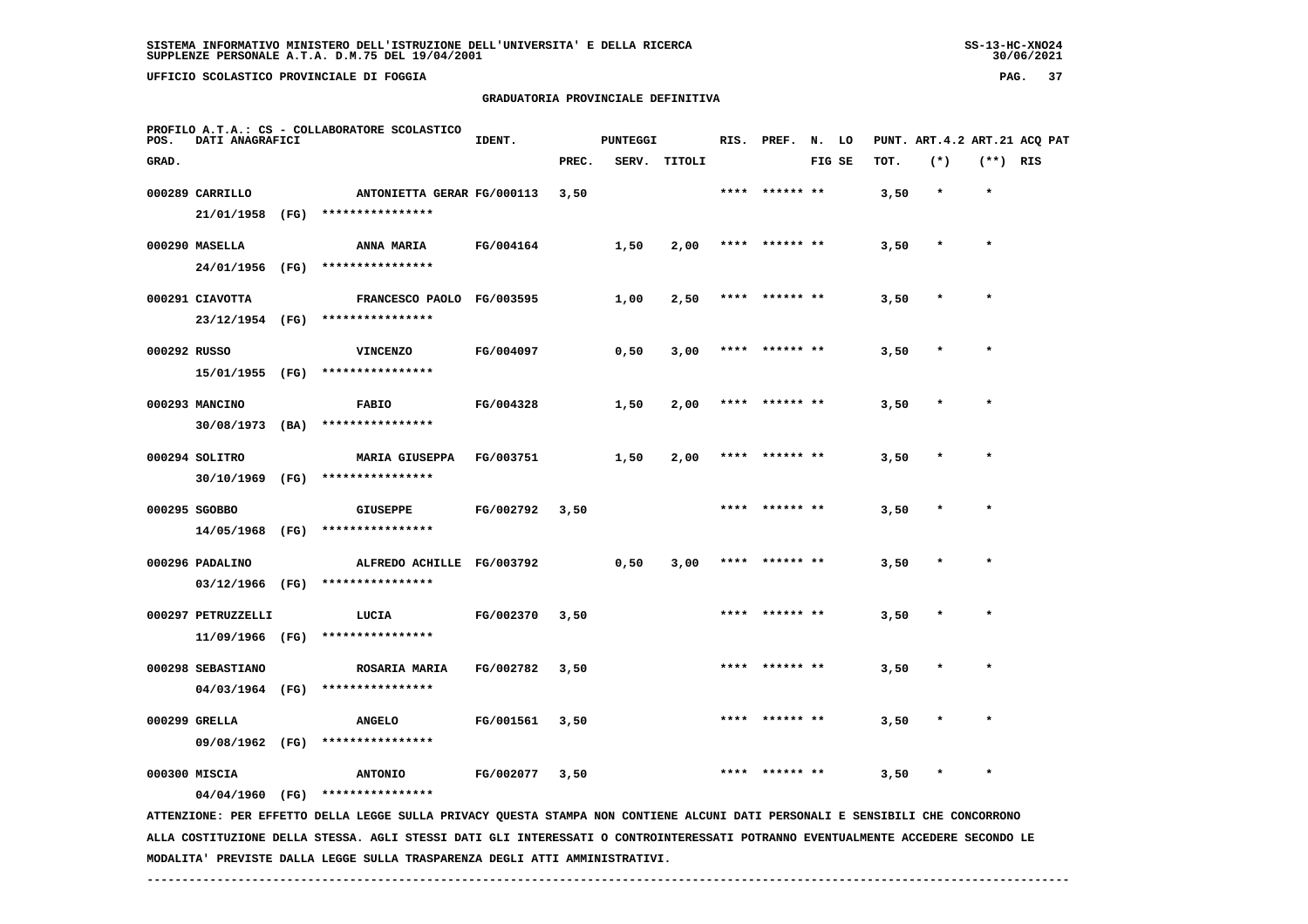**UFFICIO SCOLASTICO PROVINCIALE DI FOGGIA PAG. 38**

# **GRADUATORIA PROVINCIALE DEFINITIVA**

| POS.         | DATI ANAGRAFICI    |      | PROFILO A.T.A.: CS - COLLABORATORE SCOLASTICO                                                                                   | IDENT.    |       | <b>PUNTEGGI</b> |              |      | RIS. PREF. | N. LO  |      |         |            | PUNT. ART. 4.2 ART. 21 ACQ PAT |
|--------------|--------------------|------|---------------------------------------------------------------------------------------------------------------------------------|-----------|-------|-----------------|--------------|------|------------|--------|------|---------|------------|--------------------------------|
| GRAD.        |                    |      |                                                                                                                                 |           | PREC. |                 | SERV. TITOLI |      |            | FIG SE | TOT. | $(*)$   | $(**)$ RIS |                                |
|              | 000301 PELLEGRINO  |      | ANNA MARIA                                                                                                                      | FG/002319 | 3,50  |                 |              | **** | ****** **  |        | 3,50 | $\star$ | $\star$    |                                |
|              | 13/08/1959         | (FG) | ****************                                                                                                                |           |       |                 |              |      |            |        |      |         |            |                                |
|              | 000302 CAMPANELLA  |      | MARIA                                                                                                                           | FG/000531 | 3,50  |                 |              |      |            |        | 3,50 |         | $\star$    |                                |
|              | 17/10/1958         | (FG) | ****************                                                                                                                |           |       |                 |              |      |            |        |      |         |            |                                |
|              | 000303 J'EMILIO    |      | <b>ANNUNZIATA</b>                                                                                                               | FG/000128 | 3,50  |                 |              |      |            |        | 3,50 |         |            |                                |
|              | 03/02/1958         | (FG) | ****************                                                                                                                |           |       |                 |              |      |            |        |      |         |            |                                |
| 000304 RUSSI |                    |      | ROSANNA VITTORIA FG/002601                                                                                                      |           | 3,50  |                 |              |      |            |        | 3,50 |         |            |                                |
|              | 20/01/1958         | (FG) | ****************                                                                                                                |           |       |                 |              |      |            |        |      |         |            |                                |
|              | 000305 LAMATRICE   |      | <b>GERARDO</b>                                                                                                                  | FG/001693 | 3,50  |                 |              |      |            |        | 3,50 |         | $\star$    |                                |
|              | 11/11/1957         | (FG) | ****************                                                                                                                |           |       |                 |              |      |            |        |      |         |            |                                |
|              | 000306 TRAVERSI    |      | <b>RODOLFO</b>                                                                                                                  | FG/002992 | 3,50  |                 |              |      |            |        | 3,50 |         | $\star$    |                                |
|              | 05/11/1956         | (FG) | ****************                                                                                                                |           |       |                 |              |      |            |        |      |         |            |                                |
|              | 000307 FERSURELLA  |      | <b>ALFREDO</b>                                                                                                                  | FG/001366 | 3,50  |                 |              |      |            |        | 3,50 |         |            |                                |
|              | 29/06/1956         | (BA) | ****************                                                                                                                |           |       |                 |              |      |            |        |      |         |            |                                |
|              | 000308 APRILE      |      | <b>FRANCESCO</b>                                                                                                                | FG/000295 | 3,40  |                 |              |      |            |        | 3,40 |         |            |                                |
|              | 22/01/1964 (FG)    |      | ****************                                                                                                                |           |       |                 |              |      |            |        |      |         |            |                                |
|              | 000309 SPACCAVENTO |      | <b>PANTALEO</b>                                                                                                                 | FG/002830 | 3,35  |                 |              | **** | ****** **  |        | 3,35 |         | $\star$    |                                |
|              | $01/01/1956$ (BA)  |      | ****************                                                                                                                |           |       |                 |              |      |            |        |      |         |            |                                |
|              | 000310 LACERENZA   |      | <b>VINCENZA</b>                                                                                                                 | FG/003647 |       | 1,30            | 2,00         | **** | ****** **  |        | 3,30 |         | $\star$    |                                |
|              | 03/11/1957         | (FG) | ****************                                                                                                                |           |       |                 |              |      |            |        |      |         |            |                                |
|              | 000311 STRAZZULLO  |      | UMBERTO VINCENZO FG/002869                                                                                                      |           | 3,30  |                 |              |      |            |        | 3,30 |         |            |                                |
|              | 06/06/1957         | (FG) | ****************                                                                                                                |           |       |                 |              |      |            |        |      |         |            |                                |
|              | 000312 CAPOTOSTO   |      | <b>PASQUALE</b>                                                                                                                 | FG/000568 | 3,25  |                 |              |      | ****** **  |        | 3,25 |         | $\star$    |                                |
|              | 17/01/1962 (FG)    |      | ****************                                                                                                                |           |       |                 |              |      |            |        |      |         |            |                                |
|              |                    |      | ATTENZIONE: PER EFFETTO DELLA LEGGE SULLA PRIVACY QUESTA STAMPA NON CONTIENE ALCUNI DATI PERSONALI E SENSIBILI CHE CONCORRONO   |           |       |                 |              |      |            |        |      |         |            |                                |
|              |                    |      | ALLA COSTITUZIONE DELLA STESSA. AGLI STESSI DATI GLI INTERESSATI O CONTROINTERESSATI POTRANNO EVENTUALMENTE ACCEDERE SECONDO LE |           |       |                 |              |      |            |        |      |         |            |                                |

 **------------------------------------------------------------------------------------------------------------------------------------**

 **MODALITA' PREVISTE DALLA LEGGE SULLA TRASPARENZA DEGLI ATTI AMMINISTRATIVI.**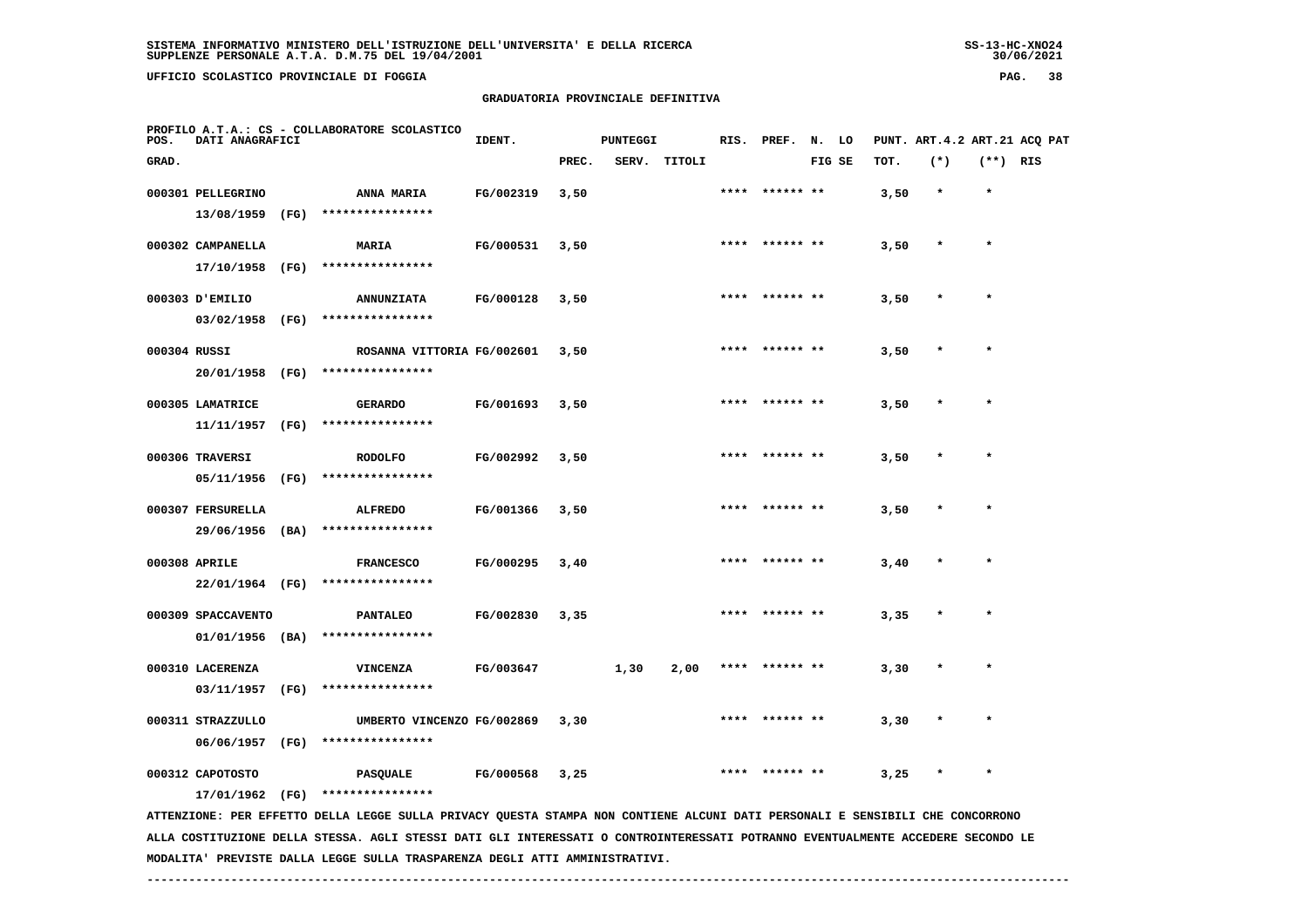**UFFICIO SCOLASTICO PROVINCIALE DI FOGGIA PAG. 39**

# **GRADUATORIA PROVINCIALE DEFINITIVA**

| POS.  | DATI ANAGRAFICI   |      | PROFILO A.T.A.: CS - COLLABORATORE SCOLASTICO                                                                                   | IDENT.    |       | <b>PUNTEGGI</b> |        |      | RIS. PREF. | N. LO  |      | PUNT. ART. 4.2 ART. 21 ACQ PAT |            |  |
|-------|-------------------|------|---------------------------------------------------------------------------------------------------------------------------------|-----------|-------|-----------------|--------|------|------------|--------|------|--------------------------------|------------|--|
| GRAD. |                   |      |                                                                                                                                 |           | PREC. | SERV.           | TITOLI |      |            | FIG SE | TOT. | $(*)$                          | $(**)$ RIS |  |
|       | 000313 PISTILLO   |      | <b>GIOVANNA</b>                                                                                                                 | FG/003784 |       | 1,25            | 2,00   | **** | ****** **  |        | 3,25 | $\star$                        | $\star$    |  |
|       | 24/06/1955        | (FG) | ****************                                                                                                                |           |       |                 |        |      |            |        |      |                                |            |  |
|       | 000314 DESIMIO    |      | MICHELANGELO                                                                                                                    | FG/001107 | 3,20  |                 |        |      | ****** **  |        | 3,20 | $\ast$                         | $\star$    |  |
|       | 23/02/1966        | (FG) | ****************                                                                                                                |           |       |                 |        |      |            |        |      |                                |            |  |
|       | 000315 GRANATIERO |      | <b>NORA</b>                                                                                                                     | FG/000147 | 3,20  |                 |        |      |            |        | 3,20 |                                |            |  |
|       | 13/06/1963        | (FG) | ****************                                                                                                                |           |       |                 |        |      |            |        |      |                                |            |  |
|       | 000316 CASALUCCI  |      | <b>GIOVANNA</b>                                                                                                                 | FG/000630 | 3,20  |                 |        | **** | ****** **  |        | 3,20 |                                | $\star$    |  |
|       | 13/08/1960        | (FG) | ****************                                                                                                                |           |       |                 |        |      |            |        |      |                                |            |  |
|       | 000317 COLUCCELLI |      | SALVATORE ANTONI FG/000017                                                                                                      |           | 3,20  |                 |        |      | ****** **  |        | 3,20 |                                |            |  |
|       | 05/06/1956        | (FG) | ****************                                                                                                                |           |       |                 |        |      |            |        |      |                                |            |  |
|       | 000318 CAPUTO     |      | <b>MATTEO</b>                                                                                                                   | FG/000600 | 3,20  |                 |        | **** | ****** **  |        | 3,20 |                                | $\star$    |  |
|       | 15/08/1955        | (FG) | ****************                                                                                                                |           |       |                 |        |      |            |        |      |                                |            |  |
|       | 000319 SIMONETTI  |      | ANNA MARIA                                                                                                                      | FG/002808 | 3,15  |                 |        |      |            |        | 3,15 |                                |            |  |
|       | 16/02/1958        | (FG) | ****************                                                                                                                |           |       |                 |        |      |            |        |      |                                |            |  |
|       | 000320 PERILLI    |      | COSMA DAMIANO                                                                                                                   | FG/003768 | 2,50  | 0,60            |        |      | ****** **  |        | 3,10 |                                | $\star$    |  |
|       | 12/01/1965        | (FG) | ****************                                                                                                                |           |       |                 |        |      |            |        |      |                                |            |  |
|       | 000321 TRALCE     |      | <b>EMILIO</b>                                                                                                                   | FG/002988 | 3,10  |                 |        |      | ****** **  |        | 3,10 |                                | $\star$    |  |
|       | 22/03/1966        | (FG) | ****************                                                                                                                |           |       |                 |        |      |            |        |      |                                |            |  |
|       | 000322 GESUALDO   |      | <b>SAVERIO</b>                                                                                                                  | FG/001501 | 3,10  |                 |        | **** | ****** **  |        | 3,10 |                                | $\star$    |  |
|       | 02/11/1965        | (FG) | ****************                                                                                                                |           |       |                 |        |      |            |        |      |                                |            |  |
|       | 000323 FISCARELLI |      | ALESSANDRO FRANC FG/001387                                                                                                      |           | 3,10  |                 |        |      |            |        | 3,10 |                                |            |  |
|       | 18/07/1965        | (FG) | ****************                                                                                                                |           |       |                 |        |      |            |        |      |                                |            |  |
|       | 000324 DAMATO     |      | <b>LEONARDO</b>                                                                                                                 | FG/000936 | 3,10  |                 |        |      |            |        | 3,10 |                                | $\star$    |  |
|       | 19/07/1964 (FG)   |      | ****************                                                                                                                |           |       |                 |        |      |            |        |      |                                |            |  |
|       |                   |      | ATTENZIONE: PER EFFETTO DELLA LEGGE SULLA PRIVACY QUESTA STAMPA NON CONTIENE ALCUNI DATI PERSONALI E SENSIBILI CHE CONCORRONO   |           |       |                 |        |      |            |        |      |                                |            |  |
|       |                   |      | ALLA COSTITUZIONE DELLA STESSA. AGLI STESSI DATI GLI INTERESSATI O CONTROINTERESSATI POTRANNO EVENTUALMENTE ACCEDERE SECONDO LE |           |       |                 |        |      |            |        |      |                                |            |  |

 **MODALITA' PREVISTE DALLA LEGGE SULLA TRASPARENZA DEGLI ATTI AMMINISTRATIVI.**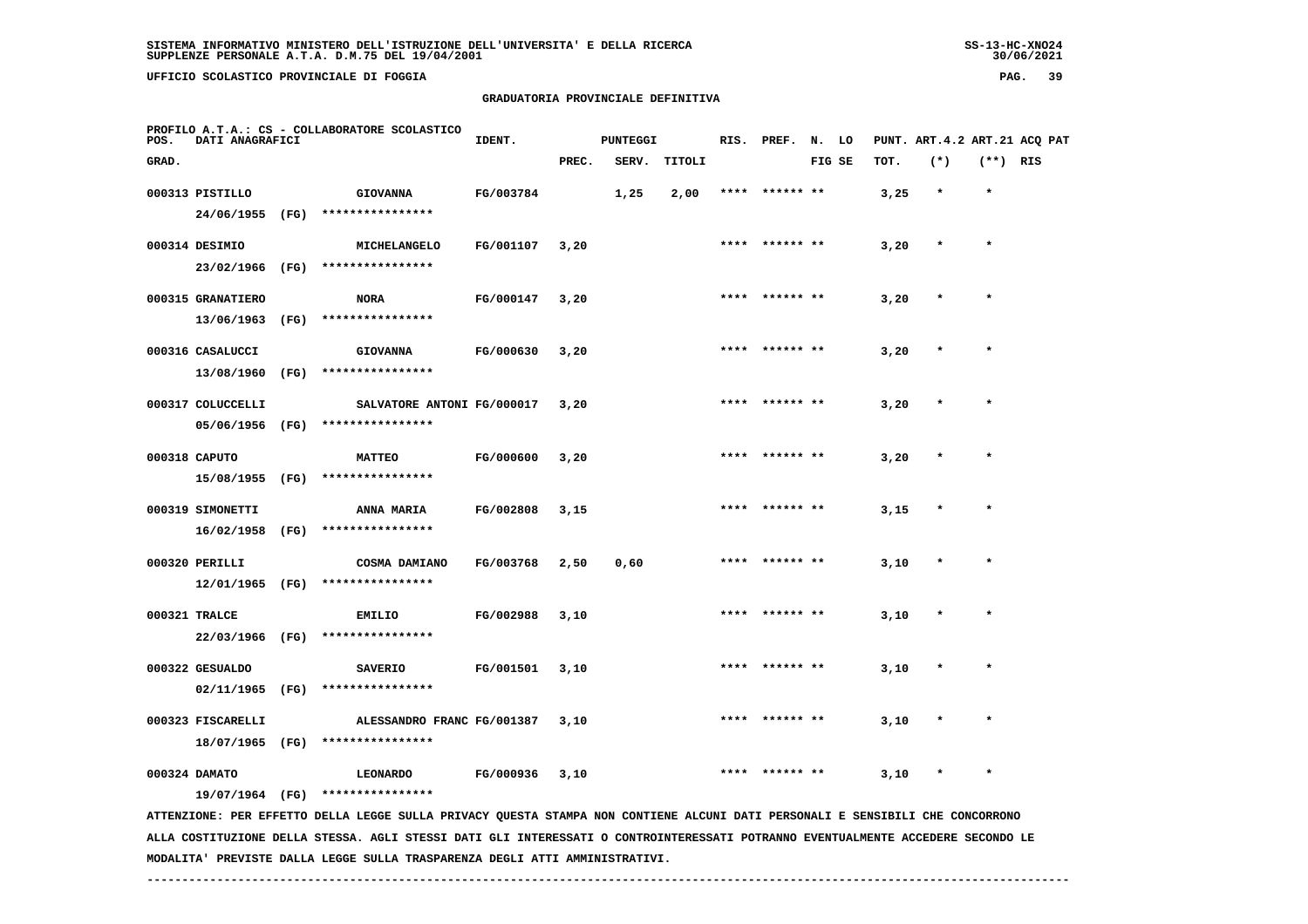**UFFICIO SCOLASTICO PROVINCIALE DI FOGGIA PAG. 40**

# **GRADUATORIA PROVINCIALE DEFINITIVA**

| POS.  | <b>DATI ANAGRAFICI</b> |      | PROFILO A.T.A.: CS - COLLABORATORE SCOLASTICO                                                                                 | IDENT.    |       | <b>PUNTEGGI</b> |        |      | RIS. PREF. N. LO |        |      |         |            | PUNT. ART. 4.2 ART. 21 ACO PAT |
|-------|------------------------|------|-------------------------------------------------------------------------------------------------------------------------------|-----------|-------|-----------------|--------|------|------------------|--------|------|---------|------------|--------------------------------|
| GRAD. |                        |      |                                                                                                                               |           | PREC. | SERV.           | TITOLI |      |                  | FIG SE | TOT. | $(*)$   | $(**)$ RIS |                                |
|       | 000325 DEDDA           |      | <b>DONATO</b>                                                                                                                 | FG/003710 |       | 1,10            | 2,00   |      | **** ****** **   |        | 3,10 | $\star$ | $\star$    |                                |
|       | 18/10/1963 (FG)        |      | ****************                                                                                                              |           |       |                 |        |      |                  |        |      |         |            |                                |
|       | 000326 DI PIPPO        |      | <b>LINO</b>                                                                                                                   | FG/001244 | 3,10  |                 |        | **** |                  |        | 3,10 | $\ast$  | $\star$    |                                |
|       |                        |      | 03/01/1963 (TO) ****************                                                                                              |           |       |                 |        |      |                  |        |      |         |            |                                |
|       | 000327 BENFINI         |      | GIOVANNI                                                                                                                      | FG/000392 | 3,10  |                 |        |      | **** ****** **   |        | 3,10 |         |            |                                |
|       | $16/09/1959$ (FG)      |      | ****************                                                                                                              |           |       |                 |        |      |                  |        |      |         |            |                                |
|       | 000328 PALIERI         |      | <b>VINCENZO</b>                                                                                                               | FG/002233 | 3,10  |                 |        |      | **** ****** **   |        | 3,10 |         | $\star$    |                                |
|       | 28/03/1959 (FG)        |      | ****************                                                                                                              |           |       |                 |        |      |                  |        |      |         |            |                                |
|       | 000329 CAGNAZZO        |      | MICHELE                                                                                                                       | FG/000504 | 3,10  |                 |        | **** | ****** **        |        | 3,10 |         | $\ast$     |                                |
|       | 18/10/1955 (FG)        |      | ****************                                                                                                              |           |       |                 |        |      |                  |        |      |         |            |                                |
|       | 000330 TARALLI         |      | <b>BRUNO</b>                                                                                                                  | FG/002901 | 3,10  |                 |        |      | **** ****** **   |        | 3,10 |         |            |                                |
|       | 09/06/1955 (FG)        |      | ****************                                                                                                              |           |       |                 |        |      |                  |        |      |         |            |                                |
|       | 000331 DI COSMO        |      | <b>MATTEO</b>                                                                                                                 | FG/001158 | 3,10  |                 |        |      | **** ****** **   |        | 3,10 |         | $\star$    |                                |
|       | 14/05/1955 (FG)        |      | ****************                                                                                                              |           |       |                 |        |      |                  |        |      |         |            |                                |
|       | 000332 FALNOTICO       |      | <b>ROSA</b>                                                                                                                   | FG/003171 |       | 1,05            | 2,00   | **** |                  |        | 3,05 |         |            |                                |
|       | 22/06/1957             | (FG) | ****************                                                                                                              |           |       |                 |        |      |                  |        |      |         |            |                                |
|       | 000333 FIERRO          |      | <b>ANTONIO</b>                                                                                                                | FG/001370 | 3,05  |                 |        |      |                  |        | 3,05 |         |            |                                |
|       | 29/05/1965 (FG)        |      | ****************                                                                                                              |           |       |                 |        |      |                  |        |      |         |            |                                |
|       | 000334 DI IASIO        |      | LUIGI                                                                                                                         | FG/001184 | 3,05  |                 |        |      | **** ****** **   |        | 3,05 |         | $\star$    |                                |
|       | 05/06/1960 (FG)        |      | ****************                                                                                                              |           |       |                 |        |      |                  |        |      |         |            |                                |
|       | 000335 TROIANO         |      | <b>FRANCESCO</b>                                                                                                              | FG/003012 | 3,05  |                 |        |      |                  |        | 3,05 |         |            |                                |
|       | 07/04/1957             | (FG) | ****************                                                                                                              |           |       |                 |        |      |                  |        |      |         |            |                                |
|       | 000336 D'ADDETTA       |      | <b>PIETRO</b>                                                                                                                 | FG/003702 |       | 0,50            | 2,50   |      | ****** **        |        | 3,00 |         |            |                                |
|       |                        |      | 25/10/1964 (FG) ****************                                                                                              |           |       |                 |        |      |                  |        |      |         |            |                                |
|       |                        |      | ATTENZIONE: PER EFFETTO DELLA LEGGE SULLA PRIVACY QUESTA STAMPA NON CONTIENE ALCUNI DATI PERSONALI E SENSIBILI CHE CONCORRONO |           |       |                 |        |      |                  |        |      |         |            |                                |

 **ALLA COSTITUZIONE DELLA STESSA. AGLI STESSI DATI GLI INTERESSATI O CONTROINTERESSATI POTRANNO EVENTUALMENTE ACCEDERE SECONDO LE MODALITA' PREVISTE DALLA LEGGE SULLA TRASPARENZA DEGLI ATTI AMMINISTRATIVI.**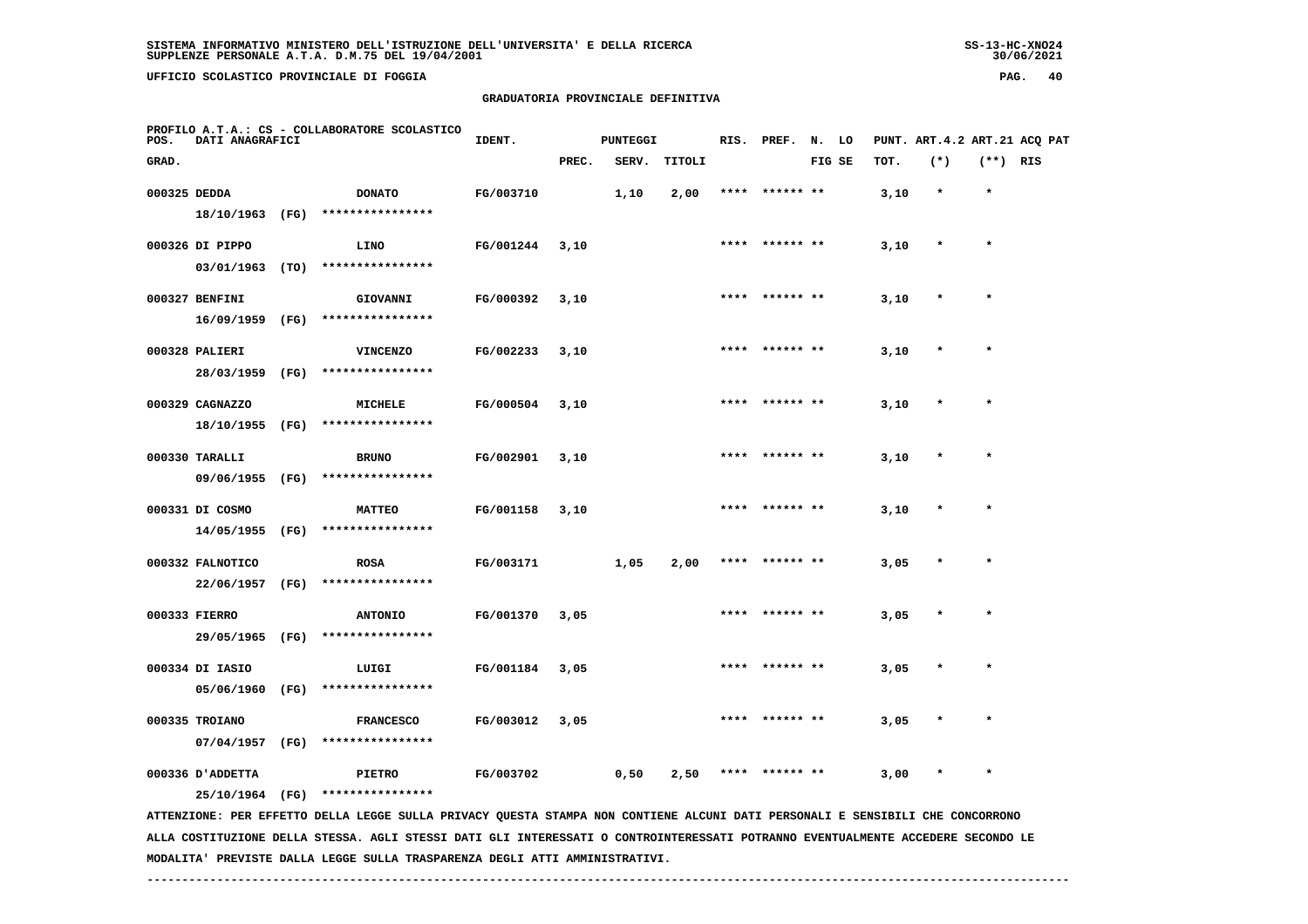**UFFICIO SCOLASTICO PROVINCIALE DI FOGGIA PAG. 41**

# **GRADUATORIA PROVINCIALE DEFINITIVA**

| POS.         | PROFILO A.T.A.: CS - COLLABORATORE SCOLASTICO<br>DATI ANAGRAFICI |      |                                                                                                                               | IDENT.    |       | <b>PUNTEGGI</b> |        |      | RIS. PREF. N. LO |        |      |         |            | PUNT. ART.4.2 ART.21 ACQ PAT |
|--------------|------------------------------------------------------------------|------|-------------------------------------------------------------------------------------------------------------------------------|-----------|-------|-----------------|--------|------|------------------|--------|------|---------|------------|------------------------------|
| GRAD.        |                                                                  |      |                                                                                                                               |           | PREC. | SERV.           | TITOLI |      |                  | FIG SE | TOT. | $(*)$   | $(**)$ RIS |                              |
|              | 000337 DIBENEDETTO                                               |      | <b>VINCENZO</b>                                                                                                               | FG/003806 |       | 3,00            |        |      | **** ****** **   |        | 3,00 | $\star$ | $\star$    |                              |
|              | $02/12/1963$ (FG)                                                |      | ****************                                                                                                              |           |       |                 |        |      |                  |        |      |         |            |                              |
|              | 000338 PIACQUADIO                                                |      | <b>ANGELA</b>                                                                                                                 | FG/003678 |       | 1,00            | 2,00   |      | **** ****** **   |        | 3,00 | $\ast$  | $\star$    |                              |
|              | 27/01/1967                                                       | (FG) | ****************                                                                                                              |           |       |                 |        |      |                  |        |      |         |            |                              |
| 000339 DIMEO |                                                                  |      | <b>SALVATORE</b>                                                                                                              | FG/004056 |       | 1,00            | 2,00   |      |                  |        | 3,00 |         | $\star$    |                              |
|              | 29/06/1965 (FG)                                                  |      | ****************                                                                                                              |           |       |                 |        |      |                  |        |      |         |            |                              |
|              | 000340 RIONDINO                                                  |      | <b>SALVATORE</b>                                                                                                              | FG/003923 |       | 1,00            | 2,00   |      | ****** **        |        | 3,00 |         |            |                              |
|              | 06/10/1966                                                       | (FG) | ****************                                                                                                              |           |       |                 |        |      |                  |        |      |         |            |                              |
|              | 000341 CATALETA                                                  |      | <b>RITA</b>                                                                                                                   | FG/003967 |       | 1,00            | 2,00   | **** | ****** **        |        | 3,00 |         | $\star$    |                              |
|              | 16/02/1965 (FG)                                                  |      | ****************                                                                                                              |           |       |                 |        |      |                  |        |      |         |            |                              |
|              | 000342 SANZONE                                                   |      | <b>GRAZIA</b>                                                                                                                 | FG/003195 |       | 1,00            | 2,00   |      | **** ****** **   |        | 3,00 |         | $\star$    |                              |
|              | 09/01/1968                                                       | (FG) | ****************                                                                                                              |           |       |                 |        |      |                  |        |      |         |            |                              |
|              | 000343 SANTORO                                                   |      | <b>MICHELE</b>                                                                                                                | FG/002688 | 3,00  |                 |        |      |                  |        | 3,00 |         |            |                              |
|              | 16/05/1969                                                       | (FG) | ****************                                                                                                              |           |       |                 |        |      |                  |        |      |         |            |                              |
|              | 000344 DE MEO                                                    |      | <b>RITA ERMINIA</b>                                                                                                           | FG/001074 | 3,00  |                 |        | **** | ****** **        |        | 3,00 | $\ast$  | $\star$    |                              |
|              | 04/01/1968                                                       | (TO) | ****************                                                                                                              |           |       |                 |        |      |                  |        |      |         |            |                              |
|              | 000345 LOMBARDI                                                  |      | CARMELA                                                                                                                       | FG/001801 | 3,00  |                 |        |      |                  |        | 3,00 |         |            |                              |
|              | 30/10/1966                                                       | (NA) | ****************                                                                                                              |           |       |                 |        |      |                  |        |      |         |            |                              |
|              | 000346 PELLEGRINO                                                |      | <b>ANTONELLA</b>                                                                                                              | FG/003782 |       | 0,50            | 2,50   | **** | ****** **        |        | 3,00 |         | $\star$    |                              |
|              | 12/04/1966                                                       | (FG) | ****************                                                                                                              |           |       |                 |        |      |                  |        |      |         |            |                              |
|              | 000347 DE LUCA                                                   |      | LORELLA                                                                                                                       | FG/001052 | 3,00  |                 |        |      |                  |        | 3,00 |         |            |                              |
|              | 26/02/1966                                                       | (BN) | ****************                                                                                                              |           |       |                 |        |      |                  |        |      |         |            |                              |
|              | 000348 ARGENTINO                                                 |      | LUIGI                                                                                                                         | FG/003798 | 2,00  | 1,00            |        | **** | ****** **        |        | 3,00 |         | $\star$    |                              |
|              | 11/06/1964                                                       | (EE) | ****************                                                                                                              |           |       |                 |        |      |                  |        |      |         |            |                              |
|              |                                                                  |      | ATTENZIONE: PER EFFETTO DELLA LEGGE SULLA PRIVACY QUESTA STAMPA NON CONTIENE ALCUNI DATI PERSONALI E SENSIBILI CHE CONCORRONO |           |       |                 |        |      |                  |        |      |         |            |                              |

 **ALLA COSTITUZIONE DELLA STESSA. AGLI STESSI DATI GLI INTERESSATI O CONTROINTERESSATI POTRANNO EVENTUALMENTE ACCEDERE SECONDO LE MODALITA' PREVISTE DALLA LEGGE SULLA TRASPARENZA DEGLI ATTI AMMINISTRATIVI.**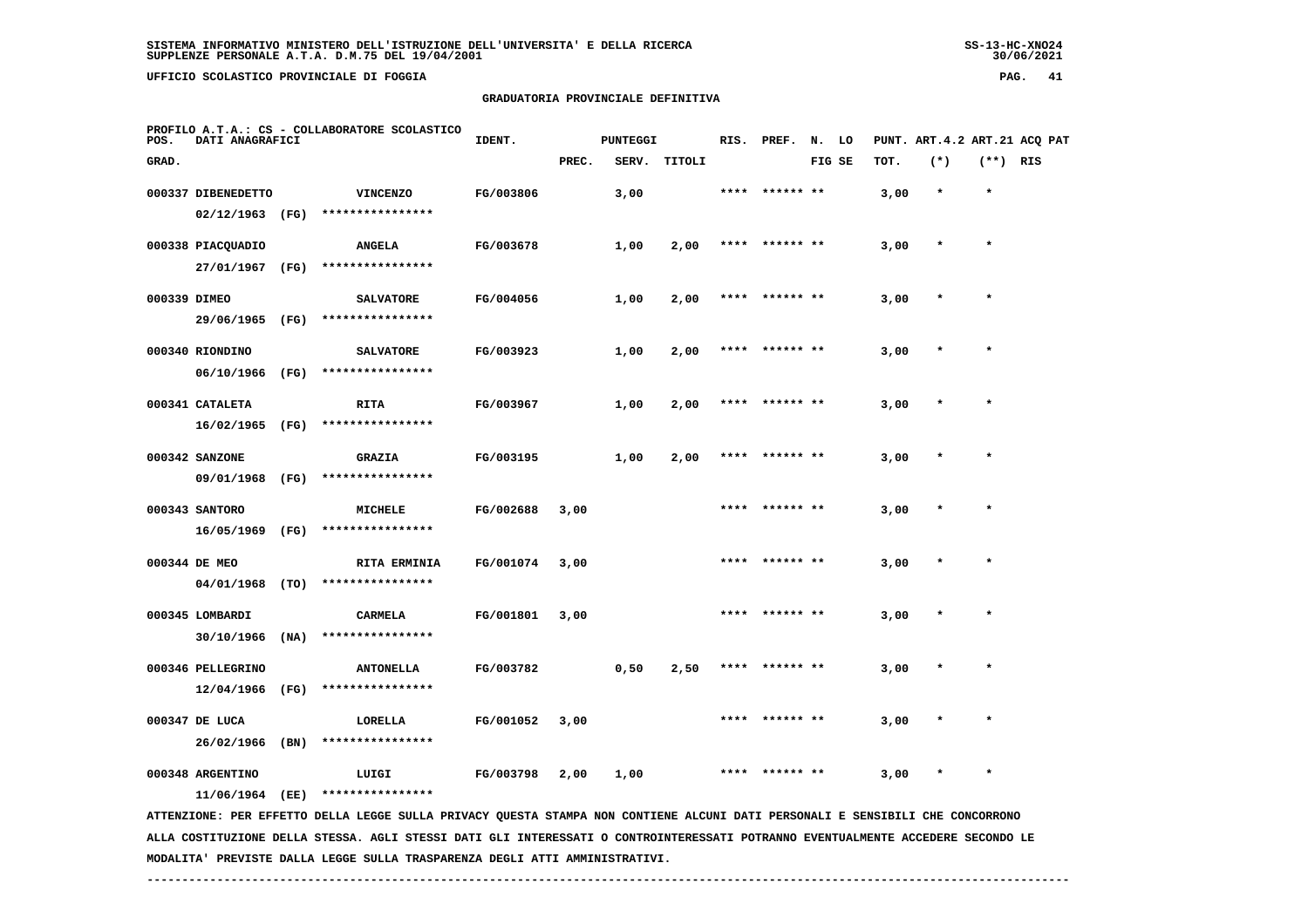**UFFICIO SCOLASTICO PROVINCIALE DI FOGGIA PAG. 42**

# **GRADUATORIA PROVINCIALE DEFINITIVA**

| POS.  | DATI ANAGRAFICI                       |      | PROFILO A.T.A.: CS - COLLABORATORE SCOLASTICO                                                                                 | IDENT.    |       | <b>PUNTEGGI</b> |        | RIS. | PREF.          | N. LO  |      | PUNT. ART.4.2 ART.21 ACQ PAT |            |  |
|-------|---------------------------------------|------|-------------------------------------------------------------------------------------------------------------------------------|-----------|-------|-----------------|--------|------|----------------|--------|------|------------------------------|------------|--|
| GRAD. |                                       |      |                                                                                                                               |           | PREC. | SERV.           | TITOLI |      |                | FIG SE | TOT. | $(*)$                        | $(**)$ RIS |  |
|       | 000349 FERRENTE<br>24/05/1964 (PZ)    |      | <b>CARMELA</b><br>****************                                                                                            | FG/001357 | 3,00  |                 |        |      |                |        | 3,00 | $\star$                      | $\star$    |  |
|       | 000350 DE SANTIS<br>22/09/1963        | (FG) | PATRIZIA<br>****************                                                                                                  | FG/001105 | 3,00  |                 |        |      |                |        | 3,00 |                              |            |  |
|       | 000351 VECCHIARINO<br>04/06/1963 (FG) |      | <b>VINCENZA</b><br>****************                                                                                           | FG/003058 | 3,00  |                 |        | **** |                |        | 3,00 | $\ast$                       | $\star$    |  |
|       | 000352 CUTTANO<br>11/01/1963 (FG)     |      | <b>MATTEO</b><br>****************                                                                                             | FG/000917 | 3,00  |                 |        |      |                |        | 3,00 |                              |            |  |
|       | 000353 CARNEVALE<br>15/03/1961        | (FG) | <b>STEFANO</b><br>****************                                                                                            | FG/000624 | 3,00  |                 |        |      |                |        | 3,00 |                              |            |  |
|       | 000354 TARANTINO<br>30/10/1960        | (FG) | ANNA COSIMA<br>****************                                                                                               | FG/002906 | 3,00  |                 |        |      | **** ****** ** |        | 3,00 |                              | $\star$    |  |
|       | 000355 IADAROLA<br>16/12/1959         | (FG) | <b>MARIA ROSA</b><br>****************                                                                                         | FG/003232 |       | 0,50            | 2,50   |      |                |        | 3,00 |                              |            |  |
|       | 000356 IACONETA<br>25/05/1956         | (FG) | <b>ELISA</b><br>****************                                                                                              | FG/001610 | 3,00  |                 |        | **** | ****** **      |        | 3,00 | $\ast$                       | $\star$    |  |
|       | 000357 DE NITTIS<br>08/01/1955        | (FG) | <b>ANTONIO</b><br>****************                                                                                            | FG/001079 | 3,00  |                 |        |      |                |        | 3,00 |                              |            |  |
|       | 000358 MINCHELLA<br>08/09/1954        | (NA) | <b>MARIA PIA</b><br>****************                                                                                          | FG/002064 | 3,00  |                 |        |      |                |        | 3,00 |                              |            |  |
|       | 000359 ALTOMARE<br>30/07/1958         | (BA) | ITALO ISIDORO<br>****************                                                                                             | FG/000261 | 2,95  |                 |        |      | ****** **      |        | 2,95 |                              | $\star$    |  |
|       | 000360 CILIBERTO<br>31/07/1961 (FG)   |      | <b>VITO</b><br>****************                                                                                               | FG/000747 | 2,90  |                 |        | **** | ****** **      |        | 2,90 |                              | $\star$    |  |
|       |                                       |      | ATTENZIONE: PER EFFETTO DELLA LEGGE SULLA PRIVACY QUESTA STAMPA NON CONTIENE ALCUNI DATI PERSONALI E SENSIBILI CHE CONCORRONO |           |       |                 |        |      |                |        |      |                              |            |  |

 **ALLA COSTITUZIONE DELLA STESSA. AGLI STESSI DATI GLI INTERESSATI O CONTROINTERESSATI POTRANNO EVENTUALMENTE ACCEDERE SECONDO LE MODALITA' PREVISTE DALLA LEGGE SULLA TRASPARENZA DEGLI ATTI AMMINISTRATIVI.**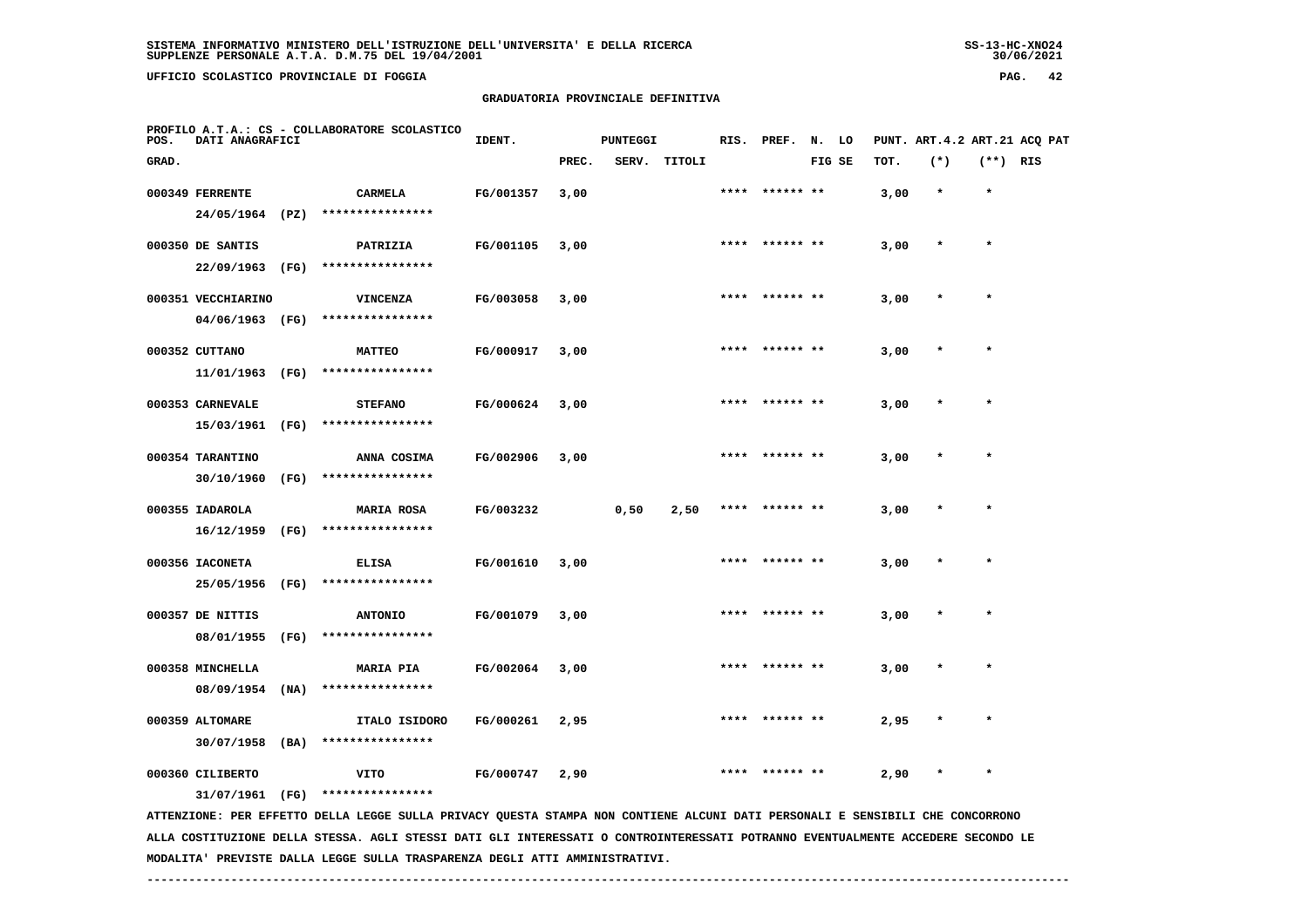**UFFICIO SCOLASTICO PROVINCIALE DI FOGGIA PAG. 43**

 **PROFILO A.T.A.: CS - COLLABORATORE SCOLASTICO**

# **GRADUATORIA PROVINCIALE DEFINITIVA**

| POS.         | DATI ANAGRAFICI    |                                                                                                                                                   | IDENT.           |       | <b>PUNTEGGI</b> |              |      | RIS. PREF. N. LO |        |      |        |            | PUNT. ART. 4.2 ART. 21 ACQ PAT |
|--------------|--------------------|---------------------------------------------------------------------------------------------------------------------------------------------------|------------------|-------|-----------------|--------------|------|------------------|--------|------|--------|------------|--------------------------------|
| GRAD.        |                    |                                                                                                                                                   |                  | PREC. |                 | SERV. TITOLI |      |                  | FIG SE | TOT. | $(*)$  | $(**)$ RIS |                                |
|              | 000361 TRIVENTI    | MICHELE                                                                                                                                           | FG/003007        | 2,90  |                 |              |      | ****  ****** **  |        | 2,90 |        |            |                                |
|              | 29/09/1959 (EE)    | ****************                                                                                                                                  |                  |       |                 |              |      |                  |        |      |        |            |                                |
|              | 000362 IAROSSI     | ANNA                                                                                                                                              | FG/001634        | 2,90  |                 |              |      | **** ****** **   |        | 2,90 |        |            |                                |
|              | $04/04/1959$ (FG)  | ****************                                                                                                                                  |                  |       |                 |              |      |                  |        |      |        |            |                                |
|              | 000363 DAVINO      | <b>LEONARDO</b>                                                                                                                                   | FG/000979        | 2,90  |                 |              | **** |                  |        | 2,90 |        |            |                                |
|              | $10/12/1958$ (BA)  | ****************                                                                                                                                  |                  |       |                 |              |      |                  |        |      |        |            |                                |
|              | 000364 CIAMPOLILLO | PIETRO MARIO POM FG/000705                                                                                                                        |                  | 2,90  |                 |              |      | **** ****** **   |        | 2,90 |        |            |                                |
|              |                    | 05/07/1958 (TO) ****************                                                                                                                  |                  |       |                 |              |      |                  |        |      |        |            |                                |
|              | 000365 CAVALIERE   | <b>ANTONIO</b>                                                                                                                                    | FG/000667        | 2,90  |                 |              |      | **** ****** **   |        | 2,90 |        |            |                                |
|              | 13/02/1956 (FG)    | ****************                                                                                                                                  |                  |       |                 |              |      |                  |        |      |        |            |                                |
|              | 000366 DI TULLIO   | <b>EURO</b>                                                                                                                                       | <b>FG/000033</b> | 2,90  |                 |              |      | **** ****** **   |        | 2,90 | $\ast$ | $\star$    |                                |
|              | 17/01/1956 (FG)    | ****************                                                                                                                                  |                  |       |                 |              |      |                  |        |      |        |            |                                |
|              | 000367 TOTARO      | <b>FRANCESCO</b>                                                                                                                                  | FG/002975        | 2,85  |                 |              | **** |                  |        | 2,85 |        |            |                                |
|              |                    | 06/11/1957 (FG) ****************                                                                                                                  |                  |       |                 |              |      |                  |        |      |        |            |                                |
|              | 000368 SCHIAVONE   | <b>CARMINE</b>                                                                                                                                    | FG/002745        | 2,85  |                 |              |      |                  |        | 2,85 |        |            |                                |
|              |                    | 14/09/1955 (FG) ****************                                                                                                                  |                  |       |                 |              |      |                  |        |      |        |            |                                |
|              | 000369 SAVINO      | PASQUALE                                                                                                                                          | FG/002718        | 2,80  |                 |              |      |                  |        | 2,80 |        |            |                                |
|              |                    | 22/03/1965 (FG) ****************                                                                                                                  |                  |       |                 |              |      |                  |        |      |        |            |                                |
| 000370 RUSSO |                    | <b>VINCENZO</b>                                                                                                                                   | FG/002629        | 2,80  |                 |              |      |                  |        | 2,80 |        |            |                                |
|              | 17/01/1963 (FG)    | ****************                                                                                                                                  |                  |       |                 |              |      |                  |        |      |        |            |                                |
|              | 000371 PATRUNO     | ANNA                                                                                                                                              | FG/002304        | 2,80  |                 |              |      |                  |        | 2,80 |        |            |                                |
|              | $04/12/1959$ (BA)  | ****************                                                                                                                                  |                  |       |                 |              |      |                  |        |      |        |            |                                |
|              | 000372 RENDINE     | PELLEGRINO                                                                                                                                        | FG/002507        | 2,50  | 0, 30           |              |      |                  |        | 2,80 |        |            |                                |
|              | 26/11/1958 (FG)    | ****************<br>ATTENZIONE: PER EFFETTO DELLA LEGGE SULLA PRIVACY QUESTA STAMPA NON CONTIENE ALCUNI DATI PERSONALI E SENSIBILI CHE CONCORRONO |                  |       |                 |              |      |                  |        |      |        |            |                                |
|              |                    |                                                                                                                                                   |                  |       |                 |              |      |                  |        |      |        |            |                                |

 **ALLA COSTITUZIONE DELLA STESSA. AGLI STESSI DATI GLI INTERESSATI O CONTROINTERESSATI POTRANNO EVENTUALMENTE ACCEDERE SECONDO LE MODALITA' PREVISTE DALLA LEGGE SULLA TRASPARENZA DEGLI ATTI AMMINISTRATIVI.**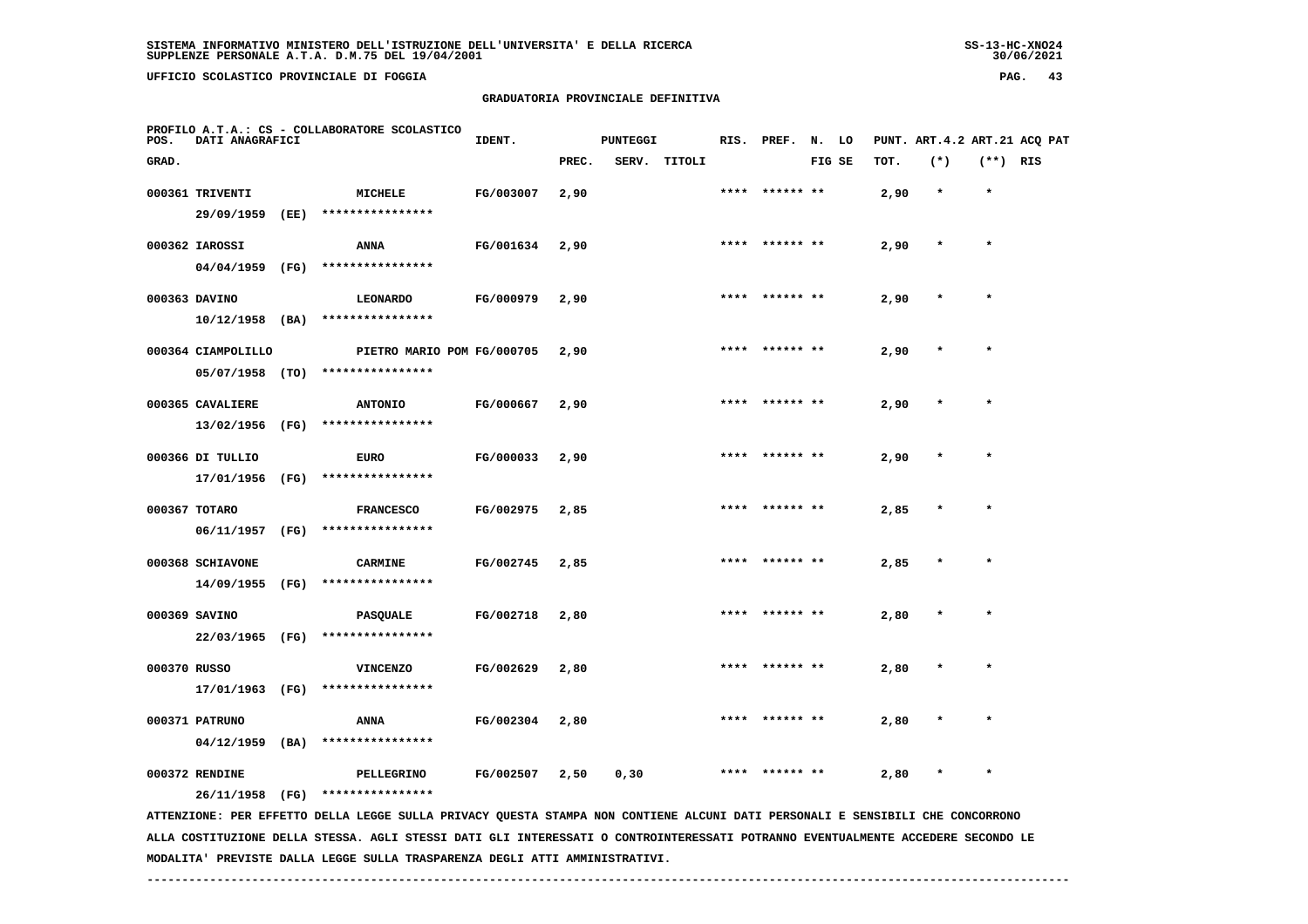**UFFICIO SCOLASTICO PROVINCIALE DI FOGGIA PAG. 44**

# **GRADUATORIA PROVINCIALE DEFINITIVA**

| POS.  | DATI ANAGRAFICI   |      | PROFILO A.T.A.: CS - COLLABORATORE SCOLASTICO                                                                                   | IDENT.    |       | <b>PUNTEGGI</b> |              | RIS. PREF.     | N. LO  |      |         |            | PUNT. ART. 4.2 ART. 21 ACO PAT |
|-------|-------------------|------|---------------------------------------------------------------------------------------------------------------------------------|-----------|-------|-----------------|--------------|----------------|--------|------|---------|------------|--------------------------------|
| GRAD. |                   |      |                                                                                                                                 |           | PREC. |                 | SERV. TITOLI |                | FIG SE | TOT. | $(*)$   | $(**)$ RIS |                                |
|       | 000373 DI LEO     |      | <b>SAVINO</b>                                                                                                                   | FG/001191 | 2,75  |                 |              | **** ****** ** |        | 2,75 | $\star$ | $\star$    |                                |
|       | 17/08/1963 (FG)   |      | ****************                                                                                                                |           |       |                 |              |                |        |      |         |            |                                |
|       | 000374 RUSSO      |      | SAVINO DAMIANO                                                                                                                  | FG/002625 | 2,75  |                 |              | **** ****** ** |        | 2,75 | $\star$ | $\star$    |                                |
|       |                   |      | 03/09/1961 (BA) ****************                                                                                                |           |       |                 |              |                |        |      |         |            |                                |
|       | 000375 LOPEZ      |      | MARIA                                                                                                                           | FG/000156 | 2,75  |                 |              | **** ****** ** |        | 2,75 |         |            |                                |
|       | 19/12/1960 (BA)   |      | ****************                                                                                                                |           |       |                 |              |                |        |      |         |            |                                |
|       | 000376 CAPONE     |      | MICHELE                                                                                                                         | FG/000566 | 2,75  |                 |              |                |        | 2,75 |         |            |                                |
|       | 09/11/1960 (FG)   |      | ****************                                                                                                                |           |       |                 |              |                |        |      |         |            |                                |
|       | 000377 LEPORE     |      | <b>ANTONIO</b>                                                                                                                  | FG/001759 | 2,75  |                 |              | **** ****** ** |        | 2,75 |         | $\star$    |                                |
|       | 18/02/1960 (FG)   |      | ****************                                                                                                                |           |       |                 |              |                |        |      |         |            |                                |
|       | 000378 DI CARLO   |      | MARIA                                                                                                                           | FG/001145 | 2,75  |                 |              | **** ****** ** |        | 2,75 | $\star$ | $\star$    |                                |
|       |                   |      | 03/01/1960 (FG) ****************                                                                                                |           |       |                 |              |                |        |      |         |            |                                |
|       | 000379 CELESTE    |      | <b>MATTEO</b>                                                                                                                   | FG/000674 | 2,75  |                 |              |                |        | 2,75 |         |            |                                |
|       | $10/03/1959$ (FG) |      | ****************                                                                                                                |           |       |                 |              |                |        |      |         |            |                                |
|       | 000380 MANTINI    |      | GIOVANNI                                                                                                                        | FG/001901 | 2,75  |                 |              |                |        | 2,75 |         |            |                                |
|       | $01/02/1959$ (BA) |      | ****************                                                                                                                |           |       |                 |              |                |        |      |         |            |                                |
|       | 000381 SALDUTTO   |      | <b>MATTIA</b>                                                                                                                   | FG/002653 | 2,75  |                 |              | **** ****** ** |        | 2,75 |         |            |                                |
|       | 27/11/1956        | (EE) | ****************                                                                                                                |           |       |                 |              |                |        |      |         |            |                                |
|       | 000382 JAPOLITO   |      | MICHELE                                                                                                                         | FG/000022 | 2,75  |                 |              | **** ****** ** |        | 2,75 |         | $\star$    |                                |
|       |                   |      | 08/04/1956 (FG) ****************                                                                                                |           |       |                 |              |                |        |      |         |            |                                |
|       | 000383 PAGANO     |      | PASQUALE                                                                                                                        | FG/002221 | 2,75  |                 |              |                |        | 2,75 |         |            |                                |
|       | 29/08/1955 (FG)   |      | ****************                                                                                                                |           |       |                 |              |                |        |      |         |            |                                |
|       | 000384 ROSAMILIA  |      | <b>ANTONIO</b>                                                                                                                  | FG/002573 | 2,75  |                 |              |                |        | 2,75 |         | $\star$    |                                |
|       | 08/05/1955 (FG)   |      | ****************                                                                                                                |           |       |                 |              |                |        |      |         |            |                                |
|       |                   |      | ATTENZIONE: PER EFFETTO DELLA LEGGE SULLA PRIVACY QUESTA STAMPA NON CONTIENE ALCUNI DATI PERSONALI E SENSIBILI CHE CONCORRONO   |           |       |                 |              |                |        |      |         |            |                                |
|       |                   |      | ALLA COSTITUZIONE DELLA STESSA. AGLI STESSI DATI GLI INTERESSATI O CONTROINTERESSATI POTRANNO EVENTUALMENTE ACCEDERE SECONDO LE |           |       |                 |              |                |        |      |         |            |                                |

 **MODALITA' PREVISTE DALLA LEGGE SULLA TRASPARENZA DEGLI ATTI AMMINISTRATIVI.**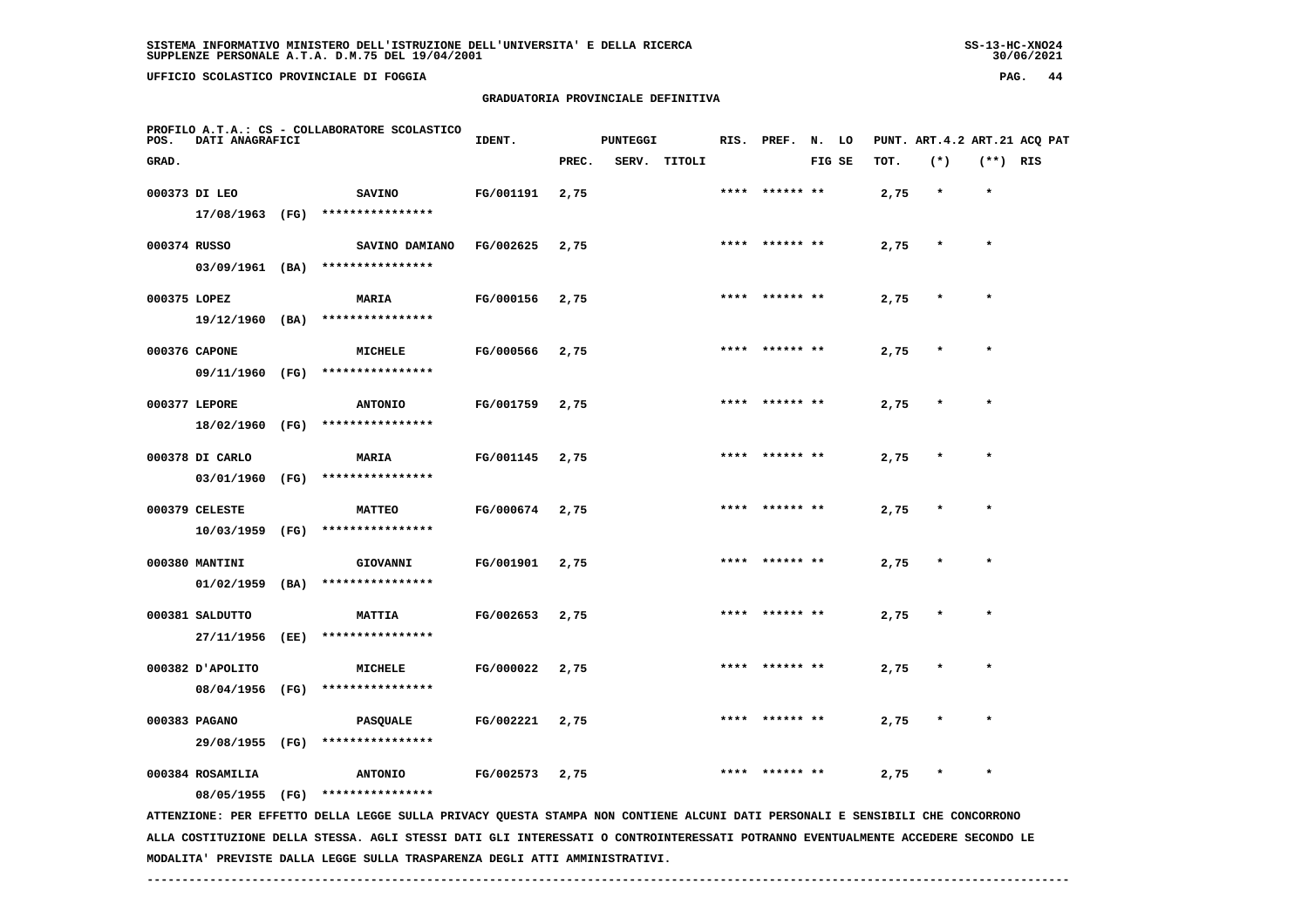**UFFICIO SCOLASTICO PROVINCIALE DI FOGGIA PAG. 45**

# **GRADUATORIA PROVINCIALE DEFINITIVA**

| POS.         | DATI ANAGRAFICI   |      | PROFILO A.T.A.: CS - COLLABORATORE SCOLASTICO                                                                                   | IDENT.    |       | <b>PUNTEGGI</b> |              |      | RIS. PREF.     | N.     | LO |      |         |            | PUNT. ART. 4.2 ART. 21 ACO PAT |
|--------------|-------------------|------|---------------------------------------------------------------------------------------------------------------------------------|-----------|-------|-----------------|--------------|------|----------------|--------|----|------|---------|------------|--------------------------------|
| GRAD.        |                   |      |                                                                                                                                 |           | PREC. |                 | SERV. TITOLI |      |                | FIG SE |    | TOT. | $(*)$   | $(**)$ RIS |                                |
|              | 000385 MOSCATELLI |      | <b>RICCARDO</b>                                                                                                                 | FG/002133 | 2,75  |                 |              | **** | ****** **      |        |    | 2,75 | $\star$ | $\star$    |                                |
|              | 21/01/1955        | (FG) | ****************                                                                                                                |           |       |                 |              |      |                |        |    |      |         |            |                                |
|              | 000386 BENINCASO  |      | <b>ARCANGELO</b>                                                                                                                | FG/003504 |       | 0,70            | 2,00         | **** |                |        |    | 2,70 |         | $\star$    |                                |
|              | 01/07/1962        | (FG) | ****************                                                                                                                |           |       |                 |              |      |                |        |    |      |         |            |                                |
|              | 000387 ARGENTINO  |      | MICHELE                                                                                                                         | FG/000313 | 2,65  |                 |              |      |                |        |    | 2,65 |         |            |                                |
|              | 26/03/1965        | (FG) | ****************                                                                                                                |           |       |                 |              |      |                |        |    |      |         |            |                                |
| 000388 LALLO |                   |      | <b>MARIA</b>                                                                                                                    | FG/001690 | 2,65  |                 |              | **** |                |        |    | 2,65 |         |            |                                |
|              | 15/05/1960 (FG)   |      | ****************                                                                                                                |           |       |                 |              |      |                |        |    |      |         |            |                                |
|              | 000389 QUARATO    |      | PASQUALE ANTONIO FG/002469                                                                                                      |           | 2,65  |                 |              |      | **** ****** ** |        |    | 2,65 |         | $\star$    |                                |
|              | 01/05/1957 (FG)   |      | ****************                                                                                                                |           |       |                 |              |      |                |        |    |      |         |            |                                |
|              | 000390 CUOZZO     |      | <b>LEONARDO</b>                                                                                                                 | FG/000901 | 2,65  |                 |              | **** | ****** **      |        |    | 2,65 |         | $\star$    |                                |
|              | 15/05/1955 (AV)   |      | ****************                                                                                                                |           |       |                 |              |      |                |        |    |      |         |            |                                |
|              | 000391 GAMBUTO    |      | <b>ALDO</b>                                                                                                                     | FG/001462 | 2,65  |                 |              |      | **** ****** ** |        |    | 2,65 |         |            |                                |
|              | 08/02/1955 (FG)   |      | ****************                                                                                                                |           |       |                 |              |      |                |        |    |      |         |            |                                |
|              | 000392 CASSANELLI |      | <b>PAOLO</b>                                                                                                                    | FG/000648 | 2,00  | 0,60            |              |      | **** ****** ** |        |    | 2,60 |         | $\star$    |                                |
|              | $11/04/1961$ (BA) |      | ****************                                                                                                                |           |       |                 |              |      |                |        |    |      |         |            |                                |
|              | 000393 LAURIOLA   |      | <b>FRANCESCO</b>                                                                                                                | FG/001738 | 2,60  |                 |              |      |                |        |    | 2,60 |         | $\star$    |                                |
|              | 08/07/1964 (FG)   |      | ****************                                                                                                                |           |       |                 |              |      |                |        |    |      |         |            |                                |
|              | 000394 GAROFALO   |      | <b>GAETANO</b>                                                                                                                  | FG/001466 | 2,60  |                 |              |      |                |        |    | 2,60 |         |            |                                |
|              | 23/11/1968 (FG)   |      | ****************                                                                                                                |           |       |                 |              |      |                |        |    |      |         |            |                                |
|              | 000395 DI SAPIA   |      | MICHELE                                                                                                                         | FG/001255 | 2,60  |                 |              |      |                |        |    | 2,60 |         |            |                                |
|              | 05/04/1967 (FG)   |      | ****************                                                                                                                |           |       |                 |              |      |                |        |    |      |         |            |                                |
|              | 000396 TRECCA     |      | SAVINO GIUSEPPE FG/002994                                                                                                       |           | 2,60  |                 |              |      | ****** **      |        |    | 2,60 |         |            |                                |
|              | 20/03/1967 (FG)   |      | ****************                                                                                                                |           |       |                 |              |      |                |        |    |      |         |            |                                |
|              |                   |      | ATTENZIONE: PER EFFETTO DELLA LEGGE SULLA PRIVACY QUESTA STAMPA NON CONTIENE ALCUNI DATI PERSONALI E SENSIBILI CHE CONCORRONO   |           |       |                 |              |      |                |        |    |      |         |            |                                |
|              |                   |      | ALLA COSTITUZIONE DELLA STESSA. AGLI STESSI DATI GLI INTERESSATI O CONTROINTERESSATI POTRANNO EVENTUALMENTE ACCEDERE SECONDO LE |           |       |                 |              |      |                |        |    |      |         |            |                                |

 **MODALITA' PREVISTE DALLA LEGGE SULLA TRASPARENZA DEGLI ATTI AMMINISTRATIVI.**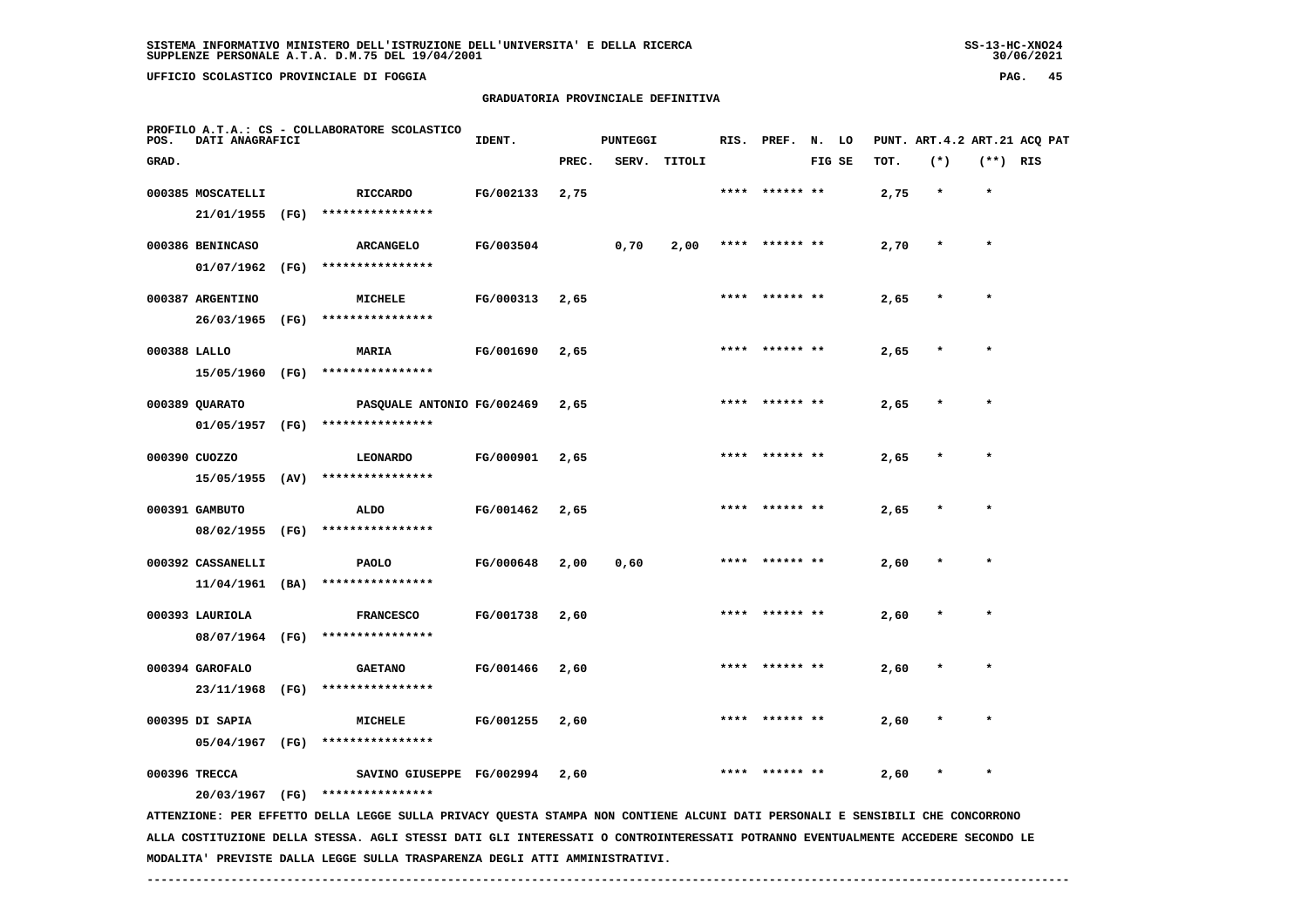UFFICIO SCOLASTICO PROVINCIALE DI FOGGIA

# **GRADUATORIA PROVINCIALE DEFINITIVA**

| PAG. | 46 |
|------|----|
|------|----|

| POS.  | DATI ANAGRAFICI                      |      | PROFILO A.T.A.: CS - COLLABORATORE SCOLASTICO                                                                                 | IDENT.    |       | <b>PUNTEGGI</b> |              |      | RIS. PREF. N. LO |        |      | PUNT. ART.4.2 ART.21 ACQ PAT |            |  |
|-------|--------------------------------------|------|-------------------------------------------------------------------------------------------------------------------------------|-----------|-------|-----------------|--------------|------|------------------|--------|------|------------------------------|------------|--|
| GRAD. |                                      |      |                                                                                                                               |           | PREC. |                 | SERV. TITOLI |      |                  | FIG SE | TOT. | $(*)$                        | $(**)$ RIS |  |
|       | 000397 RENZULLI<br>22/02/1967        | (FG) | GIOVANNI ANTONIO FG/002516<br>****************                                                                                |           | 2,60  |                 |              | **** | ****** **        |        | 2,60 | $\star$                      | $\star$    |  |
|       | 000398 PAZIENZA<br>25/12/1966        | (FG) | <b>ANTONIO</b><br>****************                                                                                            | FG/002307 | 2,60  |                 |              |      |                  |        | 2,60 |                              | $\star$    |  |
|       | 000399 SCARALE<br>09/11/1966 (FG)    |      | <b>ANTONIO</b><br>****************                                                                                            | FG/002728 | 2,60  |                 |              |      | **** ****** **   |        | 2,60 | $\star$                      | $\star$    |  |
|       | 000400 SACCIA<br>20/05/1966 (FG)     |      | VINCENZO DAMIANO FG/002638<br>****************                                                                                |           | 2,60  |                 |              | **** |                  |        | 2,60 |                              | $\star$    |  |
|       | 000401 MANCINI<br>11/05/1966 (FG)    |      | <b>GAETANO</b><br>****************                                                                                            | FG/001876 | 2,60  |                 |              | **** | ****** **        |        | 2,60 |                              |            |  |
|       | 000402 LA GRASTA<br>21/02/1966       | (FG) | <b>VINCENZO</b><br>****************                                                                                           | FG/001687 | 2,60  |                 |              |      |                  |        | 2,60 |                              |            |  |
|       | 000403 STRAMAGLIA<br>21/02/1966 (FG) |      | <b>VINCENZO</b><br>****************                                                                                           | FG/002868 | 2,60  |                 |              | **** | ****** **        |        | 2,60 |                              | $\star$    |  |
|       | 000404 CASSANO<br>20/01/1966 (FG)    |      | <b>GIUSEPPE</b><br>****************                                                                                           | FG/000650 | 2,60  |                 |              |      | **** ****** **   |        | 2,60 | $\star$                      | $\star$    |  |
|       | 000405 TARTAGLIA<br>01/01/1966       | (FG) | FRANCO SALVATORE FG/002918<br>****************                                                                                |           | 2,60  |                 |              | **** | ****** **        |        | 2,60 | $\star$                      | $\star$    |  |
|       | 000406 GRILLO<br>23/12/1965          | (MI) | <b>NICOLA</b><br>****************                                                                                             | FG/001576 | 2,60  |                 |              |      |                  |        | 2,60 |                              |            |  |
|       | 000407 ANDREANA<br>04/10/1965 (FG)   |      | <b>MARIANO</b><br>****************                                                                                            | FG/000271 | 2,60  |                 |              |      |                  |        | 2,60 |                              |            |  |
|       | 000408 SARACENO<br>28/09/1965 (EE)   |      | <b>ARMANDO</b><br>****************                                                                                            | FG/002697 | 2,60  |                 |              |      |                  |        | 2,60 |                              |            |  |
|       |                                      |      | ATTENZIONE: PER EFFETTO DELLA LEGGE SULLA PRIVACY QUESTA STAMPA NON CONTIENE ALCUNI DATI PERSONALI E SENSIBILI CHE CONCORRONO |           |       |                 |              |      |                  |        |      |                              |            |  |

 **ALLA COSTITUZIONE DELLA STESSA. AGLI STESSI DATI GLI INTERESSATI O CONTROINTERESSATI POTRANNO EVENTUALMENTE ACCEDERE SECONDO LE MODALITA' PREVISTE DALLA LEGGE SULLA TRASPARENZA DEGLI ATTI AMMINISTRATIVI.**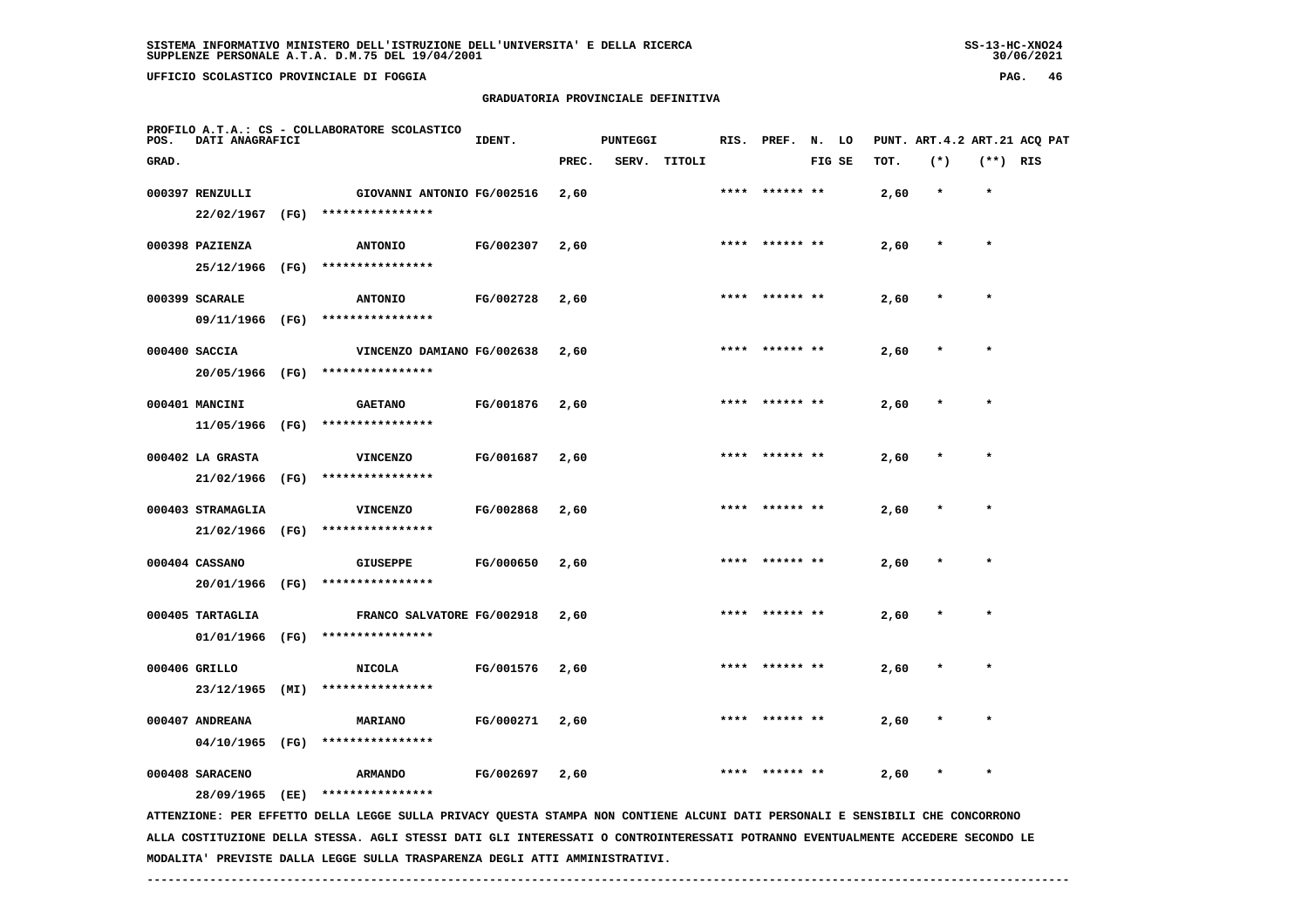**UFFICIO SCOLASTICO PROVINCIALE DI FOGGIA PAG. 47**

# **GRADUATORIA PROVINCIALE DEFINITIVA**

| POS.         | DATI ANAGRAFICI                        | PROFILO A.T.A.: CS - COLLABORATORE SCOLASTICO                                                                                 | IDENT.    |       | <b>PUNTEGGI</b> |        |      | RIS. PREF.      | N. LO  |      | PUNT. ART.4.2 ART.21 ACQ PAT |            |  |
|--------------|----------------------------------------|-------------------------------------------------------------------------------------------------------------------------------|-----------|-------|-----------------|--------|------|-----------------|--------|------|------------------------------|------------|--|
| GRAD.        |                                        |                                                                                                                               |           | PREC. | SERV.           | TITOLI |      |                 | FIG SE | TOT. | $(*)$                        | $(**)$ RIS |  |
|              | 000409 PETROCELLI<br>28/08/1965 (BA)   | MAURIZIO<br>****************                                                                                                  | FG/002361 | 2,60  |                 |        |      |                 |        | 2,60 |                              | $\star$    |  |
|              | 000410 CENDAMO<br>15/05/1965 (FG)      | <b>GENNARO</b><br>****************                                                                                            | FG/000676 | 2,60  |                 |        |      | **** ****** **  |        | 2,60 |                              | $\star$    |  |
|              | 000411 SINCERO<br>27/02/1965 (FG)      | <b>DOMENICO</b><br>****************                                                                                           | FG/002810 | 2,60  |                 |        |      | **** ****** **  |        | 2,60 | $\ast$                       | $\star$    |  |
|              | 000412 CAIVANO<br>25/12/1964 (RM)      | LUIGI<br>****************                                                                                                     | FG/000505 | 2,60  |                 |        |      | **** ****** **  |        | 2,60 |                              | $\star$    |  |
|              | 000413 BEVERE<br>11/11/1964 (FG)       | MARIO<br>****************                                                                                                     | FG/000401 | 2,60  |                 |        |      | ****  ****** ** |        | 2,60 |                              | $\star$    |  |
|              | 000414 NARDELLA<br>25/10/1964 (FG)     | LUIGI<br>****************                                                                                                     | FG/002169 | 2,60  |                 |        |      |                 |        | 2,60 |                              |            |  |
|              | 000415 PERROTTA<br>01/09/1964 (FG)     | LEONARDO FRANCES FG/002345<br>****************                                                                                |           | 2,60  |                 |        |      | **** ****** **  |        | 2,60 |                              | $\star$    |  |
| 000416 FALCO | 17/08/1964 (FG)                        | SPEDITO<br>****************                                                                                                   | FG/001321 | 2,60  |                 |        |      | **** ****** **  |        | 2,60 |                              | $\star$    |  |
|              | 000417 PERDONO'                        | LUIGI<br>25/07/1964 (FG) ****************                                                                                     | FG/002333 | 2,60  |                 |        |      | ****** **       |        | 2,60 |                              |            |  |
|              | 000418 FISCARELLI<br>$11/04/1964$ (FG) | <b>ROMEO</b><br>****************                                                                                              | FG/001389 | 2,60  |                 |        | **** |                 |        | 2,60 |                              |            |  |
|              | 000419 POTENZA<br>$02/04/1964$ (FG)    | LUIGI<br>****************                                                                                                     | FG/002441 | 2,60  |                 |        |      |                 |        | 2,60 |                              |            |  |
|              | 000420 PETRUZZELLI<br>29/01/1964 (FG)  | <b>FRANCO</b><br>****************                                                                                             | FG/002369 | 2,60  |                 |        |      |                 |        | 2,60 |                              | $\star$    |  |
|              |                                        | ATTENZIONE: PER EFFETTO DELLA LEGGE SULLA PRIVACY QUESTA STAMPA NON CONTIENE ALCUNI DATI PERSONALI E SENSIBILI CHE CONCORRONO |           |       |                 |        |      |                 |        |      |                              |            |  |

 **ALLA COSTITUZIONE DELLA STESSA. AGLI STESSI DATI GLI INTERESSATI O CONTROINTERESSATI POTRANNO EVENTUALMENTE ACCEDERE SECONDO LE MODALITA' PREVISTE DALLA LEGGE SULLA TRASPARENZA DEGLI ATTI AMMINISTRATIVI.**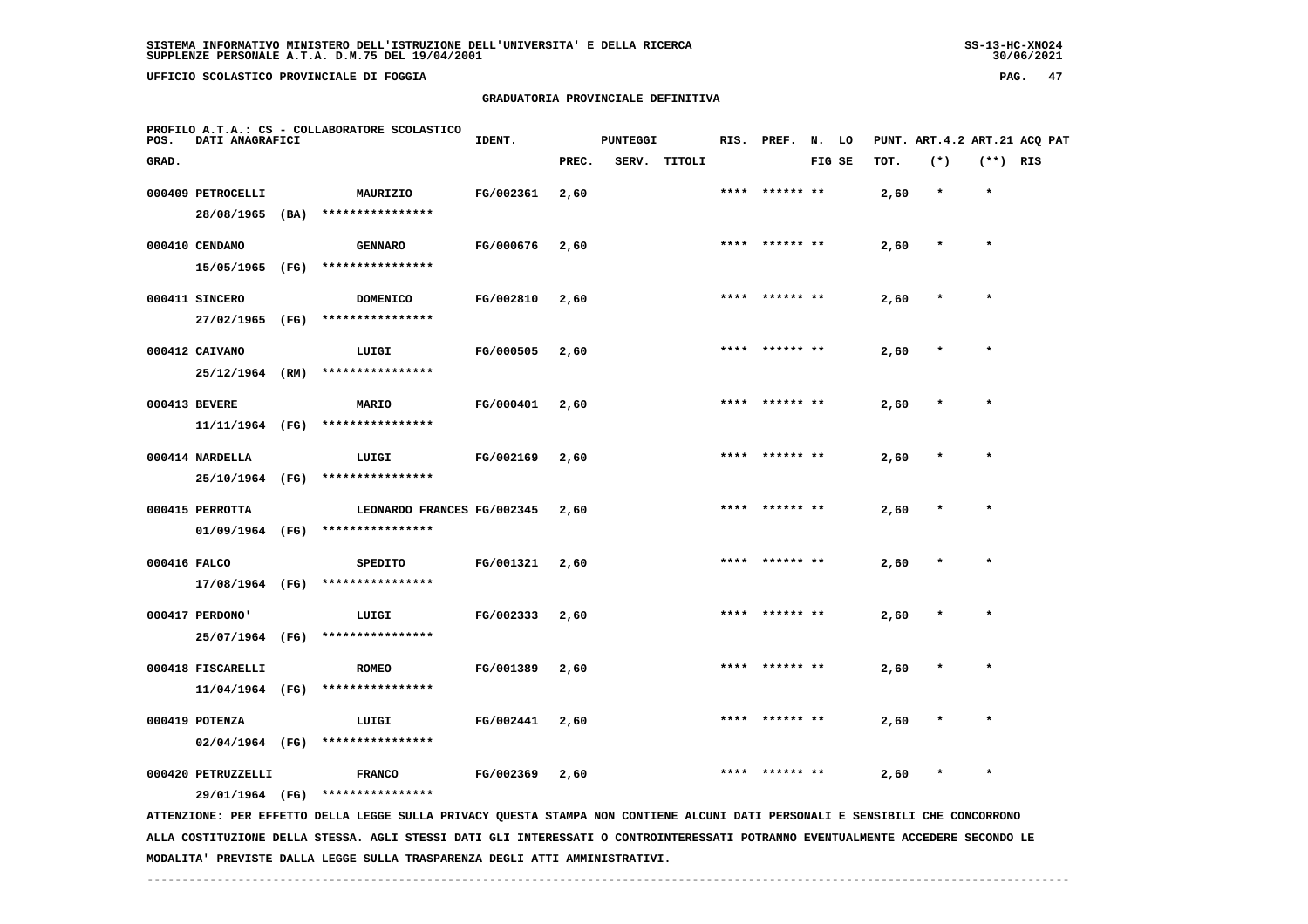**UFFICIO SCOLASTICO PROVINCIALE DI FOGGIA PAG. 48**

# **GRADUATORIA PROVINCIALE DEFINITIVA**

| POS.  | DATI ANAGRAFICI    |      | PROFILO A.T.A.: CS - COLLABORATORE SCOLASTICO                                                                                 | IDENT.    |       | <b>PUNTEGGI</b> |              |      | RIS. PREF. N. LO |        |      | PUNT. ART. 4.2 ART. 21 ACQ PAT |            |  |
|-------|--------------------|------|-------------------------------------------------------------------------------------------------------------------------------|-----------|-------|-----------------|--------------|------|------------------|--------|------|--------------------------------|------------|--|
| GRAD. |                    |      |                                                                                                                               |           | PREC. |                 | SERV. TITOLI |      |                  | FIG SE | TOT. | $(*)$                          | $(**)$ RIS |  |
|       | 000421 CANNARILE   |      | LUIGI                                                                                                                         | FG/000548 | 2,60  |                 |              |      | **** ****** **   |        | 2,60 | $\star$                        | $\star$    |  |
|       | 20/11/1963         | (FG) | ****************                                                                                                              |           |       |                 |              |      |                  |        |      |                                |            |  |
|       | 000422 BATTISTA    |      | <b>GIUSEPPE</b>                                                                                                               | FG/000370 | 2,60  |                 |              |      | **** ****** **   |        | 2,60 | $\star$                        | $\star$    |  |
|       | 12/10/1963         | (BA) | ****************                                                                                                              |           |       |                 |              |      |                  |        |      |                                |            |  |
|       | 000423 COCOMAZZI   |      | PASQUALE                                                                                                                      | FG/000807 | 2,60  |                 |              | **** |                  |        | 2,60 |                                | $\star$    |  |
|       | 24/09/1963         | (FG) | ****************                                                                                                              |           |       |                 |              |      |                  |        |      |                                |            |  |
|       | 000424 SPORTAIUOLO |      | <b>LEONARDO</b>                                                                                                               | FG/002845 | 2,60  |                 |              |      |                  |        | 2,60 |                                |            |  |
|       | 11/09/1963         | (FG) | ****************                                                                                                              |           |       |                 |              |      |                  |        |      |                                |            |  |
|       | 000425 SABATINO    |      | WALTER                                                                                                                        | FG/002635 | 2,60  |                 |              |      |                  |        | 2,60 |                                |            |  |
|       | 01/07/1963         | (FG) | ****************                                                                                                              |           |       |                 |              |      |                  |        |      |                                |            |  |
|       | 000426 DE FINA     |      | <b>MATTEO</b>                                                                                                                 | FG/001010 | 2,60  |                 |              |      | **** ****** **   |        | 2,60 |                                | $\star$    |  |
|       | 22/05/1963         | (EE) | ****************                                                                                                              |           |       |                 |              |      |                  |        |      |                                |            |  |
|       | 000427 SALCUNI     |      | <b>GIUSEPPE</b>                                                                                                               | FG/002650 | 2,60  |                 |              |      | **** ****** **   |        | 2,60 |                                | $\star$    |  |
|       | 14/03/1963 (FG)    |      | ****************                                                                                                              |           |       |                 |              |      |                  |        |      |                                |            |  |
|       | 000428 PORCARO     |      | <b>PASQUALE</b>                                                                                                               | FG/002434 | 2,60  |                 |              | **** | ****** **        |        | 2,60 |                                | $\star$    |  |
|       | 30/01/1963 (FG)    |      | ****************                                                                                                              |           |       |                 |              |      |                  |        |      |                                |            |  |
|       | 000429 RINELLA     |      | <b>RUGGIERO</b>                                                                                                               | FG/002550 | 2,60  |                 |              | **** | ****** **        |        | 2,60 |                                |            |  |
|       | 06/01/1963         | (BA) | ****************                                                                                                              |           |       |                 |              |      |                  |        |      |                                |            |  |
|       | 000430 QUOTADAMO   |      | <b>NUNZIO</b>                                                                                                                 | FG/002477 | 2,60  |                 |              | **** | ****** **        |        | 2,60 |                                | $\star$    |  |
|       | 07/08/1962         | (FG) | ****************                                                                                                              |           |       |                 |              |      |                  |        |      |                                |            |  |
|       | 000431 PELOSI      |      | <b>ANTONIO</b>                                                                                                                | FG/002327 | 2,60  |                 |              |      |                  |        | 2,60 |                                |            |  |
|       | $12/07/1962$ (MI)  |      | ****************                                                                                                              |           |       |                 |              |      |                  |        |      |                                |            |  |
|       | 000432 LAVIOLA     |      | <b>VINCENZO</b>                                                                                                               | FG/001743 | 2,60  |                 |              |      |                  |        | 2,60 |                                |            |  |
|       | 27/03/1962 (FG)    |      | ****************                                                                                                              |           |       |                 |              |      |                  |        |      |                                |            |  |
|       |                    |      | ATTENZIONE: PER EFFETTO DELLA LEGGE SULLA PRIVACY QUESTA STAMPA NON CONTIENE ALCUNI DATI PERSONALI E SENSIBILI CHE CONCORRONO |           |       |                 |              |      |                  |        |      |                                |            |  |

 **ALLA COSTITUZIONE DELLA STESSA. AGLI STESSI DATI GLI INTERESSATI O CONTROINTERESSATI POTRANNO EVENTUALMENTE ACCEDERE SECONDO LE MODALITA' PREVISTE DALLA LEGGE SULLA TRASPARENZA DEGLI ATTI AMMINISTRATIVI.**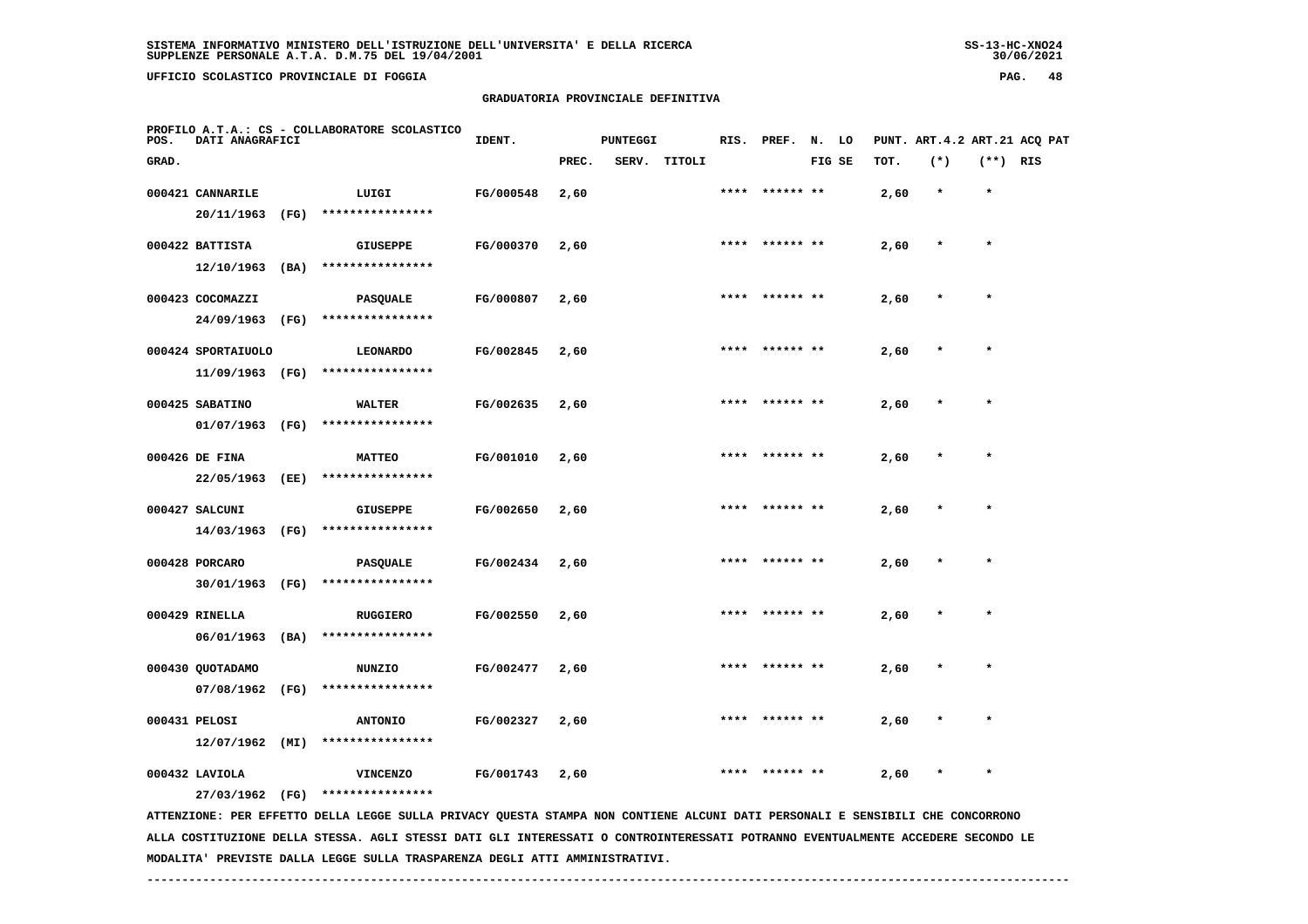**UFFICIO SCOLASTICO PROVINCIALE DI FOGGIA PAG. 49**

# **GRADUATORIA PROVINCIALE DEFINITIVA**

| POS.         | DATI ANAGRAFICI    | PROFILO A.T.A.: CS - COLLABORATORE SCOLASTICO                                                                                   | IDENT.    |       | <b>PUNTEGGI</b> |              | RIS. | PREF.          | N. LO  |      |         |            | PUNT. ART. 4.2 ART. 21 ACO PAT |
|--------------|--------------------|---------------------------------------------------------------------------------------------------------------------------------|-----------|-------|-----------------|--------------|------|----------------|--------|------|---------|------------|--------------------------------|
| GRAD.        |                    |                                                                                                                                 |           | PREC. |                 | SERV. TITOLI |      |                | FIG SE | TOT. | $(*)$   | $(**)$ RIS |                                |
|              | 000433 DI MAGGIO   | <b>GIUSEPPE</b>                                                                                                                 | FG/001198 | 2,60  |                 |              |      | **** ****** ** |        | 2,60 | $\star$ | $\star$    |                                |
|              | 17/03/1962 (FG)    | ****************                                                                                                                |           |       |                 |              |      |                |        |      |         |            |                                |
| 000434 LECCE |                    | LEONARDO PIO                                                                                                                    | FG/001746 | 2,60  |                 |              |      | **** ****** ** |        | 2,60 | $\star$ | $\star$    |                                |
|              |                    | 14/02/1962 (FG) ****************                                                                                                |           |       |                 |              |      |                |        |      |         |            |                                |
|              | 000435 COLANGELO   | ROCCO ANTONIO                                                                                                                   | FG/000815 | 2,60  |                 |              |      |                |        | 2,60 |         |            |                                |
|              |                    | 30/11/1961 (FG) ****************                                                                                                |           |       |                 |              |      |                |        |      |         |            |                                |
|              | 000436 BIANCO      | <b>RAFFAELA</b>                                                                                                                 | FG/000408 | 2,60  |                 |              |      |                |        | 2,60 |         |            |                                |
|              | 29/11/1961 (FG)    | ****************                                                                                                                |           |       |                 |              |      |                |        |      |         |            |                                |
|              | 000437 DICATALDO   | <b>SERGIO</b>                                                                                                                   | FG/001149 | 2,60  |                 |              | **** | ****** **      |        | 2,60 |         | $\star$    |                                |
|              | 14/08/1961 (FG)    | ****************                                                                                                                |           |       |                 |              |      |                |        |      |         |            |                                |
|              | 000438 FERRUCCI    | <b>ANTONIO</b>                                                                                                                  | FG/001364 | 2,60  |                 |              | **** | ****** **      |        | 2,60 |         | $\star$    |                                |
|              | 02/07/1961 (FG)    | ****************                                                                                                                |           |       |                 |              |      |                |        |      |         |            |                                |
|              | 000439 CARDONE     | PASQUALE                                                                                                                        | FG/000613 | 2,60  |                 |              |      |                |        | 2,60 |         |            |                                |
|              | 04/04/1961 (FG)    | ****************                                                                                                                |           |       |                 |              |      |                |        |      |         |            |                                |
|              | 000440 VENTRELLA   | MARCELLO                                                                                                                        | FG/003073 | 2,60  |                 |              |      |                |        | 2,60 |         |            |                                |
|              | 18/02/1961 (FG)    | ****************                                                                                                                |           |       |                 |              |      |                |        |      |         |            |                                |
|              | 000441 ABBADESSA   | <b>FELICE</b>                                                                                                                   | FG/000225 | 2,60  |                 |              | **** | ****** **      |        | 2,60 |         |            |                                |
|              | 04/01/1961 (FG)    | ****************                                                                                                                |           |       |                 |              |      |                |        |      |         |            |                                |
| 000442 ARACE |                    | <b>NICOLA</b>                                                                                                                   | FG/000303 | 2,60  |                 |              |      | **** ****** ** |        | 2,60 |         | $\star$    |                                |
|              | 21/10/1960 (FG)    | ****************                                                                                                                |           |       |                 |              |      |                |        |      |         |            |                                |
|              | 000443 PIPOLI      | <b>ALESSANDRO</b>                                                                                                               | FG/002401 | 2,60  |                 |              |      |                |        | 2,60 |         |            |                                |
|              | 22/09/1960 (FG)    | ****************                                                                                                                |           |       |                 |              |      |                |        |      |         |            |                                |
|              | 000444 CINQUEPALMI | GIOVANNI                                                                                                                        | FG/000753 | 2,60  |                 |              |      |                |        | 2,60 |         | $\star$    |                                |
|              | 27/08/1960 (FG)    | ****************                                                                                                                |           |       |                 |              |      |                |        |      |         |            |                                |
|              |                    | ATTENZIONE: PER EFFETTO DELLA LEGGE SULLA PRIVACY QUESTA STAMPA NON CONTIENE ALCUNI DATI PERSONALI E SENSIBILI CHE CONCORRONO   |           |       |                 |              |      |                |        |      |         |            |                                |
|              |                    | ALLA COSTITUZIONE DELLA STESSA. AGLI STESSI DATI GLI INTERESSATI O CONTROINTERESSATI POTRANNO EVENTUALMENTE ACCEDERE SECONDO LE |           |       |                 |              |      |                |        |      |         |            |                                |

 **MODALITA' PREVISTE DALLA LEGGE SULLA TRASPARENZA DEGLI ATTI AMMINISTRATIVI.**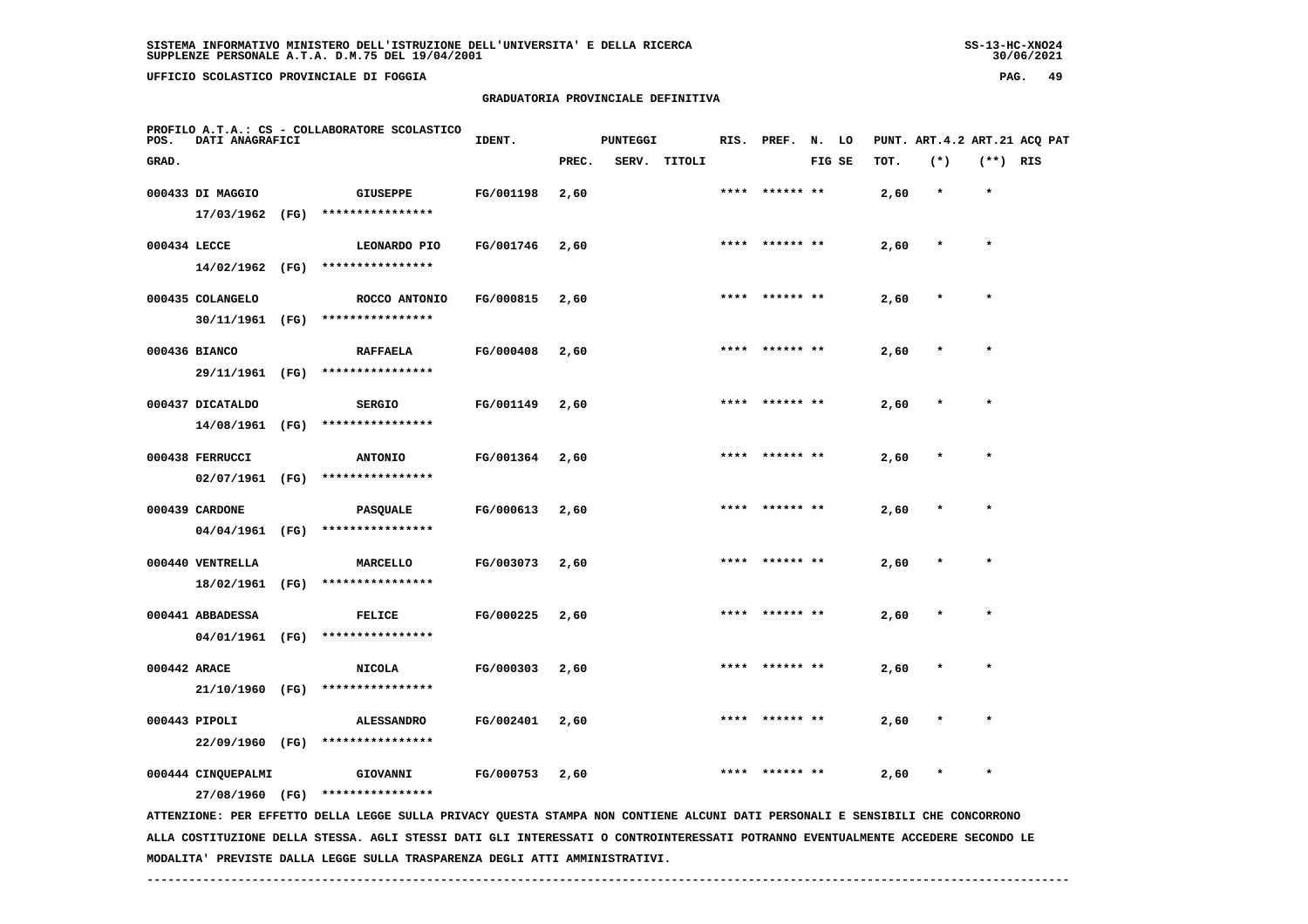**UFFICIO SCOLASTICO PROVINCIALE DI FOGGIA PAG. 50**

# **GRADUATORIA PROVINCIALE DEFINITIVA**

| POS.  | DATI ANAGRAFICI     |      | PROFILO A.T.A.: CS - COLLABORATORE SCOLASTICO                                                                                 | IDENT.    |       | <b>PUNTEGGI</b> |              |      | RIS. PREF. N. LO |        |      | PUNT. ART. 4.2 ART. 21 ACO PAT |            |  |
|-------|---------------------|------|-------------------------------------------------------------------------------------------------------------------------------|-----------|-------|-----------------|--------------|------|------------------|--------|------|--------------------------------|------------|--|
| GRAD. |                     |      |                                                                                                                               |           | PREC. |                 | SERV. TITOLI |      |                  | FIG SE | TOT. | $(*)$                          | $(**)$ RIS |  |
|       | 000445 DE COLELLIS  |      | GIOVANNI                                                                                                                      | FG/000992 | 2,60  |                 |              |      | **** ****** **   |        | 2,60 | $\star$                        | $\star$    |  |
|       | 29/06/1960 (FG)     |      | ****************                                                                                                              |           |       |                 |              |      |                  |        |      |                                |            |  |
|       | 000446 LEPORACE     |      | <b>FRANCESCO</b>                                                                                                              | FG/001758 | 2,60  |                 |              |      | **** ****** **   |        | 2,60 | $\ast$                         | $\star$    |  |
|       | 27/06/1960 (FG)     |      | ****************                                                                                                              |           |       |                 |              |      |                  |        |      |                                |            |  |
|       | 000447 SCARANO      |      | POMPEO                                                                                                                        | FG/002734 | 2,60  |                 |              | **** | ****** **        |        | 2,60 |                                | $\star$    |  |
|       | 21/06/1960          | (FG) | ****************                                                                                                              |           |       |                 |              |      |                  |        |      |                                |            |  |
|       | 000448 LIMOSANI     |      | CIRO                                                                                                                          | FG/001773 | 2,60  |                 |              |      |                  |        | 2,60 |                                |            |  |
|       | 20/06/1960          | (FG) | ****************                                                                                                              |           |       |                 |              |      |                  |        |      |                                |            |  |
|       | 000449 CAGIANO      |      | GIOVANNI                                                                                                                      | FG/000500 | 2,60  |                 |              |      |                  |        | 2,60 |                                |            |  |
|       | 06/06/1960          | (FG) | ****************                                                                                                              |           |       |                 |              |      |                  |        |      |                                |            |  |
|       | 000450 DI VIESTI    |      | <b>MATTEO</b>                                                                                                                 | FG/001273 | 2,60  |                 |              |      | **** ****** **   |        | 2,60 |                                | $\star$    |  |
|       | 04/06/1960 (FG)     |      | ****************                                                                                                              |           |       |                 |              |      |                  |        |      |                                |            |  |
|       | 000451 CHIAPPINELLI |      | GIUSEPPE                                                                                                                      | FG/000691 | 2,60  |                 |              |      | **** ****** **   |        | 2,60 |                                | $\star$    |  |
|       | 27/05/1960 (FG)     |      | ****************                                                                                                              |           |       |                 |              |      |                  |        |      |                                |            |  |
|       | 000452 PALUMBO      |      | MICHELE                                                                                                                       | FG/002258 | 2,60  |                 |              |      |                  |        | 2,60 |                                |            |  |
|       |                     |      | 24/05/1960 (FG) ****************                                                                                              |           |       |                 |              |      |                  |        |      |                                |            |  |
|       | 000453 GARGANO      |      | EMIDIO RENATO MA FG/001465                                                                                                    |           | 2,60  |                 |              |      |                  |        | 2,60 |                                |            |  |
|       | 19/02/1960 (FG)     |      | ****************                                                                                                              |           |       |                 |              |      |                  |        |      |                                |            |  |
|       | 000454 VINCITORIO   |      | FRANCESCO PAOLO FG/003105                                                                                                     |           | 2,60  |                 |              |      | ****  ****** **  |        | 2,60 |                                | $\star$    |  |
|       | 06/02/1960          | (BA) | ****************                                                                                                              |           |       |                 |              |      |                  |        |      |                                |            |  |
|       | 000455 MOCCIOLA     |      | <b>RAFFAELE</b>                                                                                                               | FG/002084 | 2,60  |                 |              | **** | ****** **        |        | 2,60 |                                |            |  |
|       | 22/11/1959 (FG)     |      | ****************                                                                                                              |           |       |                 |              |      |                  |        |      |                                |            |  |
|       | 000456 SEMPLICINI   |      | TOMMASO                                                                                                                       | FG/002786 | 2,60  |                 |              |      |                  |        | 2,60 |                                |            |  |
|       | 22/11/1959          | (FG) | ****************                                                                                                              |           |       |                 |              |      |                  |        |      |                                |            |  |
|       |                     |      | ATTENZIONE: PER EFFETTO DELLA LEGGE SULLA PRIVACY QUESTA STAMPA NON CONTIENE ALCUNI DATI PERSONALI E SENSIBILI CHE CONCORRONO |           |       |                 |              |      |                  |        |      |                                |            |  |

 **ALLA COSTITUZIONE DELLA STESSA. AGLI STESSI DATI GLI INTERESSATI O CONTROINTERESSATI POTRANNO EVENTUALMENTE ACCEDERE SECONDO LE MODALITA' PREVISTE DALLA LEGGE SULLA TRASPARENZA DEGLI ATTI AMMINISTRATIVI.**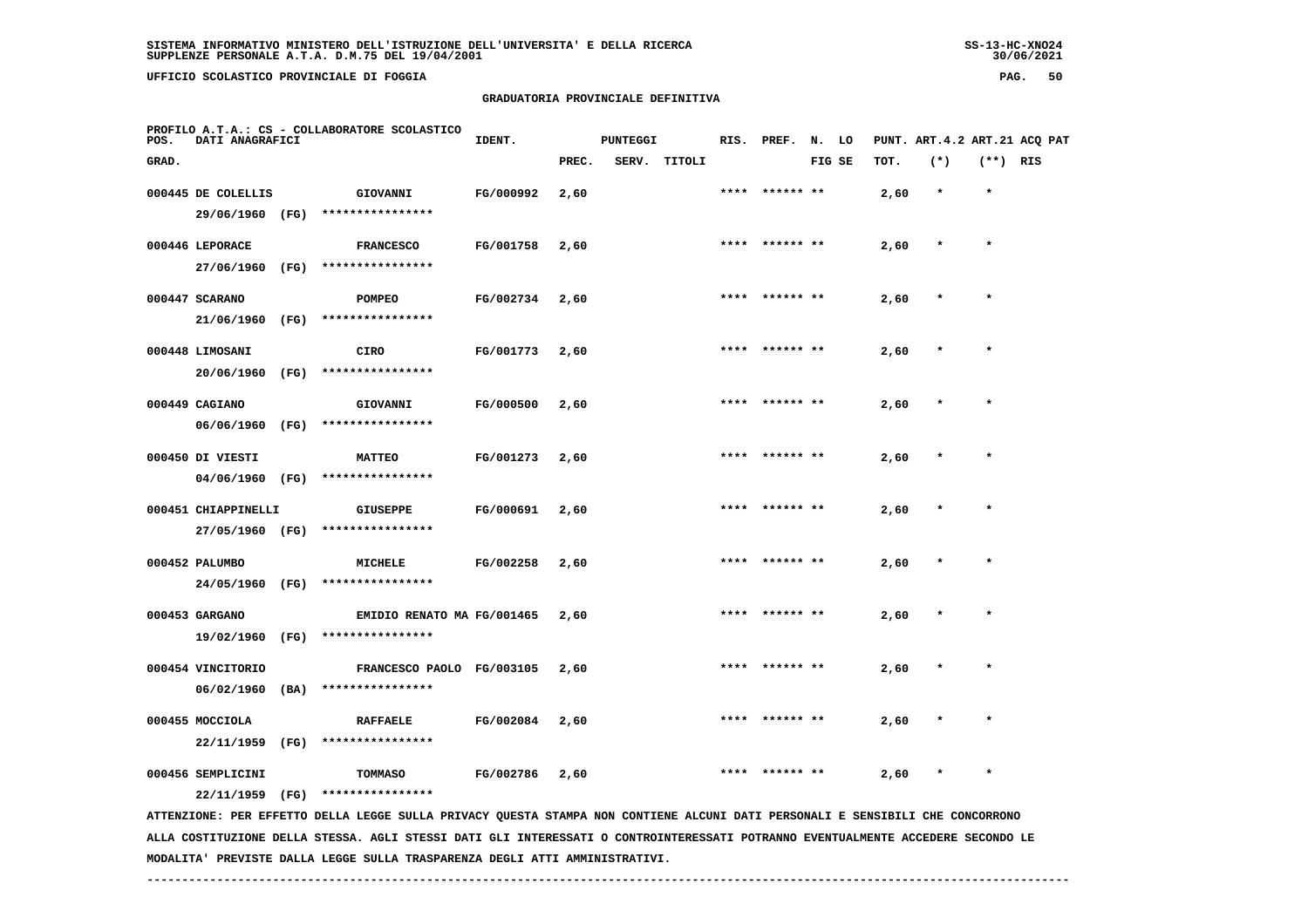**UFFICIO SCOLASTICO PROVINCIALE DI FOGGIA PAG. 51**

# **GRADUATORIA PROVINCIALE DEFINITIVA**

| POS.         | DATI ANAGRAFICI    |      | PROFILO A.T.A.: CS - COLLABORATORE SCOLASTICO                                                                                   | IDENT.    |       | <b>PUNTEGGI</b> |        |      | RIS. PREF. | N.     | LO |      | PUNT. ART. 4.2 ART. 21 ACQ PAT |            |  |
|--------------|--------------------|------|---------------------------------------------------------------------------------------------------------------------------------|-----------|-------|-----------------|--------|------|------------|--------|----|------|--------------------------------|------------|--|
| GRAD.        |                    |      |                                                                                                                                 |           | PREC. | SERV.           | TITOLI |      |            | FIG SE |    | TOT. | $(*)$                          | $(**)$ RIS |  |
|              | 000457 NARDELLA    |      | SILVIO                                                                                                                          | FG/002175 | 2,60  |                 |        | **** | ****** **  |        |    | 2,60 | $\star$                        | $\star$    |  |
|              | 12/11/1959         | (FG) | ****************                                                                                                                |           |       |                 |        |      |            |        |    |      |                                |            |  |
|              | 000458 COLIA       |      | MICHELE                                                                                                                         | FG/000824 | 2,60  |                 |        | **** |            |        |    | 2,60 |                                | $\star$    |  |
|              | 10/11/1959         | (FG) | ****************                                                                                                                |           |       |                 |        |      |            |        |    |      |                                |            |  |
|              | 000459 SCARABINO   |      | LIBERO SANTO                                                                                                                    | FG/002724 | 2,60  |                 |        |      |            |        |    | 2,60 |                                |            |  |
|              | 01/11/1959         | (FG) | ****************                                                                                                                |           |       |                 |        |      |            |        |    |      |                                |            |  |
|              | 000460 GORGOGLIONE |      | <b>BARTOLOMEO</b>                                                                                                               | FG/001539 | 2,60  |                 |        | **** | ****** **  |        |    | 2,60 |                                | $\star$    |  |
|              | 08/07/1959         | (FG) | ****************                                                                                                                |           |       |                 |        |      |            |        |    |      |                                |            |  |
|              | 000461 DE MATTEIS  |      | <b>VINCENZO</b>                                                                                                                 | FG/001067 | 2,60  |                 |        |      | ****** **  |        |    | 2,60 |                                |            |  |
|              | 01/06/1959         | (FG) | ****************                                                                                                                |           |       |                 |        |      |            |        |    |      |                                |            |  |
|              | 000462 D'ALOIA     |      | <b>GIUSEPPE MARIO</b>                                                                                                           | FG/000931 | 2,60  |                 |        | **** | ****** **  |        |    | 2,60 |                                | $\star$    |  |
|              | 19/04/1959         | (FG) | ****************                                                                                                                |           |       |                 |        |      |            |        |    |      |                                |            |  |
|              | 000463 ILICETO     |      | <b>ANTONIO</b>                                                                                                                  | FG/001640 | 2,60  |                 |        |      |            |        |    | 2,60 |                                |            |  |
|              | 31/12/1958         | (FG) | ****************                                                                                                                |           |       |                 |        |      |            |        |    |      |                                |            |  |
|              | 000464 PAZIENZA    |      | <b>FRANCESCO</b>                                                                                                                | FG/002308 | 2,60  |                 |        |      |            |        |    | 2,60 |                                | $\star$    |  |
|              | 23/09/1958         | (FG) | ****************                                                                                                                |           |       |                 |        |      |            |        |    |      |                                |            |  |
|              | 000465 DELLISANTI  |      | <b>LEONARDO</b>                                                                                                                 | FG/001037 | 2,60  |                 |        |      | ****** **  |        |    | 2,60 |                                | $\star$    |  |
|              | 28/07/1958         | (FG) | ****************                                                                                                                |           |       |                 |        |      |            |        |    |      |                                |            |  |
|              | 000466 CASSANO     |      | CLAUDIO                                                                                                                         | FG/000649 | 2,60  |                 |        | **** | ****** **  |        |    | 2,60 |                                | $\star$    |  |
|              | 25/07/1958         | (FG) | ****************                                                                                                                |           |       |                 |        |      |            |        |    |      |                                |            |  |
| 000467 CONTE |                    |      | PASQUALINA                                                                                                                      | FG/000846 | 2,60  |                 |        |      |            |        |    | 2,60 |                                |            |  |
|              | 25/07/1958         | (FG) | ****************                                                                                                                |           |       |                 |        |      |            |        |    |      |                                |            |  |
|              | 000468 DEFEUDIS    |      | <b>GERARDO</b>                                                                                                                  | FG/001003 | 2,60  |                 |        |      |            |        |    | 2,60 |                                | $\star$    |  |
|              | 27/06/1958         | (FG) | ****************                                                                                                                |           |       |                 |        |      |            |        |    |      |                                |            |  |
|              |                    |      | ATTENZIONE: PER EFFETTO DELLA LEGGE SULLA PRIVACY QUESTA STAMPA NON CONTIENE ALCUNI DATI PERSONALI E SENSIBILI CHE CONCORRONO   |           |       |                 |        |      |            |        |    |      |                                |            |  |
|              |                    |      | ALLA COSTITUZIONE DELLA STESSA. AGLI STESSI DATI GLI INTERESSATI O CONTROINTERESSATI POTRANNO EVENTUALMENTE ACCEDERE SECONDO LE |           |       |                 |        |      |            |        |    |      |                                |            |  |

 **MODALITA' PREVISTE DALLA LEGGE SULLA TRASPARENZA DEGLI ATTI AMMINISTRATIVI.**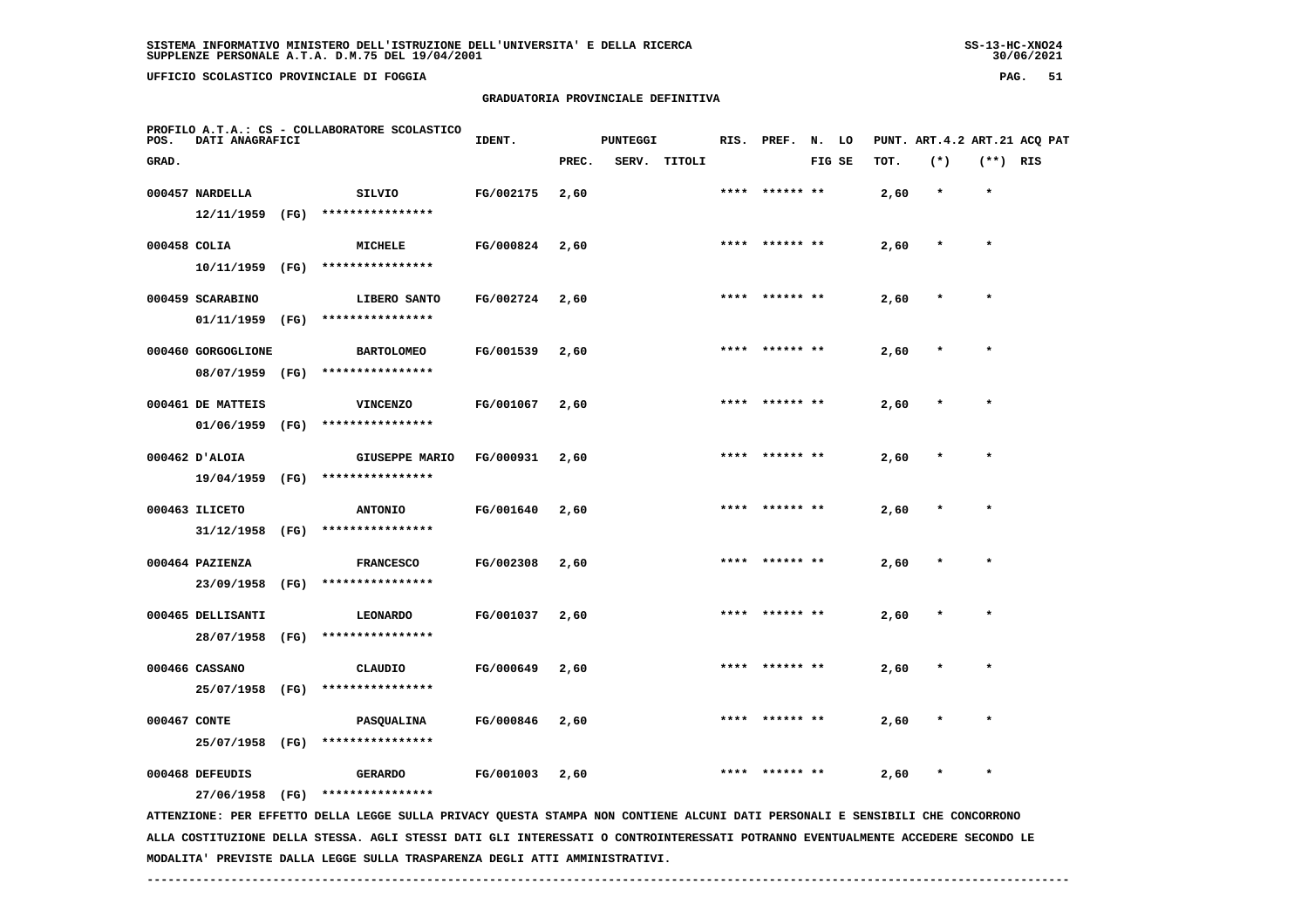**UFFICIO SCOLASTICO PROVINCIALE DI FOGGIA PAG. 52**

# **GRADUATORIA PROVINCIALE DEFINITIVA**

| POS.         | DATI ANAGRAFICI     |      | PROFILO A.T.A.: CS - COLLABORATORE SCOLASTICO                                                                                   | IDENT.    |       | PUNTEGGI |              |      | RIS. PREF. N. LO |        |      |         |            | PUNT. ART. 4.2 ART. 21 ACQ PAT |
|--------------|---------------------|------|---------------------------------------------------------------------------------------------------------------------------------|-----------|-------|----------|--------------|------|------------------|--------|------|---------|------------|--------------------------------|
| GRAD.        |                     |      |                                                                                                                                 |           | PREC. |          | SERV. TITOLI |      |                  | FIG SE | TOT. | $(*)$   | $(**)$ RIS |                                |
|              | 000469 DIRELLA      |      | <b>DONATO</b>                                                                                                                   | FG/001249 | 2,60  |          |              | **** | ****** **        |        | 2,60 | $\star$ | $\star$    |                                |
|              | 18/04/1958 (FG)     |      | ****************                                                                                                                |           |       |          |              |      |                  |        |      |         |            |                                |
| 000470 GUIDA |                     |      | <b>GIUSEPPE</b>                                                                                                                 | FG/001599 | 2,60  |          |              |      | **** ****** **   |        | 2,60 | $\ast$  | $\star$    |                                |
|              | 12/11/1957 (FG)     |      | ****************                                                                                                                |           |       |          |              |      |                  |        |      |         |            |                                |
|              | 000471 CARBONE      |      | FRANCESCO SANDRO FG/000604                                                                                                      |           | 2,60  |          |              |      |                  |        | 2,60 |         |            |                                |
|              | 01/11/1957 (FG)     |      | ****************                                                                                                                |           |       |          |              |      |                  |        |      |         |            |                                |
|              | 000472 COCOMAZZI    |      | <b>ANTONIO</b>                                                                                                                  | FG/000804 | 2,60  |          |              |      |                  |        | 2,60 |         |            |                                |
|              | 16/10/1957 (FG)     |      | ****************                                                                                                                |           |       |          |              |      |                  |        |      |         |            |                                |
|              | 000473 MASUCCI      |      | VINCENZO NICOLA FG/001995                                                                                                       |           | 2,60  |          |              | **** | ****** **        |        | 2,60 |         |            |                                |
|              | 02/10/1957 (FG)     |      | ****************                                                                                                                |           |       |          |              |      |                  |        |      |         |            |                                |
| 000474 ZULLO |                     |      | MARIO                                                                                                                           | FG/003153 | 2,60  |          |              |      | **** ****** **   |        | 2,60 | *       | $\star$    |                                |
|              | 26/08/1957 (FG)     |      | ****************                                                                                                                |           |       |          |              |      |                  |        |      |         |            |                                |
|              | 000475 LOFOCO       |      | <b>ANTONIO</b>                                                                                                                  | FG/001797 | 2,60  |          |              |      |                  |        | 2,60 |         |            |                                |
|              | 25/08/1957 (FG)     |      | ****************                                                                                                                |           |       |          |              |      |                  |        |      |         |            |                                |
|              | 000476 BISCEGLIA    |      | <b>NICOLA</b>                                                                                                                   | FG/000420 | 2,60  |          |              |      |                  |        | 2,60 |         |            |                                |
|              | 23/07/1957          | (FG) | ****************                                                                                                                |           |       |          |              |      |                  |        |      |         |            |                                |
|              | 000477 DE NITTIS    |      | <b>FERDINANDO</b>                                                                                                               | FG/001080 | 2,60  |          |              |      | ****** **        |        | 2,60 |         |            |                                |
|              | 20/02/1957          | (FG) | ****************                                                                                                                |           |       |          |              |      |                  |        |      |         |            |                                |
|              | 000478 MARESCA      |      | <b>FELICE</b>                                                                                                                   | FG/001924 | 2,60  |          |              |      | ****  ****** **  |        | 2,60 | $\star$ | $\star$    |                                |
|              | 21/12/1956 (FG)     |      | ****************                                                                                                                |           |       |          |              |      |                  |        |      |         |            |                                |
| 000479 BOVE  |                     |      | <b>PASQUALE</b>                                                                                                                 | FG/000461 | 2,60  |          |              |      |                  |        | 2,60 |         |            |                                |
|              | 19/11/1956 (FG)     |      | ****************                                                                                                                |           |       |          |              |      |                  |        |      |         |            |                                |
|              | 000480 CHIAPPINELLI |      | CORRADO                                                                                                                         | FG/000690 | 2,60  |          |              |      |                  |        | 2,60 |         | $\star$    |                                |
|              | 17/08/1956 (FG)     |      | ****************                                                                                                                |           |       |          |              |      |                  |        |      |         |            |                                |
|              |                     |      | ATTENZIONE: PER EFFETTO DELLA LEGGE SULLA PRIVACY QUESTA STAMPA NON CONTIENE ALCUNI DATI PERSONALI E SENSIBILI CHE CONCORRONO   |           |       |          |              |      |                  |        |      |         |            |                                |
|              |                     |      | ALLA COSTITUZIONE DELLA STESSA. AGLI STESSI DATI GLI INTERESSATI O CONTROINTERESSATI POTRANNO EVENTUALMENTE ACCEDERE SECONDO LE |           |       |          |              |      |                  |        |      |         |            |                                |

 **------------------------------------------------------------------------------------------------------------------------------------**

 **MODALITA' PREVISTE DALLA LEGGE SULLA TRASPARENZA DEGLI ATTI AMMINISTRATIVI.**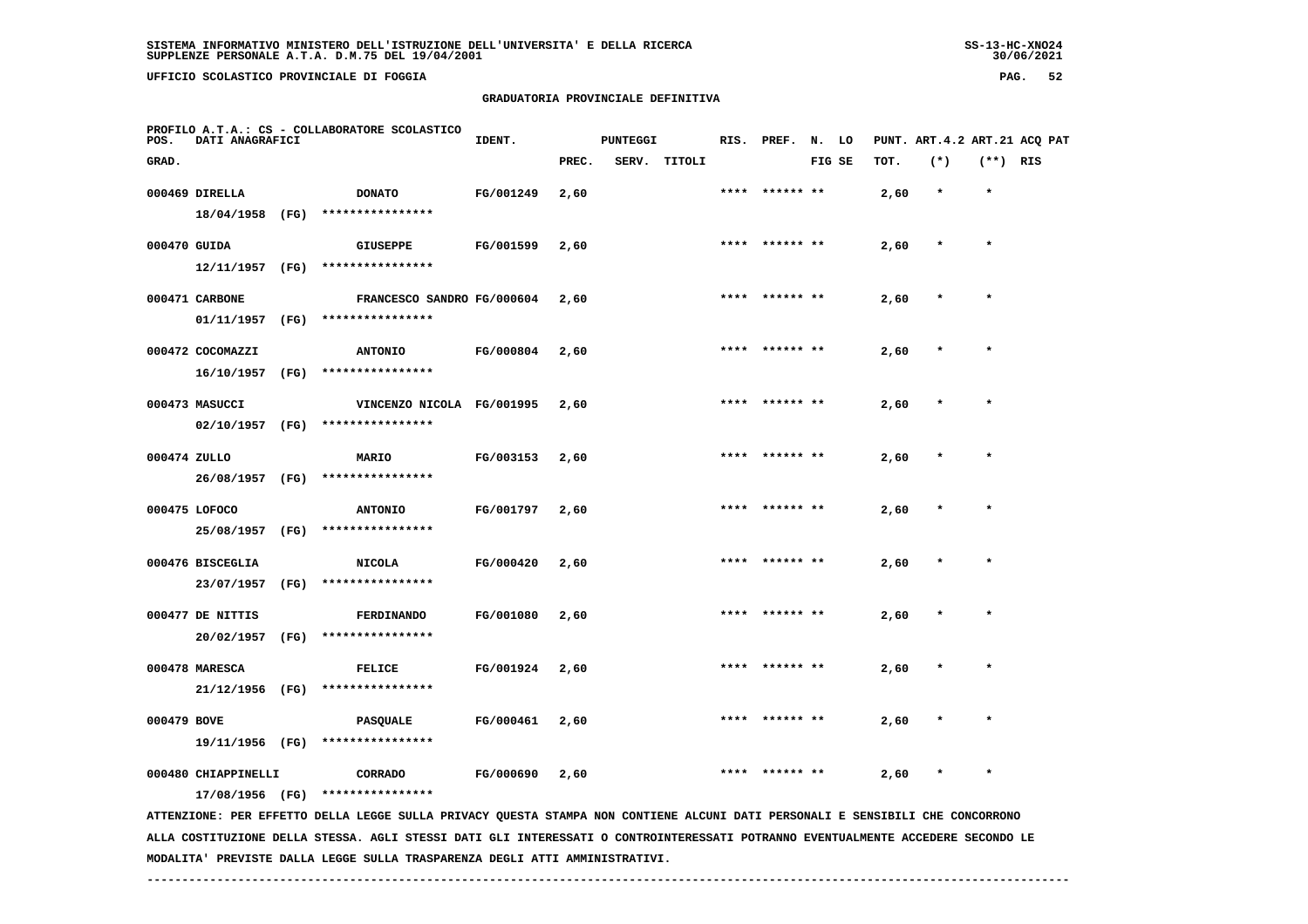**UFFICIO SCOLASTICO PROVINCIALE DI FOGGIA PAG. 53**

# **GRADUATORIA PROVINCIALE DEFINITIVA**

| POS.         | DATI ANAGRAFICI                    | PROFILO A.T.A.: CS - COLLABORATORE SCOLASTICO                                                                                   | IDENT.           |       | <b>PUNTEGGI</b> |              | RIS. | PREF.          | N. LO  |      |         |            | PUNT. ART. 4.2 ART. 21 ACO PAT |
|--------------|------------------------------------|---------------------------------------------------------------------------------------------------------------------------------|------------------|-------|-----------------|--------------|------|----------------|--------|------|---------|------------|--------------------------------|
| GRAD.        |                                    |                                                                                                                                 |                  | PREC. |                 | SERV. TITOLI |      |                | FIG SE | TOT. | $(*)$   | $(**)$ RIS |                                |
|              | 000481 ZIMOTTI                     | <b>NICOLA</b>                                                                                                                   | FG/003145        | 2,60  |                 |              |      | **** ****** ** |        | 2,60 | $\star$ | $\star$    |                                |
|              | 06/08/1956 (FG)                    | ****************                                                                                                                |                  |       |                 |              |      |                |        |      |         |            |                                |
|              | 000482 STRINGARO                   | <b>GERARDO</b>                                                                                                                  | FG/002874        | 2,60  |                 |              |      | **** ****** ** |        | 2,60 | $\star$ | $\star$    |                                |
|              | 22/06/1956 (FG)                    | ****************                                                                                                                |                  |       |                 |              |      |                |        |      |         |            |                                |
|              |                                    |                                                                                                                                 |                  |       |                 |              |      |                |        |      |         |            |                                |
|              | 000483 MELCHIONDA                  | MICHELE                                                                                                                         | FG/002022        | 2,60  |                 |              | **** |                |        | 2,60 |         |            |                                |
|              | 10/05/1956 (FG)                    | ****************                                                                                                                |                  |       |                 |              |      |                |        |      |         |            |                                |
|              | 000484 LACINIO                     | LUCIO AUGUSTO                                                                                                                   | FG/001675        | 2,60  |                 |              |      | **** ****** ** |        | 2,60 |         |            |                                |
|              | 02/05/1956 (FG)                    | ****************                                                                                                                |                  |       |                 |              |      |                |        |      |         |            |                                |
|              | 000485 MIRABELLA                   | <b>ARCANGELO</b>                                                                                                                | FG/002070        | 2,60  |                 |              |      |                |        | 2,60 |         |            |                                |
|              | $02/04/1956$ (FG)                  | ****************                                                                                                                |                  |       |                 |              |      |                |        |      |         |            |                                |
|              |                                    |                                                                                                                                 |                  |       |                 |              |      |                |        |      |         |            |                                |
|              | 000486 BATTISTA                    | <b>ALDO</b>                                                                                                                     | FG/000367        | 2,60  |                 |              |      | **** ****** ** |        | 2,60 |         | $\star$    |                                |
|              | 11/02/1956 (FG)                    | ****************                                                                                                                |                  |       |                 |              |      |                |        |      |         |            |                                |
|              | 000487 LA PIETRA                   | <b>FRANCESCO</b>                                                                                                                | FG/001702        | 2,60  |                 |              |      |                |        | 2,60 |         |            |                                |
|              | 08/02/1956 (FG)                    | ****************                                                                                                                |                  |       |                 |              |      |                |        |      |         |            |                                |
|              |                                    |                                                                                                                                 |                  |       |                 |              |      |                |        |      |         |            |                                |
|              | 000488 D ANGELO<br>29/01/1956 (FG) | <b>GIUSEPPE</b><br>****************                                                                                             | FG/000951        | 2,60  |                 |              |      |                |        | 2,60 |         |            |                                |
|              |                                    |                                                                                                                                 |                  |       |                 |              |      |                |        |      |         |            |                                |
|              | 000489 POLITI                      | <b>ANTONIO</b>                                                                                                                  | FG/002425        | 2,60  |                 |              |      | ****** **      |        | 2,60 |         |            |                                |
|              | 30/10/1955 (RC)                    | ****************                                                                                                                |                  |       |                 |              |      |                |        |      |         |            |                                |
| 000490 LONGO |                                    | <b>BRUNO</b>                                                                                                                    | FG/000053        | 2,60  |                 |              | **** | ****** **      |        | 2,60 |         | $\star$    |                                |
|              |                                    | 02/08/1955 (FG) ****************                                                                                                |                  |       |                 |              |      |                |        |      |         |            |                                |
|              |                                    |                                                                                                                                 |                  |       |                 |              |      |                |        |      |         |            |                                |
|              | 000491 DI IANNI                    | GIOVANNI ANTONIO FG/001183                                                                                                      |                  | 2,60  |                 |              |      |                |        | 2,60 |         |            |                                |
|              | 05/07/1955 (FG)                    | ****************                                                                                                                |                  |       |                 |              |      |                |        |      |         |            |                                |
|              | 000492 CORNACCHIA                  | <b>PASQUALE</b>                                                                                                                 | <b>FG/000864</b> | 2,60  |                 |              |      |                |        | 2,60 |         |            |                                |
|              | $03/04/1955$ (FG)                  | ****************                                                                                                                |                  |       |                 |              |      |                |        |      |         |            |                                |
|              |                                    | ATTENZIONE: PER EFFETTO DELLA LEGGE SULLA PRIVACY QUESTA STAMPA NON CONTIENE ALCUNI DATI PERSONALI E SENSIBILI CHE CONCORRONO   |                  |       |                 |              |      |                |        |      |         |            |                                |
|              |                                    | ALLA COSTITUZIONE DELLA STESSA. AGLI STESSI DATI GLI INTERESSATI O CONTROINTERESSATI POTRANNO EVENTUALMENTE ACCEDERE SECONDO LE |                  |       |                 |              |      |                |        |      |         |            |                                |

 **MODALITA' PREVISTE DALLA LEGGE SULLA TRASPARENZA DEGLI ATTI AMMINISTRATIVI.**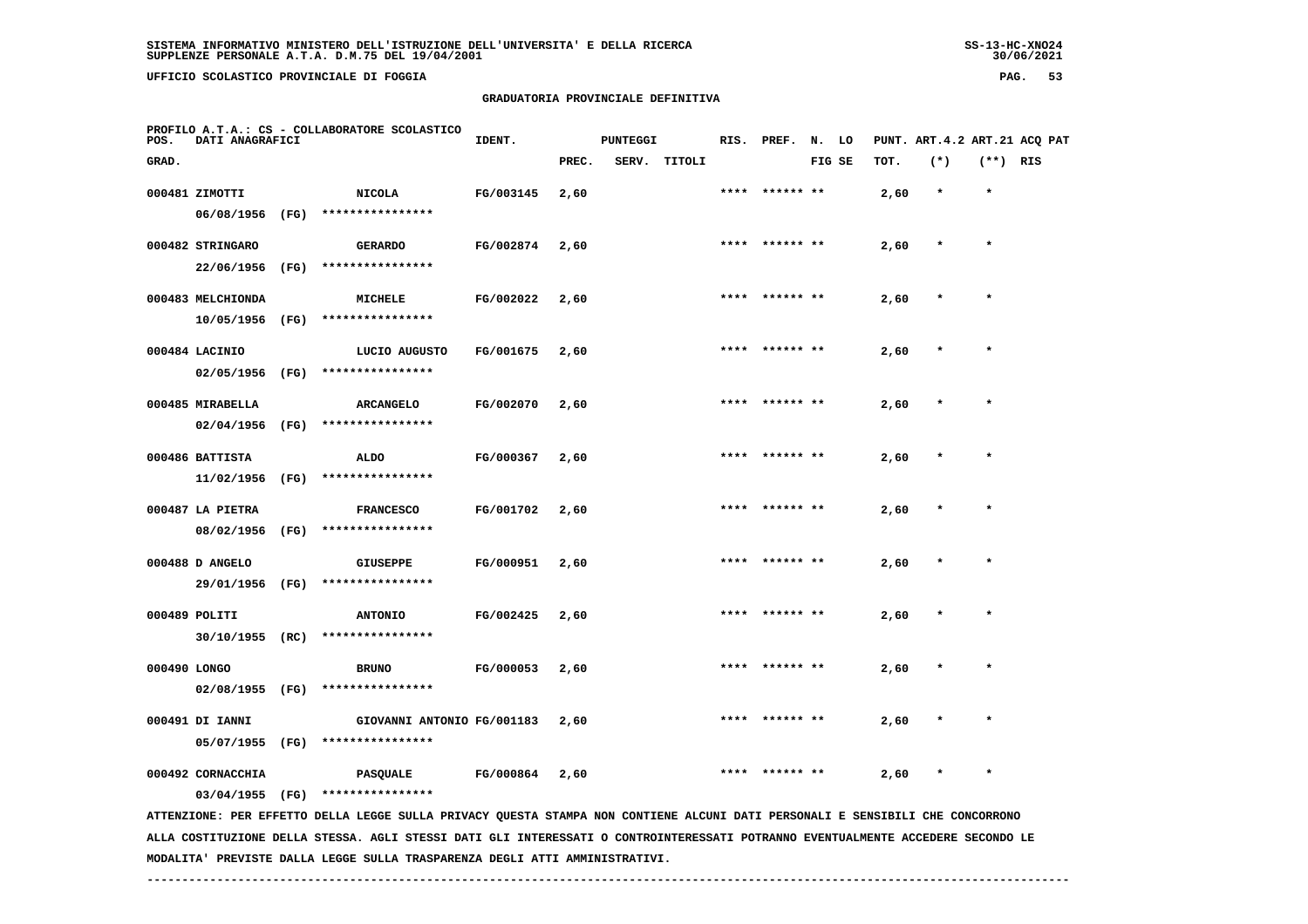**UFFICIO SCOLASTICO PROVINCIALE DI FOGGIA PAG. 54**

# **GRADUATORIA PROVINCIALE DEFINITIVA**

| POS.  | DATI ANAGRAFICI                |      | PROFILO A.T.A.: CS - COLLABORATORE SCOLASTICO                                                                                                                                                                                                                    | IDENT.    |       | <b>PUNTEGGI</b> |        |      | RIS. PREF. N. LO |        |      | PUNT. ART. 4.2 ART. 21 ACQ PAT |            |  |
|-------|--------------------------------|------|------------------------------------------------------------------------------------------------------------------------------------------------------------------------------------------------------------------------------------------------------------------|-----------|-------|-----------------|--------|------|------------------|--------|------|--------------------------------|------------|--|
| GRAD. |                                |      |                                                                                                                                                                                                                                                                  |           | PREC. | SERV.           | TITOLI |      |                  | FIG SE | TOT. | $(*)$                          | $(**)$ RIS |  |
|       | 000493 MANSUETO                |      | <b>FRANCESCO</b>                                                                                                                                                                                                                                                 | FG/001899 | 2,60  |                 |        | **** | ****** **        |        | 2,60 | $\star$                        | $\star$    |  |
|       | 03/02/1955                     | (FG) | ****************                                                                                                                                                                                                                                                 |           |       |                 |        |      |                  |        |      |                                |            |  |
|       | 000494 RIGNANESE               |      | <b>MICHELE</b>                                                                                                                                                                                                                                                   | FG/002536 | 2,60  |                 |        | **** | ****** **        |        | 2,60 | $\ast$                         | $\star$    |  |
|       | 27/12/1954                     | (FG) | ****************                                                                                                                                                                                                                                                 |           |       |                 |        |      |                  |        |      |                                |            |  |
|       | 000495 AUDIELLO                |      | DARIO                                                                                                                                                                                                                                                            | FG/000327 | 2,60  |                 |        |      | ****** **        |        | 2,60 |                                |            |  |
|       | 20/10/1954                     | (FG) | ****************                                                                                                                                                                                                                                                 |           |       |                 |        |      |                  |        |      |                                |            |  |
|       | 000496 MASCIOCCO               |      | <b>TOMMASO</b>                                                                                                                                                                                                                                                   | FG/000162 | 2,60  |                 |        |      | ****** **        |        | 2,60 |                                | $\star$    |  |
|       | 06/10/1954                     | (FG) | ****************                                                                                                                                                                                                                                                 |           |       |                 |        |      |                  |        |      |                                |            |  |
|       | 000497 VENTRELLA               |      | <b>AGOSTINO</b>                                                                                                                                                                                                                                                  | FG/003072 | 2,55  |                 |        | **** | ****** **        |        | 2,55 |                                | $\star$    |  |
|       | 27/03/1963                     | (FG) | ****************                                                                                                                                                                                                                                                 |           |       |                 |        |      |                  |        |      |                                |            |  |
|       | 000498 ARENA                   |      | <b>DOMENICO</b>                                                                                                                                                                                                                                                  | FG/000305 | 2,55  |                 |        | **** | ****** **        |        | 2,55 | $\ast$                         | $\star$    |  |
|       | 30/12/1965                     | (FG) | ****************                                                                                                                                                                                                                                                 |           |       |                 |        |      |                  |        |      |                                |            |  |
|       | 000499 CRISCIO                 |      | <b>ANTONIO</b>                                                                                                                                                                                                                                                   | FG/000883 | 2,55  |                 |        |      |                  |        | 2,55 |                                |            |  |
|       | 17/03/1963 (FG)                |      | ****************                                                                                                                                                                                                                                                 |           |       |                 |        |      |                  |        |      |                                |            |  |
|       | 000500 BORGIA                  |      | <b>FRANCESCO</b>                                                                                                                                                                                                                                                 | FG/000448 | 2,55  |                 |        |      |                  |        | 2,55 |                                |            |  |
|       | 26/06/1962 (FG)                |      | ****************                                                                                                                                                                                                                                                 |           |       |                 |        |      |                  |        |      |                                |            |  |
|       | 000501 PALUMBO                 |      | LUCIANO<br>****************                                                                                                                                                                                                                                      | FG/000070 | 2,55  |                 |        | **** | ****** **        |        | 2,55 |                                |            |  |
|       | 06/04/1962                     | (FG) |                                                                                                                                                                                                                                                                  |           |       |                 |        |      |                  |        |      |                                |            |  |
|       | 000502 FRASCOLLA<br>20/06/1961 | (FG) | MICHELE<br>****************                                                                                                                                                                                                                                      | FG/001415 | 2,55  |                 |        | **** | ****** **        |        | 2,55 |                                | $\star$    |  |
|       |                                |      |                                                                                                                                                                                                                                                                  |           |       |                 |        |      |                  |        |      |                                |            |  |
|       | 000503 GIORNETTI<br>18/05/1960 | (FG) | FRANCESCO PAOLO FG/001528<br>****************                                                                                                                                                                                                                    |           | 2,55  |                 |        |      |                  |        | 2,55 |                                |            |  |
|       |                                |      |                                                                                                                                                                                                                                                                  |           |       |                 |        |      |                  |        |      |                                |            |  |
|       | 000504 LA BELLA                |      | <b>NICOLA</b>                                                                                                                                                                                                                                                    | FG/001670 | 2,55  |                 |        |      |                  |        | 2,55 |                                | $\star$    |  |
|       | 05/05/1960 (FG)                |      | ****************                                                                                                                                                                                                                                                 |           |       |                 |        |      |                  |        |      |                                |            |  |
|       |                                |      | ATTENZIONE: PER EFFETTO DELLA LEGGE SULLA PRIVACY QUESTA STAMPA NON CONTIENE ALCUNI DATI PERSONALI E SENSIBILI CHE CONCORRONO<br>ALLA COSTITUZIONE DELLA STESSA. AGLI STESSI DATI GLI INTERESSATI O CONTROINTERESSATI POTRANNO EVENTUALMENTE ACCEDERE SECONDO LE |           |       |                 |        |      |                  |        |      |                                |            |  |

 **MODALITA' PREVISTE DALLA LEGGE SULLA TRASPARENZA DEGLI ATTI AMMINISTRATIVI.**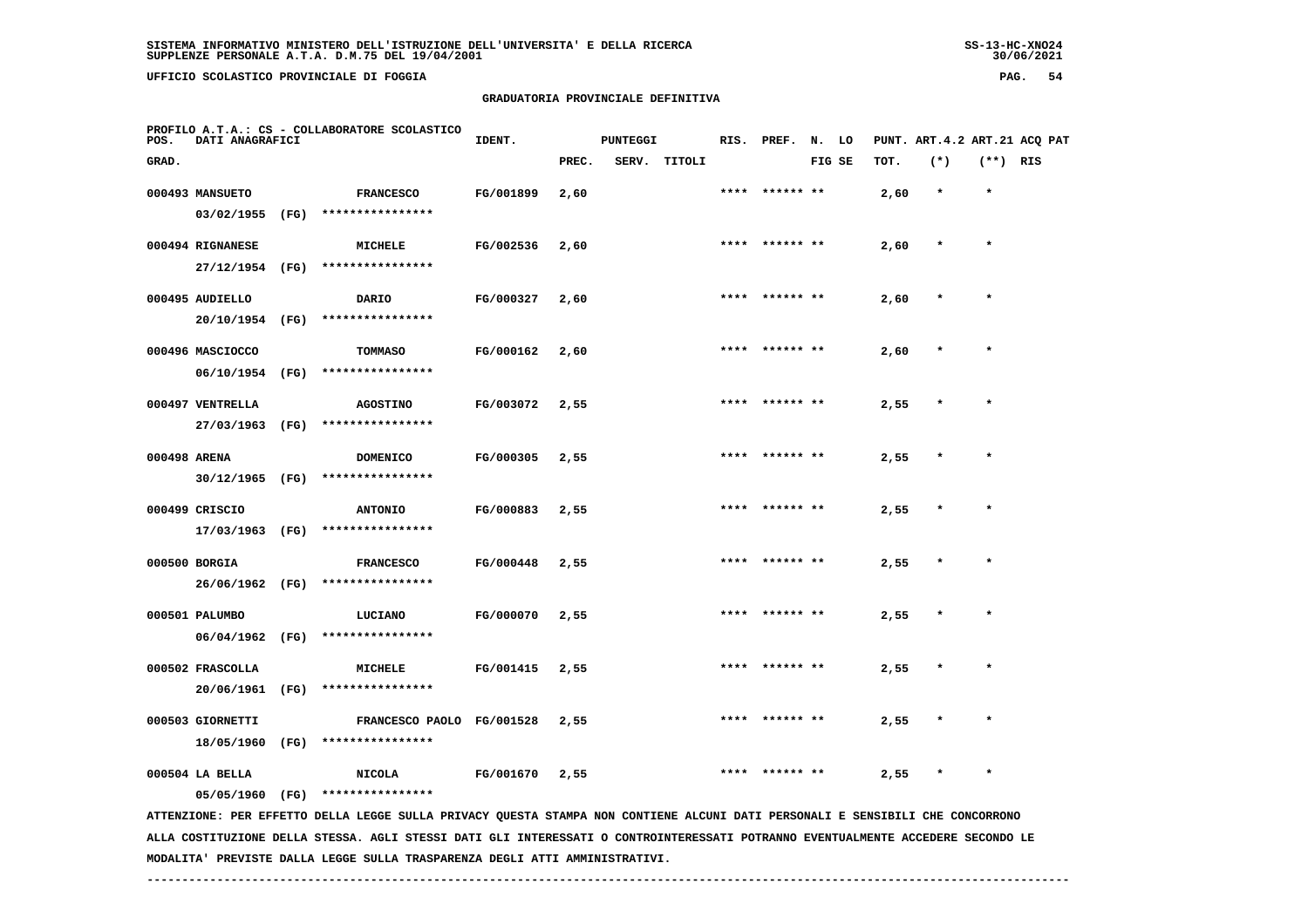**UFFICIO SCOLASTICO PROVINCIALE DI FOGGIA PAG. 55**

# **GRADUATORIA PROVINCIALE DEFINITIVA**

| POS.  | DATI ANAGRAFICI    |      | PROFILO A.T.A.: CS - COLLABORATORE SCOLASTICO                                                                                 | IDENT.    |       | <b>PUNTEGGI</b> |        |      | RIS. PREF. N. LO |        |      | PUNT. ART.4.2 ART.21 ACQ PAT |            |  |
|-------|--------------------|------|-------------------------------------------------------------------------------------------------------------------------------|-----------|-------|-----------------|--------|------|------------------|--------|------|------------------------------|------------|--|
| GRAD. |                    |      |                                                                                                                               |           | PREC. | SERV.           | TITOLI |      |                  | FIG SE | TOT. | $(*)$                        | $(**)$ RIS |  |
|       | 000505 COLUCCI     |      | CLAUDIO MARIA                                                                                                                 | FG/003783 |       | 0,50            | 2,00   | **** | ****** **        |        | 2,50 | $\star$                      | $\star$    |  |
|       | 26/04/1971 (FG)    |      | ****************                                                                                                              |           |       |                 |        |      |                  |        |      |                              |            |  |
|       | 000506 SAVIGNANO   |      | <b>FILOMENA</b>                                                                                                               | FG/003261 |       | 0,50            | 2,00   | **** | ****** **        |        | 2,50 | $\star$                      | $\star$    |  |
|       | 12/01/1963         | (FG) | ****************                                                                                                              |           |       |                 |        |      |                  |        |      |                              |            |  |
|       | 000507 CAGGIA      |      | LUCIA                                                                                                                         | FG/004075 |       | 0,50            | 2,00   |      | ****  ****** **  |        | 2,50 | $\star$                      | $\star$    |  |
|       | 17/01/1962 (FG)    |      | ****************                                                                                                              |           |       |                 |        |      |                  |        |      |                              |            |  |
|       | 000508 MANCANO     |      | MARIA                                                                                                                         | FG/004304 |       | 0,50            | 2,00   | **** | ****** **        |        | 2,50 |                              |            |  |
|       | 22/11/1978 (BA)    |      | ****************                                                                                                              |           |       |                 |        |      |                  |        |      |                              |            |  |
|       | 000509 PETRILLI    |      | VINCENZA                                                                                                                      | FG/004233 |       | 0,50            | 2,00   |      | **** ****** **   |        | 2,50 |                              | $\star$    |  |
|       | 15/11/1970 (FG)    |      | ****************                                                                                                              |           |       |                 |        |      |                  |        |      |                              |            |  |
|       | 000510 CURCETTI    |      | ANNA                                                                                                                          | FG/000905 | 2,50  |                 |        |      |                  |        | 2,50 |                              |            |  |
|       | 04/04/1964 (FG)    |      | ****************                                                                                                              |           |       |                 |        |      |                  |        |      |                              |            |  |
|       | 000511 DI NATALE   |      | <b>VENERA</b>                                                                                                                 | FG/003659 |       | 0,50            | 2,00   |      | ****** **        |        | 2,50 |                              | $\star$    |  |
|       | 29/11/1959 (AG)    |      | ****************                                                                                                              |           |       |                 |        |      |                  |        |      |                              |            |  |
|       | 000512 MONTEMARANO |      | MARIA ANTONIETTA FG/003425                                                                                                    |           |       | 0,50            | 2,00   |      | **** ****** **   |        | 2,50 | $\ast$                       | $\star$    |  |
|       | 15/05/1958 (AV)    |      | ****************                                                                                                              |           |       |                 |        |      |                  |        |      |                              |            |  |
|       | 000513 CENICOLA    |      | PATRIZIA                                                                                                                      | FG/003958 |       | 0,50            | 2,00   |      | ****** **        |        | 2,50 |                              | $\star$    |  |
|       | 21/04/1971 (FG)    |      | ****************                                                                                                              |           |       |                 |        |      |                  |        |      |                              |            |  |
|       | 000514 BASILE      |      | <b>MARIA GIULIA</b>                                                                                                           | FG/004292 |       | 0,50            | 2,00   |      | ****** **        |        | 2,50 |                              |            |  |
|       | 03/04/1969 (FG)    |      | ****************                                                                                                              |           |       |                 |        |      |                  |        |      |                              |            |  |
|       | 000515 D'ANTINI    |      | <b>ANTONIETTA</b>                                                                                                             | FG/003712 |       | 0,50            | 2,00   |      |                  |        | 2,50 |                              |            |  |
|       | 09/04/1964 (FG)    |      | ****************                                                                                                              |           |       |                 |        |      |                  |        |      |                              |            |  |
|       | 000516 DE LUCA     |      | ANNA                                                                                                                          | FG/003810 |       | 0,50            | 2,00   | **** | ****** **        |        | 2,50 | $\ast$                       | $\star$    |  |
|       | 12/02/1960 (FG)    |      | ****************                                                                                                              |           |       |                 |        |      |                  |        |      |                              |            |  |
|       |                    |      | ATTENZIONE: PER EFFETTO DELLA LEGGE SULLA PRIVACY QUESTA STAMPA NON CONTIENE ALCUNI DATI PERSONALI E SENSIBILI CHE CONCORRONO |           |       |                 |        |      |                  |        |      |                              |            |  |

 **ALLA COSTITUZIONE DELLA STESSA. AGLI STESSI DATI GLI INTERESSATI O CONTROINTERESSATI POTRANNO EVENTUALMENTE ACCEDERE SECONDO LE MODALITA' PREVISTE DALLA LEGGE SULLA TRASPARENZA DEGLI ATTI AMMINISTRATIVI.**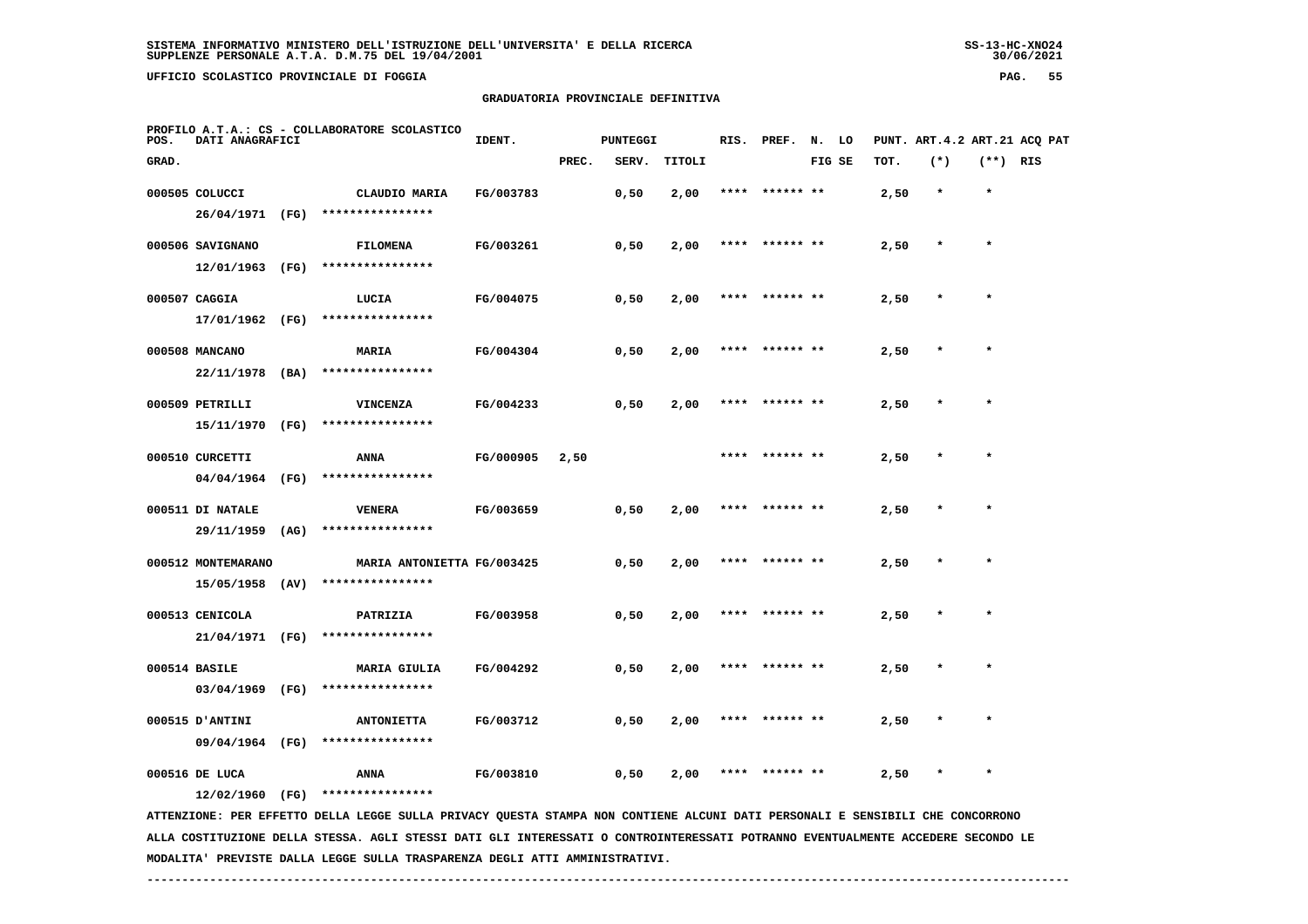**UFFICIO SCOLASTICO PROVINCIALE DI FOGGIA PAG. 56**

# **GRADUATORIA PROVINCIALE DEFINITIVA**

| POS.        | <b>DATI ANAGRAFICI</b> | PROFILO A.T.A.: CS - COLLABORATORE SCOLASTICO                                                                                   | IDENT.    |       | <b>PUNTEGGI</b> |        |      | RIS. PREF. N. LO |        |      | PUNT. ART. 4.2 ART. 21 ACO PAT |            |  |
|-------------|------------------------|---------------------------------------------------------------------------------------------------------------------------------|-----------|-------|-----------------|--------|------|------------------|--------|------|--------------------------------|------------|--|
| GRAD.       |                        |                                                                                                                                 |           | PREC. | SERV.           | TITOLI |      |                  | FIG SE | TOT. | $(*)$                          | $(**)$ RIS |  |
|             | 000517 DE MARCO        | GIUSEPPINA                                                                                                                      | FG/001060 |       | 0,50            | 2,00   |      |                  |        | 2,50 | $\star$                        | $\star$    |  |
|             |                        | 24/10/1956 (FG) ****************                                                                                                |           |       |                 |        |      |                  |        |      |                                |            |  |
|             | 000518 DI LELLA        | <b>GIOVANNA</b>                                                                                                                 | FG/003846 |       | 0,50            | 2,00   |      |                  |        | 2,50 |                                |            |  |
|             | 27/03/1956 (FG)        | ****************                                                                                                                |           |       |                 |        |      |                  |        |      |                                |            |  |
|             | 000519 DE MARIA        | <b>ANTONIA</b>                                                                                                                  | FG/004296 |       | 0,50            | 2,00   |      | **** ****** **   |        | 2,50 |                                |            |  |
|             | 03/01/1955 (FG)        | ****************                                                                                                                |           |       |                 |        |      |                  |        |      |                                |            |  |
|             | 000520 MAVILIA         | <b>GERARDO</b>                                                                                                                  | FG/003468 |       | 0,50            | 2,00   |      | **** ****** **   |        | 2,50 |                                |            |  |
|             | 07/03/1969 (FG)        | ****************                                                                                                                |           |       |                 |        |      |                  |        |      |                                |            |  |
|             | 000521 MODUGNO         | LUCIA                                                                                                                           | FG/003445 |       | 0,50            | 2,00   |      | **** ****** **   |        | 2,50 | $\ast$                         | $\star$    |  |
|             | 13/02/1968 (FG)        | ****************                                                                                                                |           |       |                 |        |      |                  |        |      |                                |            |  |
|             | 000522 LA MALVA        | <b>DONATO</b>                                                                                                                   | FG/004162 |       | 0,50            | 2,00   |      | **** ****** **   |        | 2,50 |                                |            |  |
|             |                        | 30/03/1958 (FG) ****************                                                                                                |           |       |                 |        |      |                  |        |      |                                |            |  |
|             | 000523 RUSSO           | <b>MARIA</b>                                                                                                                    | FG/004057 |       | 0,50            | 2,00   |      | ****  ****** **  |        | 2,50 |                                |            |  |
|             | 13/05/1975 (FG)        | ****************                                                                                                                |           |       |                 |        |      |                  |        |      |                                |            |  |
|             | 000524 GENTILE         | <b>DOMENICO</b>                                                                                                                 | FG/003442 |       | 0,50            | 2,00   | **** | ****** **        |        | 2,50 |                                | $\star$    |  |
|             | 14/01/1974 (FG)        | ****************                                                                                                                |           |       |                 |        |      |                  |        |      |                                |            |  |
|             | 000525 COTUGNO         | ANNA                                                                                                                            | FG/003827 |       | 0,50            | 2,00   |      | **** ****** **   |        | 2,50 |                                | $\star$    |  |
|             | 15/07/1969 (FG)        | ****************                                                                                                                |           |       |                 |        |      |                  |        |      |                                |            |  |
|             | 000526 LACCETTI        | EZIO                                                                                                                            | FG/001672 | 2,50  |                 |        |      | ****** **        |        | 2,50 |                                | $\star$    |  |
|             | 13/04/1969 (FG)        | ****************                                                                                                                |           |       |                 |        |      |                  |        |      |                                |            |  |
|             | 000527 CAPPELLO        | <b>CIRO</b>                                                                                                                     | FG/000575 | 2,50  |                 |        |      |                  |        | 2,50 |                                |            |  |
|             | $02/04/1969$ (FG)      | ****************                                                                                                                |           |       |                 |        |      |                  |        |      |                                |            |  |
| 000528 COCO |                        | LIDIA RACHELE                                                                                                                   | FG/000797 | 2,50  |                 |        |      |                  |        | 2,50 |                                |            |  |
|             | 07/05/1968 (FG)        | ****************                                                                                                                |           |       |                 |        |      |                  |        |      |                                |            |  |
|             |                        | ATTENZIONE: PER EFFETTO DELLA LEGGE SULLA PRIVACY QUESTA STAMPA NON CONTIENE ALCUNI DATI PERSONALI E SENSIBILI CHE CONCORRONO   |           |       |                 |        |      |                  |        |      |                                |            |  |
|             |                        | ALLA COSTITUZIONE DELLA STESSA. AGLI STESSI DATI GLI INTERESSATI O CONTROINTERESSATI POTRANNO EVENTUALMENTE ACCEDERE SECONDO LE |           |       |                 |        |      |                  |        |      |                                |            |  |

 **MODALITA' PREVISTE DALLA LEGGE SULLA TRASPARENZA DEGLI ATTI AMMINISTRATIVI.**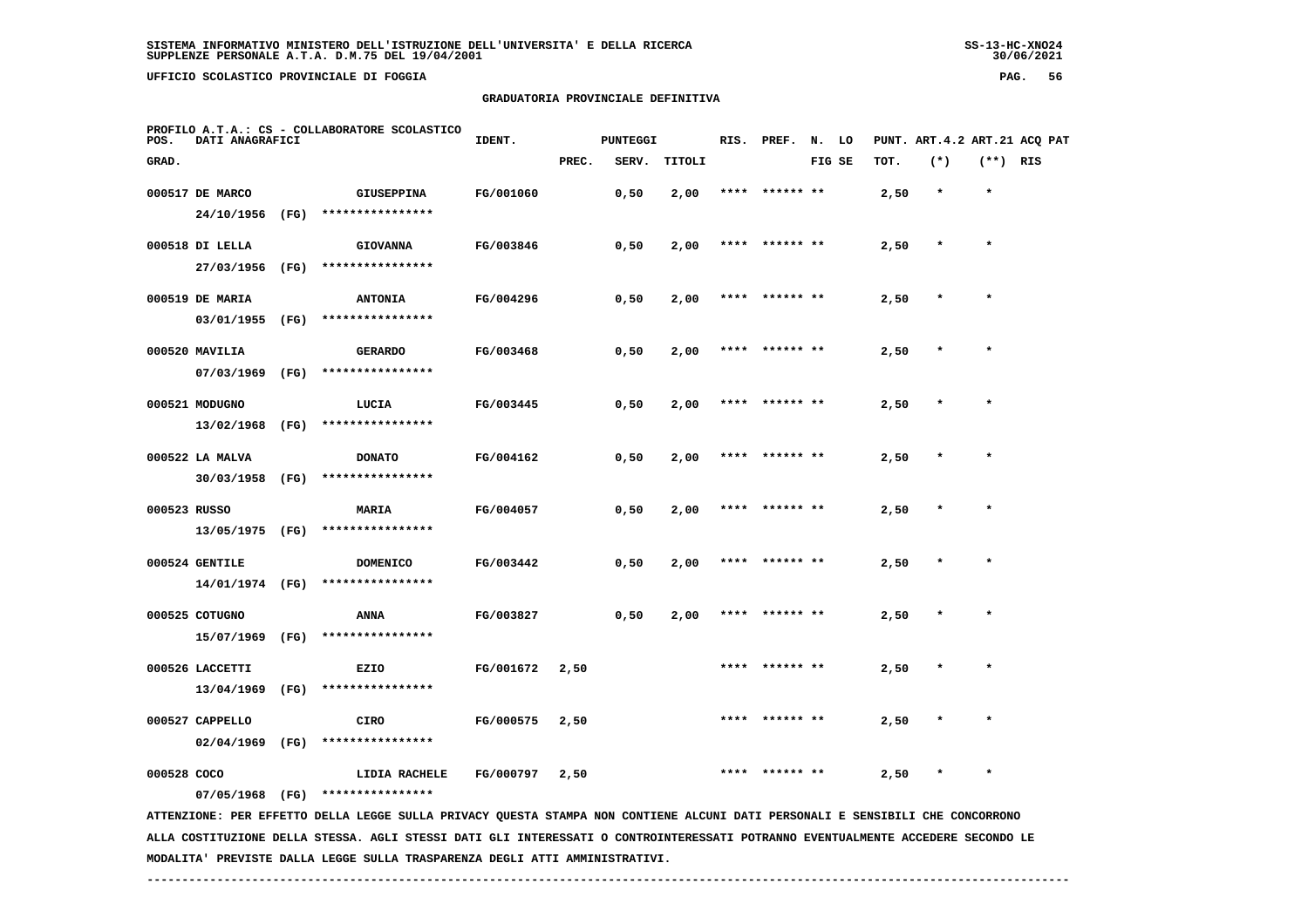**UFFICIO SCOLASTICO PROVINCIALE DI FOGGIA PAG. 57**

# **GRADUATORIA PROVINCIALE DEFINITIVA**

| PROFILO A.T.A.: CS - COLLABORATORE SCOLASTICO<br>DATI ANAGRAFICI<br>POS.                                                        | IDENT.    |       | <b>PUNTEGGI</b> |              |      | RIS. PREF. N. LO |        |      |         |            | PUNT. ART. 4.2 ART. 21 ACQ PAT |
|---------------------------------------------------------------------------------------------------------------------------------|-----------|-------|-----------------|--------------|------|------------------|--------|------|---------|------------|--------------------------------|
| GRAD.                                                                                                                           |           | PREC. |                 | SERV. TITOLI |      |                  | FIG SE | TOT. | $(*)$   | $(**)$ RIS |                                |
| 000529 COLAGROSSI<br>MICHELE                                                                                                    | FG/000813 | 2,50  |                 |              |      |                  |        | 2,50 | $\star$ | $\star$    |                                |
| 01/05/1968<br>(EE)<br>****************                                                                                          |           |       |                 |              |      |                  |        |      |         |            |                                |
| 000530 TALAMO<br><b>GINA</b>                                                                                                    | FG/002880 | 2,50  |                 |              |      |                  |        | 2,50 |         | $\star$    |                                |
| ****************<br>01/04/1968<br>(FG)                                                                                          |           |       |                 |              |      |                  |        |      |         |            |                                |
| 000531 LA PENNA<br>LUIGI                                                                                                        | FG/001699 | 2,50  |                 |              |      |                  |        | 2,50 |         |            |                                |
| ****************<br>18/01/1968<br>(EE)                                                                                          |           |       |                 |              |      |                  |        |      |         |            |                                |
| 000532 D ERRICO<br>LUCIA                                                                                                        | FG/001100 | 2,50  |                 |              |      |                  |        | 2,50 |         |            |                                |
| ****************<br>05/01/1968<br>(FG)                                                                                          |           |       |                 |              |      |                  |        |      |         |            |                                |
| 000533 GIAGNORIO<br><b>CONCETTA</b>                                                                                             | FG/003399 |       | 0,50            | 2,00         | **** |                  |        | 2,50 |         |            |                                |
| ****************<br>03/10/1967<br>(FG)                                                                                          |           |       |                 |              |      |                  |        |      |         |            |                                |
| 000534 DI PAOLA<br>VITO                                                                                                         | FG/001238 | 2,50  |                 |              |      |                  |        | 2,50 |         |            |                                |
| ****************<br>16/08/1967<br>(FG)                                                                                          |           |       |                 |              |      |                  |        |      |         |            |                                |
| 000535 STIVELLI<br><b>ANTONIO</b>                                                                                               | FG/002862 | 2,50  |                 |              |      |                  |        | 2,50 |         |            |                                |
| 13/06/1967<br>(FG)<br>****************                                                                                          |           |       |                 |              |      |                  |        |      |         |            |                                |
| 000536 DI MAGGIO<br>ITALIA                                                                                                      | FG/001199 | 2,50  |                 |              |      |                  |        | 2,50 |         | $\star$    |                                |
| ****************<br>07/04/1967<br>(FG)                                                                                          |           |       |                 |              |      |                  |        |      |         |            |                                |
| 000537 SAUCHELLI<br><b>MICHELE</b>                                                                                              | FG/002708 | 2,50  |                 |              |      |                  |        | 2,50 |         |            |                                |
| ****************<br>20/09/1966<br>(FG)                                                                                          |           |       |                 |              |      |                  |        |      |         |            |                                |
| 000538 TARANTINO<br><b>FEDERICO</b>                                                                                             | FG/002907 | 2,50  |                 |              |      |                  |        | 2,50 |         | $\star$    |                                |
| (FG)<br>****************<br>13/09/1966                                                                                          |           |       |                 |              |      |                  |        |      |         |            |                                |
| 000539 GALLO<br>ROSARIO ANTONIO FG/001456                                                                                       |           | 2,50  |                 |              |      |                  |        | 2,50 |         |            |                                |
| 12/06/1966 (FG)<br>****************                                                                                             |           |       |                 |              |      |                  |        |      |         |            |                                |
| 000540 FINI<br><b>GIUSEPPE</b>                                                                                                  | FG/003254 |       | 0,50            | 2,00         |      |                  |        | 2,50 |         |            |                                |
| ****************<br>21/10/1965 (FG)                                                                                             |           |       |                 |              |      |                  |        |      |         |            |                                |
| ATTENZIONE: PER EFFETTO DELLA LEGGE SULLA PRIVACY QUESTA STAMPA NON CONTIENE ALCUNI DATI PERSONALI E SENSIBILI CHE CONCORRONO   |           |       |                 |              |      |                  |        |      |         |            |                                |
| ALLA COSTITUZIONE DELLA STESSA. AGLI STESSI DATI GLI INTERESSATI O CONTROINTERESSATI POTRANNO EVENTUALMENTE ACCEDERE SECONDO LE |           |       |                 |              |      |                  |        |      |         |            |                                |

 **MODALITA' PREVISTE DALLA LEGGE SULLA TRASPARENZA DEGLI ATTI AMMINISTRATIVI.**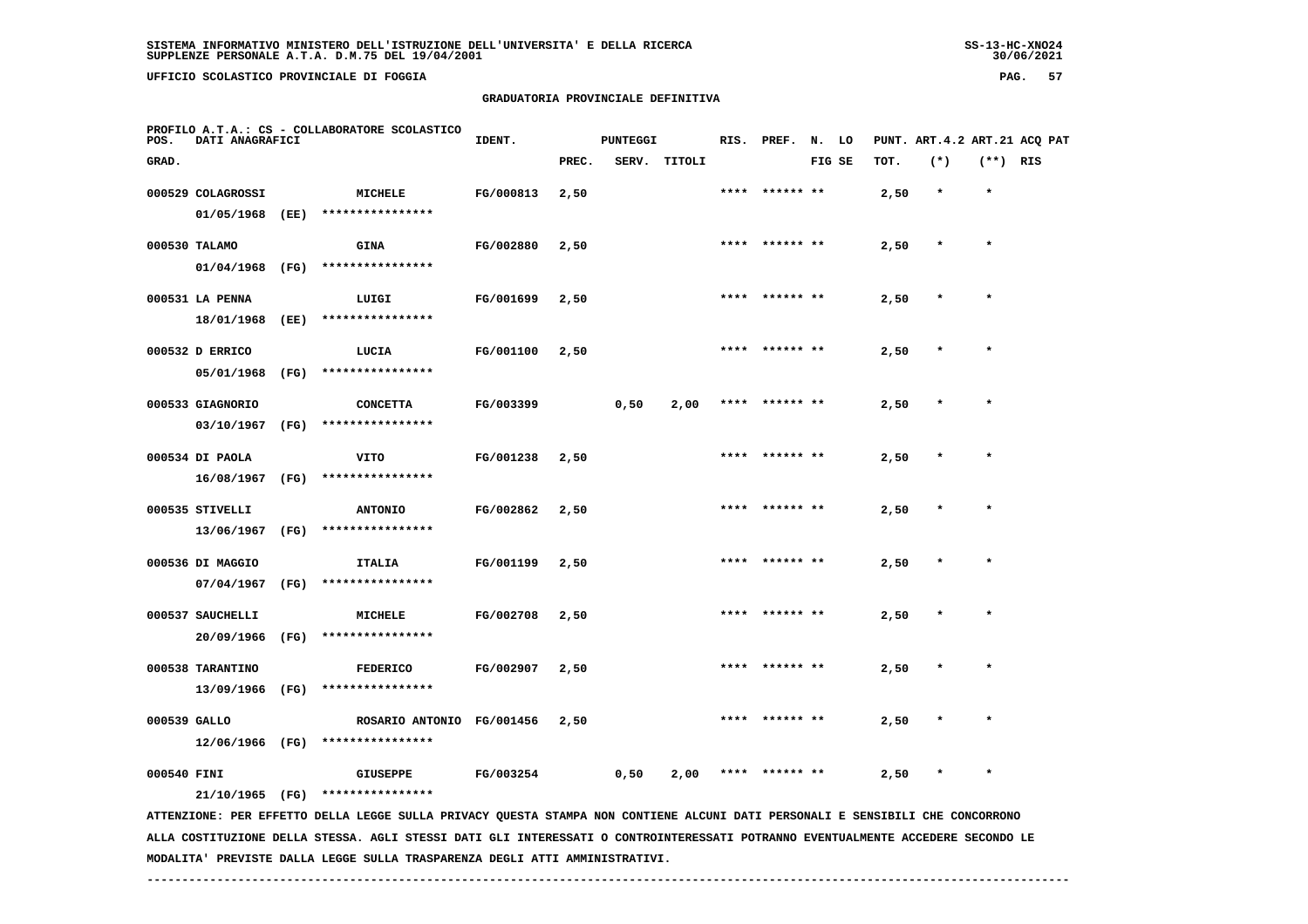**UFFICIO SCOLASTICO PROVINCIALE DI FOGGIA PAG. 58**

# **GRADUATORIA PROVINCIALE DEFINITIVA**

| POS.         | DATI ANAGRAFICI        | PROFILO A.T.A.: CS - COLLABORATORE SCOLASTICO                                                                                 | IDENT.    |       | <b>PUNTEGGI</b> |              |      | RIS. PREF. N. LO |        |      | PUNT. ART.4.2 ART.21 ACQ PAT |            |  |
|--------------|------------------------|-------------------------------------------------------------------------------------------------------------------------------|-----------|-------|-----------------|--------------|------|------------------|--------|------|------------------------------|------------|--|
| GRAD.        |                        |                                                                                                                               |           | PREC. |                 | SERV. TITOLI |      |                  | FIG SE | TOT. | $(*)$                        | $(**)$ RIS |  |
|              | 000541 COLOTTI         | ANNA MARIA                                                                                                                    | FG/001594 | 2,50  |                 |              |      | **** ****** **   |        | 2,50 | $\star$                      | $\star$    |  |
|              | 18/10/1965 (FG)        | ****************                                                                                                              |           |       |                 |              |      |                  |        |      |                              |            |  |
|              | 000542 ACCARINO        | LUCIA                                                                                                                         | FG/000229 | 2,50  |                 |              |      |                  |        | 2,50 |                              | $\star$    |  |
|              | 06/09/1965 (FG)        | ****************                                                                                                              |           |       |                 |              |      |                  |        |      |                              |            |  |
| 000543 LONGO |                        | MICHELE                                                                                                                       | FG/000155 | 2,50  |                 |              |      | **** ****** **   |        | 2,50 | $\star$                      | $\star$    |  |
|              | 20/07/1965 (FG)        | ****************                                                                                                              |           |       |                 |              |      |                  |        |      |                              |            |  |
|              | 000544 ANGINO          | <b>ANTONIETTA</b>                                                                                                             | FG/000281 | 2,50  |                 |              | **** |                  |        | 2,50 |                              | $\star$    |  |
|              | 21/03/1965 (FG)        | ****************                                                                                                              |           |       |                 |              |      |                  |        |      |                              |            |  |
|              | 000545 AQUILINO        | <b>ANTONIO</b>                                                                                                                | FG/000299 | 2,50  |                 |              |      | ****  ****** **  |        | 2,50 |                              | $\star$    |  |
|              | 30/01/1965 (FG)        | ****************                                                                                                              |           |       |                 |              |      |                  |        |      |                              |            |  |
|              | 000546 MENNA NEMBROTTE | FIORENZA                                                                                                                      | FG/002044 | 2,50  |                 |              |      |                  |        | 2,50 |                              |            |  |
|              | 21/05/1964 (FG)        | ****************                                                                                                              |           |       |                 |              |      |                  |        |      |                              |            |  |
|              | 000547 CAMARCO         | <b>MARIA POMPEA</b>                                                                                                           | FG/000519 | 2,50  |                 |              | **** | ****** **        |        | 2,50 |                              | $\star$    |  |
|              | 02/05/1964 (FG)        | ****************                                                                                                              |           |       |                 |              |      |                  |        |      |                              |            |  |
|              | 000548 MARINO          | <b>ANNA MARIA</b>                                                                                                             | FG/001930 | 2,50  |                 |              |      | **** ****** **   |        | 2,50 | $\star$                      | $\star$    |  |
|              | 01/05/1964 (FG)        | ****************                                                                                                              |           |       |                 |              |      |                  |        |      |                              |            |  |
|              | 000549 CRISANTINO      | <b>DONATO</b>                                                                                                                 | FG/000885 | 2,50  |                 |              |      | ****  ****** **  |        | 2,50 | $\star$                      | $\star$    |  |
|              | 29/03/1964 (FG)        | ****************                                                                                                              |           |       |                 |              |      |                  |        |      |                              |            |  |
|              | 000550 ANTOLINO        | IDA                                                                                                                           | FG/000286 | 2,50  |                 |              |      |                  |        | 2,50 |                              |            |  |
|              | 28/01/1964 (FG)        | ****************                                                                                                              |           |       |                 |              |      |                  |        |      |                              |            |  |
|              | 000551 FRATTAROLO      | CINZIA                                                                                                                        | FG/001420 | 2,50  |                 |              |      |                  |        | 2,50 |                              | $\star$    |  |
|              | $06/01/1964$ (NA)      | ****************                                                                                                              |           |       |                 |              |      |                  |        |      |                              |            |  |
|              | 000552 TARDIO          | DOMENICO                                                                                                                      | FG/002910 | 2,50  |                 |              |      |                  |        | 2,50 |                              |            |  |
|              | $31/12/1963$ (FG)      | ****************                                                                                                              |           |       |                 |              |      |                  |        |      |                              |            |  |
|              |                        | ATTENZIONE: PER EFFETTO DELLA LEGGE SULLA PRIVACY QUESTA STAMPA NON CONTIENE ALCUNI DATI PERSONALI E SENSIBILI CHE CONCORRONO |           |       |                 |              |      |                  |        |      |                              |            |  |

 **ALLA COSTITUZIONE DELLA STESSA. AGLI STESSI DATI GLI INTERESSATI O CONTROINTERESSATI POTRANNO EVENTUALMENTE ACCEDERE SECONDO LE MODALITA' PREVISTE DALLA LEGGE SULLA TRASPARENZA DEGLI ATTI AMMINISTRATIVI.**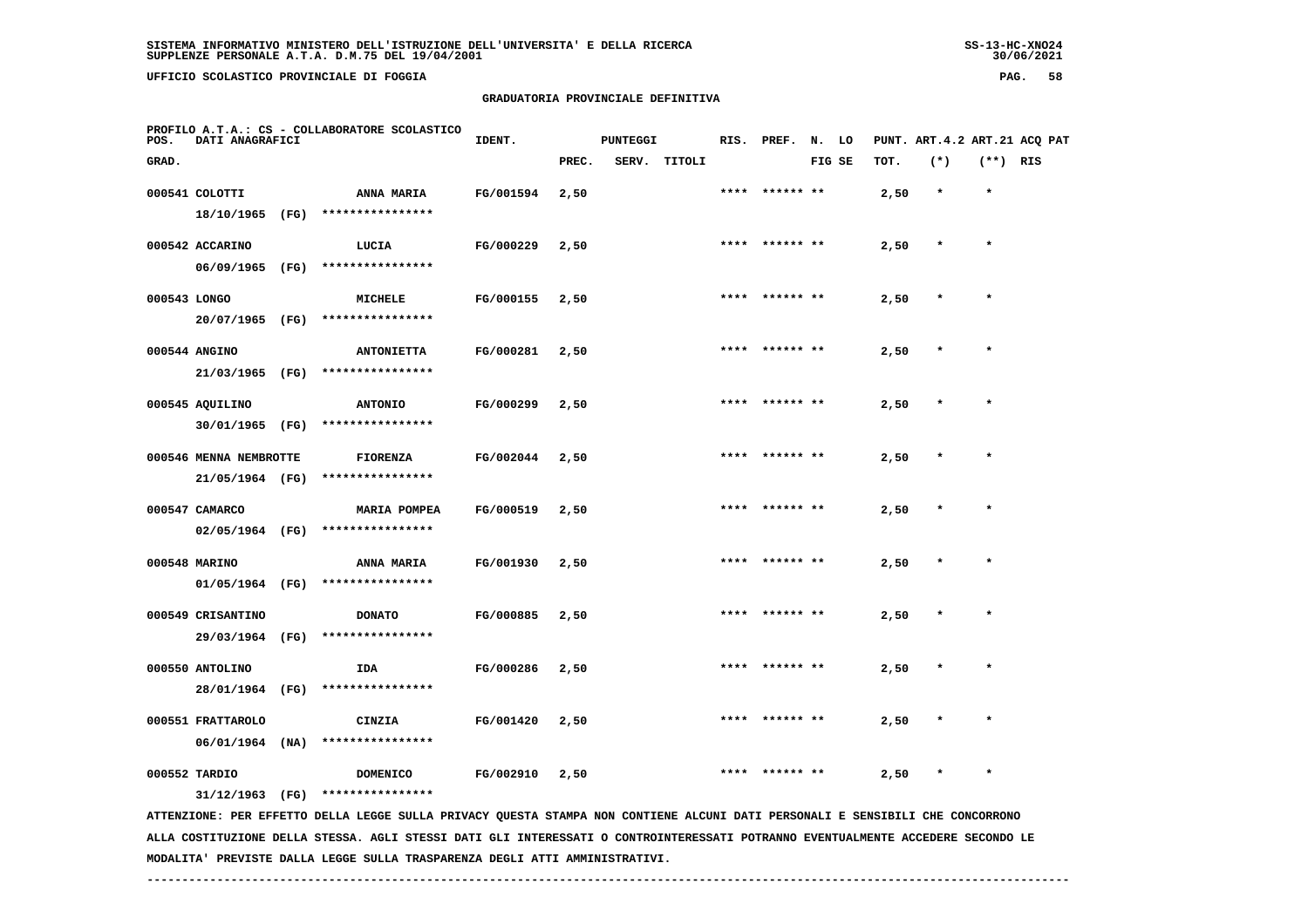**UFFICIO SCOLASTICO PROVINCIALE DI FOGGIA PAG. 59**

# **GRADUATORIA PROVINCIALE DEFINITIVA**

| POS.         | DATI ANAGRAFICI     |      | PROFILO A.T.A.: CS - COLLABORATORE SCOLASTICO                                                                                   | IDENT.    |       | <b>PUNTEGGI</b> |              | RIS. | PREF.          | N. LO  |      |         |            | PUNT. ART. 4.2 ART. 21 ACO PAT |
|--------------|---------------------|------|---------------------------------------------------------------------------------------------------------------------------------|-----------|-------|-----------------|--------------|------|----------------|--------|------|---------|------------|--------------------------------|
| GRAD.        |                     |      |                                                                                                                                 |           | PREC. |                 | SERV. TITOLI |      |                | FIG SE | TOT. | $(*)$   | $(**)$ RIS |                                |
|              | 000553 FORCELLI     |      | <b>ALBERTO</b>                                                                                                                  | FG/001400 | 2,50  |                 |              |      | **** ****** ** |        | 2,50 | $\star$ | $\star$    |                                |
|              | $01/12/1963$ (FG)   |      | ****************                                                                                                                |           |       |                 |              |      |                |        |      |         |            |                                |
|              | 000554 MARTINO      |      | <b>ANTONIETTA</b>                                                                                                               | FG/001948 | 2,50  |                 |              |      | **** ****** ** |        | 2,50 | $\star$ | $\star$    |                                |
|              |                     |      | 07/11/1963 (FG) ****************                                                                                                |           |       |                 |              |      |                |        |      |         |            |                                |
|              | 000555 MAZZEO       |      | <b>CARMELO</b>                                                                                                                  | FG/002011 | 2,50  |                 |              |      | **** ****** ** |        | 2,50 |         |            |                                |
|              | 01/11/1963 (FG)     |      | ****************                                                                                                                |           |       |                 |              |      |                |        |      |         |            |                                |
|              | 000556 DE CONSIGLIO |      | LOREDANA                                                                                                                        | FG/000993 | 2,50  |                 |              |      |                |        | 2,50 |         |            |                                |
|              | 19/10/1963 (FG)     |      | ****************                                                                                                                |           |       |                 |              |      |                |        |      |         |            |                                |
|              | 000557 MONTANELLO   |      | <b>ANGELA</b>                                                                                                                   | FG/003426 |       | 0,50            | 2,00         |      | **** ****** ** |        | 2,50 |         |            |                                |
|              | 06/06/1963 (FG)     |      | ****************                                                                                                                |           |       |                 |              |      |                |        |      |         |            |                                |
|              | 000558 DEL CAMPO    |      | COSTANTINO                                                                                                                      | FG/001015 | 2,50  |                 |              |      | **** ****** ** |        | 2,50 |         | $\star$    |                                |
|              | 02/01/1963          | (FG) | ****************                                                                                                                |           |       |                 |              |      |                |        |      |         |            |                                |
|              | 000559 CAMPANILE    |      | PAOLO                                                                                                                           | FG/000537 | 2,50  |                 |              |      |                |        | 2,50 |         |            |                                |
|              | 14/09/1962 (FG)     |      | ****************                                                                                                                |           |       |                 |              |      |                |        |      |         |            |                                |
|              | 000560 BASILE       |      | <b>ANTONIO</b>                                                                                                                  | FG/000361 | 2,50  |                 |              |      |                |        | 2,50 |         |            |                                |
|              | $12/09/1962$ (FG)   |      | ****************                                                                                                                |           |       |                 |              |      |                |        |      |         |            |                                |
| 000561 GAETA |                     |      | PATRIZIA                                                                                                                        | FG/001436 | 2,50  |                 |              | **** | ****** **      |        | 2,50 |         |            |                                |
|              | 19/08/1962 (FG)     |      | ****************                                                                                                                |           |       |                 |              |      |                |        |      |         |            |                                |
|              | 000562 CAGLIARI     |      | BEATRICE MARIA E FG/000502                                                                                                      |           | 2,50  |                 |              |      | **** ****** ** |        | 2,50 |         | $\star$    |                                |
|              |                     |      | 26/06/1962 (FG) ****************                                                                                                |           |       |                 |              |      |                |        |      |         |            |                                |
|              | 000563 LA TORRE     |      | <b>MATTIA</b>                                                                                                                   | FG/001729 | 2,50  |                 |              |      |                |        | 2,50 |         |            |                                |
|              | 01/06/1962 (FG)     |      | ****************                                                                                                                |           |       |                 |              |      |                |        |      |         |            |                                |
|              | 000564 SCIUSCO      |      | <b>GIORGIO</b>                                                                                                                  | FG/002759 | 2,50  |                 |              |      |                |        | 2,50 |         | $\star$    |                                |
|              |                     |      | 09/01/1962 (FG) ****************                                                                                                |           |       |                 |              |      |                |        |      |         |            |                                |
|              |                     |      | ATTENZIONE: PER EFFETTO DELLA LEGGE SULLA PRIVACY QUESTA STAMPA NON CONTIENE ALCUNI DATI PERSONALI E SENSIBILI CHE CONCORRONO   |           |       |                 |              |      |                |        |      |         |            |                                |
|              |                     |      | ALLA COSTITUZIONE DELLA STESSA. AGLI STESSI DATI GLI INTERESSATI O CONTROINTERESSATI POTRANNO EVENTUALMENTE ACCEDERE SECONDO LE |           |       |                 |              |      |                |        |      |         |            |                                |

 **MODALITA' PREVISTE DALLA LEGGE SULLA TRASPARENZA DEGLI ATTI AMMINISTRATIVI.**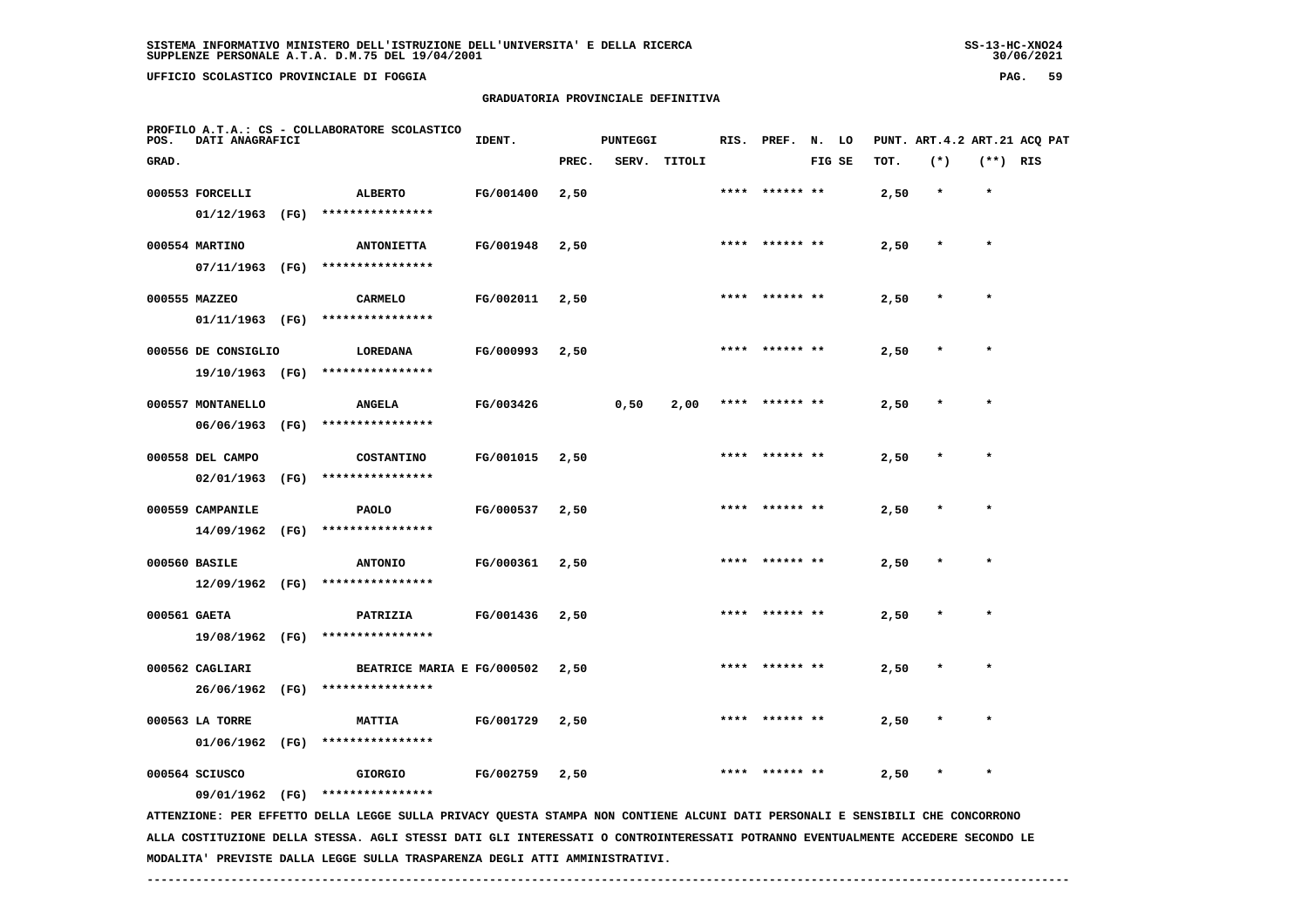**UFFICIO SCOLASTICO PROVINCIALE DI FOGGIA PAG. 60**

# **GRADUATORIA PROVINCIALE DEFINITIVA**

| POS.  | DATI ANAGRAFICI   |      | PROFILO A.T.A.: CS - COLLABORATORE SCOLASTICO                                                                                   | IDENT.    |       | <b>PUNTEGGI</b> |              | RIS. | PREF.     | N. LO  |      |         |            | PUNT. ART. 4.2 ART. 21 ACQ PAT |
|-------|-------------------|------|---------------------------------------------------------------------------------------------------------------------------------|-----------|-------|-----------------|--------------|------|-----------|--------|------|---------|------------|--------------------------------|
| GRAD. |                   |      |                                                                                                                                 |           | PREC. |                 | SERV. TITOLI |      |           | FIG SE | TOT. | $(*)$   | $(**)$ RIS |                                |
|       | 000565 SALVATORE  |      | <b>ROBERTO</b>                                                                                                                  | FG/002662 | 2,50  |                 |              | **** | ****** ** |        | 2,50 | $\star$ | $\star$    |                                |
|       | 11/05/1961        | (FG) | ****************                                                                                                                |           |       |                 |              |      |           |        |      |         |            |                                |
|       | 000566 DI MAGGIO  |      | <b>ANTONIO</b>                                                                                                                  | FG/001196 | 2,50  |                 |              |      |           |        | 2,50 | $\ast$  | $\star$    |                                |
|       | 14/02/1961        | (FG) | ****************                                                                                                                |           |       |                 |              |      |           |        |      |         |            |                                |
|       | 000567 DI IORIO   |      | MARIA LINA                                                                                                                      | FG/001185 | 2,50  |                 |              |      |           |        | 2,50 |         |            |                                |
|       | 09/10/1960        | (CB) | ****************                                                                                                                |           |       |                 |              |      |           |        |      |         |            |                                |
|       | 000568 CAPOSENO   |      | <b>ALFREDO</b>                                                                                                                  | FG/000567 | 2,50  |                 |              |      |           |        | 2,50 |         |            |                                |
|       | 13/09/1960        | (FG) | ****************                                                                                                                |           |       |                 |              |      |           |        |      |         |            |                                |
|       | 000569 CIAVARELLA |      | <b>GIUSEPPE</b>                                                                                                                 | FG/000719 | 2,50  |                 |              | **** | ****** ** |        | 2,50 |         |            |                                |
|       | 18/09/1959        | (FG) | ****************                                                                                                                |           |       |                 |              |      |           |        |      |         |            |                                |
|       | 000570 PRENCIPE   |      | <b>SIPONTINA</b>                                                                                                                | FG/002450 | 2,50  |                 |              | **** | ****** ** |        | 2,50 | $\ast$  | $\star$    |                                |
|       | 01/07/1959        | (FG) | ****************                                                                                                                |           |       |                 |              |      |           |        |      |         |            |                                |
|       | 000571 PERROTTI   |      | GIOVANNI                                                                                                                        | FG/002346 | 2,50  |                 |              |      |           |        | 2,50 |         |            |                                |
|       | 30/11/1958        | (FG) | ****************                                                                                                                |           |       |                 |              |      |           |        |      |         |            |                                |
|       | 000572 TORTORELLI |      | <b>MARIA PIA</b>                                                                                                                | FG/002968 | 2,50  |                 |              |      |           |        | 2,50 |         |            |                                |
|       | 12/11/1958        | (FG) | ****************                                                                                                                |           |       |                 |              |      |           |        |      |         |            |                                |
|       | 000573 MIRAGLIA   |      | CLAUDIO                                                                                                                         | FG/002072 | 2,50  |                 |              |      |           |        | 2,50 |         |            |                                |
|       | 04/07/1958        | (FG) | ****************                                                                                                                |           |       |                 |              |      |           |        |      |         |            |                                |
|       | 000574 QUITADAMO  |      | ANNA GIUSEPPINA FG/002472                                                                                                       |           | 2,50  |                 |              |      |           |        | 2,50 |         | $\star$    |                                |
|       | 22/06/1958        | (FG) | ****************                                                                                                                |           |       |                 |              |      |           |        |      |         |            |                                |
|       | 000575 CAROTA     |      | MICHELE                                                                                                                         | FG/000626 | 2,50  |                 |              |      |           |        | 2,50 |         |            |                                |
|       | 14/12/1957        | (FG) | ****************                                                                                                                |           |       |                 |              |      |           |        |      |         |            |                                |
|       | 000576 D ONOFRIO  |      | <b>BENVENUTA</b>                                                                                                                | FG/001283 | 2,50  |                 |              |      |           |        | 2,50 |         |            |                                |
|       | 15/10/1957        | (FG) | ****************                                                                                                                |           |       |                 |              |      |           |        |      |         |            |                                |
|       |                   |      | ATTENZIONE: PER EFFETTO DELLA LEGGE SULLA PRIVACY QUESTA STAMPA NON CONTIENE ALCUNI DATI PERSONALI E SENSIBILI CHE CONCORRONO   |           |       |                 |              |      |           |        |      |         |            |                                |
|       |                   |      | ALLA COSTITUZIONE DELLA STESSA. AGLI STESSI DATI GLI INTERESSATI O CONTROINTERESSATI POTRANNO EVENTUALMENTE ACCEDERE SECONDO LE |           |       |                 |              |      |           |        |      |         |            |                                |

 **MODALITA' PREVISTE DALLA LEGGE SULLA TRASPARENZA DEGLI ATTI AMMINISTRATIVI.**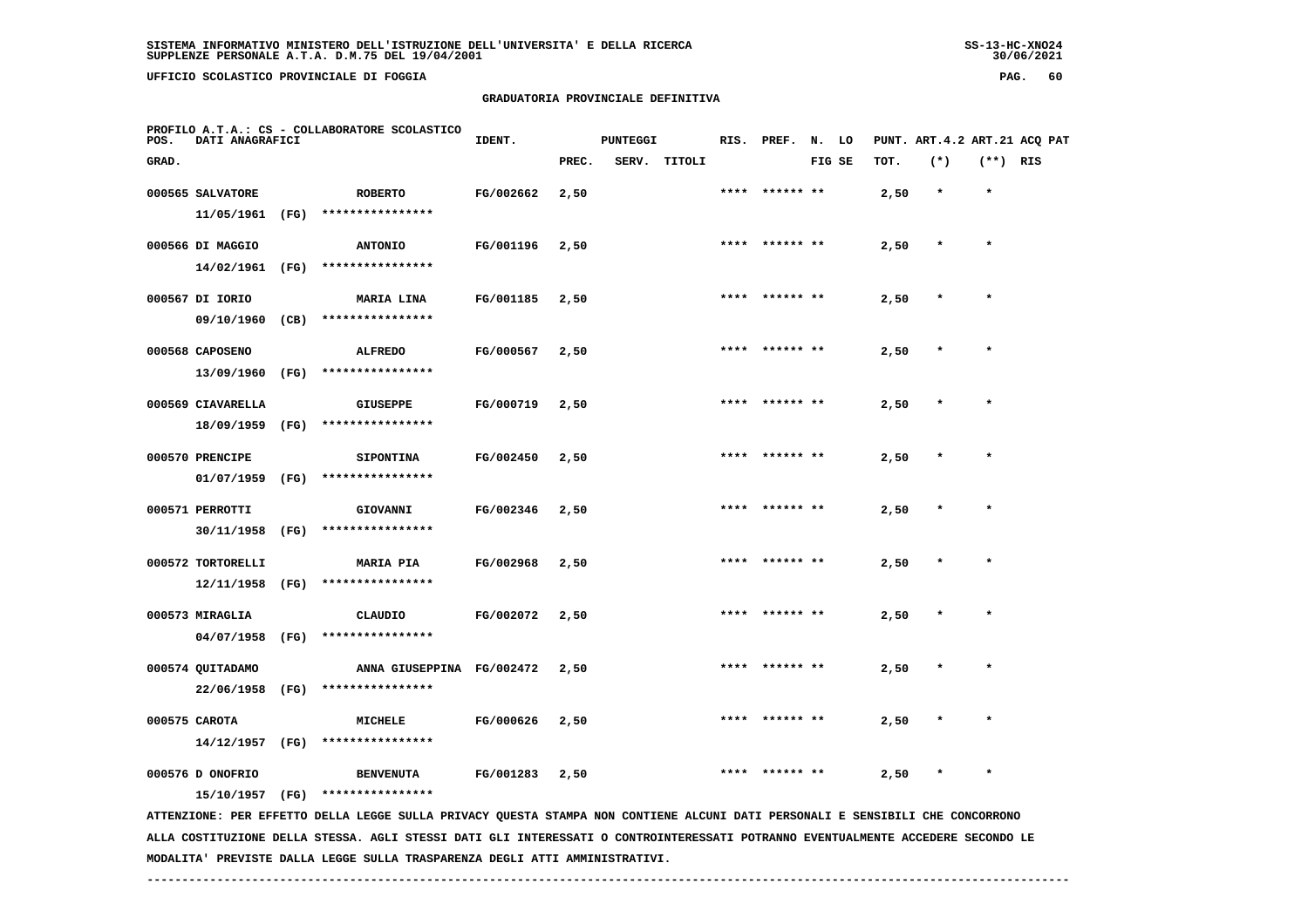**UFFICIO SCOLASTICO PROVINCIALE DI FOGGIA PAG. 61**

# **GRADUATORIA PROVINCIALE DEFINITIVA**

| POS.  | DATI ANAGRAFICI                   | PROFILO A.T.A.: CS - COLLABORATORE SCOLASTICO                                                                                 | IDENT.    |       | <b>PUNTEGGI</b> |        |      | RIS. PREF. N. LO |        |      |         |            | PUNT. ART.4.2 ART.21 ACQ PAT |
|-------|-----------------------------------|-------------------------------------------------------------------------------------------------------------------------------|-----------|-------|-----------------|--------|------|------------------|--------|------|---------|------------|------------------------------|
| GRAD. |                                   |                                                                                                                               |           | PREC. | SERV.           | TITOLI |      |                  | FIG SE | TOT. | $(*)$   | $(**)$ RIS |                              |
|       | 000577 BARBATO                    | ADA                                                                                                                           | FG/003482 |       | 0,50            | 2,00   |      | **** ****** **   |        | 2,50 | $\star$ | $\star$    |                              |
|       |                                   | 16/09/1957 (FG) ****************                                                                                              |           |       |                 |        |      |                  |        |      |         |            |                              |
|       | 000578 RUBINO                     | ALDO MICHELE                                                                                                                  | FG/002584 | 2,50  |                 |        | **** | ****** **        |        | 2,50 |         | $\star$    |                              |
|       |                                   | 29/08/1957 (FG) ****************                                                                                              |           |       |                 |        |      |                  |        |      |         |            |                              |
|       | 000579 NIGRO                      | <b>MARIO</b>                                                                                                                  | FG/002197 | 2,50  |                 |        |      | **** ****** **   |        | 2,50 |         |            |                              |
|       |                                   | 17/08/1957 (FG) ****************                                                                                              |           |       |                 |        |      |                  |        |      |         |            |                              |
|       | 000580 STELLA                     | <b>ARTURO</b>                                                                                                                 | FG/002856 | 2,50  |                 |        |      |                  |        | 2,50 |         |            |                              |
|       | 11/11/1956 (FG)                   | ****************                                                                                                              |           |       |                 |        |      |                  |        |      |         |            |                              |
|       | 000581 RUSSO                      | <b>GERARDO</b>                                                                                                                | FG/002607 | 2,50  |                 |        |      | **** ****** **   |        | 2,50 |         | $\star$    |                              |
|       | 29/09/1956 (FG)                   | ****************                                                                                                              |           |       |                 |        |      |                  |        |      |         |            |                              |
|       | 000582 BISCOTTI                   | <b>ELEONORA</b>                                                                                                               | FG/000425 | 2,50  |                 |        |      |                  |        | 2,50 |         |            |                              |
|       | 10/02/1956 (FG)                   | ****************                                                                                                              |           |       |                 |        |      |                  |        |      |         |            |                              |
|       | 000583 DI LELLA                   | <b>COSTANTINA</b>                                                                                                             | FG/001189 | 2,50  |                 |        |      | **** ****** **   |        | 2,50 |         | $\star$    |                              |
|       |                                   | 15/10/1954 (FG) ****************                                                                                              |           |       |                 |        |      |                  |        |      |         |            |                              |
|       | 000584 LA GALA                    | MARIA                                                                                                                         | FG/001680 | 2,45  |                 |        |      | ****  ****** **  |        | 2,45 |         |            |                              |
|       |                                   | 16/11/1960 (FG) ****************                                                                                              |           |       |                 |        |      |                  |        |      |         |            |                              |
|       | 000585 TARQUINIO                  | ALESSANDRO PIO                                                                                                                | FG/002915 | 2,45  |                 |        | **** |                  |        | 2,45 |         |            |                              |
|       | 14/05/1959 (FG)                   | ****************                                                                                                              |           |       |                 |        |      |                  |        |      |         |            |                              |
|       | 000586 MONACO                     | <b>ANTONIO</b>                                                                                                                | FG/002095 | 2,45  |                 |        |      |                  |        | 2,45 |         |            |                              |
|       | 20/03/1959 (PZ)                   | ****************                                                                                                              |           |       |                 |        |      |                  |        |      |         |            |                              |
|       | 000587 TROMBETTA                  |                                                                                                                               | FG/003019 |       |                 |        |      | **** ****** **   |        |      |         |            |                              |
|       | 28/09/1955 (FG)                   | <b>ANTONIO</b><br>****************                                                                                            |           | 2,45  |                 |        |      |                  |        | 2,45 |         |            |                              |
|       |                                   |                                                                                                                               |           |       |                 |        |      |                  |        |      |         | $\star$    |                              |
|       | 000588 GALASSO<br>05/11/1965 (FG) | <b>GIUSEPPE</b><br>****************                                                                                           | FG/001447 | 2,40  |                 |        |      | **** ****** **   |        | 2,40 |         |            |                              |
|       |                                   | ATTENZIONE: PER EFFETTO DELLA LEGGE SULLA PRIVACY QUESTA STAMPA NON CONTIENE ALCUNI DATI PERSONALI E SENSIBILI CHE CONCORRONO |           |       |                 |        |      |                  |        |      |         |            |                              |
|       |                                   |                                                                                                                               |           |       |                 |        |      |                  |        |      |         |            |                              |

 **ALLA COSTITUZIONE DELLA STESSA. AGLI STESSI DATI GLI INTERESSATI O CONTROINTERESSATI POTRANNO EVENTUALMENTE ACCEDERE SECONDO LE MODALITA' PREVISTE DALLA LEGGE SULLA TRASPARENZA DEGLI ATTI AMMINISTRATIVI.**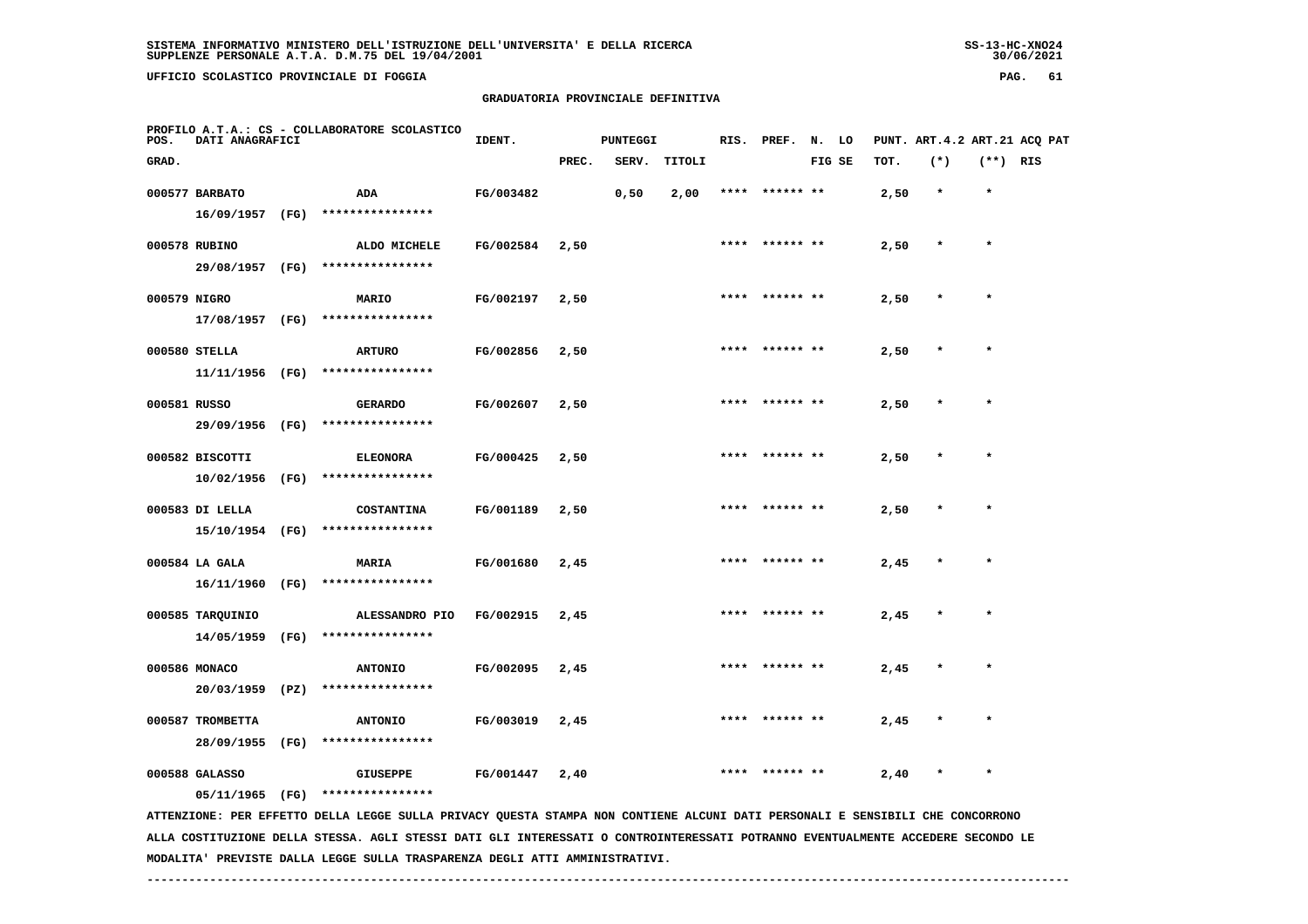**UFFICIO SCOLASTICO PROVINCIALE DI FOGGIA PAG. 62**

# **GRADUATORIA PROVINCIALE DEFINITIVA**

| POS.  | DATI ANAGRAFICI               |      | PROFILO A.T.A.: CS - COLLABORATORE SCOLASTICO                                                                                                                                                                                                                    | IDENT.    |       | <b>PUNTEGGI</b> |              | RIS. | PREF.     | N. LO  |      |         |            | PUNT. ART. 4.2 ART. 21 ACQ PAT |
|-------|-------------------------------|------|------------------------------------------------------------------------------------------------------------------------------------------------------------------------------------------------------------------------------------------------------------------|-----------|-------|-----------------|--------------|------|-----------|--------|------|---------|------------|--------------------------------|
| GRAD. |                               |      |                                                                                                                                                                                                                                                                  |           | PREC. |                 | SERV. TITOLI |      |           | FIG SE | TOT. | $(*)$   | $(**)$ RIS |                                |
|       | 000589 VENTURA                |      | <b>ANTONIETTA</b>                                                                                                                                                                                                                                                | FG/003075 | 2,40  |                 |              | **** | ****** ** |        | 2,40 | $\star$ | $\star$    |                                |
|       | 22/01/1960 (FG)               |      | ****************                                                                                                                                                                                                                                                 |           |       |                 |              |      |           |        |      |         |            |                                |
|       | 000590 SALCUNI                |      | <b>ANGELA</b>                                                                                                                                                                                                                                                    | FG/002649 | 2,40  |                 |              |      |           |        | 2,40 |         | $\star$    |                                |
|       | 04/01/1956 (FG)               |      | ****************                                                                                                                                                                                                                                                 |           |       |                 |              |      |           |        |      |         |            |                                |
|       | 000591 IANZITI                |      | <b>GIORGIO</b>                                                                                                                                                                                                                                                   | FG/001632 | 2,40  |                 |              |      |           |        | 2,40 |         |            |                                |
|       | 02/01/1956 (FG)               |      | ****************                                                                                                                                                                                                                                                 |           |       |                 |              |      |           |        |      |         |            |                                |
|       | 000592 IAGULLI                |      | MARIA                                                                                                                                                                                                                                                            | FG/000150 | 2,40  |                 |              |      |           |        | 2,40 |         |            |                                |
|       | 19/10/1955 (FG)               |      | ****************                                                                                                                                                                                                                                                 |           |       |                 |              |      |           |        |      |         |            |                                |
|       | 000593 DELL'AQUILA            |      | <b>UMBERTO</b>                                                                                                                                                                                                                                                   | FG/001025 | 2,35  |                 |              | **** | ****** ** |        | 2,35 |         | $\star$    |                                |
|       | 27/03/1958 (FG)               |      | ****************                                                                                                                                                                                                                                                 |           |       |                 |              |      |           |        |      |         |            |                                |
|       | 000594 BILANCIA               |      | MARIO                                                                                                                                                                                                                                                            | FG/000414 | 2,30  |                 |              | **** | ****** ** |        | 2,30 | $\star$ | $\star$    |                                |
|       | 01/05/1965 (FG)               |      | ****************                                                                                                                                                                                                                                                 |           |       |                 |              |      |           |        |      |         |            |                                |
|       | 000595 DEL VISCIO             |      | LUCIA RITA                                                                                                                                                                                                                                                       | FG/001057 | 2,30  |                 |              |      |           |        | 2,30 |         |            |                                |
|       | 30/05/1961                    | (FG) | ****************                                                                                                                                                                                                                                                 |           |       |                 |              |      |           |        |      |         |            |                                |
|       | 000596 DI VIESTE              |      | <b>MAURO</b>                                                                                                                                                                                                                                                     | FG/001274 | 2,30  |                 |              |      |           |        | 2,30 |         |            |                                |
|       | 04/02/1961                    | (FG) | ****************                                                                                                                                                                                                                                                 |           |       |                 |              |      |           |        |      |         |            |                                |
|       | 000597 PAPAGNO                |      | MICHELE ANTONIO FG/002284                                                                                                                                                                                                                                        |           | 2,30  |                 |              |      |           |        | 2,30 |         |            |                                |
|       | 03/01/1961 (FG)               |      | ****************                                                                                                                                                                                                                                                 |           |       |                 |              |      |           |        |      |         |            |                                |
|       |                               |      |                                                                                                                                                                                                                                                                  |           |       |                 |              |      |           |        |      |         | $\star$    |                                |
|       | 000598 SALANDRA<br>14/11/1959 | (FG) | <b>ANTONIO</b><br>****************                                                                                                                                                                                                                               | FG/002646 | 2,30  |                 |              |      |           |        | 2,30 |         |            |                                |
|       |                               |      |                                                                                                                                                                                                                                                                  |           |       |                 |              |      |           |        |      |         |            |                                |
|       | 000599 CIARMOLI               |      | <b>VINCENZO</b>                                                                                                                                                                                                                                                  | FG/000712 | 2,30  |                 |              |      |           |        | 2,30 |         |            |                                |
|       | 09/10/1959                    | (FG) | ****************                                                                                                                                                                                                                                                 |           |       |                 |              |      |           |        |      |         |            |                                |
|       | 000600 D'ANDREA               |      | <b>MARIA DOVATA</b>                                                                                                                                                                                                                                              | FG/000944 | 2,30  |                 |              |      |           |        | 2,30 |         |            |                                |
|       | 25/01/1959 (FG)               |      | ****************                                                                                                                                                                                                                                                 |           |       |                 |              |      |           |        |      |         |            |                                |
|       |                               |      | ATTENZIONE: PER EFFETTO DELLA LEGGE SULLA PRIVACY QUESTA STAMPA NON CONTIENE ALCUNI DATI PERSONALI E SENSIBILI CHE CONCORRONO<br>ALLA COSTITUZIONE DELLA STESSA. AGLI STESSI DATI GLI INTERESSATI O CONTROINTERESSATI POTRANNO EVENTUALMENTE ACCEDERE SECONDO LE |           |       |                 |              |      |           |        |      |         |            |                                |

 **MODALITA' PREVISTE DALLA LEGGE SULLA TRASPARENZA DEGLI ATTI AMMINISTRATIVI.**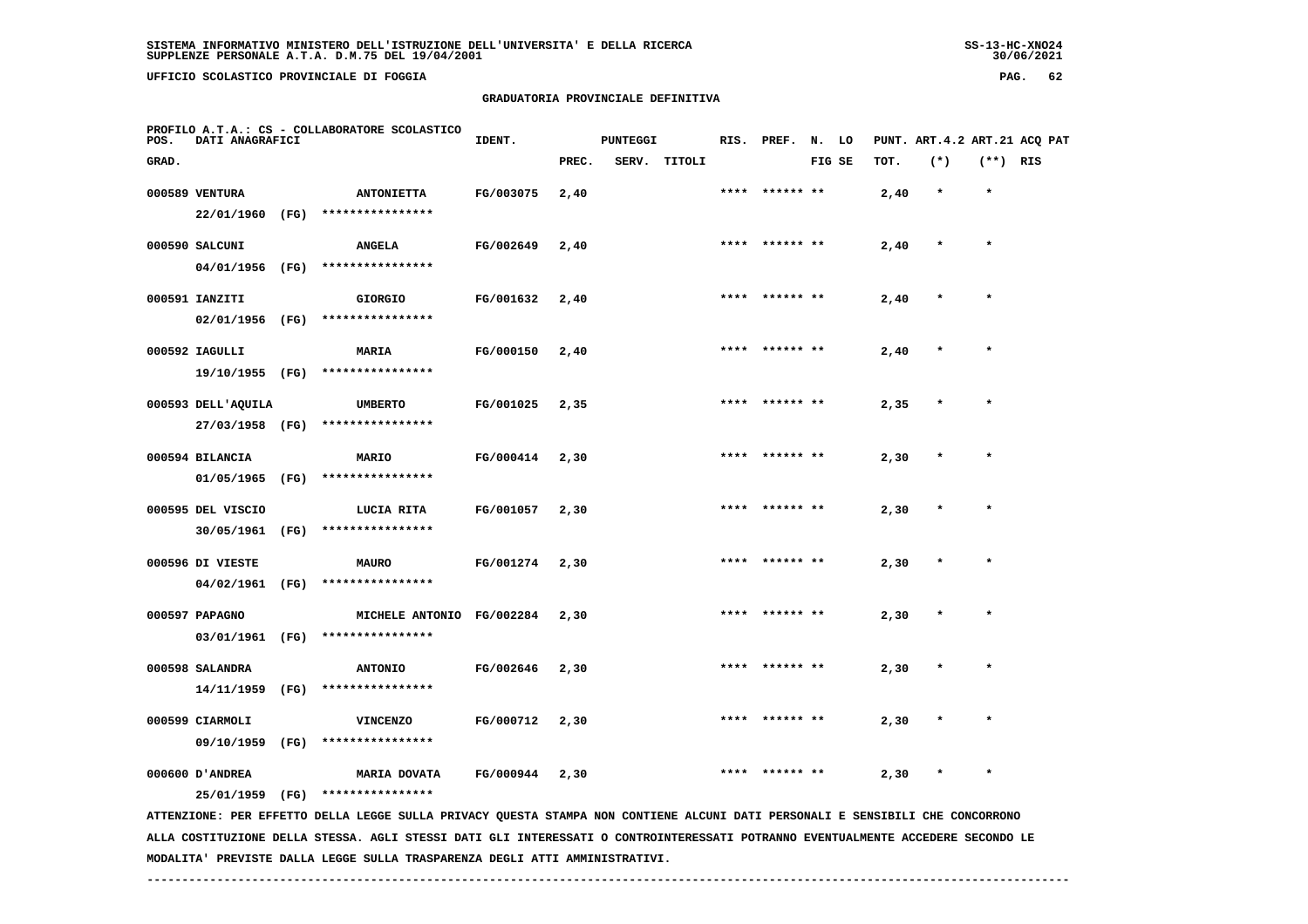**UFFICIO SCOLASTICO PROVINCIALE DI FOGGIA PAG. 63**

 **PROFILO A.T.A.: CS - COLLABORATORE SCOLASTICO**

# **GRADUATORIA PROVINCIALE DEFINITIVA**

 **GRAD. PREC. SERV. TITOLI FIG SE TOT. (\*) (\*\*) RIS**

 **000601 TANCREDI ANNA FG/002887 2,30 \*\*\*\* \*\*\*\*\*\* \*\* 2,30 \* \***

|              | 06/02/1958         | (FG) | ****************     |           |      |      |           |      |         |         |
|--------------|--------------------|------|----------------------|-----------|------|------|-----------|------|---------|---------|
|              | 000602 D'ANDOLA    |      | VENANZIO             | FG/000943 | 2,30 | **** | ****** ** | 2,30 | $\star$ | $\star$ |
|              | 04/10/1957         | (FG) | ****************     |           |      |      |           |      |         |         |
|              | 000603 RICCHETTI   |      | CANDIDA              | FG/002519 | 2,20 | **** | ****** ** | 2,20 | $\star$ | ÷       |
|              | 04/02/1965         | (FG) | ****************     |           |      |      |           |      |         |         |
|              | 000604 TOTARO      |      | <b>MICHELE</b>       | FG/002980 | 2,20 | **** | ****** ** | 2,20 | $\star$ | $\star$ |
|              | 24/09/1960         | (FG) | ****************     |           |      |      |           |      |         |         |
| 000605 LAPIO |                    |      | <b>VINCENZO</b>      | FG/001706 | 2,20 | **** | ****** ** | 2,20 | $\star$ | $\star$ |
|              | 04/05/1955         | (FG) | ****************     |           |      |      |           |      |         |         |
| 000606 TISO  |                    |      | LUCIA                | FG/000091 | 2,15 | **** | ****** ** | 2,15 | $\star$ | $\star$ |
|              | 28/06/1964         | (FG) | ****************     |           |      |      |           |      |         |         |
|              | 000607 BALDASSARRE |      | <b>MARIA ROSARIA</b> | FG/000337 | 2,15 | **** | ****** ** | 2,15 | $\star$ | ۰       |
|              | 06/01/1964         | (FG) | ****************     |           |      |      |           |      |         |         |

**IDENT.** PUNTEGGI RIS. PREF. N. LO PUNT. ART.4.2 ART.21 ACQ PAT

 **000608 STELLINI GIANCARLO ROMANO FG/002860 2,15 \*\*\*\* \*\*\*\*\*\* \*\* 2,15 \* \* 25/03/1963 (EE) \*\*\*\*\*\*\*\*\*\*\*\*\*\*\*\***

 **000609 RINALDI ROSANNA FG/002545 2,15 \*\*\*\* \*\*\*\*\*\* \*\* 2,15 \* \* 21/03/1963 (FG) \*\*\*\*\*\*\*\*\*\*\*\*\*\*\*\***000610 MAZZEO **ANTONIO FG/002010** 2,15 \*\*\*\* \*\*\*\*\*\* \*\* 2,15  **23/01/1963 (FG) \*\*\*\*\*\*\*\*\*\*\*\*\*\*\*\***

 **000611 SINCERO ROSARIA FG/002812 2,15 \*\*\*\* \*\*\*\*\*\* \*\* 2,15 \* \* 11/03/1960 (FG) \*\*\*\*\*\*\*\*\*\*\*\*\*\*\*\* 000612 GERVASIO ANGELO FG/001491 2,15 \*\*\*\* \*\*\*\*\*\* \*\* 2,15 \* \***

 **31/01/1960 (FG) \*\*\*\*\*\*\*\*\*\*\*\*\*\*\*\***

 **ATTENZIONE: PER EFFETTO DELLA LEGGE SULLA PRIVACY QUESTA STAMPA NON CONTIENE ALCUNI DATI PERSONALI E SENSIBILI CHE CONCORRONO ALLA COSTITUZIONE DELLA STESSA. AGLI STESSI DATI GLI INTERESSATI O CONTROINTERESSATI POTRANNO EVENTUALMENTE ACCEDERE SECONDO LE MODALITA' PREVISTE DALLA LEGGE SULLA TRASPARENZA DEGLI ATTI AMMINISTRATIVI.**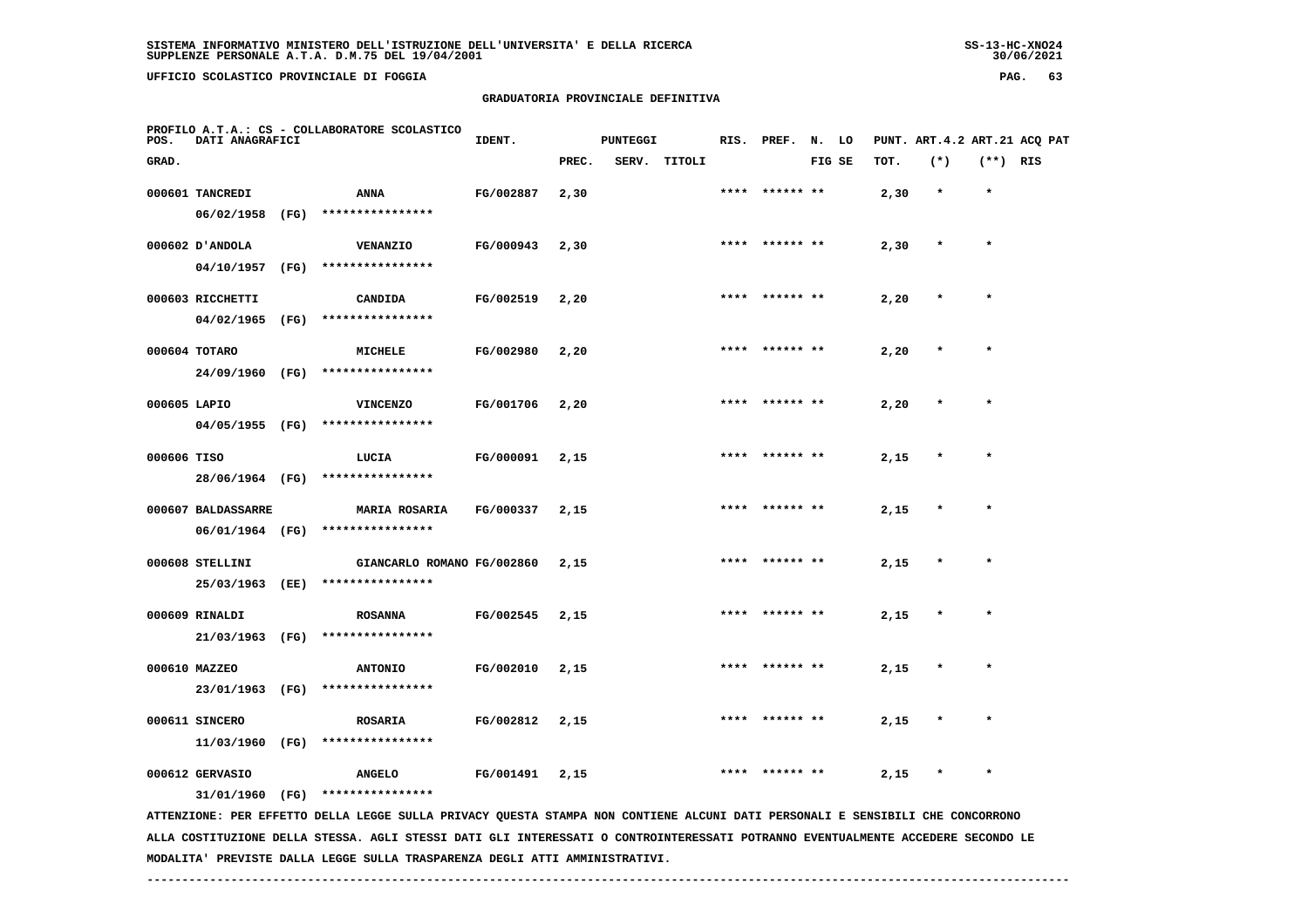**UFFICIO SCOLASTICO PROVINCIALE DI FOGGIA PAG. 64**

# **GRADUATORIA PROVINCIALE DEFINITIVA**

| POS.         | DATI ANAGRAFICI   | PROFILO A.T.A.: CS - COLLABORATORE SCOLASTICO                                                                                 | IDENT.    |       | <b>PUNTEGGI</b> |              |      | RIS. PREF. N. LO |        |      | PUNT. ART. 4.2 ART. 21 ACQ PAT |            |  |
|--------------|-------------------|-------------------------------------------------------------------------------------------------------------------------------|-----------|-------|-----------------|--------------|------|------------------|--------|------|--------------------------------|------------|--|
| GRAD.        |                   |                                                                                                                               |           | PREC. |                 | SERV. TITOLI |      |                  | FIG SE | TOT. | $(*)$                          | $(**)$ RIS |  |
|              | 000613 FARINA     | <b>MAURO</b>                                                                                                                  | FG/001336 | 2,15  |                 |              |      | **** ****** **   |        | 2,15 | $\star$                        | $\star$    |  |
|              | $20/07/1959$ (TA) | ****************                                                                                                              |           |       |                 |              |      |                  |        |      |                                |            |  |
|              | 000614 PACELLA    | <b>MARIA LUCIA</b>                                                                                                            | FG/000176 | 2,15  |                 |              |      | **** ****** **   |        | 2,15 |                                | $\star$    |  |
|              | 05/02/1959 (FG)   | ****************                                                                                                              |           |       |                 |              |      |                  |        |      |                                |            |  |
| 000615 BOCCI |                   | ANNA                                                                                                                          | FG/000432 | 2,15  |                 |              | **** |                  |        | 2,15 | $\star$                        | $\star$    |  |
|              | 25/04/1958 (FG)   | ****************                                                                                                              |           |       |                 |              |      |                  |        |      |                                |            |  |
|              | 000616 MIRABELLA  | <b>CARMELA</b>                                                                                                                | FG/002071 | 2,15  |                 |              |      | **** ****** **   |        | 2,15 |                                | $\star$    |  |
|              | 18/08/1957 (FG)   | ****************                                                                                                              |           |       |                 |              |      |                  |        |      |                                |            |  |
| 000617 FERRI |                   | <b>GIUSEPPE</b>                                                                                                               | FG/001360 | 2,15  |                 |              |      |                  |        | 2,15 |                                |            |  |
|              | 28/03/1957 (FG)   | ****************                                                                                                              |           |       |                 |              |      |                  |        |      |                                |            |  |
|              | 000618 SGARRO     | LUCIA                                                                                                                         | FG/002789 | 2,15  |                 |              |      | **** ****** **   |        | 2,15 | $\ast$                         | $\star$    |  |
|              | 16/12/1956 (FG)   | ****************                                                                                                              |           |       |                 |              |      |                  |        |      |                                |            |  |
|              | 000619 DEL FUOCO  | CARMELA                                                                                                                       | FG/001017 | 2,15  |                 |              |      | **** ****** **   |        | 2,15 |                                | $\star$    |  |
|              | 08/11/1956 (FG)   | ****************                                                                                                              |           |       |                 |              |      |                  |        |      |                                |            |  |
|              | 000620 MELILLO    | <b>ANNUNZIATA</b>                                                                                                             | FG/002029 | 2,15  |                 |              |      | **** ****** **   |        | 2,15 | $\star$                        | $\star$    |  |
|              |                   | 10/09/1956 (FG) ****************                                                                                              |           |       |                 |              |      |                  |        |      |                                |            |  |
|              | 000621 PAGANO     | <b>ANNA MARIA</b>                                                                                                             | FG/000066 | 2,15  |                 |              |      |                  |        | 2,15 |                                |            |  |
|              | 27/01/1955 (FG)   | ****************                                                                                                              |           |       |                 |              |      |                  |        |      |                                |            |  |
|              | 000622 CIUFFREDA  | LUIGI                                                                                                                         | FG/000778 | 2,15  |                 |              |      |                  |        | 2,15 |                                |            |  |
|              | 25/09/1954 (FG)   | ****************                                                                                                              |           |       |                 |              |      |                  |        |      |                                |            |  |
|              | 000623 DE MATTEIS | MARCA                                                                                                                         | FG/001065 | 2,10  |                 |              |      | ****  ****** **  |        | 2,10 |                                | $\star$    |  |
|              | 13/11/1966 (FG)   | ****************                                                                                                              |           |       |                 |              |      |                  |        |      |                                |            |  |
| 000624 PAVIA |                   | <b>FAUSTO</b>                                                                                                                 | FG/002305 | 2,10  |                 |              | **** | ****** **        |        | 2,10 |                                | $\star$    |  |
|              | 28/05/1961 (FG)   | ****************                                                                                                              |           |       |                 |              |      |                  |        |      |                                |            |  |
|              |                   | ATTENZIONE: PER EFFETTO DELLA LEGGE SULLA PRIVACY QUESTA STAMPA NON CONTIENE ALCUNI DATI PERSONALI E SENSIBILI CHE CONCORRONO |           |       |                 |              |      |                  |        |      |                                |            |  |

 **ALLA COSTITUZIONE DELLA STESSA. AGLI STESSI DATI GLI INTERESSATI O CONTROINTERESSATI POTRANNO EVENTUALMENTE ACCEDERE SECONDO LE MODALITA' PREVISTE DALLA LEGGE SULLA TRASPARENZA DEGLI ATTI AMMINISTRATIVI.**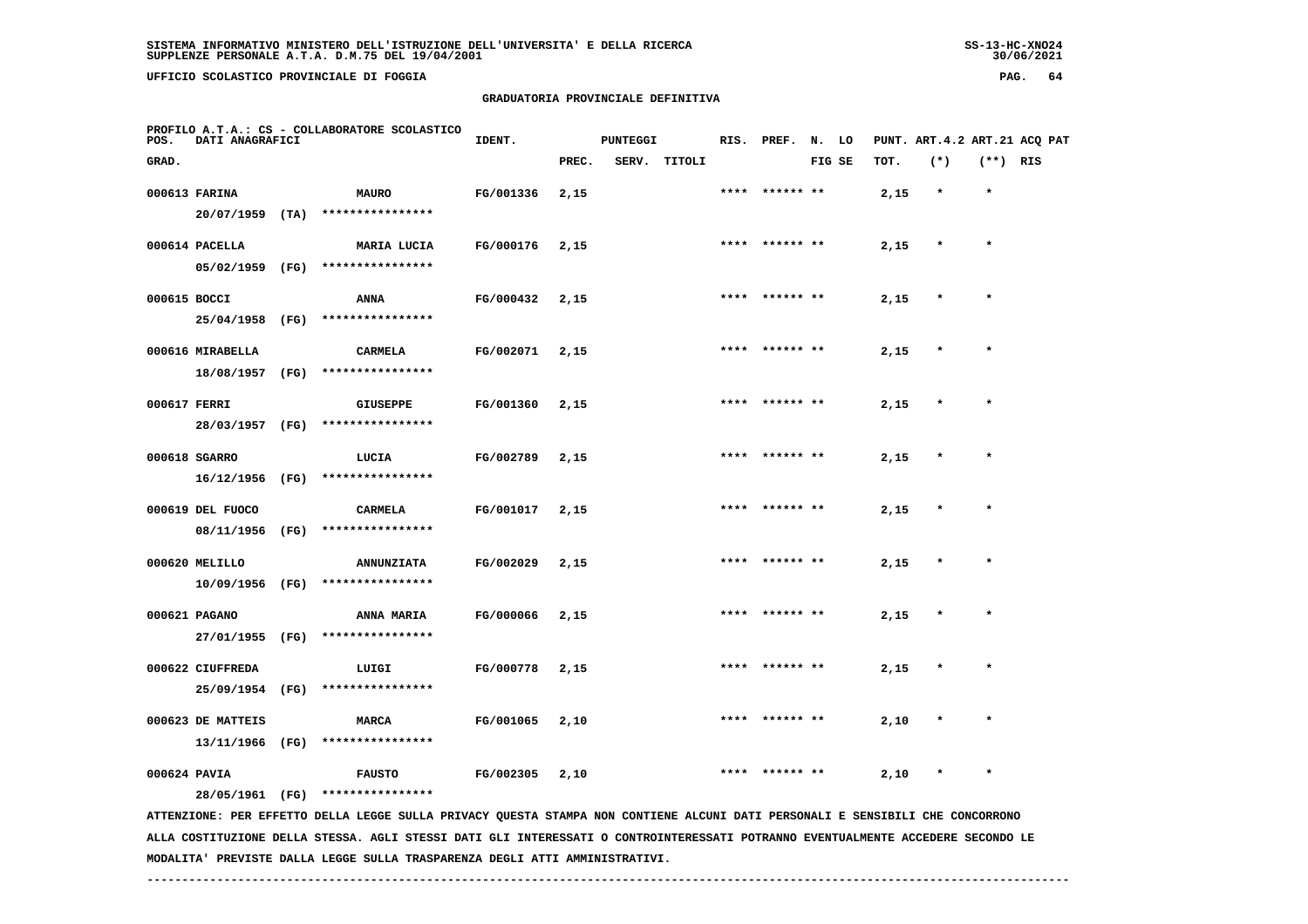**UFFICIO SCOLASTICO PROVINCIALE DI FOGGIA PAG. 65**

# **GRADUATORIA PROVINCIALE DEFINITIVA**

| POS.  | DATI ANAGRAFICI                         |      | PROFILO A.T.A.: CS - COLLABORATORE SCOLASTICO                                                                                   | IDENT.    |       | <b>PUNTEGGI</b> |              | RIS. | PREF.          | N.     | LO |      | PUNT. ART. 4.2 ART. 21 ACO PAT |            |  |
|-------|-----------------------------------------|------|---------------------------------------------------------------------------------------------------------------------------------|-----------|-------|-----------------|--------------|------|----------------|--------|----|------|--------------------------------|------------|--|
| GRAD. |                                         |      |                                                                                                                                 |           | PREC. |                 | SERV. TITOLI |      |                | FIG SE |    | TOT. | $(*)$                          | $(**)$ RIS |  |
|       | 000625 CASARELLA<br>17/03/1958          | (FG) | <b>GIUSEPPE</b><br>****************                                                                                             | FG/000634 | 2,10  |                 |              |      |                |        |    | 2,10 | $\star$                        | $\star$    |  |
|       | 000626 DEL GAUDIO<br>26/02/1957         | (FG) | POMPEO DAVIDE<br>****************                                                                                               | FG/001018 | 2,10  |                 |              |      |                |        |    | 2,10 |                                | $\star$    |  |
|       | 000627 PAVINO<br>08/07/1955 (FG)        |      | <b>NUNZIATA</b><br>****************                                                                                             | FG/002306 | 2,10  |                 |              |      |                |        |    | 2,10 |                                |            |  |
|       | 000628 DI FEO<br>25/12/1964 (FG)        |      | <b>GIUSEPPINA</b><br>****************                                                                                           | FG/001165 | 2,05  |                 |              | **** | ****** **      |        |    | 2,05 |                                |            |  |
|       | 000629 DE GREGORIO<br>23/07/1960 (FG)   |      | <b>ANTONIETTA</b><br>****************                                                                                           | FG/001012 | 2,05  |                 |              |      | **** ****** ** |        |    | 2,05 |                                | $\star$    |  |
|       | 000630 MELILLO<br>08/05/1960 (FG)       |      | <b>MARIA ROSARIA</b><br>****************                                                                                        | FG/000166 | 2,05  |                 |              | **** |                |        |    | 2,05 |                                |            |  |
|       | 000631 IMPAGLIATELLI<br>01/07/1958 (FG) |      | MARIELLA<br>****************                                                                                                    | FG/001642 | 2,05  |                 |              |      |                |        |    | 2,05 |                                |            |  |
|       | 000632 VENEZIANO<br>10/04/1958          | (FG) | <b>SOCCORSA</b><br>****************                                                                                             | FG/003069 | 2,00  |                 |              |      |                |        |    | 2,00 |                                |            |  |
|       | 000633 SANTORO<br>05/05/1960            | (FG) | <b>GIUSEPPE</b><br>****************                                                                                             | FG/002686 | 2,00  |                 |              | **** | ****** **      |        |    | 2,00 |                                | $\star$    |  |
|       | 000634 FERRANDINO<br>16/02/1961         | (FG) | <b>VILMA</b><br>****************                                                                                                | FG/001344 | 2,00  |                 |              |      |                |        |    | 2,00 |                                |            |  |
|       | 000635 CONVERSANO<br>07/03/1956         | (FG) | <b>SALVATORE</b><br>****************                                                                                            | FG/000851 |       |                 | 2,00         |      |                |        |    | 2,00 |                                | $\star$    |  |
|       | 000636 J'INTRONO<br>25/05/1969          | (FG) | GIANCARLO GIULIO FG/001232<br>****************                                                                                  |           | 2,00  |                 |              |      |                |        |    | 2,00 |                                |            |  |
|       |                                         |      | ATTENZIONE: PER EFFETTO DELLA LEGGE SULLA PRIVACY QUESTA STAMPA NON CONTIENE ALCUNI DATI PERSONALI E SENSIBILI CHE CONCORRONO   |           |       |                 |              |      |                |        |    |      |                                |            |  |
|       |                                         |      | ALLA COSTITUZIONE DELLA STESSA. AGLI STESSI DATI GLI INTERESSATI O CONTROINTERESSATI POTRANNO EVENTUALMENTE ACCEDERE SECONDO LE |           |       |                 |              |      |                |        |    |      |                                |            |  |

 **------------------------------------------------------------------------------------------------------------------------------------**

 **MODALITA' PREVISTE DALLA LEGGE SULLA TRASPARENZA DEGLI ATTI AMMINISTRATIVI.**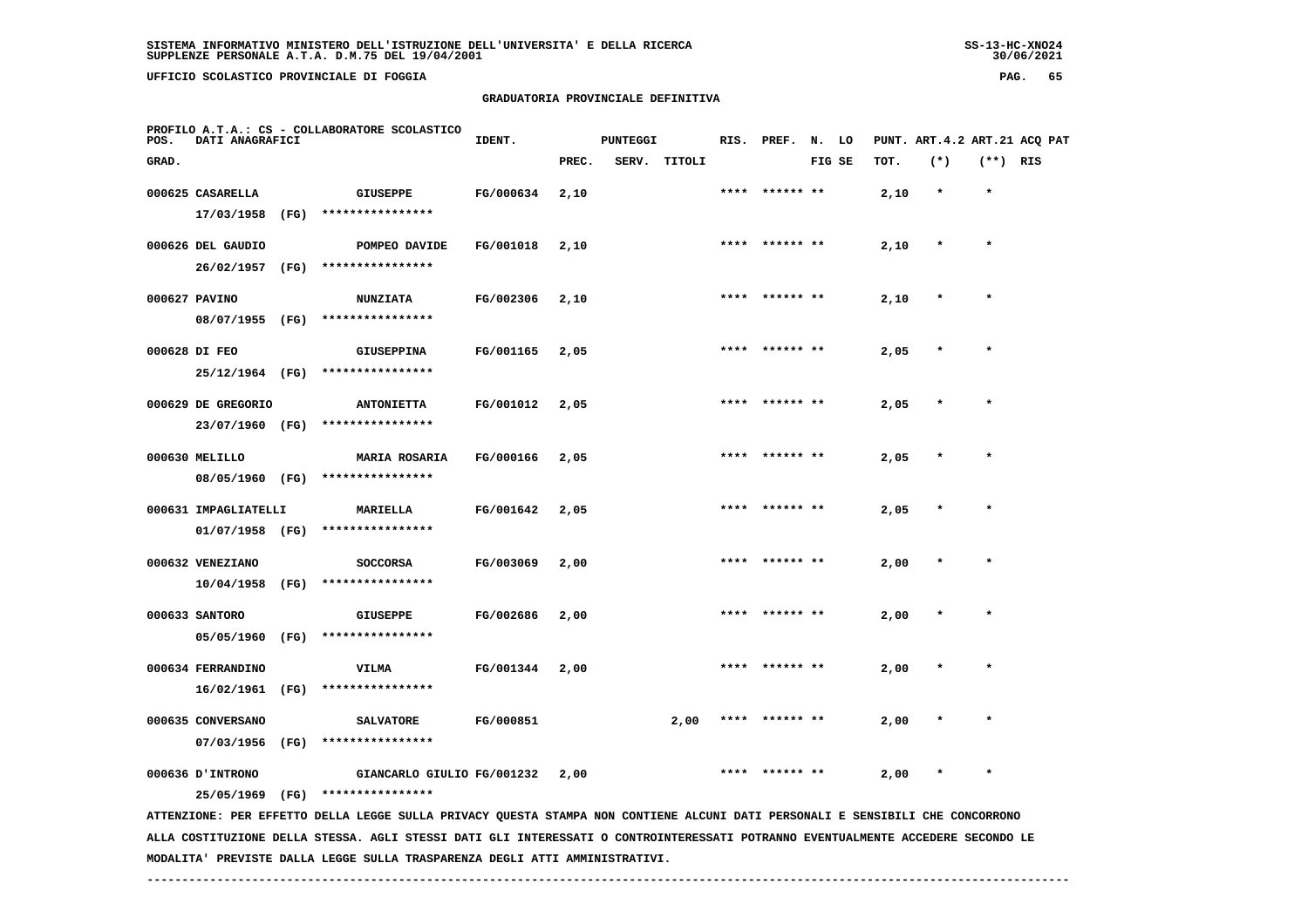**UFFICIO SCOLASTICO PROVINCIALE DI FOGGIA PAG. 66**

# **GRADUATORIA PROVINCIALE DEFINITIVA**

| POS.        | DATI ANAGRAFICI   |      | PROFILO A.T.A.: CS - COLLABORATORE SCOLASTICO                                                                                                     | IDENT.    |       | <b>PUNTEGGI</b> |              | RIS. | PREF.           | N.     | LO |      |         |            | PUNT. ART. 4.2 ART. 21 ACQ PAT |
|-------------|-------------------|------|---------------------------------------------------------------------------------------------------------------------------------------------------|-----------|-------|-----------------|--------------|------|-----------------|--------|----|------|---------|------------|--------------------------------|
| GRAD.       |                   |      |                                                                                                                                                   |           | PREC. |                 | SERV. TITOLI |      |                 | FIG SE |    | TOT. | $(*)$   | $(**)$ RIS |                                |
|             | 000637 URBANO     |      | LORETA                                                                                                                                            | FG/003036 | 2,00  |                 |              |      |                 |        |    | 2,00 | $\star$ | $\star$    |                                |
|             | 16/05/1969        | (FG) | ****************                                                                                                                                  |           |       |                 |              |      |                 |        |    |      |         |            |                                |
| 000638 VOTO |                   |      | <b>CARMELA</b>                                                                                                                                    | FG/003133 | 2,00  |                 |              |      |                 |        |    | 2,00 |         | $\star$    |                                |
|             | 15/05/1969 (FG)   |      | ****************                                                                                                                                  |           |       |                 |              |      |                 |        |    |      |         |            |                                |
|             | 000639 TARONNO    |      | <b>NUNZIATA</b>                                                                                                                                   | FG/002914 | 2,00  |                 |              |      | ****** **       |        |    | 2,00 |         |            |                                |
|             | 25/02/1969        | (FG) | ****************                                                                                                                                  |           |       |                 |              |      |                 |        |    |      |         |            |                                |
|             | 000640 PUPILLO    |      | <b>GRAZIA</b>                                                                                                                                     | FG/002467 | 2,00  |                 |              |      | ****  ****** ** |        |    | 2,00 |         | $\star$    |                                |
|             | 06/02/1969        | (FG) | ****************                                                                                                                                  |           |       |                 |              |      |                 |        |    |      |         |            |                                |
|             | 000641 DI PALMA   |      | <b>ANNAMARIA</b>                                                                                                                                  | FG/001234 | 2,00  |                 |              |      |                 |        |    | 2,00 |         | $\star$    |                                |
|             | 14/10/1968 (FG)   |      | ****************                                                                                                                                  |           |       |                 |              |      |                 |        |    |      |         |            |                                |
|             | 000642 PARISI     |      | <b>MARIA ROSARIA</b>                                                                                                                              | FG/002291 | 2,00  |                 |              |      |                 |        |    | 2,00 |         |            |                                |
|             | 20/09/1968 (FG)   |      | ****************                                                                                                                                  |           |       |                 |              |      |                 |        |    |      |         |            |                                |
|             | 000643 FIGLIOLA   |      | MAURIZIO NUNZIO FG/001373                                                                                                                         |           | 2,00  |                 |              |      |                 |        |    | 2,00 |         |            |                                |
|             | 05/08/1968 (FG)   |      | ****************                                                                                                                                  |           |       |                 |              |      |                 |        |    |      |         |            |                                |
|             | 000644 CORBO      |      | DORA                                                                                                                                              | FG/000857 | 2,00  |                 |              |      | ****** **       |        |    | 2,00 |         |            |                                |
|             | 23/07/1968        | (FG) | ****************                                                                                                                                  |           |       |                 |              |      |                 |        |    |      |         |            |                                |
|             | 000645 MARCHESANI |      | <b>ANNUNZIATA</b>                                                                                                                                 | FG/001916 | 2,00  |                 |              |      |                 |        |    | 2,00 |         | $\star$    |                                |
|             | 29/06/1968        | (FG) | ****************                                                                                                                                  |           |       |                 |              |      |                 |        |    |      |         |            |                                |
|             | 000646 LIZZADRO   |      | <b>ANNA</b>                                                                                                                                       | FG/001783 | 2,00  |                 |              |      |                 |        |    | 2,00 |         |            |                                |
|             | 10/06/1968        | (FG) | ****************                                                                                                                                  |           |       |                 |              |      |                 |        |    |      |         |            |                                |
|             | 000647 DI DIO     |      | <b>ROSARIO</b>                                                                                                                                    | FG/001161 | 2,00  |                 |              |      |                 |        |    | 2,00 |         |            |                                |
|             | 07/06/1968 (FG)   |      | ****************                                                                                                                                  |           |       |                 |              |      |                 |        |    |      |         |            |                                |
|             | 000648 GALLUCCI   |      | MICHELE ANTONIO FG/001458                                                                                                                         |           | 2,00  |                 |              | **** | ****** **       |        |    | 2,00 |         |            |                                |
|             | 03/06/1968 (FG)   |      | ****************<br>ATTENZIONE: PER EFFETTO DELLA LEGGE SULLA PRIVACY QUESTA STAMPA NON CONTIENE ALCUNI DATI PERSONALI E SENSIBILI CHE CONCORRONO |           |       |                 |              |      |                 |        |    |      |         |            |                                |
|             |                   |      | ALLA COSTITUZIONE DELLA STESSA. AGLI STESSI DATI GLI INTERESSATI O CONTROINTERESSATI POTRANNO EVENTUALMENTE ACCEDERE SECONDO LE                   |           |       |                 |              |      |                 |        |    |      |         |            |                                |

 **MODALITA' PREVISTE DALLA LEGGE SULLA TRASPARENZA DEGLI ATTI AMMINISTRATIVI.**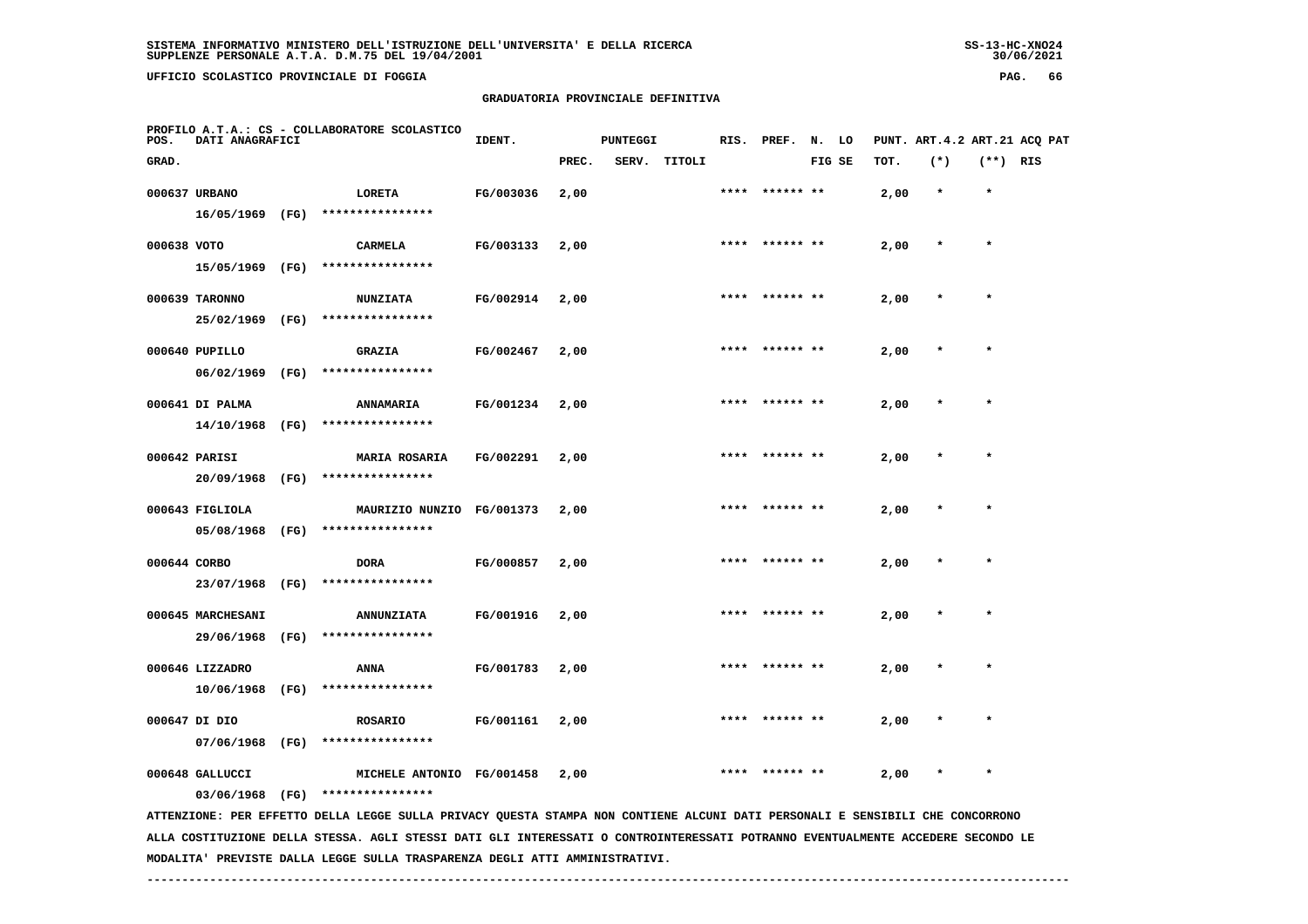UFFICIO SCOLASTICO PROVINCIALE DI FOGGIA

# **GRADUATORIA PROVINCIALE DEFINITIVA**

| PAG. | 67 |
|------|----|
|------|----|

| POS.        | DATI ANAGRAFICI                    |      | PROFILO A.T.A.: CS - COLLABORATORE SCOLASTICO                                                                                                     | IDENT.    |       | <b>PUNTEGGI</b> |              |      | RIS. PREF. N. LO |        |      | PUNT. ART.4.2 ART.21 ACQ PAT |            |  |
|-------------|------------------------------------|------|---------------------------------------------------------------------------------------------------------------------------------------------------|-----------|-------|-----------------|--------------|------|------------------|--------|------|------------------------------|------------|--|
| GRAD.       |                                    |      |                                                                                                                                                   |           | PREC. |                 | SERV. TITOLI |      |                  | FIG SE | TOT. | $(*)$                        | $(**)$ RIS |  |
|             | 000649 MASTRAROSA<br>18/05/1968    | (NA) | ALTOMARE MARINO FG/001992<br>****************                                                                                                     |           | 2,00  |                 |              | **** | ****** **        |        | 2,00 | $\star$                      | $\star$    |  |
|             | 000650 LASTELLA<br>14/05/1968      | (FG) | <b>GERARDO</b><br>****************                                                                                                                | FG/001723 | 2,00  |                 |              |      |                  |        | 2,00 |                              |            |  |
|             | 000651 LA GRASTA<br>11/05/1968     | (FG) | <b>ANTONIO</b><br>****************                                                                                                                | FG/001686 | 2,00  |                 |              | **** |                  |        | 2,00 | $\star$                      | $\star$    |  |
|             | 000652 SCOPECE<br>13/04/1968       | (FG) | <b>DANILO</b><br>****************                                                                                                                 | FG/002764 | 2,00  |                 |              | **** | ****** **        |        | 2,00 | $\ast$                       | $\star$    |  |
|             | 000653 DI PASQUA<br>16/03/1968     | (EE) | <b>RITA</b><br>****************                                                                                                                   | FG/001241 | 2,00  |                 |              | **** | ****** **        |        | 2,00 |                              |            |  |
|             | 000654 ARNESE<br>25/01/1968        | (FG) | <b>AMELIA</b><br>****************                                                                                                                 | FG/000322 | 2,00  |                 |              |      |                  |        | 2,00 | $\ast$                       | $\star$    |  |
|             | 000655 VIRGILIO<br>05/11/1967      | (CZ) | <b>GABRIELLA</b><br>****************                                                                                                              | FG/003112 | 2,00  |                 |              |      |                  |        | 2,00 |                              |            |  |
|             | 000656 DI TULLO<br>31/10/1967 (FG) |      | <b>MATTEO</b><br>****************                                                                                                                 | FG/001269 | 2,00  |                 |              | **** | ****** **        |        | 2,00 |                              | $\star$    |  |
| 000657 MELE | 26/10/1967 (TO)                    |      | <b>GIUSEPPE</b><br>****************                                                                                                               | FG/002026 | 2,00  |                 |              |      |                  |        | 2,00 |                              | $\star$    |  |
|             | 000658 INSALATA<br>15/10/1967 (FG) |      | <b>FRANCESCO</b><br>****************                                                                                                              | FG/001652 | 2,00  |                 |              |      |                  |        | 2,00 |                              |            |  |
|             | 000659 CRISCIO DELLI CARRI         |      | <b>GINA</b><br>$01/10/1967$ (RM) ****************                                                                                                 | FG/000884 | 2,00  |                 |              |      |                  |        | 2,00 |                              |            |  |
|             | 000660 SCARALE                     |      | <b>FILOMENA</b>                                                                                                                                   | FG/002729 | 2,00  |                 |              |      | ****** **        |        | 2,00 | $\ast$                       | $\star$    |  |
|             | 01/10/1967 (FG)                    |      | ****************<br>ATTENZIONE: PER EFFETTO DELLA LEGGE SULLA PRIVACY QUESTA STAMPA NON CONTIENE ALCUNI DATI PERSONALI E SENSIBILI CHE CONCORRONO |           |       |                 |              |      |                  |        |      |                              |            |  |

 **ALLA COSTITUZIONE DELLA STESSA. AGLI STESSI DATI GLI INTERESSATI O CONTROINTERESSATI POTRANNO EVENTUALMENTE ACCEDERE SECONDO LE MODALITA' PREVISTE DALLA LEGGE SULLA TRASPARENZA DEGLI ATTI AMMINISTRATIVI.**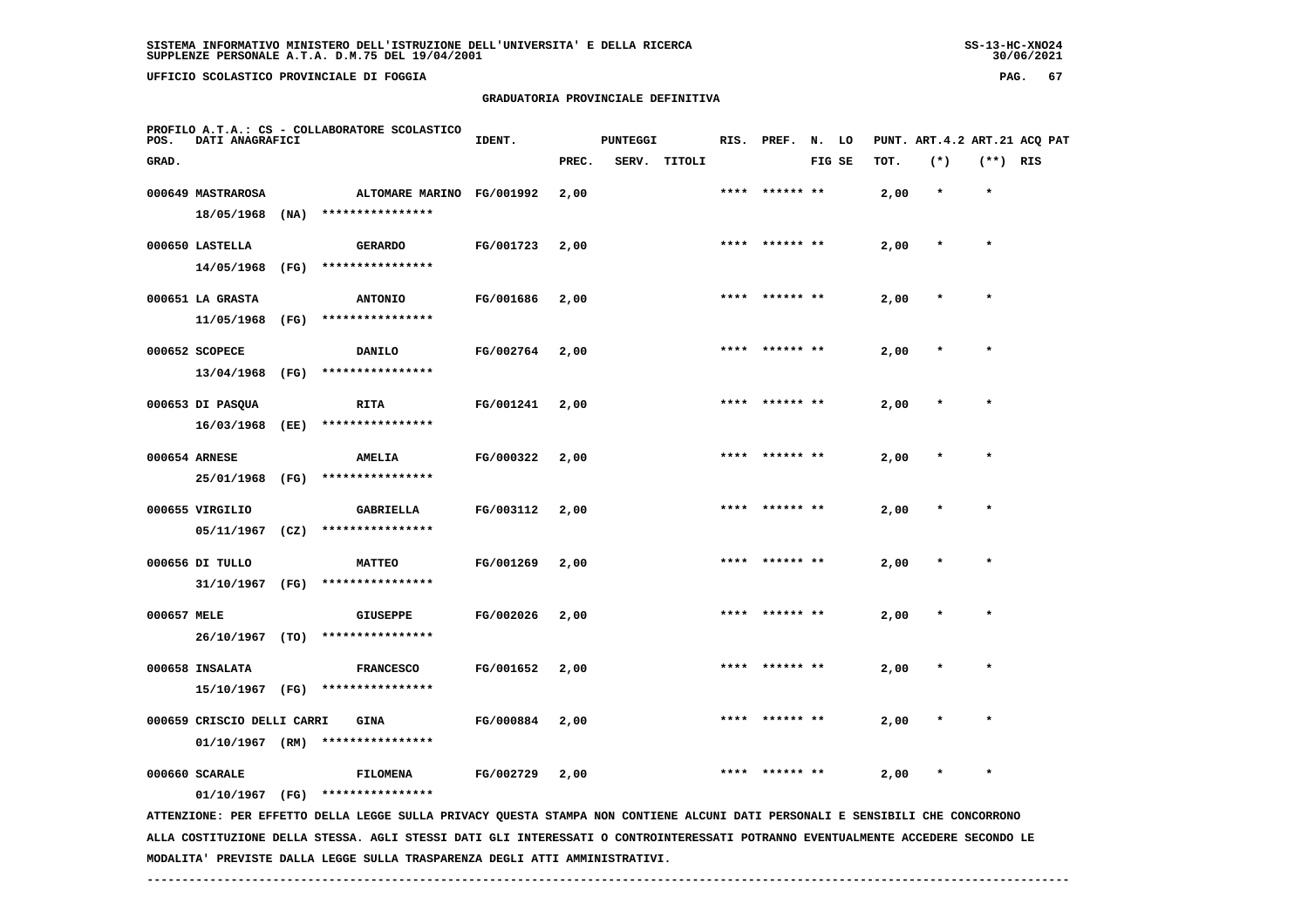**MODALITA' PREVISTE DALLA LEGGE SULLA TRASPARENZA DEGLI ATTI AMMINISTRATIVI.**

 $30/06/2021$ 

 **UFFICIO SCOLASTICO PROVINCIALE DI FOGGIA PAG. 68**

# **GRADUATORIA PROVINCIALE DEFINITIVA**

| POS.         | <b>DATI ANAGRAFICI</b>             |      | PROFILO A.T.A.: CS - COLLABORATORE SCOLASTICO                                                                                   | IDENT.    |       | <b>PUNTEGGI</b> |        | RIS. | PREF.          | N. LO |        |      | PUNT. ART. 4.2 ART. 21 ACQ PAT |            |  |
|--------------|------------------------------------|------|---------------------------------------------------------------------------------------------------------------------------------|-----------|-------|-----------------|--------|------|----------------|-------|--------|------|--------------------------------|------------|--|
| GRAD.        |                                    |      |                                                                                                                                 |           | PREC. | SERV.           | TITOLI |      |                |       | FIG SE | TOT. | $(*)$                          | $(**)$ RIS |  |
|              | 000661 SAGGESE                     |      | <b>CARMINE</b>                                                                                                                  | FG/002644 | 2,00  |                 |        |      |                |       |        | 2,00 | $\star$                        | $\star$    |  |
|              | 17/09/1967 (FG)                    |      | ****************                                                                                                                |           |       |                 |        |      |                |       |        |      |                                |            |  |
|              | 000662 PATELLA                     |      | <b>DOMENICA</b>                                                                                                                 | FG/002300 | 2,00  |                 |        | **** | ****** **      |       |        | 2,00 |                                | $\star$    |  |
|              |                                    |      | 04/09/1967 (FG) ****************                                                                                                |           |       |                 |        |      |                |       |        |      |                                |            |  |
|              | 000663 SABATINO                    |      | CAROLINA                                                                                                                        | FG/002634 | 2,00  |                 |        |      |                |       |        | 2,00 |                                |            |  |
|              | 13/08/1967                         | (FG) | ****************                                                                                                                |           |       |                 |        |      |                |       |        |      |                                |            |  |
|              | 000664 LO CAMPO                    |      | <b>SERGIO</b>                                                                                                                   | FG/001795 | 2,00  |                 |        |      |                |       |        | 2,00 |                                |            |  |
|              | 07/08/1967                         | (FG) | ****************                                                                                                                |           |       |                 |        |      |                |       |        |      |                                |            |  |
|              | 000665 TARALLO                     |      | <b>GIUSEPPE</b>                                                                                                                 | FG/002903 | 2,00  |                 |        |      | **** ****** ** |       |        | 2,00 |                                | $\star$    |  |
|              |                                    |      | 27/07/1967 (FG) ****************                                                                                                |           |       |                 |        |      |                |       |        |      |                                |            |  |
|              | 000666 MAFFIA                      |      | <b>MICHELE</b>                                                                                                                  | FG/001848 | 2,00  |                 |        |      |                |       |        | 2,00 |                                |            |  |
|              | 26/07/1967 (FG)                    |      | ****************                                                                                                                |           |       |                 |        |      |                |       |        |      |                                |            |  |
|              | 000667 GIAMBATTISTA                |      | <b>GIUSEPPINA</b>                                                                                                               | FG/001507 | 2,00  |                 |        |      |                |       |        | 2,00 |                                |            |  |
|              | 17/07/1967 (FG)                    |      | ****************                                                                                                                |           |       |                 |        |      |                |       |        |      |                                |            |  |
|              |                                    |      |                                                                                                                                 |           |       |                 |        | **** |                |       |        |      |                                |            |  |
|              | 000668 FIORILLO<br>15/07/1967 (FG) |      | ANTONIO CARMINE FG/001385<br>****************                                                                                   |           | 2,00  |                 |        |      | ****** **      |       |        | 2,00 |                                |            |  |
|              |                                    |      |                                                                                                                                 |           |       |                 |        |      |                |       |        |      |                                |            |  |
|              | 000669 MASELLA                     |      | <b>ISABELLA</b>                                                                                                                 | FG/001968 | 2,00  |                 |        |      |                |       |        | 2,00 |                                |            |  |
|              | 16/05/1967 (FG)                    |      | ****************                                                                                                                |           |       |                 |        |      |                |       |        |      |                                |            |  |
|              | 000670 MIRONE                      |      | <b>RAFFAELLA</b>                                                                                                                | FG/002073 | 2,00  |                 |        |      |                |       |        | 2,00 |                                |            |  |
|              | 01/04/1967 (FG)                    |      | ****************                                                                                                                |           |       |                 |        |      |                |       |        |      |                                |            |  |
|              | 000671 SAVINO                      |      | <b>VINCENZO</b>                                                                                                                 | FG/002719 | 2,00  |                 |        | **** | ****** **      |       |        | 2,00 |                                |            |  |
|              | 28/03/1967 (FG)                    |      | ****************                                                                                                                |           |       |                 |        |      |                |       |        |      |                                |            |  |
| 000672 RIZZI |                                    |      | MICHELE MAURIZIO FG/002558                                                                                                      |           | 2,00  |                 |        |      |                |       |        | 2,00 |                                |            |  |
|              | 01/02/1967 (FG)                    |      | ****************                                                                                                                |           |       |                 |        |      |                |       |        |      |                                |            |  |
|              |                                    |      | ATTENZIONE: PER EFFETTO DELLA LEGGE SULLA PRIVACY QUESTA STAMPA NON CONTIENE ALCUNI DATI PERSONALI E SENSIBILI CHE CONCORRONO   |           |       |                 |        |      |                |       |        |      |                                |            |  |
|              |                                    |      | ALLA COSTITUZIONE DELLA STESSA. AGLI STESSI DATI GLI INTERESSATI O CONTROINTERESSATI POTRANNO EVENTUALMENTE ACCEDERE SECONDO LE |           |       |                 |        |      |                |       |        |      |                                |            |  |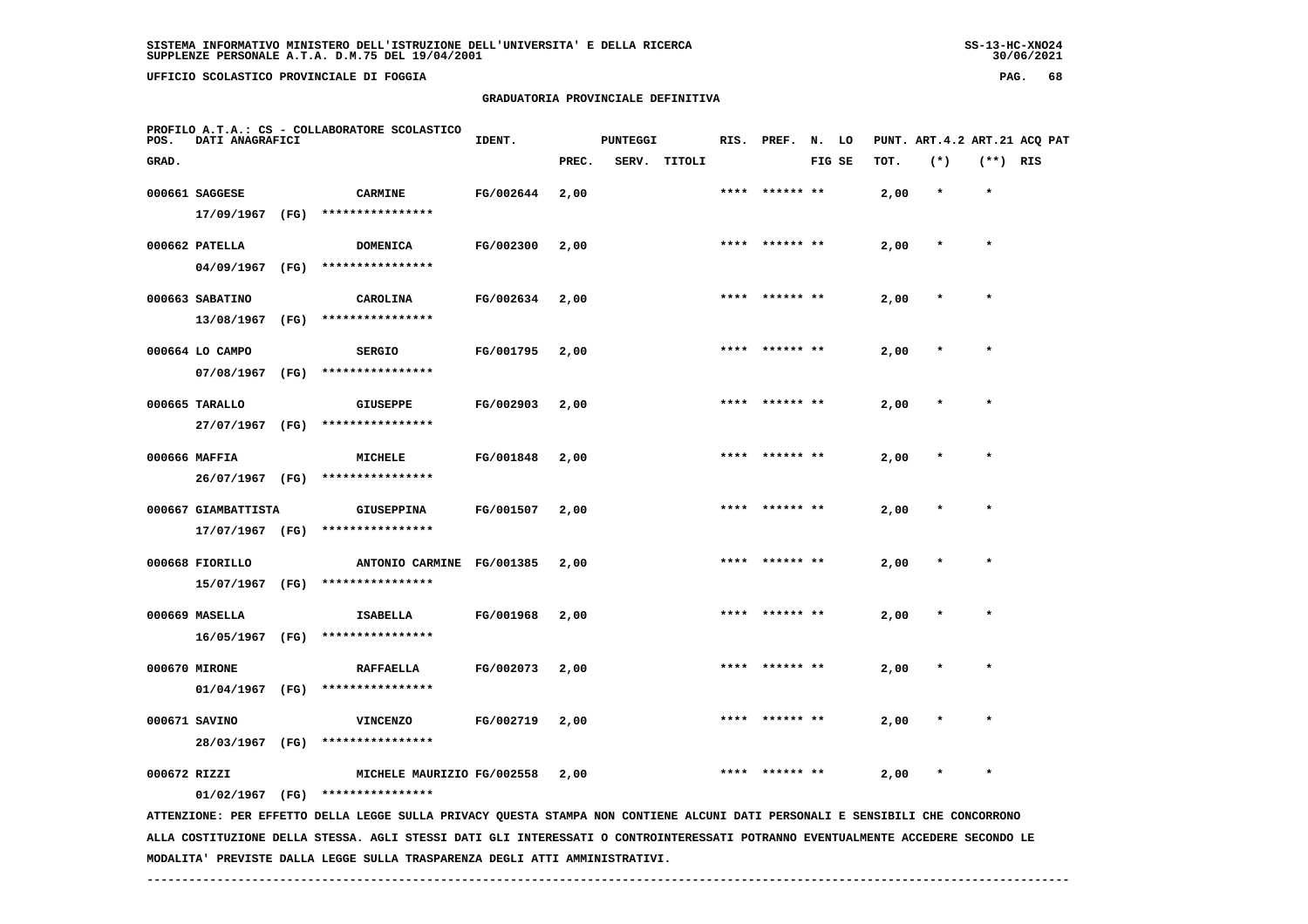**UFFICIO SCOLASTICO PROVINCIALE DI FOGGIA PAG. 69**

# **GRADUATORIA PROVINCIALE DEFINITIVA**

| POS.         | DATI ANAGRAFICI   |      | PROFILO A.T.A.: CS - COLLABORATORE SCOLASTICO                                                                                   | IDENT.    |       | <b>PUNTEGGI</b> |        | RIS. | PREF.          | N.     | LO |      |         |            | PUNT. ART. 4.2 ART. 21 ACQ PAT |
|--------------|-------------------|------|---------------------------------------------------------------------------------------------------------------------------------|-----------|-------|-----------------|--------|------|----------------|--------|----|------|---------|------------|--------------------------------|
| GRAD.        |                   |      |                                                                                                                                 |           | PREC. | SERV.           | TITOLI |      |                | FIG SE |    | TOT. | $(*)$   | $(**)$ RIS |                                |
|              | 000673 FARINO     |      | LEA                                                                                                                             | FG/001337 | 2,00  |                 |        |      |                |        |    | 2,00 | $\star$ | $\star$    |                                |
|              | 10/01/1967        | (FG) | ****************                                                                                                                |           |       |                 |        |      |                |        |    |      |         |            |                                |
|              | 000674 PELLEGRINO |      | <b>CLAUDIO</b>                                                                                                                  | FG/002320 | 2,00  |                 |        |      |                |        |    | 2,00 |         | $\star$    |                                |
|              | 30/12/1966        | (FG) | ****************                                                                                                                |           |       |                 |        |      |                |        |    |      |         |            |                                |
|              | 000675 MORELLI    |      | <b>CIRO</b>                                                                                                                     | FG/002118 | 2,00  |                 |        |      | ****** **      |        |    | 2,00 |         |            |                                |
|              | 06/12/1966 (FG)   |      | ****************                                                                                                                |           |       |                 |        |      |                |        |    |      |         |            |                                |
|              | 000676 TOTARO     |      | <b>BERARDINO</b>                                                                                                                | FG/002971 | 2,00  |                 |        |      | **** ****** ** |        |    | 2,00 |         | $\star$    |                                |
|              | 05/12/1966        | (FG) | ****************                                                                                                                |           |       |                 |        |      |                |        |    |      |         |            |                                |
|              | 000677 SANNELLA   |      | <b>SALVATORE</b>                                                                                                                | FG/002666 | 2,00  |                 |        |      |                |        |    | 2,00 |         | $\star$    |                                |
|              | 24/11/1966        | (FG) | ****************                                                                                                                |           |       |                 |        |      |                |        |    |      |         |            |                                |
|              | 000678 AQUILINO   |      | <b>ANTONIETTA</b>                                                                                                               | FG/000298 | 2,00  |                 |        |      |                |        |    | 2,00 |         |            |                                |
|              | 07/11/1966        | (FG) | ****************                                                                                                                |           |       |                 |        |      |                |        |    |      |         |            |                                |
|              | 000679 PISERCHIA  |      | <b>MARCO</b>                                                                                                                    | FG/002409 | 2,00  |                 |        |      |                |        |    | 2,00 |         |            |                                |
|              | 28/09/1966        | (FG) | ****************                                                                                                                |           |       |                 |        |      |                |        |    |      |         |            |                                |
| 000680 ABATE |                   |      | <b>ANTONIO</b>                                                                                                                  | FG/000221 | 2,00  |                 |        |      | ****** **      |        |    | 2,00 |         |            |                                |
|              | 11/09/1966        | (FG) | ****************                                                                                                                |           |       |                 |        |      |                |        |    |      |         |            |                                |
|              | 000681 GIANNASSO  |      | MASSIMO                                                                                                                         | FG/001513 | 2,00  |                 |        |      |                |        |    | 2,00 |         |            |                                |
|              | 04/09/1966        | (RM) | ****************                                                                                                                |           |       |                 |        |      |                |        |    |      |         |            |                                |
|              | 000682 PUPILLO    |      | <b>GENTILIA</b>                                                                                                                 | FG/002465 | 2,00  |                 |        |      |                |        |    | 2,00 |         |            |                                |
|              | 31/08/1966        | (VA) | ****************                                                                                                                |           |       |                 |        |      |                |        |    |      |         |            |                                |
|              | 000683 LO POLITO  |      | CORRADO                                                                                                                         | FG/001816 | 2,00  |                 |        |      |                |        |    | 2,00 |         |            |                                |
|              | 25/08/1966        | (FG) | ****************                                                                                                                |           |       |                 |        |      |                |        |    |      |         |            |                                |
|              | 000684 CHIAVARONE |      | ASSUNTA LUISA MA FG/000694                                                                                                      |           | 2,00  |                 |        | **** | ****** **      |        |    | 2,00 |         |            |                                |
|              | 09/07/1966        | (NA) | ****************                                                                                                                |           |       |                 |        |      |                |        |    |      |         |            |                                |
|              |                   |      | ALLA COSTITUZIONE DELLA STESSA. AGLI STESSI DATI GLI INTERESSATI O CONTROINTERESSATI POTRANNO EVENTUALMENTE ACCEDERE SECONDO LE |           |       |                 |        |      |                |        |    |      |         |            |                                |
|              |                   |      | ATTENZIONE: PER EFFETTO DELLA LEGGE SULLA PRIVACY QUESTA STAMPA NON CONTIENE ALCUNI DATI PERSONALI E SENSIBILI CHE CONCORRONO   |           |       |                 |        |      |                |        |    |      |         |            |                                |

 **MODALITA' PREVISTE DALLA LEGGE SULLA TRASPARENZA DEGLI ATTI AMMINISTRATIVI.**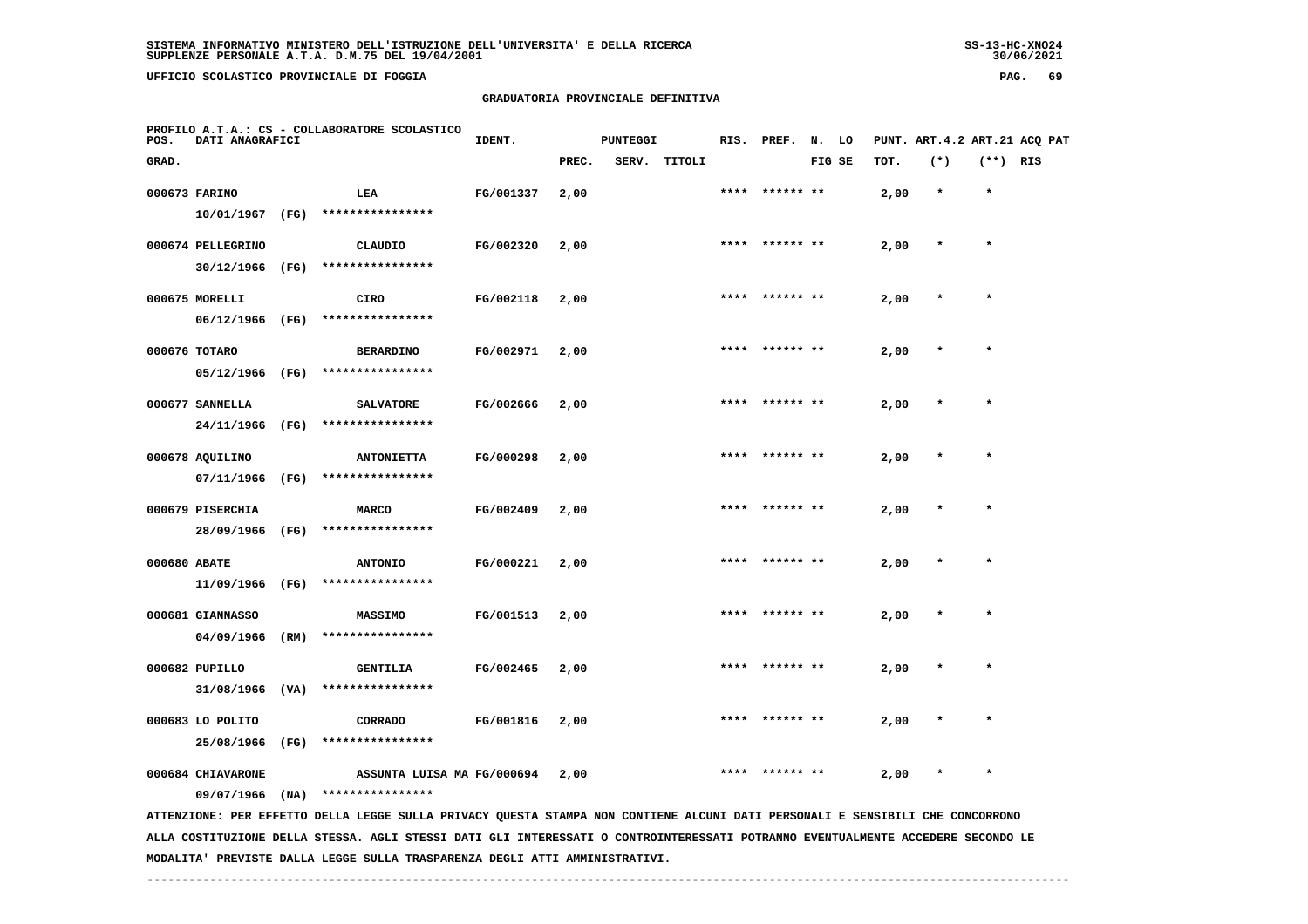**UFFICIO SCOLASTICO PROVINCIALE DI FOGGIA PAG. 70**

 **PROFILO A.T.A.: CS - COLLABORATORE SCOLASTICO**

# **GRADUATORIA PROVINCIALE DEFINITIVA**

 **GRAD. PREC. SERV. TITOLI FIG SE TOT. (\*) (\*\*) RIS**

**IDENT.** PUNTEGGI RIS. PREF. N. LO PUNT. ART.4.2 ART.21 ACQ PAT

|               | 000685 TERLIZZI                |      | <b>NICOLA</b>                       | FG/002938        | 2,00 | **** | ****** **      | 2,00 |         | $\star$ |
|---------------|--------------------------------|------|-------------------------------------|------------------|------|------|----------------|------|---------|---------|
|               | 11/06/1966                     | (FG) | ****************                    |                  |      |      |                |      |         |         |
|               | 000686 STANCHI                 |      | MICHELINA                           | FG/002848        | 2,00 | **** | ****** **      | 2,00 | $\ast$  | $\star$ |
|               | 25/05/1966                     | (FG) | ****************                    |                  |      |      |                |      |         |         |
| 000687 DIURNO |                                |      | <b>FRANCESCO</b>                    | FG/001272        | 2,00 | **** | ****** **      | 2,00 | $\star$ | $\star$ |
|               | 08/04/1966                     | (FG) | ****************                    |                  |      |      |                |      |         |         |
|               | 000688 CAPPUCCI                |      | LUIGI                               | <b>FG/000584</b> | 2,00 |      | **** ****** ** | 2,00 | $\star$ | $\star$ |
|               | 31/03/1966                     | (FG) | ****************                    |                  |      |      |                |      |         |         |
|               | 000689 PERDONO'                |      | ANNA GIUSEPPINA FG/002331           |                  | 2,00 | **** | ****** **      | 2,00 |         | $\star$ |
|               | 19/03/1966                     | (FG) | ****************                    |                  |      |      |                |      |         |         |
|               | 000690 CONVERSANO              |      | <b>GERARDA</b>                      | FG/000849        | 2,00 | **** | ****** **      | 2,00 | $\ast$  | $\star$ |
|               | 26/02/1966                     | (FG) | ****************                    |                  |      |      |                |      |         |         |
|               | 000691 CORNACCHIA              |      | <b>ROSARIA</b>                      | FG/000865        | 2,00 | **** | ****** **      | 2,00 | $\star$ | $\star$ |
|               | 26/02/1966                     | (FG) | ****************                    |                  |      |      |                |      |         |         |
|               | 000692 MARTUCCI                |      | CARMELINA                           | FG/001961        | 2,00 | **** | ****** **      | 2,00 | $\star$ | $\star$ |
|               | 23/02/1966                     | (FG) | ****************                    |                  |      |      |                |      |         |         |
|               | 000693 VINCHIO                 |      | <b>ROSARIA</b><br>****************  | FG/003101        | 2,00 | **** | ****** **      | 2,00 | $\star$ | $\star$ |
|               | 11/02/1966                     | (FG) |                                     |                  |      |      |                |      |         |         |
|               | 000694 DI TULLIO               | (FG) | MICHELE<br>****************         | FG/001270        | 2,00 |      |                | 2,00 |         |         |
|               | 07/02/1966                     |      |                                     |                  |      |      |                |      |         |         |
|               | 000695 BONDANESE<br>06/02/1966 | (FG) | <b>VINCENZO</b><br>**************** | FG/000440        | 2,00 | **** | ****** **      | 2,00 | $\star$ | $\star$ |
|               |                                |      |                                     |                  |      |      |                |      |         |         |

000696 LE DONNE **PASQUALINA FILIP FG/001749** 2,00 \*\*\*\* \*\*\*\*\*\*\*\*\* \*\* 2,00 \* \*

 **20/01/1966 (FG) \*\*\*\*\*\*\*\*\*\*\*\*\*\*\*\***

 **ATTENZIONE: PER EFFETTO DELLA LEGGE SULLA PRIVACY QUESTA STAMPA NON CONTIENE ALCUNI DATI PERSONALI E SENSIBILI CHE CONCORRONO ALLA COSTITUZIONE DELLA STESSA. AGLI STESSI DATI GLI INTERESSATI O CONTROINTERESSATI POTRANNO EVENTUALMENTE ACCEDERE SECONDO LE MODALITA' PREVISTE DALLA LEGGE SULLA TRASPARENZA DEGLI ATTI AMMINISTRATIVI.**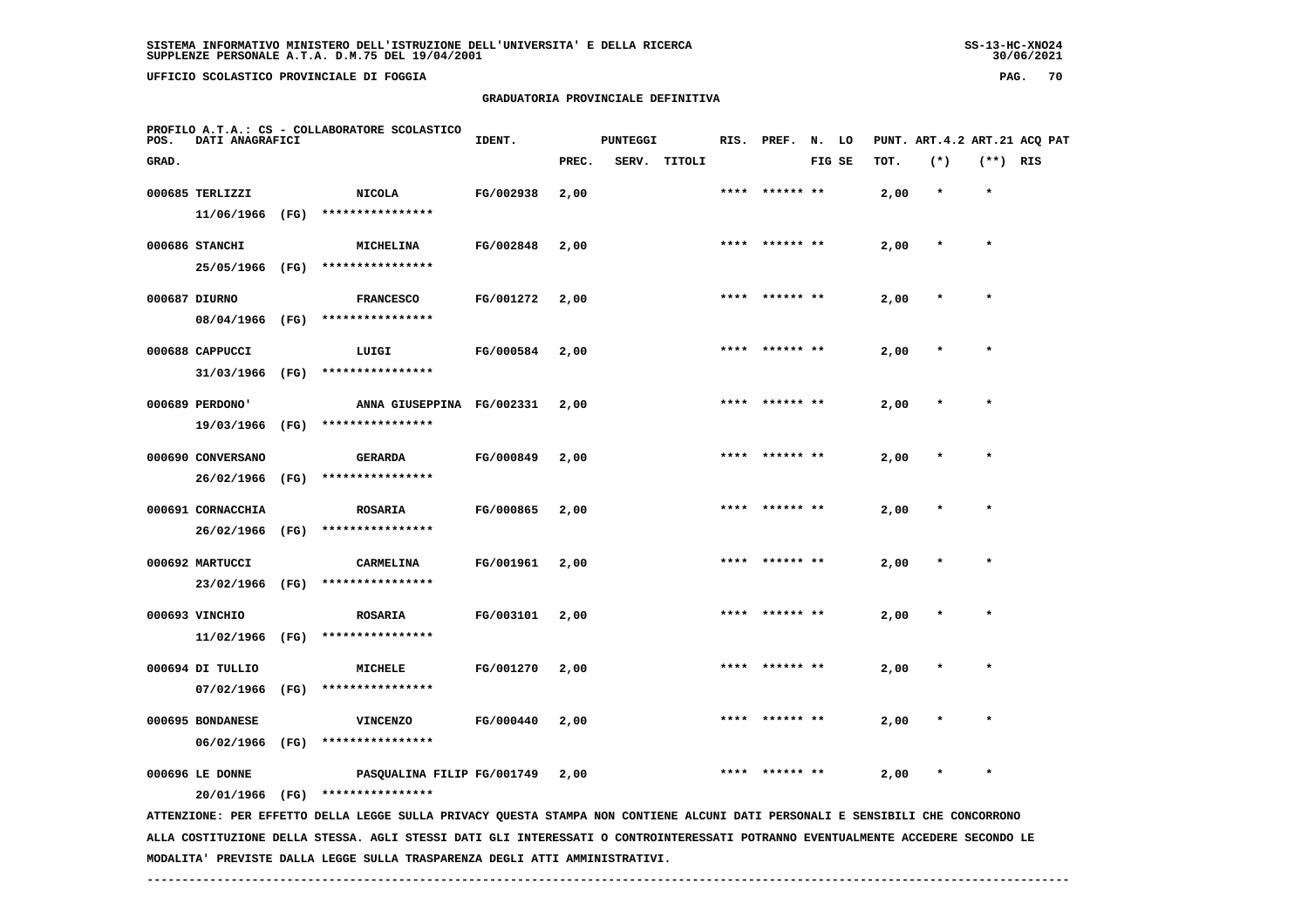**UFFICIO SCOLASTICO PROVINCIALE DI FOGGIA PAG. 71**

 **PROFILO A.T.A.: CS - COLLABORATORE SCOLASTICO**

# **GRADUATORIA PROVINCIALE DEFINITIVA**

 **GRAD. PREC. SERV. TITOLI FIG SE TOT. (\*) (\*\*) RIS**

| 000697 MANZO |                  |      | <b>ANNA</b>                | FG/001909 | 2,00 | **** | ****** ** | 2,00 | $\star$ | $\star$ |
|--------------|------------------|------|----------------------------|-----------|------|------|-----------|------|---------|---------|
|              | 17/12/1965       | (FG) | ****************           |           |      |      |           |      |         |         |
|              | 000698 PALMISANO |      | <b>MARIA</b>               | FG/002246 | 2,00 | **** | ****** ** | 2,00 | $\star$ | $\star$ |
|              | 02/12/1965       | (BA) | ****************           |           |      |      |           |      |         |         |
|              | 000699 NESPOLA   |      | <b>ERNESTINA</b>           | FG/002189 | 2,00 | **** | ****** ** | 2,00 | $\star$ |         |
|              | 26/11/1965       | (FG) | ****************           |           |      |      |           |      |         |         |
|              | 000700 CORSINO   |      | MARIA ADDOLORATA FG/000866 |           | 2,00 | **** | ****** ** | 2,00 | $\star$ | $\star$ |
|              | 24/11/1965       | (FG) | ****************           |           |      |      |           |      |         |         |
|              | 000701 VIRGILIO  |      | FERDINANDO                 | FG/003111 | 2,00 | **** | ****** ** | 2,00 | $\star$ | $\star$ |
|              | 19/11/1965       | (FG) | ****************           |           |      |      |           |      |         |         |
|              | 000702 MAFFIOLA  |      | <b>ROBERTO</b>             | FG/001850 | 2,00 | **** | ****** ** | 2,00 | $\star$ | $\star$ |
|              | 18/11/1965       | (FA) | ****************           |           |      |      |           |      |         |         |

**IDENT.** PUNTEGGI RIS. PREF. N. LO PUNT. ART.4.2 ART.21 ACQ PAT

| 000703 DE VINCENTIS |  | <b>ANNA</b>           | FG/001113 2,00 |  | **** ****** ** | $2,00$ * |  |
|---------------------|--|-----------------------|----------------|--|----------------|----------|--|
| 29/09/1965          |  | (FG) **************** |                |  |                |          |  |

 **000704 BOCCI LUIGI FG/000433 2,00 \*\*\*\* \*\*\*\*\*\* \*\* 2,00 \* \* 26/09/1965 (EE) \*\*\*\*\*\*\*\*\*\*\*\*\*\*\*\* 000705 FRATTARUOLO CATERINA FG/001421 2,00 \*\*\*\* \*\*\*\*\*\* \*\* 2,00 \* \* 08/09/1965 (FG) \*\*\*\*\*\*\*\*\*\*\*\*\*\*\*\***

 **000706 DI MARCO ANGELA FG/001201 2,00 \*\*\*\* \*\*\*\*\*\* \*\* 2,00 \* \* 26/08/1965 (FG) \*\*\*\*\*\*\*\*\*\*\*\*\*\*\*\* 000707 DAMASCO SALVATORE FG/000935 2,00 \*\*\*\* \*\*\*\*\*\* \*\* 2,00 \* \***

 **18/06/1965 (FG) \*\*\*\*\*\*\*\*\*\*\*\*\*\*\*\***

 **000708 VIGOLI MICHELA GRAZIA FG/003090 2,00 \*\*\*\* \*\*\*\*\*\* \*\* 2,00 \* \* 04/06/1965 (FG) \*\*\*\*\*\*\*\*\*\*\*\*\*\*\*\***

 **ATTENZIONE: PER EFFETTO DELLA LEGGE SULLA PRIVACY QUESTA STAMPA NON CONTIENE ALCUNI DATI PERSONALI E SENSIBILI CHE CONCORRONO ALLA COSTITUZIONE DELLA STESSA. AGLI STESSI DATI GLI INTERESSATI O CONTROINTERESSATI POTRANNO EVENTUALMENTE ACCEDERE SECONDO LE MODALITA' PREVISTE DALLA LEGGE SULLA TRASPARENZA DEGLI ATTI AMMINISTRATIVI.**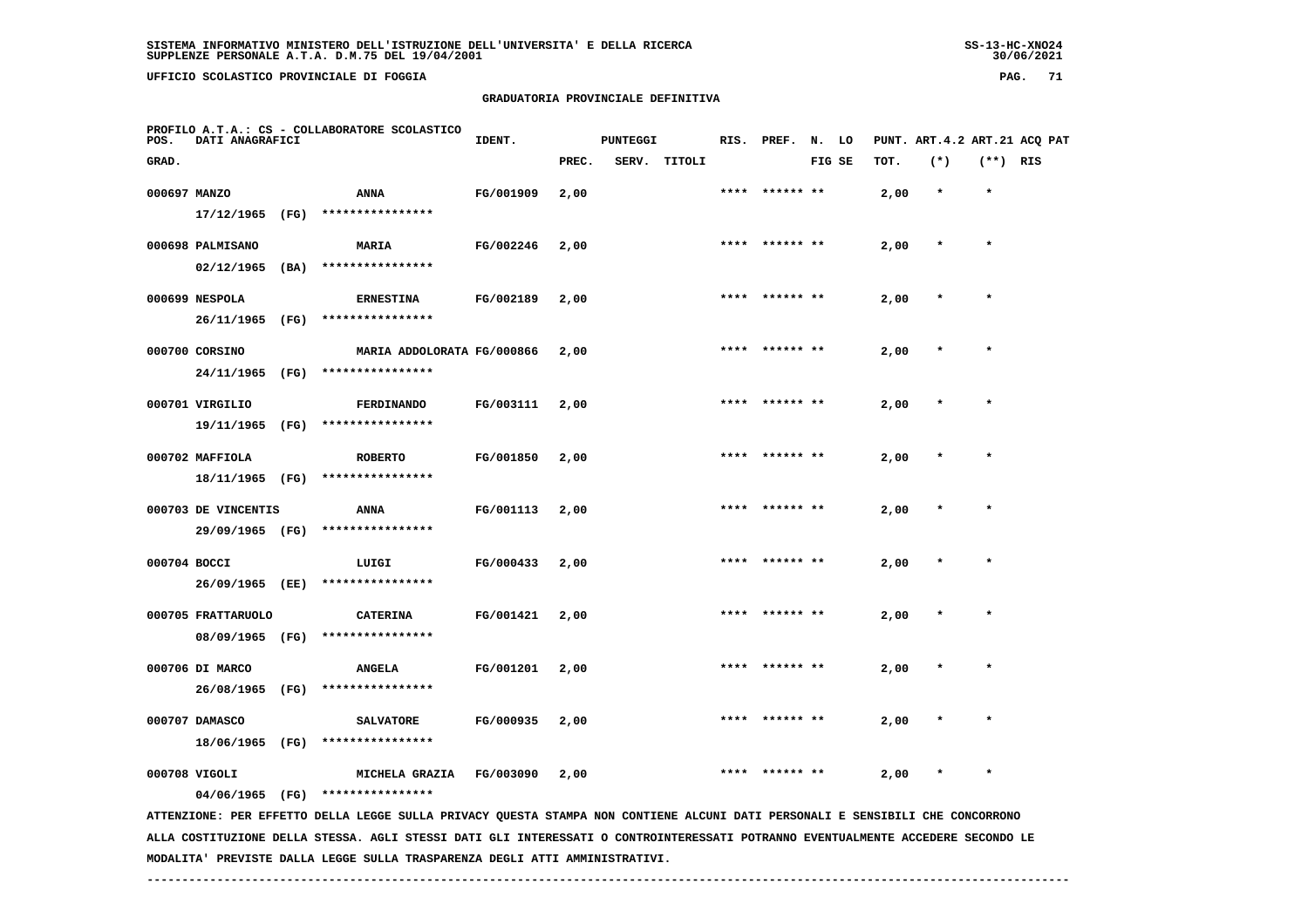**UFFICIO SCOLASTICO PROVINCIALE DI FOGGIA PAG. 72**

## **GRADUATORIA PROVINCIALE DEFINITIVA**

| POS.         | DATI ANAGRAFICI   |      | PROFILO A.T.A.: CS - COLLABORATORE SCOLASTICO                                                                                 | IDENT.    |       | <b>PUNTEGGI</b> |        |      | RIS. PREF. N. LO |        |      |         |            | PUNT. ART.4.2 ART.21 ACQ PAT |
|--------------|-------------------|------|-------------------------------------------------------------------------------------------------------------------------------|-----------|-------|-----------------|--------|------|------------------|--------|------|---------|------------|------------------------------|
| GRAD.        |                   |      |                                                                                                                               |           | PREC. | SERV.           | TITOLI |      |                  | FIG SE | TOT. | $(*)$   | $(**)$ RIS |                              |
|              | 000709 MARTINO    |      | LEONARDA                                                                                                                      | FG/001952 | 2,00  |                 |        |      |                  |        | 2,00 | $\star$ | $\star$    |                              |
|              | 24/05/1965        | (FG) | ****************                                                                                                              |           |       |                 |        |      |                  |        |      |         |            |                              |
|              | 000710 DE FELICE  |      | <b>RUGGIERO</b>                                                                                                               | FG/001001 | 2,00  |                 |        |      | **** ****** **   |        | 2,00 | $\star$ | $\star$    |                              |
|              | 22/05/1965        | (FG) | ****************                                                                                                              |           |       |                 |        |      |                  |        |      |         |            |                              |
|              | 000711 IANNELLI   |      | ORAZIO SAVERIO                                                                                                                | FG/001625 | 2,00  |                 |        | **** | ****** **        |        | 2,00 |         | $\star$    |                              |
|              | 12/05/1965        | (FG) | ****************                                                                                                              |           |       |                 |        |      |                  |        |      |         |            |                              |
|              | 000712 GUADAGNO   |      | <b>MARCO</b>                                                                                                                  | FG/001580 | 2,00  |                 |        |      |                  |        | 2,00 |         |            |                              |
|              | 15/04/1965        | (FG) | ****************                                                                                                              |           |       |                 |        |      |                  |        |      |         |            |                              |
|              | 000713 INSALATA   |      | <b>BIAGIO</b>                                                                                                                 | FG/001651 | 2,00  |                 |        |      |                  |        | 2,00 |         | $\star$    |                              |
|              | 23/03/1965        | (FG) | ****************                                                                                                              |           |       |                 |        |      |                  |        |      |         |            |                              |
|              | 000714 PEGRELLA   |      | PATRIZIA                                                                                                                      | FG/002316 | 2,00  |                 |        | **** | ****** **        |        | 2,00 |         |            |                              |
|              | 23/02/1965 (FG)   |      | ****************                                                                                                              |           |       |                 |        |      |                  |        |      |         |            |                              |
|              | 000715 GRIECO     |      | <b>GIUSEPPE</b>                                                                                                               | FG/001564 | 2,00  |                 |        |      |                  |        | 2,00 |         | $\star$    |                              |
|              | 18/02/1965 (FG)   |      | ****************                                                                                                              |           |       |                 |        |      |                  |        |      |         |            |                              |
|              | 000716 CIAVARELLA |      | RITA                                                                                                                          | FG/000726 | 2,00  |                 |        | **** | ****** **        |        | 2,00 |         | $\star$    |                              |
|              | 09/02/1965        |      | (FG) *****************                                                                                                        |           |       |                 |        |      |                  |        |      |         |            |                              |
|              | 000717 CIRCIELLO  |      | <b>RINO</b>                                                                                                                   | FG/000769 | 2,00  |                 |        |      |                  |        | 2,00 |         |            |                              |
|              | 22/01/1965        | (FG) | ****************                                                                                                              |           |       |                 |        |      |                  |        |      |         |            |                              |
|              | 000718 TOTARO     |      | <b>STEFANO</b>                                                                                                                | FG/002982 | 2,00  |                 |        |      |                  |        | 2,00 |         |            |                              |
|              | 01/01/1965 (FG)   |      | ****************                                                                                                              |           |       |                 |        |      |                  |        |      |         |            |                              |
| 000719 ZULLO |                   |      | <b>ANTONIETTA</b>                                                                                                             | FG/003152 | 2,00  |                 |        |      | ****** **        |        | 2,00 |         |            |                              |
|              | 24/12/1964 (FG)   |      | ****************                                                                                                              |           |       |                 |        |      |                  |        |      |         |            |                              |
| 000720 TOMA  |                   |      | <b>ROSA</b>                                                                                                                   | FG/002953 | 2,00  |                 |        |      |                  |        | 2,00 |         | $\star$    |                              |
|              | 05/12/1964 (FG)   |      | ****************                                                                                                              |           |       |                 |        |      |                  |        |      |         |            |                              |
|              |                   |      | ATTENZIONE: PER EFFETTO DELLA LEGGE SULLA PRIVACY QUESTA STAMPA NON CONTIENE ALCUNI DATI PERSONALI E SENSIBILI CHE CONCORRONO |           |       |                 |        |      |                  |        |      |         |            |                              |

 **ALLA COSTITUZIONE DELLA STESSA. AGLI STESSI DATI GLI INTERESSATI O CONTROINTERESSATI POTRANNO EVENTUALMENTE ACCEDERE SECONDO LE MODALITA' PREVISTE DALLA LEGGE SULLA TRASPARENZA DEGLI ATTI AMMINISTRATIVI.**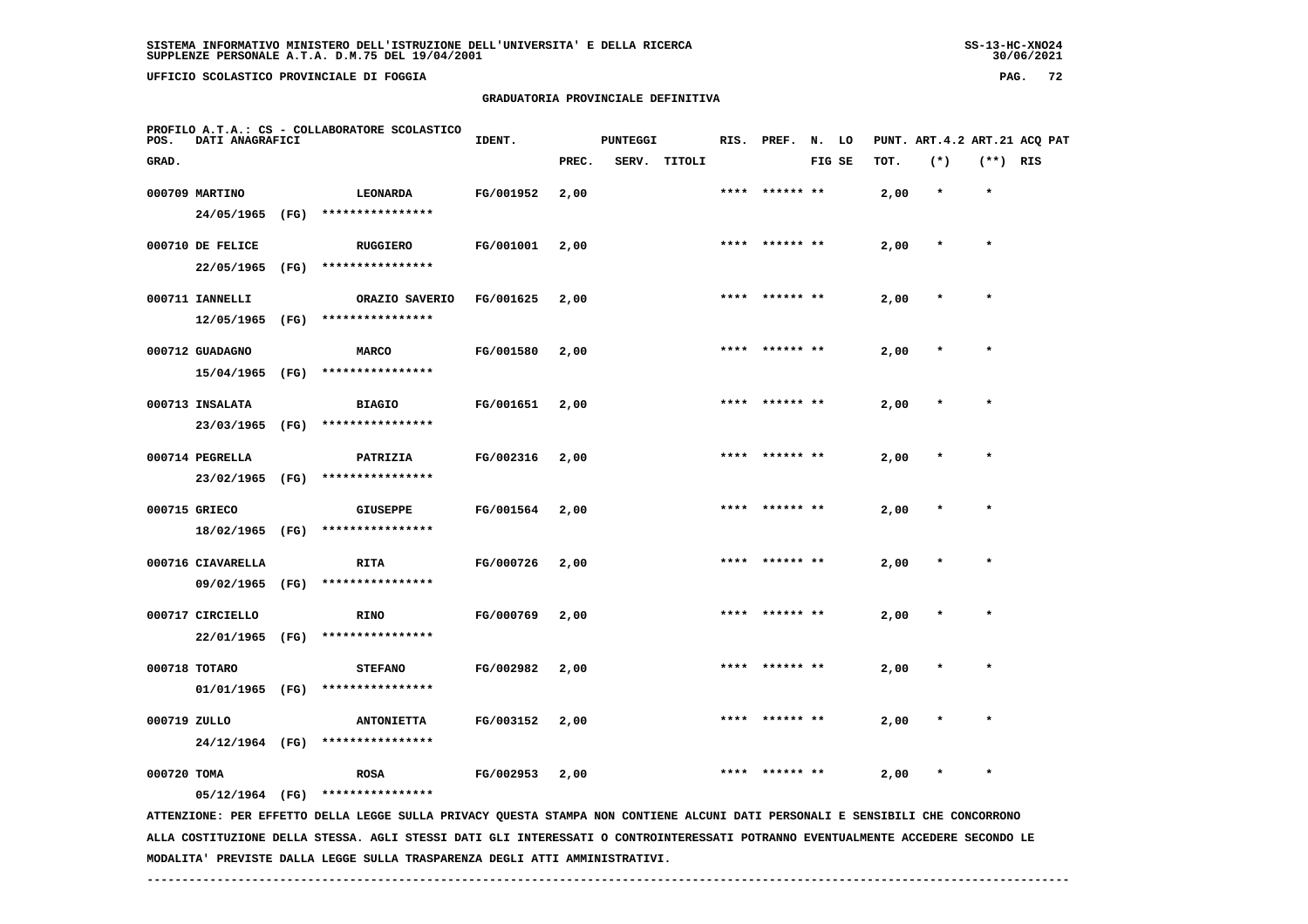**UFFICIO SCOLASTICO PROVINCIALE DI FOGGIA PAG. 73**

## **GRADUATORIA PROVINCIALE DEFINITIVA**

| POS.         | DATI ANAGRAFICI            | PROFILO A.T.A.: CS - COLLABORATORE SCOLASTICO                                                                                   | IDENT.    |       | <b>PUNTEGGI</b> |              | RIS. | PREF.          | N. LO  |      |         |            | PUNT. ART. 4.2 ART. 21 ACQ PAT |
|--------------|----------------------------|---------------------------------------------------------------------------------------------------------------------------------|-----------|-------|-----------------|--------------|------|----------------|--------|------|---------|------------|--------------------------------|
| GRAD.        |                            |                                                                                                                                 |           | PREC. |                 | SERV. TITOLI |      |                | FIG SE | TOT. | $(*)$   | $(**)$ RIS |                                |
|              | 000721 PALOMBINO           | <b>ROSSELLA</b>                                                                                                                 | FG/000178 | 2,00  |                 |              |      |                |        | 2,00 | $\star$ | $\star$    |                                |
|              | 30/11/1964 (FG)            | ****************                                                                                                                |           |       |                 |              |      |                |        |      |         |            |                                |
| 000722 GALLO |                            | MARIO                                                                                                                           | FG/001454 | 2,00  |                 |              |      |                |        | 2,00 |         | $\star$    |                                |
|              | 23/11/1964 (FG)            | ****************                                                                                                                |           |       |                 |              |      |                |        |      |         |            |                                |
| 000723 NISTA |                            | <b>CONCETTA</b>                                                                                                                 | FG/000174 | 2,00  |                 |              |      |                |        | 2,00 |         |            |                                |
|              | 22/11/1964 (FG)            | ****************                                                                                                                |           |       |                 |              |      |                |        |      |         |            |                                |
| 000724 CAPPA |                            | <b>NICOLINA</b>                                                                                                                 | FG/000571 | 2,00  |                 |              |      | **** ****** ** |        | 2,00 |         |            |                                |
|              | 31/10/1964 (FG)            | ****************                                                                                                                |           |       |                 |              |      |                |        |      |         |            |                                |
|              | 000725 FRAGASSI            | <b>GIUSEPPE</b>                                                                                                                 | FG/001405 | 2,00  |                 |              |      | **** ****** ** |        | 2,00 |         | $\star$    |                                |
|              |                            | 22/10/1964 (PV) ****************                                                                                                |           |       |                 |              |      |                |        |      |         |            |                                |
|              | 000726 SANTAGATA           | FRANCESCO RENATO FG/002670                                                                                                      |           | 2,00  |                 |              |      |                |        | 2,00 |         |            |                                |
|              | 11/10/1964 (FG)            | ****************                                                                                                                |           |       |                 |              |      |                |        |      |         |            |                                |
|              | 000727 PERRELLA            | <b>FERNANDO</b>                                                                                                                 | FG/002338 | 2,00  |                 |              |      |                |        | 2,00 |         |            |                                |
|              | 09/10/1964 (FG)            | ****************                                                                                                                |           |       |                 |              |      |                |        |      |         |            |                                |
|              | 000728 FRANCAVILLA         | <b>FRANCESCO</b>                                                                                                                | FG/001408 | 2,00  |                 |              |      | ****** **      |        | 2,00 |         |            |                                |
|              | 20/09/1964 (FG)            | ****************                                                                                                                |           |       |                 |              |      |                |        |      |         |            |                                |
|              | 000729 GRAMAZIO            | <b>MARIA ROSARIA</b>                                                                                                            | FG/001543 | 2,00  |                 |              | **** | ****** **      |        | 2,00 |         | $\star$    |                                |
|              | 15/09/1964 (FG)            | ****************                                                                                                                |           |       |                 |              |      |                |        |      |         |            |                                |
|              | 000730 MARTUCCI            | <b>MICHELE</b>                                                                                                                  | FG/001963 | 2,00  |                 |              |      |                |        | 2,00 |         |            |                                |
|              | 13/09/1964 (FG)            | ****************                                                                                                                |           |       |                 |              |      |                |        |      |         |            |                                |
|              | 000731 PLACENTINO CANISTRO | <b>MATTEA</b>                                                                                                                   | FG/002416 | 2,00  |                 |              |      |                |        | 2,00 |         |            |                                |
|              |                            | 24/06/1964 (FG) ****************                                                                                                |           |       |                 |              |      |                |        |      |         |            |                                |
|              | 000732 BIANCHI             | VINCENZO RENATO FG/000404                                                                                                       |           | 2,00  |                 |              |      |                |        | 2,00 |         |            |                                |
|              | 22/06/1964 (FG)            | ****************                                                                                                                |           |       |                 |              |      |                |        |      |         |            |                                |
|              |                            | ATTENZIONE: PER EFFETTO DELLA LEGGE SULLA PRIVACY QUESTA STAMPA NON CONTIENE ALCUNI DATI PERSONALI E SENSIBILI CHE CONCORRONO   |           |       |                 |              |      |                |        |      |         |            |                                |
|              |                            | ALLA COSTITUZIONE DELLA STESSA. AGLI STESSI DATI GLI INTERESSATI O CONTROINTERESSATI POTRANNO EVENTUALMENTE ACCEDERE SECONDO LE |           |       |                 |              |      |                |        |      |         |            |                                |

 **------------------------------------------------------------------------------------------------------------------------------------**

 **MODALITA' PREVISTE DALLA LEGGE SULLA TRASPARENZA DEGLI ATTI AMMINISTRATIVI.**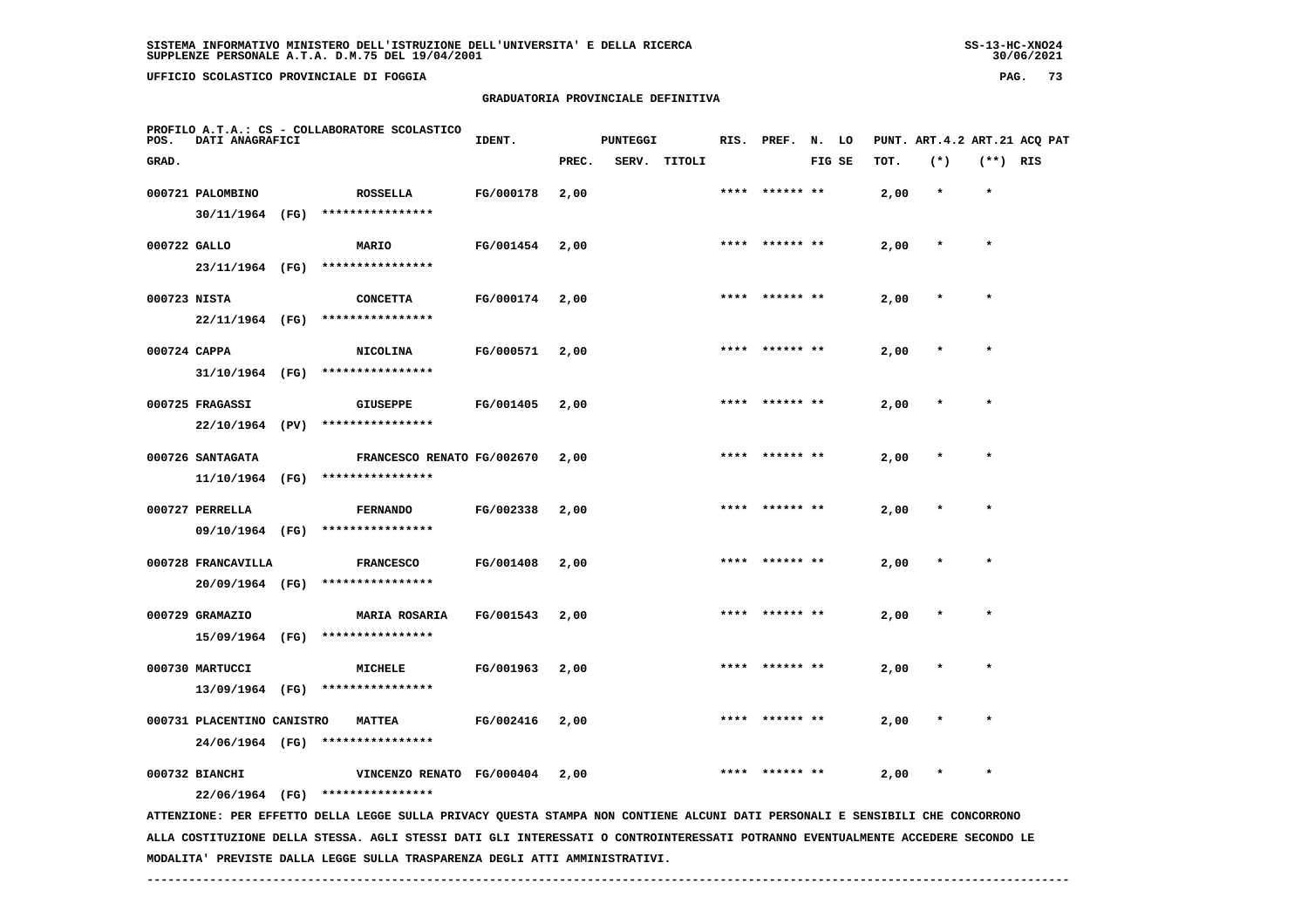**UFFICIO SCOLASTICO PROVINCIALE DI FOGGIA PAG. 74**

## **GRADUATORIA PROVINCIALE DEFINITIVA**

| POS.        | DATI ANAGRAFICI   | PROFILO A.T.A.: CS - COLLABORATORE SCOLASTICO                                                                                   | IDENT.    |       | <b>PUNTEGGI</b> |              | RIS. | PREF.     | N. LO  |      |         |            | PUNT. ART. 4.2 ART. 21 ACQ PAT |
|-------------|-------------------|---------------------------------------------------------------------------------------------------------------------------------|-----------|-------|-----------------|--------------|------|-----------|--------|------|---------|------------|--------------------------------|
| GRAD.       |                   |                                                                                                                                 |           | PREC. |                 | SERV. TITOLI |      |           | FIG SE | TOT. | $(*)$   | $(**)$ RIS |                                |
|             | 000733 DI MARCO   | <b>DESIO</b>                                                                                                                    | FG/001202 | 2,00  |                 |              | **** | ****** ** |        | 2,00 | $\star$ | $\star$    |                                |
|             | 30/05/1964 (FG)   | ****************                                                                                                                |           |       |                 |              |      |           |        |      |         |            |                                |
|             | 000734 MINICHILLO | <b>FRANCESCA</b>                                                                                                                | FG/002068 | 2,00  |                 |              |      |           |        | 2,00 | $\star$ | $\star$    |                                |
|             | 24/05/1964 (FG)   | ****************                                                                                                                |           |       |                 |              |      |           |        |      |         |            |                                |
|             | 000735 SCOPECE    | <b>ANTONIO</b>                                                                                                                  | FG/002763 | 2,00  |                 |              |      |           |        | 2,00 |         |            |                                |
|             | 21/05/1964 (FG)   | ****************                                                                                                                |           |       |                 |              |      |           |        |      |         |            |                                |
|             | 000736 DELL'OLIO  | PASQUALE                                                                                                                        | FG/001038 | 2,00  |                 |              |      |           |        | 2,00 |         |            |                                |
|             | 28/04/1964 (FG)   | ****************                                                                                                                |           |       |                 |              |      |           |        |      |         |            |                                |
|             | 000737 LAURIOLA   | PATRIZIA                                                                                                                        | FG/000051 | 2,00  |                 |              | **** | ****** ** |        | 2,00 |         |            |                                |
|             | 16/03/1964 (FG)   | ****************                                                                                                                |           |       |                 |              |      |           |        |      |         |            |                                |
|             | 000738 DE MEO     | <b>ANTONIO</b>                                                                                                                  | FG/001072 | 2,00  |                 |              | **** |           |        | 2,00 |         | $\star$    |                                |
|             | 27/02/1964 (TO)   | ****************                                                                                                                |           |       |                 |              |      |           |        |      |         |            |                                |
|             | 000739 CAMPAGNA   | <b>FRANCESCA</b>                                                                                                                | FG/000527 | 2,00  |                 |              |      |           |        | 2,00 |         |            |                                |
|             | 23/02/1964 (FG)   | ****************                                                                                                                |           |       |                 |              |      |           |        |      |         |            |                                |
|             | 000740 DIBIASE    | CARMELA                                                                                                                         | FG/000131 | 2,00  |                 |              |      |           |        | 2,00 |         |            |                                |
|             | $22/02/1964$ (FG) | ****************                                                                                                                |           |       |                 |              |      |           |        |      |         |            |                                |
| 000741 TINO |                   | RITA                                                                                                                            | FG/002946 | 2,00  |                 |              |      |           |        | 2,00 |         |            |                                |
|             | 19/02/1964 (FG)   | ****************                                                                                                                |           |       |                 |              |      |           |        |      |         |            |                                |
|             | 000742 FALLA      | <b>DEBORANNA</b>                                                                                                                | FG/001328 | 2,00  |                 |              |      |           |        | 2,00 |         | $\star$    |                                |
|             | 10/02/1964 (FG)   | ****************                                                                                                                |           |       |                 |              |      |           |        |      |         |            |                                |
| 000743 MELE |                   | <b>MARIA FELICE</b>                                                                                                             | FG/002027 | 2,00  |                 |              |      |           |        | 2,00 |         |            |                                |
|             | 06/02/1964 (FG)   | ****************                                                                                                                |           |       |                 |              |      |           |        |      |         |            |                                |
|             | 000744 DI BARI    | <b>ROSALBA</b>                                                                                                                  | FG/001121 | 2,00  |                 |              |      |           |        | 2,00 |         |            |                                |
|             | $02/02/1964$ (FG) | ****************                                                                                                                |           |       |                 |              |      |           |        |      |         |            |                                |
|             |                   | ATTENZIONE: PER EFFETTO DELLA LEGGE SULLA PRIVACY QUESTA STAMPA NON CONTIENE ALCUNI DATI PERSONALI E SENSIBILI CHE CONCORRONO   |           |       |                 |              |      |           |        |      |         |            |                                |
|             |                   | ALLA COSTITUZIONE DELLA STESSA. AGLI STESSI DATI GLI INTERESSATI O CONTROINTERESSATI POTRANNO EVENTUALMENTE ACCEDERE SECONDO LE |           |       |                 |              |      |           |        |      |         |            |                                |

 **MODALITA' PREVISTE DALLA LEGGE SULLA TRASPARENZA DEGLI ATTI AMMINISTRATIVI.**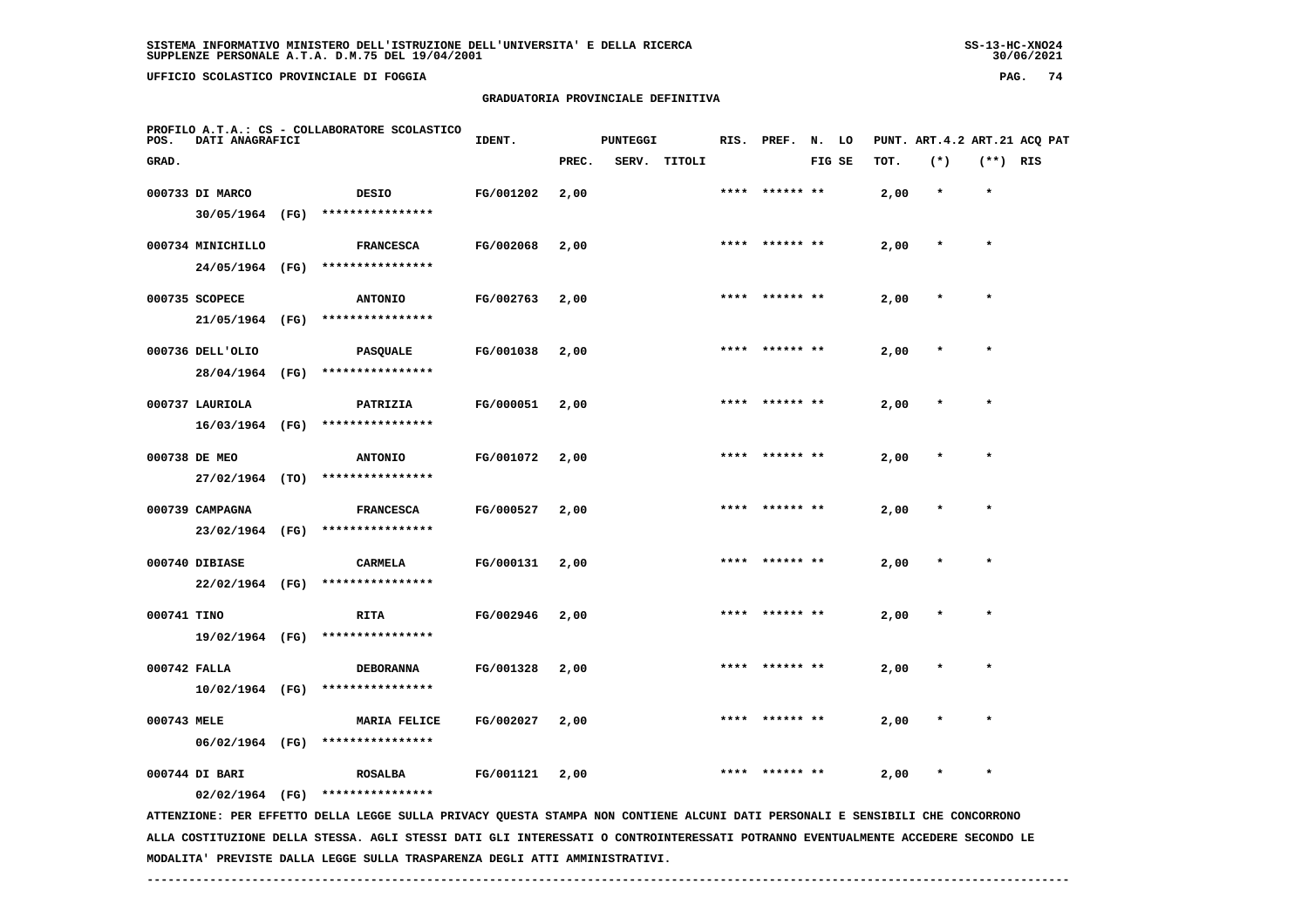**UFFICIO SCOLASTICO PROVINCIALE DI FOGGIA PAG. 75**

## **GRADUATORIA PROVINCIALE DEFINITIVA**

| POS.  | DATI ANAGRAFICI  |      | PROFILO A.T.A.: CS - COLLABORATORE SCOLASTICO                                                                                   | IDENT.    |       | <b>PUNTEGGI</b> |        |      | RIS. PREF. | N.     | LO |      | PUNT. ART. 4.2 ART. 21 ACQ PAT |            |  |
|-------|------------------|------|---------------------------------------------------------------------------------------------------------------------------------|-----------|-------|-----------------|--------|------|------------|--------|----|------|--------------------------------|------------|--|
| GRAD. |                  |      |                                                                                                                                 |           | PREC. | SERV.           | TITOLI |      |            | FIG SE |    | TOT. | $(*)$                          | $(**)$ RIS |  |
|       | 000745 CICIONI   |      | <b>STEFANIA</b>                                                                                                                 | FG/000738 | 2,00  |                 |        |      | ****** **  |        |    | 2,00 | $\star$                        | $\star$    |  |
|       | 30/01/1964 (FG)  |      | ****************                                                                                                                |           |       |                 |        |      |            |        |    |      |                                |            |  |
|       | 000746 SPANO'    |      | <b>ADRIANO</b>                                                                                                                  | FG/002836 | 2,00  |                 |        | **** |            |        |    | 2,00 |                                | $\star$    |  |
|       | 02/01/1964 (FG)  |      | ****************                                                                                                                |           |       |                 |        |      |            |        |    |      |                                |            |  |
|       | 000747 DI STASIO |      | <b>MATTIA</b>                                                                                                                   | FG/001257 | 2,00  |                 |        |      |            |        |    | 2,00 |                                |            |  |
|       | 23/11/1963       | (EE) | ****************                                                                                                                |           |       |                 |        |      |            |        |    |      |                                |            |  |
|       | 000748 PALIERI   |      | MARCO FRANCESCO FG/002232                                                                                                       |           | 2,00  |                 |        |      | ****** **  |        |    | 2,00 |                                | $\star$    |  |
|       | 03/11/1963       | (FG) | ****************                                                                                                                |           |       |                 |        |      |            |        |    |      |                                |            |  |
|       | 000749 FIORE     |      | RAFFAELE ANTONIO FG/001383                                                                                                      |           | 2,00  |                 |        |      | ****** **  |        |    | 2,00 |                                |            |  |
|       | 18/10/1963       | (FG) | ****************                                                                                                                |           |       |                 |        |      |            |        |    |      |                                |            |  |
|       | 000750 SGAMBATI  |      | MICHELE SALVATOR FG/002788                                                                                                      |           | 2,00  |                 |        |      |            |        |    | 2,00 |                                | $\star$    |  |
|       | 08/10/1963       | (FG) | ****************                                                                                                                |           |       |                 |        |      |            |        |    |      |                                |            |  |
|       | 000751 CIPRIANO  |      | GIOVANNI                                                                                                                        | FG/000766 | 2,00  |                 |        |      |            |        |    | 2,00 |                                |            |  |
|       | 05/10/1963       | (AV) | ****************                                                                                                                |           |       |                 |        |      |            |        |    |      |                                |            |  |
|       | 000752 VILLANI   |      | <b>ANTONELLA</b>                                                                                                                | FG/003092 | 2,00  |                 |        |      |            |        |    | 2,00 |                                | $\star$    |  |
|       | 05/10/1963       | (FG) | ****************                                                                                                                |           |       |                 |        |      |            |        |    |      |                                |            |  |
|       | 000753 PAOLETTI  |      | LUIGI                                                                                                                           | FG/002282 | 2,00  |                 |        |      | ****** **  |        |    | 2,00 |                                |            |  |
|       | 03/10/1963       | (FG) | ****************                                                                                                                |           |       |                 |        |      |            |        |    |      |                                |            |  |
|       | 000754 RICCO     |      | LUCIA                                                                                                                           | FG/002531 | 2,00  |                 |        | **** | ****** **  |        |    | 2,00 |                                | $\star$    |  |
|       | 25/09/1963       | (FG) | ****************                                                                                                                |           |       |                 |        |      |            |        |    |      |                                |            |  |
|       | 000755 MONTAGANO |      | <b>IOLANDA</b>                                                                                                                  | FG/002102 | 2,00  |                 |        |      |            |        |    | 2,00 |                                |            |  |
|       | 23/09/1963       | (EE) | ****************                                                                                                                |           |       |                 |        |      |            |        |    |      |                                |            |  |
|       | 000756 ZAMBRI    |      | <b>ANTONIETTA</b>                                                                                                               | FG/003141 | 2,00  |                 |        |      |            |        |    | 2,00 |                                |            |  |
|       | 24/08/1963 (FG)  |      | ****************                                                                                                                |           |       |                 |        |      |            |        |    |      |                                |            |  |
|       |                  |      | ATTENZIONE: PER EFFETTO DELLA LEGGE SULLA PRIVACY QUESTA STAMPA NON CONTIENE ALCUNI DATI PERSONALI E SENSIBILI CHE CONCORRONO   |           |       |                 |        |      |            |        |    |      |                                |            |  |
|       |                  |      | ALLA COSTITUZIONE DELLA STESSA. AGLI STESSI DATI GLI INTERESSATI O CONTROINTERESSATI POTRANNO EVENTUALMENTE ACCEDERE SECONDO LE |           |       |                 |        |      |            |        |    |      |                                |            |  |

 **MODALITA' PREVISTE DALLA LEGGE SULLA TRASPARENZA DEGLI ATTI AMMINISTRATIVI.**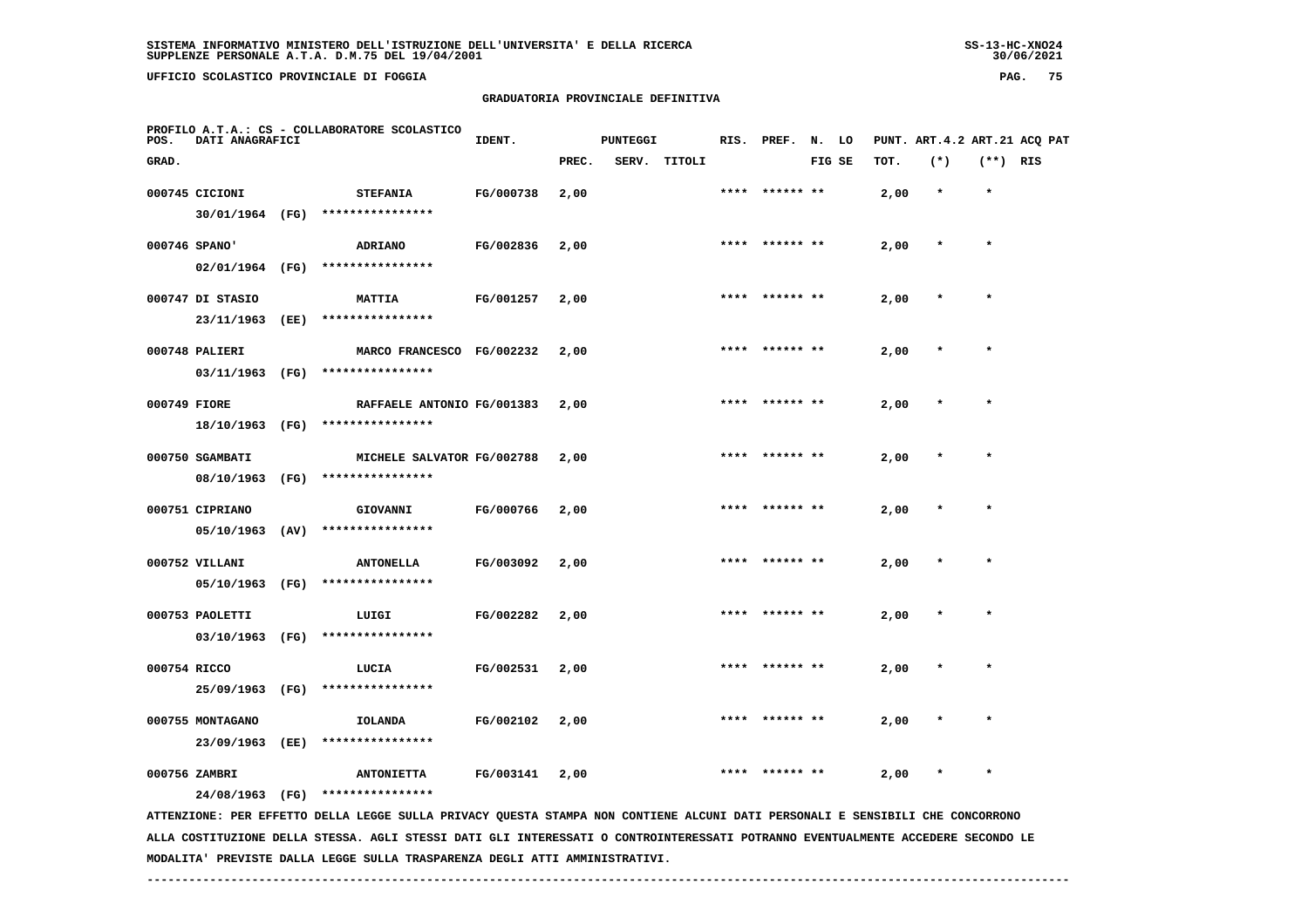**UFFICIO SCOLASTICO PROVINCIALE DI FOGGIA PAG. 76**

 **PROFILO A.T.A.: CS - COLLABORATORE SCOLASTICO**

 **11/08/1963 (FG) \*\*\*\*\*\*\*\*\*\*\*\*\*\*\*\***

## **GRADUATORIA PROVINCIALE DEFINITIVA**

**IDENT.** PUNTEGGI RIS. PREF. N. LO PUNT. ART.4.2 ART.21 ACQ PAT  **GRAD. PREC. SERV. TITOLI FIG SE TOT. (\*) (\*\*) RIS 000757 LOMUSCIO FAUSTA ANNA FG/001807 2,00 \*\*\*\* \*\*\*\*\*\* \*\* 2,00 \* \***

|              | 000758 TIRELLI    |      | <b>ANTONIO</b>         | FG/002947 | 2,00 | **** | ****** **      | 2,00 |         |         |
|--------------|-------------------|------|------------------------|-----------|------|------|----------------|------|---------|---------|
|              | 22/07/1963 (FG)   |      | ****************       |           |      |      |                |      |         |         |
|              | 000759 PANZUTO    |      | <b>ASSUNTA</b>         | FG/002274 | 2,00 | **** | ****** **      | 2,00 |         | $\star$ |
|              | 10/07/1963        | (FG) | ****************       |           |      |      |                |      |         |         |
|              | 000760 SAVINO     |      | GIOVANNI               | FG/002714 | 2,00 |      | **** ****** ** | 2,00 | $\star$ | $\star$ |
|              | 10/07/1963        | (FG) | ****************       |           |      |      |                |      |         |         |
|              | 000761 BERARDINO  |      | <b>ANTONIO</b>         | FG/000397 | 2,00 | **** |                | 2,00 | $\star$ | $\star$ |
|              | 10/06/1963        | (FG) | ****************       |           |      |      |                |      |         |         |
|              | 000762 CAMPANELLA |      | <b>CIRO</b>            | FG/000530 | 2,00 | **** | ****** **      | 2,00 | $\star$ | $\star$ |
|              | 10/06/1963        | (FG) | ****************       |           |      |      |                |      |         |         |
| 000763 RUSSO |                   |      | LUIGI                  | FG/002617 | 2,00 | **** | ****** **      | 2,00 | $\star$ | $\ast$  |
|              | 28/05/1963        | (FG) | ****************       |           |      |      |                |      |         |         |
|              | 000764 CONVERSANO |      | <b>SALVATORE</b>       | FG/000852 | 2,00 | **** | ****** **      | 2,00 | $\star$ | $\star$ |
|              | 27/05/1963 (FG)   |      | ****************       |           |      |      |                |      |         |         |
|              | 000765 LAGATTA    |      | <b>STEFANO ANTONIO</b> | FG/001685 | 2,00 | **** |                | 2,00 |         | $\star$ |
|              | 26/05/1963        | (FG) | ****************       |           |      |      |                |      |         |         |
|              | 000766 MARINO     |      | MARIA                  | FG/001935 | 2,00 | **** | ****** **      | 2,00 |         | $\star$ |
|              | 24/05/1963        | (FG) | ****************       |           |      |      |                |      |         |         |
|              | 000767 DI CORCIA  |      | <b>RITA</b>            | FG/001157 | 2,00 | **** | ****** **      | 2,00 |         |         |
|              | 12/05/1963        | (FG) | ****************       |           |      |      |                |      |         |         |
|              | 000768 RENZULLI   |      | ANNA MARIA             | FG/002514 | 2,00 | **** | ****** **      | 2,00 |         |         |
|              | 29/04/1963        | (FG) | ****************       |           |      |      |                |      |         |         |

 **ATTENZIONE: PER EFFETTO DELLA LEGGE SULLA PRIVACY QUESTA STAMPA NON CONTIENE ALCUNI DATI PERSONALI E SENSIBILI CHE CONCORRONO ALLA COSTITUZIONE DELLA STESSA. AGLI STESSI DATI GLI INTERESSATI O CONTROINTERESSATI POTRANNO EVENTUALMENTE ACCEDERE SECONDO LE MODALITA' PREVISTE DALLA LEGGE SULLA TRASPARENZA DEGLI ATTI AMMINISTRATIVI.**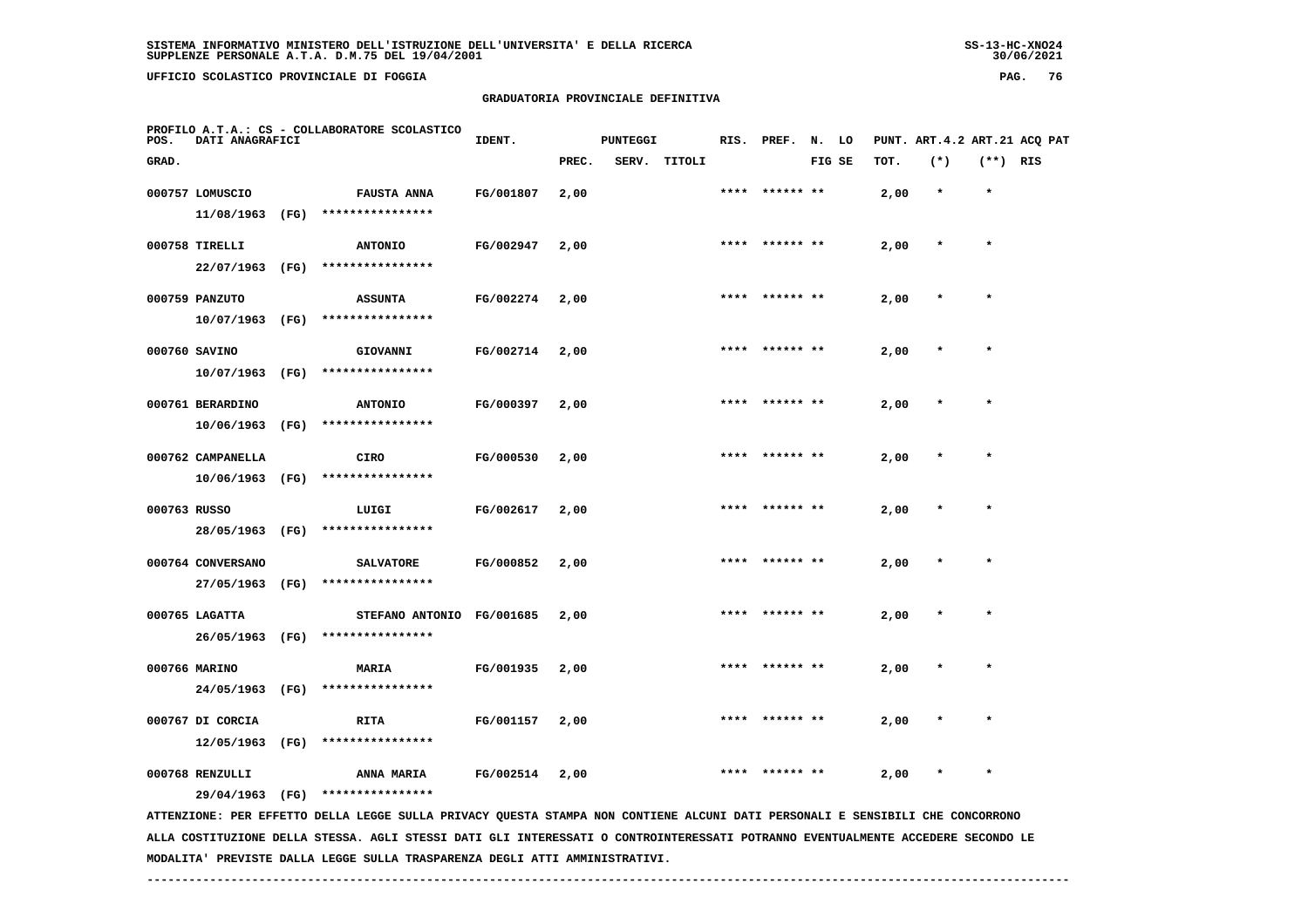# **GRADUATORIA PROVINCIALE DEFINITIVA**

| POS.  | PROFILO A.T.A.: CS - COLLABORATORE SCOLASTICO<br>DATI ANAGRAFICI |      |                                                                                                                               | IDENT.    |       | <b>PUNTEGGI</b> |              |      | RIS. PREF. N. LO |        |      |         |            | PUNT. ART.4.2 ART.21 ACQ PAT |
|-------|------------------------------------------------------------------|------|-------------------------------------------------------------------------------------------------------------------------------|-----------|-------|-----------------|--------------|------|------------------|--------|------|---------|------------|------------------------------|
| GRAD. |                                                                  |      |                                                                                                                               |           | PREC. |                 | SERV. TITOLI |      |                  | FIG SE | TOT. | $(*)$   | $(**)$ RIS |                              |
|       | 000769 LICCIARDI                                                 |      | MARIA                                                                                                                         | FG/001766 | 2,00  |                 |              | **** | ****** **        |        | 2,00 | $\star$ | $\star$    |                              |
|       | 10/04/1963                                                       | (FG) | ****************                                                                                                              |           |       |                 |              |      |                  |        |      |         |            |                              |
|       | 000770 APICELLA                                                  |      | LUCIA                                                                                                                         | FG/000292 | 2,00  |                 |              |      | **** ****** **   |        | 2,00 | $\ast$  | $\star$    |                              |
|       | 08/04/1963 (FG)                                                  |      | ****************                                                                                                              |           |       |                 |              |      |                  |        |      |         |            |                              |
|       | 000771 DE BENEDITTIS                                             |      | <b>ANGELA</b>                                                                                                                 | FG/000983 | 2,00  |                 |              | **** |                  |        | 2,00 | $\star$ | $\star$    |                              |
|       | $22/03/1963$ (BA)                                                |      | ****************                                                                                                              |           |       |                 |              |      |                  |        |      |         |            |                              |
|       | 000772 MARSEGLIA                                                 |      | GIUSEPPE VINCENZ FG/001940                                                                                                    |           | 2,00  |                 |              |      |                  |        | 2,00 |         |            |                              |
|       | 09/03/1963 (FG)                                                  |      | ****************                                                                                                              |           |       |                 |              |      |                  |        |      |         |            |                              |
|       | 000773 DELLI MUTI                                                |      | <b>MARIO</b>                                                                                                                  | FG/001034 | 2,00  |                 |              |      |                  |        | 2,00 |         |            |                              |
|       | 07/03/1963                                                       | (FG) | ****************                                                                                                              |           |       |                 |              |      |                  |        |      |         |            |                              |
|       | 000774 D'ADDUZIO                                                 |      | PIERO                                                                                                                         | FG/000923 | 2,00  |                 |              | **** | ****** **        |        | 2,00 |         | $\star$    |                              |
|       | 04/03/1963                                                       | (FG) | ****************                                                                                                              |           |       |                 |              |      |                  |        |      |         |            |                              |
|       | 000775 MUCCIARONE                                                |      | <b>CIRO</b>                                                                                                                   | FG/002140 | 2,00  |                 |              | **** | ****** **        |        | 2,00 |         | $\star$    |                              |
|       | 01/03/1963                                                       | (FG) | ****************                                                                                                              |           |       |                 |              |      |                  |        |      |         |            |                              |
|       | 000776 MAFFIONI                                                  |      | <b>MARIA</b>                                                                                                                  | FG/001852 | 2,00  |                 |              |      |                  |        | 2,00 |         | $\star$    |                              |
|       | 23/02/1963 (FG)                                                  |      | ****************                                                                                                              |           |       |                 |              |      |                  |        |      |         |            |                              |
|       | 000777 PACILLI                                                   |      | <b>MATTEO</b>                                                                                                                 | FG/002217 | 2,00  |                 |              | **** | ****** **        |        | 2,00 |         | $\star$    |                              |
|       | 18/02/1963 (FG)                                                  |      | ****************                                                                                                              |           |       |                 |              |      |                  |        |      |         |            |                              |
|       | 000778 GORGOGLIONE                                               |      | MICHELE                                                                                                                       | FG/001542 | 2,00  |                 |              |      |                  |        | 2,00 |         |            |                              |
|       | $12/02/1963$ (FG)                                                |      | ****************                                                                                                              |           |       |                 |              |      |                  |        |      |         |            |                              |
|       | 000779 MAZZONE                                                   |      | LUIGI                                                                                                                         | FG/002018 | 2,00  |                 |              |      |                  |        | 2,00 |         |            |                              |
|       | 28/01/1963 (FG)                                                  |      | ****************                                                                                                              |           |       |                 |              |      |                  |        |      |         |            |                              |
|       | 000780 DE TOMA                                                   |      | <b>ROBERTO</b>                                                                                                                | FG/001112 | 2,00  |                 |              |      |                  |        | 2,00 |         |            |                              |
|       | 18/01/1963 (FG)                                                  |      | ****************                                                                                                              |           |       |                 |              |      |                  |        |      |         |            |                              |
|       |                                                                  |      | ATTENZIONE: PER EFFETTO DELLA LEGGE SULLA PRIVACY QUESTA STAMPA NON CONTIENE ALCUNI DATI PERSONALI E SENSIBILI CHE CONCORRONO |           |       |                 |              |      |                  |        |      |         |            |                              |

 **ALLA COSTITUZIONE DELLA STESSA. AGLI STESSI DATI GLI INTERESSATI O CONTROINTERESSATI POTRANNO EVENTUALMENTE ACCEDERE SECONDO LE MODALITA' PREVISTE DALLA LEGGE SULLA TRASPARENZA DEGLI ATTI AMMINISTRATIVI.**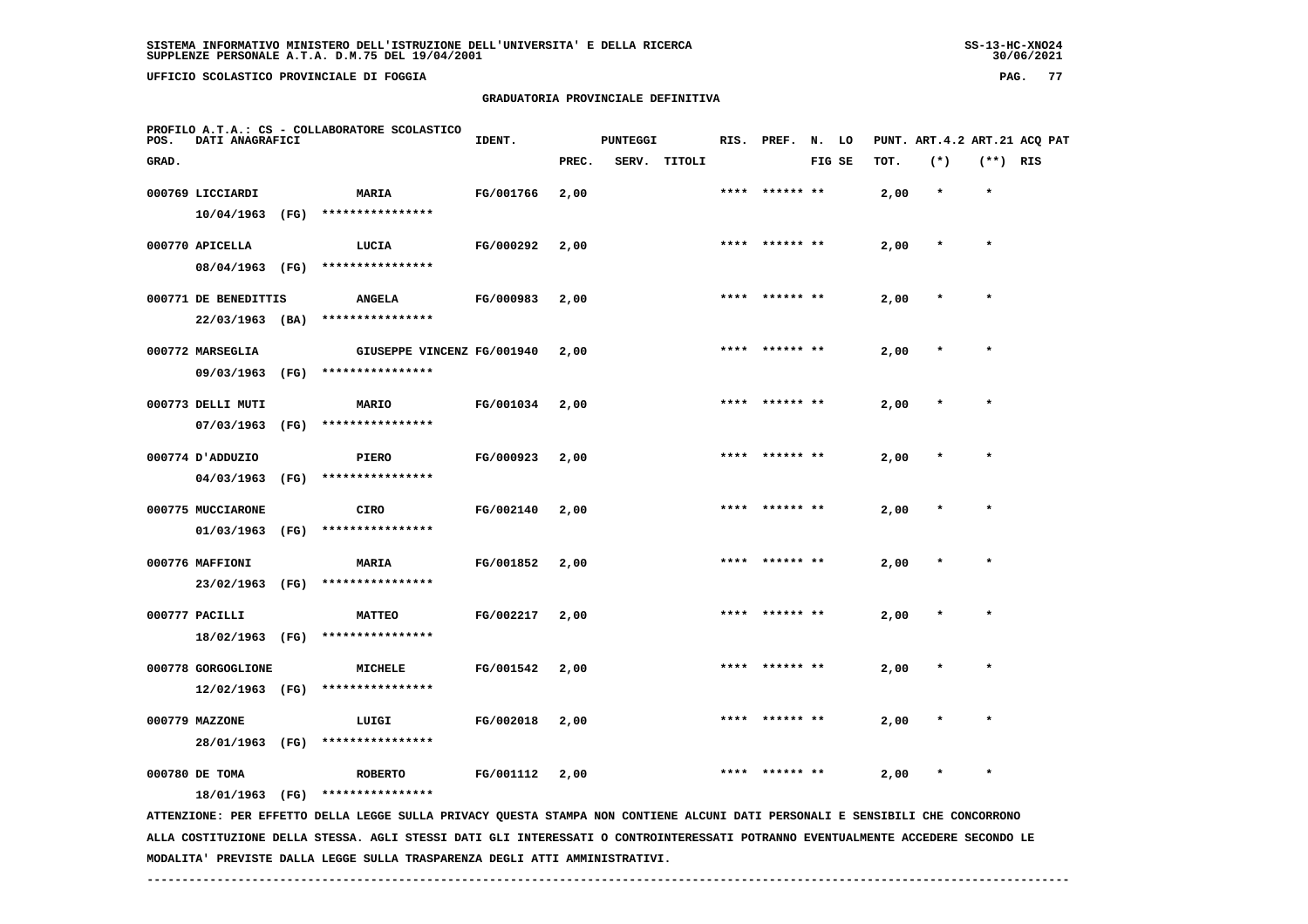**UFFICIO SCOLASTICO PROVINCIALE DI FOGGIA PAG. 78**

 **PROFILO A.T.A.: CS - COLLABORATORE SCOLASTICO**

## **GRADUATORIA PROVINCIALE DEFINITIVA**

| POS.         | DATI ANAGRAFICI    |      |                                                                                                                               | IDENT.           |       | <b>PUNTEGGI</b> |              |      | RIS. PREF.     | N. LO  |      |         |            | PUNT. ART.4.2 ART.21 ACQ PAT |
|--------------|--------------------|------|-------------------------------------------------------------------------------------------------------------------------------|------------------|-------|-----------------|--------------|------|----------------|--------|------|---------|------------|------------------------------|
| GRAD.        |                    |      |                                                                                                                               |                  | PREC. |                 | SERV. TITOLI |      |                | FIG SE | TOT. | $(*)$   | $(**)$ RIS |                              |
|              | 000781 DELLISANTI  |      | CLAUDIO                                                                                                                       | FG/001035        | 2,00  |                 |              |      | ****** **      |        | 2,00 | $\star$ |            |                              |
|              | 13/01/1963 (FG)    |      | ****************                                                                                                              |                  |       |                 |              |      |                |        |      |         |            |                              |
|              | 000782 GAGLIARDI   |      | <b>ROSANNA</b>                                                                                                                | FG/001440        | 2,00  |                 |              |      | **** ****** ** |        | 2,00 |         | $\star$    |                              |
|              | 12/01/1963         | (FG) | ****************                                                                                                              |                  |       |                 |              |      |                |        |      |         |            |                              |
|              | 000783 TROCCOLO    |      | <b>ANTONIO</b>                                                                                                                | FG/003010        | 2,00  |                 |              |      | **** ****** ** |        | 2,00 | $\ast$  | $\star$    |                              |
|              | 03/01/1963 (FG)    |      | ****************                                                                                                              |                  |       |                 |              |      |                |        |      |         |            |                              |
| 000784 PILLA |                    |      | <b>SAVERIA</b>                                                                                                                | FG/002390        | 2,00  |                 |              |      | **** ****** ** |        | 2,00 |         | $\star$    |                              |
|              | 21/12/1962 (FG)    |      | ****************                                                                                                              |                  |       |                 |              |      |                |        |      |         |            |                              |
| 000785 UZZI  |                    |      | LUIGI                                                                                                                         | FG/003039        | 2,00  |                 |              |      | **** ****** ** |        | 2,00 |         | $\star$    |                              |
|              | 20/12/1962 (FG)    |      | ****************                                                                                                              |                  |       |                 |              |      |                |        |      |         |            |                              |
|              | 000786 PAGANO      |      | <b>RICCARDO</b>                                                                                                               | FG/002222        | 2,00  |                 |              |      | **** ****** ** |        | 2,00 |         | $\star$    |                              |
|              | $06/12/1962$ (AO)  |      | ****************                                                                                                              |                  |       |                 |              |      |                |        |      |         |            |                              |
| 000787 MENGA |                    |      | <b>ANNA MARIA</b>                                                                                                             | FG/002038        | 2,00  |                 |              |      | **** ****** ** |        | 2,00 | $\ast$  | $\star$    |                              |
|              | $02/12/1962$ (FG)  |      | ****************                                                                                                              |                  |       |                 |              |      |                |        |      |         |            |                              |
|              | 000788 STRAMAGLIA  |      | <b>RAFFAELLA</b>                                                                                                              | FG/002867        | 2,00  |                 |              | **** |                |        | 2,00 |         |            |                              |
|              | 23/11/1962 (FG)    |      | ****************                                                                                                              |                  |       |                 |              |      |                |        |      |         |            |                              |
|              | 000789 MENDLICCHIO |      | <b>RITA</b>                                                                                                                   | FG/002035        | 2,00  |                 |              |      |                |        | 2,00 |         |            |                              |
|              |                    |      | 02/11/1962 (FG) ****************                                                                                              |                  |       |                 |              |      |                |        |      |         |            |                              |
|              | 000790 SIMONETTI   |      | <b>MAURO</b>                                                                                                                  | FG/002809        | 2,00  |                 |              |      |                |        | 2,00 |         |            |                              |
|              | 02/11/1962 (FG)    |      | ****************                                                                                                              |                  |       |                 |              |      |                |        |      |         |            |                              |
|              | 000791 DI TERLIZZI |      | <b>NICOLA</b>                                                                                                                 | FG/001264        | 2,00  |                 |              |      |                |        | 2,00 |         |            |                              |
|              | 03/10/1962 (FG)    |      | ****************                                                                                                              |                  |       |                 |              |      |                |        |      |         |            |                              |
|              | 000792 RINALDI     |      | <b>MARIA</b>                                                                                                                  | <b>FG/002542</b> | 2,00  |                 |              |      |                |        | 2,00 |         |            |                              |
|              |                    |      | 02/10/1962 (FG) ****************                                                                                              |                  |       |                 |              |      |                |        |      |         |            |                              |
|              |                    |      | ATTENZIONE: PER EFFETTO DELLA LEGGE SULLA PRIVACY QUESTA STAMPA NON CONTIENE ALCUNI DATI PERSONALI E SENSIBILI CHE CONCORRONO |                  |       |                 |              |      |                |        |      |         |            |                              |

 **ALLA COSTITUZIONE DELLA STESSA. AGLI STESSI DATI GLI INTERESSATI O CONTROINTERESSATI POTRANNO EVENTUALMENTE ACCEDERE SECONDO LE MODALITA' PREVISTE DALLA LEGGE SULLA TRASPARENZA DEGLI ATTI AMMINISTRATIVI.**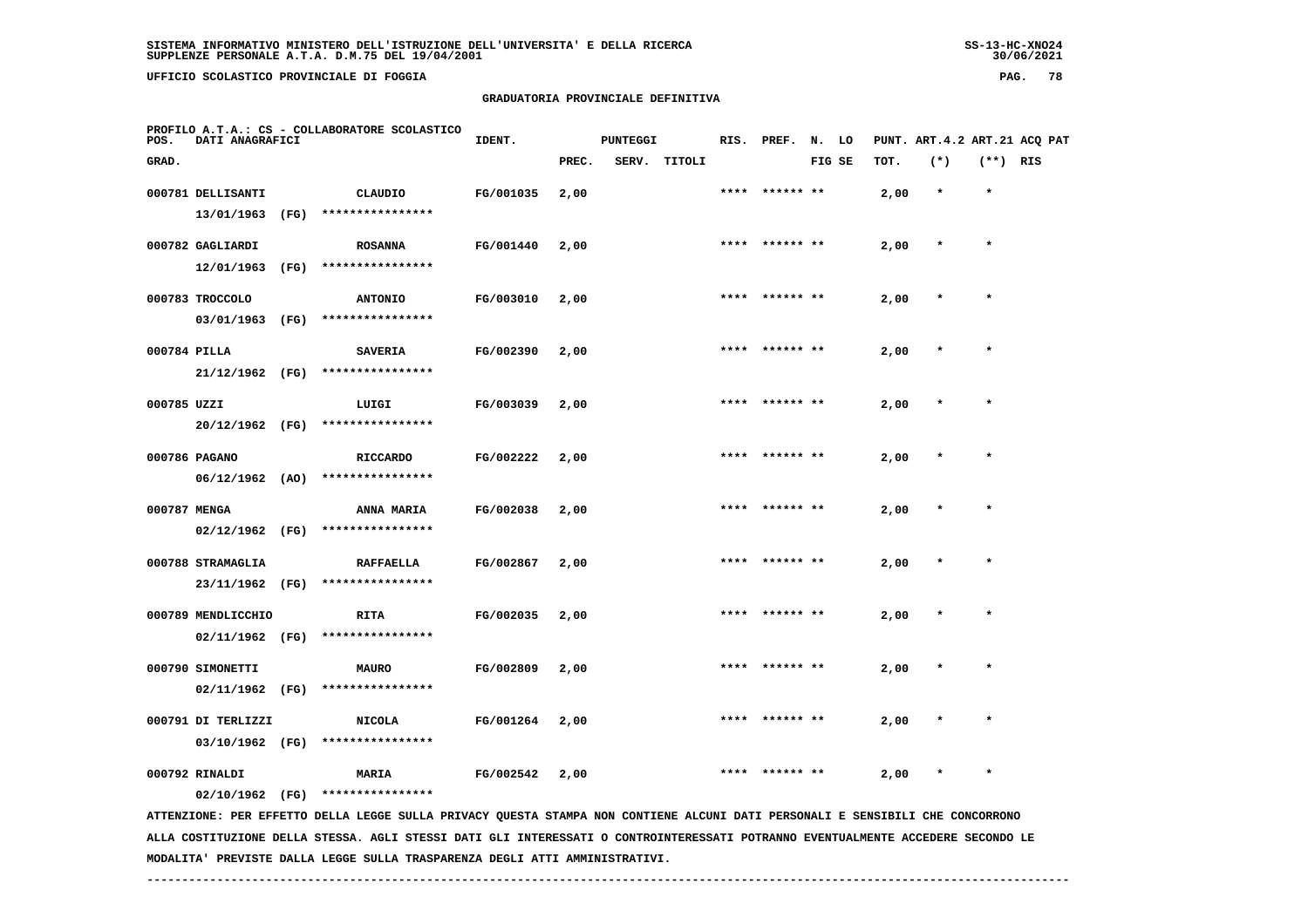**UFFICIO SCOLASTICO PROVINCIALE DI FOGGIA PAG. 79**

## **GRADUATORIA PROVINCIALE DEFINITIVA**

| POS.         | PROFILO A.T.A.: CS - COLLABORATORE SCOLASTICO<br>DATI ANAGRAFICI |  |                                                                                                                                                   | IDENT.    |       | <b>PUNTEGGI</b> |              |      | RIS. PREF.     | N. LO  |      | PUNT. ART.4.2 ART.21 ACQ PAT |            |  |
|--------------|------------------------------------------------------------------|--|---------------------------------------------------------------------------------------------------------------------------------------------------|-----------|-------|-----------------|--------------|------|----------------|--------|------|------------------------------|------------|--|
| GRAD.        |                                                                  |  |                                                                                                                                                   |           | PREC. |                 | SERV. TITOLI |      |                | FIG SE | TOT. | $(*)$                        | $(**)$ RIS |  |
|              | 000793 VECERA<br>01/10/1962 (EE)                                 |  | <b>ANGELO</b><br>****************                                                                                                                 | FG/000095 | 2,00  |                 |              |      |                |        | 2,00 | $\star$                      | $\star$    |  |
| 000794 ZOLLA | 27/09/1962 (FG)                                                  |  | MAURIZIO<br>****************                                                                                                                      | FG/003150 | 2,00  |                 |              |      | **** ****** ** |        | 2,00 | $\star$                      | $\star$    |  |
|              | 000795 FINOCCHIELLO<br>26/09/1962 (FG)                           |  | <b>ANNA</b><br>****************                                                                                                                   | FG/001380 | 2,00  |                 |              |      |                |        | 2,00 | $\star$                      | $\star$    |  |
|              | 000796 DI BARI<br>22/09/1962 (FG)                                |  | MARINELLA<br>****************                                                                                                                     | FG/001118 | 2,00  |                 |              | **** |                |        | 2,00 |                              | $\star$    |  |
|              | 000797 DI BATTISTA                                               |  | MARINELLA<br>****************                                                                                                                     | FG/001123 | 2,00  |                 |              |      |                |        | 2,00 |                              |            |  |
|              | 22/09/1962 (FG)<br>000798 DE MEO                                 |  | <b>ABRAMO</b><br>****************                                                                                                                 | FG/001071 | 2,00  |                 |              |      |                |        | 2,00 |                              | $\star$    |  |
|              | 09/09/1962 (FG)<br>000799 CLEMENTE                               |  | GIUSEPPINA                                                                                                                                        | FG/000785 | 2,00  |                 |              |      | ****** **      |        | 2,00 |                              |            |  |
|              | 06/09/1962 (FG)<br>000800 RENELLA                                |  | ****************<br><b>MARIA PIA</b>                                                                                                              | FG/002512 | 2,00  |                 |              | **** | ****** **      |        | 2,00 |                              | $\star$    |  |
|              | 04/09/1962 (FG)<br>000801 COCOMAZZI                              |  | ****************<br><b>FRANCA</b>                                                                                                                 | FG/000805 | 2,00  |                 |              |      |                |        | 2,00 |                              |            |  |
|              | 24/08/1962 (FG)<br>000802 DE PELLEGRINO                          |  | ****************<br><b>VINCENZO</b>                                                                                                               | FG/001091 | 2,00  |                 |              |      |                |        | 2,00 |                              |            |  |
|              | 24/08/1962 (FG)<br>000803 MAIORANO                               |  | ****************<br><b>ANTONIETTA</b>                                                                                                             | FG/001865 | 2,00  |                 |              |      |                |        | 2,00 |                              |            |  |
|              | 23/08/1962 (AV)<br>000804 SOCCIO                                 |  | ****************<br>CIRO                                                                                                                          | FG/002815 | 2,00  |                 |              |      | ****** **      |        | 2,00 |                              |            |  |
|              | 22/08/1962 (FG)                                                  |  | ****************<br>ATTENZIONE: PER EFFETTO DELLA LEGGE SULLA PRIVACY QUESTA STAMPA NON CONTIENE ALCUNI DATI PERSONALI E SENSIBILI CHE CONCORRONO |           |       |                 |              |      |                |        |      |                              |            |  |

 **ALLA COSTITUZIONE DELLA STESSA. AGLI STESSI DATI GLI INTERESSATI O CONTROINTERESSATI POTRANNO EVENTUALMENTE ACCEDERE SECONDO LE MODALITA' PREVISTE DALLA LEGGE SULLA TRASPARENZA DEGLI ATTI AMMINISTRATIVI.**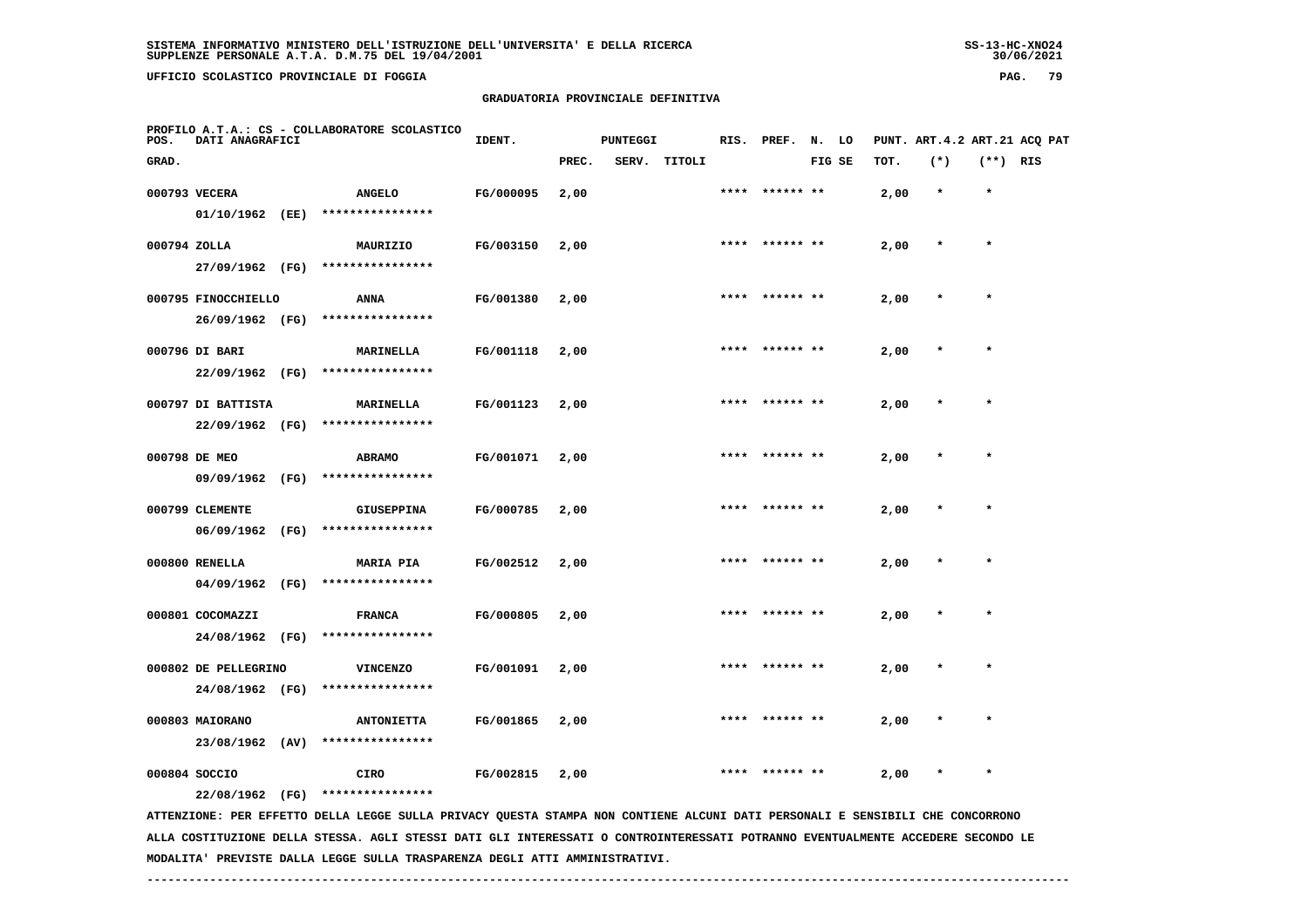**UFFICIO SCOLASTICO PROVINCIALE DI FOGGIA PAG. 80**

## **GRADUATORIA PROVINCIALE DEFINITIVA**

| POS.         | DATI ANAGRAFICI   | PROFILO A.T.A.: CS - COLLABORATORE SCOLASTICO                                                                                   | IDENT.    |       | <b>PUNTEGGI</b> |              | RIS. | PREF.          | N. LO  |      |         |            | PUNT. ART. 4.2 ART. 21 ACO PAT |
|--------------|-------------------|---------------------------------------------------------------------------------------------------------------------------------|-----------|-------|-----------------|--------------|------|----------------|--------|------|---------|------------|--------------------------------|
| GRAD.        |                   |                                                                                                                                 |           | PREC. |                 | SERV. TITOLI |      |                | FIG SE | TOT. | $(*)$   | $(**)$ RIS |                                |
|              | 000805 PRIORE     | <b>LEONARDO</b>                                                                                                                 | FG/002457 | 2,00  |                 |              |      | **** ****** ** |        | 2,00 | $\star$ | $\star$    |                                |
|              | 18/08/1962 (FG)   | ****************                                                                                                                |           |       |                 |              |      |                |        |      |         |            |                                |
| 000806 BORDO |                   | <b>VINCENZO</b>                                                                                                                 | FG/000447 | 2,00  |                 |              |      | **** ****** ** |        | 2,00 | $\star$ | $\star$    |                                |
|              | 14/08/1962 (FG)   | ****************                                                                                                                |           |       |                 |              |      |                |        |      |         |            |                                |
| 000807 IZZI  |                   | <b>GIUSEPPE</b>                                                                                                                 | FG/001668 | 2,00  |                 |              |      |                |        | 2,00 |         |            |                                |
|              | 11/08/1962 (FG)   | ****************                                                                                                                |           |       |                 |              |      |                |        |      |         |            |                                |
| 000808 GALLO |                   | <b>GIUSEPPE</b>                                                                                                                 | FG/001453 | 2,00  |                 |              |      |                |        | 2,00 |         |            |                                |
|              | 23/07/1962 (FG)   | ****************                                                                                                                |           |       |                 |              |      |                |        |      |         |            |                                |
|              | 000809 CHECCHIA   | <b>ANTONIO</b>                                                                                                                  | FG/000684 | 2,00  |                 |              | **** | ****** **      |        | 2,00 |         |            |                                |
|              | 12/07/1962 (FG)   | ****************                                                                                                                |           |       |                 |              |      |                |        |      |         |            |                                |
|              | 000810 SALDARELLI | LUCIA                                                                                                                           | FG/002651 | 2,00  |                 |              | **** |                |        | 2,00 |         | $\star$    |                                |
|              | 11/07/1962 (FG)   | ****************                                                                                                                |           |       |                 |              |      |                |        |      |         |            |                                |
|              | 000811 SINCERO    | MICHELINA                                                                                                                       | FG/002811 | 2,00  |                 |              |      |                |        | 2,00 |         |            |                                |
|              | 04/07/1962 (FG)   | ****************                                                                                                                |           |       |                 |              |      |                |        |      |         |            |                                |
|              | 000812 PAOLETTA   | <b>ANTONIO</b>                                                                                                                  | FG/002280 | 2,00  |                 |              |      |                |        | 2,00 |         |            |                                |
|              | 26/06/1962 (FG)   | ****************                                                                                                                |           |       |                 |              |      |                |        |      |         |            |                                |
|              | 000813 MONGIELLO  | LEONARDA                                                                                                                        | FG/002100 | 2,00  |                 |              |      | ****** **      |        | 2,00 |         |            |                                |
|              | 20/06/1962 (FG)   | ****************                                                                                                                |           |       |                 |              |      |                |        |      |         |            |                                |
| 000814 LIOCE |                   | MARIA                                                                                                                           | FG/001775 | 2,00  |                 |              | **** | ****** **      |        | 2,00 |         | $\star$    |                                |
|              | 15/06/1962 (FG)   | ****************                                                                                                                |           |       |                 |              |      |                |        |      |         |            |                                |
|              | 000815 BISCEGLIA  | ANNA RAFFAELA                                                                                                                   | FG/000417 | 2,00  |                 |              |      |                |        | 2,00 |         |            |                                |
|              | 14/06/1962 (FG)   | ****************                                                                                                                |           |       |                 |              |      |                |        |      |         |            |                                |
|              | 000816 DELL'ACCIO | LUCIA                                                                                                                           | FG/001023 | 2,00  |                 |              |      |                |        | 2,00 |         | $\star$    |                                |
|              | 09/06/1962 (FG)   | ****************                                                                                                                |           |       |                 |              |      |                |        |      |         |            |                                |
|              |                   | ATTENZIONE: PER EFFETTO DELLA LEGGE SULLA PRIVACY QUESTA STAMPA NON CONTIENE ALCUNI DATI PERSONALI E SENSIBILI CHE CONCORRONO   |           |       |                 |              |      |                |        |      |         |            |                                |
|              |                   | ALLA COSTITUZIONE DELLA STESSA. AGLI STESSI DATI GLI INTERESSATI O CONTROINTERESSATI POTRANNO EVENTUALMENTE ACCEDERE SECONDO LE |           |       |                 |              |      |                |        |      |         |            |                                |

 **------------------------------------------------------------------------------------------------------------------------------------**

 **MODALITA' PREVISTE DALLA LEGGE SULLA TRASPARENZA DEGLI ATTI AMMINISTRATIVI.**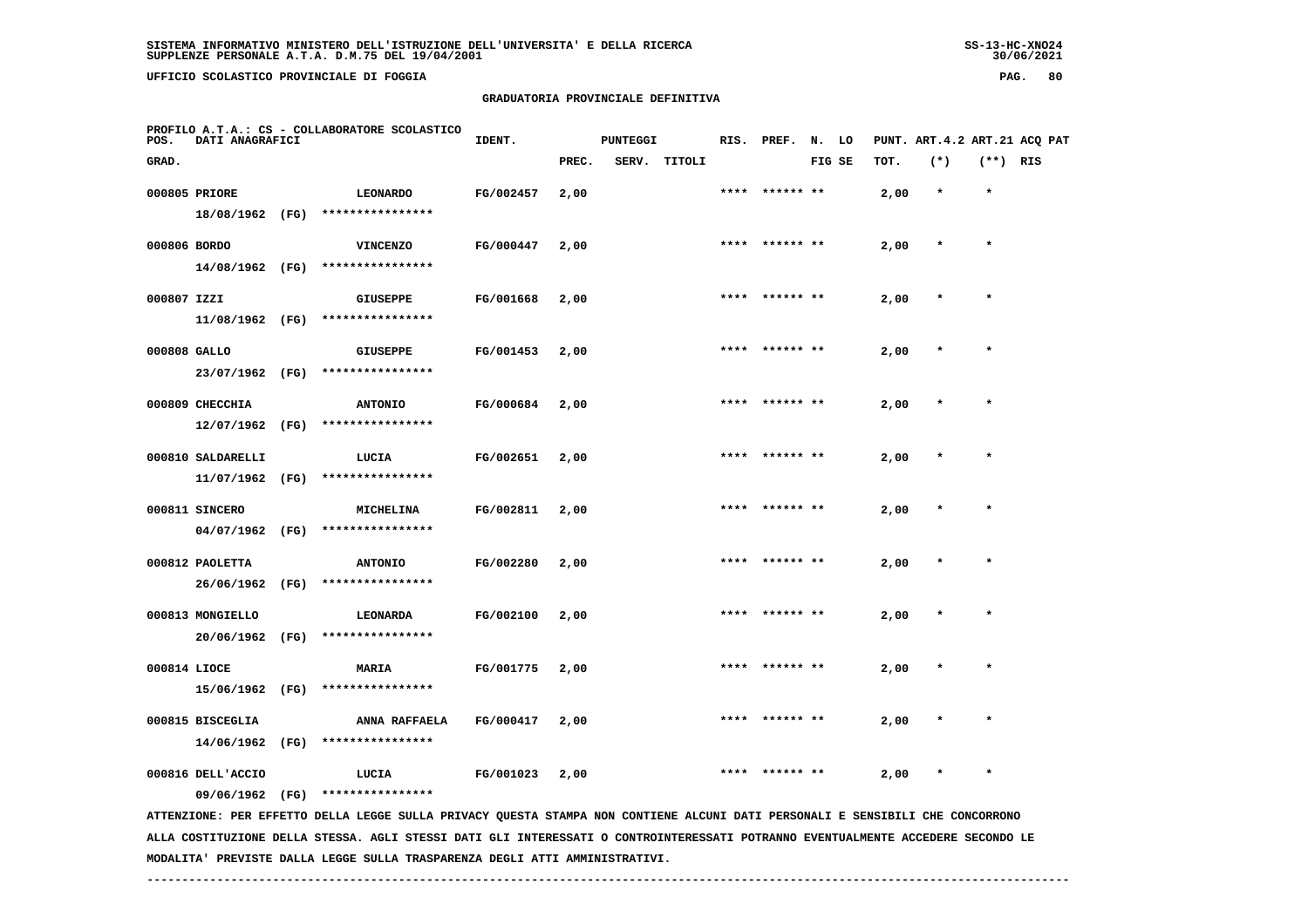**UFFICIO SCOLASTICO PROVINCIALE DI FOGGIA PAG. 81**

## **GRADUATORIA PROVINCIALE DEFINITIVA**

| POS.         | PROFILO A.T.A.: CS - COLLABORATORE SCOLASTICO<br>DATI ANAGRAFICI |      |                                                                                                                                 | IDENT.    |       | PUNTEGGI |              |      | RIS. PREF. N. LO |        |      | PUNT. ART. 4.2 ART. 21 ACQ PAT |            |  |
|--------------|------------------------------------------------------------------|------|---------------------------------------------------------------------------------------------------------------------------------|-----------|-------|----------|--------------|------|------------------|--------|------|--------------------------------|------------|--|
| GRAD.        |                                                                  |      |                                                                                                                                 |           | PREC. |          | SERV. TITOLI |      |                  | FIG SE | TOT. | $(*)$                          | $(**)$ RIS |  |
|              | 000817 CONSALVO                                                  |      | <b>STELLA</b>                                                                                                                   | FG/000836 | 2,00  |          |              |      | ****** **        |        | 2,00 | $\star$                        | $\star$    |  |
|              | 03/06/1962                                                       | (FG) | ****************                                                                                                                |           |       |          |              |      |                  |        |      |                                |            |  |
|              | 000818 ZACCAGLINO                                                |      | <b>ANTONIETTA</b>                                                                                                               | FG/003138 | 2,00  |          |              | **** |                  |        | 2,00 | $\ast$                         | $\star$    |  |
|              | 24/05/1962 (FG)                                                  |      | ****************                                                                                                                |           |       |          |              |      |                  |        |      |                                |            |  |
|              | 000819 TIBALDI                                                   |      | <b>ADELE</b>                                                                                                                    | FG/002942 | 2,00  |          |              |      |                  |        | 2,00 |                                |            |  |
|              | 17/05/1962 (FG)                                                  |      | ****************                                                                                                                |           |       |          |              |      |                  |        |      |                                |            |  |
|              | 000820 CIBELLI                                                   |      | <b>LEONARDO</b>                                                                                                                 | FG/000728 | 2,00  |          |              |      |                  |        | 2,00 |                                |            |  |
|              | 14/05/1962 (FG)                                                  |      | ****************                                                                                                                |           |       |          |              |      |                  |        |      |                                |            |  |
| 000821 BOVE  |                                                                  |      | <b>GIUSEPPE</b>                                                                                                                 | FG/000460 | 2,00  |          |              | **** | ****** **        |        | 2,00 |                                |            |  |
|              | 10/05/1962 (FG)                                                  |      | ****************                                                                                                                |           |       |          |              |      |                  |        |      |                                |            |  |
|              | 000822 GENTILE                                                   |      | <b>COSTANTINO</b>                                                                                                               | FG/001484 | 2,00  |          |              | **** | ****** **        |        | 2,00 |                                | $\star$    |  |
|              | 05/05/1962 (FG)                                                  |      | ****************                                                                                                                |           |       |          |              |      |                  |        |      |                                |            |  |
|              | 000823 ANGELICCHIO                                               |      | PIA LIBERA                                                                                                                      | FG/000275 | 2,00  |          |              |      |                  |        | 2,00 |                                |            |  |
|              | $02/05/1962$ (FG)                                                |      | ****************                                                                                                                |           |       |          |              |      |                  |        |      |                                |            |  |
|              | 000824 NARDELLI                                                  |      | MARIO                                                                                                                           | FG/002177 | 2,00  |          |              |      |                  |        | 2,00 |                                | $\star$    |  |
|              | 30/04/1962 (FG)                                                  |      | ****************                                                                                                                |           |       |          |              |      |                  |        |      |                                |            |  |
|              | 000825 COLELLA                                                   |      | <b>MICHELA</b>                                                                                                                  | FG/000819 | 2,00  |          |              |      | ****** **        |        | 2,00 |                                |            |  |
|              | 22/04/1962 (FG)                                                  |      | ****************                                                                                                                |           |       |          |              |      |                  |        |      |                                |            |  |
|              | 000826 GIARNERA                                                  |      | <b>LEONARDO</b>                                                                                                                 | FG/001521 | 2,00  |          |              | **** | ****** **        |        | 2,00 | $\star$                        | $\star$    |  |
|              | 19/04/1962 (FG)                                                  |      | ****************                                                                                                                |           |       |          |              |      |                  |        |      |                                |            |  |
|              | 000827 RENZULLI                                                  |      | CARMELA                                                                                                                         | FG/002515 | 2,00  |          |              |      |                  |        | 2,00 |                                |            |  |
|              | 08/04/1962 (FG)                                                  |      | ****************                                                                                                                |           |       |          |              |      |                  |        |      |                                |            |  |
| 000828 LUISI |                                                                  |      | <b>RUGGIERO</b>                                                                                                                 | FG/001835 | 2,00  |          |              |      |                  |        | 2,00 |                                | $\star$    |  |
|              | 28/03/1962 (BA)                                                  |      | ****************                                                                                                                |           |       |          |              |      |                  |        |      |                                |            |  |
|              |                                                                  |      | ATTENZIONE: PER EFFETTO DELLA LEGGE SULLA PRIVACY QUESTA STAMPA NON CONTIENE ALCUNI DATI PERSONALI E SENSIBILI CHE CONCORRONO   |           |       |          |              |      |                  |        |      |                                |            |  |
|              |                                                                  |      | ALLA COSTITUZIONE DELLA STESSA. AGLI STESSI DATI GLI INTERESSATI O CONTROINTERESSATI POTRANNO EVENTUALMENTE ACCEDERE SECONDO LE |           |       |          |              |      |                  |        |      |                                |            |  |

 **------------------------------------------------------------------------------------------------------------------------------------**

 **MODALITA' PREVISTE DALLA LEGGE SULLA TRASPARENZA DEGLI ATTI AMMINISTRATIVI.**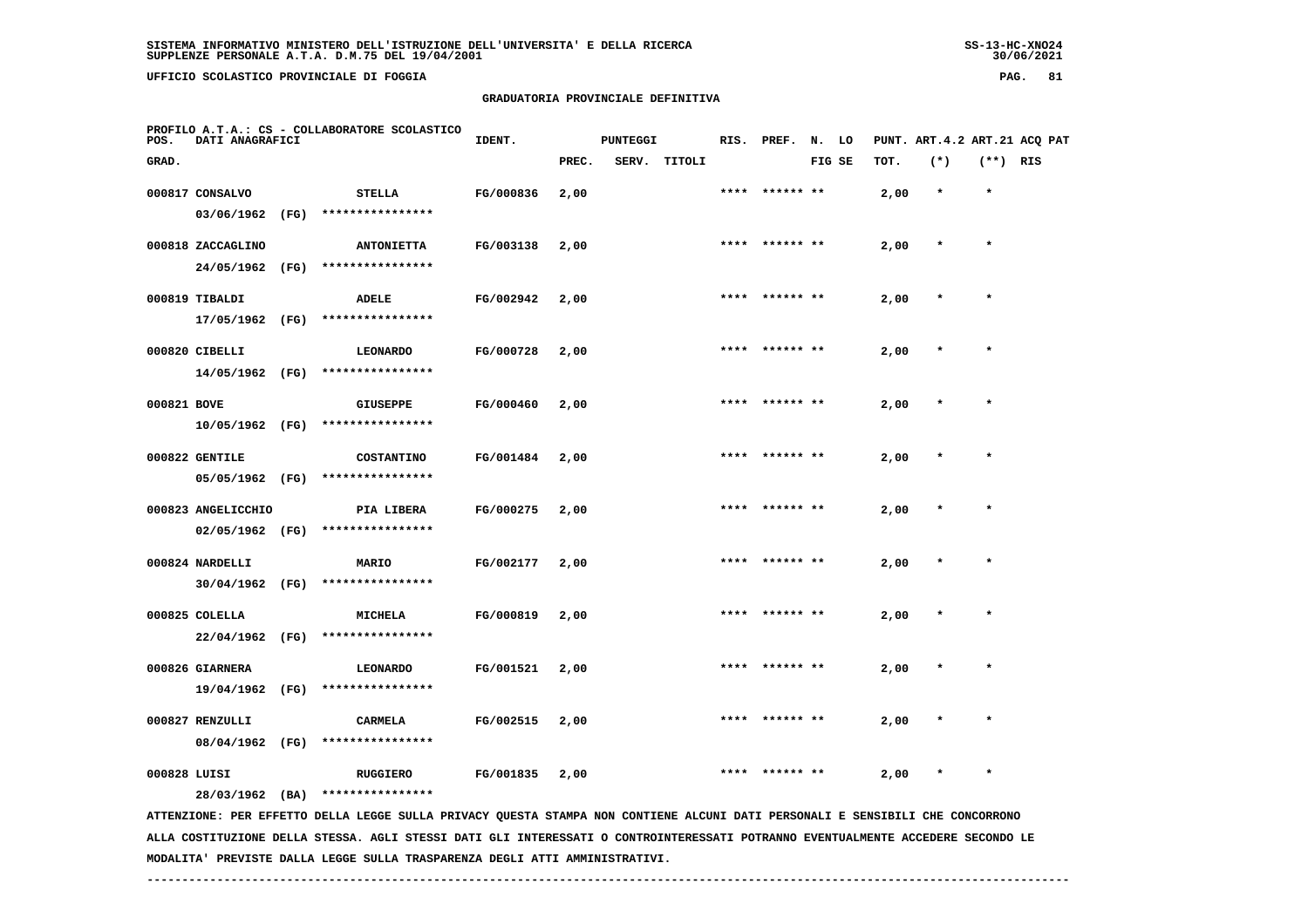# **GRADUATORIA PROVINCIALE DEFINITIVA**

| POS.         | DATI ANAGRAFICI    |      | PROFILO A.T.A.: CS - COLLABORATORE SCOLASTICO                                                                                 | IDENT.    |       | <b>PUNTEGGI</b> |              |      | RIS. PREF. N. LO |        |      | PUNT. ART. 4.2 ART. 21 ACQ PAT |            |  |
|--------------|--------------------|------|-------------------------------------------------------------------------------------------------------------------------------|-----------|-------|-----------------|--------------|------|------------------|--------|------|--------------------------------|------------|--|
| GRAD.        |                    |      |                                                                                                                               |           | PREC. |                 | SERV. TITOLI |      |                  | FIG SE | TOT. | $(*)$                          | $(**)$ RIS |  |
|              | 000829 DE LUCA     |      | LEONARDA LAURA                                                                                                                | FG/001050 | 2,00  |                 |              |      | **** ****** **   |        | 2,00 | $\star$                        | $\star$    |  |
|              | 26/03/1962 (FG)    |      | ****************                                                                                                              |           |       |                 |              |      |                  |        |      |                                |            |  |
|              | 000830 PAOLETTA    |      | <b>ANTONIO</b>                                                                                                                | FG/002279 | 2,00  |                 |              |      | **** ****** **   |        | 2,00 | $\star$                        | $\star$    |  |
|              | 25/03/1962 (FG)    |      | ****************                                                                                                              |           |       |                 |              |      |                  |        |      |                                |            |  |
|              | 000831 DELLA VALLE |      | <b>ORNELLA</b>                                                                                                                | FG/001028 | 2,00  |                 |              |      |                  |        | 2,00 |                                | $\star$    |  |
|              | $20/03/1962$ (CS)  |      | ****************                                                                                                              |           |       |                 |              |      |                  |        |      |                                |            |  |
|              | 000832 MORSUILLO   |      | ELIO                                                                                                                          | FG/002131 | 2,00  |                 |              |      |                  |        | 2,00 |                                |            |  |
|              | 18/03/1962 (TO)    |      | ****************                                                                                                              |           |       |                 |              |      |                  |        |      |                                |            |  |
|              | 000833 CICCARELLI  |      | <b>URBANO</b>                                                                                                                 | FG/000730 | 2,00  |                 |              |      |                  |        | 2,00 |                                | $\star$    |  |
|              | 14/03/1962 (FG)    |      | ****************                                                                                                              |           |       |                 |              |      |                  |        |      |                                |            |  |
|              | 000834 RUSSOLILLO  |      | <b>FRANCESCO</b>                                                                                                              | FG/002632 | 2,00  |                 |              |      | **** ****** **   |        | 2,00 |                                | $\star$    |  |
|              | 10/03/1962 (FG)    |      | ****************                                                                                                              |           |       |                 |              |      |                  |        |      |                                |            |  |
|              | 000835 VESCIA      |      | <b>CESARE</b>                                                                                                                 | FG/003082 | 2,00  |                 |              |      | **** ****** **   |        | 2,00 |                                | $\star$    |  |
|              | 23/02/1962 (FG)    |      | ****************                                                                                                              |           |       |                 |              |      |                  |        |      |                                |            |  |
| 000836 PUDDU |                    |      | ANGELA RAFFAELA FG/002461                                                                                                     |           | 2,00  |                 |              | **** | ****** **        |        | 2,00 |                                | $\star$    |  |
|              |                    |      | 21/02/1962 (FG) ****************                                                                                              |           |       |                 |              |      |                  |        |      |                                |            |  |
|              | 000837 LIEMONTE    |      | <b>ANGELA</b>                                                                                                                 | FG/001769 | 2,00  |                 |              |      |                  |        | 2,00 |                                |            |  |
|              | 16/02/1962 (FG)    |      | ****************                                                                                                              |           |       |                 |              |      |                  |        |      |                                |            |  |
|              | 000838 MARRACINO   |      | <b>GIUSEPPE</b>                                                                                                               | FG/001937 | 2,00  |                 |              |      |                  |        | 2,00 |                                |            |  |
|              | 16/02/1962         | (FG) | ****************                                                                                                              |           |       |                 |              |      |                  |        |      |                                |            |  |
|              | 000839 DI MONTE    |      | <b>FRANCESCO</b>                                                                                                              | FG/001220 | 2,00  |                 |              | **** | ****** **        |        | 2,00 |                                |            |  |
|              | 13/02/1962 (FG)    |      | ****************                                                                                                              |           |       |                 |              |      |                  |        |      |                                |            |  |
|              | 000840 SETTANNI    |      | <b>RITA</b>                                                                                                                   | FG/000086 | 2,00  |                 |              |      |                  |        | 2,00 |                                | $\star$    |  |
|              | 10/02/1962 (FG)    |      | ****************                                                                                                              |           |       |                 |              |      |                  |        |      |                                |            |  |
|              |                    |      | ATTENZIONE: PER EFFETTO DELLA LEGGE SULLA PRIVACY QUESTA STAMPA NON CONTIENE ALCUNI DATI PERSONALI E SENSIBILI CHE CONCORRONO |           |       |                 |              |      |                  |        |      |                                |            |  |

 **ALLA COSTITUZIONE DELLA STESSA. AGLI STESSI DATI GLI INTERESSATI O CONTROINTERESSATI POTRANNO EVENTUALMENTE ACCEDERE SECONDO LE MODALITA' PREVISTE DALLA LEGGE SULLA TRASPARENZA DEGLI ATTI AMMINISTRATIVI.**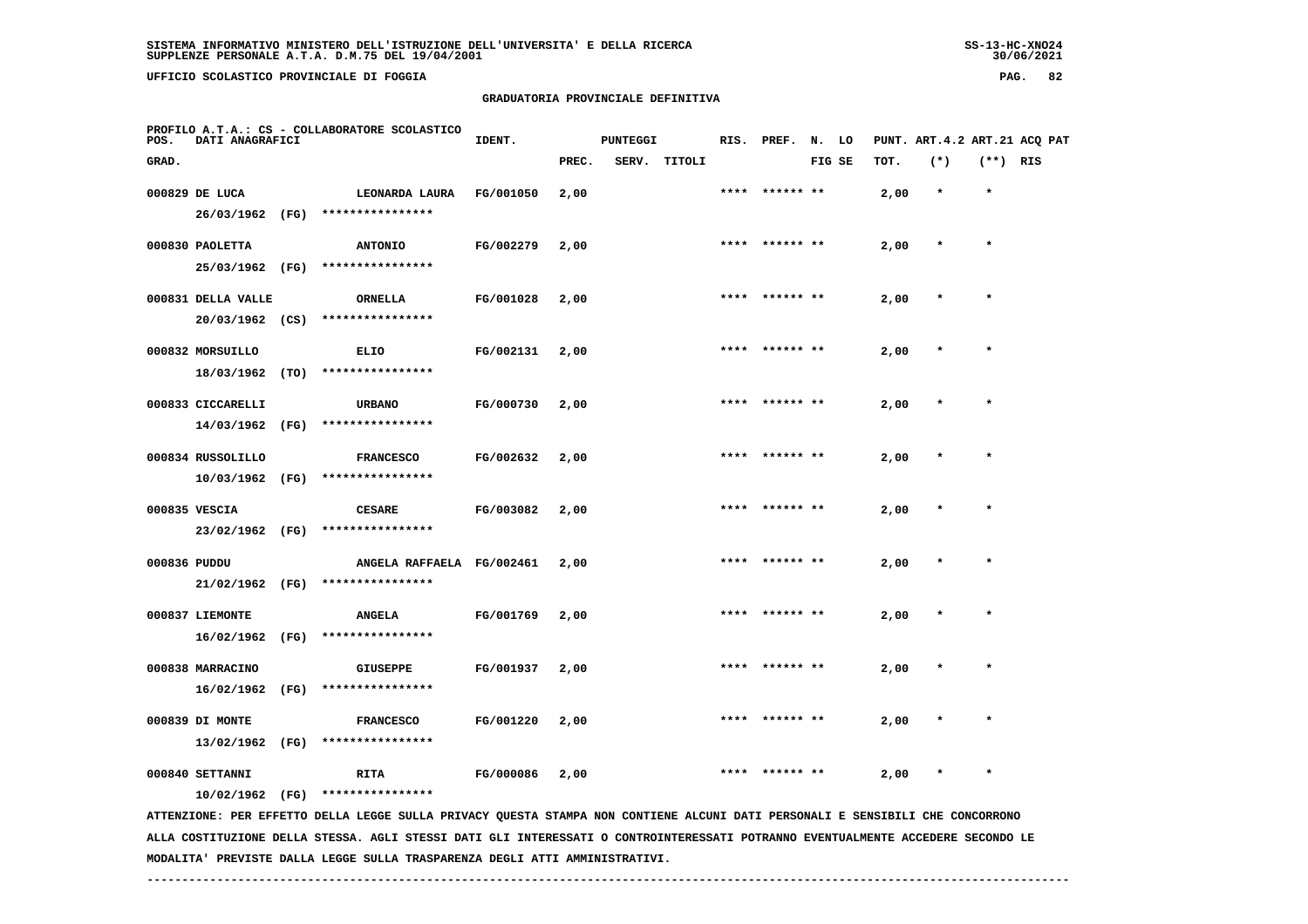**UFFICIO SCOLASTICO PROVINCIALE DI FOGGIA PAG. 83**

## **GRADUATORIA PROVINCIALE DEFINITIVA**

| POS.  | DATI ANAGRAFICI    |      | PROFILO A.T.A.: CS - COLLABORATORE SCOLASTICO                                                                                                                                                                                                                    | IDENT.    |       | <b>PUNTEGGI</b> |              |      | RIS. PREF. | N. LO  |      |         |            | PUNT. ART. 4.2 ART. 21 ACQ PAT |
|-------|--------------------|------|------------------------------------------------------------------------------------------------------------------------------------------------------------------------------------------------------------------------------------------------------------------|-----------|-------|-----------------|--------------|------|------------|--------|------|---------|------------|--------------------------------|
| GRAD. |                    |      |                                                                                                                                                                                                                                                                  |           | PREC. |                 | SERV. TITOLI |      |            | FIG SE | TOT. | $(*)$   | $(**)$ RIS |                                |
|       | 000841 ESPOSITO    |      | <b>GIANCARLO</b>                                                                                                                                                                                                                                                 | FG/001300 | 2,00  |                 |              | **** | ****** **  |        | 2,00 | $\star$ | $\star$    |                                |
|       | 08/02/1962 (FG)    |      | ****************                                                                                                                                                                                                                                                 |           |       |                 |              |      |            |        |      |         |            |                                |
|       | 000842 LEONE       |      | FILOMENA                                                                                                                                                                                                                                                         | FG/001754 | 2,00  |                 |              |      |            |        | 2,00 | $\star$ | $\star$    |                                |
|       | 03/02/1962 (FG)    |      | ****************                                                                                                                                                                                                                                                 |           |       |                 |              |      |            |        |      |         |            |                                |
|       | 000843 PERSICO     |      | MARCELLA                                                                                                                                                                                                                                                         | FG/002348 | 2,00  |                 |              |      |            |        | 2,00 |         |            |                                |
|       | 30/01/1962 (FG)    |      | ****************                                                                                                                                                                                                                                                 |           |       |                 |              |      |            |        |      |         |            |                                |
|       | 000844 FASCIA      |      | SILVANO MARINO                                                                                                                                                                                                                                                   | FG/001338 | 2,00  |                 |              |      |            |        | 2,00 |         | $\star$    |                                |
|       | 25/01/1962 (FG)    |      | ****************                                                                                                                                                                                                                                                 |           |       |                 |              |      |            |        |      |         |            |                                |
|       | 000845 SCUCCIMARRA |      | IVO                                                                                                                                                                                                                                                              | FG/002779 | 2,00  |                 |              |      |            |        | 2,00 |         |            |                                |
|       | 24/01/1962 (FG)    |      | ****************                                                                                                                                                                                                                                                 |           |       |                 |              |      |            |        |      |         |            |                                |
|       | 000846 MARCUCCI    |      | <b>BENEDETTO</b>                                                                                                                                                                                                                                                 | FG/001922 | 2,00  |                 |              |      |            |        | 2,00 |         |            |                                |
|       | 14/01/1962 (FG)    |      | ****************                                                                                                                                                                                                                                                 |           |       |                 |              |      |            |        |      |         |            |                                |
|       | 000847 MANTUANO    |      | <b>ANGELO</b>                                                                                                                                                                                                                                                    | FG/001903 | 2,00  |                 |              |      |            |        | 2,00 |         |            |                                |
|       | 12/01/1962 (PG)    |      | ****************                                                                                                                                                                                                                                                 |           |       |                 |              |      |            |        |      |         |            |                                |
|       | 000848 GENTILE     |      | ALFONSO STEFANO FG/001481                                                                                                                                                                                                                                        |           | 2,00  |                 |              |      |            |        | 2,00 |         |            |                                |
|       | 04/01/1962 (FG)    |      | ****************                                                                                                                                                                                                                                                 |           |       |                 |              |      |            |        |      |         |            |                                |
|       | 000849 FUIANO      |      | IDA                                                                                                                                                                                                                                                              | FG/001429 | 2,00  |                 |              |      |            |        | 2,00 |         |            |                                |
|       | 31/12/1961 (FG)    |      | ****************                                                                                                                                                                                                                                                 |           |       |                 |              |      |            |        |      |         |            |                                |
|       | 000850 PASSIANTE   |      | ANNA MARIA                                                                                                                                                                                                                                                       | FG/000071 | 2,00  |                 |              |      |            |        | 2,00 |         |            |                                |
|       | 29/12/1961         | (EE) | ****************                                                                                                                                                                                                                                                 |           |       |                 |              |      |            |        |      |         |            |                                |
|       | 000851 IENCO       |      | <b>FRANCESCO</b>                                                                                                                                                                                                                                                 | FG/001637 | 2,00  |                 |              |      |            |        | 2,00 |         |            |                                |
|       | 27/12/1961 (TO)    |      | ****************                                                                                                                                                                                                                                                 |           |       |                 |              |      |            |        |      |         |            |                                |
|       | 000852 TRAPANI     |      | DALILA CLARA                                                                                                                                                                                                                                                     | FG/002990 | 2,00  |                 |              |      |            |        | 2,00 |         |            |                                |
|       | 15/12/1961 (EE)    |      | ****************                                                                                                                                                                                                                                                 |           |       |                 |              |      |            |        |      |         |            |                                |
|       |                    |      | ATTENZIONE: PER EFFETTO DELLA LEGGE SULLA PRIVACY QUESTA STAMPA NON CONTIENE ALCUNI DATI PERSONALI E SENSIBILI CHE CONCORRONO<br>ALLA COSTITUZIONE DELLA STESSA. AGLI STESSI DATI GLI INTERESSATI O CONTROINTERESSATI POTRANNO EVENTUALMENTE ACCEDERE SECONDO LE |           |       |                 |              |      |            |        |      |         |            |                                |

 **MODALITA' PREVISTE DALLA LEGGE SULLA TRASPARENZA DEGLI ATTI AMMINISTRATIVI.**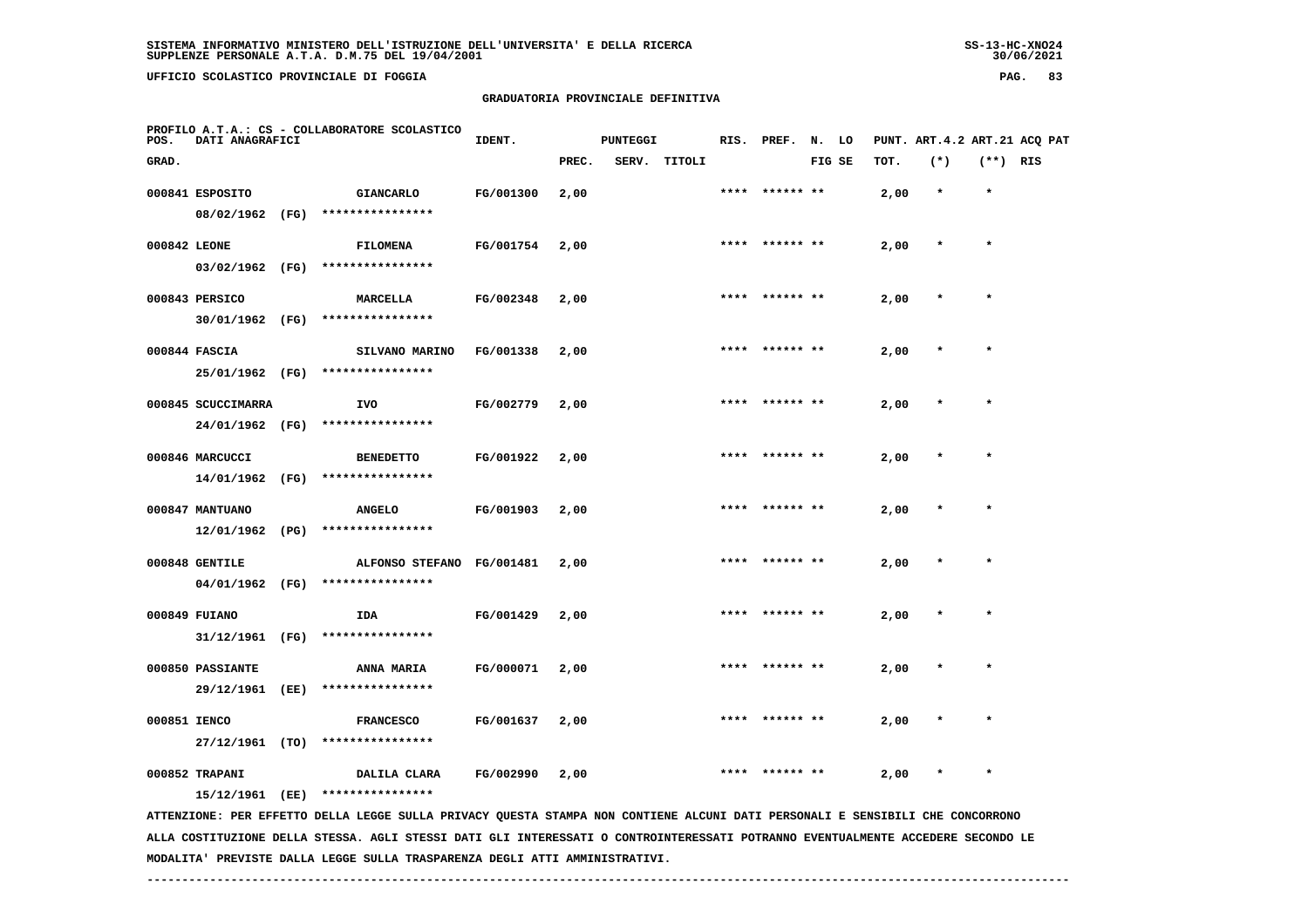# **GRADUATORIA PROVINCIALE DEFINITIVA**

| PAG. |  |  |
|------|--|--|
|------|--|--|

| POS.         | DATI ANAGRAFICI                       |      | PROFILO A.T.A.: CS - COLLABORATORE SCOLASTICO                                                                                 | IDENT.    |       | <b>PUNTEGGI</b> |        |      | RIS. PREF. N. LO |        |      |         |            | PUNT. ART.4.2 ART.21 ACQ PAT |
|--------------|---------------------------------------|------|-------------------------------------------------------------------------------------------------------------------------------|-----------|-------|-----------------|--------|------|------------------|--------|------|---------|------------|------------------------------|
| GRAD.        |                                       |      |                                                                                                                               |           | PREC. | SERV.           | TITOLI |      |                  | FIG SE | TOT. | $(*)$   | $(**)$ RIS |                              |
|              | 000853 CORTELLESSA<br>14/12/1961 (FG) |      | DOMENICO ANGELO FG/000868<br>****************                                                                                 |           | 2,00  |                 |        |      |                  |        | 2,00 | $\star$ | $\star$    |                              |
|              | 000854 CALABRIA<br>07/12/1961 (FG)    |      | <b>ALFREDO</b><br>****************                                                                                            | FG/000511 | 2,00  |                 |        |      | **** ****** **   |        | 2,00 | $\ast$  | $\star$    |                              |
|              | 000855 SILVESTRI<br>$01/12/1961$ (FG) |      | <b>FRANCESCO</b><br>****************                                                                                          | FG/002800 | 2,00  |                 |        | **** |                  |        | 2,00 |         | $\star$    |                              |
| 000856 TUCCI | 29/11/1961 (FG)                       |      | <b>CATERINA</b><br>****************                                                                                           | FG/003023 | 2,00  |                 |        |      |                  |        | 2,00 |         |            |                              |
|              | 000857 MODESTINO<br>20/11/1961        | (FG) | DOMENICO BRUNO<br>****************                                                                                            | FG/002086 | 2,00  |                 |        |      |                  |        | 2,00 |         | $\star$    |                              |
|              | 000858 SACCOMANDO<br>06/11/1961       | (BN) | <b>SUSANNA</b><br>****************                                                                                            | FG/000199 | 2,00  |                 |        |      |                  |        | 2,00 |         |            |                              |
|              | 000859 CALABRESE<br>28/10/1961        | (FG) | LEONARDA PATRIZI FG/000509<br>****************                                                                                |           | 2,00  |                 |        |      | **** ****** **   |        | 2,00 |         | $\star$    |                              |
|              | 000860 VIRGILIO<br>26/10/1961         | (BN) | <b>MARIA</b><br>****************                                                                                              | FG/003114 | 2,00  |                 |        |      |                  |        | 2,00 |         |            |                              |
|              | 000861 CLEMENTE<br>23/10/1961 (FG)    |      | <b>MARIA PIA</b><br>****************                                                                                          | FG/000787 | 2,00  |                 |        |      |                  |        | 2,00 |         |            |                              |
|              | 000862 DI MARTINO<br>19/10/1961 (FG)  |      | <b>GERARDO</b><br>****************                                                                                            | FG/001204 | 2,00  |                 |        |      |                  |        | 2,00 |         |            |                              |
| 000863 CROCE | 12/10/1961 (FG)                       |      | <b>STEFANO</b><br>****************                                                                                            | FG/000892 | 2,00  |                 |        | **** | ****** **        |        | 2,00 |         | $\star$    |                              |
|              | 000864 LOMBARDI<br>09/10/1961 (FG)    |      | <b>ANTONIO</b><br>****************                                                                                            | FG/001799 | 2,00  |                 |        | **** | ****** **        |        | 2,00 |         | $\star$    |                              |
|              |                                       |      | ATTENZIONE: PER EFFETTO DELLA LEGGE SULLA PRIVACY QUESTA STAMPA NON CONTIENE ALCUNI DATI PERSONALI E SENSIBILI CHE CONCORRONO |           |       |                 |        |      |                  |        |      |         |            |                              |

 **ALLA COSTITUZIONE DELLA STESSA. AGLI STESSI DATI GLI INTERESSATI O CONTROINTERESSATI POTRANNO EVENTUALMENTE ACCEDERE SECONDO LE MODALITA' PREVISTE DALLA LEGGE SULLA TRASPARENZA DEGLI ATTI AMMINISTRATIVI.**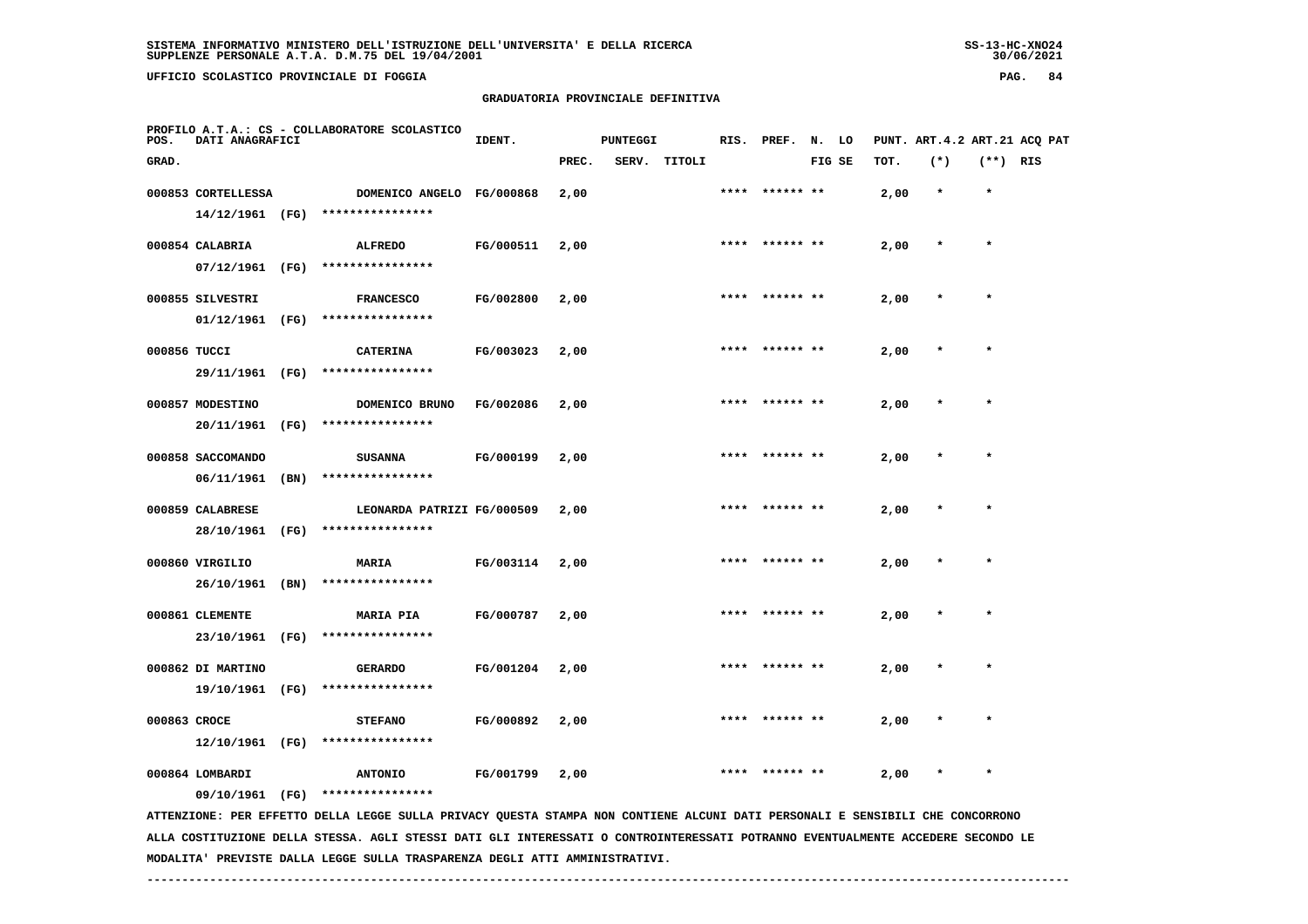# **GRADUATORIA PROVINCIALE DEFINITIVA**

| POS.         | DATI ANAGRAFICI    |      | PROFILO A.T.A.: CS - COLLABORATORE SCOLASTICO                                                                                   | IDENT.    |       | <b>PUNTEGGI</b> |              | RIS. | PREF.          | N. LO  |      |         |            | PUNT. ART. 4.2 ART. 21 ACO PAT |
|--------------|--------------------|------|---------------------------------------------------------------------------------------------------------------------------------|-----------|-------|-----------------|--------------|------|----------------|--------|------|---------|------------|--------------------------------|
| GRAD.        |                    |      |                                                                                                                                 |           | PREC. |                 | SERV. TITOLI |      |                | FIG SE | TOT. | $(*)$   | $(**)$ RIS |                                |
| 000865 GRIFA |                    |      | <b>NUNZIATA</b>                                                                                                                 | FG/001570 | 2,00  |                 |              |      | **** ****** ** |        | 2,00 | $\star$ | $\star$    |                                |
|              | 05/10/1961 (FG)    |      | ****************                                                                                                                |           |       |                 |              |      |                |        |      |         |            |                                |
|              | 000866 MARTINO     |      | <b>BRIGIDA</b>                                                                                                                  | FG/001950 | 2,00  |                 |              |      |                |        | 2,00 |         | $\star$    |                                |
|              | 02/10/1961 (FG)    |      | ****************                                                                                                                |           |       |                 |              |      |                |        |      |         |            |                                |
| 000867 NESTA |                    |      | <b>ANTONIETTA</b>                                                                                                               | FG/002192 | 2,00  |                 |              |      |                |        | 2,00 |         |            |                                |
|              | 27/09/1961 (FG)    |      | ****************                                                                                                                |           |       |                 |              |      |                |        |      |         |            |                                |
|              | 000868 PAGLIA      |      | <b>GENNARO</b>                                                                                                                  | FG/002223 | 2,00  |                 |              |      |                |        | 2,00 |         |            |                                |
|              | 22/09/1961 (FG)    |      | ****************                                                                                                                |           |       |                 |              |      |                |        |      |         |            |                                |
|              | 000869 IMBRUNO     |      | CAROLINA                                                                                                                        | FG/001641 | 2,00  |                 |              | **** | ****** **      |        | 2,00 |         |            |                                |
|              | 20/09/1961 (EE)    |      | ****************                                                                                                                |           |       |                 |              |      |                |        |      |         |            |                                |
|              | 000870 DI TONNO    |      | <b>FABIO MICHELE</b>                                                                                                            | FG/001266 | 2,00  |                 |              | **** |                |        | 2,00 |         | $\star$    |                                |
|              | 10/09/1961 (FG)    |      | ****************                                                                                                                |           |       |                 |              |      |                |        |      |         |            |                                |
|              | 000871 TAMALIO     |      | MARIA ROSA GAETA FG/002884                                                                                                      |           | 2,00  |                 |              |      |                |        | 2,00 |         |            |                                |
|              | 09/09/1961 (FG)    |      | ****************                                                                                                                |           |       |                 |              |      |                |        |      |         |            |                                |
|              | 000872 CARCHIA     |      | <b>ENZO</b>                                                                                                                     | FG/000608 | 2,00  |                 |              |      |                |        | 2,00 |         |            |                                |
|              | 29/08/1961 (CO)    |      | ****************                                                                                                                |           |       |                 |              |      |                |        |      |         |            |                                |
|              | 000873 BONIFACIO   |      | <b>MARTINO</b>                                                                                                                  | FG/000445 | 2,00  |                 |              |      | ****** **      |        | 2,00 |         |            |                                |
|              | 25/08/1961         | (PZ) | ****************                                                                                                                |           |       |                 |              |      |                |        |      |         |            |                                |
|              | 000874 MONTANARO   |      | <b>ANTONIO</b>                                                                                                                  | FG/002106 | 2,00  |                 |              |      | ****** **      |        | 2,00 |         | $\star$    |                                |
|              | 23/08/1961         | (BA) | ****************                                                                                                                |           |       |                 |              |      |                |        |      |         |            |                                |
|              | 000875 LA PISCOPIA |      | ANGELICA RITA                                                                                                                   | FG/001707 | 2,00  |                 |              |      |                |        | 2,00 |         |            |                                |
|              | 21/08/1961 (EE)    |      | ****************                                                                                                                |           |       |                 |              |      |                |        |      |         |            |                                |
|              | 000876 IACOBELLI   |      | <b>ANTONIO</b>                                                                                                                  | FG/001607 | 2,00  |                 |              |      |                |        | 2,00 |         | $\star$    |                                |
|              | 09/08/1961 (FG)    |      | ****************                                                                                                                |           |       |                 |              |      |                |        |      |         |            |                                |
|              |                    |      | ATTENZIONE: PER EFFETTO DELLA LEGGE SULLA PRIVACY QUESTA STAMPA NON CONTIENE ALCUNI DATI PERSONALI E SENSIBILI CHE CONCORRONO   |           |       |                 |              |      |                |        |      |         |            |                                |
|              |                    |      | ALLA COSTITUZIONE DELLA STESSA. AGLI STESSI DATI GLI INTERESSATI O CONTROINTERESSATI POTRANNO EVENTUALMENTE ACCEDERE SECONDO LE |           |       |                 |              |      |                |        |      |         |            |                                |

 **MODALITA' PREVISTE DALLA LEGGE SULLA TRASPARENZA DEGLI ATTI AMMINISTRATIVI.**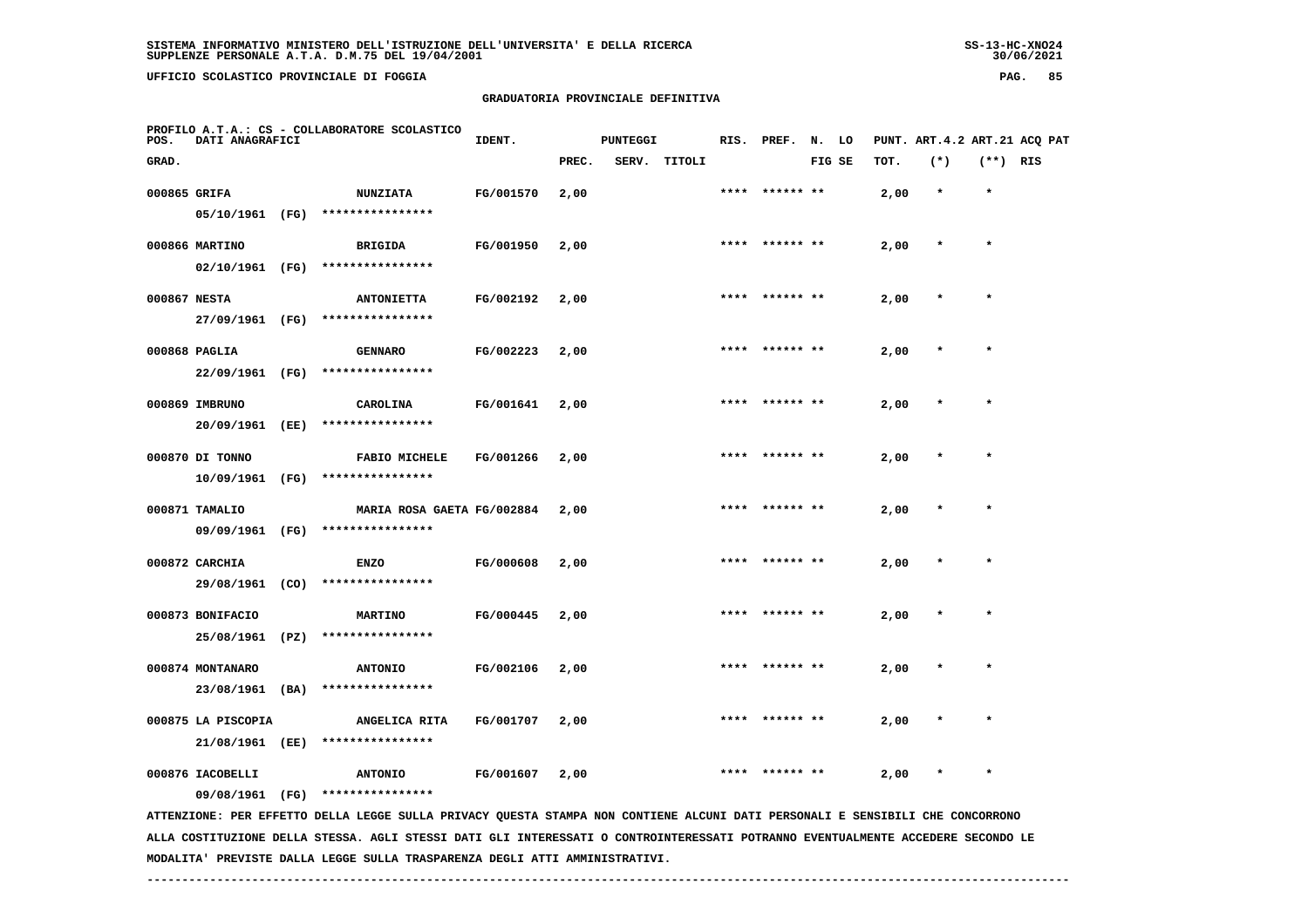# **GRADUATORIA PROVINCIALE DEFINITIVA**

| PAG. | 86 |
|------|----|
|      |    |

| POS.         | DATI ANAGRAFICI                     |      | PROFILO A.T.A.: CS - COLLABORATORE SCOLASTICO                                                                                                      | IDENT.    |       | <b>PUNTEGGI</b> |        |      | RIS. PREF.      | N. LO  |      |         |            | PUNT. ART. 4.2 ART. 21 ACQ PAT |
|--------------|-------------------------------------|------|----------------------------------------------------------------------------------------------------------------------------------------------------|-----------|-------|-----------------|--------|------|-----------------|--------|------|---------|------------|--------------------------------|
| GRAD.        |                                     |      |                                                                                                                                                    |           | PREC. | SERV.           | TITOLI |      |                 | FIG SE | TOT. | $(*)$   | $(**)$ RIS |                                |
|              | 000877 LETIZIA<br>30/07/1961 (FG)   |      | <b>GERARDO</b><br>****************                                                                                                                 | FG/001761 | 2,00  |                 |        | **** | ****** **       |        | 2,00 | $\star$ | $\star$    |                                |
|              | 000878 DE MUZIO<br>15/07/1961 (FG)  |      | UMBERTO GERARDO FG/001077<br>****************                                                                                                      |           | 2,00  |                 |        |      | ****** **       |        | 2,00 |         | $\star$    |                                |
|              | 000879 VENTURA<br>06/07/1961 (EE)   |      | <b>MARIA</b><br>****************                                                                                                                   | FG/003077 | 2,00  |                 |        | **** | ****** **       |        | 2,00 |         | $\star$    |                                |
|              | 000880 GRASSO<br>05/07/1961 (FG)    |      | MARIA ANTONIETTA FG/001551<br>****************                                                                                                     |           | 2,00  |                 |        | **** | ****** **       |        | 2,00 | $\ast$  | $\star$    |                                |
|              | 000881 MENGONI<br>04/07/1961 (FG)   |      | VITTORIANA<br>****************                                                                                                                     | FG/002041 | 2,00  |                 |        |      |                 |        | 2,00 |         |            |                                |
|              | 000882 MARCHITTO<br>12/06/1961      | (FG) | <b>ANTONIETTA</b><br>****************                                                                                                              | FG/001919 | 2,00  |                 |        |      |                 |        | 2,00 |         |            |                                |
|              | 000883 PISERCHIA<br>06/06/1961      | (FG) | PASQUALE<br>****************                                                                                                                       | FG/002410 | 2,00  |                 |        |      |                 |        | 2,00 |         | $\star$    |                                |
|              | 000884 SANTAGATA                    |      | ANTONIO LUIGI                                                                                                                                      | FG/002669 | 2,00  |                 |        |      | ****  ****** ** |        | 2,00 |         | $\star$    |                                |
|              | 06/06/1961<br>000885 CARELLA        | (FG) | ****************<br><b>LORENZO</b>                                                                                                                 | FG/000616 | 2,00  |                 |        | **** | ****** **       |        | 2,00 |         |            |                                |
|              | 15/05/1961 (RM)<br>000886 ACQUARO   |      | ****************<br><b>LORENZO</b>                                                                                                                 | FG/000237 | 2,00  |                 |        | **** | ****** **       |        | 2,00 | $\ast$  | $\star$    |                                |
| 000887 PIANO | 03/05/1961 (FG)                     |      | ****************<br><b>NICOLA</b>                                                                                                                  | FG/000075 | 2,00  |                 |        |      | **** ****** **  |        | 2,00 |         | $\star$    |                                |
|              | 01/05/1961 (FG)<br>000888 SCARAFINO |      | ****************<br>LUIGIA                                                                                                                         | FG/002727 | 2,00  |                 |        |      |                 |        | 2,00 |         |            |                                |
|              |                                     |      | 09/04/1961 (FG) ****************<br>חות סטס ביסטריית החדשים של המוסיף המורד המורד המורד המורד המורד המורד המורד המורד החדש המורד החדשים המורד המור |           |       |                 |        |      |                 |        |      |         |            |                                |

 **ATTENZIONE: PER EFFETTO DELLA LEGGE SULLA PRIVACY QUESTA STAMPA NON CONTIENE ALCUNI DATI PERSONALI E SENSIBILI CHE CONCORRONO ALLA COSTITUZIONE DELLA STESSA. AGLI STESSI DATI GLI INTERESSATI O CONTROINTERESSATI POTRANNO EVENTUALMENTE ACCEDERE SECONDO LE MODALITA' PREVISTE DALLA LEGGE SULLA TRASPARENZA DEGLI ATTI AMMINISTRATIVI.**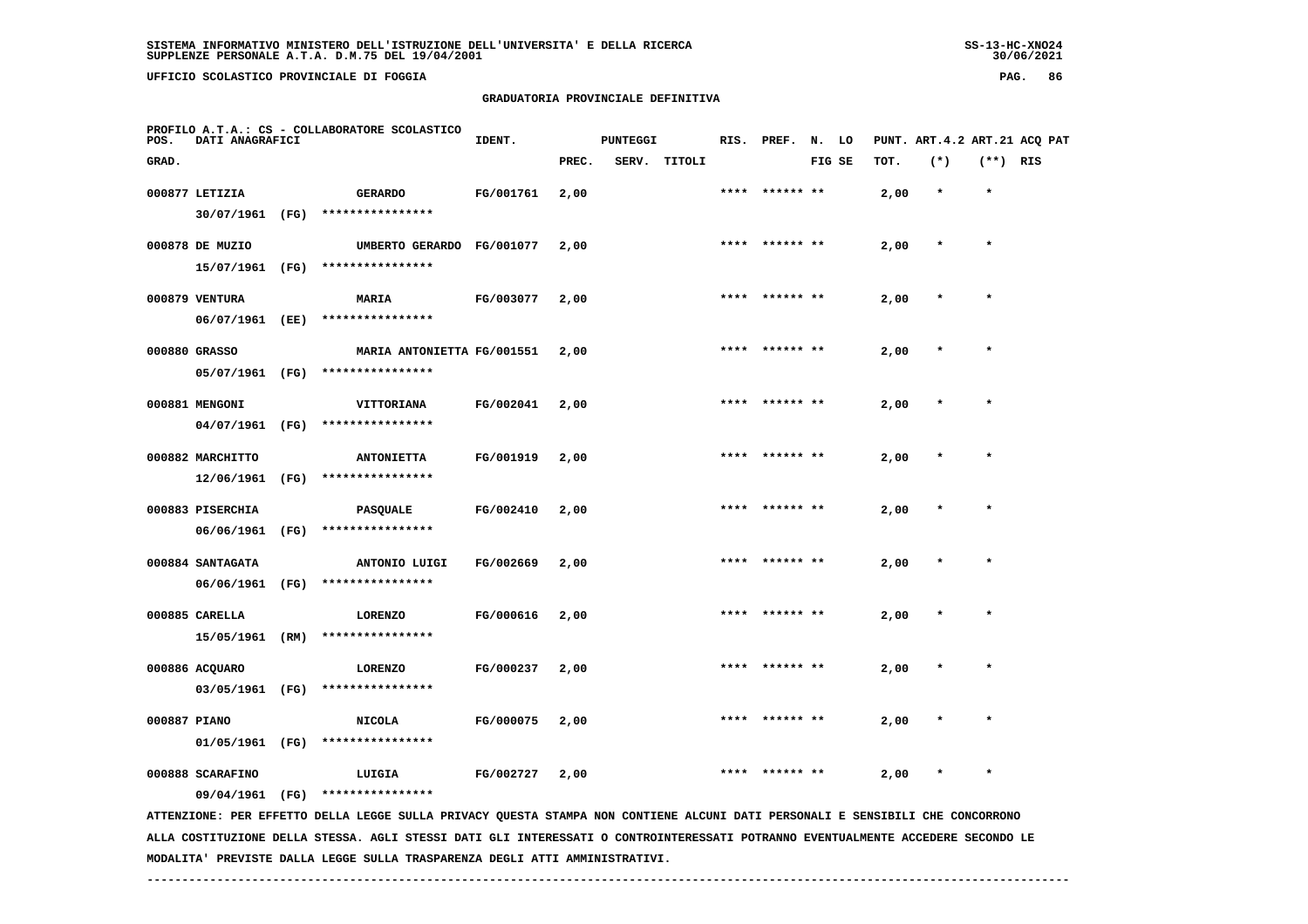**UFFICIO SCOLASTICO PROVINCIALE DI FOGGIA PAG. 87**

## **GRADUATORIA PROVINCIALE DEFINITIVA**

| POS.  | PROFILO A.T.A.: CS - COLLABORATORE SCOLASTICO<br>DATI ANAGRAFICI<br>IDENT. |      |                                                                                                                               |           | <b>PUNTEGGI</b> |  |              | RIS. PREF. N. LO |                 |        |      |         | PUNT. ART.4.2 ART.21 ACQ PAT |  |
|-------|----------------------------------------------------------------------------|------|-------------------------------------------------------------------------------------------------------------------------------|-----------|-----------------|--|--------------|------------------|-----------------|--------|------|---------|------------------------------|--|
| GRAD. |                                                                            |      |                                                                                                                               |           | PREC.           |  | SERV. TITOLI |                  |                 | FIG SE | TOT. | $(*)$   | $(**)$ RIS                   |  |
|       | 000889 BATTISTA                                                            |      | LUIGI                                                                                                                         | FG/000372 | 2,00            |  |              |                  | ****** **       |        | 2,00 | $\star$ | $\star$                      |  |
|       | 04/04/1961 (BA)                                                            |      | ****************                                                                                                              |           |                 |  |              |                  |                 |        |      |         |                              |  |
|       | 000890 PELLEGRINO                                                          |      | LUIGI                                                                                                                         | FG/002322 | 2,00            |  |              |                  | ****  ****** ** |        | 2,00 | $\ast$  | $\star$                      |  |
|       | 04/04/1961                                                                 | (FG) | ****************                                                                                                              |           |                 |  |              |                  |                 |        |      |         |                              |  |
|       | 000891 GIULIANI                                                            |      | <b>FRANCESCO</b>                                                                                                              | FG/001533 | 2,00            |  |              |                  |                 |        | 2,00 |         | $\star$                      |  |
|       | 01/04/1961 (EE)                                                            |      | ****************                                                                                                              |           |                 |  |              |                  |                 |        |      |         |                              |  |
|       | 000892 MASSARIELLO                                                         |      | <b>GIUSEPPINA</b>                                                                                                             | FG/001973 | 2,00            |  |              |                  |                 |        | 2,00 |         |                              |  |
|       | 19/03/1961 (FG)                                                            |      | ****************                                                                                                              |           |                 |  |              |                  |                 |        |      |         |                              |  |
|       | 000893 DI GAETANO                                                          |      | <b>FAUSTA</b>                                                                                                                 | FG/001168 | 2,00            |  |              |                  |                 |        | 2,00 |         | $\star$                      |  |
|       | 20/02/1961 (FG)                                                            |      | ****************                                                                                                              |           |                 |  |              |                  |                 |        |      |         |                              |  |
|       | 000894 MEGLIOLA                                                            |      | <b>ANTONIO</b>                                                                                                                | FG/002019 | 2,00            |  |              |                  | ****  ****** ** |        | 2,00 |         | $\star$                      |  |
|       | 20/02/1961                                                                 | (FG) | ****************                                                                                                              |           |                 |  |              |                  |                 |        |      |         |                              |  |
|       | 000895 J'IMPERIO                                                           |      | MARIO POMPEO                                                                                                                  | FG/001225 | 2,00            |  |              |                  |                 |        | 2,00 |         |                              |  |
|       | 16/02/1961                                                                 | (FG) | ****************                                                                                                              |           |                 |  |              |                  |                 |        |      |         |                              |  |
|       | 000896 CAVALIERE                                                           |      | <b>DONATO</b>                                                                                                                 | FG/000668 | 2,00            |  |              | ****             | ****** **       |        | 2,00 | $\ast$  | $\star$                      |  |
|       | 02/02/1961                                                                 | (FG) | ****************                                                                                                              |           |                 |  |              |                  |                 |        |      |         |                              |  |
|       | 000897 RICCARDO                                                            |      | <b>MARIA PINA</b>                                                                                                             | FG/002518 | 2,00            |  |              |                  |                 |        | 2,00 |         |                              |  |
|       | $02/02/1961$ (FG)                                                          |      | ****************                                                                                                              |           |                 |  |              |                  |                 |        |      |         |                              |  |
|       | 000898 STORELLI                                                            |      | ROSALIA GRAZIA                                                                                                                | FG/002864 | 2,00            |  |              | ****             | ****** **       |        | 2,00 |         | $\star$                      |  |
|       | 31/01/1961                                                                 | (BR) | ****************                                                                                                              |           |                 |  |              |                  |                 |        |      |         |                              |  |
|       | 000899 LAROTONDA                                                           |      | <b>FILOMENA</b>                                                                                                               | FG/001714 | 2,00            |  |              |                  |                 |        | 2,00 |         |                              |  |
|       | 27/01/1961 (FG)                                                            |      | ****************                                                                                                              |           |                 |  |              |                  |                 |        |      |         |                              |  |
|       | 000900 MANCUSI                                                             |      | ROSA                                                                                                                          | FG/001880 | 2,00            |  |              |                  |                 |        | 2,00 |         | $\star$                      |  |
|       | 06/01/1961 (FG)                                                            |      | ****************                                                                                                              |           |                 |  |              |                  |                 |        |      |         |                              |  |
|       |                                                                            |      | ATTENZIONE: PER EFFETTO DELLA LEGGE SULLA PRIVACY QUESTA STAMPA NON CONTIENE ALCUNI DATI PERSONALI E SENSIBILI CHE CONCORRONO |           |                 |  |              |                  |                 |        |      |         |                              |  |

 **ALLA COSTITUZIONE DELLA STESSA. AGLI STESSI DATI GLI INTERESSATI O CONTROINTERESSATI POTRANNO EVENTUALMENTE ACCEDERE SECONDO LE MODALITA' PREVISTE DALLA LEGGE SULLA TRASPARENZA DEGLI ATTI AMMINISTRATIVI.**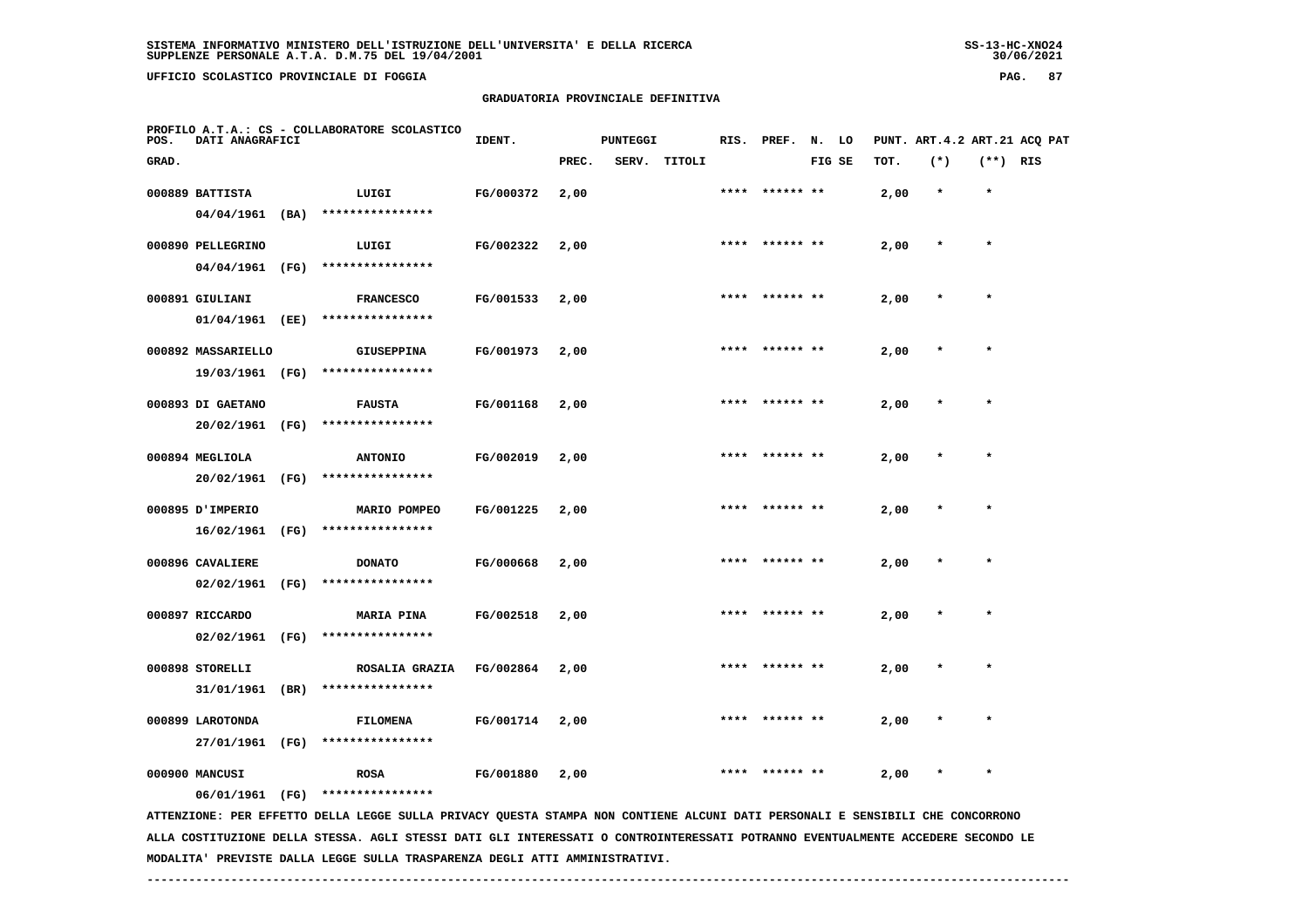# **GRADUATORIA PROVINCIALE DEFINITIVA**

| POS.         | DATI ANAGRAFICI   |      | PROFILO A.T.A.: CS - COLLABORATORE SCOLASTICO                                                                                 | IDENT.    |       | <b>PUNTEGGI</b> |        |      | RIS. PREF. N. LO |        |      |         |            | PUNT. ART.4.2 ART.21 ACQ PAT |
|--------------|-------------------|------|-------------------------------------------------------------------------------------------------------------------------------|-----------|-------|-----------------|--------|------|------------------|--------|------|---------|------------|------------------------------|
| GRAD.        |                   |      |                                                                                                                               |           | PREC. | SERV.           | TITOLI |      |                  | FIG SE | TOT. | $(*)$   | $(**)$ RIS |                              |
|              | 000901 CAPOZZI    |      | <b>ANTONIETTA</b>                                                                                                             | FG/000570 | 2,00  |                 |        |      |                  |        | 2,00 | $\star$ | $\star$    |                              |
|              | 05/01/1961 (FG)   |      | ****************                                                                                                              |           |       |                 |        |      |                  |        |      |         |            |                              |
|              | 000902 DICAROLO   |      | <b>SILVANO</b>                                                                                                                | FG/001147 | 2,00  |                 |        |      | **** ****** **   |        | 2,00 | $\ast$  | $\star$    |                              |
|              | 01/01/1961 (FG)   |      | ****************                                                                                                              |           |       |                 |        |      |                  |        |      |         |            |                              |
|              | 000903 MARINO     |      | <b>ANTONIO</b>                                                                                                                | FG/001932 | 2,00  |                 |        | **** |                  |        | 2,00 |         | $\star$    |                              |
|              | 15/12/1960 (FG)   |      | ****************                                                                                                              |           |       |                 |        |      |                  |        |      |         |            |                              |
| 000904 PIO   |                   |      | <b>MARIA DANIELA</b>                                                                                                          | FG/002400 | 2,00  |                 |        |      |                  |        | 2,00 |         |            |                              |
|              | 14/11/1960 (FG)   |      | ****************                                                                                                              |           |       |                 |        |      |                  |        |      |         |            |                              |
|              | 000905 SCARINGI   |      | <b>FRANCESCO</b>                                                                                                              | FG/002736 | 2,00  |                 |        |      | **** ****** **   |        | 2,00 |         | $\star$    |                              |
|              | 14/11/1960        | (FG) | ****************                                                                                                              |           |       |                 |        |      |                  |        |      |         |            |                              |
| 000906 SARNO |                   |      | MARIA LUIGIA                                                                                                                  | FG/002706 | 2,00  |                 |        | **** | ****** **        |        | 2,00 |         |            |                              |
|              | 07/11/1960 (FG)   |      | ****************                                                                                                              |           |       |                 |        |      |                  |        |      |         |            |                              |
|              | 000907 SPADACCINO |      | <b>CATALDO</b>                                                                                                                | FG/002831 | 2,00  |                 |        |      | **** ****** **   |        | 2,00 |         | $\star$    |                              |
|              | 23/10/1960 (FG)   |      | ****************                                                                                                              |           |       |                 |        |      |                  |        |      |         |            |                              |
| 000908 ROSSI |                   |      | MARIA GIUSEPPINA FG/002579                                                                                                    |           | 2,00  |                 |        |      |                  |        | 2,00 |         | $\ast$     |                              |
|              | 17/10/1960 (FG)   |      | ****************                                                                                                              |           |       |                 |        |      |                  |        |      |         |            |                              |
| 000909 VOLPE |                   |      | GIOVANNI                                                                                                                      | FG/003132 | 2,00  |                 |        |      |                  |        | 2,00 |         |            |                              |
|              | 13/10/1960 (FG)   |      | ****************                                                                                                              |           |       |                 |        |      |                  |        |      |         |            |                              |
|              | 000910 PATERNO'   |      | VITTORIO                                                                                                                      | FG/002302 | 2,00  |                 |        |      |                  |        | 2,00 |         | $\star$    |                              |
|              | 12/10/1960        | (CT) | ****************                                                                                                              |           |       |                 |        |      |                  |        |      |         |            |                              |
|              | 000911 RACIOPPI   |      | PASQUALE                                                                                                                      | FG/002481 | 2,00  |                 |        |      |                  |        | 2,00 |         |            |                              |
|              | 05/10/1960 (FG)   |      | ****************                                                                                                              |           |       |                 |        |      |                  |        |      |         |            |                              |
|              | 000912 D'ATRI     |      | MICHELE                                                                                                                       | FG/000974 | 2,00  |                 |        | **** | ****** **        |        | 2,00 | $\ast$  | $\star$    |                              |
|              | 27/09/1960 (FG)   |      | ****************                                                                                                              |           |       |                 |        |      |                  |        |      |         |            |                              |
|              |                   |      | ATTENZIONE: PER EFFETTO DELLA LEGGE SULLA PRIVACY QUESTA STAMPA NON CONTIENE ALCUNI DATI PERSONALI E SENSIBILI CHE CONCORRONO |           |       |                 |        |      |                  |        |      |         |            |                              |

 **ALLA COSTITUZIONE DELLA STESSA. AGLI STESSI DATI GLI INTERESSATI O CONTROINTERESSATI POTRANNO EVENTUALMENTE ACCEDERE SECONDO LE MODALITA' PREVISTE DALLA LEGGE SULLA TRASPARENZA DEGLI ATTI AMMINISTRATIVI.**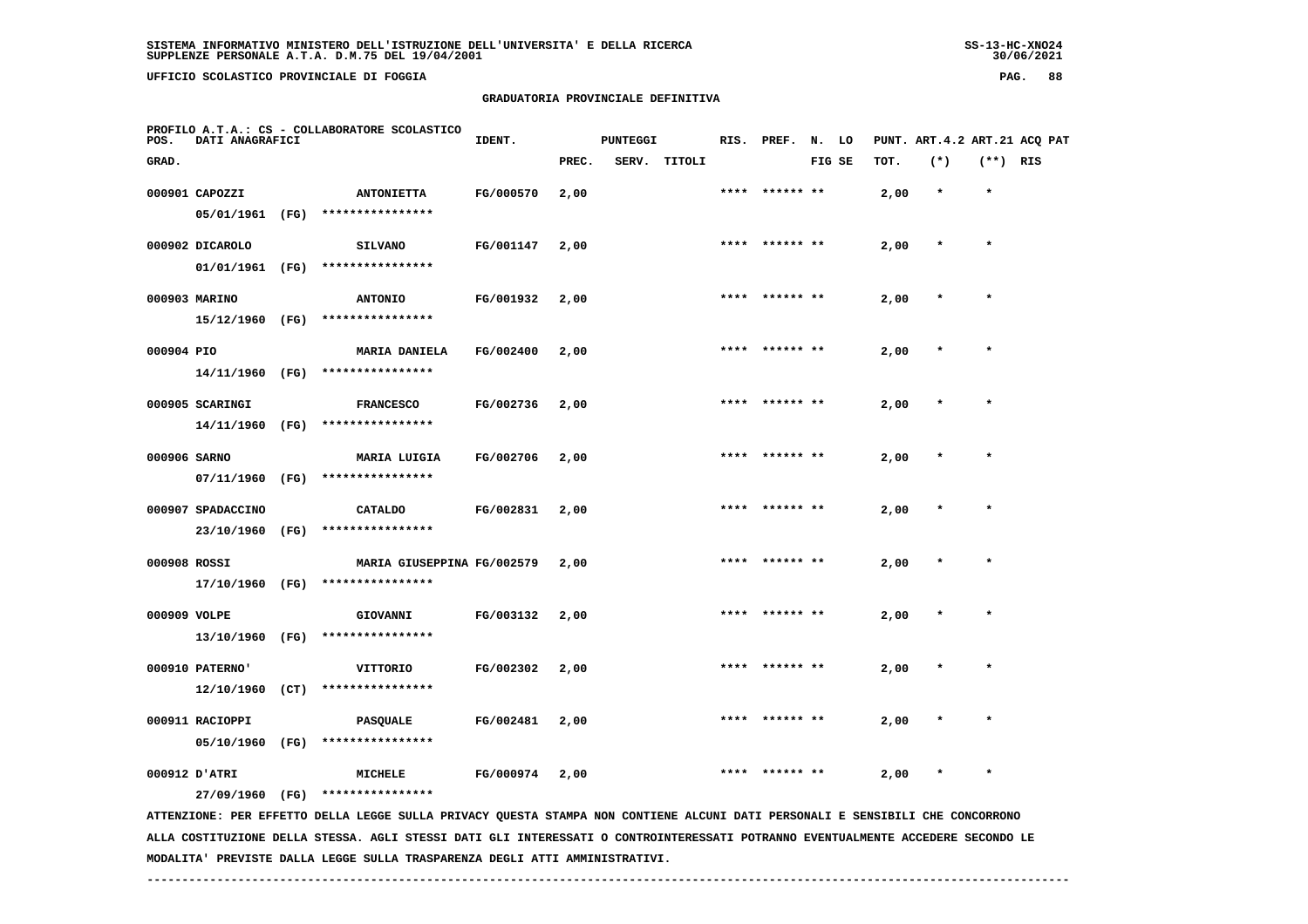**UFFICIO SCOLASTICO PROVINCIALE DI FOGGIA PAG. 89**

## **GRADUATORIA PROVINCIALE DEFINITIVA**

| POS.  | DATI ANAGRAFICI                       |      | PROFILO A.T.A.: CS - COLLABORATORE SCOLASTICO                                                                                   | IDENT.    |       | <b>PUNTEGGI</b> |        | RIS. | PREF.     | N. LO  |      |         |            | PUNT. ART. 4.2 ART. 21 ACQ PAT |
|-------|---------------------------------------|------|---------------------------------------------------------------------------------------------------------------------------------|-----------|-------|-----------------|--------|------|-----------|--------|------|---------|------------|--------------------------------|
| GRAD. |                                       |      |                                                                                                                                 |           | PREC. | SERV.           | TITOLI |      |           | FIG SE | TOT. | $(*)$   | $(**)$ RIS |                                |
|       | 000913 PERTOSA<br>25/09/1960          | (FG) | VINCENZA ROSARIA FG/002352<br>****************                                                                                  |           | 2,00  |                 |        | **** | ****** ** |        | 2,00 | $\star$ | $\star$    |                                |
|       | 000914 PALUSCIO<br>14/09/1960         | (FG) | <b>MATTEO</b><br>****************                                                                                               | FG/002261 | 2,00  |                 |        |      |           |        | 2,00 |         | $\star$    |                                |
|       | 000915 DE PALMA<br>04/09/1960         | (FG) | <b>VINCENZO</b><br>****************                                                                                             | FG/001086 | 2,00  |                 |        |      |           |        | 2,00 |         |            |                                |
|       | 000916 PETRUZZELLI<br>07/08/1960      | (FG) | <b>FRANCESCO</b><br>****************                                                                                            | FG/000074 | 2,00  |                 |        |      |           |        | 2,00 |         |            |                                |
|       | 000917 BENINCASO<br>02/08/1960        | (FG) | <b>MARIA</b><br>****************                                                                                                | FG/000393 | 2,00  |                 |        |      | ****** ** |        | 2,00 |         |            |                                |
|       | 000918 CAGNAZZO<br>26/07/1960         | (FG) | MARIO<br>****************                                                                                                       | FG/000503 | 2,00  |                 |        |      |           |        | 2,00 |         | $\star$    |                                |
|       | 000919 DI SANNIO<br>18/07/1960        | (EE) | DARIO<br>****************                                                                                                       | FG/001254 | 2,00  |                 |        |      |           |        | 2,00 |         |            |                                |
|       | 000920 COCCIA<br>07/07/1960           | (TO) | VINCENZA<br>****************                                                                                                    | FG/000793 | 2,00  |                 |        |      |           |        | 2,00 |         |            |                                |
|       | 000921 FERRARA<br>02/07/1960 (FG)     |      | <b>EMILIO</b><br>****************                                                                                               | FG/001350 | 2,00  |                 |        | **** | ****** ** |        | 2,00 |         |            |                                |
|       | 000922 DELLA VALLE<br>28/06/1960 (CS) |      | MICHELINA PAOLA FG/001027<br>****************                                                                                   |           | 2,00  |                 |        |      | ****** ** |        | 2,00 |         | $\star$    |                                |
|       | 000923 MELILLO<br>27/06/1960 (FG)     |      | GERARDA<br>****************                                                                                                     | FG/002031 | 2,00  |                 |        | **** |           |        | 2,00 |         |            |                                |
|       | 000924 MANGIACOTTI<br>26/06/1960 (FG) |      | <b>FILOMENA</b><br>****************                                                                                             | FG/001889 | 2,00  |                 |        |      |           |        | 2,00 |         |            |                                |
|       |                                       |      | ATTENZIONE: PER EFFETTO DELLA LEGGE SULLA PRIVACY QUESTA STAMPA NON CONTIENE ALCUNI DATI PERSONALI E SENSIBILI CHE CONCORRONO   |           |       |                 |        |      |           |        |      |         |            |                                |
|       |                                       |      | ALLA COSTITUZIONE DELLA STESSA. AGLI STESSI DATI GLI INTERESSATI O CONTROINTERESSATI POTRANNO EVENTUALMENTE ACCEDERE SECONDO LE |           |       |                 |        |      |           |        |      |         |            |                                |

 **MODALITA' PREVISTE DALLA LEGGE SULLA TRASPARENZA DEGLI ATTI AMMINISTRATIVI.**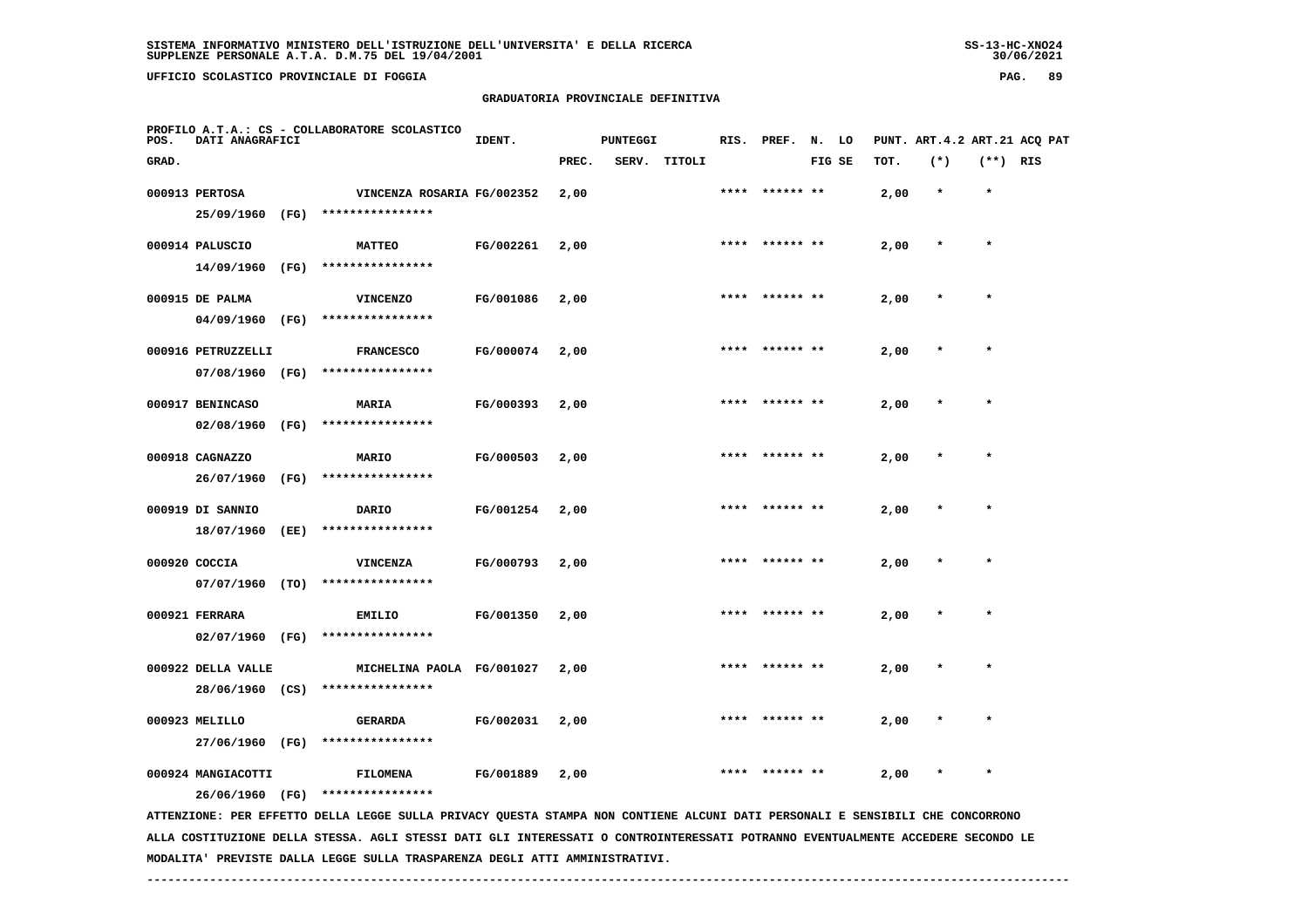**UFFICIO SCOLASTICO PROVINCIALE DI FOGGIA PAG. 90**

## **GRADUATORIA PROVINCIALE DEFINITIVA**

| POS.         | DATI ANAGRAFICI  |      | PROFILO A.T.A.: CS - COLLABORATORE SCOLASTICO                                                                                   | IDENT.    |       | <b>PUNTEGGI</b> |              | RIS. | PREF.          | N. LO  |      |         |            | PUNT. ART. 4.2 ART. 21 ACQ PAT |
|--------------|------------------|------|---------------------------------------------------------------------------------------------------------------------------------|-----------|-------|-----------------|--------------|------|----------------|--------|------|---------|------------|--------------------------------|
| GRAD.        |                  |      |                                                                                                                                 |           | PREC. |                 | SERV. TITOLI |      |                | FIG SE | TOT. | $(*)$   | $(**)$ RIS |                                |
|              | 000925 DE LUCA   |      | <b>MICHELE</b>                                                                                                                  | FG/000025 | 2,00  |                 |              |      |                |        | 2,00 | $\star$ | $\star$    |                                |
|              | 25/06/1960       | (FG) | ****************                                                                                                                |           |       |                 |              |      |                |        |      |         |            |                                |
|              | 000926 GRIPPO    |      | GIUSEPPE                                                                                                                        | FG/001578 | 2,00  |                 |              | **** |                |        | 2,00 |         | $\star$    |                                |
|              | 08/06/1960 (FG)  |      | ****************                                                                                                                |           |       |                 |              |      |                |        |      |         |            |                                |
|              | 000927 STRIZZI   |      | ELENA MARIA SUSA FG/000209                                                                                                      |           | 2,00  |                 |              | **** | ****** **      |        | 2,00 |         |            |                                |
|              | 24/05/1960 (FG)  |      | ****************                                                                                                                |           |       |                 |              |      |                |        |      |         |            |                                |
|              | 000928 PIAZZA    |      | <b>NICOLA</b>                                                                                                                   | FG/002374 | 2,00  |                 |              |      | **** ****** ** |        | 2,00 |         | $\star$    |                                |
|              | 23/05/1960 (FG)  |      | ****************                                                                                                                |           |       |                 |              |      |                |        |      |         |            |                                |
| 000929 MENGA |                  |      | GIUSEPPINA RITA FG/002039                                                                                                       |           | 2,00  |                 |              | **** |                |        | 2,00 |         | $\star$    |                                |
|              | 22/05/1960 (FG)  |      | ****************                                                                                                                |           |       |                 |              |      |                |        |      |         |            |                                |
|              | 000930 PALERMITI |      | <b>CIRO</b>                                                                                                                     | FG/002231 | 2,00  |                 |              |      |                |        | 2,00 |         |            |                                |
|              | 17/05/1960       | (FG) | ****************                                                                                                                |           |       |                 |              |      |                |        |      |         |            |                                |
| 000931 BRUNO |                  |      | <b>ANTONIO</b>                                                                                                                  | FG/000467 | 2,00  |                 |              |      |                |        | 2,00 |         |            |                                |
|              | 14/04/1960       | (FG) | ****************                                                                                                                |           |       |                 |              |      |                |        |      |         |            |                                |
| 000932 PITEO |                  |      | <b>ANGELO</b>                                                                                                                   | FG/002411 | 2,00  |                 |              | **** | ****** **      |        | 2,00 |         |            |                                |
|              | 21/03/1960       | (FG) | ****************                                                                                                                |           |       |                 |              |      |                |        |      |         |            |                                |
|              | 000933 TOMAIUOLO |      | <b>MATTEO</b>                                                                                                                   | FG/002955 | 2,00  |                 |              |      |                |        | 2,00 |         |            |                                |
|              | 16/03/1960       | (FG) | ****************                                                                                                                |           |       |                 |              |      |                |        |      |         |            |                                |
|              | 000934 BISCARI   |      | <b>MATTEO</b>                                                                                                                   | FG/000416 | 2,00  |                 |              |      |                |        | 2,00 |         |            |                                |
|              | 12/03/1960 (FG)  |      | ****************                                                                                                                |           |       |                 |              |      |                |        |      |         |            |                                |
|              | 000935 MAZZEO    |      | ANGELA GERARDA                                                                                                                  | FG/002009 | 2,00  |                 |              |      | ****** **      |        | 2,00 |         |            |                                |
|              | 13/02/1960 (FG)  |      | ****************                                                                                                                |           |       |                 |              |      |                |        |      |         |            |                                |
|              | 000936 ALTOMARE  |      | ANGELA ALTOMARE FG/000258                                                                                                       |           | 2,00  |                 |              |      | **** ****** ** |        | 2,00 |         |            |                                |
|              | 10/02/1960 (FG)  |      | ****************                                                                                                                |           |       |                 |              |      |                |        |      |         |            |                                |
|              |                  |      | ATTENZIONE: PER EFFETTO DELLA LEGGE SULLA PRIVACY QUESTA STAMPA NON CONTIENE ALCUNI DATI PERSONALI E SENSIBILI CHE CONCORRONO   |           |       |                 |              |      |                |        |      |         |            |                                |
|              |                  |      | ALLA COSTITUZIONE DELLA STESSA. AGLI STESSI DATI GLI INTERESSATI O CONTROINTERESSATI POTRANNO EVENTUALMENTE ACCEDERE SECONDO LE |           |       |                 |              |      |                |        |      |         |            |                                |

 **MODALITA' PREVISTE DALLA LEGGE SULLA TRASPARENZA DEGLI ATTI AMMINISTRATIVI.**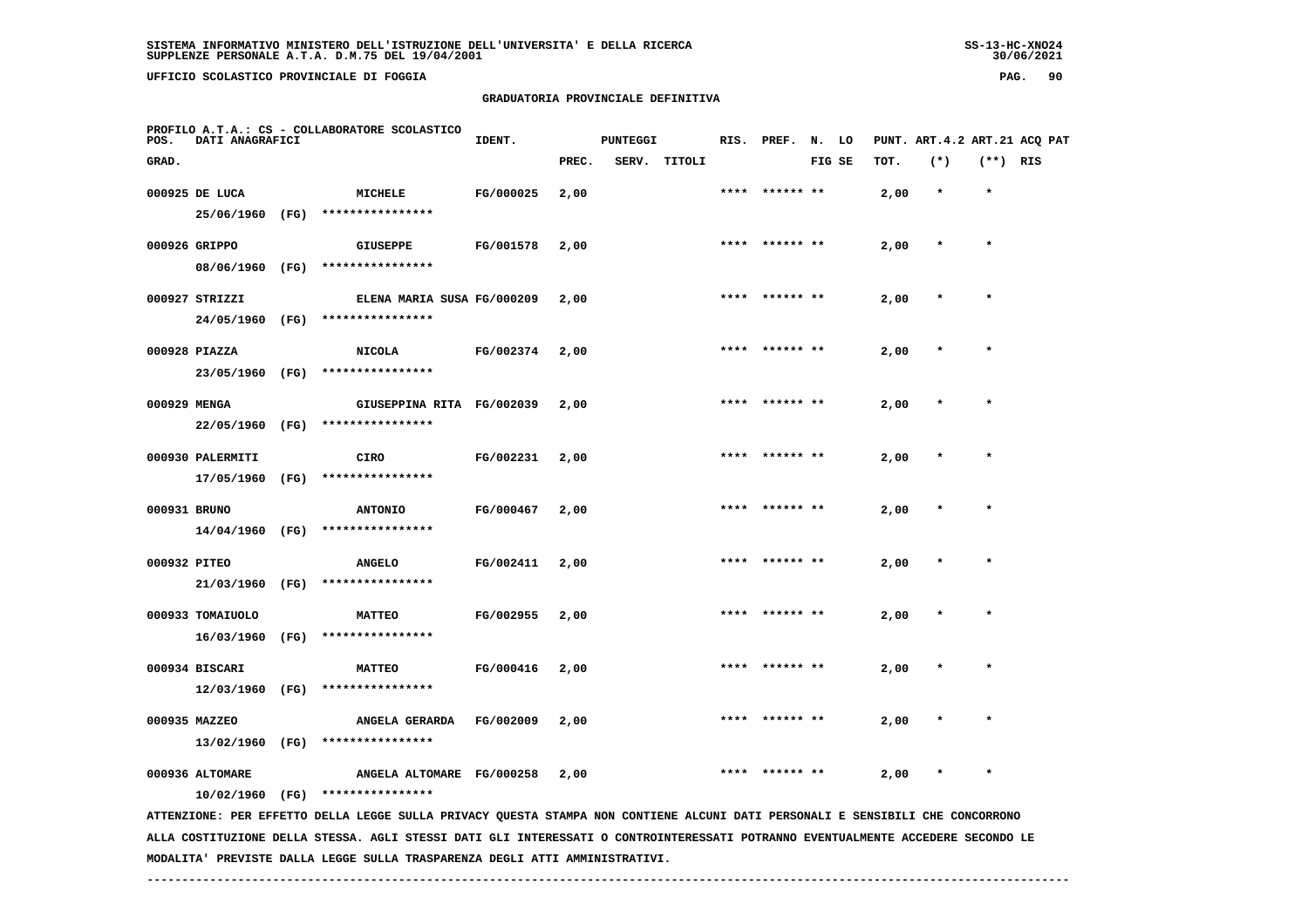**UFFICIO SCOLASTICO PROVINCIALE DI FOGGIA PAG. 91**

## **GRADUATORIA PROVINCIALE DEFINITIVA**

| POS.        | DATI ANAGRAFICI    |      | PROFILO A.T.A.: CS - COLLABORATORE SCOLASTICO                                                                                                                                                                                                                    | IDENT.    |       | <b>PUNTEGGI</b> |        |      | RIS. PREF. | N.     | LO |      |         |            | PUNT. ART. 4.2 ART. 21 ACQ PAT |
|-------------|--------------------|------|------------------------------------------------------------------------------------------------------------------------------------------------------------------------------------------------------------------------------------------------------------------|-----------|-------|-----------------|--------|------|------------|--------|----|------|---------|------------|--------------------------------|
| GRAD.       |                    |      |                                                                                                                                                                                                                                                                  |           | PREC. | SERV.           | TITOLI |      |            | FIG SE |    | TOT. | $(*)$   | $(**)$ RIS |                                |
|             | 000937 VOCALE      |      | MARINA                                                                                                                                                                                                                                                           | FG/003129 | 2,00  |                 |        | **** | ****** **  |        |    | 2,00 | $\star$ | $\star$    |                                |
|             | 01/02/1960         | (FG) | ****************                                                                                                                                                                                                                                                 |           |       |                 |        |      |            |        |    |      |         |            |                                |
|             | 000938 CANNITO     |      | <b>RICCARDO</b>                                                                                                                                                                                                                                                  | FG/000552 | 2,00  |                 |        | **** |            |        |    | 2,00 | $\ast$  | $\star$    |                                |
|             | 29/01/1960         | (FG) | ****************                                                                                                                                                                                                                                                 |           |       |                 |        |      |            |        |    |      |         |            |                                |
|             | 000939 STELLA      |      | <b>GIUSEPPE</b>                                                                                                                                                                                                                                                  | FG/002857 | 2,00  |                 |        |      |            |        |    | 2,00 |         |            |                                |
|             | 28/01/1960         | (FG) | ****************                                                                                                                                                                                                                                                 |           |       |                 |        |      |            |        |    |      |         |            |                                |
|             | 000940 MAIORANO    |      | <b>GAETANO</b>                                                                                                                                                                                                                                                   | FG/001866 | 2,00  |                 |        | **** | ****** **  |        |    | 2,00 |         | $\star$    |                                |
|             | 27/01/1960         | (FG) | ****************                                                                                                                                                                                                                                                 |           |       |                 |        |      |            |        |    |      |         |            |                                |
| 000941 RAGO |                    |      | GERARDO LUIGI                                                                                                                                                                                                                                                    | FG/002488 | 2,00  |                 |        |      | ****** **  |        |    | 2,00 |         |            |                                |
|             | 21/01/1960         | (FG) | ****************                                                                                                                                                                                                                                                 |           |       |                 |        |      |            |        |    |      |         |            |                                |
|             | 000942 PRESUTTO    |      | <b>CONCETTA</b>                                                                                                                                                                                                                                                  | FG/002451 | 2,00  |                 |        | **** |            |        |    | 2,00 |         | $\star$    |                                |
|             | 04/01/1960         | (FG) | ****************                                                                                                                                                                                                                                                 |           |       |                 |        |      |            |        |    |      |         |            |                                |
|             | 000943 SCARAMUZZI  |      | MARIA EMANUELA C FG/002730                                                                                                                                                                                                                                       |           | 2,00  |                 |        |      |            |        |    | 2,00 |         |            |                                |
|             | 07/12/1959         | (FG) | ****************                                                                                                                                                                                                                                                 |           |       |                 |        |      |            |        |    |      |         |            |                                |
|             | 000944 DIMASI      |      | TERESA                                                                                                                                                                                                                                                           | FG/000031 | 2,00  |                 |        |      |            |        |    | 2,00 |         | $\star$    |                                |
|             | 02/12/1959         | (FG) | ****************                                                                                                                                                                                                                                                 |           |       |                 |        |      |            |        |    |      |         |            |                                |
|             | 000945 TROIANO     |      | <b>LEONARDO</b>                                                                                                                                                                                                                                                  | FG/003013 | 2,00  |                 |        |      | ****** **  |        |    | 2,00 |         |            |                                |
|             | 12/11/1959         | (FG) | ****************                                                                                                                                                                                                                                                 |           |       |                 |        |      |            |        |    |      |         |            |                                |
|             | 000946 CICCARIELLO |      | GIOVANNI<br>****************                                                                                                                                                                                                                                     | FG/000731 | 2,00  |                 |        | **** | ****** **  |        |    | 2,00 |         | $\star$    |                                |
|             | 11/11/1959 (FG)    |      |                                                                                                                                                                                                                                                                  |           |       |                 |        |      |            |        |    |      |         |            |                                |
|             | 000947 GIULIANI    |      | <b>GERARDO</b><br>****************                                                                                                                                                                                                                               | FG/001534 | 2,00  |                 |        |      |            |        |    | 2,00 |         |            |                                |
|             | 01/11/1959         | (FG) |                                                                                                                                                                                                                                                                  |           |       |                 |        |      |            |        |    |      |         |            |                                |
|             | 000948 CORVINO     |      | <b>ANTONIETTA</b>                                                                                                                                                                                                                                                | FG/000870 | 2,00  |                 |        |      |            |        |    | 2,00 |         |            |                                |
|             | 17/10/1959         | (FG) | ****************                                                                                                                                                                                                                                                 |           |       |                 |        |      |            |        |    |      |         |            |                                |
|             |                    |      | ATTENZIONE: PER EFFETTO DELLA LEGGE SULLA PRIVACY QUESTA STAMPA NON CONTIENE ALCUNI DATI PERSONALI E SENSIBILI CHE CONCORRONO<br>ALLA COSTITUZIONE DELLA STESSA. AGLI STESSI DATI GLI INTERESSATI O CONTROINTERESSATI POTRANNO EVENTUALMENTE ACCEDERE SECONDO LE |           |       |                 |        |      |            |        |    |      |         |            |                                |

 **MODALITA' PREVISTE DALLA LEGGE SULLA TRASPARENZA DEGLI ATTI AMMINISTRATIVI.**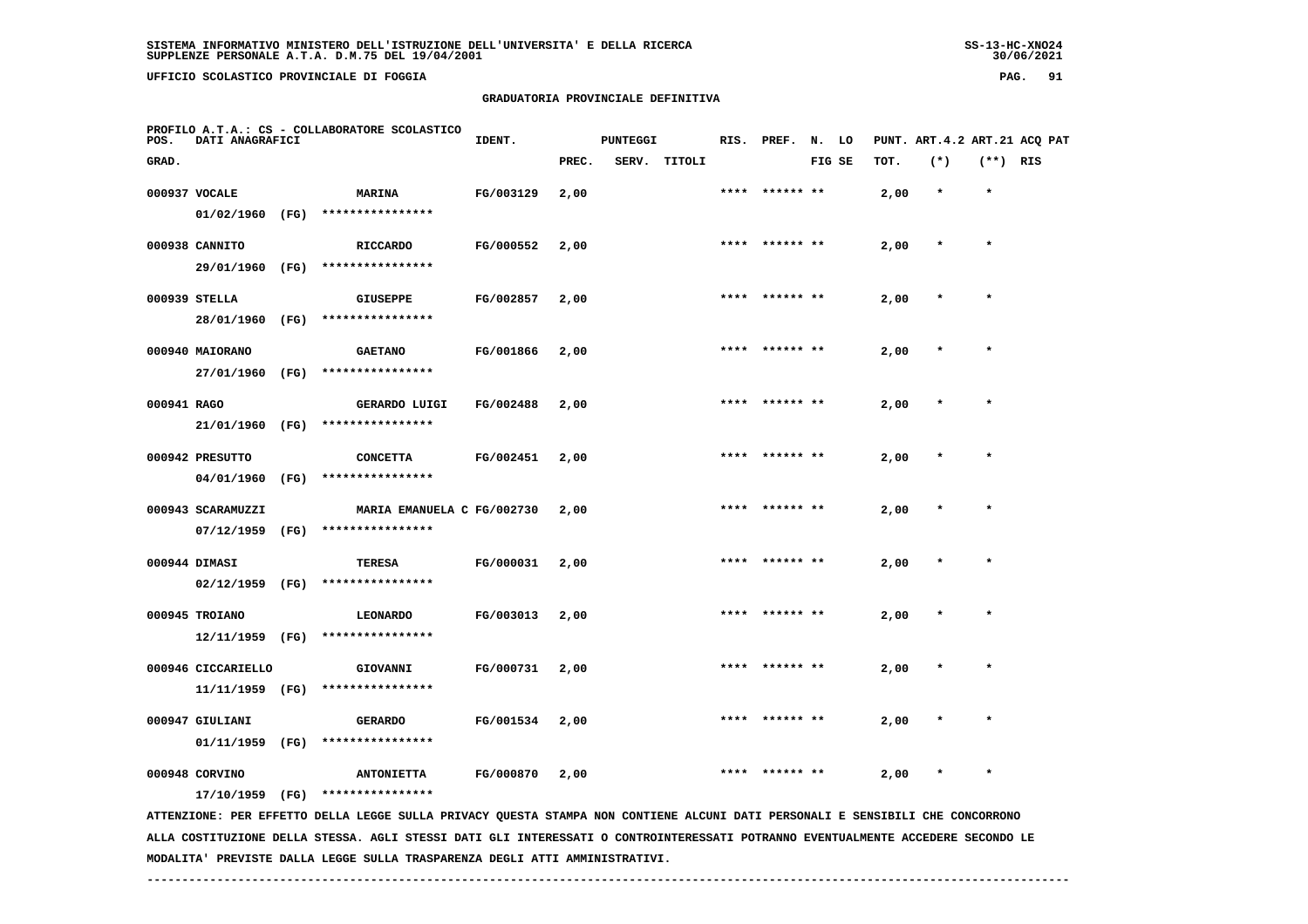**UFFICIO SCOLASTICO PROVINCIALE DI FOGGIA PAG. 92**

## **GRADUATORIA PROVINCIALE DEFINITIVA**

| POS.         | PROFILO A.T.A.: CS - COLLABORATORE SCOLASTICO<br>DATI ANAGRAFICI |      |                                                                                                                               | IDENT.    |       | <b>PUNTEGGI</b> |              |      | RIS. PREF. N. LO |        |      |         |            | PUNT. ART.4.2 ART.21 ACQ PAT |
|--------------|------------------------------------------------------------------|------|-------------------------------------------------------------------------------------------------------------------------------|-----------|-------|-----------------|--------------|------|------------------|--------|------|---------|------------|------------------------------|
| GRAD.        |                                                                  |      |                                                                                                                               |           | PREC. |                 | SERV. TITOLI |      |                  | FIG SE | TOT. | $(*)$   | $(**)$ RIS |                              |
|              | 000949 LOSTORTO<br>15/10/1959 (FG)                               |      | MICHELINO<br>****************                                                                                                 | FG/001829 | 2,00  |                 |              |      | ****** **        |        | 2,00 | $\star$ | $\star$    |                              |
| 000950 VERO  | 10/10/1959 (FG)                                                  |      | MICHELE NICOLA<br>****************                                                                                            | FG/003080 | 2,00  |                 |              |      | **** ****** **   |        | 2,00 | $\ast$  | $\star$    |                              |
|              | 000951 CAPPETTA<br>06/10/1959 (FG)                               |      | <b>RAFFAELA</b><br>****************                                                                                           | FG/000576 | 2,00  |                 |              | **** |                  |        | 2,00 |         | $\star$    |                              |
|              | 000952 MANENTE                                                   |      | <b>ANNA</b><br>****************                                                                                               | FG/001883 | 2,00  |                 |              | **** | ****** **        |        | 2,00 |         |            |                              |
| 000953 TOCCO | 04/10/1959 (FG)                                                  |      | <b>CATERINA</b>                                                                                                               | FG/002951 | 2,00  |                 |              |      | ****** **        |        | 2,00 |         | $\star$    |                              |
|              | 20/09/1959 (FG)<br>000954 ANGELICCHIO                            |      | ****************<br><b>MARIA</b><br>****************                                                                          | FG/000274 | 2,00  |                 |              |      | **** ****** **   |        | 2,00 |         | $\star$    |                              |
|              | 01/09/1959 (FG)<br>000955 DICORATO                               |      | <b>RUGGIERO</b><br>****************                                                                                           | FG/001155 | 2,00  |                 |              | **** | ****** **        |        | 2,00 |         | $\star$    |                              |
|              | 01/08/1959<br>000956 SANTOMARCO                                  | (FG) | <b>ANGELA</b><br>****************                                                                                             | FG/002677 | 2,00  |                 |              | **** | ****** **        |        | 2,00 |         | $\star$    |                              |
|              | 29/07/1959<br>000957 GRILLI                                      | (FG) | <b>LEONARDO</b><br>****************                                                                                           | FG/001571 | 2,00  |                 |              |      |                  |        | 2,00 |         |            |                              |
|              | 13/07/1959 (FG)<br>000958 SAVASTIANO<br>$12/07/1959$ (FG)        |      | <b>ARCANGELA</b><br>****************                                                                                          | FG/002710 | 2,00  |                 |              |      |                  |        | 2,00 |         |            |                              |
|              | 000959 TROIANO<br>06/07/1959 (FG)                                |      | MARIA GIROLAMA<br>****************                                                                                            | FG/003014 | 2,00  |                 |              | **** | ****** **        |        | 2,00 |         | $\star$    |                              |
| 000960 DIANA | 23/06/1959 (FG)                                                  |      | LUIGI<br>****************                                                                                                     | FG/001114 | 2,00  |                 |              |      |                  |        | 2,00 |         |            |                              |
|              |                                                                  |      | ATTENZIONE: PER EFFETTO DELLA LEGGE SULLA PRIVACY QUESTA STAMPA NON CONTIENE ALCUNI DATI PERSONALI E SENSIBILI CHE CONCORRONO |           |       |                 |              |      |                  |        |      |         |            |                              |

 **ALLA COSTITUZIONE DELLA STESSA. AGLI STESSI DATI GLI INTERESSATI O CONTROINTERESSATI POTRANNO EVENTUALMENTE ACCEDERE SECONDO LE MODALITA' PREVISTE DALLA LEGGE SULLA TRASPARENZA DEGLI ATTI AMMINISTRATIVI.**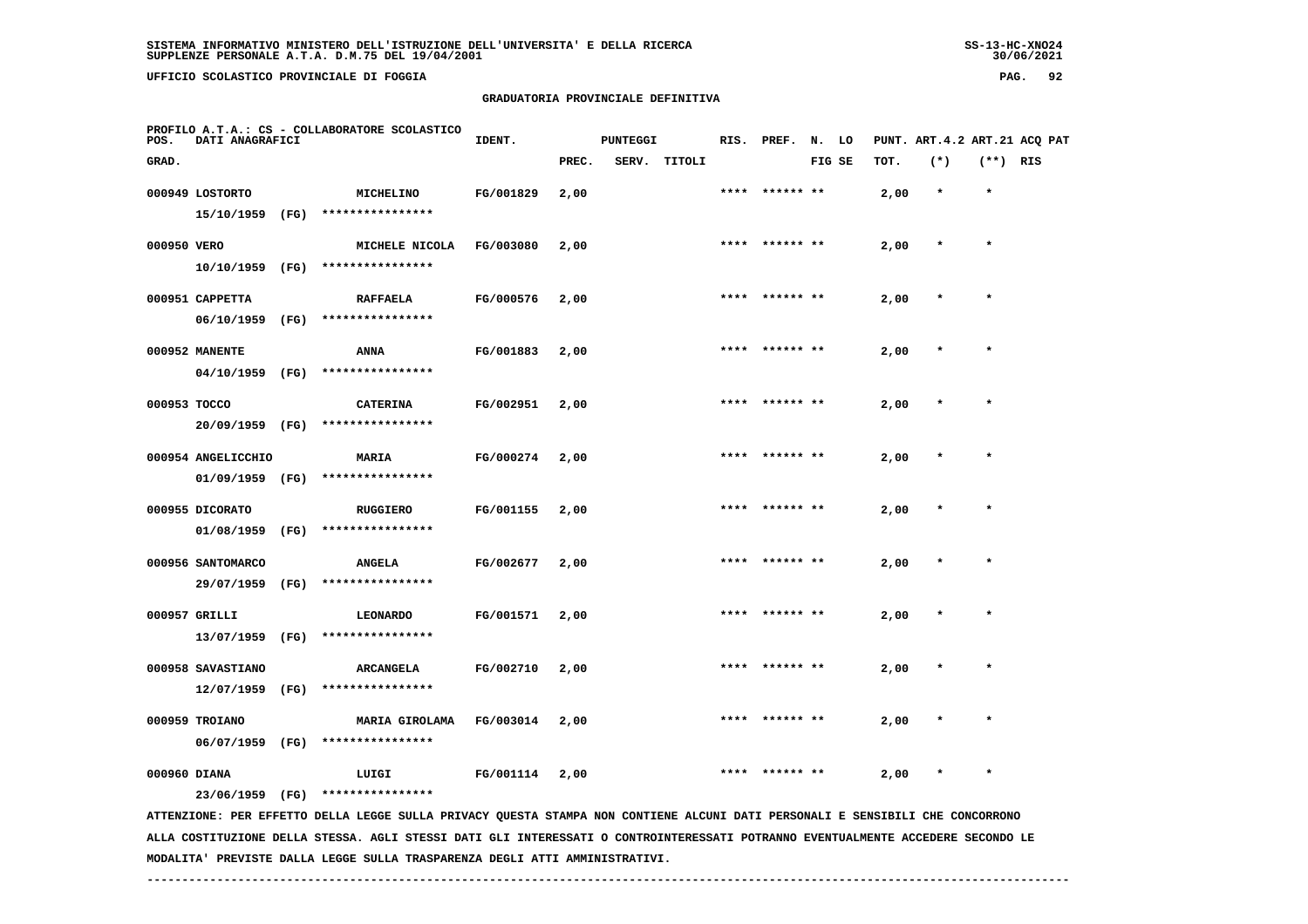**UFFICIO SCOLASTICO PROVINCIALE DI FOGGIA PAG. 93**

## **GRADUATORIA PROVINCIALE DEFINITIVA**

| POS.         | DATI ANAGRAFICI                |      | PROFILO A.T.A.: CS - COLLABORATORE SCOLASTICO                                                                                                     | IDENT.    |       | <b>PUNTEGGI</b> |        | RIS. | PREF.     | N.     | LO |      | PUNT. ART. 4.2 ART. 21 ACQ PAT |            |  |
|--------------|--------------------------------|------|---------------------------------------------------------------------------------------------------------------------------------------------------|-----------|-------|-----------------|--------|------|-----------|--------|----|------|--------------------------------|------------|--|
| GRAD.        |                                |      |                                                                                                                                                   |           | PREC. | SERV.           | TITOLI |      |           | FIG SE |    | TOT. | $(*)$                          | $(**)$ RIS |  |
|              | 000961 PALLADINO               |      | <b>RITA</b>                                                                                                                                       | FG/002235 | 2,00  |                 |        | **** | ****** ** |        |    | 2,00 | $\star$                        | $\star$    |  |
|              | 23/06/1959                     | (FG) | ****************                                                                                                                                  |           |       |                 |        |      |           |        |    |      |                                |            |  |
|              | 000962 DI VIESTI               |      | VITTORIO                                                                                                                                          | FG/001276 | 2,00  |                 |        | **** |           |        |    | 2,00 | $\ast$                         | $\star$    |  |
|              | 19/06/1959                     | (FG) | ****************                                                                                                                                  |           |       |                 |        |      |           |        |    |      |                                |            |  |
|              | 000963 CAPPIELLO               |      | MARIA                                                                                                                                             | FG/000579 | 2,00  |                 |        |      |           |        |    | 2,00 |                                |            |  |
|              | 18/06/1959                     | (FG) | ****************                                                                                                                                  |           |       |                 |        |      |           |        |    |      |                                |            |  |
|              | 000964 LATTARUOLO              |      | <b>ANTONIO</b>                                                                                                                                    | FG/001735 | 2,00  |                 |        | **** | ****** ** |        |    | 2,00 |                                | $\star$    |  |
|              | 18/06/1959                     | (FG) | ****************                                                                                                                                  |           |       |                 |        |      |           |        |    |      |                                |            |  |
|              | 000965 PADALINO                |      | <b>ANTONIO</b>                                                                                                                                    | FG/000065 | 2,00  |                 |        |      | ****** ** |        |    | 2,00 |                                | $\star$    |  |
|              | 10/06/1959                     | (FG) | ****************                                                                                                                                  |           |       |                 |        |      |           |        |    |      |                                |            |  |
| 000966 BRUNO |                                |      | <b>GIUSEPPE</b>                                                                                                                                   | FG/000468 | 2,00  |                 |        | **** |           |        |    | 2,00 |                                | $\star$    |  |
|              | 21/05/1959                     | (FG) | ****************                                                                                                                                  |           |       |                 |        |      |           |        |    |      |                                |            |  |
|              | 000967 RUSSOLILLO              |      | <b>ANTONIO</b>                                                                                                                                    | FG/002631 | 2,00  |                 |        |      |           |        |    | 2,00 |                                |            |  |
|              | 14/05/1959                     | (FG) | ****************                                                                                                                                  |           |       |                 |        |      |           |        |    |      |                                |            |  |
|              | 000968 D'ANDOLA                |      | <b>MARIA TERESA</b>                                                                                                                               | FG/000942 |       |                 |        |      |           |        |    |      |                                | $\star$    |  |
|              | 12/05/1959                     | (PE) | ****************                                                                                                                                  |           | 2,00  |                 |        |      |           |        |    | 2,00 |                                |            |  |
|              |                                |      |                                                                                                                                                   |           |       |                 |        |      | ****** ** |        |    |      |                                | $\star$    |  |
|              | 000969 GIAMMETTA<br>24/04/1959 | (FG) | DOMENICO ANTONIO FG/001508<br>****************                                                                                                    |           | 2,00  |                 |        |      |           |        |    | 2,00 |                                |            |  |
|              |                                |      |                                                                                                                                                   |           |       |                 |        |      |           |        |    |      |                                |            |  |
|              | 000970 ZAVATTA<br>24/04/1959   | (FG) | FRANCESCA FILOME FG/003143<br>****************                                                                                                    |           | 2,00  |                 |        | **** | ****** ** |        |    | 2,00 |                                | $\star$    |  |
|              |                                |      |                                                                                                                                                   |           |       |                 |        |      |           |        |    |      |                                |            |  |
| 000971 CROCE |                                |      | <b>UMBERTO</b><br>****************                                                                                                                | FG/000893 | 2,00  |                 |        |      |           |        |    | 2,00 |                                |            |  |
|              | 20/04/1959                     | (FG) |                                                                                                                                                   |           |       |                 |        |      |           |        |    |      |                                |            |  |
| 000972 ROMA  |                                |      | <b>NICOLA</b>                                                                                                                                     | FG/002566 | 2,00  |                 |        |      |           |        |    | 2,00 |                                | $\star$    |  |
|              | 19/04/1959 (FG)                |      | ****************<br>ATTENZIONE: PER EFFETTO DELLA LEGGE SULLA PRIVACY QUESTA STAMPA NON CONTIENE ALCUNI DATI PERSONALI E SENSIBILI CHE CONCORRONO |           |       |                 |        |      |           |        |    |      |                                |            |  |
|              |                                |      | ALLA COSTITUZIONE DELLA STESSA. AGLI STESSI DATI GLI INTERESSATI O CONTROINTERESSATI POTRANNO EVENTUALMENTE ACCEDERE SECONDO LE                   |           |       |                 |        |      |           |        |    |      |                                |            |  |

 **MODALITA' PREVISTE DALLA LEGGE SULLA TRASPARENZA DEGLI ATTI AMMINISTRATIVI.**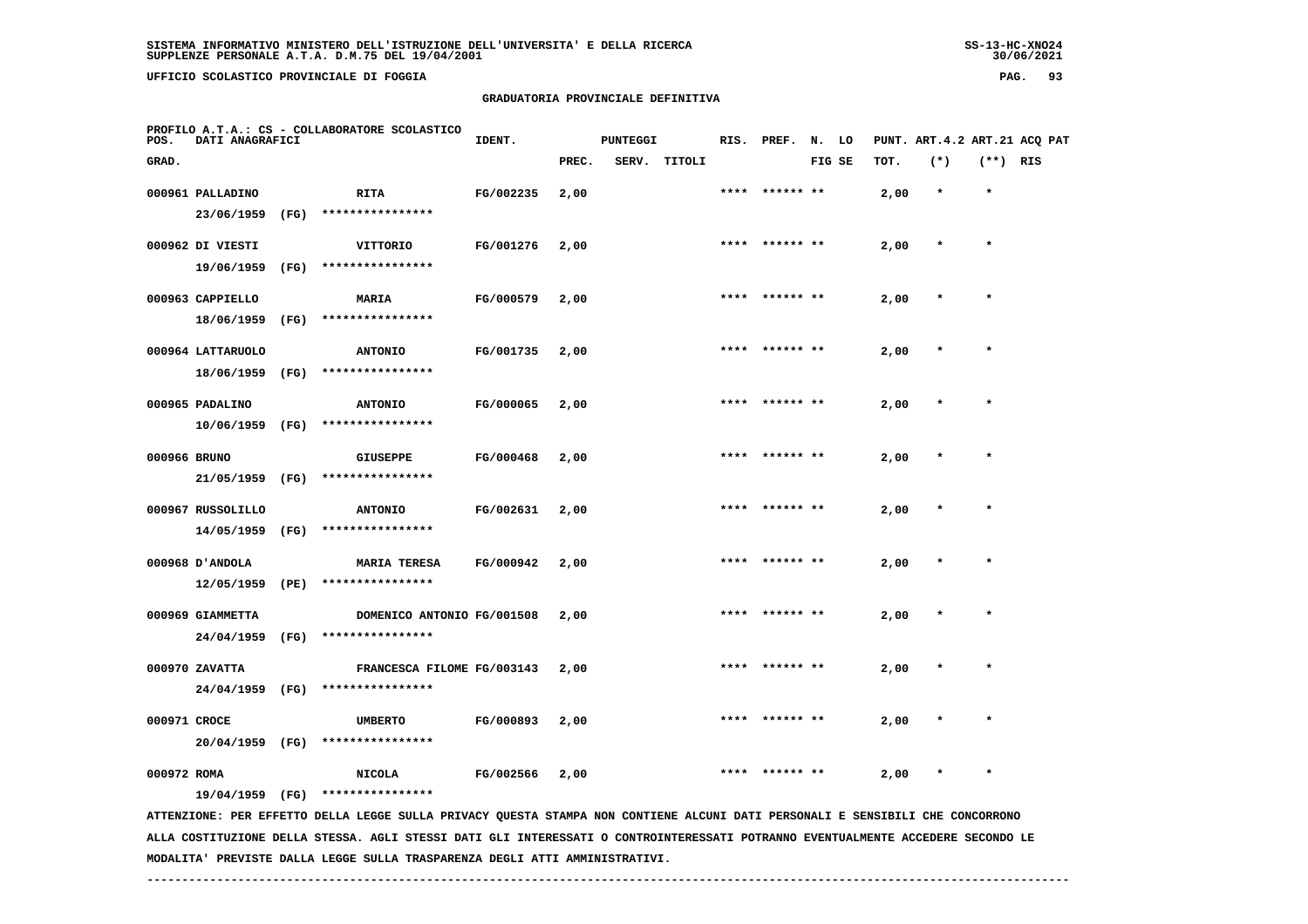**UFFICIO SCOLASTICO PROVINCIALE DI FOGGIA PAG. 94**

## **GRADUATORIA PROVINCIALE DEFINITIVA**

| POS.         | DATI ANAGRAFICI    |      | PROFILO A.T.A.: CS - COLLABORATORE SCOLASTICO                                                                                   | IDENT.    |       | <b>PUNTEGGI</b> |              | RIS. | PREF.          | N. LO  |      |         |            | PUNT. ART. 4.2 ART. 21 ACO PAT |
|--------------|--------------------|------|---------------------------------------------------------------------------------------------------------------------------------|-----------|-------|-----------------|--------------|------|----------------|--------|------|---------|------------|--------------------------------|
| GRAD.        |                    |      |                                                                                                                                 |           | PREC. |                 | SERV. TITOLI |      |                | FIG SE | TOT. | $(*)$   | $(**)$ RIS |                                |
|              | 000973 MADDAMMA    |      | <b>MICHELE</b>                                                                                                                  | FG/001846 | 2,00  |                 |              |      | **** ****** ** |        | 2,00 | $\star$ | $\star$    |                                |
|              | 02/04/1959         | (FG) | ****************                                                                                                                |           |       |                 |              |      |                |        |      |         |            |                                |
|              | 000974 DI CROCE    |      | <b>ROSETTA</b>                                                                                                                  | FG/001160 | 2,00  |                 |              |      | **** ****** ** |        | 2,00 | $\star$ | $\star$    |                                |
|              | 28/03/1959         | (FG) | ****************                                                                                                                |           |       |                 |              |      |                |        |      |         |            |                                |
|              | 000975 PIZZUTO     |      | <b>ANTONIO</b>                                                                                                                  | FG/002412 | 2,00  |                 |              |      |                |        | 2,00 |         |            |                                |
|              | 28/03/1959 (BA)    |      | ****************                                                                                                                |           |       |                 |              |      |                |        |      |         |            |                                |
|              | 000976 DI GENNARO  |      | GIOVANNI                                                                                                                        | FG/001170 | 2,00  |                 |              |      |                |        | 2,00 |         |            |                                |
|              | 23/03/1959         | (FG) | ****************                                                                                                                |           |       |                 |              |      |                |        |      |         |            |                                |
| 000977 FIUME |                    |      | <b>VINCENZO</b>                                                                                                                 | FG/001392 | 2,00  |                 |              | **** | ****** **      |        | 2,00 |         |            |                                |
|              | 10/02/1959 (FG)    |      | ****************                                                                                                                |           |       |                 |              |      |                |        |      |         |            |                                |
|              | 000978 MANCINI     |      | <b>ONOFRIO</b>                                                                                                                  | FG/001878 | 2,00  |                 |              | **** |                |        | 2,00 |         | $\star$    |                                |
|              | $07/02/1959$ (FG)  |      | ****************                                                                                                                |           |       |                 |              |      |                |        |      |         |            |                                |
|              | 000979 DIMAURO     |      | <b>PASQUALE</b>                                                                                                                 | FG/001213 | 2,00  |                 |              |      |                |        | 2,00 |         |            |                                |
|              | 01/01/1959 (FG)    |      | ****************                                                                                                                |           |       |                 |              |      |                |        |      |         |            |                                |
|              | 000980 DIRIENZO    |      | <b>MARIA CONCETTA</b>                                                                                                           | FG/001250 | 2,00  |                 |              |      |                |        | 2,00 |         |            |                                |
|              | 01/12/1958         | (FG) | ****************                                                                                                                |           |       |                 |              |      |                |        |      |         |            |                                |
|              | 000981 MEGLIOLA    |      | LUIGI                                                                                                                           | FG/002020 | 2,00  |                 |              | **** | ****** **      |        | 2,00 |         |            |                                |
|              | 30/11/1958 (FG)    |      | ****************                                                                                                                |           |       |                 |              |      |                |        |      |         |            |                                |
|              | 000982 DI BATTISTA |      | <b>GIUSEPPE</b>                                                                                                                 | FG/001122 | 2,00  |                 |              | **** | ****** **      |        | 2,00 |         | $\star$    |                                |
|              | 29/11/1958 (FG)    |      | ****************                                                                                                                |           |       |                 |              |      |                |        |      |         |            |                                |
|              | 000983 RUSCILLO    |      | FERNANDA ANTONET FG/002593                                                                                                      |           | 2,00  |                 |              |      |                |        | 2,00 |         |            |                                |
|              | $12/11/1958$ (FG)  |      | ****************                                                                                                                |           |       |                 |              |      |                |        |      |         |            |                                |
|              | 000984 PIRACCI     |      | <b>MARIA</b>                                                                                                                    | FG/002404 | 2,00  |                 |              |      |                |        | 2,00 |         | $\star$    |                                |
|              | 03/11/1958 (FG)    |      | ****************                                                                                                                |           |       |                 |              |      |                |        |      |         |            |                                |
|              |                    |      | ATTENZIONE: PER EFFETTO DELLA LEGGE SULLA PRIVACY QUESTA STAMPA NON CONTIENE ALCUNI DATI PERSONALI E SENSIBILI CHE CONCORRONO   |           |       |                 |              |      |                |        |      |         |            |                                |
|              |                    |      | ALLA COSTITUZIONE DELLA STESSA. AGLI STESSI DATI GLI INTERESSATI O CONTROINTERESSATI POTRANNO EVENTUALMENTE ACCEDERE SECONDO LE |           |       |                 |              |      |                |        |      |         |            |                                |

 **MODALITA' PREVISTE DALLA LEGGE SULLA TRASPARENZA DEGLI ATTI AMMINISTRATIVI.**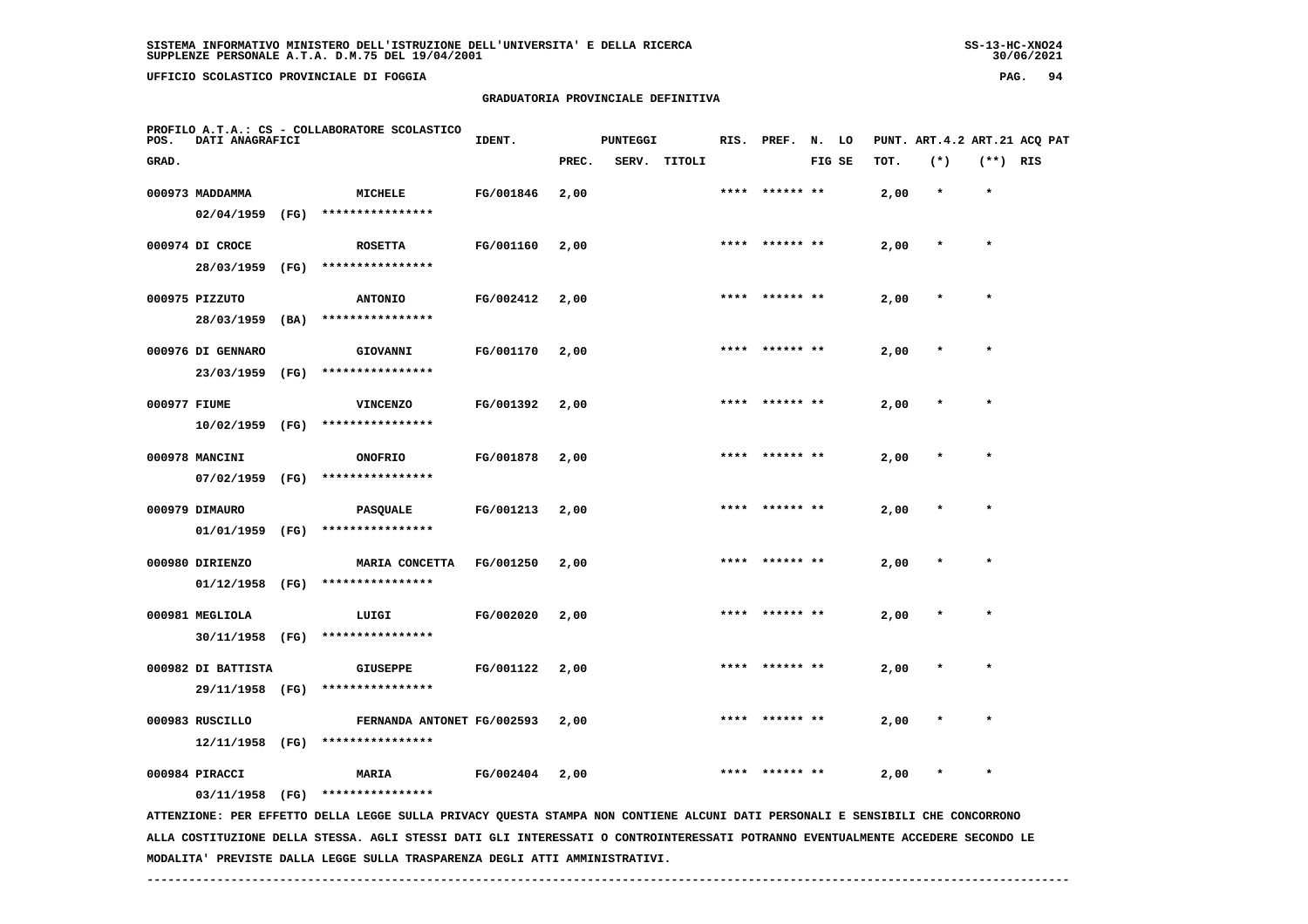**UFFICIO SCOLASTICO PROVINCIALE DI FOGGIA PAG. 95**

## **GRADUATORIA PROVINCIALE DEFINITIVA**

| POS.         | DATI ANAGRAFICI                       |      | PROFILO A.T.A.: CS - COLLABORATORE SCOLASTICO                                                                                                     | IDENT.    |       | <b>PUNTEGGI</b> |              | RIS. | PREF.          | N. LO  |      |         |            | PUNT. ART. 4.2 ART. 21 ACO PAT |
|--------------|---------------------------------------|------|---------------------------------------------------------------------------------------------------------------------------------------------------|-----------|-------|-----------------|--------------|------|----------------|--------|------|---------|------------|--------------------------------|
| GRAD.        |                                       |      |                                                                                                                                                   |           | PREC. |                 | SERV. TITOLI |      |                | FIG SE | TOT. | $(*)$   | $(**)$ RIS |                                |
|              | 000985 PADALINO                       |      | <b>FILOMENA</b><br>****************                                                                                                               | FG/002218 | 2,00  |                 |              |      | **** ****** ** |        | 2,00 | $\star$ | $\star$    |                                |
|              | 30/10/1958 (FG)<br>000986 MARTINELLI  |      | <b>PROSPERO</b>                                                                                                                                   | FG/001947 | 2,00  |                 |              |      | **** ****** ** |        | 2,00 | $\star$ | $\star$    |                                |
|              | 16/10/1958 (FG)                       |      | ****************                                                                                                                                  |           |       |                 |              |      |                |        |      |         |            |                                |
|              | 000987 FAILLA                         |      | <b>GIUSEPPINA</b>                                                                                                                                 | FG/001319 | 2,00  |                 |              |      |                |        | 2,00 |         |            |                                |
|              | 09/10/1958 (FG)                       |      | ****************                                                                                                                                  |           |       |                 |              |      |                |        |      |         |            |                                |
|              | 000988 MANGIACOTTI<br>08/10/1958 (FG) |      | <b>NICOLA</b><br>****************                                                                                                                 | FG/001891 | 2,00  |                 |              |      |                |        | 2,00 |         |            |                                |
|              | 000989 SOLIMANDO                      |      | <b>MARIA ROSARIA</b>                                                                                                                              | FG/002820 | 2,00  |                 |              | **** | ****** **      |        | 2,00 |         | $\star$    |                                |
|              | 07/10/1958 (FG)<br>000990 CORNACCHIA  |      | ****************<br><b>MARIA ASSUNTA</b>                                                                                                          | FG/000862 | 2,00  |                 |              | **** |                |        | 2,00 |         | $\star$    |                                |
|              | 19/09/1958 (FG)                       |      | ****************                                                                                                                                  |           |       |                 |              |      |                |        |      |         |            |                                |
| 000991 RAFFA | 15/09/1958 (FG)                       |      | <b>ANGELA</b><br>****************                                                                                                                 | FG/002485 | 2,00  |                 |              |      |                |        | 2,00 |         |            |                                |
|              | 000992 TERRIBILE                      |      | <b>FILOMENA</b>                                                                                                                                   | FG/002940 | 2,00  |                 |              |      |                |        | 2,00 |         |            |                                |
|              | 03/09/1958                            | (FG) | ****************                                                                                                                                  |           |       |                 |              |      |                |        |      |         |            |                                |
|              | 000993 BONAVENTURA<br>30/08/1958 (FG) |      | <b>CATERINA</b><br>****************                                                                                                               | FG/000437 | 2,00  |                 |              |      | ****** **      |        | 2,00 |         |            |                                |
|              | 000994 MAIELLO<br>$30/08/1958$ (AV)   |      | <b>ANTONIETTA</b><br>****************                                                                                                             | FG/001863 | 2,00  |                 |              | **** | ****** **      |        | 2,00 |         | $\star$    |                                |
|              | 000995 AUGELLI                        |      | MARIA ARCANGELA FG/000328                                                                                                                         |           | 2,00  |                 |              |      |                |        | 2,00 |         |            |                                |
|              | $12/08/1958$ (FG)                     |      | ****************                                                                                                                                  |           |       |                 |              |      |                |        |      |         |            |                                |
|              | 000996 GUADAGNO                       |      | VITTORIA                                                                                                                                          | FG/001581 | 2,00  |                 |              |      |                |        | 2,00 |         | $\star$    |                                |
|              | 11/08/1958                            | (FG) | ****************<br>ATTENZIONE: PER EFFETTO DELLA LEGGE SULLA PRIVACY QUESTA STAMPA NON CONTIENE ALCUNI DATI PERSONALI E SENSIBILI CHE CONCORRONO |           |       |                 |              |      |                |        |      |         |            |                                |
|              |                                       |      | ALLA COSTITUZIONE DELLA STESSA. AGLI STESSI DATI GLI INTERESSATI O CONTROINTERESSATI POTRANNO EVENTUALMENTE ACCEDERE SECONDO LE                   |           |       |                 |              |      |                |        |      |         |            |                                |

 **MODALITA' PREVISTE DALLA LEGGE SULLA TRASPARENZA DEGLI ATTI AMMINISTRATIVI.**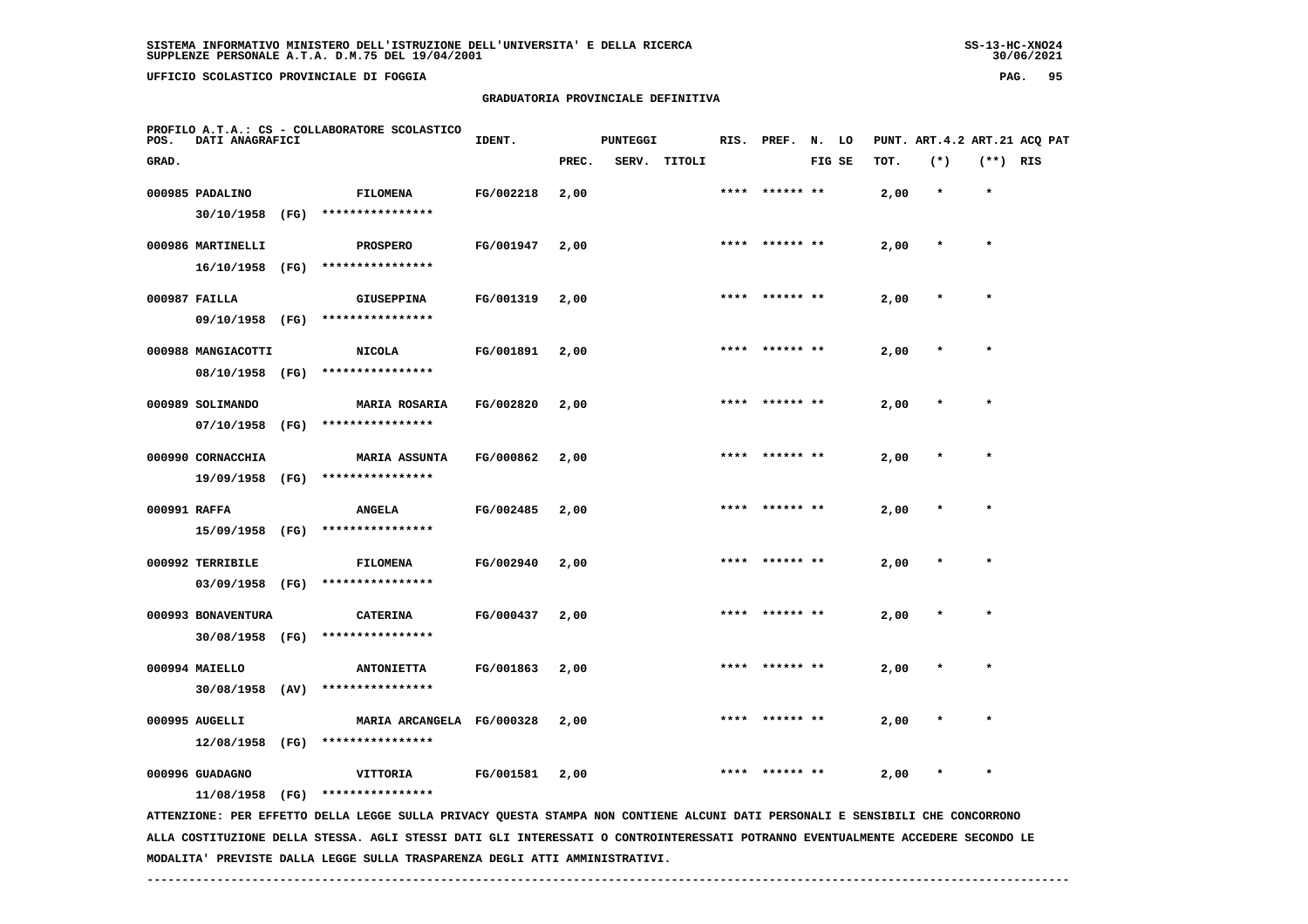# **GRADUATORIA PROVINCIALE DEFINITIVA**

| POS.        | DATI ANAGRAFICI            |      | PROFILO A.T.A.: CS - COLLABORATORE SCOLASTICO                                                                                 | IDENT.    |       | <b>PUNTEGGI</b> |              |      | RIS. PREF. N. LO |        |      |         |            | PUNT. ART. 4.2 ART. 21 ACQ PAT |
|-------------|----------------------------|------|-------------------------------------------------------------------------------------------------------------------------------|-----------|-------|-----------------|--------------|------|------------------|--------|------|---------|------------|--------------------------------|
| GRAD.       |                            |      |                                                                                                                               |           | PREC. |                 | SERV. TITOLI |      |                  | FIG SE | TOT. | $(*)$   | $(**)$ RIS |                                |
|             | 000997 D AVOLIO            |      | <b>ANTONIO</b>                                                                                                                | FG/000980 | 2,00  |                 |              |      | ****** **        |        | 2,00 | $\star$ | $\star$    |                                |
|             | 01/08/1958                 | (FG) | ****************                                                                                                              |           |       |                 |              |      |                  |        |      |         |            |                                |
|             | 000998 CIAVARELLA          |      | CIRO DANIELE ARN FG/000718                                                                                                    |           | 2,00  |                 |              | **** | ****** **        |        | 2,00 | $\star$ | $\star$    |                                |
|             | 25/07/1958 (FG)            |      | ****************                                                                                                              |           |       |                 |              |      |                  |        |      |         |            |                                |
|             | 000999 SOLIMINE            |      | BEATRICE ANNA RI FG/000089                                                                                                    |           | 2,00  |                 |              | **** |                  |        | 2,00 |         |            |                                |
|             | 22/07/1958 (FG)            |      | ****************                                                                                                              |           |       |                 |              |      |                  |        |      |         |            |                                |
|             | 001000 GENGARI             |      | <b>ANTONIETTA</b>                                                                                                             | FG/001479 | 2,00  |                 |              |      |                  |        | 2,00 |         |            |                                |
|             | 21/07/1958 (FG)            |      | ****************                                                                                                              |           |       |                 |              |      |                  |        |      |         |            |                                |
|             |                            |      |                                                                                                                               |           |       |                 |              |      |                  |        |      |         | $\star$    |                                |
|             | 001001 COSTAGLIOLA D'ABELE |      | MIRELLA<br>03/07/1958 (FG) ****************                                                                                   | FG/000875 | 2,00  |                 |              |      | ****** **        |        | 2,00 |         |            |                                |
|             |                            |      |                                                                                                                               |           |       |                 |              |      |                  |        |      |         |            |                                |
|             | 001002 MEGLIOLA            |      | MICHELE                                                                                                                       | FG/002021 | 2,00  |                 |              | **** | ****** **        |        | 2,00 |         | $\star$    |                                |
|             | 19/06/1958                 | (FG) | ****************                                                                                                              |           |       |                 |              |      |                  |        |      |         |            |                                |
|             | 001003 ADDORISIO           |      | VINCENZA ANTONIA FG/000241                                                                                                    |           | 2,00  |                 |              |      |                  |        | 2,00 |         |            |                                |
|             | 13/06/1958                 | (AV) | ****************                                                                                                              |           |       |                 |              |      |                  |        |      |         |            |                                |
|             | 001004 POZZUTO             |      | GIOVANNI                                                                                                                      | FG/002444 | 2,00  |                 |              | **** | ****** **        |        | 2,00 | $\ast$  | $\star$    |                                |
|             | 10/06/1958 (FG)            |      | ****************                                                                                                              |           |       |                 |              |      |                  |        |      |         |            |                                |
| 001005 UZZI |                            |      | <b>ANTONIO</b>                                                                                                                | FG/003038 | 2,00  |                 |              | **** | ****** **        |        | 2,00 | $\ast$  | $\star$    |                                |
|             | $10/06/1958$ (FG)          |      | ****************                                                                                                              |           |       |                 |              |      |                  |        |      |         |            |                                |
|             | 001006 BARISCIANI          |      | ANGELO CIRO                                                                                                                   | FG/000356 | 2,00  |                 |              |      |                  |        | 2,00 |         |            |                                |
|             | 01/06/1958                 | (FG) | ****************                                                                                                              |           |       |                 |              |      |                  |        |      |         |            |                                |
|             | 001007 BARBANO             |      | <b>VINCENZO</b>                                                                                                               | FG/000347 | 2,00  |                 |              |      |                  |        | 2,00 |         |            |                                |
|             | 30/05/1958 (TO)            |      | ****************                                                                                                              |           |       |                 |              |      |                  |        |      |         |            |                                |
|             |                            |      |                                                                                                                               |           |       |                 |              |      |                  |        |      |         |            |                                |
|             | 001008 SAPORITO            |      | <b>VALTER</b>                                                                                                                 | FG/002696 | 2,00  |                 |              |      | ****** **        |        | 2,00 | $\ast$  | $\star$    |                                |
|             | 24/04/1958 (FG)            |      | ****************                                                                                                              |           |       |                 |              |      |                  |        |      |         |            |                                |
|             |                            |      | ATTENZIONE: PER EFFETTO DELLA LEGGE SULLA PRIVACY QUESTA STAMPA NON CONTIENE ALCUNI DATI PERSONALI E SENSIBILI CHE CONCORRONO |           |       |                 |              |      |                  |        |      |         |            |                                |

 **ALLA COSTITUZIONE DELLA STESSA. AGLI STESSI DATI GLI INTERESSATI O CONTROINTERESSATI POTRANNO EVENTUALMENTE ACCEDERE SECONDO LE MODALITA' PREVISTE DALLA LEGGE SULLA TRASPARENZA DEGLI ATTI AMMINISTRATIVI.**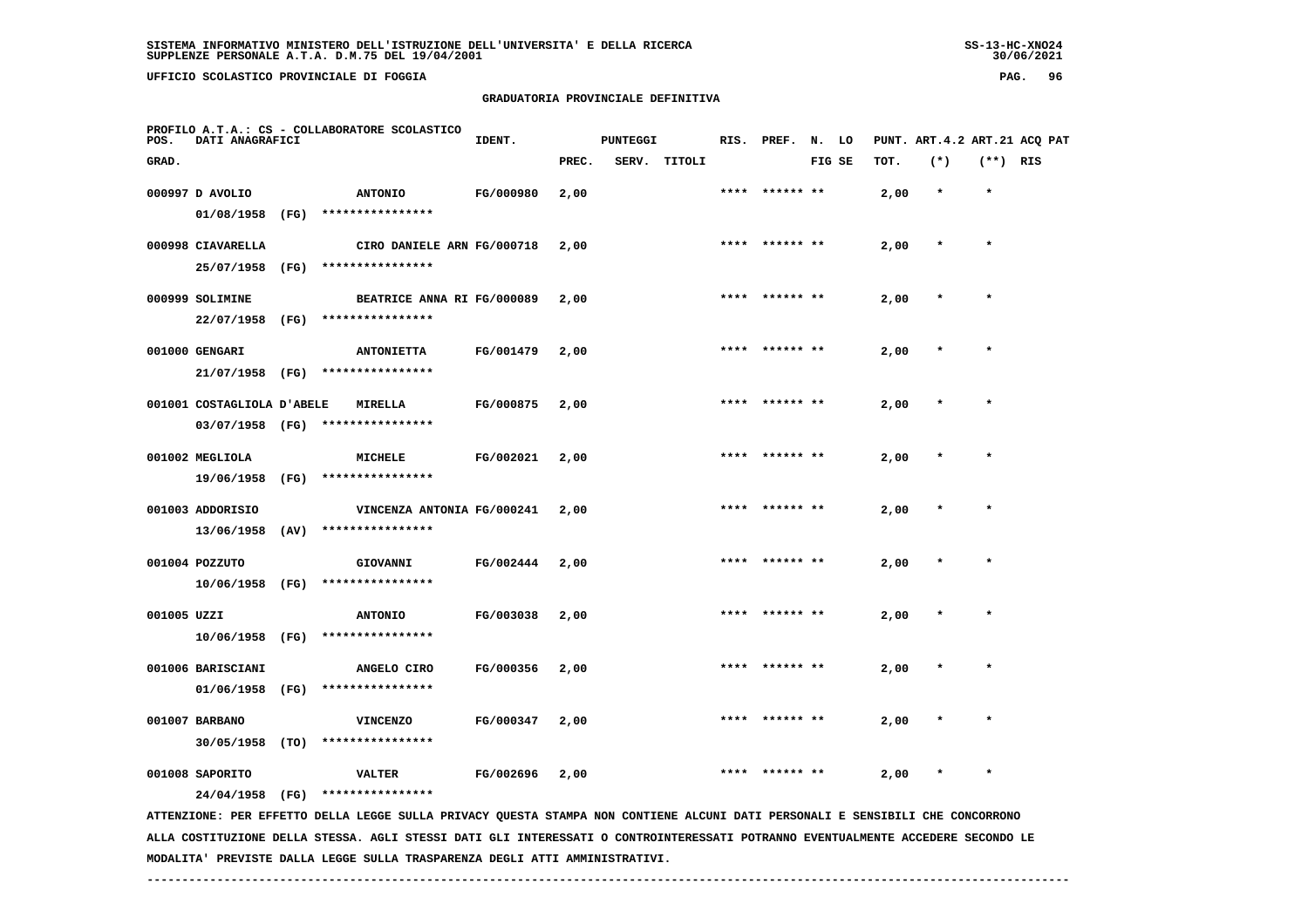# **GRADUATORIA PROVINCIALE DEFINITIVA**

| PAG. |  |
|------|--|
|------|--|

| POS.         | DATI ANAGRAFICI       |      | PROFILO A.T.A.: CS - COLLABORATORE SCOLASTICO                                                                                   | IDENT.    |       | <b>PUNTEGGI</b> |              |      | RIS. PREF. | N.     | LO |      | PUNT. ART. 4.2 ART. 21 ACQ PAT |            |  |
|--------------|-----------------------|------|---------------------------------------------------------------------------------------------------------------------------------|-----------|-------|-----------------|--------------|------|------------|--------|----|------|--------------------------------|------------|--|
| GRAD.        |                       |      |                                                                                                                                 |           | PREC. |                 | SERV. TITOLI |      |            | FIG SE |    | TOT. | $(*)$                          | $(**)$ RIS |  |
|              | 001009 DRAGANO        |      | ADDOLORATA                                                                                                                      | FG/001289 | 2,00  |                 |              | **** | ****** **  |        |    | 2,00 | $\star$                        | $\star$    |  |
|              | 19/04/1958            | (FG) | ****************                                                                                                                |           |       |                 |              |      |            |        |    |      |                                |            |  |
|              | 001010 MASTROLUCA     |      | MARIA ADDOLORATA FG/001982                                                                                                      |           | 2,00  |                 |              |      |            |        |    | 2,00 |                                | $\star$    |  |
|              | 02/04/1958            | (FG) | ****************                                                                                                                |           |       |                 |              |      |            |        |    |      |                                |            |  |
|              | 001011 ANTONACI       |      | ROSARIA GIUSEPPI FG/000288                                                                                                      |           | 2,00  |                 |              |      |            |        |    | 2,00 |                                |            |  |
|              | 15/03/1958            | (FG) | ****************                                                                                                                |           |       |                 |              |      |            |        |    |      |                                |            |  |
|              | 001012 RUGGIERO       |      | MARIO                                                                                                                           | FG/002591 | 2,00  |                 |              |      |            |        |    | 2,00 |                                |            |  |
|              | 12/03/1958            | (FG) | ****************                                                                                                                |           |       |                 |              |      |            |        |    |      |                                |            |  |
| 001013 TURCO |                       |      | <b>LEONARDO</b>                                                                                                                 | FG/003028 | 2,00  |                 |              |      |            |        |    | 2,00 |                                |            |  |
|              | 26/02/1958            | (FG) | ****************                                                                                                                |           |       |                 |              |      |            |        |    |      |                                |            |  |
|              | 001014 PETRUCCELLI    |      | LUCIA                                                                                                                           | FG/002367 | 2,00  |                 |              |      |            |        |    | 2,00 |                                | $\star$    |  |
|              | 25/02/1958 (FG)       |      | ****************                                                                                                                |           |       |                 |              |      |            |        |    |      |                                |            |  |
| 001015 VAIRO |                       |      | <b>DOMENICO</b>                                                                                                                 | FG/003043 | 2,00  |                 |              |      |            |        |    | 2,00 |                                |            |  |
|              | 20/02/1958            | (FG) | ****************                                                                                                                |           |       |                 |              |      |            |        |    |      |                                |            |  |
|              | 001016 RICCIARDI      |      | LUCIA                                                                                                                           | FG/002530 | 2,00  |                 |              |      |            |        |    | 2,00 |                                |            |  |
|              | 09/02/1958            | (FG) | ****************                                                                                                                |           |       |                 |              |      |            |        |    |      |                                |            |  |
|              | 001017 MAZZEO RAGAZZO |      | <b>GIUSEPPE</b>                                                                                                                 | FG/002012 | 2,00  |                 |              | **** | ****** **  |        |    | 2,00 |                                | $\star$    |  |
|              | 05/02/1958 (FG)       |      | ****************                                                                                                                |           |       |                 |              |      |            |        |    |      |                                |            |  |
|              | 001018 GRASSO         |      | <b>MICHELE</b>                                                                                                                  | FG/001552 | 2,00  |                 |              |      | ****** **  |        |    | 2,00 |                                | $\star$    |  |
|              | 06/12/1957            | (FG) | ****************                                                                                                                |           |       |                 |              |      |            |        |    |      |                                |            |  |
|              | 001019 PANNIELLO      |      | <b>GIUSEPPE</b>                                                                                                                 | FG/002265 | 2,00  |                 |              |      |            |        |    | 2,00 |                                |            |  |
|              | 24/11/1957            | (BR) | ****************                                                                                                                |           |       |                 |              |      |            |        |    |      |                                |            |  |
|              | 001020 DELLI CARRI    |      | GIOVANNA PATRIZI FG/001031                                                                                                      |           | 2,00  |                 |              |      | ****** **  |        |    | 2,00 |                                | $\star$    |  |
|              | 06/11/1957 (FG)       |      | ****************                                                                                                                |           |       |                 |              |      |            |        |    |      |                                |            |  |
|              |                       |      | ATTENZIONE: PER EFFETTO DELLA LEGGE SULLA PRIVACY QUESTA STAMPA NON CONTIENE ALCUNI DATI PERSONALI E SENSIBILI CHE CONCORRONO   |           |       |                 |              |      |            |        |    |      |                                |            |  |
|              |                       |      | ALLA COSTITUZIONE DELLA STESSA. AGLI STESSI DATI GLI INTERESSATI O CONTROINTERESSATI POTRANNO EVENTUALMENTE ACCEDERE SECONDO LE |           |       |                 |              |      |            |        |    |      |                                |            |  |

 **MODALITA' PREVISTE DALLA LEGGE SULLA TRASPARENZA DEGLI ATTI AMMINISTRATIVI.**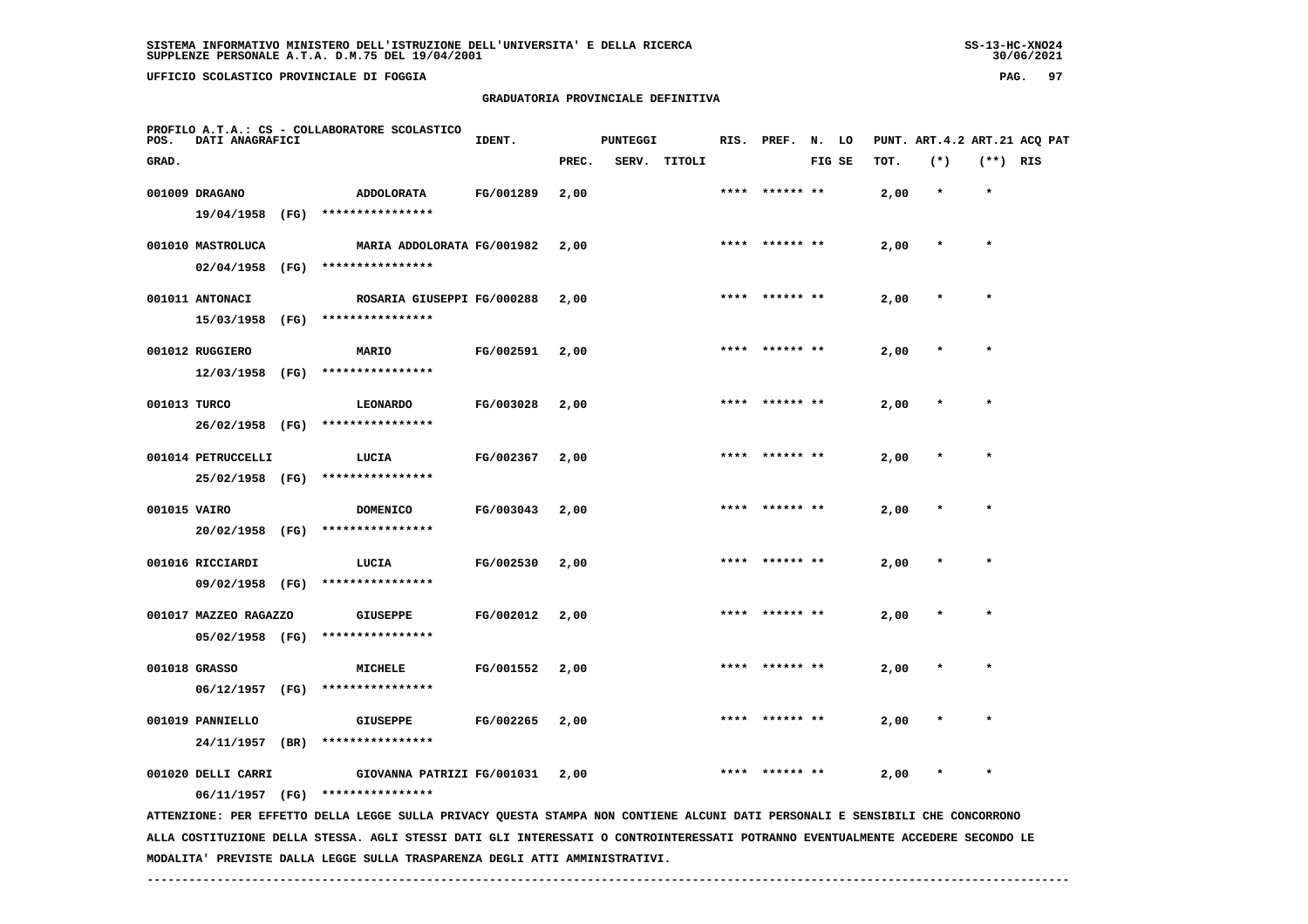# **GRADUATORIA PROVINCIALE DEFINITIVA**

| POS.  | DATI ANAGRAFICI  |      | PROFILO A.T.A.: CS - COLLABORATORE SCOLASTICO                                                                                   | IDENT.    |       | <b>PUNTEGGI</b> |        |      | RIS. PREF. | N.     | LO |      | PUNT. ART. 4.2 ART. 21 ACQ PAT |            |  |
|-------|------------------|------|---------------------------------------------------------------------------------------------------------------------------------|-----------|-------|-----------------|--------|------|------------|--------|----|------|--------------------------------|------------|--|
| GRAD. |                  |      |                                                                                                                                 |           | PREC. | SERV.           | TITOLI |      |            | FIG SE |    | TOT. | $(*)$                          | $(**)$ RIS |  |
|       | 001021 TAUNISIO  |      | ANNAMARIA SANTA FG/002922                                                                                                       |           | 2,00  |                 |        | **** | ****** **  |        |    | 2,00 | $\star$                        | $\star$    |  |
|       | 01/11/1957       | (FG) | ****************                                                                                                                |           |       |                 |        |      |            |        |    |      |                                |            |  |
|       | 001022 FIORE     |      | <b>ANTONIO</b>                                                                                                                  | FG/001381 | 2,00  |                 |        | **** |            |        |    | 2,00 |                                | $\star$    |  |
|       | 17/10/1957       | (FG) | ****************                                                                                                                |           |       |                 |        |      |            |        |    |      |                                |            |  |
|       | 001023 TOZIANO   |      | <b>PASQUALE</b>                                                                                                                 | FG/002985 | 2,00  |                 |        |      |            |        |    | 2,00 |                                |            |  |
|       | 17/10/1957       | (FG) | ****************                                                                                                                |           |       |                 |        |      |            |        |    |      |                                |            |  |
|       | 001024 VENTRELLA |      | <b>DANIELE</b>                                                                                                                  | FG/000096 | 2,00  |                 |        | **** | ****** **  |        |    | 2,00 |                                | $\star$    |  |
|       | 28/09/1957       | (FG) | ****************                                                                                                                |           |       |                 |        |      |            |        |    |      |                                |            |  |
|       | 001025 COCCO     |      | MADDALENA                                                                                                                       | FG/000015 | 2,00  |                 |        |      | ****** **  |        |    | 2,00 |                                |            |  |
|       | 14/09/1957       | (FG) | ****************                                                                                                                |           |       |                 |        |      |            |        |    |      |                                |            |  |
|       | 001026 GODUTI    |      | <b>DONATA</b>                                                                                                                   | FG/001537 | 2,00  |                 |        | **** |            |        |    | 2,00 |                                | $\star$    |  |
|       | 04/09/1957       | (FG) | ****************                                                                                                                |           |       |                 |        |      |            |        |    |      |                                |            |  |
|       | 001027 MICCA     |      | <b>GERARDA</b>                                                                                                                  | FG/002056 | 2,00  |                 |        |      |            |        |    | 2,00 |                                |            |  |
|       | 09/08/1957       | (FG) | ****************                                                                                                                |           |       |                 |        |      |            |        |    |      |                                |            |  |
|       | 001028 ALTOMARE  |      | LUCIA                                                                                                                           | FG/000262 | 2,00  |                 |        |      |            |        |    | 2,00 |                                | $\star$    |  |
|       | 04/08/1957       | (FG) | ****************                                                                                                                |           |       |                 |        |      |            |        |    |      |                                |            |  |
|       | 001029 TANGO     |      | <b>NUNZIO</b>                                                                                                                   | FG/002898 | 2,00  |                 |        |      | ****** **  |        |    | 2,00 |                                |            |  |
|       | 25/07/1957       | (FG) | ****************                                                                                                                |           |       |                 |        |      |            |        |    |      |                                |            |  |
|       | 001030 FLAMINIO  |      | MARIA                                                                                                                           | FG/001393 | 2,00  |                 |        | **** | ****** **  |        |    | 2,00 |                                | $\star$    |  |
|       | 17/07/1957       | (FG) | ****************                                                                                                                |           |       |                 |        |      |            |        |    |      |                                |            |  |
|       | 001031 DISTEFANO |      | CRISTINAMARIACAR FG/001260                                                                                                      |           | 2,00  |                 |        |      |            |        |    | 2,00 |                                |            |  |
|       | 16/07/1957       | (FG) | ****************                                                                                                                |           |       |                 |        |      |            |        |    |      |                                |            |  |
|       | 001032 FERRETTI  |      | <b>SABINA</b>                                                                                                                   | FG/001358 | 2,00  |                 |        |      |            |        |    | 2,00 |                                |            |  |
|       | 17/06/1957       | (NA) | ****************                                                                                                                |           |       |                 |        |      |            |        |    |      |                                |            |  |
|       |                  |      | ATTENZIONE: PER EFFETTO DELLA LEGGE SULLA PRIVACY QUESTA STAMPA NON CONTIENE ALCUNI DATI PERSONALI E SENSIBILI CHE CONCORRONO   |           |       |                 |        |      |            |        |    |      |                                |            |  |
|       |                  |      | ALLA COSTITUZIONE DELLA STESSA. AGLI STESSI DATI GLI INTERESSATI O CONTROINTERESSATI POTRANNO EVENTUALMENTE ACCEDERE SECONDO LE |           |       |                 |        |      |            |        |    |      |                                |            |  |

 **MODALITA' PREVISTE DALLA LEGGE SULLA TRASPARENZA DEGLI ATTI AMMINISTRATIVI.**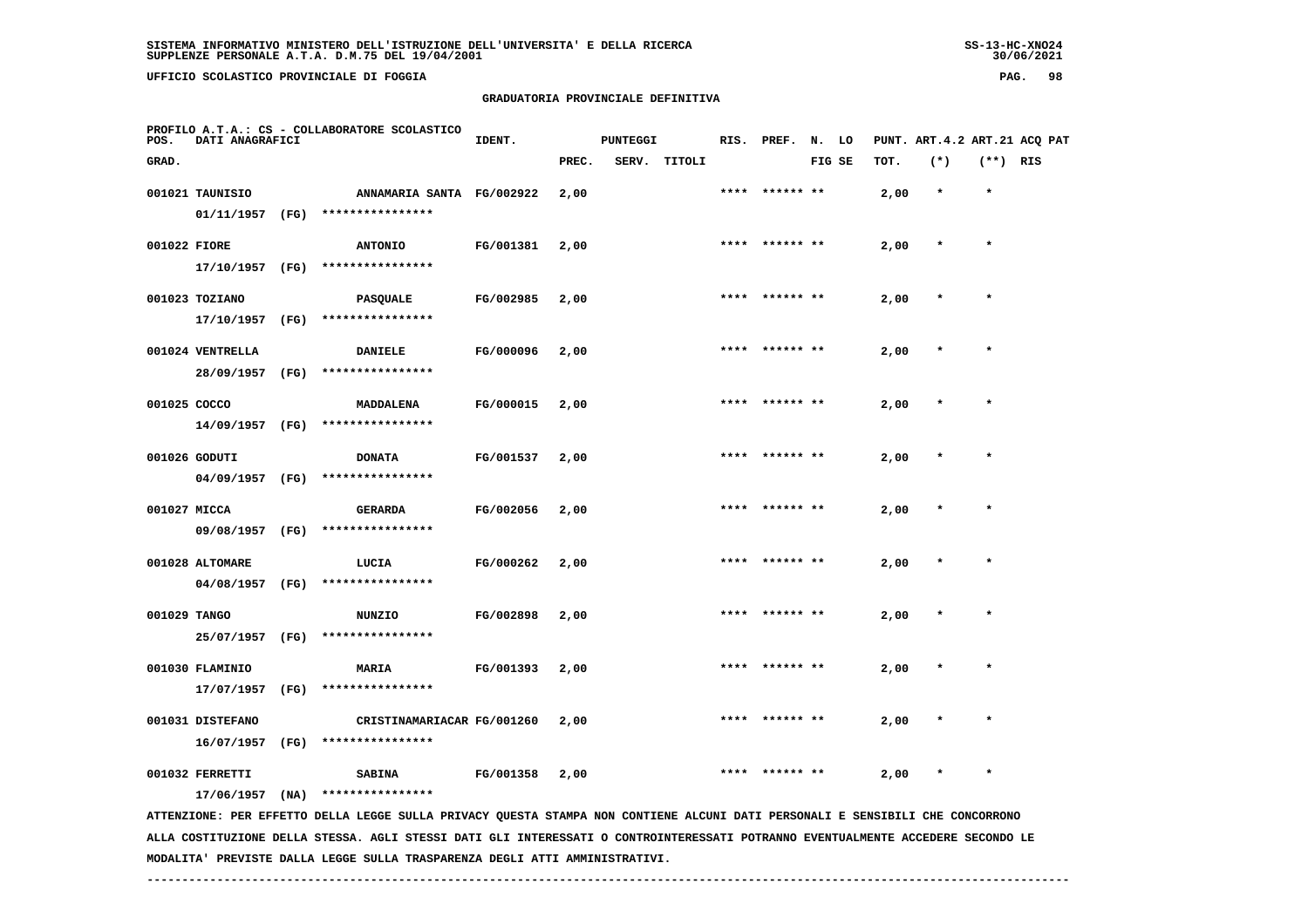**UFFICIO SCOLASTICO PROVINCIALE DI FOGGIA PAG. 99**

## **GRADUATORIA PROVINCIALE DEFINITIVA**

| POS.         | PROFILO A.T.A.: CS - COLLABORATORE SCOLASTICO<br>DATI ANAGRAFICI |      |                                                                                                                                                   | IDENT.    |       | <b>PUNTEGGI</b> |        |      | RIS. PREF. N. LO |        |      |         |            | PUNT. ART.4.2 ART.21 ACQ PAT |
|--------------|------------------------------------------------------------------|------|---------------------------------------------------------------------------------------------------------------------------------------------------|-----------|-------|-----------------|--------|------|------------------|--------|------|---------|------------|------------------------------|
| GRAD.        |                                                                  |      |                                                                                                                                                   |           | PREC. | SERV.           | TITOLI |      |                  | FIG SE | тот. | $(*)$   | $(**)$ RIS |                              |
|              | 001033 RENELLA                                                   |      | <b>CARMELA</b>                                                                                                                                    | FG/002511 | 2,00  |                 |        |      |                  |        | 2,00 | $\star$ | $\star$    |                              |
|              | 05/06/1957                                                       | (FG) | ****************                                                                                                                                  |           |       |                 |        |      |                  |        |      |         |            |                              |
|              | 001034 SPADACCINO                                                |      | RITA VERBENA                                                                                                                                      | FG/002832 | 2,00  |                 |        |      | **** ****** **   |        | 2,00 | $\star$ | $\star$    |                              |
|              | 28/05/1957                                                       | (FG) | ****************                                                                                                                                  |           |       |                 |        |      |                  |        |      |         |            |                              |
|              | 001035 LA PIETRA                                                 |      | <b>GIACOMO</b>                                                                                                                                    | FG/001703 | 2,00  |                 |        | **** | ****** **        |        | 2,00 |         | $\star$    |                              |
|              | 09/04/1957                                                       | (FG) | ****************                                                                                                                                  |           |       |                 |        |      |                  |        |      |         |            |                              |
| 001036 CITRO |                                                                  |      | <b>PAOLO</b>                                                                                                                                      | FG/000774 | 2,00  |                 |        |      |                  |        | 2,00 |         |            |                              |
|              | 18/03/1957 (FG)                                                  |      | ****************                                                                                                                                  |           |       |                 |        |      |                  |        |      |         |            |                              |
| 001037 GRIFA |                                                                  |      | <b>ANTONIO</b>                                                                                                                                    | FG/001566 | 2,00  |                 |        |      |                  |        | 2,00 |         | $\star$    |                              |
|              | 04/03/1957                                                       | (FG) | ****************                                                                                                                                  |           |       |                 |        |      |                  |        |      |         |            |                              |
|              | 001038 STRAMAGLIA                                                |      | <b>ADDOLORATA</b>                                                                                                                                 | FG/002865 | 2,00  |                 |        | **** | ****** **        |        | 2,00 |         |            |                              |
|              | 11/01/1957 (FG)                                                  |      | ****************                                                                                                                                  |           |       |                 |        |      |                  |        |      |         |            |                              |
|              | 001039 STEDUTO                                                   |      | <b>VINCENZO</b>                                                                                                                                   | FG/002853 | 2,00  |                 |        |      |                  |        | 2,00 |         | $\star$    |                              |
|              | 15/12/1956 (FG)                                                  |      | ****************                                                                                                                                  |           |       |                 |        |      |                  |        |      |         |            |                              |
|              | 001040 DEL VECCHIO                                               |      | GIOVANNI                                                                                                                                          | FG/001053 | 2,00  |                 |        | **** | ****** **        |        | 2,00 |         | $\star$    |                              |
|              | 13/12/1956                                                       | (BN) | ****************                                                                                                                                  |           |       |                 |        |      |                  |        |      |         |            |                              |
|              | 001041 CAMPANILE                                                 |      | <b>DOMENICO</b>                                                                                                                                   | FG/000535 | 2,00  |                 |        |      |                  |        | 2,00 |         |            |                              |
|              | 05/12/1956                                                       | (FG) | ****************                                                                                                                                  |           |       |                 |        |      |                  |        |      |         |            |                              |
|              | 001042 MELINO                                                    |      | SAVERIO ANTONIO FG/002033                                                                                                                         |           | 2,00  |                 |        |      |                  |        | 2,00 |         |            |                              |
|              | 02/12/1956                                                       | (FG) | ****************                                                                                                                                  |           |       |                 |        |      |                  |        |      |         |            |                              |
|              | 001043 CONSIGLIO                                                 |      | FRANCESCA PAOLA FG/000839                                                                                                                         |           | 2,00  |                 |        |      | ****** **        |        | 2,00 |         |            |                              |
|              | 16/11/1956                                                       | (FG) | ****************                                                                                                                                  |           |       |                 |        |      |                  |        |      |         |            |                              |
|              | 001044 LUCHENA                                                   |      | <b>MARIA</b>                                                                                                                                      | FG/001833 | 2,00  |                 |        |      |                  |        | 2,00 |         | $\star$    |                              |
|              | $10/11/1956$ (FG)                                                |      | ****************<br>ATTENZIONE: PER EFFETTO DELLA LEGGE SULLA PRIVACY QUESTA STAMPA NON CONTIENE ALCUNI DATI PERSONALI E SENSIBILI CHE CONCORRONO |           |       |                 |        |      |                  |        |      |         |            |                              |
|              |                                                                  |      |                                                                                                                                                   |           |       |                 |        |      |                  |        |      |         |            |                              |

 **ALLA COSTITUZIONE DELLA STESSA. AGLI STESSI DATI GLI INTERESSATI O CONTROINTERESSATI POTRANNO EVENTUALMENTE ACCEDERE SECONDO LE MODALITA' PREVISTE DALLA LEGGE SULLA TRASPARENZA DEGLI ATTI AMMINISTRATIVI.**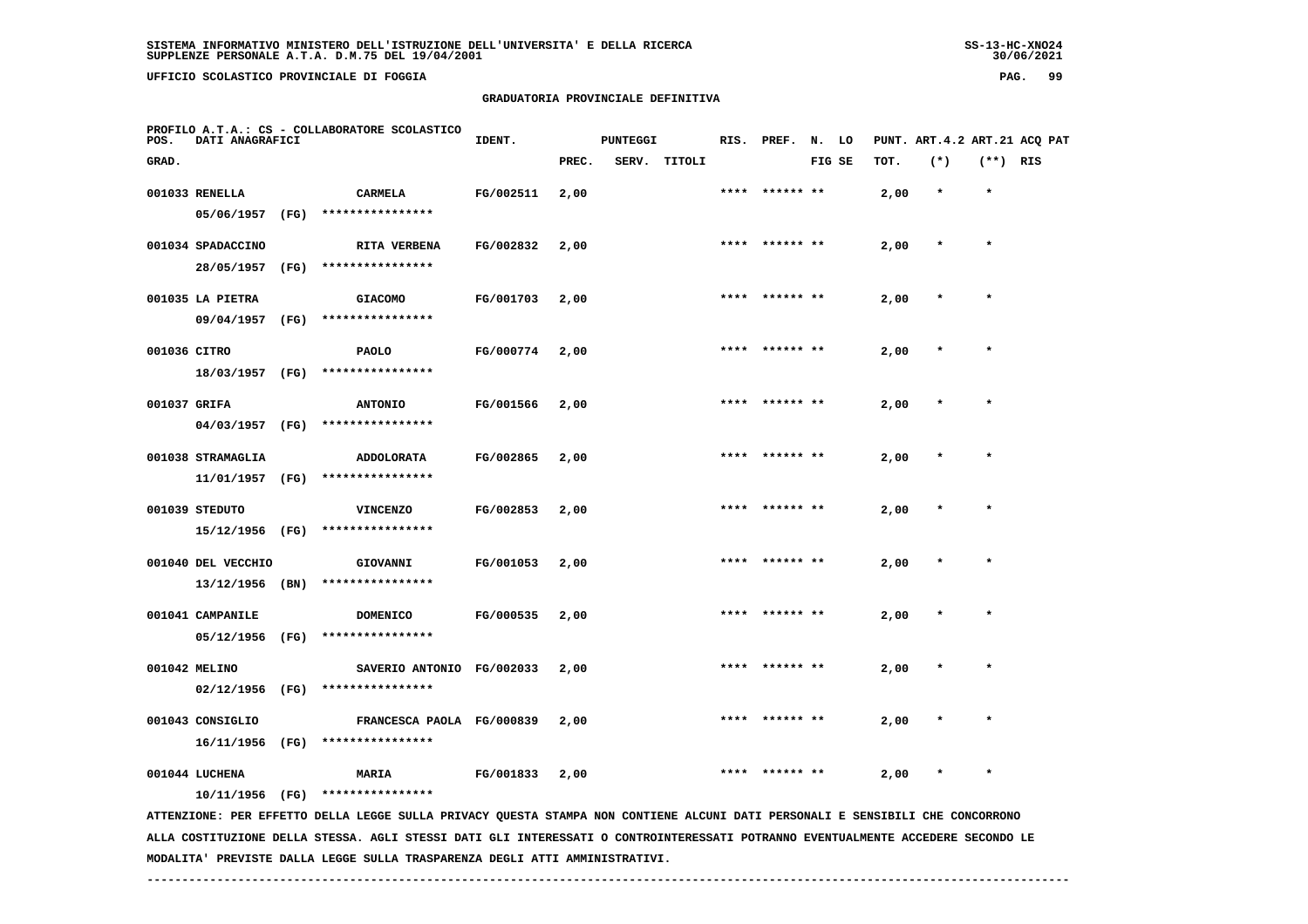# **GRADUATORIA PROVINCIALE DEFINITIVA**

| POS.  | DATI ANAGRAFICI   |      | PROFILO A.T.A.: CS - COLLABORATORE SCOLASTICO                                                                                 | IDENT.    |       | <b>PUNTEGGI</b> |              |      | RIS. PREF. N. LO |        |      |         |            | PUNT. ART.4.2 ART.21 ACQ PAT |
|-------|-------------------|------|-------------------------------------------------------------------------------------------------------------------------------|-----------|-------|-----------------|--------------|------|------------------|--------|------|---------|------------|------------------------------|
| GRAD. |                   |      |                                                                                                                               |           | PREC. |                 | SERV. TITOLI |      |                  | FIG SE | TOT. | $(*)$   | $(**)$ RIS |                              |
|       | 001045 LONGONE    |      | OSCAR CIRO CARMI FG/001815                                                                                                    |           | 2,00  |                 |              | **** | ****** **        |        | 2,00 | $\star$ | $\star$    |                              |
|       | 05/11/1956 (FG)   |      | ****************                                                                                                              |           |       |                 |              |      |                  |        |      |         |            |                              |
|       | 001046 GUALANO    |      | <b>MATTEO</b>                                                                                                                 | FG/001583 | 2,00  |                 |              |      | **** ****** **   |        | 2,00 | $\ast$  | $\star$    |                              |
|       | 21/10/1956        | (FG) | ****************                                                                                                              |           |       |                 |              |      |                  |        |      |         |            |                              |
|       | 001047 VITARELLI  |      | ALBERINDA                                                                                                                     | FG/003121 | 2,00  |                 |              | **** |                  |        | 2,00 | $\star$ | $\star$    |                              |
|       | 04/09/1956        | (FG) | ****************                                                                                                              |           |       |                 |              |      |                  |        |      |         |            |                              |
|       | 001048 DIMMITO    |      | <b>CATALDO</b>                                                                                                                | FG/001218 | 2,00  |                 |              |      |                  |        | 2,00 |         |            |                              |
|       | 16/08/1956 (FG)   |      | ****************                                                                                                              |           |       |                 |              |      |                  |        |      |         |            |                              |
|       | 001049 ARMILLOTTA |      | <b>MARIA</b>                                                                                                                  | FG/000320 | 2,00  |                 |              |      |                  |        | 2,00 |         |            |                              |
|       | 29/05/1956 (FG)   |      | ****************                                                                                                              |           |       |                 |              |      |                  |        |      |         |            |                              |
|       | 001050 DONATO     |      | <b>RENATA MARIA</b>                                                                                                           | FG/001282 | 2,00  |                 |              | **** | ****** **        |        | 2,00 |         | $\ast$     |                              |
|       | 24/04/1956 (FG)   |      | ****************                                                                                                              |           |       |                 |              |      |                  |        |      |         |            |                              |
|       | 001051 CONVERSANO |      | LUIGIA                                                                                                                        | FG/000850 | 2,00  |                 |              |      | ****  ****** **  |        | 2,00 |         | $\star$    |                              |
|       | 13/04/1956        | (FG) | ****************                                                                                                              |           |       |                 |              |      |                  |        |      |         |            |                              |
|       | 001052 TIRELLI    |      | <b>MARIA</b>                                                                                                                  | FG/002948 | 2,00  |                 |              |      |                  |        | 2,00 |         | $\star$    |                              |
|       | 08/04/1956 (FG)   |      | ****************                                                                                                              |           |       |                 |              |      |                  |        |      |         |            |                              |
|       | 001053 PASSARELLO |      | <b>DIAMANTE</b>                                                                                                               | FG/002295 | 2,00  |                 |              |      | ****  ****** **  |        | 2,00 | $\ast$  | $\star$    |                              |
|       |                   |      | 23/03/1956 (FG) ****************                                                                                              |           |       |                 |              |      |                  |        |      |         |            |                              |
|       | 001054 PANICHELLA |      | FELICIA GIUSEPPI FG/002264                                                                                                    |           | 2,00  |                 |              |      |                  |        | 2,00 |         |            |                              |
|       | 09/03/1956        | (CB) | ****************                                                                                                              |           |       |                 |              |      |                  |        |      |         |            |                              |
|       | 001055 LA TORRE   |      | ANNA MARIA                                                                                                                    | FG/001725 | 2,00  |                 |              |      |                  |        | 2,00 |         |            |                              |
|       | $12/02/1956$ (FG) |      | ****************                                                                                                              |           |       |                 |              |      |                  |        |      |         |            |                              |
|       | 001056 CIRILLO    |      | <b>CONCETTA</b>                                                                                                               | FG/000771 | 2,00  |                 |              |      |                  |        | 2,00 |         |            |                              |
|       | 23/01/1956 (FG)   |      | ****************                                                                                                              |           |       |                 |              |      |                  |        |      |         |            |                              |
|       |                   |      | ATTENZIONE: PER EFFETTO DELLA LEGGE SULLA PRIVACY QUESTA STAMPA NON CONTIENE ALCUNI DATI PERSONALI E SENSIBILI CHE CONCORRONO |           |       |                 |              |      |                  |        |      |         |            |                              |

 **ALLA COSTITUZIONE DELLA STESSA. AGLI STESSI DATI GLI INTERESSATI O CONTROINTERESSATI POTRANNO EVENTUALMENTE ACCEDERE SECONDO LE MODALITA' PREVISTE DALLA LEGGE SULLA TRASPARENZA DEGLI ATTI AMMINISTRATIVI.**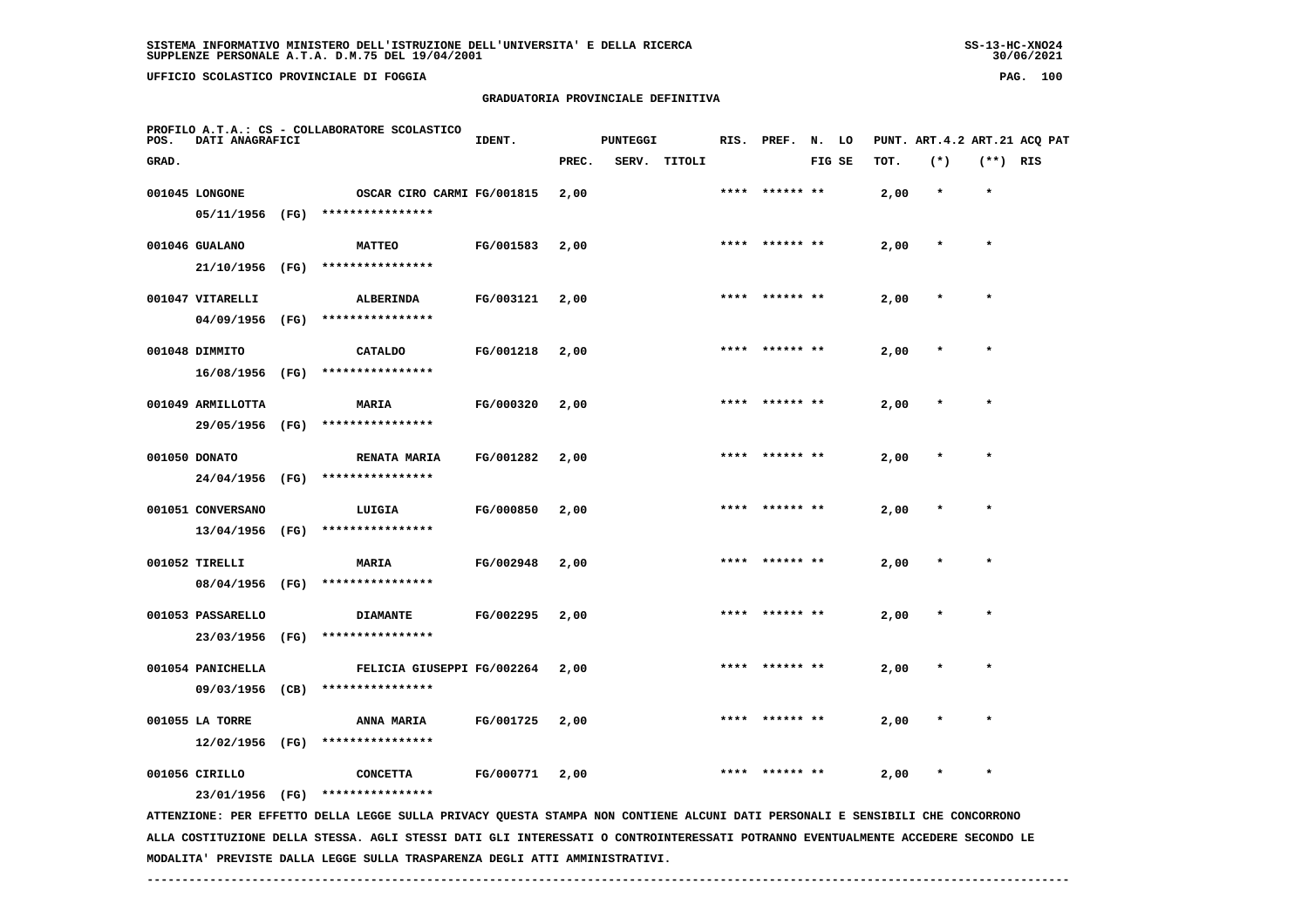**UFFICIO SCOLASTICO PROVINCIALE DI FOGGIA PAG. 101**

 **PROFILO A.T.A.: CS - COLLABORATORE SCOLASTICO**

## **GRADUATORIA PROVINCIALE DEFINITIVA**

 **GRAD. PREC. SERV. TITOLI FIG SE TOT. (\*) (\*\*) RIS**

**IDENT.** PUNTEGGI RIS. PREF. N. LO PUNT. ART.4.2 ART.21 ACQ PAT

| 001057 MONTECALVO    |      | <b>VINCENZO</b>                                                                                                               | FG/002108 | 2,00 |      |      |                | 2,00 |           |
|----------------------|------|-------------------------------------------------------------------------------------------------------------------------------|-----------|------|------|------|----------------|------|-----------|
| 21/01/1956           | (FG) | ****************                                                                                                              |           |      |      |      |                |      |           |
| 001058 ANNICCHIARICO |      | <b>CLEMENTINA</b>                                                                                                             | FG/000284 |      | 2,00 |      | ****** **      | 2,00 |           |
| 05/01/1956 (FG)      |      | ****************                                                                                                              |           |      |      |      |                |      |           |
| 001059 CINQUEPALMI   |      | <b>GIUSEPPE</b>                                                                                                               | FG/000754 | 2,00 |      |      |                | 2,00 |           |
| 16/11/1955           | (FG) | ****************                                                                                                              |           |      |      |      |                |      |           |
| 001060 GALANTINO     |      | <b>GIACOMO</b>                                                                                                                | FG/001446 | 2,00 |      | **** | ****** **      | 2,00 |           |
| 07/11/1955           | (FG) | ****************                                                                                                              |           |      |      |      |                |      |           |
| 001061 CAROPPO       |      | <b>ASSUNTA</b>                                                                                                                | FG/000012 | 2,00 |      |      |                | 2,00 |           |
| 27/10/1955           | (FG) | ****************                                                                                                              |           |      |      |      |                |      |           |
| 001062 MEZZANOTTE    |      | <b>GIUSEPPINA</b>                                                                                                             | FG/002055 | 2,00 |      |      | ****** **      | 2,00 |           |
| 19/09/1955           | (FG) | ****************                                                                                                              |           |      |      |      |                |      |           |
| 001063 DI DOMENICO   |      | <b>NICOLINO</b>                                                                                                               | FG/001162 | 2,00 |      | **** | ****** **      | 2,00 | $\bullet$ |
| $16/09/1955$ (FG)    |      | ****************                                                                                                              |           |      |      |      |                |      |           |
| 001064 GRILLI        |      | LORETTA                                                                                                                       | FG/001572 | 2,00 |      |      |                | 2,00 |           |
| $08/09/1955$ (AQ)    |      | ****************                                                                                                              |           |      |      |      |                |      |           |
| 001065 MISCIO        |      | <b>FRANCESCO</b>                                                                                                              | FG/002080 | 2,00 |      | **** | ****** **      | 2,00 | $\star$   |
| 08/09/1955 (FG)      |      | ****************                                                                                                              |           |      |      |      |                |      |           |
| 001066 CETOLA        |      | <b>GIUSEPPE</b>                                                                                                               | FG/000683 | 2,00 |      |      |                | 2,00 | $\star$   |
| 20/07/1955           | (FG) | ****************                                                                                                              |           |      |      |      |                |      |           |
| 001067 SCARAFINO     |      | CAROLINA                                                                                                                      | FG/002725 | 2,00 |      |      | **** ****** ** | 2,00 | $\star$   |
| 15/06/1955           | (FG) | ****************                                                                                                              |           |      |      |      |                |      |           |
| 001068 BIZZOCA       |      | <b>MARIA</b>                                                                                                                  | FG/000427 | 2,00 |      |      |                | 2,00 |           |
| 09/06/1955           | (BA) | ****************                                                                                                              |           |      |      |      |                |      |           |
|                      |      | ATTENZIONE: PER EFFETTO DELLA LEGGE SULLA PRIVACY QUESTA STAMPA NON CONTIENE ALCUNI DATI PERSONALI E SENSIBILI CHE CONCORRONO |           |      |      |      |                |      |           |

 **ALLA COSTITUZIONE DELLA STESSA. AGLI STESSI DATI GLI INTERESSATI O CONTROINTERESSATI POTRANNO EVENTUALMENTE ACCEDERE SECONDO LE MODALITA' PREVISTE DALLA LEGGE SULLA TRASPARENZA DEGLI ATTI AMMINISTRATIVI.**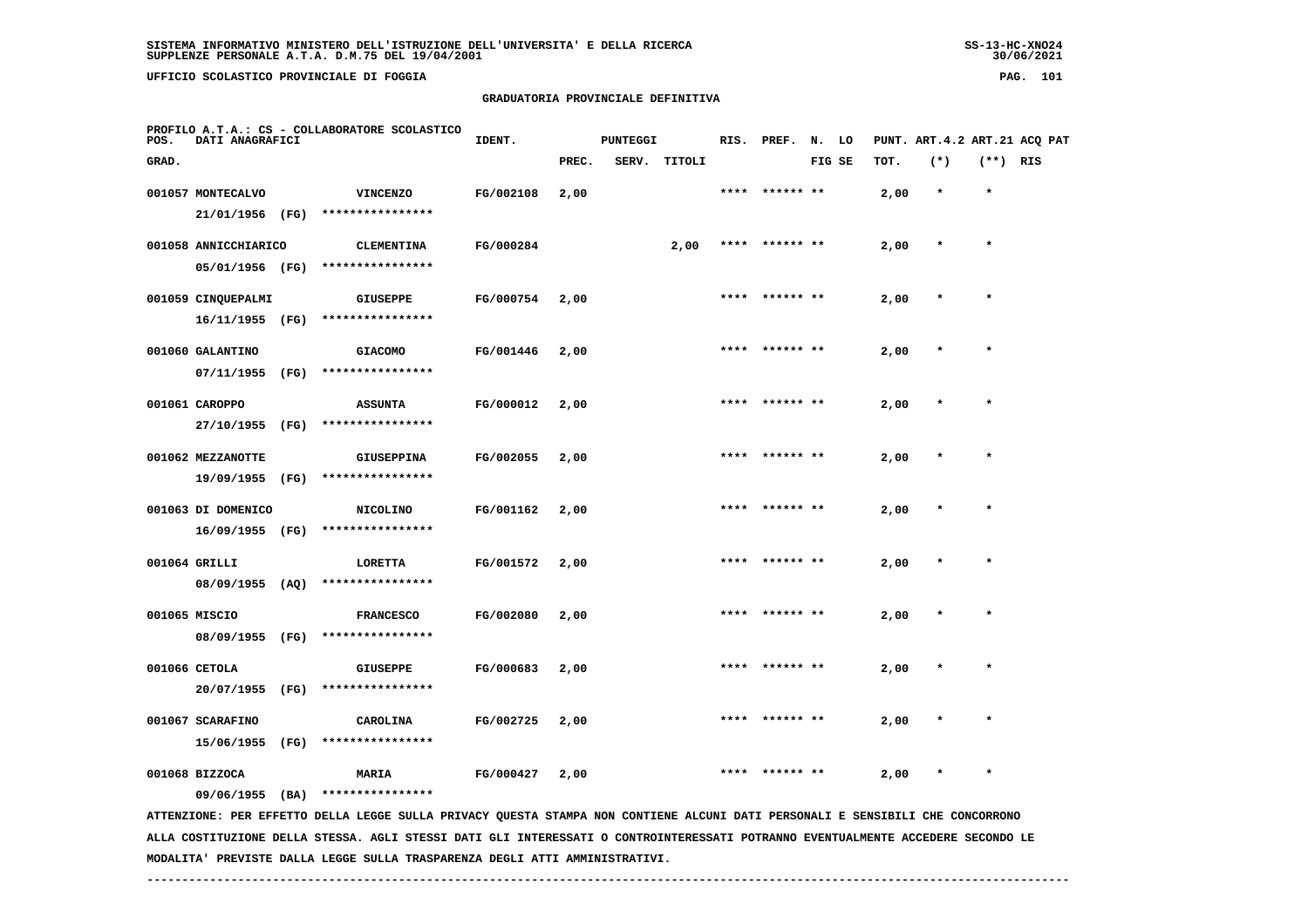$-30/06/2021$ 

 **UFFICIO SCOLASTICO PROVINCIALE DI FOGGIA PAG. 102**

 **PROFILO A.T.A.: CS - COLLABORATORE SCOLASTICO**

## **GRADUATORIA PROVINCIALE DEFINITIVA**

 **GRAD. PREC. SERV. TITOLI FIG SE TOT. (\*) (\*\*) RIS**

 **001069 BELLO COSTANTINA FG/000382 2,00 \*\*\*\* \*\*\*\*\*\* \*\* 2,00 \* \***

**IDENT.** PUNTEGGI RIS. PREF. N. LO PUNT. ART.4.2 ART.21 ACQ PAT

|              | 29/05/1955                             | (FG) | ****************                     |           |      |      |                |      |         |           |
|--------------|----------------------------------------|------|--------------------------------------|-----------|------|------|----------------|------|---------|-----------|
|              | 001070 RITROSO<br>03/05/1955           | (FG) | <b>ARMANDA</b><br>****************   | FG/002552 | 2,00 |      | **** ****** ** | 2,00 | $\star$ |           |
|              | 001071 GADALETA                        |      | GIOVANNI                             | FG/001435 | 2,00 | **** | ****** **      | 2,00 |         | $\bullet$ |
|              | 21/02/1955<br>001072 DE CATA           | (BA) | ****************<br>MICHELE          | FG/000988 | 2,00 |      |                | 2,00 |         |           |
|              | 09/02/1955                             | (FG) | ****************                     |           |      |      |                |      |         |           |
|              | 001073 D'ADDETTA<br>02/02/1955         | (FG) | <b>FRANCESCO</b><br>**************** | FG/000922 | 2,00 |      |                | 2,00 |         |           |
| 001074 NIGRI |                                        |      | <b>GENOVEFFA</b>                     | FG/002194 | 2,00 | **** |                | 2,00 |         |           |
|              | 14/01/1955                             | (FG) | ****************                     |           |      | **** | ****** **      |      | $\star$ |           |
|              | 001075 ESPOSITO<br>13/01/1955          | (NA) | <b>MARIA</b><br>****************     | FG/001302 | 2,00 |      |                | 2,00 |         |           |
|              | 001076 CAPPELLI<br>04/01/1955          | (FG) | MARIA<br>****************            | FG/000574 | 2,00 | **** |                | 2,00 |         |           |
|              | 001077 DI BUDUO                        |      | LUCIA                                | FG/001136 | 2,00 | **** | ****** **      | 2,00 |         |           |
|              | 31/12/1954                             | (FG) | ****************                     |           |      |      |                |      |         |           |
|              | 001078 TORTORELLA<br>$17/11/1954$ (BA) |      | MARIA<br>****************            | FG/002966 | 2,00 | **** |                | 2,00 |         |           |
|              | 001079 NATALE                          |      | <b>ARCANGELA</b>                     | FG/002181 | 2,00 | **** | ****** **      | 2,00 |         |           |
|              | 27/10/1954 (FG)                        |      | ****************                     |           |      |      |                |      |         |           |

001080 PETROSINO **MARIA BEATRICE** FG/002364 2,00 \*\*\*\*\* \*\*\*\*\*\*\*\*\* \*\* 2,00 \* \*

 **01/10/1954 (FG) \*\*\*\*\*\*\*\*\*\*\*\*\*\*\*\***

 **ATTENZIONE: PER EFFETTO DELLA LEGGE SULLA PRIVACY QUESTA STAMPA NON CONTIENE ALCUNI DATI PERSONALI E SENSIBILI CHE CONCORRONO ALLA COSTITUZIONE DELLA STESSA. AGLI STESSI DATI GLI INTERESSATI O CONTROINTERESSATI POTRANNO EVENTUALMENTE ACCEDERE SECONDO LE MODALITA' PREVISTE DALLA LEGGE SULLA TRASPARENZA DEGLI ATTI AMMINISTRATIVI.**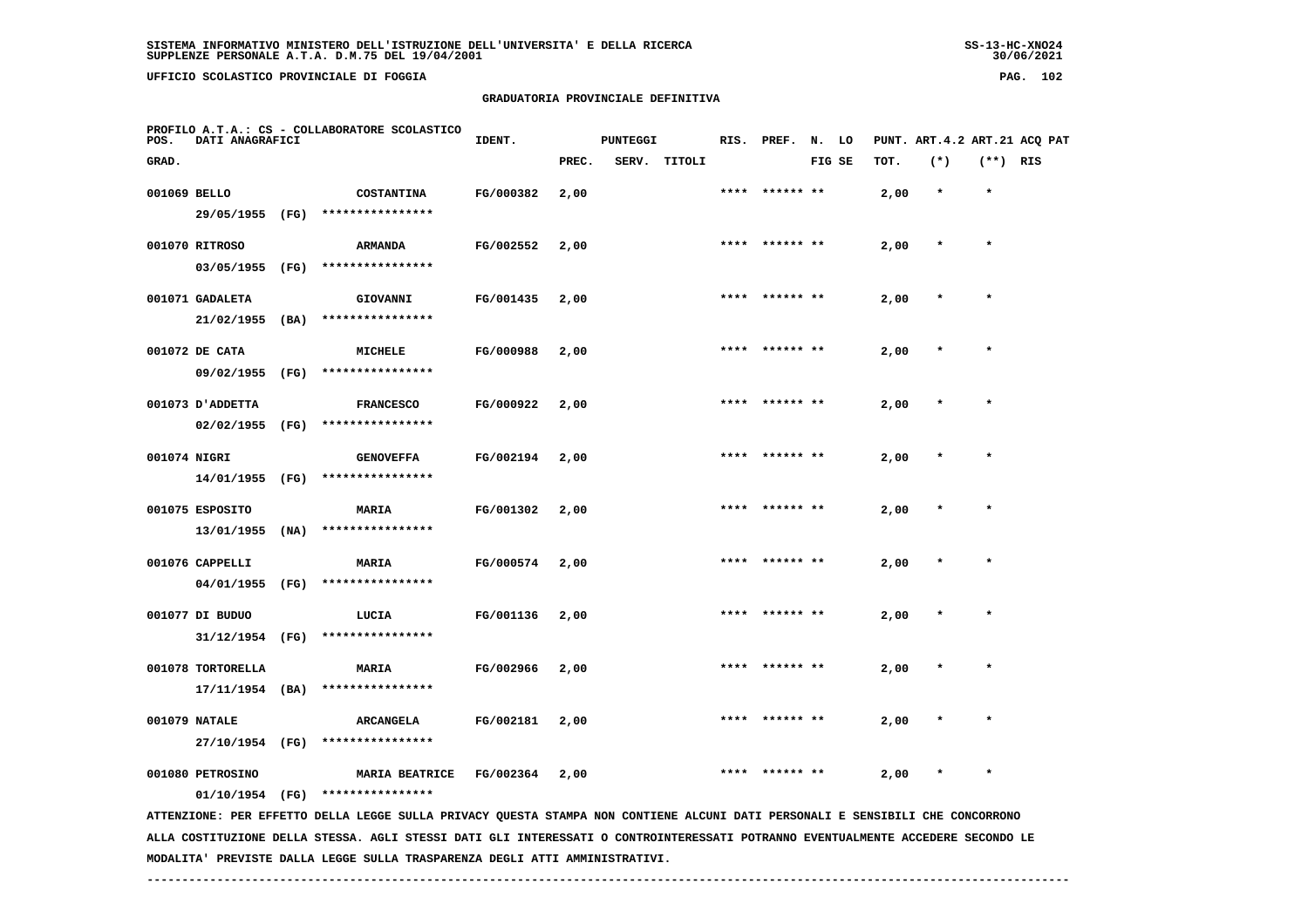**UFFICIO SCOLASTICO PROVINCIALE DI FOGGIA PAG. 103**

 **PROFILO A.T.A.: CS - COLLABORATORE SCOLASTICO**

## **GRADUATORIA PROVINCIALE DEFINITIVA**

**IDENT.** PUNTEGGI RIS. PREF. N. LO PUNT. ART.4.2 ART.21 ACQ PAT

| GRAD. |                    |      |                                                                                                                               |           | PREC. | SERV. | TITOLI |      |                | FIG SE | TOT. | $(*)$     | $(**)$ RIS |  |
|-------|--------------------|------|-------------------------------------------------------------------------------------------------------------------------------|-----------|-------|-------|--------|------|----------------|--------|------|-----------|------------|--|
|       | 001081 CASAMASSIMA |      | GIUSEPPE                                                                                                                      | FG/000633 | 2,00  |       |        |      | ****** **      |        | 2,00 | $\pmb{*}$ | $\pmb{*}$  |  |
|       | 27/09/1954 (FG)    |      | ****************                                                                                                              |           |       |       |        |      |                |        |      |           |            |  |
|       | 001082 BICCARI     |      | LILIANA                                                                                                                       | FG/000412 | 2,00  |       |        |      | **** ****** ** |        | 2,00 |           |            |  |
|       | $02/09/1954$ (FG)  |      | ****************                                                                                                              |           |       |       |        |      |                |        |      |           |            |  |
|       | 001083 LATTANZIO   |      | MARIA                                                                                                                         | FG/001734 | 1,95  |       |        | **** | ****** **      |        | 1,95 |           |            |  |
|       | 25/01/1958 (BA)    |      | ****************                                                                                                              |           |       |       |        |      |                |        |      |           |            |  |
|       | 001084 BRAZIOLI    |      | CLAUDIO LUIGI                                                                                                                 | FG/000464 | 1,85  |       |        | **** | ****** **      |        | 1,85 |           | ÷          |  |
|       | 04/03/1961 (FG)    |      | ****************                                                                                                              |           |       |       |        |      |                |        |      |           |            |  |
|       | 001085 GIANNETTA   |      | AUGUSTO ANTONIO FG/001514                                                                                                     |           | 1,80  |       |        |      |                |        | 1,80 |           |            |  |
|       | 14/12/1958 (FG)    |      | ****************                                                                                                              |           |       |       |        |      |                |        |      |           |            |  |
|       | 001086 FONTANA     |      | MARIA LUCIA                                                                                                                   | FG/003266 |       | 1,70  |        | **** | ****** **      |        | 1,70 |           | $\star$    |  |
|       | 15/03/1959         | (FG) | ****************                                                                                                              |           |       |       |        |      |                |        |      |           |            |  |
|       | 001087 PAPARUSSO   |      | <b>GERARDO</b>                                                                                                                | FG/004230 |       | 1,50  |        |      | **** ****** ** |        | 1,50 |           | $\bullet$  |  |
|       | 07/01/1967 (FG)    |      | ****************                                                                                                              |           |       |       |        |      |                |        |      |           |            |  |
|       | 001088 ANGELILLI   |      | <b>PASQUALE</b>                                                                                                               | FG/000277 | 1,50  |       |        |      | **** ****** ** |        | 1,50 |           |            |  |
|       | 21/04/1955 (FG)    |      | ****************                                                                                                              |           |       |       |        |      |                |        |      |           |            |  |
|       | 001089 PUPILLO     |      | <b>GIUSEPPINA</b>                                                                                                             | FG/003335 |       | 1,50  |        | **** | ****** **      |        | 1,50 |           | $\star$    |  |
|       | 18/01/1955 (FG)    |      | ****************                                                                                                              |           |       |       |        |      |                |        |      |           |            |  |
|       | 001090 SIGNORIELLO |      | <b>SERGIO</b>                                                                                                                 | FG/002798 | 1,40  |       |        |      | ****** **      |        | 1,40 |           | $\star$    |  |
|       | 09/12/1955 (FG)    |      | ****************                                                                                                              |           |       |       |        |      |                |        |      |           |            |  |
|       | 001091 PANZANO     |      | <b>NICOLA</b>                                                                                                                 | FG/002272 | 1,40  |       |        | **** | ****** **      |        | 1,40 |           | $\star$    |  |
|       | 25/07/1955         | (FG) | ****************                                                                                                              |           |       |       |        |      |                |        |      |           |            |  |
|       | 001092 DI BIASE    |      | <b>MARINA</b>                                                                                                                 | FG/003790 |       | 1,05  |        | **** | ****** **      |        | 1,05 |           | $\star$    |  |
|       |                    |      | 26/02/1971 (FG) ****************                                                                                              |           |       |       |        |      |                |        |      |           |            |  |
|       |                    |      | ATTENZIONE: PER EFFETTO DELLA LEGGE SULLA PRIVACY QUESTA STAMPA NON CONTIENE ALCUNI DATI PERSONALI E SENSIBILI CHE CONCORRONO |           |       |       |        |      |                |        |      |           |            |  |

 **ALLA COSTITUZIONE DELLA STESSA. AGLI STESSI DATI GLI INTERESSATI O CONTROINTERESSATI POTRANNO EVENTUALMENTE ACCEDERE SECONDO LE MODALITA' PREVISTE DALLA LEGGE SULLA TRASPARENZA DEGLI ATTI AMMINISTRATIVI.**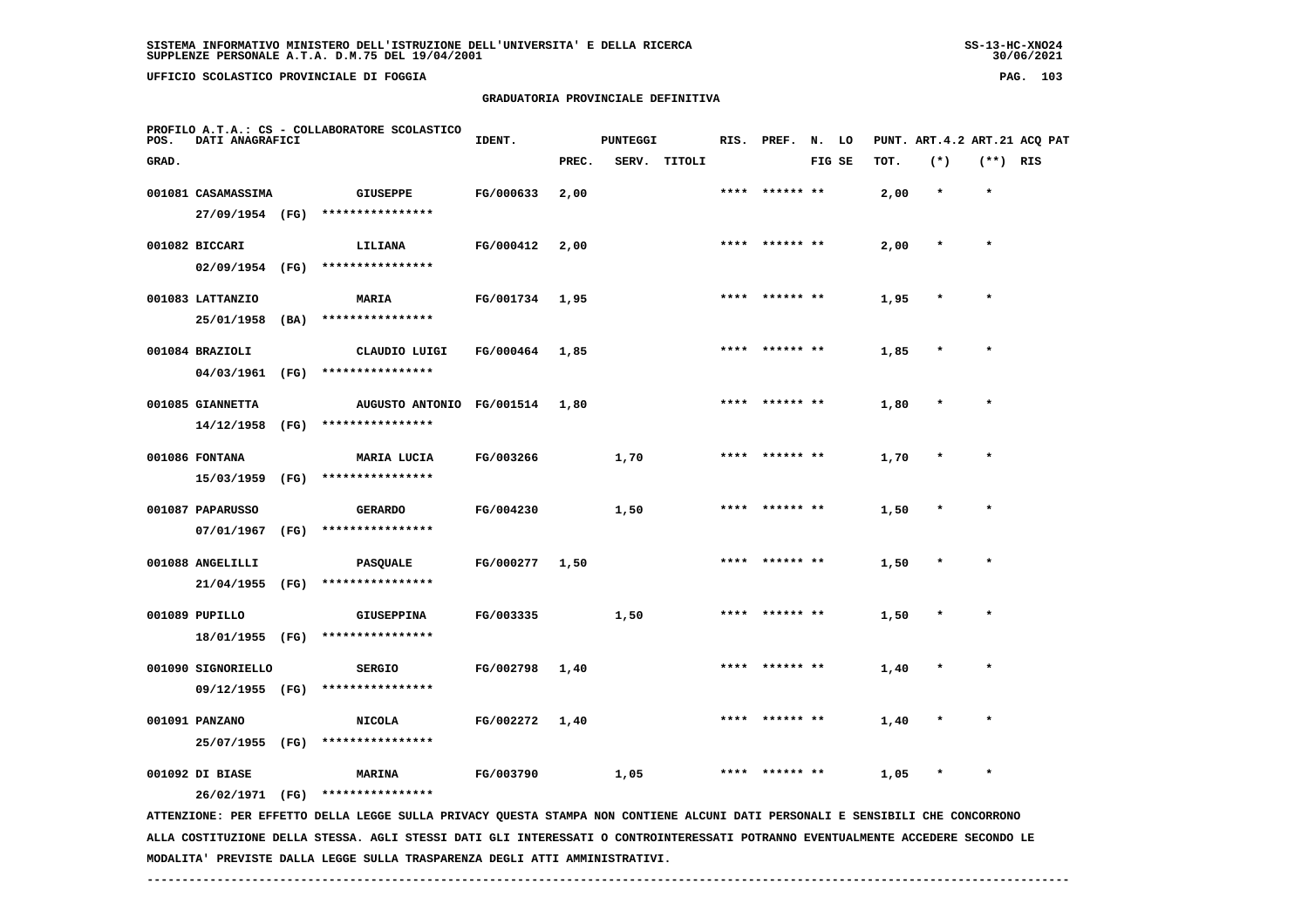**UFFICIO SCOLASTICO PROVINCIALE DI FOGGIA PAG. 104**

 **PROFILO A.T.A.: CS - COLLABORATORE SCOLASTICO**

## **GRADUATORIA PROVINCIALE DEFINITIVA**

 **GRAD. PREC. SERV. TITOLI FIG SE TOT. (\*) (\*\*) RIS**

 **001093 DE LUCA LEONARDO FG/001051 1,05 \*\*\*\* \*\*\*\*\*\* \*\* 1,05 \* \***

**IDENT.** PUNTEGGI RIS. PREF. N. LO PUNT. ART.4.2 ART.21 ACQ PAT

|  | 03/12/1961          | (FG) | **************** |           |      |      |                |      |         |   |
|--|---------------------|------|------------------|-----------|------|------|----------------|------|---------|---|
|  | 001094 BERARDINETTI |      | <b>ANTONIO</b>   | FG/000396 | 1,00 |      | **** ****** ** | 1,00 | $\star$ | ÷ |
|  | 11/11/1954 (FG)     |      | **************** |           |      |      |                |      |         |   |
|  | 001095 SOLITRO      |      | <b>MATTEO</b>    | FG/002825 | 0,95 |      | **** ****** ** | 0,95 | $\star$ |   |
|  | 14/03/1955          | (FG) | **************** |           |      |      |                |      |         |   |
|  | 001096 CANNAROZZI   |      | <b>FRANCESCO</b> | FG/000549 | 0,90 |      | **** ****** ** | 0,90 | $\star$ |   |
|  | 02/11/1962          | (FG) | **************** |           |      |      |                |      |         |   |
|  | 001097 FANIA        |      | LEONARDO         | FG/001331 | 0,90 | **** | ****** **      | 0,90 | $\star$ |   |
|  | 04/10/1961          | (FG) | **************** |           |      |      |                |      |         |   |
|  | 001098 LATTANZIO    |      | <b>ANTONIO</b>   | FG/001733 | 0,90 | **** | ****** **      | 0,90 | $\star$ |   |
|  | 06/10/1958          | (BA) | **************** |           |      |      |                |      |         |   |
|  | 001099 TISCIA       |      | LUCIA            | FG/002949 | 0.80 | **** | ****** **      | 0,80 | $\star$ |   |
|  | 22/10/1960          | (FG) | **************** |           |      |      |                |      |         |   |
|  | 001100 BRUNO        |      | <b>SERGIO</b>    | FG/000474 | 0.80 | **** | ****** **      | 0,80 | $\star$ |   |
|  | 09/12/1954          | (FG) | **************** |           |      |      |                |      |         |   |
|  |                     |      |                  |           |      |      |                |      |         |   |

 **14/04/1957 (FG) \*\*\*\*\*\*\*\*\*\*\*\*\*\*\*\***

 **19/04/1960 (FG) \*\*\*\*\*\*\*\*\*\*\*\*\*\*\*\***

 **12/01/1963 (FG) \*\*\*\*\*\*\*\*\*\*\*\*\*\*\*\***

 **001104 D'ANTONIO GIUSEPPE FG/000959 0,70 \*\*\*\* \*\*\*\*\*\* \*\* 0,70 \* \***

 **001103 CIRCELLI ANTONIO FG/000768 0,70 \*\*\*\* \*\*\*\*\*\* \*\* 0,70 \* \***

 **001101 CAMPANELLA MICHELE FG/000532 0,75 \*\*\*\* \*\*\*\*\*\* \*\* 0,75 \* \***

 **001102 DI BITONTO CLAUDIO FG/001129 0,70 \*\*\*\* \*\*\*\*\*\* \*\* 0,70 \* \***

 **13/03/1955 (FG) \*\*\*\*\*\*\*\*\*\*\*\*\*\*\*\***

 **ATTENZIONE: PER EFFETTO DELLA LEGGE SULLA PRIVACY QUESTA STAMPA NON CONTIENE ALCUNI DATI PERSONALI E SENSIBILI CHE CONCORRONO ALLA COSTITUZIONE DELLA STESSA. AGLI STESSI DATI GLI INTERESSATI O CONTROINTERESSATI POTRANNO EVENTUALMENTE ACCEDERE SECONDO LE MODALITA' PREVISTE DALLA LEGGE SULLA TRASPARENZA DEGLI ATTI AMMINISTRATIVI.**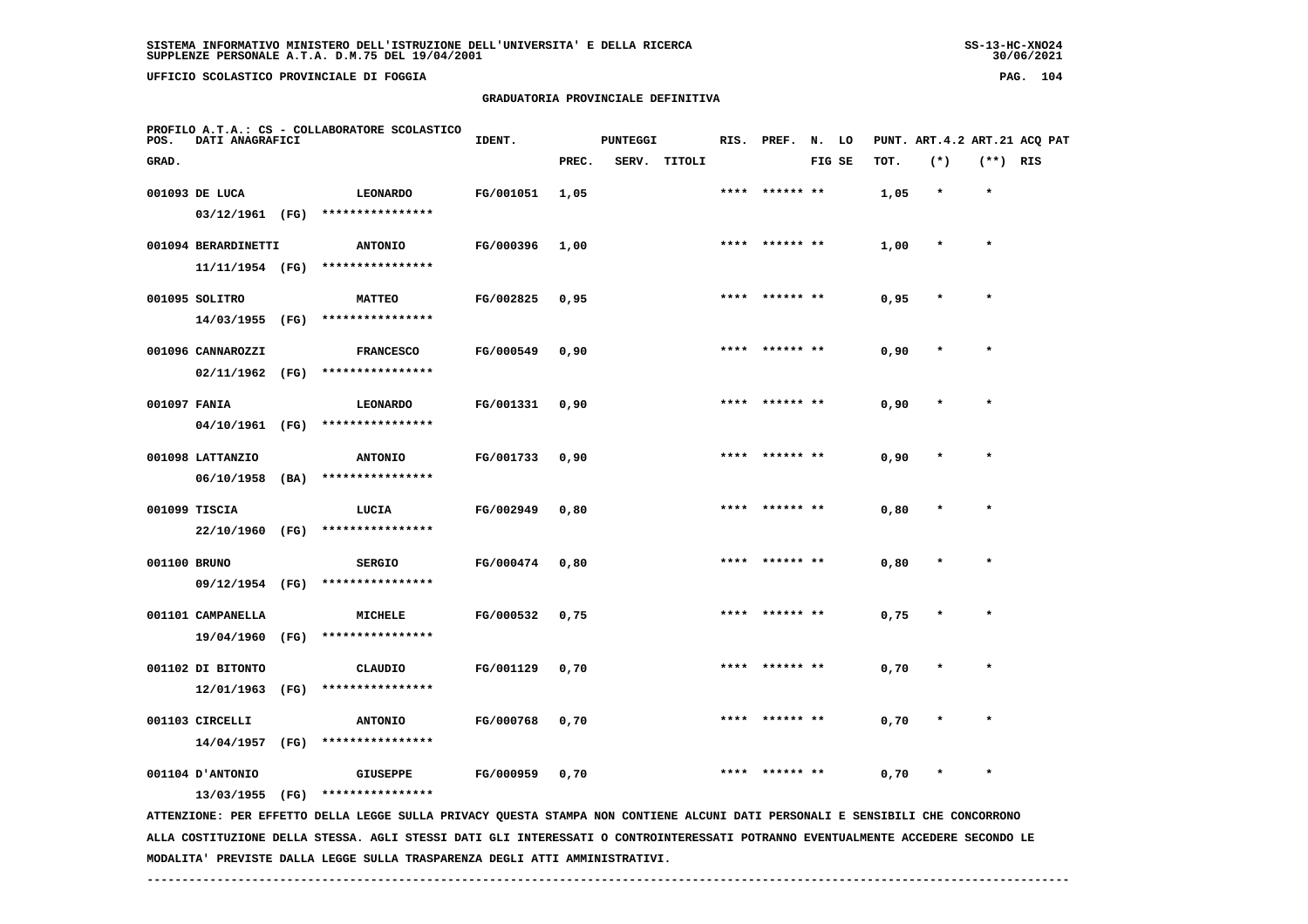**UFFICIO SCOLASTICO PROVINCIALE DI FOGGIA PAG. 105**

 **PROFILO A.T.A.: CS - COLLABORATORE SCOLASTICO**

## **GRADUATORIA PROVINCIALE DEFINITIVA**

 **GRAD. PREC. SERV. TITOLI FIG SE TOT. (\*) (\*\*) RIS**

 **001105 CALDERISI FELICE FG/000513 0,65 \*\*\*\* \*\*\*\*\*\* \*\* 0,65 \* \***

**IDENT.** PUNTEGGI RIS. PREF. N. LO PUNT. ART.4.2 ART.21 ACQ PAT

| 14/02/1960        | (BA) | ****************    |           |      |      |                |      |         |         |
|-------------------|------|---------------------|-----------|------|------|----------------|------|---------|---------|
| 001106 DEL MASTRO |      | <b>GIUSEPPE</b>     | FG/001040 | 0,65 | **** | ****** **      | 0,65 | $\star$ | $\star$ |
| 28/05/1955        | (FG) | ****************    |           |      |      |                |      |         |         |
| 001107 DE PALMA   |      | POTITO              | FG/001085 | 0.65 |      | **** ****** ** | 0,65 | $\star$ | $\star$ |
| 25/04/1955        | (FG) | ****************    |           |      |      |                |      |         |         |
| 001108 VILLANI    |      | <b>GIANBATTISTA</b> | FG/003096 | 0.65 | **** | ****** **      | 0,65 | $\star$ |         |
| 07/03/1955        | (FG) | ****************    |           |      |      |                |      |         |         |
| 001109 PUPILLO    |      | <b>VINCENZO</b>     | FG/002468 | 0,65 |      | **** ****** ** | 0,65 | $\star$ | $\star$ |
| 04/03/1955        | (FG) | ****************    |           |      |      |                |      |         |         |
| 001110 BAVARO     |      | ADRIANO             | FG/000375 | 0,65 | **** | ****** **      | 0,65 | $\star$ | $\star$ |
| 01/03/1955        | (FG) | ****************    |           |      |      |                |      |         |         |
| 001111 DI BIASE   |      | <b>LEONARDO</b>     | FG/001126 | 0,60 | **** | ****** **      | 0,60 | $\star$ | $\star$ |
| 28/12/1966        | (FG) | ****************    |           |      |      |                |      |         |         |
| 001112 CILFONE    |      | MARIO               | FG/000744 | 0.60 | **** | ****** **      | 0,60 | $\star$ | $\star$ |
| 08/07/1964        | (FG) | ****************    |           |      |      |                |      |         |         |
|                   |      |                     |           |      |      | **** ****** ** |      | $\star$ | $\star$ |
| 001113 LO CAMPO   |      | LUIGI               | FG/001794 | 0,60 |      |                | 0,60 |         |         |

 **26/03/1963 (FG) \*\*\*\*\*\*\*\*\*\*\*\*\*\*\*\***001114 SOPRANO **WINCENZO EMANUEL FG/002826** 0,60 \*\*\*\* \*\*\*\*\*\*\* \*\* 0,60  **06/10/1962 (FG) \*\*\*\*\*\*\*\*\*\*\*\*\*\*\*\* 001115 PONTONIO CIRO MATTEO FG/002430 0,60 \*\*\*\* \*\*\*\*\*\* \*\* 0,60 \* \* 13/06/1962 (FG) \*\*\*\*\*\*\*\*\*\*\*\*\*\*\*\***

 **001116 TRICARICO GIUSEPPE FG/002997 0,60 \*\*\*\* \*\*\*\*\*\* \*\* 0,60 \* \***

 **30/05/1962 (FG) \*\*\*\*\*\*\*\*\*\*\*\*\*\*\*\***

 **ATTENZIONE: PER EFFETTO DELLA LEGGE SULLA PRIVACY QUESTA STAMPA NON CONTIENE ALCUNI DATI PERSONALI E SENSIBILI CHE CONCORRONO ALLA COSTITUZIONE DELLA STESSA. AGLI STESSI DATI GLI INTERESSATI O CONTROINTERESSATI POTRANNO EVENTUALMENTE ACCEDERE SECONDO LE MODALITA' PREVISTE DALLA LEGGE SULLA TRASPARENZA DEGLI ATTI AMMINISTRATIVI.**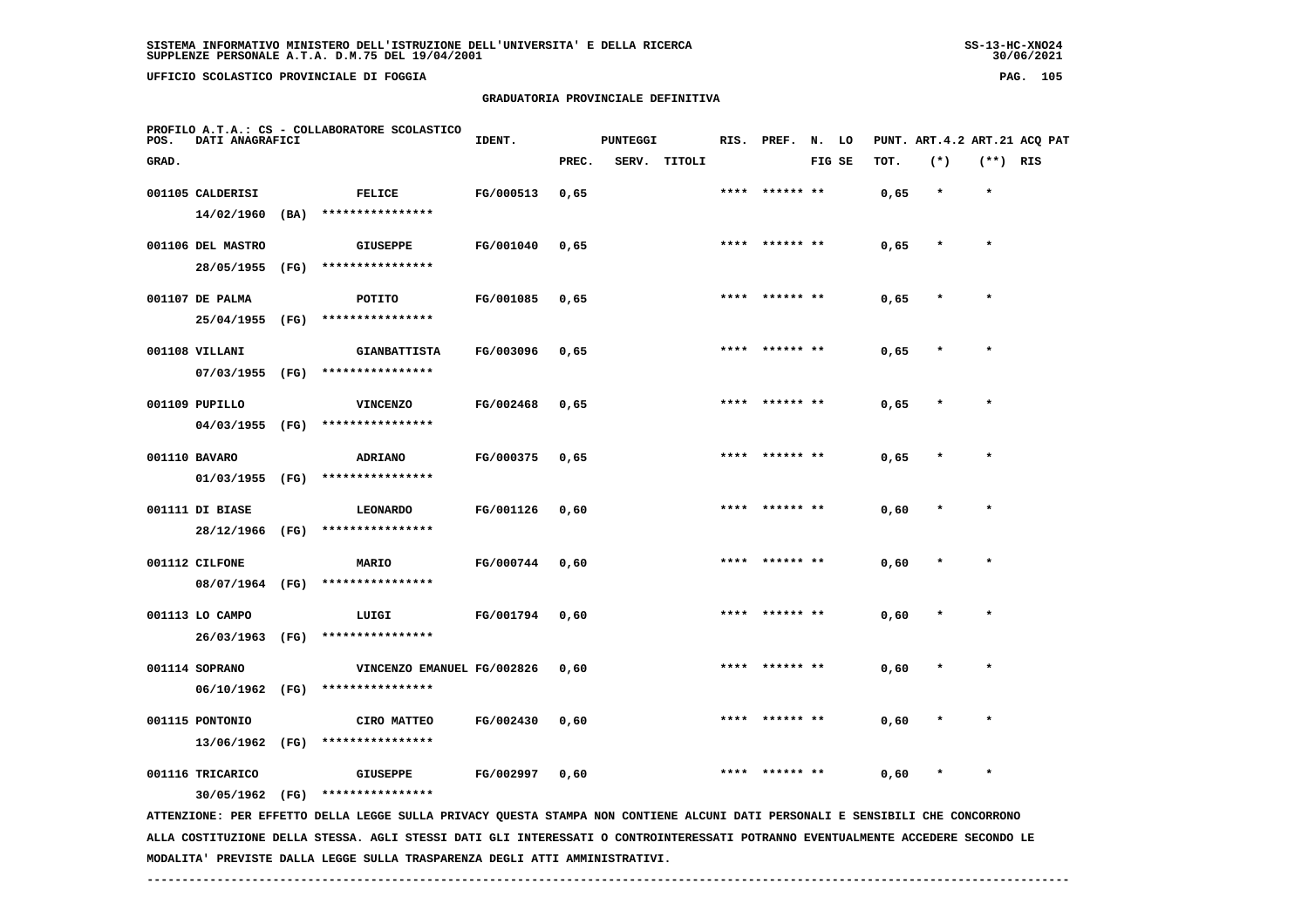# **GRADUATORIA PROVINCIALE DEFINITIVA**

| POS.                                                                                                                            | DATI ANAGRAFICI    | PROFILO A.T.A.: CS - COLLABORATORE SCOLASTICO | IDENT.                                                                                                                        | PUNTEGGI  |       |  | RIS. PREF. N. LO |      |           |        |      | PUNT. ART. 4.2 ART. 21 ACQ PAT |            |  |
|---------------------------------------------------------------------------------------------------------------------------------|--------------------|-----------------------------------------------|-------------------------------------------------------------------------------------------------------------------------------|-----------|-------|--|------------------|------|-----------|--------|------|--------------------------------|------------|--|
| GRAD.                                                                                                                           |                    |                                               |                                                                                                                               |           | PREC. |  | SERV. TITOLI     |      |           | FIG SE | TOT. | $(*)$                          | $(**)$ RIS |  |
|                                                                                                                                 | 001117 FRANCAVILLA |                                               | <b>AURELIO</b>                                                                                                                | FG/001406 | 0,60  |  |                  | **** | ****** ** |        | 0,60 | $\star$                        | $\star$    |  |
|                                                                                                                                 | 28/05/1962 (FG)    |                                               | ****************                                                                                                              |           |       |  |                  |      |           |        |      |                                |            |  |
|                                                                                                                                 | 001118 RUSSOLILLO  |                                               | <b>RAFFAELE</b>                                                                                                               | FG/002633 | 0,60  |  |                  | **** | ****** ** |        | 0,60 | $\star$                        | $\star$    |  |
|                                                                                                                                 | 28/03/1962 (FG)    |                                               | ****************                                                                                                              |           |       |  |                  |      |           |        |      |                                |            |  |
|                                                                                                                                 | 001119 RENELLA     |                                               | CARLO                                                                                                                         | FG/002510 | 0,60  |  |                  |      |           |        | 0,60 |                                |            |  |
|                                                                                                                                 | 31/01/1962 (FG)    |                                               | ****************                                                                                                              |           |       |  |                  |      |           |        |      |                                |            |  |
|                                                                                                                                 | 001120 VITALE      |                                               | GIOVANNI MATTEO FG/003118                                                                                                     |           | 0,60  |  |                  |      | ****** ** |        | 0,60 |                                | $\star$    |  |
|                                                                                                                                 | 01/12/1961 (FG)    |                                               | ****************                                                                                                              |           |       |  |                  |      |           |        |      |                                |            |  |
| 001121 GRECO                                                                                                                    |                    |                                               | <b>ETTORE</b>                                                                                                                 | FG/001560 | 0,60  |  |                  |      | ****** ** |        | 0,60 |                                | $\star$    |  |
|                                                                                                                                 | 25/08/1961 (FG)    |                                               | ****************                                                                                                              |           |       |  |                  |      |           |        |      |                                |            |  |
|                                                                                                                                 | 001122 BORRILLI    |                                               | <b>MICHELE</b>                                                                                                                | FG/000454 | 0,60  |  |                  | **** | ****** ** |        | 0,60 | $\ast$                         | $\star$    |  |
|                                                                                                                                 | 13/08/1961 (FG)    |                                               | ****************                                                                                                              |           |       |  |                  |      |           |        |      |                                |            |  |
|                                                                                                                                 | 001123 LA SALANDRA |                                               | ANTONIO PASQUALE FG/001719                                                                                                    |           | 0,60  |  |                  |      |           |        | 0,60 |                                |            |  |
|                                                                                                                                 | 25/01/1961 (FG)    |                                               | ****************                                                                                                              |           |       |  |                  |      |           |        |      |                                |            |  |
|                                                                                                                                 | 001124 PETECCHIA   |                                               | <b>ETTORE</b>                                                                                                                 | FG/002355 | 0,60  |  |                  |      |           |        | 0,60 |                                | $\star$    |  |
|                                                                                                                                 | 03/11/1960         | (FG)                                          | ****************                                                                                                              |           |       |  |                  |      |           |        |      |                                |            |  |
|                                                                                                                                 | 001125 MISCHITELLI |                                               | <b>GENNARO</b>                                                                                                                | FG/002074 | 0,60  |  |                  |      |           |        | 0,60 |                                |            |  |
|                                                                                                                                 | 03/07/1960         | (FG)                                          | ****************                                                                                                              |           |       |  |                  |      |           |        |      |                                |            |  |
|                                                                                                                                 | 001126 GALANTINO   |                                               | ANGELO FRANCESCO FG/001445                                                                                                    |           | 0,60  |  |                  |      |           |        | 0,60 |                                |            |  |
|                                                                                                                                 | 28/05/1960         | (FG)                                          | ****************                                                                                                              |           |       |  |                  |      |           |        |      |                                |            |  |
|                                                                                                                                 | 001127 GESUALDI    |                                               | <b>CARLA</b>                                                                                                                  | FG/001497 | 0,60  |  |                  |      |           |        | 0,60 |                                |            |  |
|                                                                                                                                 | 12/05/1960 (FG)    |                                               | ****************                                                                                                              |           |       |  |                  |      |           |        |      |                                |            |  |
|                                                                                                                                 | 001128 TOTARO      |                                               | FRANCESCO SAVERI FG/002976                                                                                                    |           | 0,60  |  |                  |      |           |        | 0,60 |                                |            |  |
|                                                                                                                                 | 23/04/1960 (FG)    |                                               | ****************                                                                                                              |           |       |  |                  |      |           |        |      |                                |            |  |
|                                                                                                                                 |                    |                                               | ATTENZIONE: PER EFFETTO DELLA LEGGE SULLA PRIVACY QUESTA STAMPA NON CONTIENE ALCUNI DATI PERSONALI E SENSIBILI CHE CONCORRONO |           |       |  |                  |      |           |        |      |                                |            |  |
| ALLA COSTITUZIONE DELLA STESSA. AGLI STESSI DATI GLI INTERESSATI O CONTROINTERESSATI POTRANNO EVENTUALMENTE ACCEDERE SECONDO LE |                    |                                               |                                                                                                                               |           |       |  |                  |      |           |        |      |                                |            |  |

 **MODALITA' PREVISTE DALLA LEGGE SULLA TRASPARENZA DEGLI ATTI AMMINISTRATIVI.**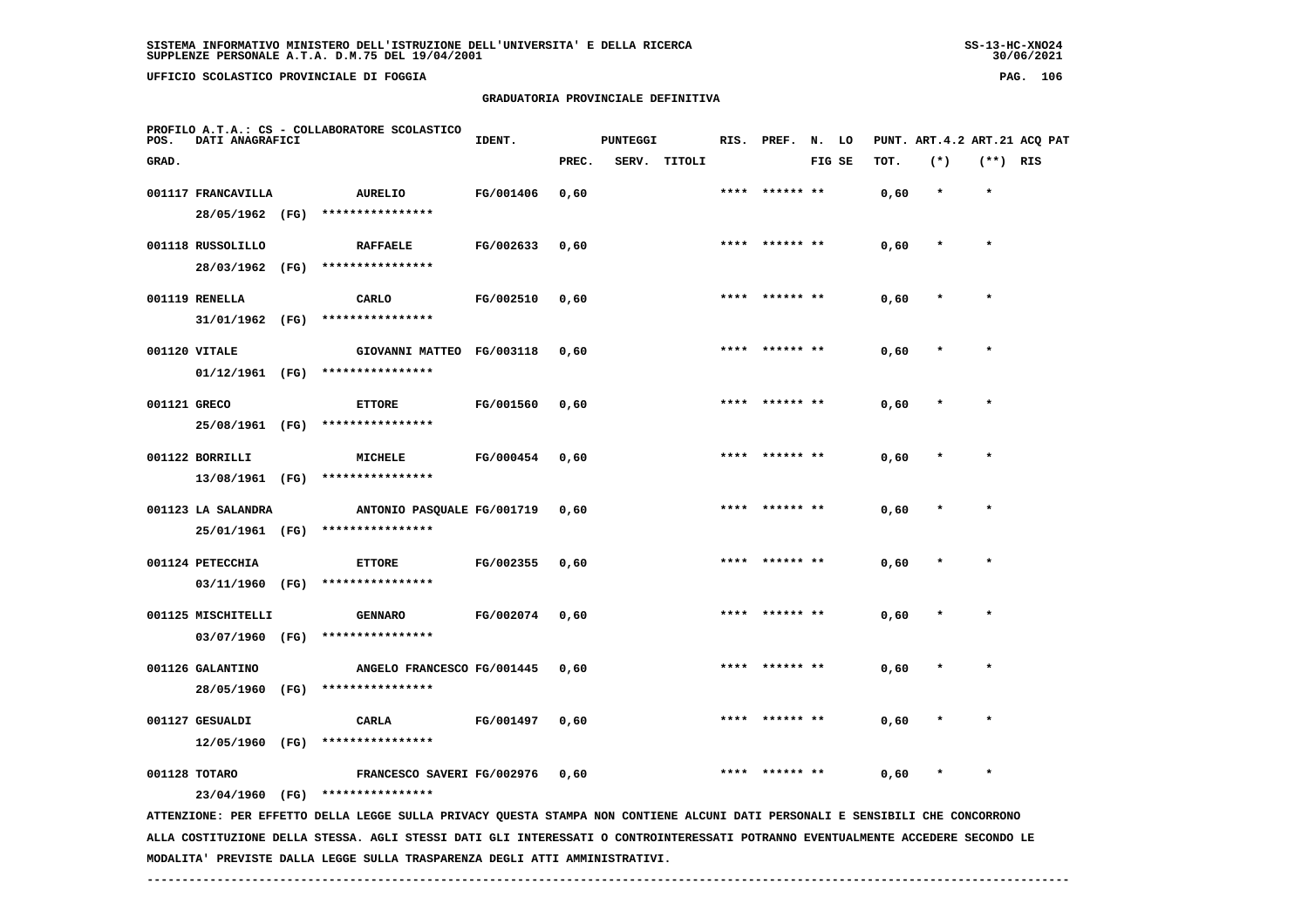**UFFICIO SCOLASTICO PROVINCIALE DI FOGGIA PAG. 107**

 **PROFILO A.T.A.: CS - COLLABORATORE SCOLASTICO**

## **GRADUATORIA PROVINCIALE DEFINITIVA**

 **GRAD. PREC. SERV. TITOLI FIG SE TOT. (\*) (\*\*) RIS**

 **001129 RUCHER EDMONDO FG/002588 0,60 \*\*\*\* \*\*\*\*\*\* \*\* 0,60 \* \***

**IDENT.** PUNTEGGI RIS. PREF. N. LO PUNT. ART.4.2 ART.21 ACQ PAT

|              | 04/04/1960             | (FG) | **************** |           |      |      |           |      |         |         |
|--------------|------------------------|------|------------------|-----------|------|------|-----------|------|---------|---------|
|              | 001130 MENNA NEMBROTTE |      | <b>ANTONIO</b>   | FG/002043 | 0,60 | **** | ****** ** | 0,60 | $\star$ | $\star$ |
|              | 19/03/1960             | (FG) | **************** |           |      |      |           |      |         |         |
| 001131 LONGO |                        |      | <b>FRANCO</b>    | FG/001812 | 0,60 | **** | ****** ** | 0,60 | $\star$ | $\star$ |
|              | 11/03/1960             | (FG) | **************** |           |      |      |           |      |         |         |
|              | 001132 INFANTE         |      | <b>ANTONIO</b>   | FG/001644 | 0,60 | **** | ****** ** | 0,60 | $\star$ | $\star$ |
|              | 22/02/1960             | (FG) | **************** |           |      |      |           |      |         |         |
| 001133 IORIO |                        |      | <b>SALVATORE</b> | FG/001657 | 0.60 | **** | ****** ** | 0,60 | $\star$ | $\star$ |
|              | 06/10/1959             | (FG) | **************** |           |      |      |           |      |         |         |
|              | 001134 DI PILATO       |      | <b>PASQUALE</b>  | FG/001243 | 0,60 | **** | ****** ** | 0,60 | $\star$ | $\star$ |
|              | 22/02/1959             | (FG) | **************** |           |      |      |           |      |         |         |
|              | 001135 DATTOLI         |      | <b>ALDO</b>      | FG/000975 | 0,60 | **** | ****** ** | 0,60 | $\star$ | $\star$ |
|              | 26/07/1958             | (FG) | **************** |           |      |      |           |      |         |         |

 **001136 MERCALDI MICHELE FG/002048 0,60 \*\*\*\* \*\*\*\*\*\* \*\* 0,60 \* \* 19/04/1958 (FG) \*\*\*\*\*\*\*\*\*\*\*\*\*\*\*\* 001137 SAVINO ANTONIO FG/002711 0,60 \*\*\*\* \*\*\*\*\*\* \*\* 0,60 \* \***

 **13/04/1957 (FG) \*\*\*\*\*\*\*\*\*\*\*\*\*\*\*\* 001138 D'ANTUONO ANTONIO FG/000960 0,60 \*\*\*\* \*\*\*\*\*\* \*\* 0,60 \* \* 02/03/1957 (FG) \*\*\*\*\*\*\*\*\*\*\*\*\*\*\*\* 001139 DONATACCI ERNESTO ANTONIO FG/001279 0,60 \*\*\*\* \*\*\*\*\*\* \*\* 0,60 \* \***

 **25/02/1957 (FG) \*\*\*\*\*\*\*\*\*\*\*\*\*\*\*\***

001140 VARLOTTA GIORDANO ALFREDO FG/003057 0,60 \*\*\*\*\* \*\*\*\* \*  **12/02/1957 (FG) \*\*\*\*\*\*\*\*\*\*\*\*\*\*\*\***

 **ATTENZIONE: PER EFFETTO DELLA LEGGE SULLA PRIVACY QUESTA STAMPA NON CONTIENE ALCUNI DATI PERSONALI E SENSIBILI CHE CONCORRONO ALLA COSTITUZIONE DELLA STESSA. AGLI STESSI DATI GLI INTERESSATI O CONTROINTERESSATI POTRANNO EVENTUALMENTE ACCEDERE SECONDO LE MODALITA' PREVISTE DALLA LEGGE SULLA TRASPARENZA DEGLI ATTI AMMINISTRATIVI.**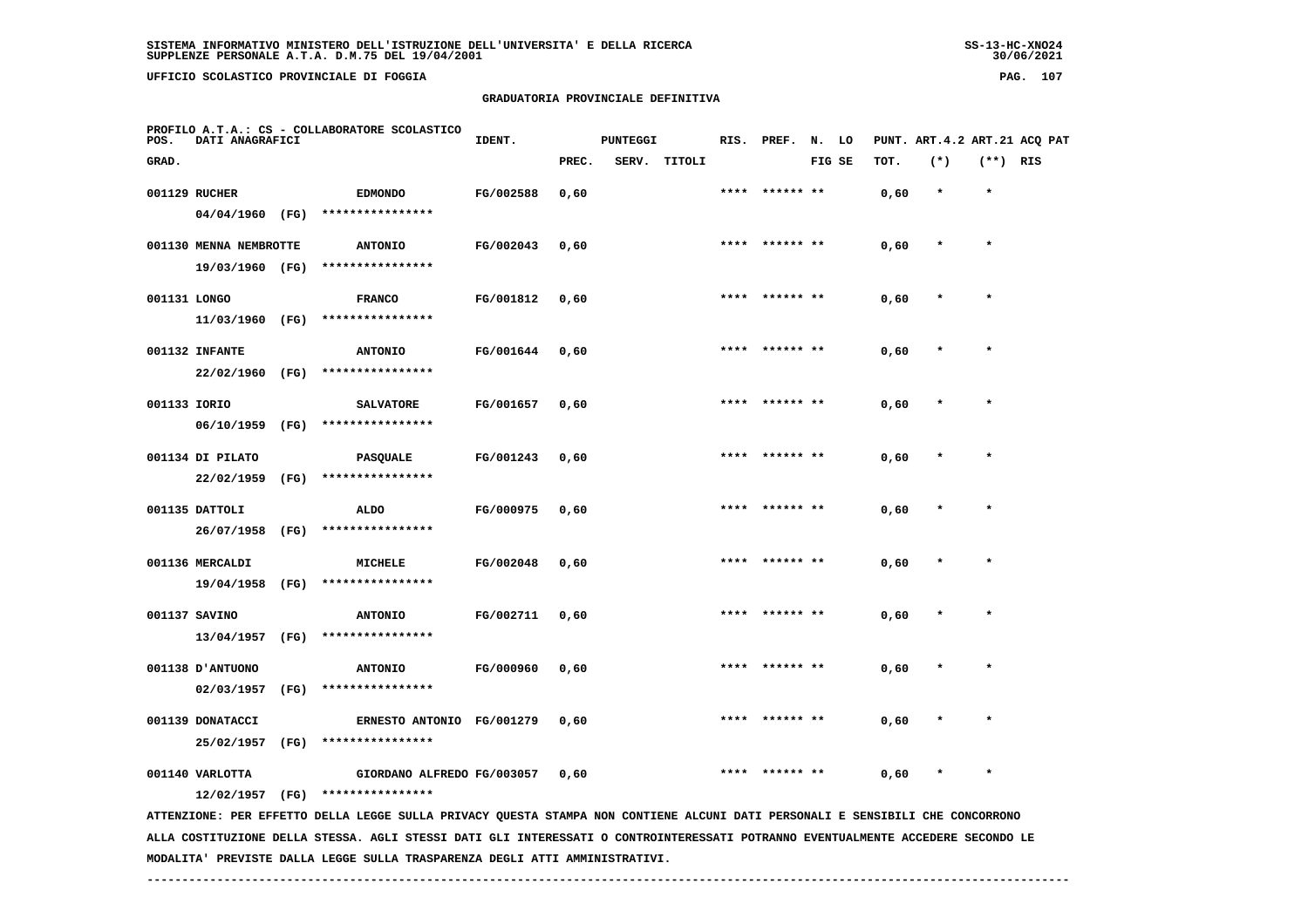**UFFICIO SCOLASTICO PROVINCIALE DI FOGGIA PAG. 108**

 **PROFILO A.T.A.: CS - COLLABORATORE SCOLASTICO**

# **GRADUATORIA PROVINCIALE DEFINITIVA**

**IDENT.** PUNTEGGI RIS. PREF. N. LO PUNT. ART.4.2 ART.21 ACQ PAT

 **GRAD. PREC. SERV. TITOLI FIG SE TOT. (\*) (\*\*) RIS 001141 BORDASCO PAOLO FG/000446 0,60 \*\*\*\* \*\*\*\*\*\* \*\* 0,60 \* \* 02/01/1957 (FG) \*\*\*\*\*\*\*\*\*\*\*\*\*\*\*\* 001142 ESPOSTO SALVATORE FG/001312 0,60 \*\*\*\* \*\*\*\*\*\* \*\* 0,60 \* \* 31/10/1956 (FG) \*\*\*\*\*\*\*\*\*\*\*\*\*\*\*\* 001143 GORGOGLIONE FRANCESCO FG/001540 0,60 \*\*\*\* \*\*\*\*\*\* \*\* 0,60 \* \* 22/10/1956 (FG) \*\*\*\*\*\*\*\*\*\*\*\*\*\*\*\* 001144 TARALLO LUIGI PIETRO FG/002904 0,60 \*\*\*\* \*\*\*\*\*\* \*\* 0,60 \* \* 07/09/1956 (FG) \*\*\*\*\*\*\*\*\*\*\*\*\*\*\*\***001145 CURSIO **CARMELA ANTONIET FG/000123** 0,60 \* \*\*\*\* \*\*\*\*\*\*\* \*\* 0,60 \* \*  **16/07/1956 (FG) \*\*\*\*\*\*\*\*\*\*\*\*\*\*\*\* 001146 DESTINO CLAUDIO FG/001111 0,60 \*\*\*\* \*\*\*\*\*\* \*\* 0,60 \* \* 18/05/1956 (FG) \*\*\*\*\*\*\*\*\*\*\*\*\*\*\*\* 001147 ROMANO MATTEO FG/002570 0,60 \*\*\*\* \*\*\*\*\*\* \*\* 0,60 \* \* 21/04/1956 (FG) \*\*\*\*\*\*\*\*\*\*\*\*\*\*\*\***001148 TORTORELLA **FRANCESCO PAOLO FG/002965** 0,55 \* \*\*\*\* \*\*\*\*\*\*\* \*\* 0,55 \* \*  **08/07/1961 (FG) \*\*\*\*\*\*\*\*\*\*\*\*\*\*\*\* 001149 COSTANTINO ANTONIO FG/000876 0,55 \*\*\*\* \*\*\*\*\*\* \*\* 0,55 \* \* 19/03/1957 (FG) \*\*\*\*\*\*\*\*\*\*\*\*\*\*\*\* 001150 SPATOLA ANNA MARIA FG/003218 0,50 \*\*\*\* \*\*\*\*\*\* \*\* 0,50 \* \* 01/02/1955 (FG) \*\*\*\*\*\*\*\*\*\*\*\*\*\*\*\* 001151 CIRILLO SAVINO FG/000772 0,50 \*\*\*\* \*\*\*\*\*\* \*\* 0,50 \* \* 12/09/1959 (FG) \*\*\*\*\*\*\*\*\*\*\*\*\*\*\*\***001152 VERGINEO **MARIA BAMBINA** FG/003381 0,50 \*\*\*\* \*\*\*\*\*\*\* \*\* 0,50 \* \*  **11/01/1958 (BN) \*\*\*\*\*\*\*\*\*\*\*\*\*\*\*\* ATTENZIONE: PER EFFETTO DELLA LEGGE SULLA PRIVACY QUESTA STAMPA NON CONTIENE ALCUNI DATI PERSONALI E SENSIBILI CHE CONCORRONO ALLA COSTITUZIONE DELLA STESSA. AGLI STESSI DATI GLI INTERESSATI O CONTROINTERESSATI POTRANNO EVENTUALMENTE ACCEDERE SECONDO LE**

 **MODALITA' PREVISTE DALLA LEGGE SULLA TRASPARENZA DEGLI ATTI AMMINISTRATIVI.**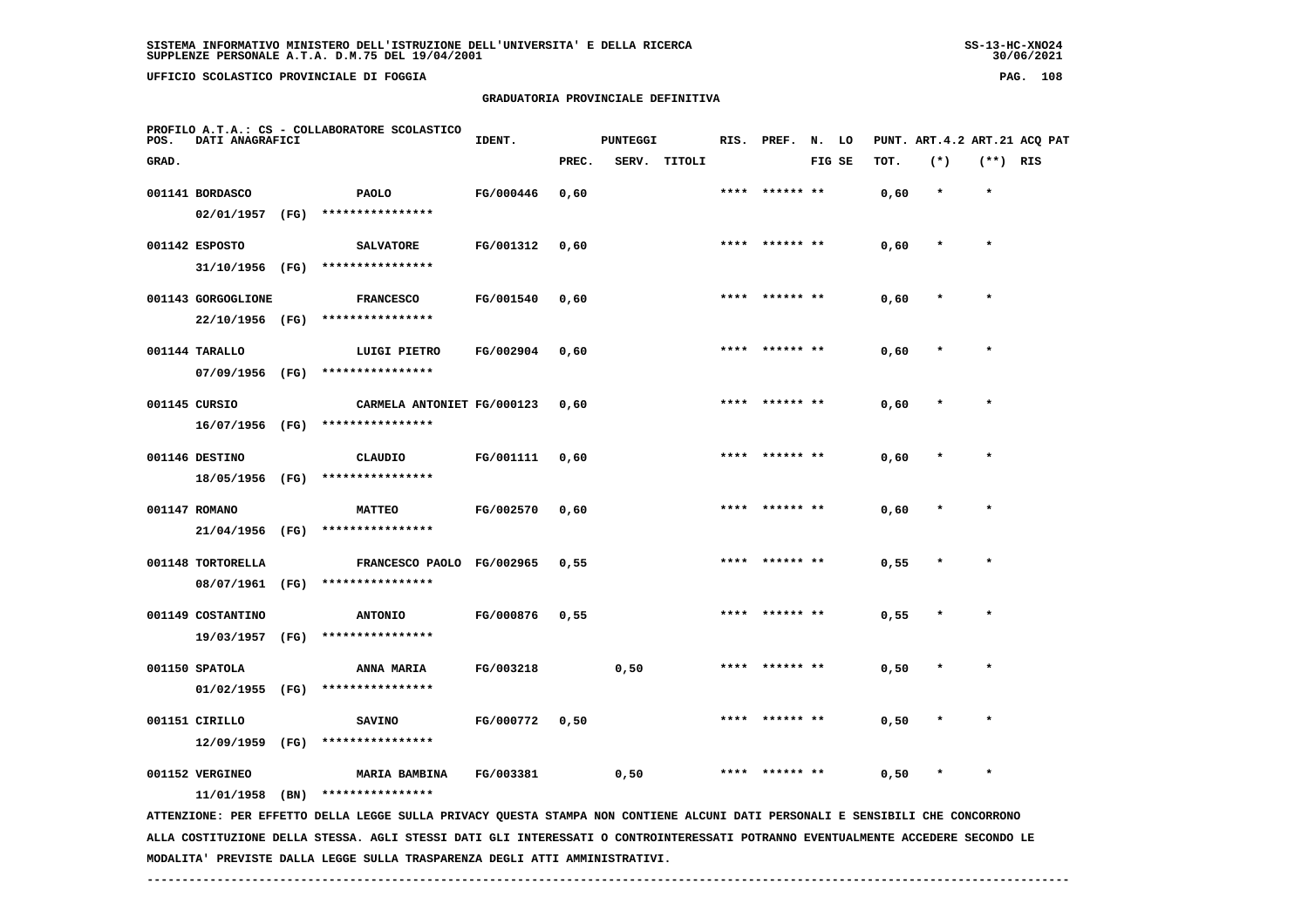**UFFICIO SCOLASTICO PROVINCIALE DI FOGGIA PAG. 109**

 **PROFILO A.T.A.: CS - COLLABORATORE SCOLASTICO**

 **04/11/1959 (FG) \*\*\*\*\*\*\*\*\*\*\*\*\*\*\*\***

 **29/04/1959 (FG) \*\*\*\*\*\*\*\*\*\*\*\*\*\*\*\***

#### **GRADUATORIA PROVINCIALE DEFINITIVA**

 **GRAD. PREC. SERV. TITOLI FIG SE TOT. (\*) (\*\*) RIS**

001153 PROVASI **MATTEA** FG/002459 0,50 \*\*\*\*\* \*\*\*\*\*\*\*\* \*\* 0,50 \* \*

**IDENT.** PUNTEGGI RIS. PREF. N. LO PUNT. ART.4.2 ART.21 ACQ PAT

|              | 07/09/1956                       | (FG) | ****************                   |           |       |      |                |       |         |         |
|--------------|----------------------------------|------|------------------------------------|-----------|-------|------|----------------|-------|---------|---------|
| 001154 DENTE |                                  |      | <b>GERARDA</b>                     | FG/001081 | 0,45  |      | **** ****** ** | 0,45  | $\star$ | $\star$ |
|              | 30/09/1954                       | (FG) | ****************                   |           |       |      |                |       |         |         |
|              | 001155 DI LILLO                  |      | <b>DOMENICO</b>                    | FG/001193 | 0,40  |      | **** ****** ** | 0,40  | $\star$ | $\star$ |
|              | 11/01/1957                       | (FG) | ****************                   |           |       |      |                |       |         |         |
|              | 001156 CATENAZZO                 |      | <b>GIUSEPPE</b>                    | FG/000662 | 0, 30 |      | **** ****** ** | 0, 30 | $\star$ | $\star$ |
|              | 16/10/1963                       | (FG) | ****************                   |           |       |      |                |       |         |         |
|              | 001157 INFELICE                  |      | <b>URBANO</b>                      | FG/001649 | 0, 30 |      | **** ****** ** | 0, 30 | $\star$ | $\star$ |
|              | 07/03/1959                       | (FG) | ****************                   |           |       |      |                |       |         |         |
|              | 001158 MANSUETO                  |      | MICHELE                            | FG/001900 | 0, 30 |      | **** ****** ** | 0, 30 | $\star$ | $\star$ |
|              | 18/09/1956                       | (FG) | ****************                   |           |       |      |                |       |         |         |
|              | 001159 MENDOLICCHIO              |      | LUCIA<br>****************          | FG/002036 | 0, 30 | **** | ****** **      | 0, 30 | $\star$ | $\star$ |
|              | 18/06/1956 (FG)                  |      |                                    |           |       |      |                |       |         |         |
|              | 001160 IANNANTUONO<br>19/09/1959 | (BN) | <b>ROSALIA</b><br>**************** | FG/001624 | 0,20  | **** | ****** **      | 0, 20 | $\star$ | $\star$ |
|              |                                  |      |                                    |           |       |      |                |       |         |         |
|              | 001161 BARBETTI<br>29/07/1962    | (FG) | <b>ANTONIO</b><br>**************** | FG/000353 | 0,15  |      | **** ****** ** | 0,15  | $\star$ | $\star$ |
|              |                                  |      |                                    |           |       |      |                |       |         |         |
|              | 001162 MARCIELLO                 |      | LUCIA                              | FG/001921 | 0,15  |      | **** ****** ** | 0,15  | $\star$ | $\star$ |

001164 DI MARZIO **MARIA PIA** FG/001205 0,15 \*\*\*\* \*\*\*\*\*\*\*\*\* \*\* 0,15 \* \*  **21/11/1958 (FG) \*\*\*\*\*\*\*\*\*\*\*\*\*\*\*\* ATTENZIONE: PER EFFETTO DELLA LEGGE SULLA PRIVACY QUESTA STAMPA NON CONTIENE ALCUNI DATI PERSONALI E SENSIBILI CHE CONCORRONO**

 **ALLA COSTITUZIONE DELLA STESSA. AGLI STESSI DATI GLI INTERESSATI O CONTROINTERESSATI POTRANNO EVENTUALMENTE ACCEDERE SECONDO LE MODALITA' PREVISTE DALLA LEGGE SULLA TRASPARENZA DEGLI ATTI AMMINISTRATIVI.**

 **001163 MINUTIELLO ANNA FG/002069 0,15 \*\*\*\* \*\*\*\*\*\* \*\* 0,15 \* \***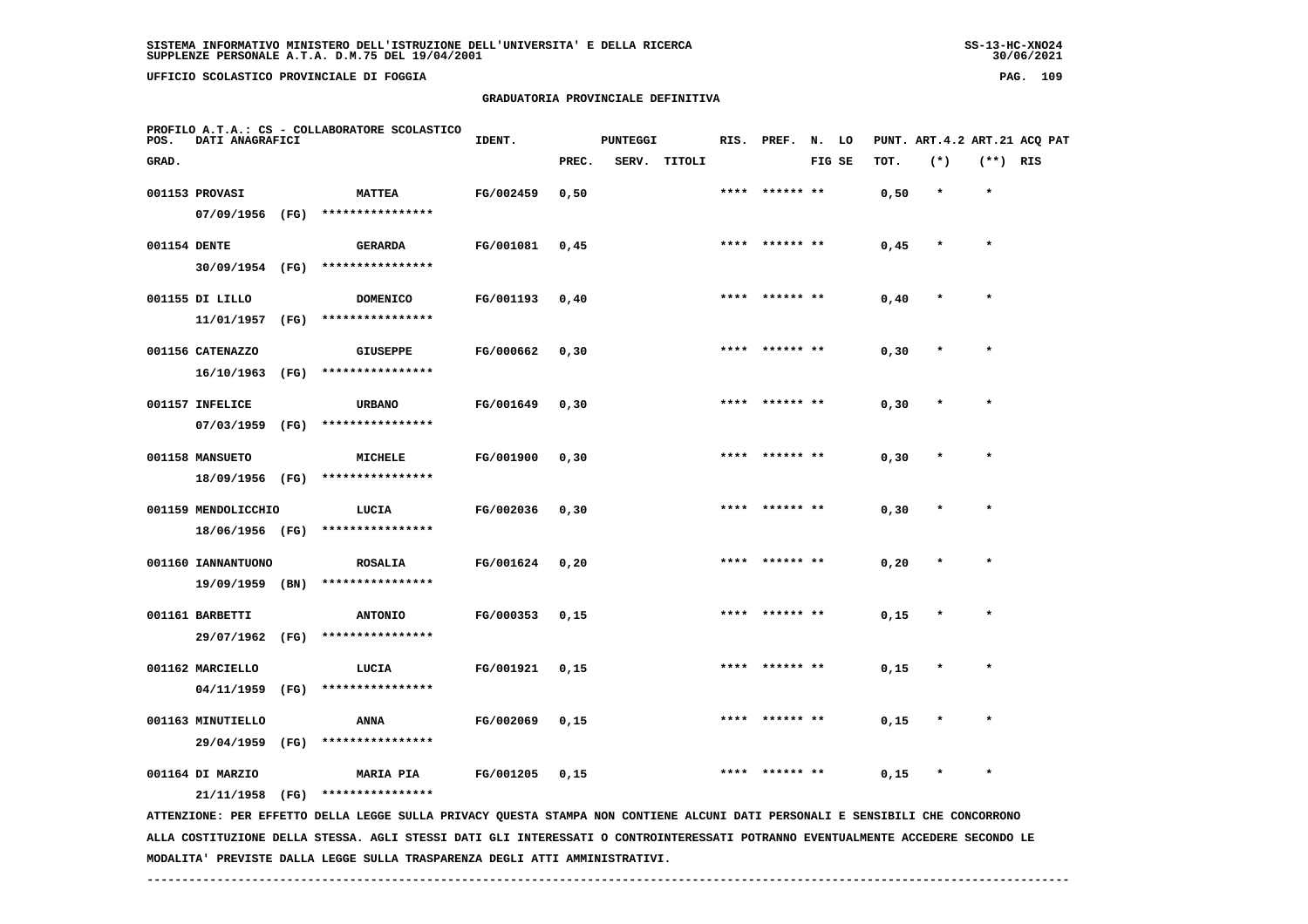**UFFICIO SCOLASTICO PROVINCIALE DI FOGGIA PAG. 110**

 **PROFILO A.T.A.: CS - COLLABORATORE SCOLASTICO**

# **GRADUATORIA PROVINCIALE DEFINITIVA**

**IDENT.** PUNTEGGI RIS. PREF. N. LO PUNT. ART.4.2 ART.21 ACQ PAT

 **GRAD. PREC. SERV. TITOLI FIG SE TOT. (\*) (\*\*) RIS 001165 BONFITTO MARIA FG/000442 0,15 \*\*\*\* \*\*\*\*\*\* \*\* 0,15 \* \* 05/12/1957 (FG) \*\*\*\*\*\*\*\*\*\*\*\*\*\*\*\* 001166 PETRUCCELLI ANTONIETTA FG/002365 0,15 \*\*\*\* \*\*\*\*\*\* \*\* 0,15 \* \* 23/07/1957 (FG) \*\*\*\*\*\*\*\*\*\*\*\*\*\*\*\* 001167 DE SANTIS LEONARDA FG/001104 0,15 \*\*\*\* \*\*\*\*\*\* \*\* 0,15 \* \* 30/12/1955 (FG) \*\*\*\*\*\*\*\*\*\*\*\*\*\*\*\* 001168 ANGORETTI ANGELA FG/000283 0,15 \*\*\*\* \*\*\*\*\*\* \*\* 0,15 \* \* 22/08/1955 (FG) \*\*\*\*\*\*\*\*\*\*\*\*\*\*\*\* 001169 LIZZI DONATA FG/001788 0,10 \*\*\*\* \*\*\*\*\*\* \*\* 0,10 \* \* 11/04/1963 (FG) \*\*\*\*\*\*\*\*\*\*\*\*\*\*\*\* 001170 IANNANTUONI GIUSEPPINA FG/001621 0,10 \*\*\*\* \*\*\*\*\*\* \*\* 0,10 \* \* 22/08/1959 (FG) \*\*\*\*\*\*\*\*\*\*\*\*\*\*\*\***001171 VINCITORIO CAROLINA ANNA MA FG/003104 0,10 \*\*\*\* \*\*\*\*\*\*\* \*\* 0,10 \* \*  **15/04/1959 (FG) \*\*\*\*\*\*\*\*\*\*\*\*\*\*\*\* 001172 D'ASCOLI MARIA LUIGIA FG/000973 0,05 \*\*\*\* \*\*\*\*\*\* \*\* 0,05 \* \* 10/10/1963 (FG) \*\*\*\*\*\*\*\*\*\*\*\*\*\*\*\* 001173 GATTOLA GIUSEPPE ANTONIO FG/001476 0,05 \*\*\*\* \*\*\*\*\*\* \*\* 0,05 \* \* 10/05/1962 (FG) \*\*\*\*\*\*\*\*\*\*\*\*\*\*\*\* 001174 POLIGNONE ANGELA FG/002419 0,05 \*\*\*\* \*\*\*\*\*\* \*\* 0,05 \* \* 09/02/1960 (FG) \*\*\*\*\*\*\*\*\*\*\*\*\*\*\*\* 001175 CILENTI MICHELINA FG/000742 0,05 \*\*\*\* \*\*\*\*\*\* \*\* 0,05 \* \* 24/08/1959 (FG) \*\*\*\*\*\*\*\*\*\*\*\*\*\*\*\* 001176 LIZZI MICHELINA FG/001792 0,05 \*\*\*\* \*\*\*\*\*\* \*\* 0,05 \* \* 04/04/1958 (FG) \*\*\*\*\*\*\*\*\*\*\*\*\*\*\*\* ATTENZIONE: PER EFFETTO DELLA LEGGE SULLA PRIVACY QUESTA STAMPA NON CONTIENE ALCUNI DATI PERSONALI E SENSIBILI CHE CONCORRONO ALLA COSTITUZIONE DELLA STESSA. AGLI STESSI DATI GLI INTERESSATI O CONTROINTERESSATI POTRANNO EVENTUALMENTE ACCEDERE SECONDO LE**

 **MODALITA' PREVISTE DALLA LEGGE SULLA TRASPARENZA DEGLI ATTI AMMINISTRATIVI.**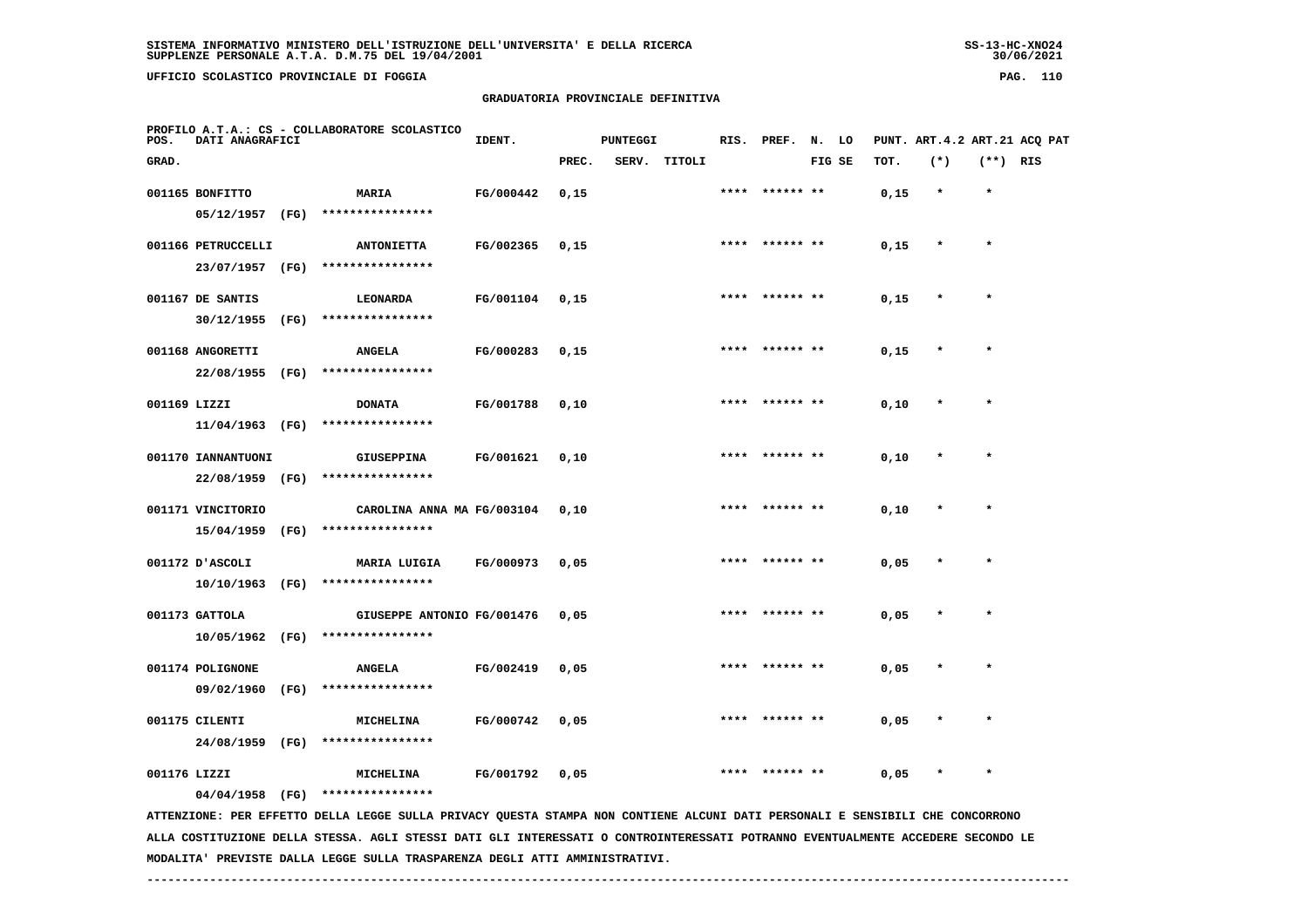**UFFICIO SCOLASTICO PROVINCIALE DI FOGGIA PAG. 111**

#### **GRADUATORIA PROVINCIALE DEFINITIVA**

| POS.         | <b>DATI ANAGRAFICI</b> | PROFILO A.T.A.: CS - COLLABORATORE SCOLASTICO                                                                                 | IDENT.    |       | <b>PUNTEGGI</b> |              | RIS. PREF. N. LO |        |      |         |            | PUNT. ART.4.2 ART.21 ACQ PAT |
|--------------|------------------------|-------------------------------------------------------------------------------------------------------------------------------|-----------|-------|-----------------|--------------|------------------|--------|------|---------|------------|------------------------------|
| GRAD.        |                        |                                                                                                                               |           | PREC. |                 | SERV. TITOLI |                  | FIG SE | TOT. | $(*)$   | $(**)$ RIS |                              |
| 001177 RUSSI |                        | MICHELE                                                                                                                       | FG/002599 | 0,05  |                 |              | **** ****** **   |        | 0,05 | $\star$ | $\star$    |                              |
|              |                        | 21/12/1954 (FG) ****************                                                                                              |           |       |                 |              |                  |        |      |         |            |                              |
|              | 001178 FATIBENE        | PAOLO                                                                                                                         | FG/001339 |       |                 |              | **** ****** **   |        |      |         | $\star$    |                              |
|              |                        | 30/09/1968 (FG) ****************                                                                                              |           |       |                 |              |                  |        |      |         |            |                              |
|              | 001179 FIGURELLA       | <b>MASSIMO</b>                                                                                                                | FG/001374 |       |                 |              | **** ****** **   |        |      |         | $\star$    |                              |
|              |                        | 26/01/1968 (FG) ****************                                                                                              |           |       |                 |              |                  |        |      |         |            |                              |
|              | 001180 ESPOSTO         | <b>ESTER</b>                                                                                                                  | FG/001306 |       |                 |              | ****  ****** **  |        |      |         |            |                              |
|              |                        | 29/05/1966 (FG) ****************                                                                                              |           |       |                 |              |                  |        |      |         |            |                              |
| 001181 FAI   |                        | MASSIMO GIUSEPPE FG/001318                                                                                                    |           |       |                 |              |                  |        |      |         |            |                              |
|              |                        | 22/01/1966 (FG) ****************                                                                                              |           |       |                 |              |                  |        |      |         |            |                              |
|              | 001182 FIGURELLA       | GIOVANNI                                                                                                                      | FG/001375 |       |                 |              | **** ****** **   |        |      | $\star$ | $\star$    |                              |
|              |                        | $31/07/1965$ (FG) ****************                                                                                            |           |       |                 |              |                  |        |      |         |            |                              |
|              | 001183 MARANO          | <b>NICOLA</b>                                                                                                                 | FG/001911 |       |                 |              | **** ****** **   |        |      |         | $\star$    |                              |
|              |                        | 06/04/1965 (FG) ****************                                                                                              |           |       |                 |              |                  |        |      |         |            |                              |
|              | 001184 CARAFA          | ANNA                                                                                                                          | FG/000602 |       |                 |              | **** ****** **   |        |      |         | $\star$    |                              |
|              |                        | 02/04/1965 (FG) ****************                                                                                              |           |       |                 |              |                  |        |      |         |            |                              |
|              | 001185 FARANO          | LUISA                                                                                                                         | FG/001334 |       |                 |              | **** ****** **   |        |      |         | $\star$    |                              |
|              |                        | 19/03/1965 (FG) ****************                                                                                              |           |       |                 |              |                  |        |      |         |            |                              |
|              | 001186 LUONGO          | <b>NICOLA</b>                                                                                                                 | FG/001838 |       |                 |              | **** ****** **   |        |      |         | $\bullet$  |                              |
|              |                        | 08/03/1965 (FG) ****************                                                                                              |           |       |                 |              |                  |        |      |         |            |                              |
|              | 001187 STEDUTO         | <b>FELICE</b>                                                                                                                 | FG/002851 |       |                 |              |                  |        |      |         |            |                              |
|              | 28/02/1965 (FG)        | ****************                                                                                                              |           |       |                 |              |                  |        |      |         |            |                              |
|              | 001188 DIMAURO         | ANNA MARIA                                                                                                                    | FG/001210 |       |                 |              | **** ****** **   |        |      |         | $\star$    |                              |
|              |                        | 20/02/1965 (FG) ****************                                                                                              |           |       |                 |              |                  |        |      |         |            |                              |
|              |                        | ATTENZIONE: PER EFFETTO DELLA LEGGE SULLA PRIVACY QUESTA STAMPA NON CONTIENE ALCUNI DATI PERSONALI E SENSIBILI CHE CONCORRONO |           |       |                 |              |                  |        |      |         |            |                              |

 **ALLA COSTITUZIONE DELLA STESSA. AGLI STESSI DATI GLI INTERESSATI O CONTROINTERESSATI POTRANNO EVENTUALMENTE ACCEDERE SECONDO LE MODALITA' PREVISTE DALLA LEGGE SULLA TRASPARENZA DEGLI ATTI AMMINISTRATIVI.**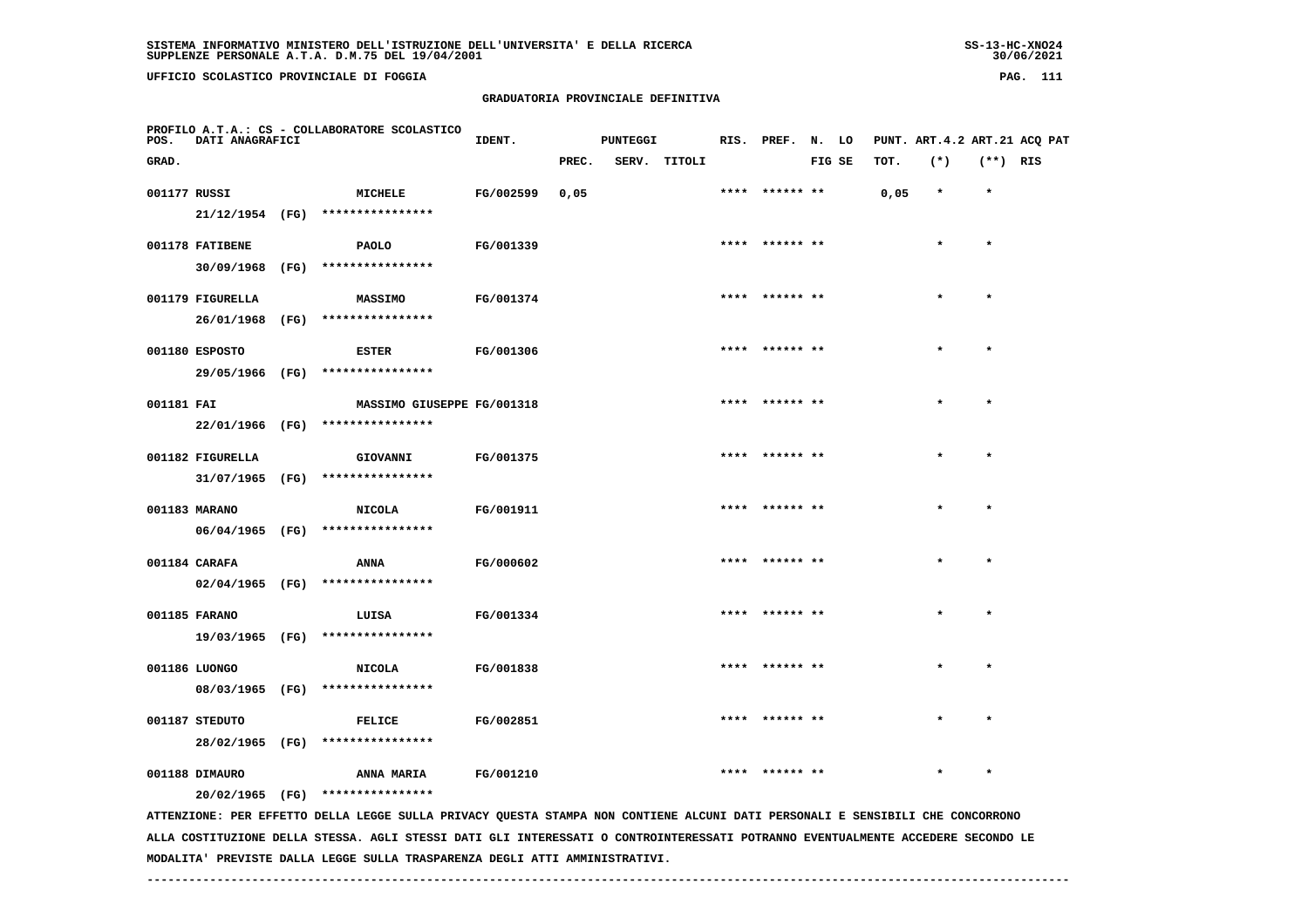**UFFICIO SCOLASTICO PROVINCIALE DI FOGGIA PAG. 112**

 **PROFILO A.T.A.: CS - COLLABORATORE SCOLASTICO**

# **GRADUATORIA PROVINCIALE DEFINITIVA**

 **GRAD. PREC. SERV. TITOLI FIG SE TOT. (\*) (\*\*) RIS**

 **001189 DE MARCO FABIO FG/001059 \*\*\*\* \*\*\*\*\*\* \*\* \* \***

**IDENT.** PUNTEGGI RIS. PREF. N. LO PUNT. ART.4.2 ART.21 ACQ PAT

|               | 17/02/1965 (FG) | ****************  |                  |                |         |         |
|---------------|-----------------|-------------------|------------------|----------------|---------|---------|
| 001190 TRIOLO |                 | <b>PIETRO</b>     | <b>FG/003002</b> | **** ****** ** | $\star$ | $\star$ |
|               | 11/02/1965 (FG) | ****************  |                  |                |         |         |
|               | 001191 LAMBRESA | CHIARA            | FG/001694        | **** ****** ** | $\star$ | $\star$ |
|               | 22/12/1964 (FG) | ****************  |                  |                |         |         |
|               | 001192 MANCINI  | <b>FRANCESCA</b>  | FG/001875        | **** ****** ** | $\star$ | $\star$ |
|               | 15/12/1964 (FG) | ****************  |                  |                |         |         |
|               | 001193 GAMBINO  | <b>ANTONIETTA</b> | FG/001461        | **** ****** ** | $\star$ | $\star$ |
|               | 28/11/1964 (TO) | ****************  |                  |                |         |         |
|               | 001194 MATRELLA | CARMELA           | FG/002003        | **** ****** ** | $\star$ | $\star$ |
|               | 20/11/1964 (FG) | ****************  |                  |                |         |         |
|               | 001195 SURIANO  | <b>CARMELA</b>    | FG/002877        | **** ****** ** | $\star$ | $\star$ |
|               | 30/09/1964 (FG) | ****************  |                  |                |         |         |
| 001196 TOTARO |                 | ISABELLA          | FG/002977        | **** ****** ** | $\star$ | $\star$ |
|               | 15/09/1964 (FG) | ****************  |                  |                |         |         |
|               |                 |                   |                  |                |         |         |

 **05/08/1964 (FG) \*\*\*\*\*\*\*\*\*\*\*\*\*\*\*\* 001198 BARBARO MICHELE FG/000351 \*\*\*\* \*\*\*\*\*\* \*\* \* \* 29/07/1964 (FG) \*\*\*\*\*\*\*\*\*\*\*\*\*\*\*\***

 **001199 LIOCE MARIA FG/001776 \*\*\*\* \*\*\*\*\*\* \*\* \* \* 20/07/1964 (FG) \*\*\*\*\*\*\*\*\*\*\*\*\*\*\*\* 001200 RUSSO NICOLA FG/002622 \*\*\*\* \*\*\*\*\*\* \*\* \* \***

001197 DI BARI AMALIA PATRIZIA FG/001115 \*\*\*\*\* \*\*\* \*

 **06/06/1964 (FG) \*\*\*\*\*\*\*\*\*\*\*\*\*\*\*\***

 **ATTENZIONE: PER EFFETTO DELLA LEGGE SULLA PRIVACY QUESTA STAMPA NON CONTIENE ALCUNI DATI PERSONALI E SENSIBILI CHE CONCORRONO ALLA COSTITUZIONE DELLA STESSA. AGLI STESSI DATI GLI INTERESSATI O CONTROINTERESSATI POTRANNO EVENTUALMENTE ACCEDERE SECONDO LE MODALITA' PREVISTE DALLA LEGGE SULLA TRASPARENZA DEGLI ATTI AMMINISTRATIVI.**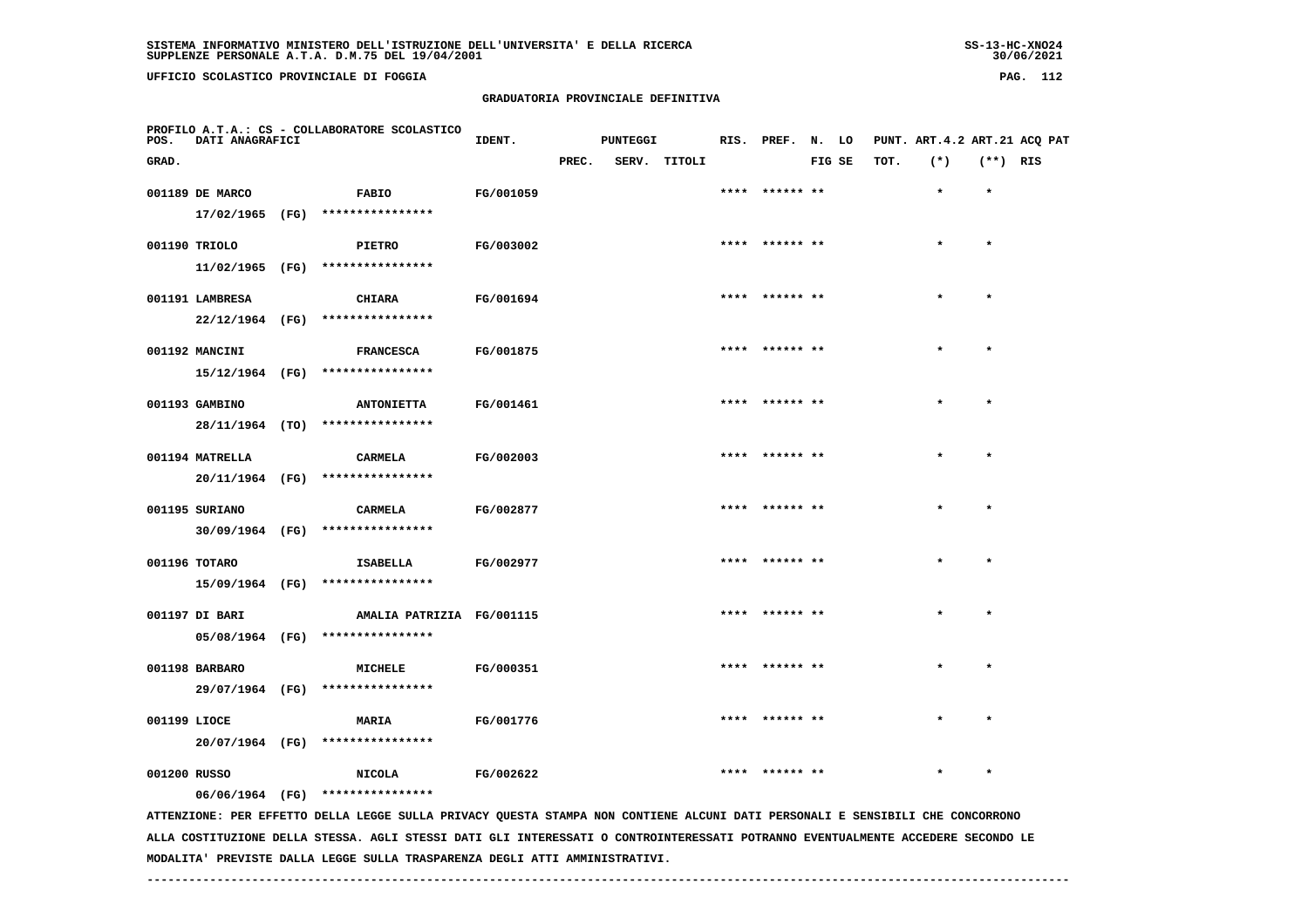**UFFICIO SCOLASTICO PROVINCIALE DI FOGGIA PAG. 113**

 **PROFILO A.T.A.: CS - COLLABORATORE SCOLASTICO**

#### **GRADUATORIA PROVINCIALE DEFINITIVA**

 **GRAD. PREC. SERV. TITOLI FIG SE TOT. (\*) (\*\*) RIS**

**IDENT.** PUNTEGGI RIS. PREF. N. LO PUNT. ART.4.2 ART.21 ACQ PAT

|               | 001201 IELUZZI    | <b>CONCETTA</b>                     | FG/001636        | **** ****** ** | $\star$ | $\star$ |
|---------------|-------------------|-------------------------------------|------------------|----------------|---------|---------|
|               | 05/06/1964 (FG)   | ****************                    |                  |                |         |         |
|               | 001202 LAGUERCIA  | <b>RITA</b>                         | FG/001688        | **** ****** ** | $\star$ | $\star$ |
|               |                   |                                     |                  |                |         |         |
|               | 02/06/1964 (FG)   | ****************                    |                  |                |         |         |
|               | 001203 TRIPPUTO   | <b>MARIA ANGELA</b>                 | <b>FG/003003</b> | **** ****** ** | $\star$ |         |
|               |                   | 31/05/1964 (FG) ****************    |                  |                |         |         |
|               |                   |                                     |                  |                |         |         |
|               | 001204 NUNZIANTE  | MICHELE                             | FG/002207        | **** ****** ** | $\star$ |         |
|               | 28/05/1964 (FG)   | ****************                    |                  |                |         |         |
| 001205 TORRES |                   | <b>VINCENZO</b>                     | FG/002964        | **** ****** ** | $\star$ |         |
|               |                   | $10/05/1964$ (FG) ***************** |                  |                |         |         |
|               |                   |                                     |                  |                |         |         |
|               | 001206 CICCARELLI | LUCIA                               | FG/000729        | **** ****** ** | $\star$ |         |
|               | 14/04/1964 (FG)   | ****************                    |                  |                |         |         |
|               |                   |                                     |                  | **** ****** ** | $\star$ |         |
|               | 001207 PAOLETTA   | <b>ANTONIETTA</b>                   | FG/002278        |                |         |         |
|               | 09/04/1964 (FG)   | ****************                    |                  |                |         |         |
|               | 001208 SARDELLA   | LOREDANA                            | FG/002704        | **** ****** ** | $\star$ |         |
|               | 06/03/1964 (FG)   | ****************                    |                  |                |         |         |
|               |                   |                                     |                  |                |         |         |
| 001209 MERLA  |                   | <b>GIUSEPPA</b>                     | FG/002051        | **** ****** ** | $\star$ |         |
|               | 03/03/1964 (FG)   | ****************                    |                  |                |         |         |
|               | 001210 PORCIATTI  | PAOLO UGO GIOVAN FG/002436          |                  |                |         |         |
|               | 25/02/1964 (FG)   | ****************                    |                  |                |         |         |
|               |                   |                                     |                  |                |         |         |
|               | 001211 CHIOZZI    | LUIGI                               | <b>FG/000699</b> | **** ****** ** | $\star$ |         |
|               | 19/02/1964 (CB)   | ****************                    |                  |                |         |         |
|               |                   |                                     |                  |                |         |         |

 **001212 GUERRA ANNA FG/001586 \*\*\*\* \*\*\*\*\*\* \*\* \* \***

 **04/02/1964 (FG) \*\*\*\*\*\*\*\*\*\*\*\*\*\*\*\***

 **ATTENZIONE: PER EFFETTO DELLA LEGGE SULLA PRIVACY QUESTA STAMPA NON CONTIENE ALCUNI DATI PERSONALI E SENSIBILI CHE CONCORRONO ALLA COSTITUZIONE DELLA STESSA. AGLI STESSI DATI GLI INTERESSATI O CONTROINTERESSATI POTRANNO EVENTUALMENTE ACCEDERE SECONDO LE MODALITA' PREVISTE DALLA LEGGE SULLA TRASPARENZA DEGLI ATTI AMMINISTRATIVI.**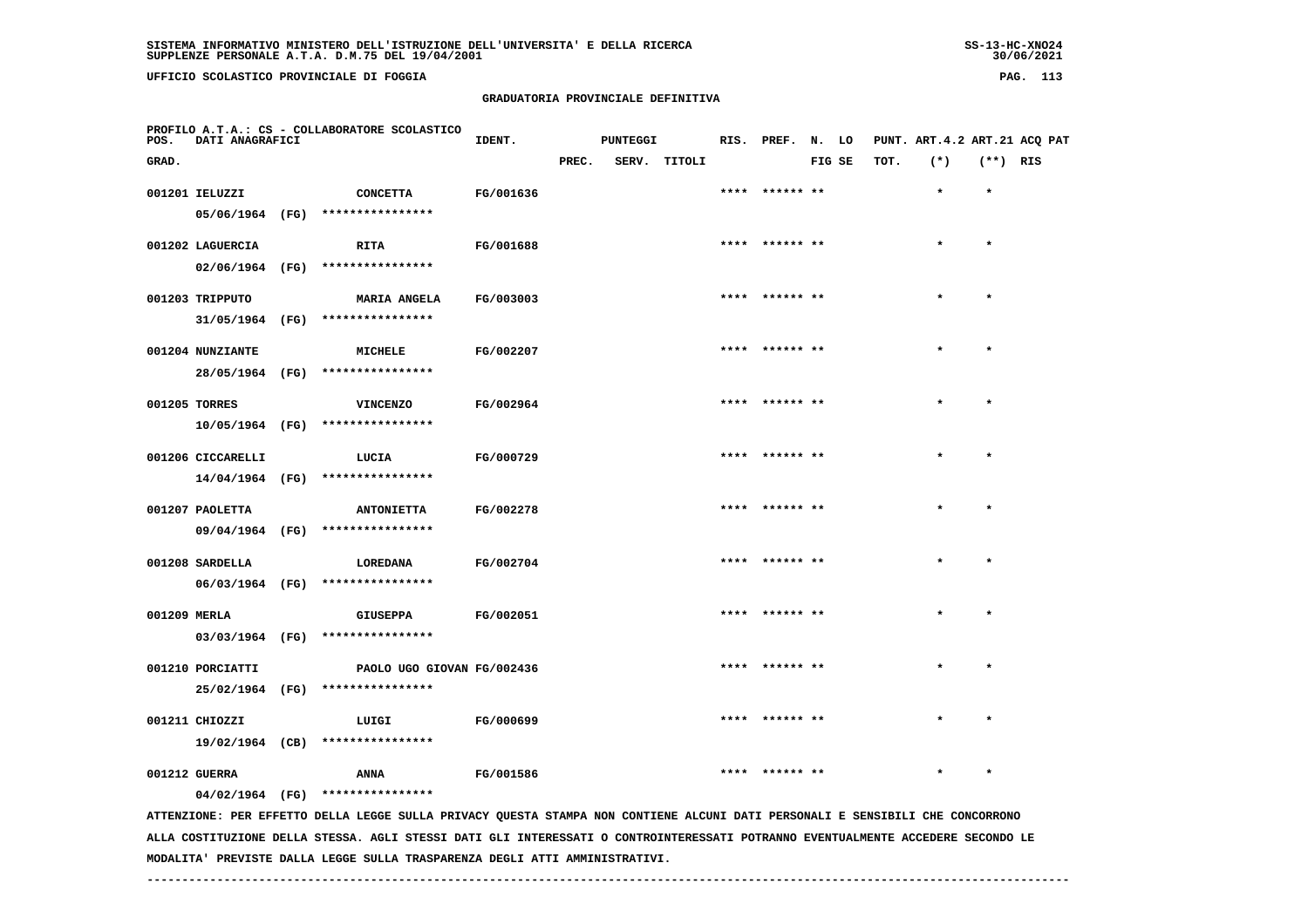**UFFICIO SCOLASTICO PROVINCIALE DI FOGGIA PAG. 114**

 **PROFILO A.T.A.: CS - COLLABORATORE SCOLASTICO**

# **GRADUATORIA PROVINCIALE DEFINITIVA**

 **GRAD. PREC. SERV. TITOLI FIG SE TOT. (\*) (\*\*) RIS**

 **001213 D'ADDETTA ANGELO FG/000921 \*\*\*\* \*\*\*\*\*\* \*\* \* \***

**IDENT.** PUNTEGGI RIS. PREF. N. LO PUNT. ART.4.2 ART.21 ACQ PAT

| 12/01/1964 (FG)    |      | **************** |           |      |                |         |         |
|--------------------|------|------------------|-----------|------|----------------|---------|---------|
| 001214 LAMBRESA    |      | MICHELINA        | FG/001696 |      | **** ****** ** | $\star$ | $\star$ |
| 06/01/1964         | (FG) | **************** |           |      |                |         |         |
| 001215 PIGNATARO   |      | <b>STEFANO</b>   | FG/002385 | **** | ****** **      | $\star$ | $\star$ |
| 03/01/1964 (FG)    |      | **************** |           |      |                |         |         |
| 001216 D'AMBROSIO  |      | <b>ROCCO</b>     | FG/000938 |      | **** ****** ** | $\star$ | $\star$ |
| 17/12/1963         | (FG) | **************** |           |      |                |         |         |
| 001217 CAPACCHIONE |      | <b>MARIA</b>     | FG/000558 |      | **** ****** ** | $\star$ | $\star$ |
| $02/12/1963$ (CE)  |      | **************** |           |      |                |         |         |
| 001218 MANCANIELLO |      | PASQUALE         | FG/001872 |      | **** ****** ** | $\star$ | $\star$ |
| 22/11/1963         | (FG) | **************** |           |      |                |         |         |
| 001219 CAPOBIANCO  |      | <b>VINCENZO</b>  | FG/000563 |      | **** ****** ** | $\star$ | $\star$ |
| 19/11/1963         | (FG) | **************** |           |      |                |         |         |
| 001220 ESPOSTO     |      | ANNA LUCIA       | FG/001304 |      | **** ****** ** | $\star$ | $\star$ |
|                    |      |                  |           |      |                |         |         |

 **07/11/1963 (FG) \*\*\*\*\*\*\*\*\*\*\*\*\*\*\*\* 001221 CORVINO ELENA FG/000871 \*\*\*\* \*\*\*\*\*\* \*\* \* \***

 **02/11/1963 (MI) \*\*\*\*\*\*\*\*\*\*\*\*\*\*\*\***001222 MANGINI LOREDANA FG/001895 \*\*\*\*\* \*\*\* \* \*

 **02/11/1963 (FG) \*\*\*\*\*\*\*\*\*\*\*\*\*\*\*\* 001223 CURIALE COSIMO FG/000908 \*\*\*\* \*\*\*\*\*\* \*\* \* \* 24/10/1963 (FG) \*\*\*\*\*\*\*\*\*\*\*\*\*\*\*\***

001224 DI MAGGIO **MATTEO FG/001200 \*\*\*\* \*\*\*\*\*\* \*\* \*\*\*\* \*\* \*\* \*** \*  **19/10/1963 (FG) \*\*\*\*\*\*\*\*\*\*\*\*\*\*\*\***

 **ATTENZIONE: PER EFFETTO DELLA LEGGE SULLA PRIVACY QUESTA STAMPA NON CONTIENE ALCUNI DATI PERSONALI E SENSIBILI CHE CONCORRONO ALLA COSTITUZIONE DELLA STESSA. AGLI STESSI DATI GLI INTERESSATI O CONTROINTERESSATI POTRANNO EVENTUALMENTE ACCEDERE SECONDO LE MODALITA' PREVISTE DALLA LEGGE SULLA TRASPARENZA DEGLI ATTI AMMINISTRATIVI.**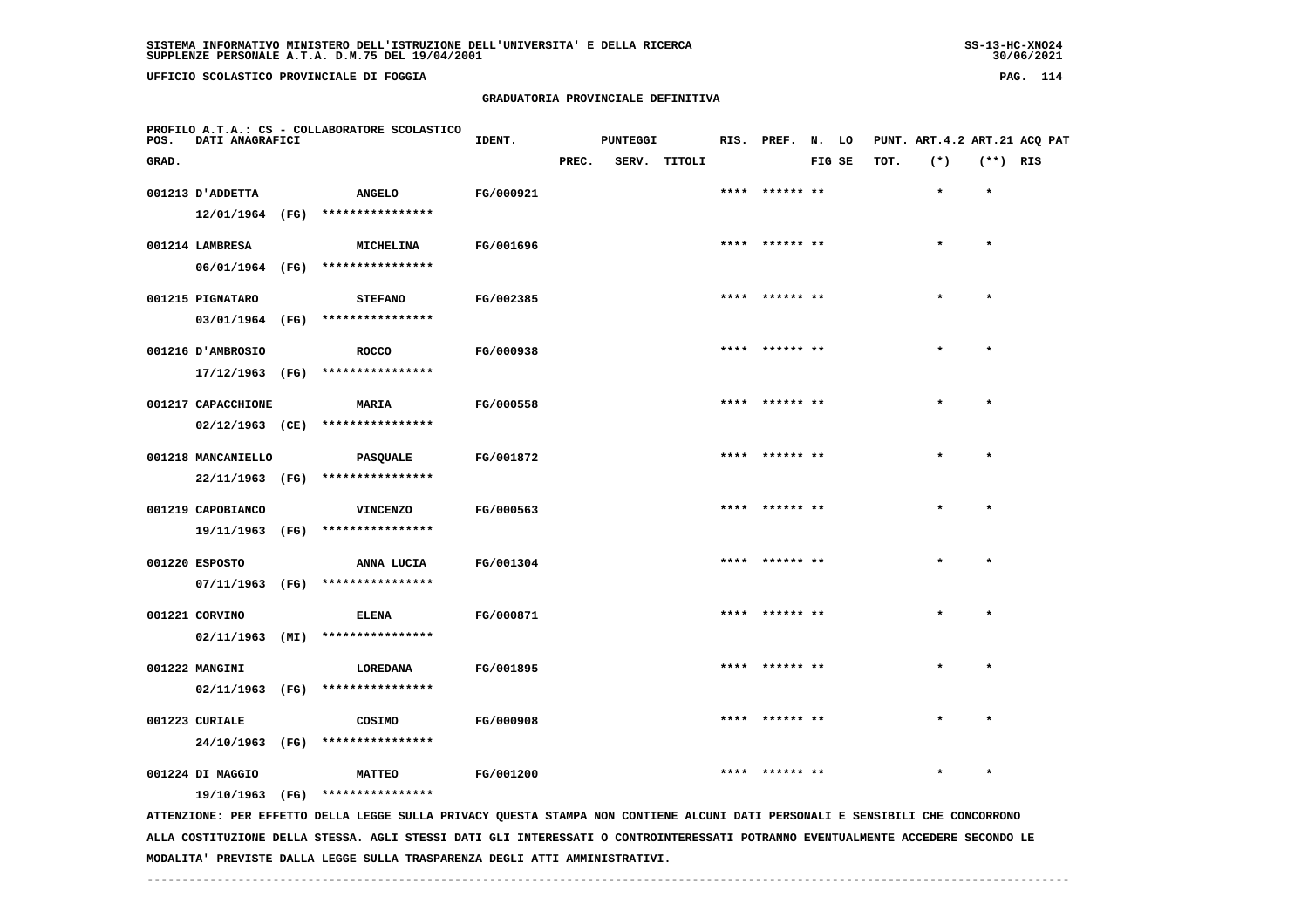**UFFICIO SCOLASTICO PROVINCIALE DI FOGGIA PAG. 115**

 **PROFILO A.T.A.: CS - COLLABORATORE SCOLASTICO**

# **GRADUATORIA PROVINCIALE DEFINITIVA**

| POS.         | DATI ANAGRAFICI    |                                                                                                                               | IDENT.    |       | <b>PUNTEGGI</b> |              | RIS. PREF. N. LO |        |      | PUNT. ART. 4.2 ART. 21 ACQ PAT |            |  |
|--------------|--------------------|-------------------------------------------------------------------------------------------------------------------------------|-----------|-------|-----------------|--------------|------------------|--------|------|--------------------------------|------------|--|
| GRAD.        |                    |                                                                                                                               |           | PREC. |                 | SERV. TITOLI |                  | FIG SE | TOT. | $(*)$                          | $(**)$ RIS |  |
|              | 001225 FRASCA      | <b>GIUSEPPE</b>                                                                                                               | FG/001411 |       |                 |              | **** ****** **   |        |      |                                |            |  |
|              |                    | 06/10/1963 (FG) *****************                                                                                             |           |       |                 |              |                  |        |      |                                |            |  |
|              | 001226 DEL GUERRA  | FAUSTA SONIA MIC FG/001021                                                                                                    |           |       |                 |              | **** ****** **   |        |      |                                |            |  |
|              |                    | 29/09/1963 (FG) ****************                                                                                              |           |       |                 |              |                  |        |      |                                |            |  |
|              | 001227 TIBERI      | VINCENZA MARIA FG/002943                                                                                                      |           |       |                 |              | **** ****** **   |        |      |                                | $\star$    |  |
|              |                    | 31/08/1963 (FG) ****************                                                                                              |           |       |                 |              |                  |        |      |                                |            |  |
|              | 001228 MONTANARO   | ADRIANA                                                                                                                       | FG/002104 |       |                 |              | **** ****** **   |        |      | $\star$                        | $\star$    |  |
|              |                    | 25/08/1963 (FG) ****************                                                                                              |           |       |                 |              |                  |        |      |                                |            |  |
| 001229 ZOPPO |                    | <b>MAURO</b>                                                                                                                  | FG/003151 |       |                 |              |                  |        |      |                                |            |  |
|              |                    | $07/08/1963$ (FG) ****************                                                                                            |           |       |                 |              |                  |        |      |                                |            |  |
|              | 001230 BELPIEDE    | <b>FRANCESCO</b>                                                                                                              | FG/000387 |       |                 |              | **** ****** **   |        |      |                                | $\star$    |  |
|              |                    | 26/06/1963 (FG) ****************                                                                                              |           |       |                 |              |                  |        |      |                                |            |  |
|              | 001231 LOMBARDI    | <b>ANTONIO</b>                                                                                                                | FG/001800 |       |                 |              | **** ****** **   |        |      | $\star$                        | $\star$    |  |
|              |                    | 22/06/1963 (FG) ****************                                                                                              |           |       |                 |              |                  |        |      |                                |            |  |
| 001232 GALLO |                    | VITO                                                                                                                          | FG/001457 |       |                 |              | **** ****** **   |        |      | $\star$                        | $\star$    |  |
|              |                    | 15/06/1963 (FG) ****************                                                                                              |           |       |                 |              |                  |        |      |                                |            |  |
| 001233 RICCI |                    | MICHELE                                                                                                                       | FG/002525 |       |                 |              |                  |        |      |                                |            |  |
|              |                    | 05/06/1963 (FG) ****************                                                                                              |           |       |                 |              |                  |        |      |                                |            |  |
|              | 001234 PALATELLA   | EMIDIO                                                                                                                        | FG/002228 |       |                 |              | **** ****** **   |        |      |                                | $\star$    |  |
|              |                    | 18/04/1963 (FG) ****************                                                                                              |           |       |                 |              |                  |        |      |                                |            |  |
|              | 001235 NARDONE     | CARLO                                                                                                                         | FG/002178 |       |                 |              | **** ****** **   |        |      | $\star$                        | $\star$    |  |
|              |                    | $02/04/1963$ (FG) *****************                                                                                           |           |       |                 |              |                  |        |      |                                |            |  |
|              | 001236 DI GREGORIO | MICHELE                                                                                                                       | FG/001181 |       |                 |              | **** ****** **   |        |      | $\star$                        | $\star$    |  |
|              |                    | 29/03/1963 (FG) ****************                                                                                              |           |       |                 |              |                  |        |      |                                |            |  |
|              |                    | ATTENZIONE: PER EFFETTO DELLA LEGGE SULLA PRIVACY QUESTA STAMPA NON CONTIENE ALCUNI DATI PERSONALI E SENSIBILI CHE CONCORRONO |           |       |                 |              |                  |        |      |                                |            |  |

  **ALLA COSTITUZIONE DELLA STESSA. AGLI STESSI DATI GLI INTERESSATI O CONTROINTERESSATI POTRANNO EVENTUALMENTE ACCEDERE SECONDO LE MODALITA' PREVISTE DALLA LEGGE SULLA TRASPARENZA DEGLI ATTI AMMINISTRATIVI.**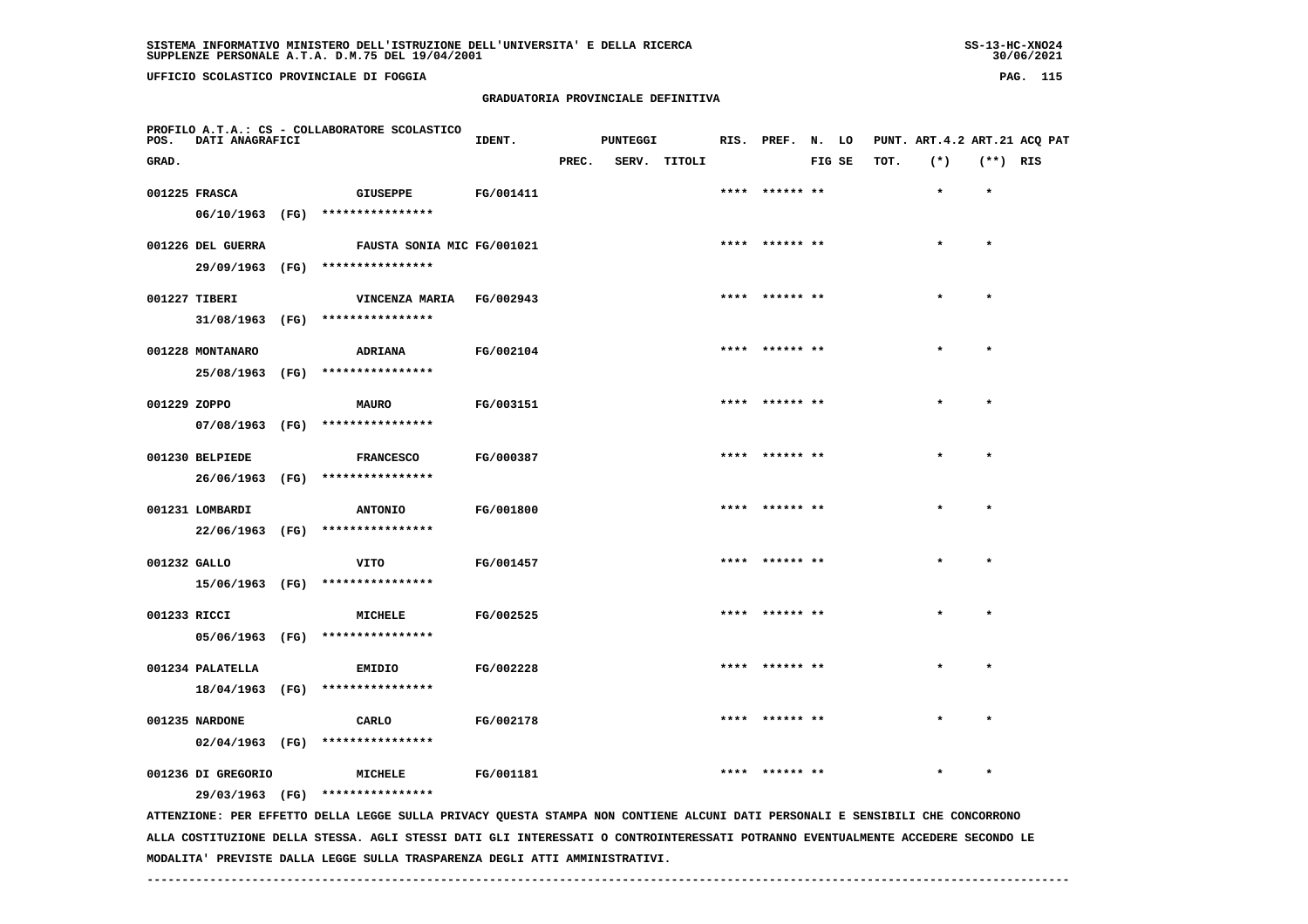**UFFICIO SCOLASTICO PROVINCIALE DI FOGGIA PAG. 116**

 **PROFILO A.T.A.: CS - COLLABORATORE SCOLASTICO**

# **GRADUATORIA PROVINCIALE DEFINITIVA**

 **GRAD. PREC. SERV. TITOLI FIG SE TOT. (\*) (\*\*) RIS**

**IDENT.** PUNTEGGI RIS. PREF. N. LO PUNT. ART.4.2 ART.21 ACQ PAT

|               | 001237 PLACENTINO |      | <b>BRIGIDA</b>                                                                                                                | FG/002413 | **** ****** **  |           |           |
|---------------|-------------------|------|-------------------------------------------------------------------------------------------------------------------------------|-----------|-----------------|-----------|-----------|
|               | 25/03/1963        | (FG) | ****************                                                                                                              |           |                 |           |           |
|               | 001238 CALABRESE  |      | ADRIANA                                                                                                                       | FG/000507 | **** ****** **  | $\bullet$ | $\bullet$ |
|               | 20/03/1963 (FG)   |      | ****************                                                                                                              |           |                 |           |           |
|               |                   |      |                                                                                                                               |           |                 |           |           |
|               | 001239 DEL GOBBO  |      | LUIGI                                                                                                                         | FG/001020 |                 |           | $\star$   |
|               | 11/03/1963 (FG)   |      | ****************                                                                                                              |           |                 |           |           |
|               |                   |      |                                                                                                                               |           | ****  ****** ** | $\star$   | $\star$   |
|               | 001240 MARSEGLIA  |      | ANNA GERARDA                                                                                                                  | FG/000161 |                 |           |           |
|               | 09/03/1963        | (FG) | ****************                                                                                                              |           |                 |           |           |
|               | 001241 CILIBERTO  |      | <b>ELISABETTA</b>                                                                                                             | FG/000746 | **** ****** **  | $\star$   | $\star$   |
|               | 02/03/1963        | (FG) | ****************                                                                                                              |           |                 |           |           |
|               |                   |      |                                                                                                                               |           |                 |           |           |
|               | 001242 MADDALENA  |      | <b>ANTONIETTA</b>                                                                                                             | FG/001844 | **** ****** **  | $\star$   | $\star$   |
|               | 21/02/1963        | (FG) | ****************                                                                                                              |           |                 |           |           |
|               | 001243 LAROVERE   |      | GIOVANNI                                                                                                                      | FG/001716 | **** ****** **  | $\star$   | $\star$   |
|               | 10/02/1963        | (FG) | ****************                                                                                                              |           |                 |           |           |
|               |                   |      |                                                                                                                               |           |                 |           |           |
| 001244 LOSITO |                   |      | <b>NUNZIATINA</b>                                                                                                             | FG/001827 | **** ****** **  | $\bullet$ | $\bullet$ |
|               | 06/02/1963        | (FG) | ****************                                                                                                              |           |                 |           |           |
|               | 001245 BATTISTA   |      | GIOVANNI                                                                                                                      | FG/000369 | **** ****** **  | $\star$   | $\star$   |
|               |                   |      | ****************                                                                                                              |           |                 |           |           |
|               | 04/02/1963 (FG)   |      |                                                                                                                               |           |                 |           |           |
|               | 001246 IPPOLITO   |      | PRIMIANO EMANUEL FG/001658                                                                                                    |           | **** ****** **  |           |           |
|               | 25/12/1962 (FG)   |      | ****************                                                                                                              |           |                 |           |           |
|               |                   |      |                                                                                                                               |           |                 |           |           |
|               | 001247 DI PAOLA   |      | PIERINA                                                                                                                       | FG/001237 | **** ****** **  |           | $\star$   |
|               | 26/11/1962 (FG)   |      | ****************                                                                                                              |           |                 |           |           |
|               | 001248 FERRARA    |      | TERESA                                                                                                                        | FG/001354 | ****  ****** ** |           | $\star$   |
|               |                   |      | $20/11/1962$ (PZ) ****************                                                                                            |           |                 |           |           |
|               |                   |      | ATTENZIONE: PER EFFETTO DELLA LEGGE SULLA PRIVACY QUESTA STAMPA NON CONTIENE ALCUNI DATI PERSONALI E SENSIBILI CHE CONCORRONO |           |                 |           |           |

 **ALLA COSTITUZIONE DELLA STESSA. AGLI STESSI DATI GLI INTERESSATI O CONTROINTERESSATI POTRANNO EVENTUALMENTE ACCEDERE SECONDO LE MODALITA' PREVISTE DALLA LEGGE SULLA TRASPARENZA DEGLI ATTI AMMINISTRATIVI.**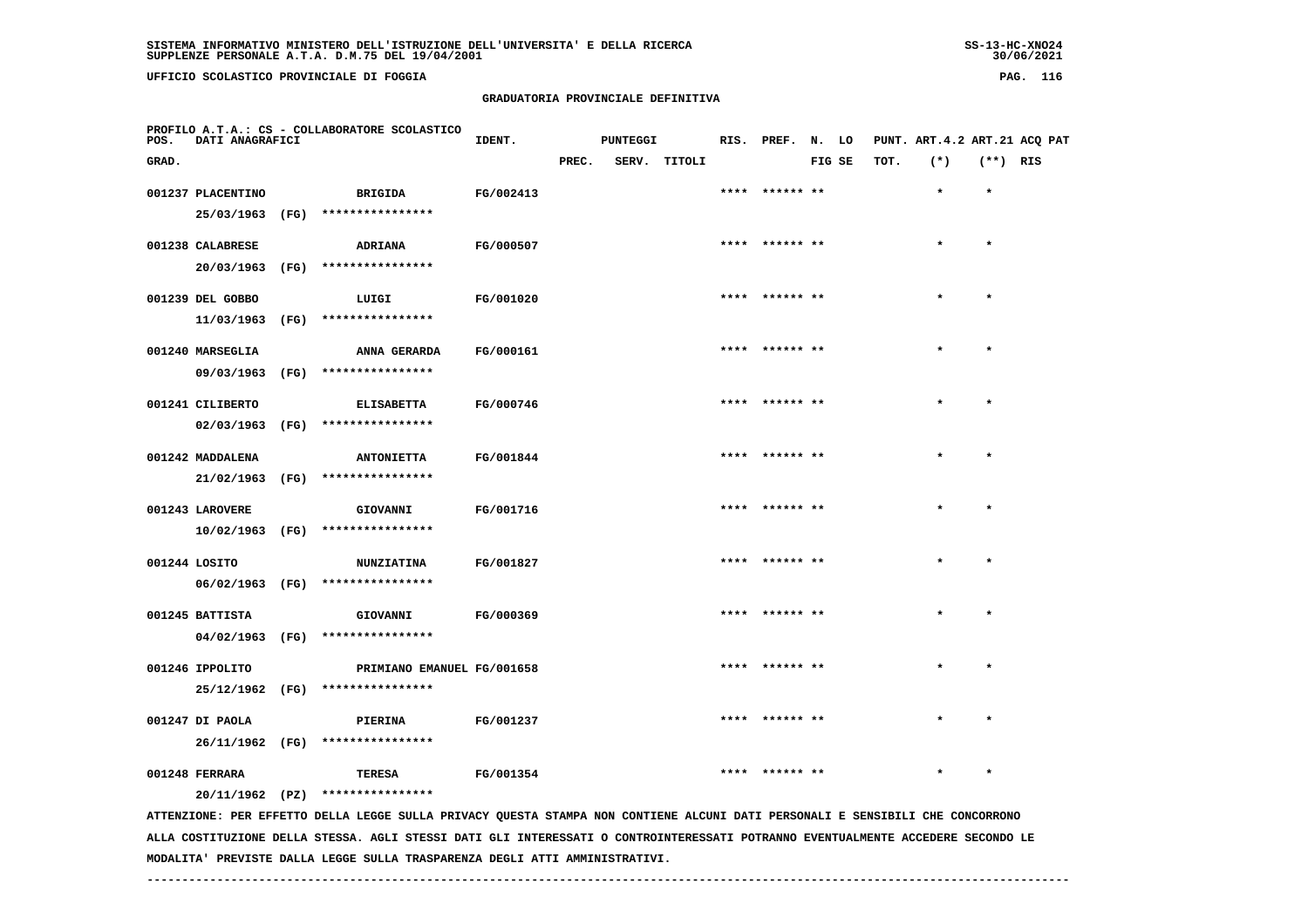**UFFICIO SCOLASTICO PROVINCIALE DI FOGGIA PAG. 117**

 **PROFILO A.T.A.: CS - COLLABORATORE SCOLASTICO**

# **GRADUATORIA PROVINCIALE DEFINITIVA**

**IDENT.** PUNTEGGI RIS. PREF. N. LO PUNT. ART.4.2 ART.21 ACQ PAT

| GRAD. |                                  |      |                                      |           | PREC. | SERV. | TITOLI |                | FIG SE | TOT. | $(*)$     | (**) RIS  |  |
|-------|----------------------------------|------|--------------------------------------|-----------|-------|-------|--------|----------------|--------|------|-----------|-----------|--|
|       | 001249 DI NINNO                  |      | LORENZO ANTONIO FG/001229            |           |       |       |        | **** ****** ** |        |      | $\star$   | $\star$   |  |
|       | 10/11/1962 (FG)                  |      | ****************                     |           |       |       |        |                |        |      |           |           |  |
|       | 001250 PACELLA                   |      | PATRIZIA                             | FG/002214 |       |       |        | **** ****** ** |        |      | $\bullet$ | $\star$   |  |
|       | $02/11/1962$ (FG)                |      | ****************                     |           |       |       |        |                |        |      |           |           |  |
|       | 001251 DI MASI                   |      | <b>CONCETTA</b>                      | FG/001206 |       |       |        | **** ****** ** |        |      | $\star$   | $\star$   |  |
|       | 22/09/1962 (FG)                  |      | ****************                     |           |       |       |        |                |        |      |           |           |  |
|       | 001252 LANZELLOTTI               |      | LUCIA                                | FG/001698 |       |       |        | **** ****** ** |        |      |           | $\bullet$ |  |
|       | 21/09/1962 (FG)                  |      | ****************                     |           |       |       |        |                |        |      |           |           |  |
|       | 001253 SPECCHIO                  |      | <b>ANTONIO</b>                       | FG/002838 |       |       |        | **** ****** ** |        |      | $\star$   | $\star$   |  |
|       | 14/09/1962 (FG)                  |      | ****************                     |           |       |       |        |                |        |      |           |           |  |
|       | 001254 MASTRANGELO               |      | <b>ANTONIO</b>                       | FG/001980 |       |       |        | **** ****** ** |        |      | $\star$   | $\star$   |  |
|       | 09/09/1962 (FG)                  |      | ****************                     |           |       |       |        |                |        |      |           |           |  |
|       | 001255 MANCINI                   |      | <b>ASSUNTA</b>                       | FG/001874 |       |       |        | **** ****** ** |        |      | $\star$   | $\star$   |  |
|       | 24/07/1962 (FG)                  |      | ****************                     |           |       |       |        |                |        |      |           |           |  |
|       | 001256 PACIELLO                  |      | MARIA ROSARIA<br>****************    | FG/002216 |       |       |        | **** ****** ** |        |      |           | $\star$   |  |
|       | 16/07/1962 (FG)                  |      |                                      |           |       |       |        |                |        |      |           |           |  |
|       | 001257 TORTORELLI                |      | <b>ANTONIO</b><br>****************   | FG/002967 |       |       |        | **** ****** ** |        |      | $\star$   | $\star$   |  |
|       | 13/07/1962 (FG)                  |      |                                      |           |       |       |        |                |        |      |           |           |  |
|       | 001258 EGIDIO<br>24/06/1962      | (AV) | <b>ANGELO</b><br>****************    | FG/001293 |       |       |        | **** ****** ** |        |      | $\star$   | $\star$   |  |
|       |                                  |      |                                      |           |       |       |        |                |        |      |           |           |  |
|       | 001259 SICURO<br>24/06/1962 (FG) |      | <b>VALENTINO</b><br>**************** | FG/002795 |       |       |        | **** ****** ** |        |      | $\star$   | $\star$   |  |
|       |                                  |      |                                      |           |       |       |        |                |        |      |           |           |  |

001260 CIAVARELLA **ROSA FG/000727** \*\*\*\* \*\*\*\*\*\* \*\* \*\*\*\* \*\* \*\* \*\* \*\*

 **25/05/1962 (FG) \*\*\*\*\*\*\*\*\*\*\*\*\*\*\*\***

 **ATTENZIONE: PER EFFETTO DELLA LEGGE SULLA PRIVACY QUESTA STAMPA NON CONTIENE ALCUNI DATI PERSONALI E SENSIBILI CHE CONCORRONO ALLA COSTITUZIONE DELLA STESSA. AGLI STESSI DATI GLI INTERESSATI O CONTROINTERESSATI POTRANNO EVENTUALMENTE ACCEDERE SECONDO LE MODALITA' PREVISTE DALLA LEGGE SULLA TRASPARENZA DEGLI ATTI AMMINISTRATIVI.**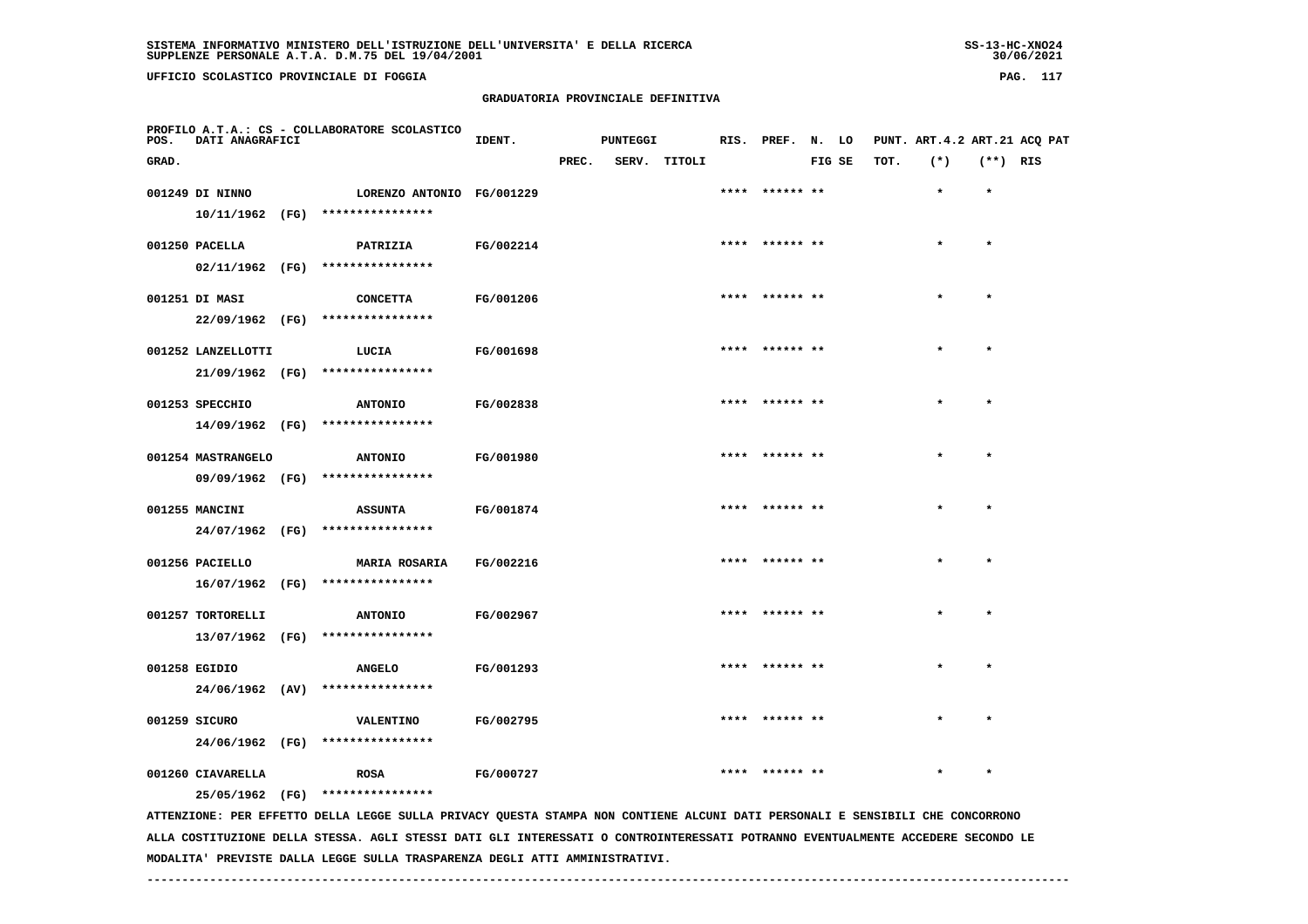**UFFICIO SCOLASTICO PROVINCIALE DI FOGGIA PAG. 118**

 **PROFILO A.T.A.: CS - COLLABORATORE SCOLASTICO**

# **GRADUATORIA PROVINCIALE DEFINITIVA**

**IDENT.** PUNTEGGI RIS. PREF. N. LO PUNT. ART.4.2 ART.21 ACQ PAT

| GRAD. |                                      |      |                                               |           | PREC. | SERV. TITOLI |                | FIG SE | TOT. | $(*)$   | $(**)$ RIS |  |
|-------|--------------------------------------|------|-----------------------------------------------|-----------|-------|--------------|----------------|--------|------|---------|------------|--|
|       | 001261 POLIGNANO<br>25/05/1962 (FG)  |      | MARIA OLMITELLA FG/002418<br>**************** |           |       |              | **** ****** ** |        |      | $\star$ | $\star$    |  |
|       | 001262 LAMBRESA                      |      | <b>GIUSEPPE</b>                               | FG/001695 |       |              | **** ****** ** |        |      | $\star$ | $\star$    |  |
|       | 23/05/1962 (FG)<br>001263 BEVILACQUA |      | ****************<br><b>FRANCO ANGELO</b>      | FG/000403 |       |              | **** ****** ** |        |      | $\star$ | $\star$    |  |
|       | 20/05/1962 (FG)<br>001264 DI MAGGIO  |      | ****************<br><b>GENNARO</b>            | FG/001197 |       |              | **** ****** ** |        |      | $\star$ | $\star$    |  |
|       | 15/05/1962 (FG)                      |      | ****************                              |           |       |              |                |        |      |         |            |  |
|       | 001265 RUBINO<br>12/05/1962 (FG)     |      | <b>GIACOMO</b><br>****************            | FG/002585 |       |              | **** ****** ** |        |      | $\star$ | $\star$    |  |
|       | 001266 MORENA<br>25/04/1962 (FG)     |      | LUCIA<br>****************                     | FG/002120 |       |              | **** ****** ** |        |      | $\star$ | $\star$    |  |
|       | 001267 CANNATA                       |      | <b>LIBERA</b><br>****************             | FG/000551 |       |              | **** ****** ** |        |      | $\star$ | $\star$    |  |
|       | 24/04/1962 (FG)<br>001268 DEL PRIORE |      | LUCIA                                         | FG/001046 |       |              | **** ****** ** |        |      | $\star$ | $\star$    |  |
|       | 13/04/1962 (FG)<br>001269 CURIALE    |      | ****************<br>LINA                      | FG/000909 |       |              | **** ****** ** |        |      | $\star$ | $\star$    |  |
|       | 21/03/1962                           | (FG) | ****************                              |           |       |              |                |        |      |         |            |  |

 **001270 PRINCIGALLO ALDO FG/002455 \*\*\*\* \*\*\*\*\*\* \*\* \* \***

 **06/03/1962 (FG) \*\*\*\*\*\*\*\*\*\*\*\*\*\*\*\* 001271 PARENTE GAETANA FG/002289 \*\*\*\* \*\*\*\*\*\* \*\* \* \* 04/02/1962 (BA) \*\*\*\*\*\*\*\*\*\*\*\*\*\*\*\***

 **001272 SCARINGI ANTONIO FG/002735 \*\*\*\* \*\*\*\*\*\* \*\* \* \* 01/02/1962 (FG) \*\*\*\*\*\*\*\*\*\*\*\*\*\*\*\***

 **ATTENZIONE: PER EFFETTO DELLA LEGGE SULLA PRIVACY QUESTA STAMPA NON CONTIENE ALCUNI DATI PERSONALI E SENSIBILI CHE CONCORRONO ALLA COSTITUZIONE DELLA STESSA. AGLI STESSI DATI GLI INTERESSATI O CONTROINTERESSATI POTRANNO EVENTUALMENTE ACCEDERE SECONDO LE MODALITA' PREVISTE DALLA LEGGE SULLA TRASPARENZA DEGLI ATTI AMMINISTRATIVI.**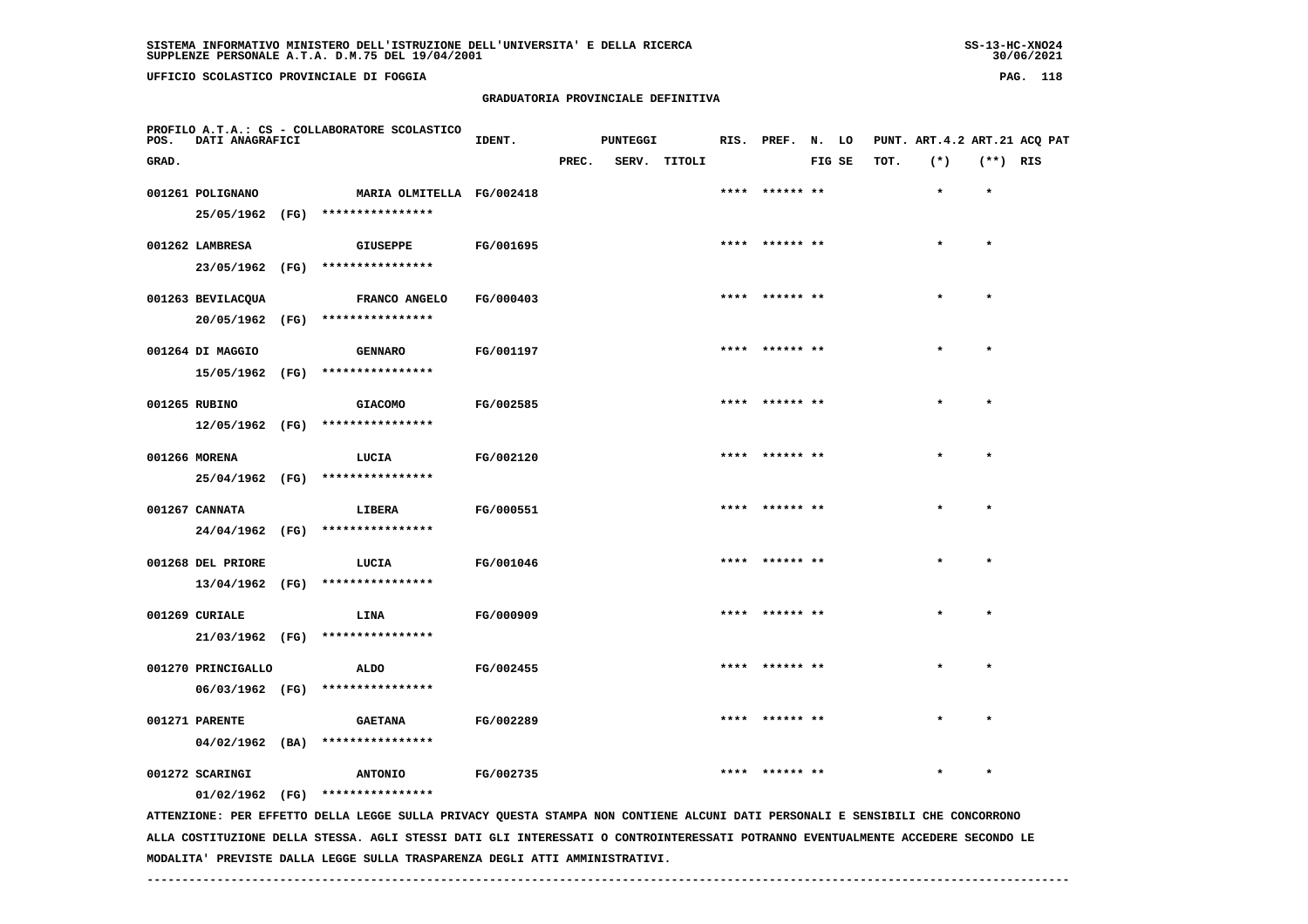**UFFICIO SCOLASTICO PROVINCIALE DI FOGGIA PAG. 119**

 **PROFILO A.T.A.: CS - COLLABORATORE SCOLASTICO**

#### **GRADUATORIA PROVINCIALE DEFINITIVA**

 **GRAD. PREC. SERV. TITOLI FIG SE TOT. (\*) (\*\*) RIS**

**IDENT.** PUNTEGGI RIS. PREF. N. LO PUNT. ART.4.2 ART.21 ACQ PAT

| 001273 CARRILLO  | <b>AGATA</b>                                                                                                                  | FG/000628        |  | **** ****** **  |  |         |
|------------------|-------------------------------------------------------------------------------------------------------------------------------|------------------|--|-----------------|--|---------|
|                  | 08/01/1962 (FG) ****************                                                                                              |                  |  |                 |  |         |
| 001274 GUERRA    | <b>LEONARDO</b>                                                                                                               | FG/001591        |  | **** ****** **  |  | $\star$ |
|                  |                                                                                                                               |                  |  |                 |  |         |
|                  | 07/01/1962 (FG) ****************                                                                                              |                  |  |                 |  |         |
| 001275 PETRONI   | <b>DANIELE</b>                                                                                                                | FG/002363        |  | **** ****** **  |  | $\star$ |
|                  | 05/01/1962 (FG) ****************                                                                                              |                  |  |                 |  |         |
| 001276 MELIOTA   | VITO PAOLO                                                                                                                    | <b>FG/002034</b> |  | **** ****** **  |  | $\star$ |
|                  |                                                                                                                               |                  |  |                 |  |         |
|                  | $03/01/1962$ (BA) ****************                                                                                            |                  |  |                 |  |         |
| 001277 SOLDANO   | <b>MARIA TOMMASO</b>                                                                                                          | FG/002819        |  | **** ****** **  |  | $\star$ |
|                  | $11/12/1961$ (FG) *****************                                                                                           |                  |  |                 |  |         |
|                  |                                                                                                                               |                  |  | **** ****** **  |  | $\star$ |
| 001278 BORSOI    | <b>RITA</b>                                                                                                                   | FG/000456        |  |                 |  |         |
|                  | 05/12/1961 (TV) ****************                                                                                              |                  |  |                 |  |         |
| 001279 MARTINO   | MICHELINA                                                                                                                     | FG/001957        |  | **** ****** **  |  | $\star$ |
|                  | 05/12/1961 (FG) ****************                                                                                              |                  |  |                 |  |         |
|                  |                                                                                                                               |                  |  |                 |  |         |
| 001280 POTITO    | <b>ANTONIO</b>                                                                                                                | FG/002442        |  | **** ****** **  |  | $\star$ |
|                  | 01/12/1961 (FG) ****************                                                                                              |                  |  |                 |  |         |
| 001281 DI SABATO | <b>GIACOMO</b>                                                                                                                | FG/001253        |  | **** ****** **  |  |         |
|                  | 26/11/1961 (FG) ****************                                                                                              |                  |  |                 |  |         |
|                  |                                                                                                                               |                  |  |                 |  |         |
| 001282 SCOPPA    | MICHELE                                                                                                                       | FG/002773        |  | **** ****** **  |  |         |
|                  | 26/11/1961 (FG) ****************                                                                                              |                  |  |                 |  |         |
| 001283 EPISCOPO  | MARCO CLAUDIO                                                                                                                 | FG/001296        |  | **** ****** **  |  |         |
|                  | 22/11/1961 (FG) ****************                                                                                              |                  |  |                 |  |         |
|                  |                                                                                                                               |                  |  |                 |  |         |
| 001284 CASALUCCI | ORNELLA                                                                                                                       | FG/000632        |  | ****  ****** ** |  | $\star$ |
|                  | 30/10/1961 (FG) ****************                                                                                              |                  |  |                 |  |         |
|                  | ATTENZIONE: PER EFFETTO DELLA LEGGE SULLA PRIVACY QUESTA STAMPA NON CONTIENE ALCUNI DATI PERSONALI E SENSIBILI CHE CONCORRONO |                  |  |                 |  |         |

 **ALLA COSTITUZIONE DELLA STESSA. AGLI STESSI DATI GLI INTERESSATI O CONTROINTERESSATI POTRANNO EVENTUALMENTE ACCEDERE SECONDO LE MODALITA' PREVISTE DALLA LEGGE SULLA TRASPARENZA DEGLI ATTI AMMINISTRATIVI.**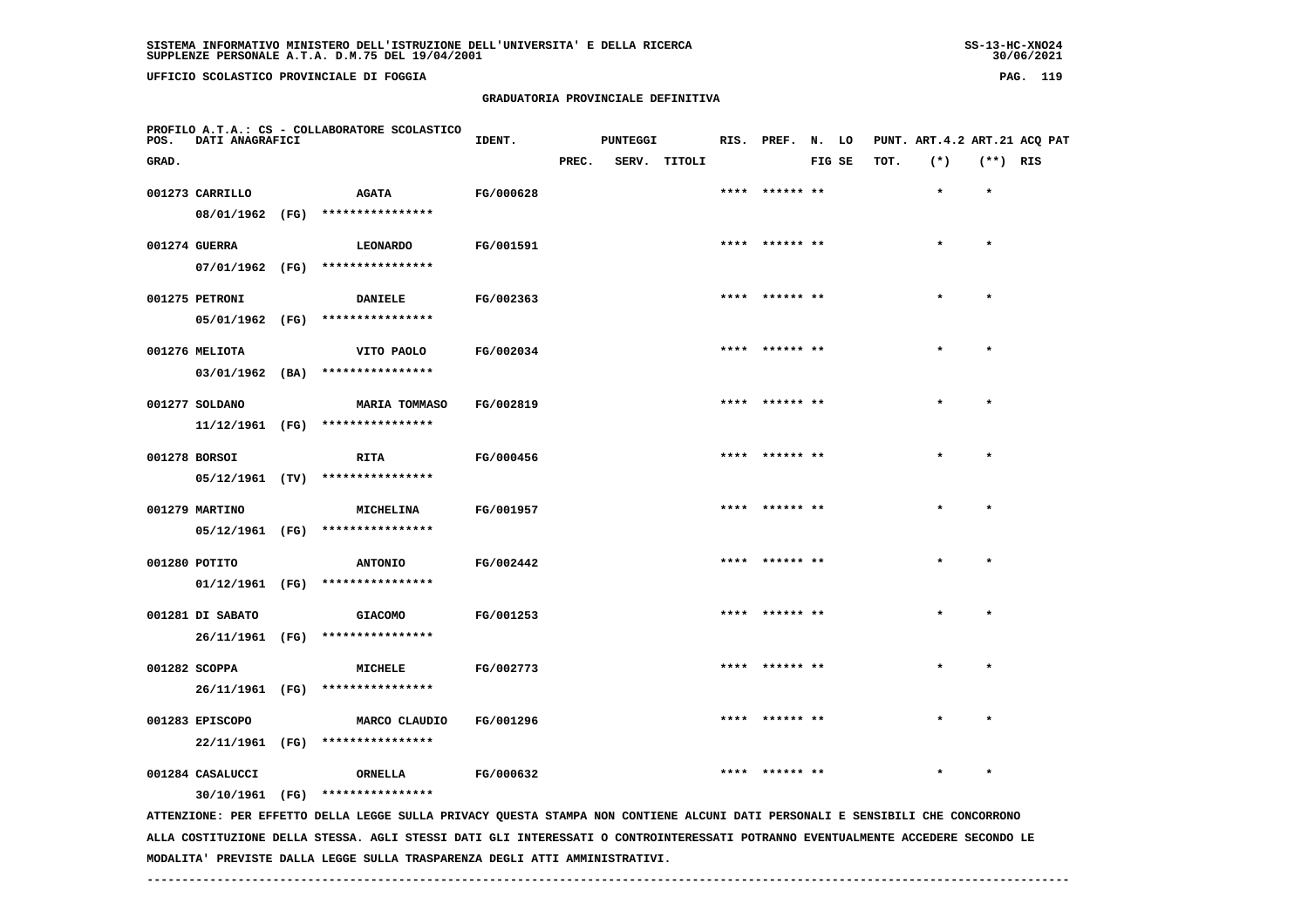**UFFICIO SCOLASTICO PROVINCIALE DI FOGGIA PAG. 120**

 **PROFILO A.T.A.: CS - COLLABORATORE SCOLASTICO**

 **05/10/1961 (FG) \*\*\*\*\*\*\*\*\*\*\*\*\*\*\*\***

# **GRADUATORIA PROVINCIALE DEFINITIVA**

 **GRAD. PREC. SERV. TITOLI FIG SE TOT. (\*) (\*\*) RIS**

| 001285 RIGILLO |      | <b>MARIA</b>     | FG/002534 |      | **** ****** ** | $\star$ | $\star$ |
|----------------|------|------------------|-----------|------|----------------|---------|---------|
| 24/10/1961     | (AV) | **************** |           |      |                |         |         |
| 001286 SGHERZI |      | PIERINA          | FG/002791 | **** | ****** **      | $\star$ | $\star$ |
| 21/10/1961     | (FG) | **************** |           |      |                |         |         |
| 001287 RUSSI   |      | RITA             | FG/002600 | **** | ****** **      | $\star$ | $\star$ |
| 15/10/1961     | (FG) | **************** |           |      |                |         |         |
| 001288 SAVINO  |      | <b>ANTONIO</b>   | FG/002712 | **** | ****** **      | $\star$ | $\star$ |
| 06/10/1961     | (FG) | **************** |           |      |                |         |         |
| 001289 CICIONI |      | CINZIA MARIA     | FG/000737 | **** | ****** **      | $\star$ | $\star$ |
| $A = 14A14A74$ |      |                  |           |      |                |         |         |

**IDENT.** PUNTEGGI RIS. PREF. N. LO PUNT. ART.4.2 ART.21 ACQ PAT

| 001290 LONGO |            |      | ANNA PIA         | FG/001809 | **** ****** ** | $\star$ |  |
|--------------|------------|------|------------------|-----------|----------------|---------|--|
|              | 03/10/1961 | (FG) | **************** |           |                |         |  |

| 001291 FARANO | ALFONSO RENATO         | FG/001333 | ****  ****** ** |  |  |
|---------------|------------------------|-----------|-----------------|--|--|
| 01/10/1961    | (FG) ***************** |           |                 |  |  |

 **001292 ACCADIA ANGELO FG/000228 \*\*\*\* \*\*\*\*\*\* \*\* \* \* 27/09/1961 (FG) \*\*\*\*\*\*\*\*\*\*\*\*\*\*\*\***001293 LAROCCA **MARIA ROSA FG/001713** \*\*\*\* \*\*\*\*\*\* \*\* \* \* \* \*

 **25/09/1961 (PZ) \*\*\*\*\*\*\*\*\*\*\*\*\*\*\*\* 001294 VERGURA ROSA FG/003079 \*\*\*\* \*\*\*\*\*\* \*\* \* \* 09/09/1961 (FG) \*\*\*\*\*\*\*\*\*\*\*\*\*\*\*\* 001295 ANGELILLIS ANTONIO FG/000278 \*\*\*\* \*\*\*\*\*\* \*\* \* \***

 **02/09/1961 (FG) \*\*\*\*\*\*\*\*\*\*\*\*\*\*\*\***

 **001296 FIORE MARGHERITA FG/001382 \*\*\*\* \*\*\*\*\*\* \*\* \* \* 26/08/1961 (FG) \*\*\*\*\*\*\*\*\*\*\*\*\*\*\*\***

 **ATTENZIONE: PER EFFETTO DELLA LEGGE SULLA PRIVACY QUESTA STAMPA NON CONTIENE ALCUNI DATI PERSONALI E SENSIBILI CHE CONCORRONO ALLA COSTITUZIONE DELLA STESSA. AGLI STESSI DATI GLI INTERESSATI O CONTROINTERESSATI POTRANNO EVENTUALMENTE ACCEDERE SECONDO LE MODALITA' PREVISTE DALLA LEGGE SULLA TRASPARENZA DEGLI ATTI AMMINISTRATIVI.**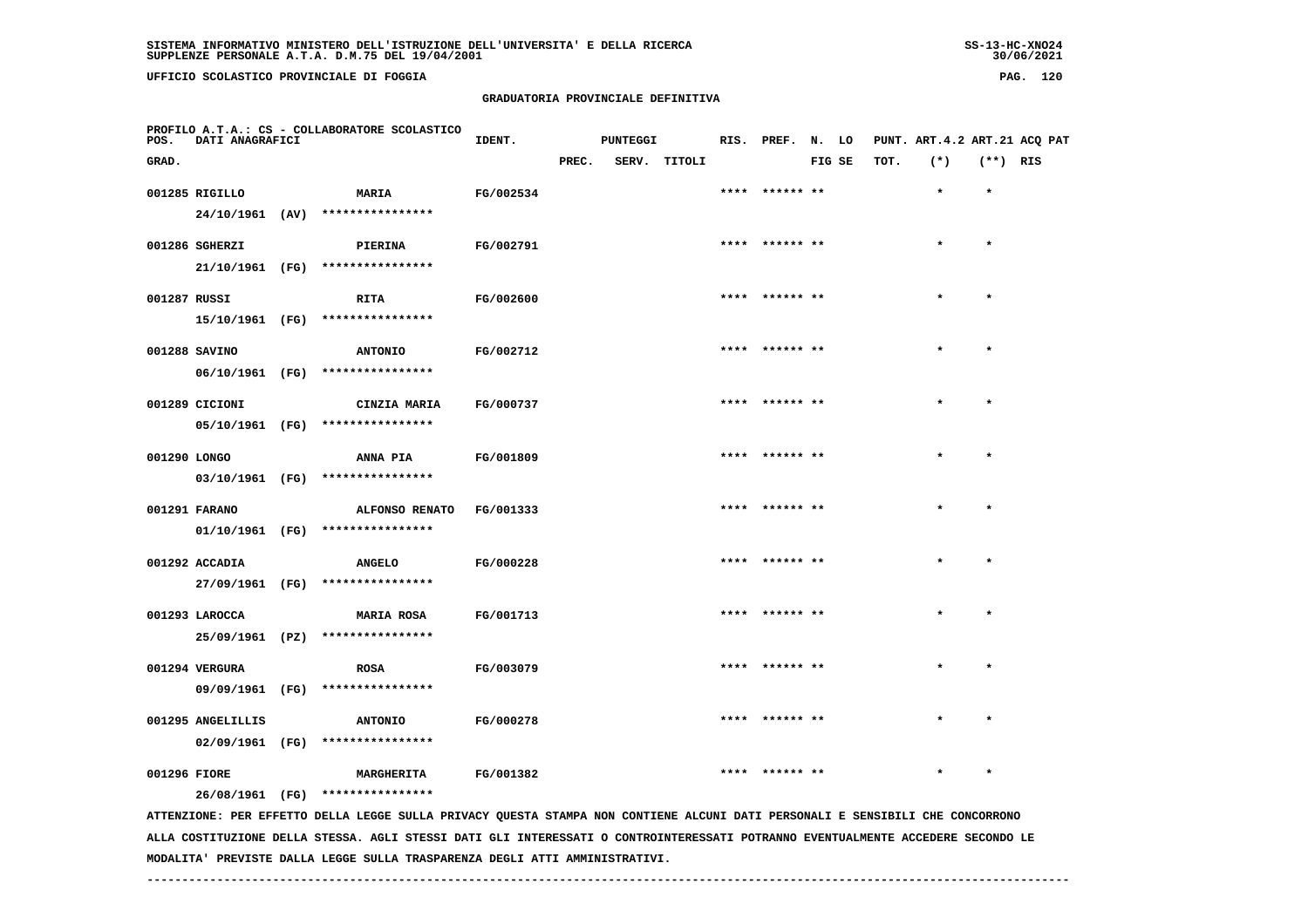**UFFICIO SCOLASTICO PROVINCIALE DI FOGGIA PAG. 121**

 **PROFILO A.T.A.: CS - COLLABORATORE SCOLASTICO**

# **GRADUATORIA PROVINCIALE DEFINITIVA**

 **GRAD. PREC. SERV. TITOLI FIG SE TOT. (\*) (\*\*) RIS**

**IDENT.** PUNTEGGI RIS. PREF. N. LO PUNT. ART.4.2 ART.21 ACQ PAT

|              | 001297 DE MARCO  | MARIO ROBERTO                                                                                                                 | FG/001061 |  | **** ****** **  |           | $\star$ |
|--------------|------------------|-------------------------------------------------------------------------------------------------------------------------------|-----------|--|-----------------|-----------|---------|
|              | 07/08/1961 (FG)  | ****************                                                                                                              |           |  |                 |           |         |
| 001298 LUZZI |                  | <b>DONATO</b>                                                                                                                 | FG/001841 |  | **** ****** **  | $\star$   |         |
|              | 04/08/1961 (FG)  | ****************                                                                                                              |           |  |                 |           |         |
|              |                  |                                                                                                                               |           |  |                 |           |         |
|              | 001299 SCOPECE   | GIOVANNI                                                                                                                      | FG/002767 |  | **** ****** **  | *         | $\star$ |
|              | 21/05/1961 (FG)  | ****************                                                                                                              |           |  |                 |           |         |
|              | 001300 SCARINZI  | <b>RITA</b>                                                                                                                   | FG/000201 |  | **** ****** **  | $\star$   | $\star$ |
|              | 20/05/1961 (FG)  | ****************                                                                                                              |           |  |                 |           |         |
| 001301 CASSA |                  | LUIGI                                                                                                                         | FG/000647 |  | ****  ****** ** | $\star$   | $\star$ |
|              |                  | 07/05/1961 (FG) ****************                                                                                              |           |  |                 |           |         |
|              |                  |                                                                                                                               |           |  |                 |           |         |
| 001302 RIZZI |                  | <b>GIUSEPPE</b>                                                                                                               | FG/002556 |  | **** ****** **  |           |         |
|              | 01/05/1961 (FG)  | ****************                                                                                                              |           |  |                 |           |         |
|              | 001303 FALCETTA  | RICCARDINA                                                                                                                    | FG/001320 |  | **** ****** **  |           |         |
|              |                  | $17/04/1961$ (TO) ****************                                                                                            |           |  |                 |           |         |
|              |                  |                                                                                                                               |           |  |                 |           |         |
|              | 001304 MANDUZIO  | <b>MATTEO</b><br>****************                                                                                             | FG/001882 |  | **** ****** **  |           |         |
|              | 28/03/1961 (FG)  |                                                                                                                               |           |  |                 |           |         |
|              | 001305 TELERA    | <b>MATTEO</b>                                                                                                                 | FG/002925 |  | **** ****** **  |           |         |
|              | 26/03/1961 (FG)  | ****************                                                                                                              |           |  |                 |           |         |
|              | 001306 CARDONE   | <b>GRAZIA</b>                                                                                                                 | FG/000112 |  | **** ****** **  | $\bullet$ |         |
|              | 19/03/1961 (FG)  | ****************                                                                                                              |           |  |                 |           |         |
|              |                  |                                                                                                                               |           |  |                 |           |         |
|              | 001307 CHIAVUZZI | <b>MARIA</b>                                                                                                                  | FG/000695 |  | **** ****** **  | $\star$   |         |
|              | 09/03/1961 (FG)  | ****************                                                                                                              |           |  |                 |           |         |
|              | 001308 LOLATTE   | VALLEVERDINA ANN FG/001798                                                                                                    |           |  | **** ****** **  | *         | $\star$ |
|              | 07/03/1961 (FG)  | ****************                                                                                                              |           |  |                 |           |         |
|              |                  | ATTENZIONE: PER EFFETTO DELLA LEGGE SULLA PRIVACY QUESTA STAMPA NON CONTIENE ALCUNI DATI PERSONALI E SENSIBILI CHE CONCORRONO |           |  |                 |           |         |

 **ALLA COSTITUZIONE DELLA STESSA. AGLI STESSI DATI GLI INTERESSATI O CONTROINTERESSATI POTRANNO EVENTUALMENTE ACCEDERE SECONDO LE MODALITA' PREVISTE DALLA LEGGE SULLA TRASPARENZA DEGLI ATTI AMMINISTRATIVI.**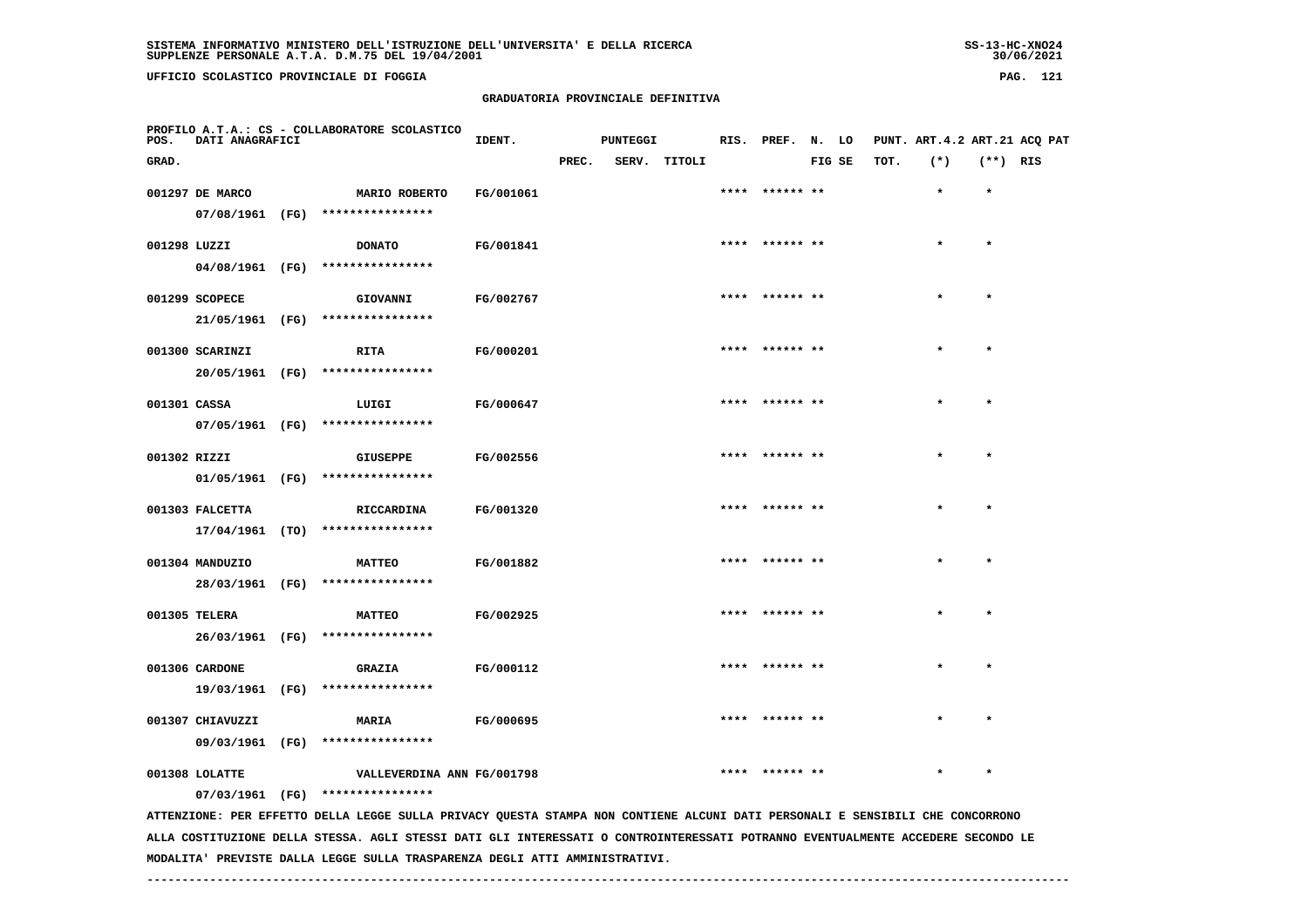**UFFICIO SCOLASTICO PROVINCIALE DI FOGGIA PAG. 122**

 **PROFILO A.T.A.: CS - COLLABORATORE SCOLASTICO**

#### **GRADUATORIA PROVINCIALE DEFINITIVA**

| PROFILO A.T.A.: CS - COLLABORATORE SCOLASTICO<br>POS.<br>DATI ANAGRAFICI |               | IDENT.    |       | <b>PUNTEGGI</b> |        | RIS. PREF. N.  | LO     |      | PUNT. ART.4.2 ART.21 ACO PAT |        |     |
|--------------------------------------------------------------------------|---------------|-----------|-------|-----------------|--------|----------------|--------|------|------------------------------|--------|-----|
| GRAD.                                                                    |               |           | PREC. | SERV.           | TITOLI |                | FIG SE | тот. | $(*)$                        | $(**)$ | RIS |
| 001309 LUPOLI                                                            | <b>GRAZIA</b> | FG/001839 |       |                 |        | **** ****** ** |        |      |                              | *      |     |

|              | 001309 LUPOLI    |      | GRAZIA                           | FG/001839 | **** ****** ** |           |
|--------------|------------------|------|----------------------------------|-----------|----------------|-----------|
|              |                  |      | 01/03/1961 (FG) **************** |           |                |           |
|              | 001310 VALERIO   |      | <b>GIUSEPPE</b>                  | FG/003054 | **** ****** ** | ÷         |
|              | 18/02/1961 (FG)  |      | ****************                 |           |                |           |
|              | 001311 SALERNO   |      | <b>GIUSEPPINA</b>                | FG/002655 | **** ****** ** | $\star$   |
|              |                  |      |                                  |           |                |           |
|              | 13/02/1961 (FG)  |      | ****************                 |           |                |           |
| 001312 COLIA |                  |      | <b>FRANCESCO</b>                 | FG/000823 | **** ****** ** | $\star$   |
|              | 12/02/1961 (FG)  |      | ****************                 |           |                |           |
|              | 001313 D'ONOFRIO |      | <b>MARIA ROSARIA</b>             | FG/001285 | **** ****** ** |           |
|              |                  |      |                                  |           |                |           |
|              |                  |      | 09/02/1961 (FG) **************** |           |                |           |
|              | 001314 DI COSMO  |      | <b>VINCENZO</b>                  | FG/001159 | **** ****** ** |           |
|              |                  |      | 07/02/1961 (FG) **************** |           |                |           |
|              | 001315 GALENO    |      | TERESA ANNA ROSA FG/001450       |           | **** ****** ** |           |
|              |                  |      | 07/02/1961 (CE) **************** |           |                |           |
|              |                  |      |                                  |           |                |           |
|              | 001316 LA PORTA  |      | LUCIA                            | FG/001708 |                |           |
|              | 29/01/1961 (FG)  |      | ****************                 |           |                |           |
|              | 001317 ERRAMONE  |      | <b>ALFREDO</b>                   | FG/001298 | **** ****** ** |           |
|              |                  |      | 13/01/1961 (FG) **************** |           |                |           |
|              |                  |      |                                  |           |                |           |
|              | 001318 PALUMBO   |      | <b>GENNARO</b>                   | FG/002252 | **** ****** ** | $\bullet$ |
|              | 16/12/1960 (FG)  |      | ****************                 |           |                |           |
|              | 001319 BENEDUCE  |      | FRANCESCO PIO                    | FG/000389 | **** ****** ** |           |
|              |                  |      | ****************                 |           |                |           |
|              | 09/12/1960 (FG)  |      |                                  |           |                |           |
|              | 001320 CARRABBA  |      | GIUSEPPINA ALESS FG/000627       |           | **** ****** ** |           |
|              | 24/11/1960       | (GO) | ****************                 |           |                |           |

 **ATTENZIONE: PER EFFETTO DELLA LEGGE SULLA PRIVACY QUESTA STAMPA NON CONTIENE ALCUNI DATI PERSONALI E SENSIBILI CHE CONCORRONO ALLA COSTITUZIONE DELLA STESSA. AGLI STESSI DATI GLI INTERESSATI O CONTROINTERESSATI POTRANNO EVENTUALMENTE ACCEDERE SECONDO LE MODALITA' PREVISTE DALLA LEGGE SULLA TRASPARENZA DEGLI ATTI AMMINISTRATIVI.**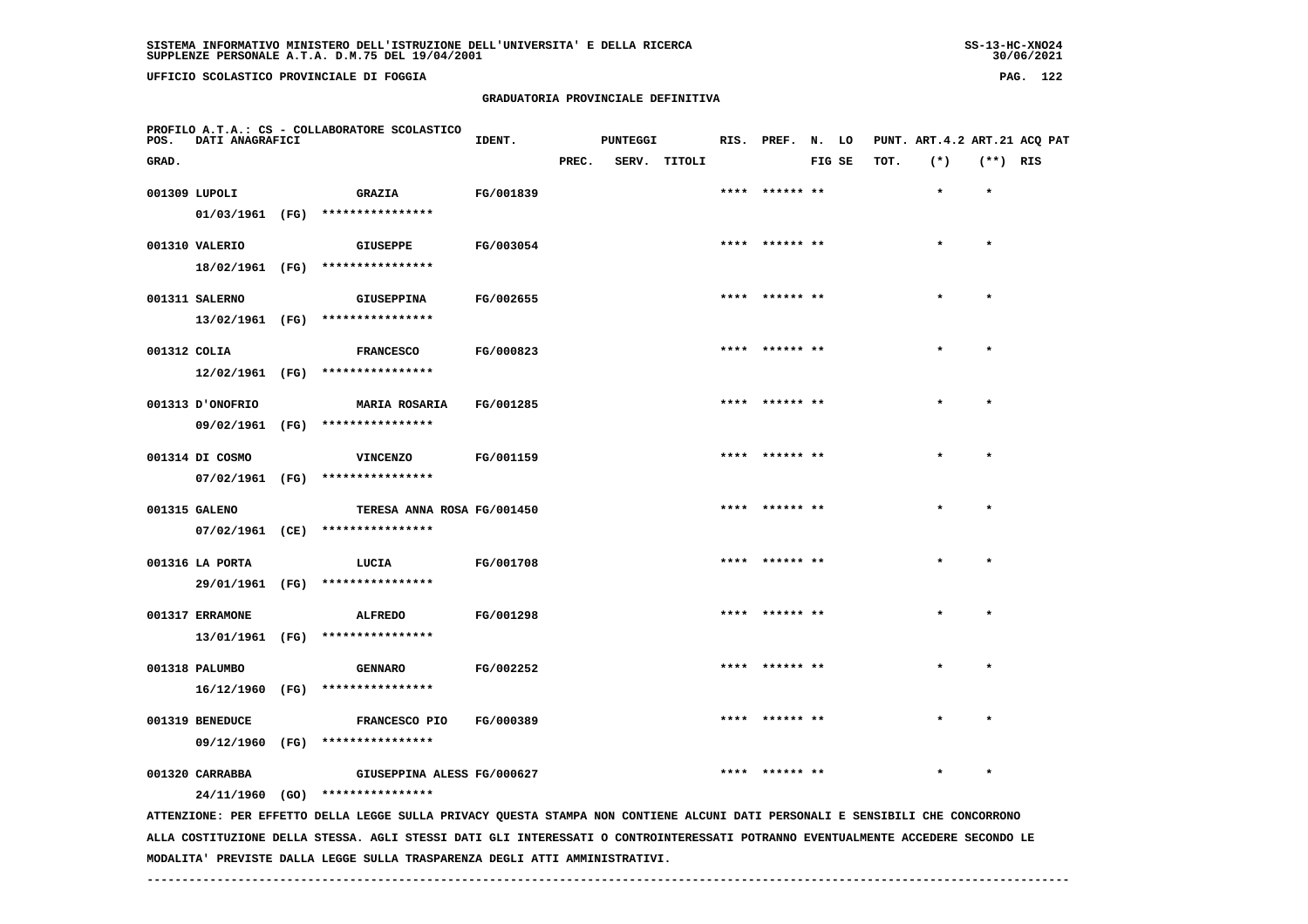**UFFICIO SCOLASTICO PROVINCIALE DI FOGGIA PAG. 123**

 **PROFILO A.T.A.: CS - COLLABORATORE SCOLASTICO**

#### **GRADUATORIA PROVINCIALE DEFINITIVA**

 **GRAD. PREC. SERV. TITOLI FIG SE TOT. (\*) (\*\*) RIS**

 **001321 MASTROPASQUA SILVIA FG/001981 \*\*\*\* \*\*\*\*\*\* \*\* \* \***

**IDENT.** PUNTEGGI RIS. PREF. N. LO PUNT. ART.4.2 ART.21 ACQ PAT

|  |                                |      | $10/11/1960$ (FG) ****************      |                  |                 |         |              |
|--|--------------------------------|------|-----------------------------------------|------------------|-----------------|---------|--------------|
|  | 001322 CIAGLIA                 |      | GIOVANNI FG/000703                      |                  | **** ****** **  | $\star$ | $\star$      |
|  |                                |      | 29/10/1960 (FG) ****************        |                  |                 |         |              |
|  | 001323 MANCINI                 |      | RAFFAELE FG/001879                      |                  | **** ****** **  | $\star$ | $\mathbf{A}$ |
|  |                                |      | 11/10/1960 (FG) ****************        |                  |                 |         |              |
|  | 001324 PIGNATARO<br>30/09/1960 |      | <b>MICHELE</b><br>(FG) **************** | FG/002384        | ****  ****** ** | $\star$ | ÷            |
|  | 001325 RUSSO                   |      | ANNA MARIA CRIST FG/002603              |                  | **** ****** **  | $\star$ | $\mathbf{A}$ |
|  |                                |      | 28/09/1960 (FG) ****************        |                  |                 |         |              |
|  | 001326 CAMASSA                 |      | <b>FRANCESCO</b>                        | <b>FG/000521</b> | **** ****** **  | $\star$ | $\lambda$    |
|  |                                |      | 06/09/1960 (FG) ****************        |                  |                 |         |              |
|  | 001327 CAGGESE                 |      | VINCENZO                                | FG/000496        | **** ****** **  | $\star$ |              |
|  |                                |      | 03/09/1960 (FG) *****************       |                  |                 |         |              |
|  | 001328 D'AVOLIO                |      | <b>NAZARENO</b>                         | <b>FG/000982</b> | **** ****** **  | $\star$ |              |
|  |                                |      | 31/08/1960 (FG) ****************        |                  |                 |         |              |
|  | 001329 URBANO                  |      | <b>CARMELA</b>                          | FG/003035        | **** ****** **  | $\star$ |              |
|  | 30/08/1960                     | (FG) | ****************                        |                  |                 |         |              |
|  |                                |      |                                         |                  |                 |         |              |

 **001330 SAVINO GIUSEPPE FG/002715 \*\*\*\* \*\*\*\*\*\* \*\* \* \* 22/08/1960 (FG) \*\*\*\*\*\*\*\*\*\*\*\*\*\*\*\* 001331 BERARDINO MARIA FG/000398 \*\*\*\* \*\*\*\*\*\* \*\* \* \* 24/07/1960 (FG) \*\*\*\*\*\*\*\*\*\*\*\*\*\*\*\***

 **001332 RUSSI DALIDA FG/002597 \*\*\*\* \*\*\*\*\*\* \*\* \* \***

 **11/07/1960 (FG) \*\*\*\*\*\*\*\*\*\*\*\*\*\*\*\***

 **ATTENZIONE: PER EFFETTO DELLA LEGGE SULLA PRIVACY QUESTA STAMPA NON CONTIENE ALCUNI DATI PERSONALI E SENSIBILI CHE CONCORRONO ALLA COSTITUZIONE DELLA STESSA. AGLI STESSI DATI GLI INTERESSATI O CONTROINTERESSATI POTRANNO EVENTUALMENTE ACCEDERE SECONDO LE MODALITA' PREVISTE DALLA LEGGE SULLA TRASPARENZA DEGLI ATTI AMMINISTRATIVI.**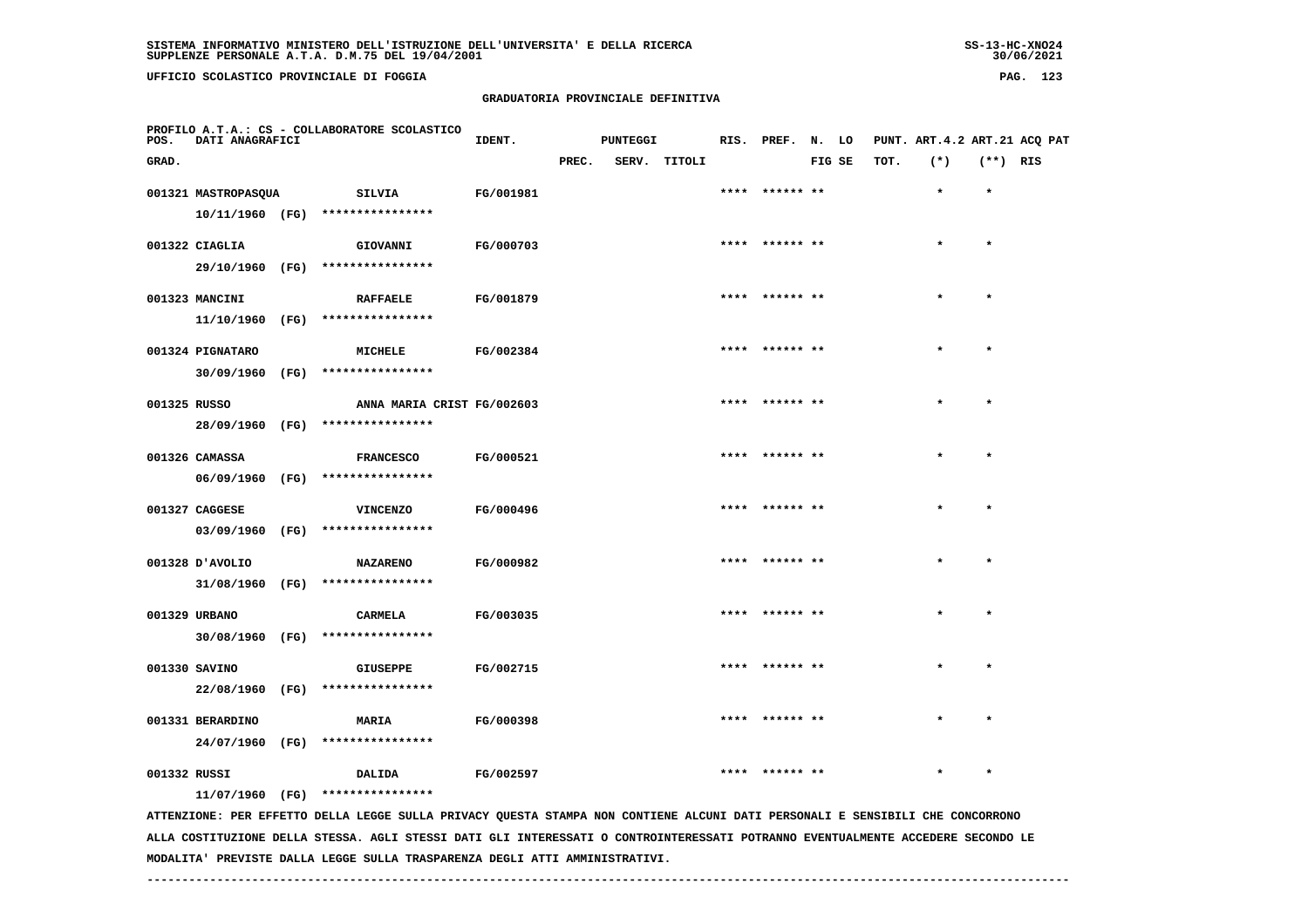**UFFICIO SCOLASTICO PROVINCIALE DI FOGGIA PAG. 124**

 **PROFILO A.T.A.: CS - COLLABORATORE SCOLASTICO**

# **GRADUATORIA PROVINCIALE DEFINITIVA**

**IDENT.** PUNTEGGI RIS. PREF. N. LO PUNT. ART.4.2 ART.21 ACQ PAT

| GRAD.        |                    |                                                                                                                                 |           | PREC. | SERV. TITOLI |      |                | FIG SE | TOT. | $(* )$    | $(**)$ RIS |  |
|--------------|--------------------|---------------------------------------------------------------------------------------------------------------------------------|-----------|-------|--------------|------|----------------|--------|------|-----------|------------|--|
|              | 001333 SANTAGATA   | RAFFAELA PIA ROS FG/002671                                                                                                      |           |       |              | **** | ****** **      |        |      | $\bullet$ | $\star$    |  |
|              |                    | 11/07/1960 (FG) ****************                                                                                                |           |       |              |      |                |        |      |           |            |  |
| 001334 BRUNO |                    | LUIGI                                                                                                                           | FG/000470 |       |              |      | **** ****** ** |        |      |           | $\bullet$  |  |
|              | 21/06/1960 (FG)    | ****************                                                                                                                |           |       |              |      |                |        |      |           |            |  |
|              | 001335 DI MARIA    | MARIO                                                                                                                           | FG/001203 |       |              | **** | ****** **      |        |      |           |            |  |
|              |                    | 12/06/1960 (FG) ****************                                                                                                |           |       |              |      |                |        |      |           |            |  |
|              | 001336 PAOLANTONIO | <b>PAOLO</b>                                                                                                                    | FG/002275 |       |              | **** |                |        |      |           |            |  |
|              | 26/05/1960 (FG)    | ****************                                                                                                                |           |       |              |      |                |        |      |           |            |  |
|              | 001337 ORTUSO      |                                                                                                                                 | FG/002213 |       |              | **** | ****** **      |        |      |           | $\star$    |  |
|              | 14/05/1960 (FG)    | <b>PASQUALE</b><br>****************                                                                                             |           |       |              |      |                |        |      |           |            |  |
|              |                    |                                                                                                                                 |           |       |              |      |                |        |      |           |            |  |
|              | 001338 IACOVIELLO  | CARMINE ANTONIO FG/001613<br>28/04/1960 (FG) ****************                                                                   |           |       |              |      | ****** **      |        |      |           | $\star$    |  |
|              |                    |                                                                                                                                 |           |       |              |      |                |        |      |           |            |  |
|              | 001339 SCIOTTA     | <b>ANTONIO</b>                                                                                                                  | FG/002755 |       |              |      | **** ****** ** |        |      |           | $\bullet$  |  |
|              | 26/02/1960 (FG)    | ****************                                                                                                                |           |       |              |      |                |        |      |           |            |  |
|              | 001340 COLAGROSSI  | <b>MARIA ROSARIA</b>                                                                                                            | FG/000812 |       |              | **** | ****** **      |        |      |           | $\star$    |  |
|              | 13/02/1960 (FG)    | ****************                                                                                                                |           |       |              |      |                |        |      |           |            |  |
|              | 001341 CILFONE     | <b>GIUSEPPE</b>                                                                                                                 | FG/000743 |       |              |      | ****** **      |        |      |           |            |  |
|              |                    | $11/02/1960$ (FG) ****************                                                                                              |           |       |              |      |                |        |      |           |            |  |
|              | 001342 MAGALDI     | <b>ANNA</b>                                                                                                                     | FG/000157 |       |              |      |                |        |      |           |            |  |
|              |                    | 05/02/1960 (FG) ****************                                                                                                |           |       |              |      |                |        |      |           |            |  |
|              | 001343 FAVALE      | MARIO                                                                                                                           | FG/001340 |       |              |      |                |        |      |           |            |  |
|              | 02/02/1960 (FG)    | ****************                                                                                                                |           |       |              |      |                |        |      |           |            |  |
|              | 001344 PALMIERI    | <b>ANGELO</b>                                                                                                                   | FG/002239 |       |              | **** | ****** **      |        |      |           | $\star$    |  |
|              | 02/02/1960 (FG)    | ****************                                                                                                                |           |       |              |      |                |        |      |           |            |  |
|              |                    | ATTENZIONE: PER EFFETTO DELLA LEGGE SULLA PRIVACY QUESTA STAMPA NON CONTIENE ALCUNI DATI PERSONALI E SENSIBILI CHE CONCORRONO   |           |       |              |      |                |        |      |           |            |  |
|              |                    | ALLA COSTITUZIONE DELLA STESSA. AGLI STESSI DATI GLI INTERESSATI O CONTROINTERESSATI POTRANNO EVENTUALMENTE ACCEDERE SECONDO LE |           |       |              |      |                |        |      |           |            |  |

 **MODALITA' PREVISTE DALLA LEGGE SULLA TRASPARENZA DEGLI ATTI AMMINISTRATIVI.**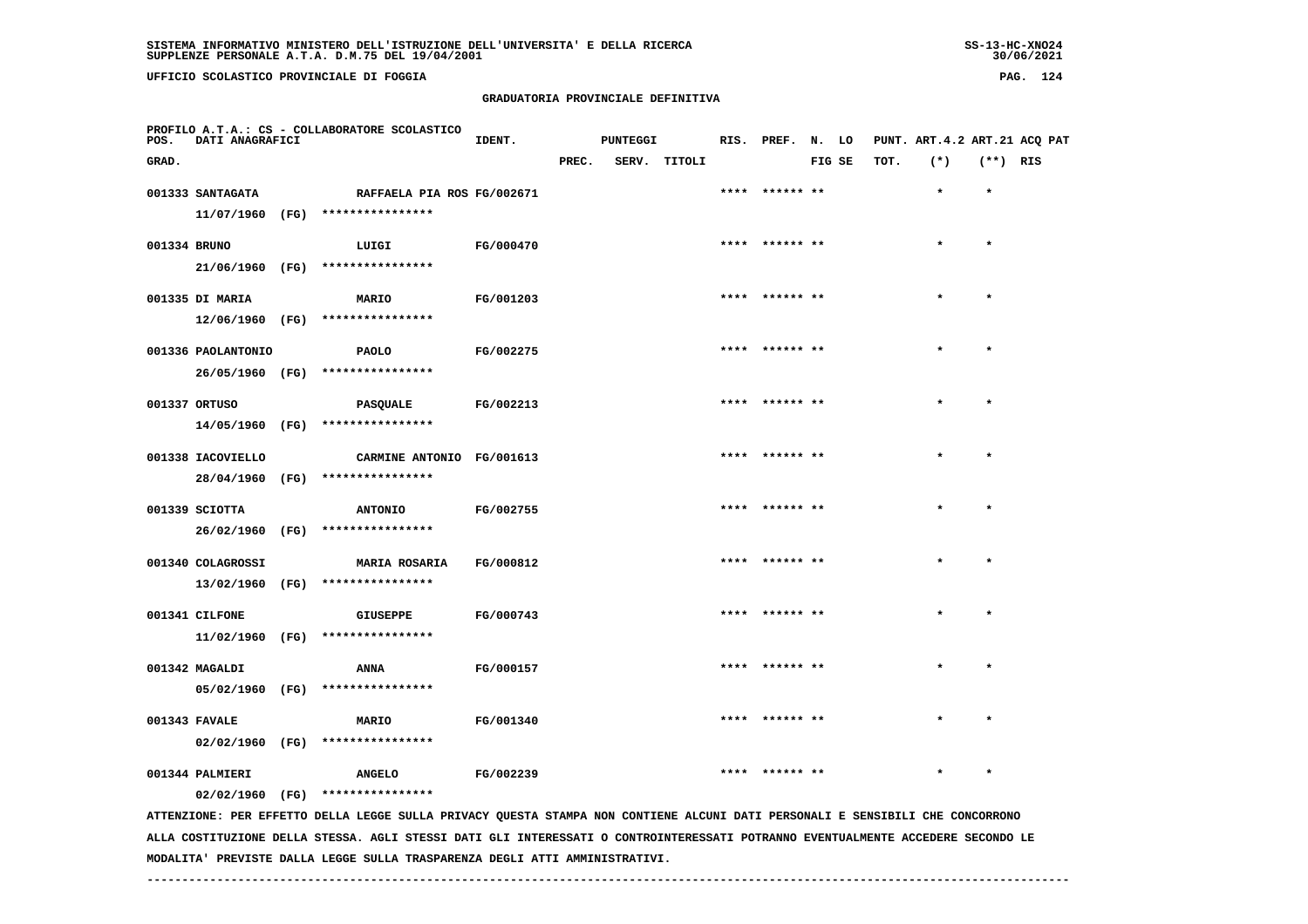**UFFICIO SCOLASTICO PROVINCIALE DI FOGGIA PAG. 125**

 **PROFILO A.T.A.: CS - COLLABORATORE SCOLASTICO**

# **GRADUATORIA PROVINCIALE DEFINITIVA**

 **GRAD. PREC. SERV. TITOLI FIG SE TOT. (\*) (\*\*) RIS**

**IDENT.** PUNTEGGI RIS. PREF. N. LO PUNT. ART.4.2 ART.21 ACQ PAT

|               | 001345 CIOCCA     | <b>ANGELINA</b>                  | FG/000756                                                                                                                       | **** ****** **  |         |
|---------------|-------------------|----------------------------------|---------------------------------------------------------------------------------------------------------------------------------|-----------------|---------|
|               |                   | 24/01/1960 (FG) **************** |                                                                                                                                 |                 |         |
| 001346 VECERA |                   | <b>MARIO RAFFAELE</b>            | FG/003061                                                                                                                       | **** ****** **  |         |
|               |                   | 19/01/1960 (FG) **************** |                                                                                                                                 |                 |         |
|               | 001347 IMPERIO    | <b>ANTONINO</b>                  | FG/001643                                                                                                                       | **** ****** **  |         |
|               |                   | 18/01/1960 (FG) **************** |                                                                                                                                 |                 |         |
|               |                   |                                  |                                                                                                                                 |                 |         |
|               | 001348 SCIUSCO    | ANNA                             | FG/002758                                                                                                                       |                 |         |
|               |                   | 17/01/1960 (FG) **************** |                                                                                                                                 |                 |         |
|               | 001349 TRICARICO  | <b>ANTONIO</b>                   | FG/002996                                                                                                                       | **** ****** **  |         |
|               |                   | 02/01/1960 (FG) **************** |                                                                                                                                 |                 |         |
|               |                   |                                  |                                                                                                                                 |                 |         |
|               | 001350 FABBROCIMO | <b>RAFFAELE</b>                  | FG/001313                                                                                                                       | **** ****** **  |         |
|               | $23/12/1959$ (NA) | ****************                 |                                                                                                                                 |                 |         |
|               | 001351 GALANO     | <b>ERMANIO</b>                   | FG/001443                                                                                                                       | **** ****** **  | $\star$ |
|               | 20/12/1959 (FG)   | ****************                 |                                                                                                                                 |                 |         |
|               |                   |                                  |                                                                                                                                 | **** ****** **  | $\star$ |
|               | 001352 BASILE     | GIUSEPPE<br>****************     | FG/000362                                                                                                                       |                 |         |
|               | 04/12/1959 (FG)   |                                  |                                                                                                                                 |                 |         |
|               | 001353 TALENTO    | ANNA MARIA                       | FG/002881                                                                                                                       | **** ****** **  |         |
|               | 06/11/1959 (FG)   | ****************                 |                                                                                                                                 |                 |         |
|               | 001354 D'ANTINO   | ANTONIO SANTO                    | FG/000957                                                                                                                       | **** ****** **  |         |
|               |                   | 02/11/1959 (FG) **************** |                                                                                                                                 |                 |         |
|               |                   |                                  |                                                                                                                                 |                 |         |
| 001355 PERTA  |                   | <b>MARIANNA</b>                  | FG/002350                                                                                                                       | **** ****** **  |         |
|               |                   | 25/10/1959 (FG) **************** |                                                                                                                                 |                 |         |
| 001356 RITOLI |                   | GIUSEPPE ANTONIO FG/002551       |                                                                                                                                 | ****  ****** ** |         |
|               |                   | 14/10/1959 (FG) **************** |                                                                                                                                 |                 |         |
|               |                   |                                  | ATTENZIONE: PER EFFETTO DELLA LEGGE SULLA PRIVACY QUESTA STAMPA NON CONTIENE ALCUNI DATI PERSONALI E SENSIBILI CHE CONCORRONO   |                 |         |
|               |                   |                                  | ALLA COSTITUZIONE DELLA STESSA. AGLI STESSI DATI GLI INTERESSATI O CONTROINTERESSATI POTRANNO EVENTUALMENTE ACCEDERE SECONDO LE |                 |         |

 **MODALITA' PREVISTE DALLA LEGGE SULLA TRASPARENZA DEGLI ATTI AMMINISTRATIVI.**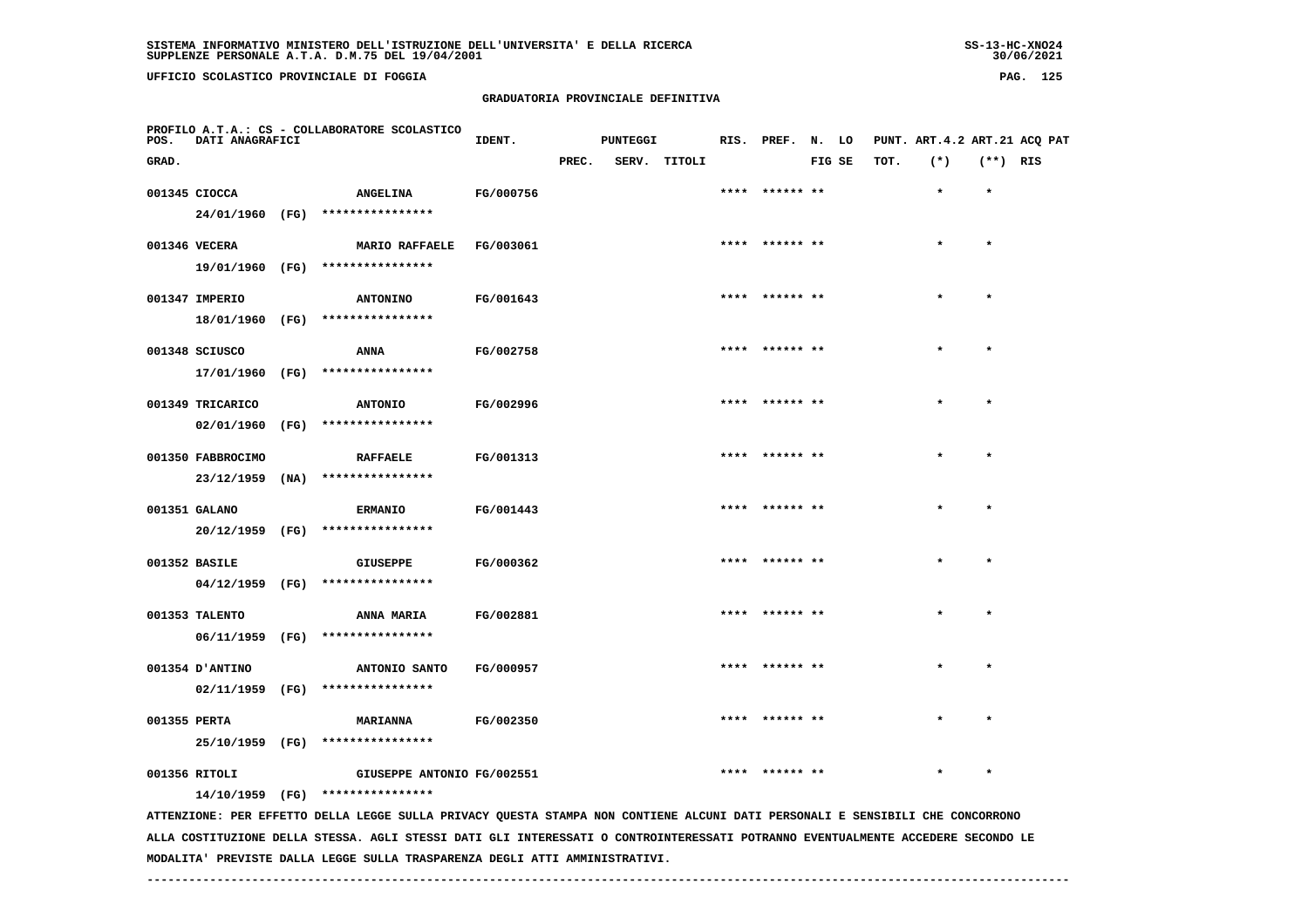**UFFICIO SCOLASTICO PROVINCIALE DI FOGGIA PAG. 126**

 **PROFILO A.T.A.: CS - COLLABORATORE SCOLASTICO**

# **GRADUATORIA PROVINCIALE DEFINITIVA**

 **GRAD. PREC. SERV. TITOLI FIG SE TOT. (\*) (\*\*) RIS**

 **001357 BOGNANI COSIMO FG/000436 \*\*\*\* \*\*\*\*\*\* \*\* \* \***

**IDENT.** PUNTEGGI RIS. PREF. N. LO PUNT. ART.4.2 ART.21 ACQ PAT

| 24/09/1959         | (FG) | **************** |           |                |         |         |
|--------------------|------|------------------|-----------|----------------|---------|---------|
| 001358 SANTORO     |      | ALFREDO          | FG/002680 | **** ****** ** | $\star$ | $\star$ |
| 23/09/1959         | (FG) | **************** |           |                |         |         |
| 001359 FACCHINI    |      | <b>MAURO</b>     | FG/001314 | **** ****** ** | $\star$ | $\star$ |
| 21/09/1959         | (BA) | **************** |           |                |         |         |
| 001360 VIVI MELINO |      | <b>ANNA</b>      | FG/003126 | **** ****** ** | $\star$ | $\star$ |
| 09/09/1959         | (NA) | **************** |           |                |         |         |
| 001361 CANDELA     |      | MICHELE          | FG/000541 | **** ****** ** | $\star$ | $\star$ |
| 22/08/1959         | (FG) | **************** |           |                |         |         |
| 001362 CASOLARO    |      | MICHELE          | FG/000642 | **** ****** ** | $\star$ | $\star$ |
| 15/08/1959         | (FG) | **************** |           |                |         |         |
| 001363 GUIDONE     |      | <b>ALFONSO</b>   | FG/001602 | **** ****** ** | $\star$ | $\star$ |
| 11/08/1959         | (FG) | **************** |           |                |         |         |
| 001364 SIGNORIELLO |      | <b>SAVINO</b>    | FG/002797 | **** ****** ** | $\star$ | $\star$ |
| 13/07/1959         | (FG) | **************** |           |                |         |         |

001366 GUALANO ANTONIETTA PALMA FG/001582 \*\*\*\*\* \*\*\* \*\*\* \*  **02/06/1959 (FG) \*\*\*\*\*\*\*\*\*\*\*\*\*\*\*\* 001367 LA MANNA MARIO FG/001691 \*\*\*\* \*\*\*\*\*\* \*\* \* \* 26/05/1959 (FG) \*\*\*\*\*\*\*\*\*\*\*\*\*\*\*\***

 **001368 TRAISCI FRANCESCO FG/002987 \*\*\*\* \*\*\*\*\*\* \*\* \* \***

 **25/05/1959 (FG) \*\*\*\*\*\*\*\*\*\*\*\*\*\*\*\***

 **04/06/1959 (FG) \*\*\*\*\*\*\*\*\*\*\*\*\*\*\*\***

 **ATTENZIONE: PER EFFETTO DELLA LEGGE SULLA PRIVACY QUESTA STAMPA NON CONTIENE ALCUNI DATI PERSONALI E SENSIBILI CHE CONCORRONO ALLA COSTITUZIONE DELLA STESSA. AGLI STESSI DATI GLI INTERESSATI O CONTROINTERESSATI POTRANNO EVENTUALMENTE ACCEDERE SECONDO LE MODALITA' PREVISTE DALLA LEGGE SULLA TRASPARENZA DEGLI ATTI AMMINISTRATIVI.**

 **001365 ROGGIA FRNACESCO FG/002564 \*\*\*\* \*\*\*\*\*\* \*\* \* \***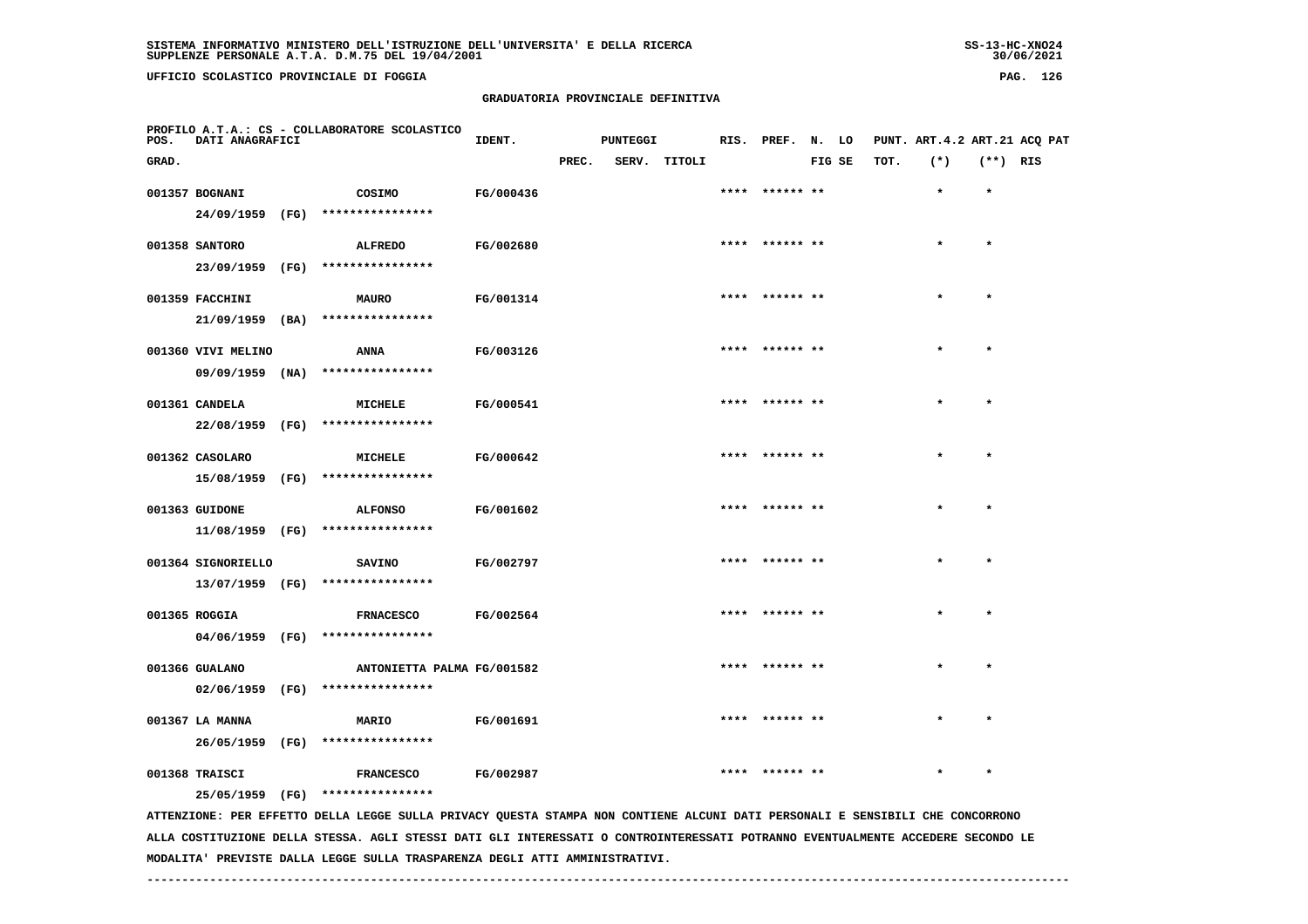**UFFICIO SCOLASTICO PROVINCIALE DI FOGGIA PAG. 127**

 **PROFILO A.T.A.: CS - COLLABORATORE SCOLASTICO**

# **GRADUATORIA PROVINCIALE DEFINITIVA**

**IDENT.** PUNTEGGI RIS. PREF. N. LO PUNT. ART.4.2 ART.21 ACQ PAT

| GRAD. |                    |                                                                                                                                 |           | PREC. | SERV. | TITOLI |                | FIG SE | TOT. | $(*)$ | $(**)$ RIS   |  |
|-------|--------------------|---------------------------------------------------------------------------------------------------------------------------------|-----------|-------|-------|--------|----------------|--------|------|-------|--------------|--|
|       | 001369 MASELLI     | MARIA LUIGIA                                                                                                                    | FG/001969 |       |       |        |                |        |      |       |              |  |
|       |                    | 07/05/1959 (FG) ****************                                                                                                |           |       |       |        |                |        |      |       |              |  |
|       |                    |                                                                                                                                 |           |       |       |        |                |        |      |       |              |  |
|       | 001370 CINQUEPALMI | <b>VINCENZO</b>                                                                                                                 | FG/000755 |       |       |        |                |        |      |       |              |  |
|       | 31/03/1959 (FG)    | ****************                                                                                                                |           |       |       |        |                |        |      |       |              |  |
|       | 001371 BALZANO     | MARCELLO GABRIEL FG/000341                                                                                                      |           |       |       |        | ****** **      |        |      |       | $\star$      |  |
|       |                    | 19/03/1959 (FG) ****************                                                                                                |           |       |       |        |                |        |      |       |              |  |
|       | 001372 FANOLLA     | <b>ANTONIO</b>                                                                                                                  | FG/001332 |       |       |        | ****** **      |        |      |       | $\bullet$    |  |
|       |                    | 17/03/1959 (FG) ****************                                                                                                |           |       |       |        |                |        |      |       |              |  |
|       |                    |                                                                                                                                 |           |       |       |        |                |        |      |       |              |  |
|       | 001373 CUCINIELLO  | CIRO                                                                                                                            | FG/000898 |       |       |        | ****** **      |        |      |       | $\mathbf{r}$ |  |
|       | 12/03/1959 (FG)    | ****************                                                                                                                |           |       |       |        |                |        |      |       |              |  |
|       | 001374 ROMANO      | <b>CONCETTA</b>                                                                                                                 | FG/000195 |       |       |        | **** ****** ** |        |      |       | $\star$      |  |
|       |                    | 26/02/1959 (FG) ****************                                                                                                |           |       |       |        |                |        |      |       |              |  |
|       |                    |                                                                                                                                 |           |       |       |        |                |        |      |       |              |  |
|       | 001375 MARTINO     | <b>MICHELINA</b>                                                                                                                | FG/001956 |       |       |        | **** ****** ** |        |      |       | $\star$      |  |
|       |                    | 19/02/1959 (EE) ****************                                                                                                |           |       |       |        |                |        |      |       |              |  |
|       | 001376 SCIARRA     | <b>ORONZO</b>                                                                                                                   | FG/002751 |       |       |        |                |        |      |       |              |  |
|       |                    | 10/02/1959 (FG) ****************                                                                                                |           |       |       |        |                |        |      |       |              |  |
|       | 001377 GUIDONE     | <b>FELICE</b>                                                                                                                   | FG/001604 |       |       |        |                |        |      |       |              |  |
|       |                    | 03/02/1959 (TO) ****************                                                                                                |           |       |       |        |                |        |      |       |              |  |
|       |                    |                                                                                                                                 |           |       |       |        |                |        |      |       |              |  |
|       | 001378 SCORZA      | MARIO                                                                                                                           | FG/002776 |       |       |        |                |        |      |       |              |  |
|       |                    | 19/01/1959 (FG) ****************                                                                                                |           |       |       |        |                |        |      |       |              |  |
|       | 001379 ADRIANI     | <b>FELICE</b>                                                                                                                   | FG/000245 |       |       |        |                |        |      |       | $\star$      |  |
|       |                    | 18/01/1959 (FG) ****************                                                                                                |           |       |       |        |                |        |      |       |              |  |
|       |                    |                                                                                                                                 |           |       |       |        |                |        |      |       |              |  |
|       | 001380 CAIZZI      | <b>ANTONIO</b>                                                                                                                  | FG/000506 |       |       |        |                |        |      |       |              |  |
|       |                    | 03/01/1959 (FG) ****************                                                                                                |           |       |       |        |                |        |      |       |              |  |
|       |                    | ATTENZIONE: PER EFFETTO DELLA LEGGE SULLA PRIVACY QUESTA STAMPA NON CONTIENE ALCUNI DATI PERSONALI E SENSIBILI CHE CONCORRONO   |           |       |       |        |                |        |      |       |              |  |
|       |                    | ALLA COSTITUZIONE DELLA STESSA. AGLI STESSI DATI GLI INTERESSATI O CONTROINTERESSATI POTRANNO EVENTUALMENTE ACCEDERE SECONDO LE |           |       |       |        |                |        |      |       |              |  |

 **MODALITA' PREVISTE DALLA LEGGE SULLA TRASPARENZA DEGLI ATTI AMMINISTRATIVI.**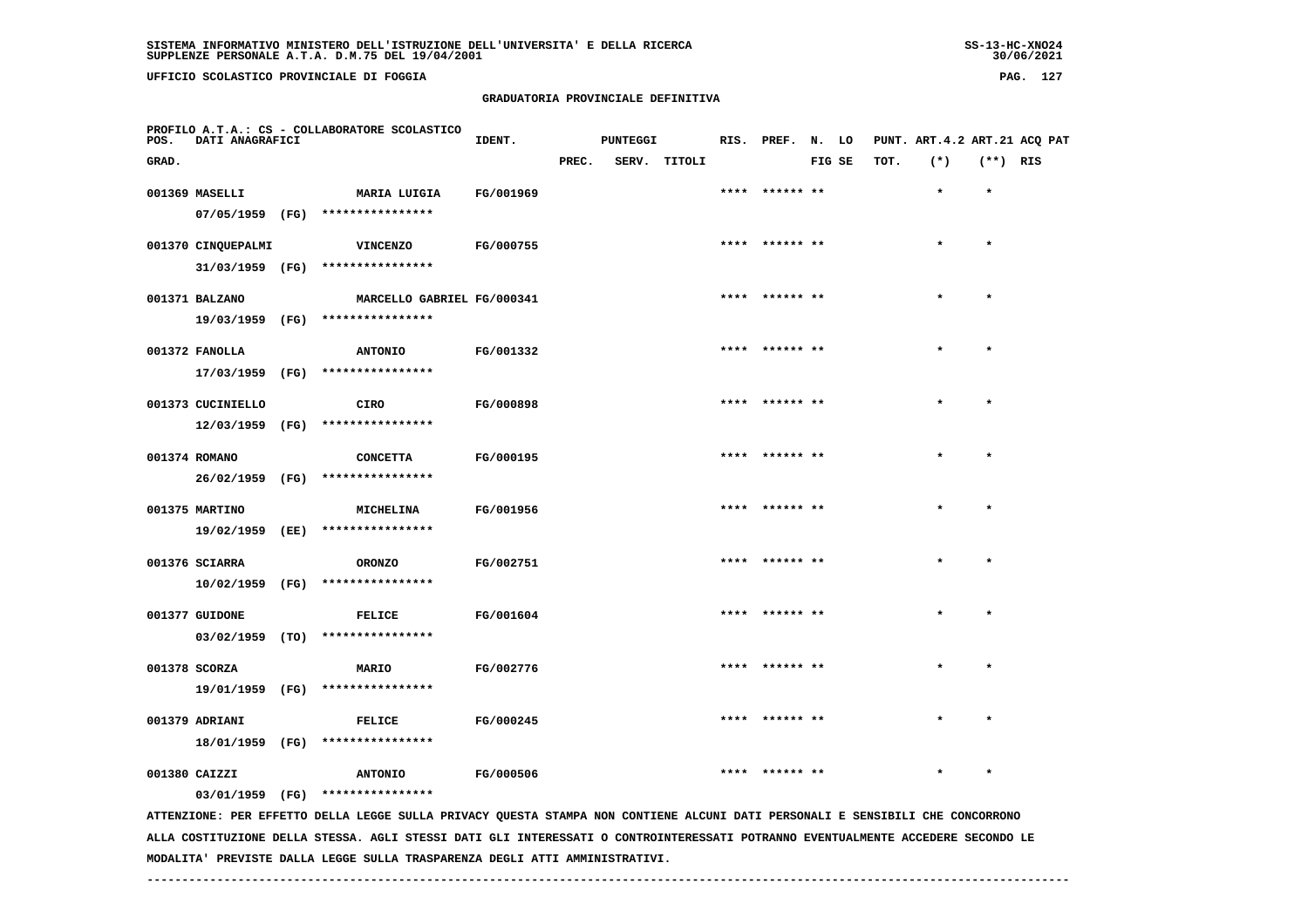**UFFICIO SCOLASTICO PROVINCIALE DI FOGGIA PAG. 128**

 **PROFILO A.T.A.: CS - COLLABORATORE SCOLASTICO**

# **GRADUATORIA PROVINCIALE DEFINITIVA**

 **GRAD. PREC. SERV. TITOLI FIG SE TOT. (\*) (\*\*) RIS**

 **001381 AGRUSTI FRANCESCO FG/000249 \*\*\*\* \*\*\*\*\*\* \*\* \* \***

**IDENT.** PUNTEGGI RIS. PREF. N. LO PUNT. ART.4.2 ART.21 ACQ PAT

| 26/12/1958                    | (FG) | ****************                   |           |                |         |         |
|-------------------------------|------|------------------------------------|-----------|----------------|---------|---------|
| 001382 BOCCAMAZZO             |      | <b>ROSA</b>                        | FG/000431 | **** ****** ** | $\star$ | $\star$ |
| 21/12/1958                    | (FG) | ****************                   |           |                |         |         |
| 001383 SCALZI                 |      | <b>ANTONIO</b>                     | FG/002722 | **** ****** ** | $\star$ | $\star$ |
| 18/12/1958                    | (IS) | ****************                   |           |                |         |         |
| 001384 MONTANARO              |      | <b>GERARDO</b>                     | FG/002107 | **** ****** ** | $\star$ | $\star$ |
| 08/12/1958                    | (FG) | ****************                   |           |                |         |         |
| 001385 ROSSINIELLO            |      | <b>UMBERTO</b>                     | FG/002580 | **** ****** ** | $\star$ | $\star$ |
| 24/11/1958                    | (FG) | ****************                   |           |                |         |         |
|                               |      |                                    |           | **** ****** ** | $\star$ | $\star$ |
| 001386 CORCETTI<br>08/11/1958 | (FG) | <b>MASSIMO</b><br>**************** | FG/000859 |                |         |         |
|                               |      |                                    |           |                |         |         |
| 001387 GAROFALO               | (FG) | LUIGI<br>****************          | FG/001468 | **** ****** ** | $\star$ | $\star$ |
| 25/10/1958                    |      |                                    |           |                |         |         |
| 001388 TERLIZZI               |      | <b>FILOMENA</b>                    | FG/002935 | **** ****** ** | $\star$ | $\star$ |
| 19/10/1958                    | (FG) | ****************                   |           |                |         |         |
| 001389 FERRUCCI               |      | <b>MICHELE</b>                     | FG/001365 | **** ****** ** | $\star$ | $\star$ |

 **17/10/1958 (FG) \*\*\*\*\*\*\*\*\*\*\*\*\*\*\*\***

 **001390 ARMINIO AMELIA FG/000106 \*\*\*\* \*\*\*\*\*\* \*\* \* \* 01/10/1958 (FG) \*\*\*\*\*\*\*\*\*\*\*\*\*\*\*\* 001391 GRILLO CATALDO FG/001575 \*\*\*\* \*\*\*\*\*\* \*\* \* \***

 **10/09/1958 (FG) \*\*\*\*\*\*\*\*\*\*\*\*\*\*\*\***

 **001392 GIULIANI FRANCESCO FG/001532 \*\*\*\* \*\*\*\*\*\* \*\* \* \***

 **19/08/1958 (FG) \*\*\*\*\*\*\*\*\*\*\*\*\*\*\*\***

 **ATTENZIONE: PER EFFETTO DELLA LEGGE SULLA PRIVACY QUESTA STAMPA NON CONTIENE ALCUNI DATI PERSONALI E SENSIBILI CHE CONCORRONO ALLA COSTITUZIONE DELLA STESSA. AGLI STESSI DATI GLI INTERESSATI O CONTROINTERESSATI POTRANNO EVENTUALMENTE ACCEDERE SECONDO LE MODALITA' PREVISTE DALLA LEGGE SULLA TRASPARENZA DEGLI ATTI AMMINISTRATIVI.**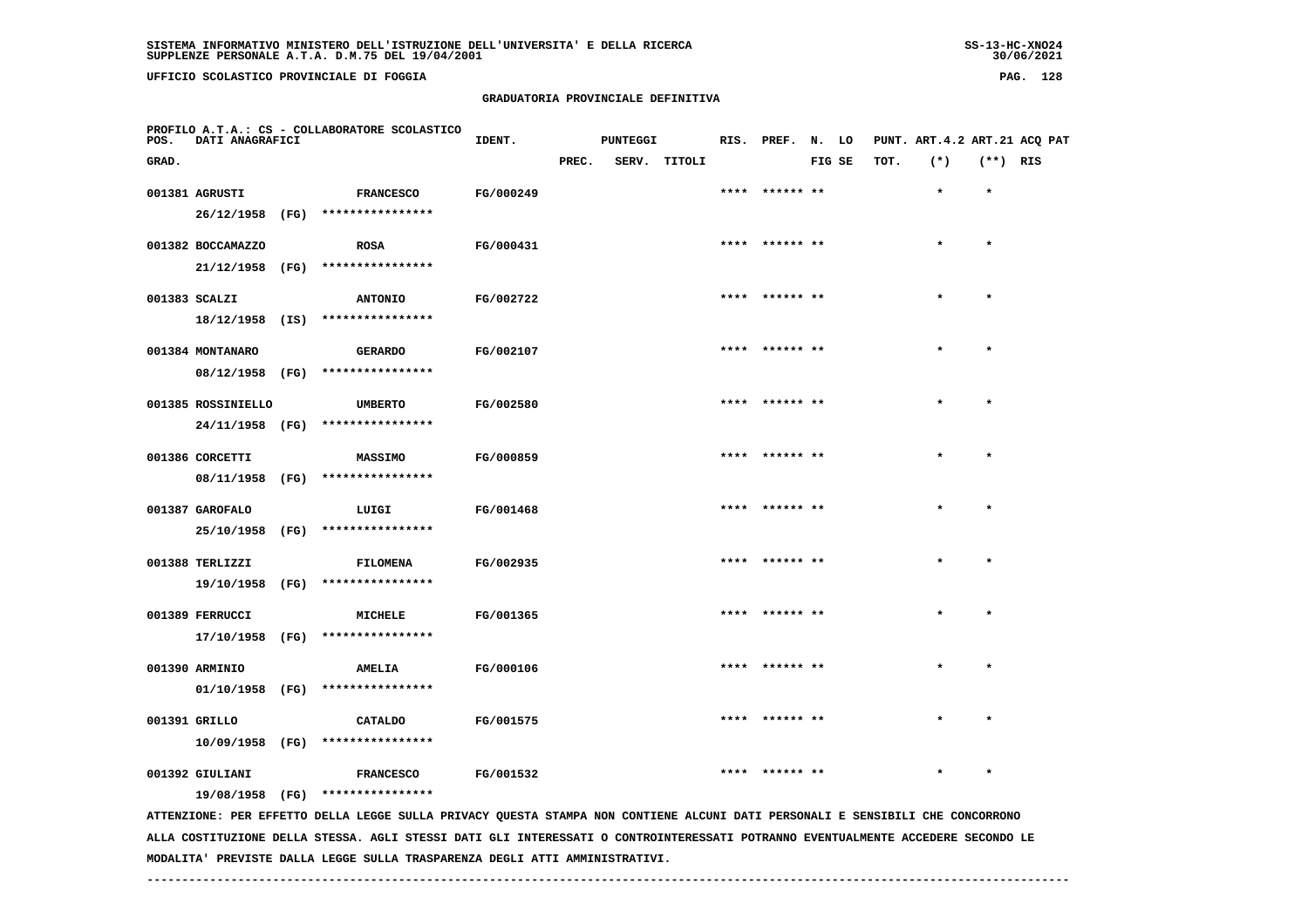**UFFICIO SCOLASTICO PROVINCIALE DI FOGGIA PAG. 129**

 **PROFILO A.T.A.: CS - COLLABORATORE SCOLASTICO**

#### **GRADUATORIA PROVINCIALE DEFINITIVA**

 **GRAD. PREC. SERV. TITOLI FIG SE TOT. (\*) (\*\*) RIS**

 **001393 SOCCIO LUIGI FG/002816 \*\*\*\* \*\*\*\*\*\* \*\* \* \***

**IDENT.** PUNTEGGI RIS. PREF. N. LO PUNT. ART.4.2 ART.21 ACQ PAT

|  |                                 | 10/08/1958 (FG) ****************                                    |                  |                |           |              |
|--|---------------------------------|---------------------------------------------------------------------|------------------|----------------|-----------|--------------|
|  | 001394 ROMANO                   | ANNARITA FG/002568<br>28/07/1958 (FG) ****************              |                  | **** ****** ** | $\star$ . | $\pmb{\ast}$ |
|  | 001395 GENTILE                  | LUIGI FG/001486                                                     |                  | **** ****** ** | $\star$   | $\lambda$    |
|  |                                 | 13/07/1958 (FG) ****************                                    |                  |                |           |              |
|  | 001396 PADALINO                 | <b>RIMA</b><br><b>FG/002219</b><br>10/07/1958 (FG) **************** |                  | **** ****** ** | $\star$   |              |
|  | 001397 ROSSI                    | ANTONIO FG/002576                                                   |                  | **** ****** ** | $\star$   |              |
|  |                                 | 08/06/1958 (FG) ****************                                    |                  |                |           |              |
|  | 001398 TORRACO                  | DAVIDE FG/002962<br>17/05/1958 (FG) ****************                |                  | **** ****** ** | $\star$   | $\lambda$    |
|  | 001399 TENACE                   | MARIA ANTONIETTA FG/002930                                          |                  | **** ****** ** | $\star$   | $\lambda$    |
|  |                                 | 29/04/1958 (FG) ****************                                    |                  |                |           |              |
|  | 001400 NARDELLA                 | LEONARDA<br>18/04/1958 (FG) ****************                        | <b>FG/002167</b> | **** ****** ** | $\star$   | $\lambda$    |
|  | 001401 SCUCCIMARRA              | GIULIO FG/002778                                                    |                  | **** ****** ** | $\star$   |              |
|  |                                 | 17/04/1958 (FG) ****************                                    |                  |                |           |              |
|  | 001402 LAPIO<br>13/04/1958 (FG) | <b>GIUSEPPE</b><br>****************                                 | <b>FG/001705</b> | **** ****** ** | $\star$   |              |
|  |                                 |                                                                     |                  |                |           |              |

 **10/04/1958 (FG) \*\*\*\*\*\*\*\*\*\*\*\*\*\*\*\***

001404 PALMIERI ANNA MARIA FG/002240 \*\*\*\*\* \*\*\* \*\*\* \*  **05/04/1958 (NA) \*\*\*\*\*\*\*\*\*\*\*\*\*\*\*\***

001403 CASSANO **100 MARINO BRUNO FG/000651** \*\*\*\* \*\*\*\*\*\* \*\* \*\*\*\*\* \*\* \*\* \*\* \*\* \*\* \*

 **ATTENZIONE: PER EFFETTO DELLA LEGGE SULLA PRIVACY QUESTA STAMPA NON CONTIENE ALCUNI DATI PERSONALI E SENSIBILI CHE CONCORRONO ALLA COSTITUZIONE DELLA STESSA. AGLI STESSI DATI GLI INTERESSATI O CONTROINTERESSATI POTRANNO EVENTUALMENTE ACCEDERE SECONDO LE MODALITA' PREVISTE DALLA LEGGE SULLA TRASPARENZA DEGLI ATTI AMMINISTRATIVI.**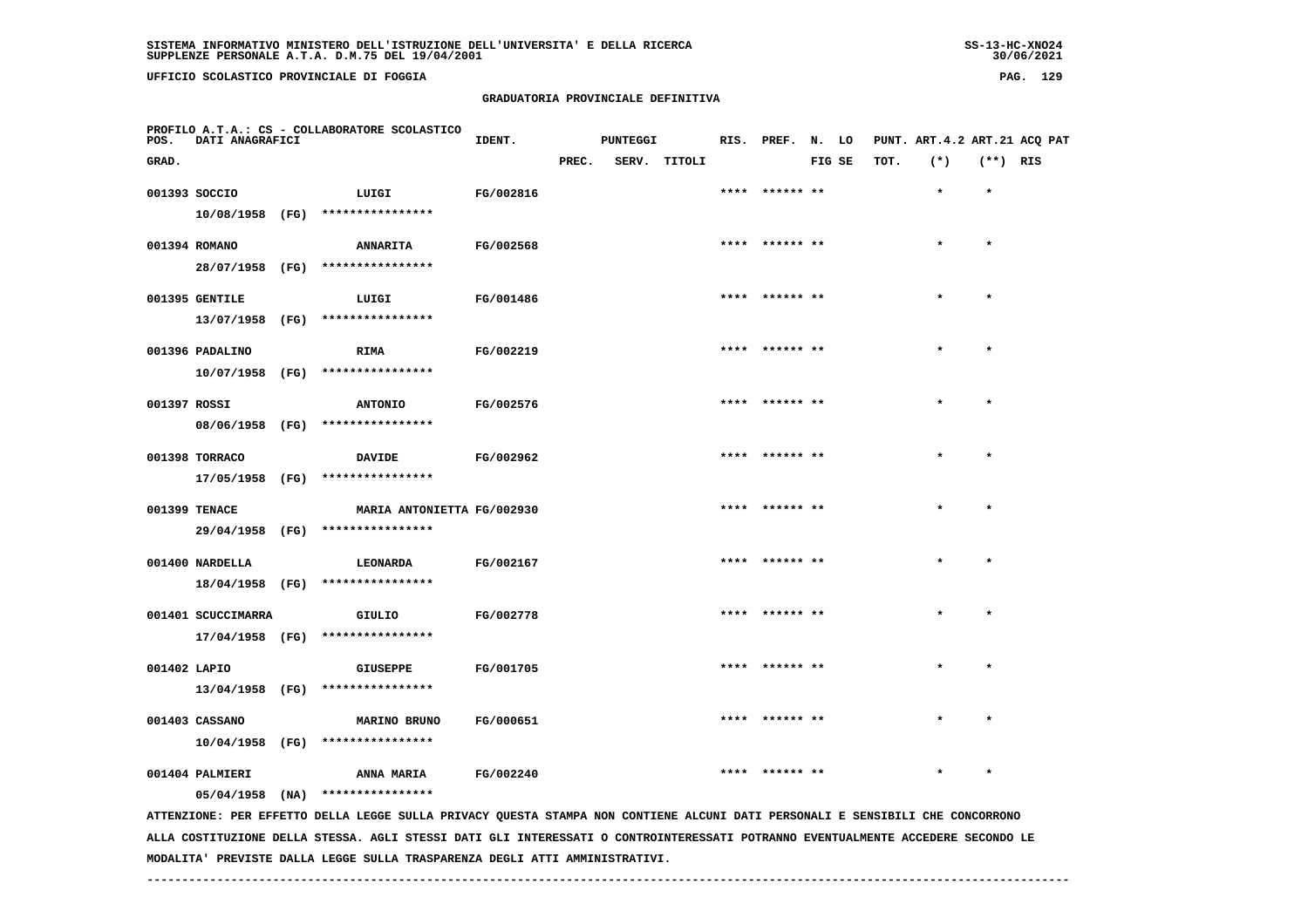**UFFICIO SCOLASTICO PROVINCIALE DI FOGGIA PAG. 130**

 **PROFILO A.T.A.: CS - COLLABORATORE SCOLASTICO**

# **GRADUATORIA PROVINCIALE DEFINITIVA**

| POS.         | DATI ANAGRAFICI    |                                                                                                                               | IDENT.           |       | <b>PUNTEGGI</b> |              | RIS. PREF.     | N. LO  |      | PUNT. ART. 4.2 ART. 21 ACQ PAT |            |  |
|--------------|--------------------|-------------------------------------------------------------------------------------------------------------------------------|------------------|-------|-----------------|--------------|----------------|--------|------|--------------------------------|------------|--|
| GRAD.        |                    |                                                                                                                               |                  | PREC. |                 | SERV. TITOLI |                | FIG SE | TOT. | $(*)$                          | $(**)$ RIS |  |
|              | 001405 FRANCAVILLA | <b>CATERINA</b>                                                                                                               | FG/001407        |       |                 |              | **** ****** ** |        |      | $\star$                        | $\bullet$  |  |
|              |                    | 14/03/1958 (FG) ****************                                                                                              |                  |       |                 |              |                |        |      |                                |            |  |
| 001406 LEONE |                    | MARIO                                                                                                                         | FG/001756        |       |                 |              | **** ****** ** |        |      |                                |            |  |
|              | 26/02/1958 (FG)    | ****************                                                                                                              |                  |       |                 |              |                |        |      |                                |            |  |
|              | 001407 CANNELONGA  | <b>FELICE</b>                                                                                                                 | <b>FG/000547</b> |       |                 |              | **** ****** ** |        |      |                                | $\star$    |  |
|              |                    | 01/01/1958 (FG) ****************                                                                                              |                  |       |                 |              |                |        |      |                                |            |  |
|              | 001408 LA TORRE    | GIUSEPPINA ALTOM FG/001727                                                                                                    |                  |       |                 |              | **** ****** ** |        |      |                                | $\star$    |  |
|              |                    | 20/12/1957 (FG) ****************                                                                                              |                  |       |                 |              |                |        |      |                                |            |  |
|              | 001409 COLACRACRAI | <b>DONATO</b>                                                                                                                 | FG/000810        |       |                 |              | **** ****** ** |        |      |                                | $\star$    |  |
|              |                    | $12/12/1957$ (FG) ****************                                                                                            |                  |       |                 |              |                |        |      |                                |            |  |
|              | 001410 SICURO      | MICHELE                                                                                                                       | FG/002794        |       |                 |              | **** ****** ** |        |      |                                | $\star$    |  |
|              |                    | 18/11/1957 (FG) ****************                                                                                              |                  |       |                 |              |                |        |      |                                |            |  |
|              | 001411 CARIGLIA    | <b>SANTE</b>                                                                                                                  | FG/000623        |       |                 |              |                |        |      |                                | $\star$    |  |
|              |                    | 05/11/1957 (FG) ****************                                                                                              |                  |       |                 |              |                |        |      |                                |            |  |
|              | 001412 PERRONE     | <b>CARMINE</b>                                                                                                                | FG/002340        |       |                 |              |                |        |      |                                |            |  |
|              |                    | 27/10/1957 (FG) ****************                                                                                              |                  |       |                 |              |                |        |      |                                |            |  |
|              | 001413 D'ANGELO    | <b>SALVATORE</b>                                                                                                              | FG/000953        |       |                 |              | **** ****** ** |        |      |                                |            |  |
|              |                    | 11/10/1957 (FG) ****************                                                                                              |                  |       |                 |              |                |        |      |                                |            |  |
|              | 001414 BORRACCINO  | <b>ANTONIO</b>                                                                                                                | FG/000450        |       |                 |              | **** ****** ** |        |      |                                |            |  |
|              | 29/09/1957 (FG)    | ****************                                                                                                              |                  |       |                 |              |                |        |      |                                |            |  |
|              | 001415 DACHILLE    | <b>LEONARDINA</b>                                                                                                             | FG/000918        |       |                 |              | **** ****** ** |        |      | $\star$                        | $\star$    |  |
|              | 26/09/1957 (FG)    | ****************                                                                                                              |                  |       |                 |              |                |        |      |                                |            |  |
|              | 001416 MASULLO     | <b>LEONARDO</b>                                                                                                               | FG/001996        |       |                 |              | **** ****** ** |        |      |                                | $\star$    |  |
|              |                    | 05/09/1957 (FG) ****************                                                                                              |                  |       |                 |              |                |        |      |                                |            |  |
|              |                    | ATTENZIONE: PER EFFETTO DELLA LEGGE SULLA PRIVACY QUESTA STAMPA NON CONTIENE ALCUNI DATI PERSONALI E SENSIBILI CHE CONCORRONO |                  |       |                 |              |                |        |      |                                |            |  |

  **ALLA COSTITUZIONE DELLA STESSA. AGLI STESSI DATI GLI INTERESSATI O CONTROINTERESSATI POTRANNO EVENTUALMENTE ACCEDERE SECONDO LE MODALITA' PREVISTE DALLA LEGGE SULLA TRASPARENZA DEGLI ATTI AMMINISTRATIVI.**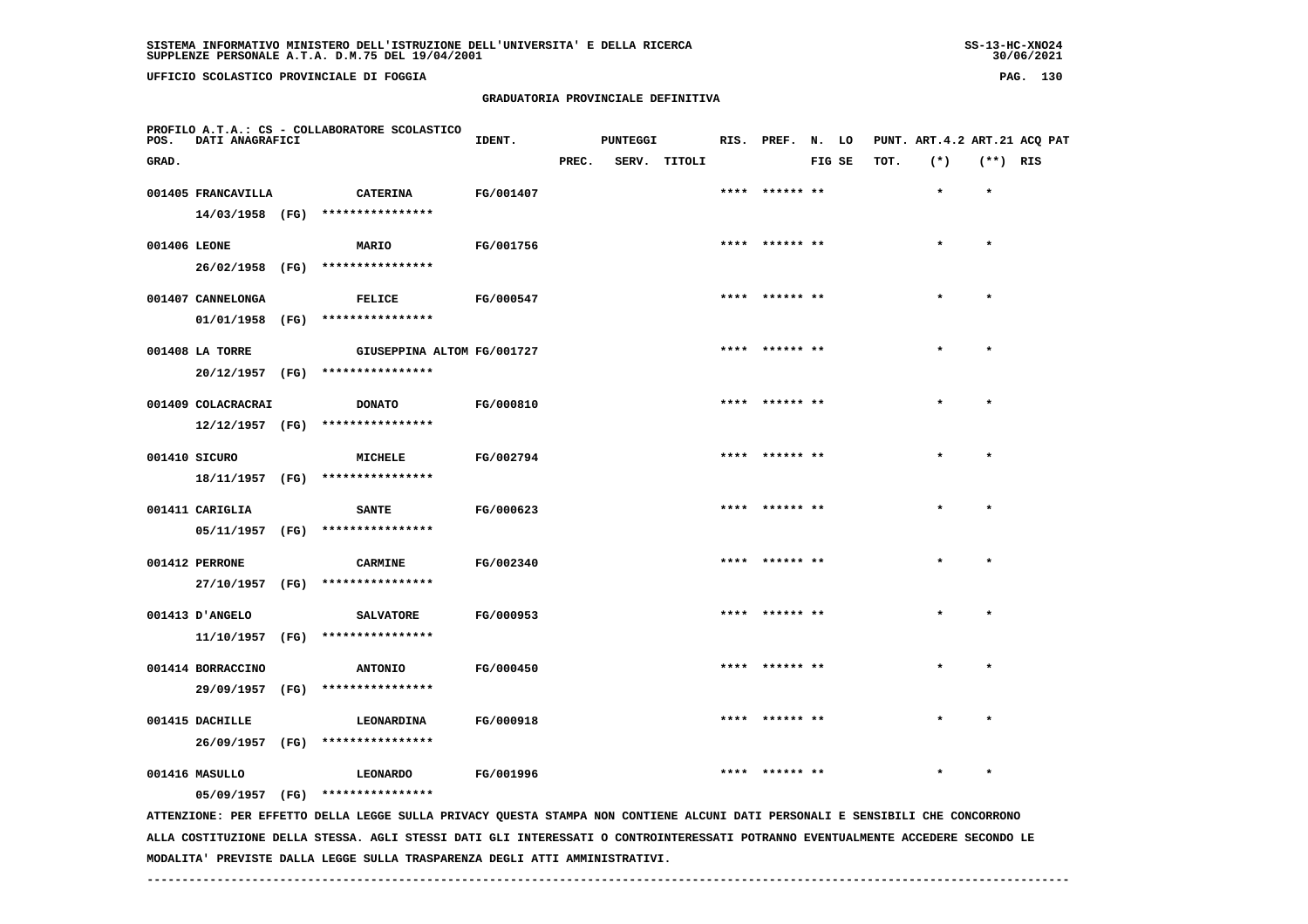**UFFICIO SCOLASTICO PROVINCIALE DI FOGGIA PAG. 131**

 **PROFILO A.T.A.: CS - COLLABORATORE SCOLASTICO**

# **GRADUATORIA PROVINCIALE DEFINITIVA**

 **GRAD. PREC. SERV. TITOLI FIG SE TOT. (\*) (\*\*) RIS**

**IDENT.** PUNTEGGI RIS. PREF. N. LO PUNT. ART.4.2 ART.21 ACQ PAT

001417 CAMPANILE **12.1 MICHELE FG/000536** \*\*\*\* \*\*\*\*\*\* \*\* \*\*\*\*\* \*\* \*\* \*\* \*\* \*\* \*  **15/07/1957 (FG) \*\*\*\*\*\*\*\*\*\*\*\*\*\*\*\* 001418 RUSSO GIUSEPPE FG/002611 \*\*\*\* \*\*\*\*\*\* \*\* \* \* 15/07/1957 (FG) \*\*\*\*\*\*\*\*\*\*\*\*\*\*\*\* 001419 PETRELLA ROSANNA FG/000073 \*\*\*\* \*\*\*\*\*\* \*\* \* \* 11/07/1957 (FG) \*\*\*\*\*\*\*\*\*\*\*\*\*\*\*\***001420 CIUFFREDA **MARIA ALTOMARE FG/000779** \*\*\*\* \*\*\*\*\*\* \*\* \*\* \*\* \*\* \* \* \* \*  **09/06/1957 (FG) \*\*\*\*\*\*\*\*\*\*\*\*\*\*\*\* 001421 D ANGELO ANTONIETTA FG/000949 \*\*\*\* \*\*\*\*\*\* \*\* \* \* 08/06/1957 (FG) \*\*\*\*\*\*\*\*\*\*\*\*\*\*\*\* 001422 MASTROTOTARO ANNA MARIA FG/001993 \*\*\*\* \*\*\*\*\*\* \*\* \* \* 05/06/1957 (FG) \*\*\*\*\*\*\*\*\*\*\*\*\*\*\*\* 001423 CROCE MATTEO FG/000890 \*\*\*\* \*\*\*\*\*\* \*\* \* \* 08/05/1957 (FG) \*\*\*\*\*\*\*\*\*\*\*\*\*\*\*\* 001424 CANOVA ANTONIO FG/000555 \*\*\*\* \*\*\*\*\*\* \*\* \* \* 02/05/1957 (FG) \*\*\*\*\*\*\*\*\*\*\*\*\*\*\*\* 001425 LEGGIERI CIRO FG/001751 \*\*\*\* \*\*\*\*\*\* \*\* \* \* 27/04/1957 (FG) \*\*\*\*\*\*\*\*\*\*\*\*\*\*\*\* 001426 LONGO CARLO VINCENZO FG/001810 \*\*\*\* \*\*\*\*\*\* \*\* \* \* 07/04/1957 (FG) \*\*\*\*\*\*\*\*\*\*\*\*\*\*\*\* 001427 FELICE PIETRO FG/001343 \*\*\*\* \*\*\*\*\*\* \*\* \* \* 04/03/1957 (CH) \*\*\*\*\*\*\*\*\*\*\*\*\*\*\*\* 001428 ANGELINI MARIA CARMELA FG/000280 \*\*\*\* \*\*\*\*\*\* \*\* \* \* 20/02/1957 (FG) \*\*\*\*\*\*\*\*\*\*\*\*\*\*\*\* ATTENZIONE: PER EFFETTO DELLA LEGGE SULLA PRIVACY QUESTA STAMPA NON CONTIENE ALCUNI DATI PERSONALI E SENSIBILI CHE CONCORRONO ALLA COSTITUZIONE DELLA STESSA. AGLI STESSI DATI GLI INTERESSATI O CONTROINTERESSATI POTRANNO EVENTUALMENTE ACCEDERE SECONDO LE MODALITA' PREVISTE DALLA LEGGE SULLA TRASPARENZA DEGLI ATTI AMMINISTRATIVI.**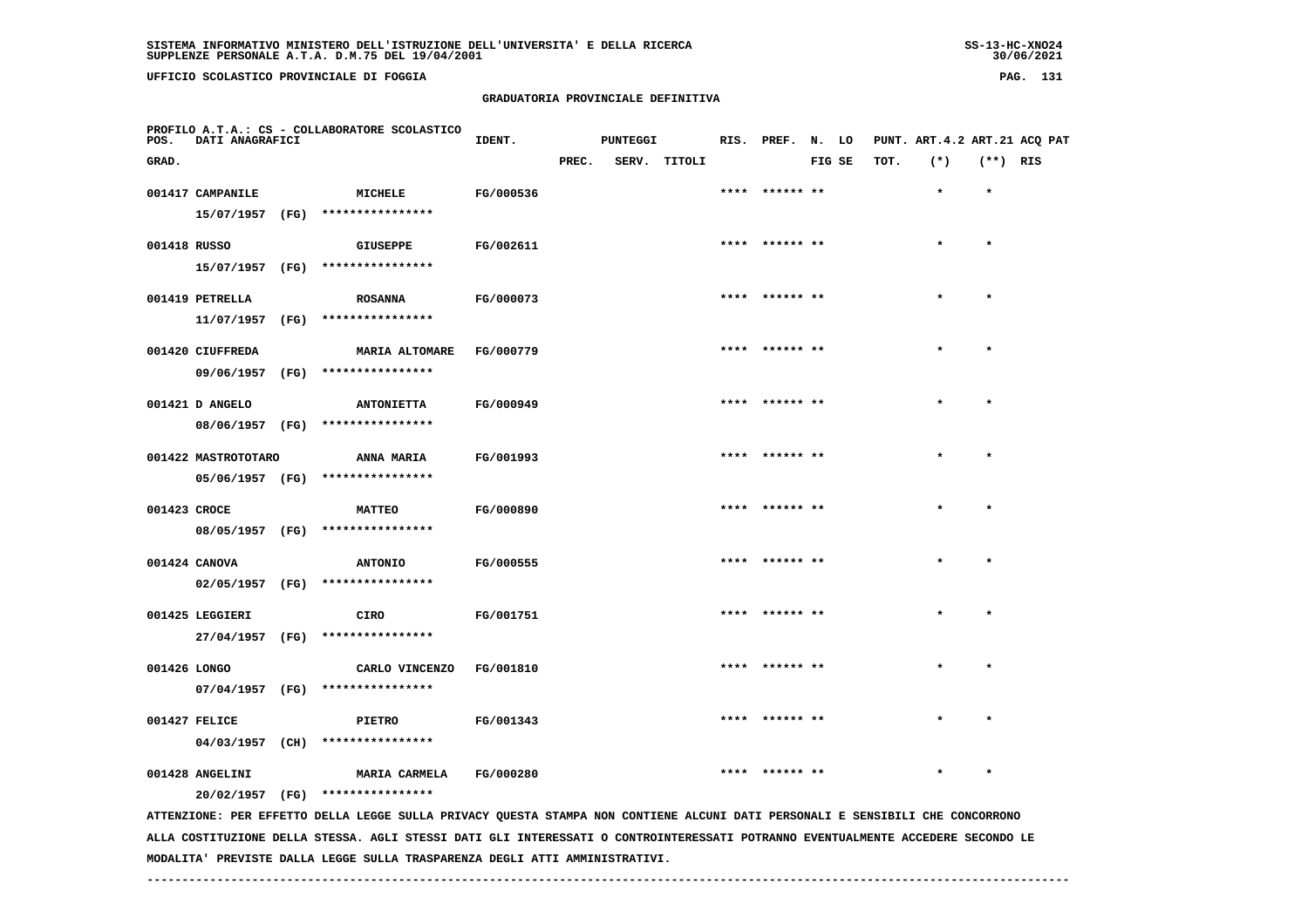**UFFICIO SCOLASTICO PROVINCIALE DI FOGGIA PAG. 132**

 **PROFILO A.T.A.: CS - COLLABORATORE SCOLASTICO**

# **GRADUATORIA PROVINCIALE DEFINITIVA**

 **GRAD. PREC. SERV. TITOLI FIG SE TOT. (\*) (\*\*) RIS**

**IDENT.** PUNTEGGI RIS. PREF. N. LO PUNT. ART.4.2 ART.21 ACQ PAT

| 001429 DI GIAMMATTEO | <b>FILOMENA</b>                  | FG/001174 | **** ****** ** | $\bullet$ | $\star$   |
|----------------------|----------------------------------|-----------|----------------|-----------|-----------|
| 24/01/1957 (CB)      | ****************                 |           |                |           |           |
| 001430 GERARDI       | <b>ANGELA MARIA</b>              | FG/001489 | **** ****** ** | $\star$   |           |
| 19/01/1957 (BA)      | ****************                 |           |                |           |           |
| 001431 SEMENZARI     | <b>MARIA ASSUNTA</b>             | FG/002785 | **** ****** ** | $\star$   | $\star$   |
| 04/01/1957 (FG)      | ****************                 |           |                |           |           |
| 001432 CAGGIANO      | ANNA                             | FG/000497 | **** ****** ** | $\star$   | $\star$   |
|                      | 03/01/1957 (FG) **************** |           |                |           |           |
| 001433 LORUSSO       | PAOLA                            | FG/001824 | **** ****** ** | $\star$   | $\star$   |
| 16/12/1956 (FG)      | ****************                 |           |                |           |           |
| 001434 VISCECCHIA    | <b>FAUSTO</b>                    | FG/003115 | **** ****** ** | $\star$   | $\star$   |
| 02/12/1956 (FG)      | ****************                 |           |                |           |           |
| 001435 ESPOSTO       | <b>RAFFAELE</b>                  | FG/001310 | **** ****** ** | $\star$   |           |
|                      | 01/12/1956 (FG) **************** |           |                |           |           |
| 001436 SABETTI       | TOMMASO                          | FG/002636 | **** ****** ** | $\star$   | $\bullet$ |
| 28/11/1956 (FG)      | ****************                 |           |                |           |           |
| 001437 BARBARO       | <b>MARIA</b>                     | FG/000350 | **** ****** ** | $\star$   |           |
|                      | 15/11/1956 (FG) **************** |           |                |           |           |
| 001438 SANTORI       | PATRIZIA                         | FG/002678 | **** ****** ** | $\star$   | $\star$   |
| 15/11/1956 (FG)      | ****************                 |           |                |           |           |
| 001439 TEMPESTA      | <b>PASQUALE</b>                  | FG/002927 | **** ****** ** | $\star$   |           |
| 08/11/1956 (FG)      | ****************                 |           |                |           |           |

001440 CACCHIOTTI **MARIA FG/000492** \*\*\*\* \*\*\*\*\*\* \*\* \* \* \* \* \* \*

 **30/10/1956 (FG) \*\*\*\*\*\*\*\*\*\*\*\*\*\*\*\***

 **ATTENZIONE: PER EFFETTO DELLA LEGGE SULLA PRIVACY QUESTA STAMPA NON CONTIENE ALCUNI DATI PERSONALI E SENSIBILI CHE CONCORRONO ALLA COSTITUZIONE DELLA STESSA. AGLI STESSI DATI GLI INTERESSATI O CONTROINTERESSATI POTRANNO EVENTUALMENTE ACCEDERE SECONDO LE MODALITA' PREVISTE DALLA LEGGE SULLA TRASPARENZA DEGLI ATTI AMMINISTRATIVI.**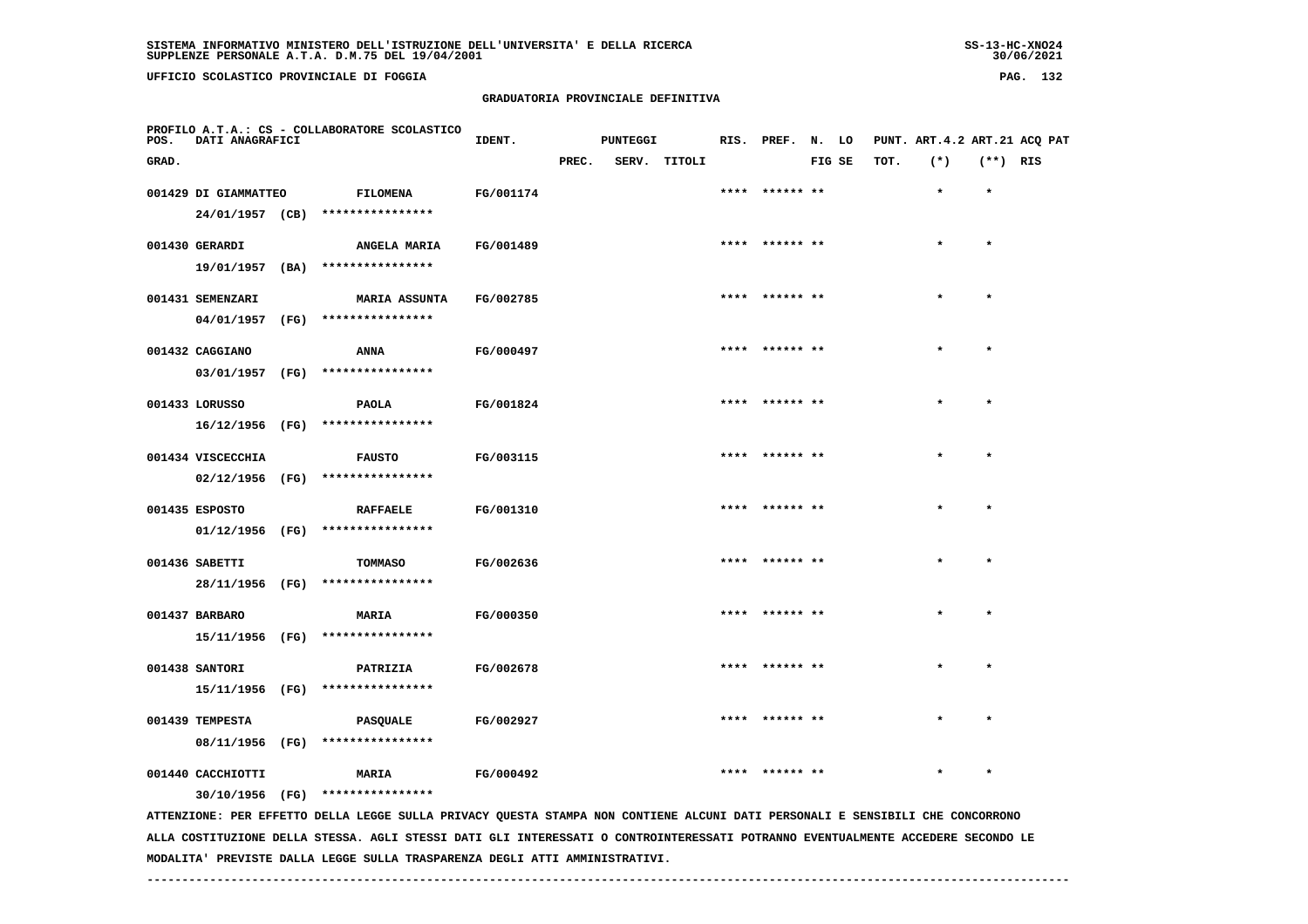**UFFICIO SCOLASTICO PROVINCIALE DI FOGGIA PAG. 133**

 **PROFILO A.T.A.: CS - COLLABORATORE SCOLASTICO**

# **GRADUATORIA PROVINCIALE DEFINITIVA**

**IDENT.** PUNTEGGI RIS. PREF. N. LO PUNT. ART.4.2 ART.21 ACQ PAT

 **GRAD. PREC. SERV. TITOLI FIG SE TOT. (\*) (\*\*) RIS 001441 CURIALE MICHELE FG/000910 \*\*\*\* \*\*\*\*\*\* \*\* \* \* 14/10/1956 (FG) \*\*\*\*\*\*\*\*\*\*\*\*\*\*\*\***001442 ARMIENTO **8** ANGELANTONIO FG/000316 **\*\*\*\* \*\*\*\*\*\* \*\*** \*\* \*\* \*\* \* \* \*  **30/09/1956 (FG) \*\*\*\*\*\*\*\*\*\*\*\*\*\*\*\* 001443 VITIELLO SALVATORE FG/003122 \*\*\*\* \*\*\*\*\*\* \*\* \* \* 30/09/1956 (FG) \*\*\*\*\*\*\*\*\*\*\*\*\*\*\*\* 001444 ROLFI ORESTE FG/002565 \*\*\*\* \*\*\*\*\*\* \*\* \* \* 28/09/1956 (FG) \*\*\*\*\*\*\*\*\*\*\*\*\*\*\*\***001445 TUDINI ANNA VINCENZA FG/003024 \*\*\*\* \*\*\*\*\*\* \*\* \* \*  **26/09/1956 (AQ) \*\*\*\*\*\*\*\*\*\*\*\*\*\*\*\* 001446 DICHIARO MARIA FG/001150 \*\*\*\* \*\*\*\*\*\* \*\* \* \* 24/09/1956 (FG) \*\*\*\*\*\*\*\*\*\*\*\*\*\*\*\* 001447 RUSSO GIUSEPPINA FG/002613 \*\*\*\* \*\*\*\*\*\* \*\* \* \* 30/08/1956 (FG) \*\*\*\*\*\*\*\*\*\*\*\*\*\*\*\***001448 LAVACCA **ANNA** FG/001740 **\*\*\*\* \*\*\*\*\*\* \*\* \*** \* \*  **05/08/1956 (FG) \*\*\*\*\*\*\*\*\*\*\*\*\*\*\*\* 001449 MANZI LUIGI FG/001908 \*\*\*\* \*\*\*\*\*\* \*\* \* \* 22/07/1956 (FG) \*\*\*\*\*\*\*\*\*\*\*\*\*\*\*\* 001450 CIOFFI GIUSEPPINA ANNA FG/000762 \*\*\*\* \*\*\*\*\*\* \*\* \* \* 11/07/1956 (CB) \*\*\*\*\*\*\*\*\*\*\*\*\*\*\*\* 001451 FRATEPIETRO VITO FG/001418 \*\*\*\* \*\*\*\*\*\* \*\* \* \* 06/06/1956 (FG) \*\*\*\*\*\*\*\*\*\*\*\*\*\*\*\* 001452 RUBANO GIUSEPPE FG/002583 \*\*\*\* \*\*\*\*\*\* \*\* \* \* 19/05/1956 (FG) \*\*\*\*\*\*\*\*\*\*\*\*\*\*\*\* ATTENZIONE: PER EFFETTO DELLA LEGGE SULLA PRIVACY QUESTA STAMPA NON CONTIENE ALCUNI DATI PERSONALI E SENSIBILI CHE CONCORRONO ALLA COSTITUZIONE DELLA STESSA. AGLI STESSI DATI GLI INTERESSATI O CONTROINTERESSATI POTRANNO EVENTUALMENTE ACCEDERE SECONDO LE**

 **------------------------------------------------------------------------------------------------------------------------------------**

 **MODALITA' PREVISTE DALLA LEGGE SULLA TRASPARENZA DEGLI ATTI AMMINISTRATIVI.**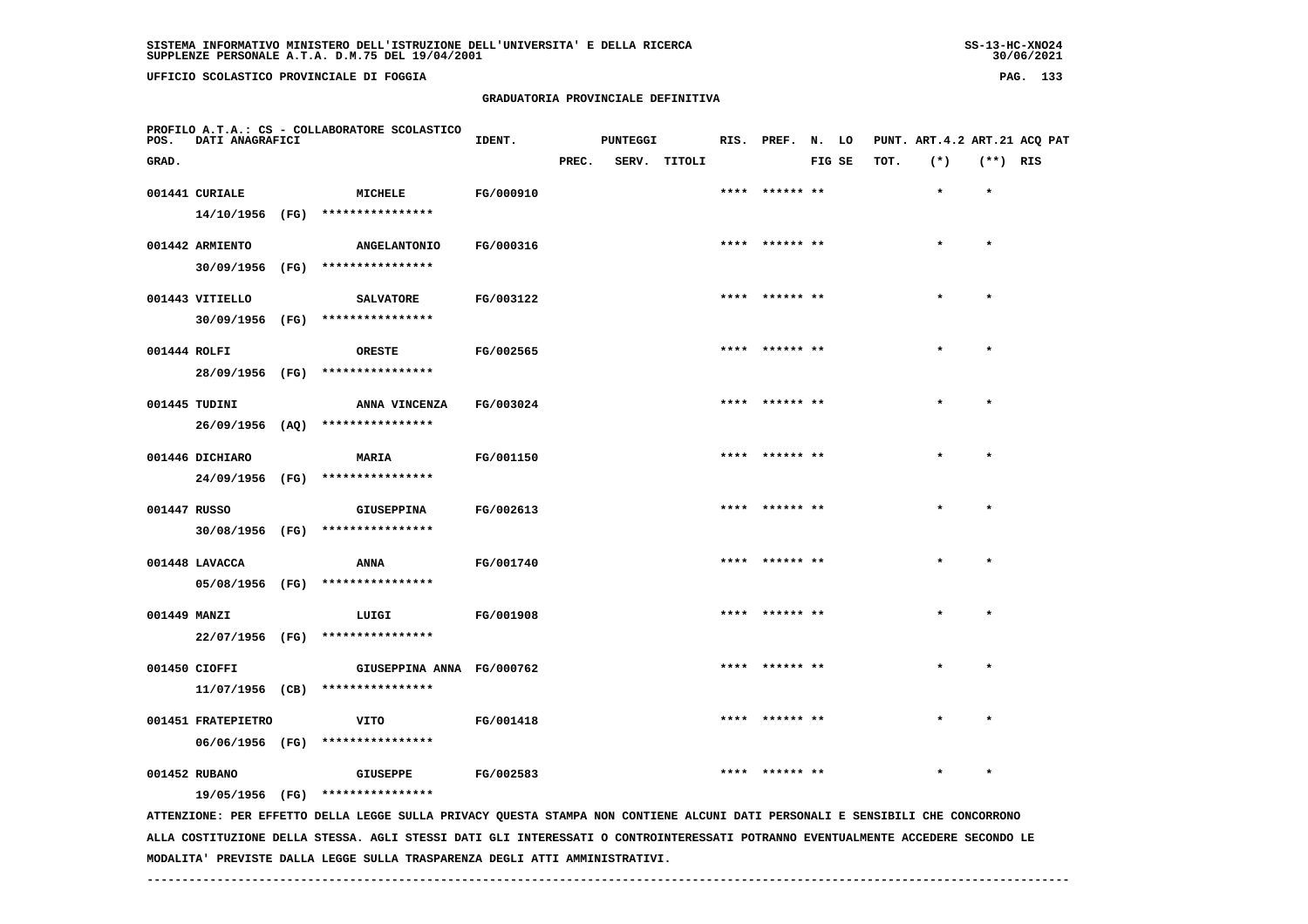**UFFICIO SCOLASTICO PROVINCIALE DI FOGGIA PAG. 134**

 **PROFILO A.T.A.: CS - COLLABORATORE SCOLASTICO**

# **GRADUATORIA PROVINCIALE DEFINITIVA**

 **GRAD. PREC. SERV. TITOLI FIG SE TOT. (\*) (\*\*) RIS**

 **001453 RECCHIA DONATO FG/002501 \*\*\*\* \*\*\*\*\*\* \*\* \* \***

**IDENT.** PUNTEGGI RIS. PREF. N. LO PUNT. ART.4.2 ART.21 ACQ PAT

|              | 17/05/1956 (FG)   |      | **************** |                  |                |         |         |
|--------------|-------------------|------|------------------|------------------|----------------|---------|---------|
|              | 001454 RIGOLETTO  |      | <b>MARIA</b>     | FG/002538        | **** ****** ** | $\star$ | $\star$ |
|              | 16/05/1956        | (FG) | **************** |                  |                |         |         |
|              | 001455 RITROVATO  |      | <b>SALVATORE</b> | FG/002555        | **** ****** ** | $\star$ | $\star$ |
|              | 06/04/1956 (FG)   |      | **************** |                  |                |         |         |
|              | 001456 SANSONE    |      | <b>MATTEO</b>    | <b>FG/002667</b> | **** ****** ** | $\star$ | $\star$ |
|              | 23/03/1956 (FG)   |      | **************** |                  |                |         |         |
|              | 001457 LIZZADRO   |      | LAZZARO          | FG/001786        | **** ****** ** | $\star$ | $\star$ |
|              | 20/03/1956        | (FG) | **************** |                  |                |         |         |
|              | 001458 VINCIGUERA |      | <b>MARIA</b>     | <b>FG/003103</b> | **** ****** ** | $\star$ | $\star$ |
|              | 14/03/1956 (FG)   |      | **************** |                  |                |         |         |
|              | 001459 TERLINGO   |      | CARMELO          | FG/002933        | **** ****** ** | $\star$ | $\star$ |
|              | 27/02/1956        | (FG) | **************** |                  |                |         |         |
| 001460 PERTA |                   |      | LUIGI            | <b>FG/002349</b> | **** ****** ** | $\star$ | $\star$ |
|              | 25/02/1956        | (FG) | **************** |                  |                |         |         |
|              | 001461 SORANE     |      | <b>RAFFAELE</b>  | FG/002827        | **** ****** ** | $\star$ | $\star$ |
|              | 20/02/1956        | (FG) | **************** |                  |                |         |         |

 **001462 TOTARO CONCETTA FG/002973 \*\*\*\* \*\*\*\*\*\* \*\* \* \* 20/02/1956 (FG) \*\*\*\*\*\*\*\*\*\*\*\*\*\*\*\***001463 MOCCIOLA **6 SALVATORE FG/002085** \*\*\*\* \*\*\*\*\*\* \*\* \* \* \* \* \* \*

 **17/02/1956 (FG) \*\*\*\*\*\*\*\*\*\*\*\*\*\*\*\***

 **21/01/1956 (FG) \*\*\*\*\*\*\*\*\*\*\*\*\*\*\*\***

 **ATTENZIONE: PER EFFETTO DELLA LEGGE SULLA PRIVACY QUESTA STAMPA NON CONTIENE ALCUNI DATI PERSONALI E SENSIBILI CHE CONCORRONO ALLA COSTITUZIONE DELLA STESSA. AGLI STESSI DATI GLI INTERESSATI O CONTROINTERESSATI POTRANNO EVENTUALMENTE ACCEDERE SECONDO LE MODALITA' PREVISTE DALLA LEGGE SULLA TRASPARENZA DEGLI ATTI AMMINISTRATIVI.**

 **001464 GESSO ANNA FG/001496 \*\*\*\* \*\*\*\*\*\* \*\* \* \***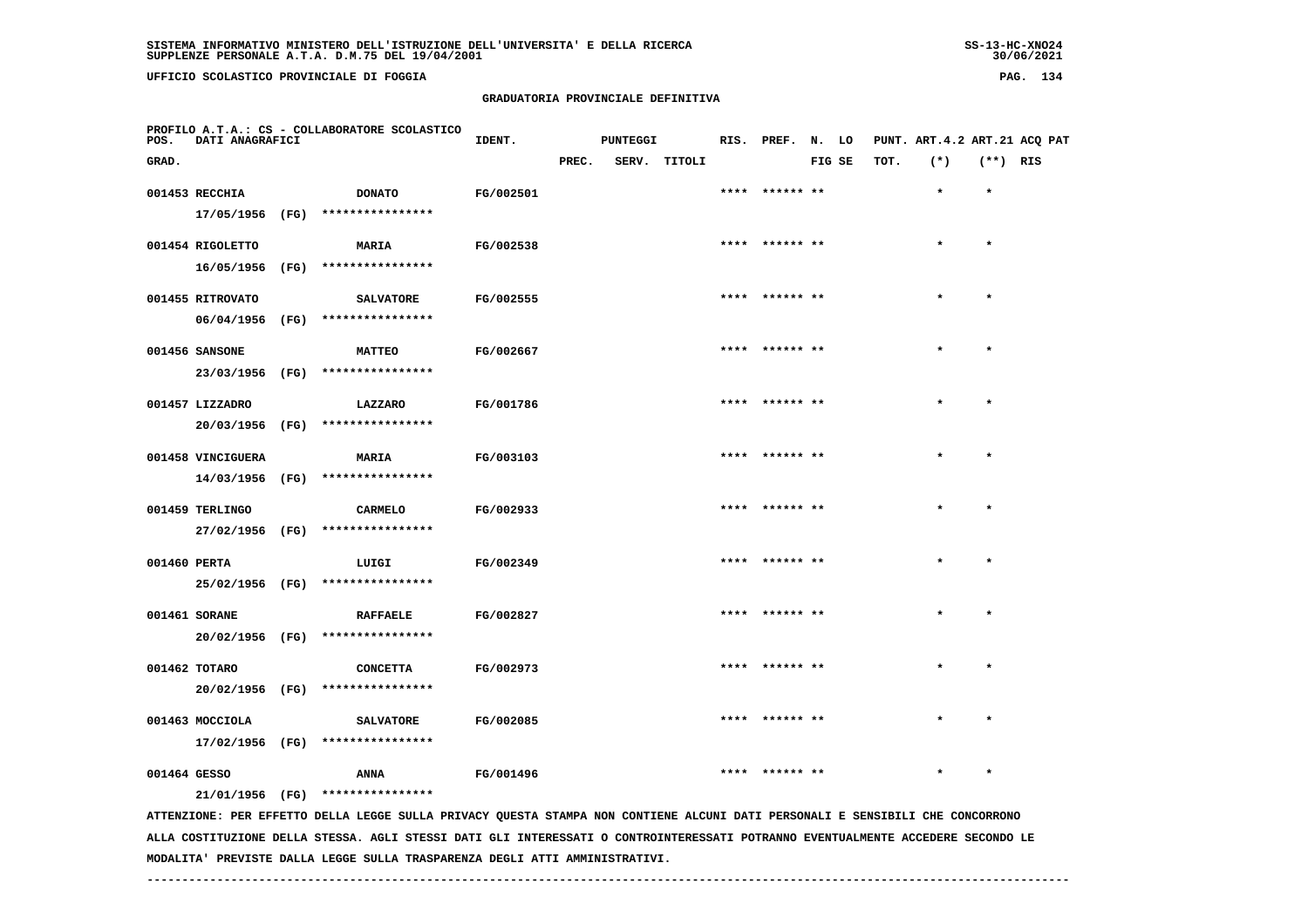**UFFICIO SCOLASTICO PROVINCIALE DI FOGGIA PAG. 135**

 **PROFILO A.T.A.: CS - COLLABORATORE SCOLASTICO**

# **GRADUATORIA PROVINCIALE DEFINITIVA**

 **GRAD. PREC. SERV. TITOLI FIG SE TOT. (\*) (\*\*) RIS**

**IDENT.** PUNTEGGI RIS. PREF. N. LO PUNT. ART.4.2 ART.21 ACQ PAT

|              | 001465 DI LANNO                       |      | LUIGI                              | FG/001187 |                |           |           |
|--------------|---------------------------------------|------|------------------------------------|-----------|----------------|-----------|-----------|
|              | 16/01/1956<br>001466 FORTUNATO        | (FG) | ****************<br>LAURA          | FG/001404 | **** ****** ** |           |           |
|              | 10/01/1956                            | (FG) | ****************                   |           |                |           |           |
|              | 001467 MANGIONE<br>06/01/1956 (FG)    |      | <b>ANNA</b><br>****************    | FG/001896 | **** ****** ** |           | $\bullet$ |
|              | 001468 PIETRANTUONO                   |      | ANGIOLINA                          | FG/002383 | **** ****** ** | $\star$   | $\star$   |
|              | 06/01/1956 (BN)                       |      | ****************                   |           |                |           |           |
| 001469 FAZIO | 28/11/1955 (CS)                       |      | <b>ELESA</b><br>****************   | FG/001341 | **** ****** ** |           | $\star$   |
|              | 001470 MARSEGLIA                      |      | <b>ALFREDO</b>                     | FG/001939 | **** ****** ** |           |           |
|              | 03/11/1955 (FG)                       |      | ****************                   |           |                |           |           |
|              | 001471 ESPOSTO<br>30/10/1955 (FG)     |      | <b>MARIA</b><br>****************   | FG/001309 | **** ****** ** | $\star$   | $\star$   |
|              | 001472 RENDINE                        |      | <b>SANDRA</b>                      | FG/002508 | **** ****** ** | $\bullet$ | $\star$   |
|              | 15/10/1955 (FG)                       |      | ****************                   |           |                |           |           |
|              | 001473 MORELLI<br>12/10/1955 (FG)     |      | <b>ASSUNTA</b><br>**************** | FG/002117 | **** ****** ** | $\bullet$ |           |
|              | 001474 DE FILIPPO                     |      | <b>DONATO</b>                      | FG/001007 | **** ****** ** |           |           |
|              | 10/10/1955                            | (FG) | ****************                   |           |                |           |           |
|              | 001475 D'ANGELO                       |      | <b>GAETANO</b>                     | FG/000950 |                |           |           |
|              | 30/09/1955 (FG)<br>001476 GIOVANDITTI |      | ****************<br><b>ANNA</b>    | FG/001529 | **** ****** ** |           |           |
|              | 29/09/1955 (FG)                       |      | ****************                   |           |                |           |           |

 **ATTENZIONE: PER EFFETTO DELLA LEGGE SULLA PRIVACY QUESTA STAMPA NON CONTIENE ALCUNI DATI PERSONALI E SENSIBILI CHE CONCORRONO ALLA COSTITUZIONE DELLA STESSA. AGLI STESSI DATI GLI INTERESSATI O CONTROINTERESSATI POTRANNO EVENTUALMENTE ACCEDERE SECONDO LE MODALITA' PREVISTE DALLA LEGGE SULLA TRASPARENZA DEGLI ATTI AMMINISTRATIVI.**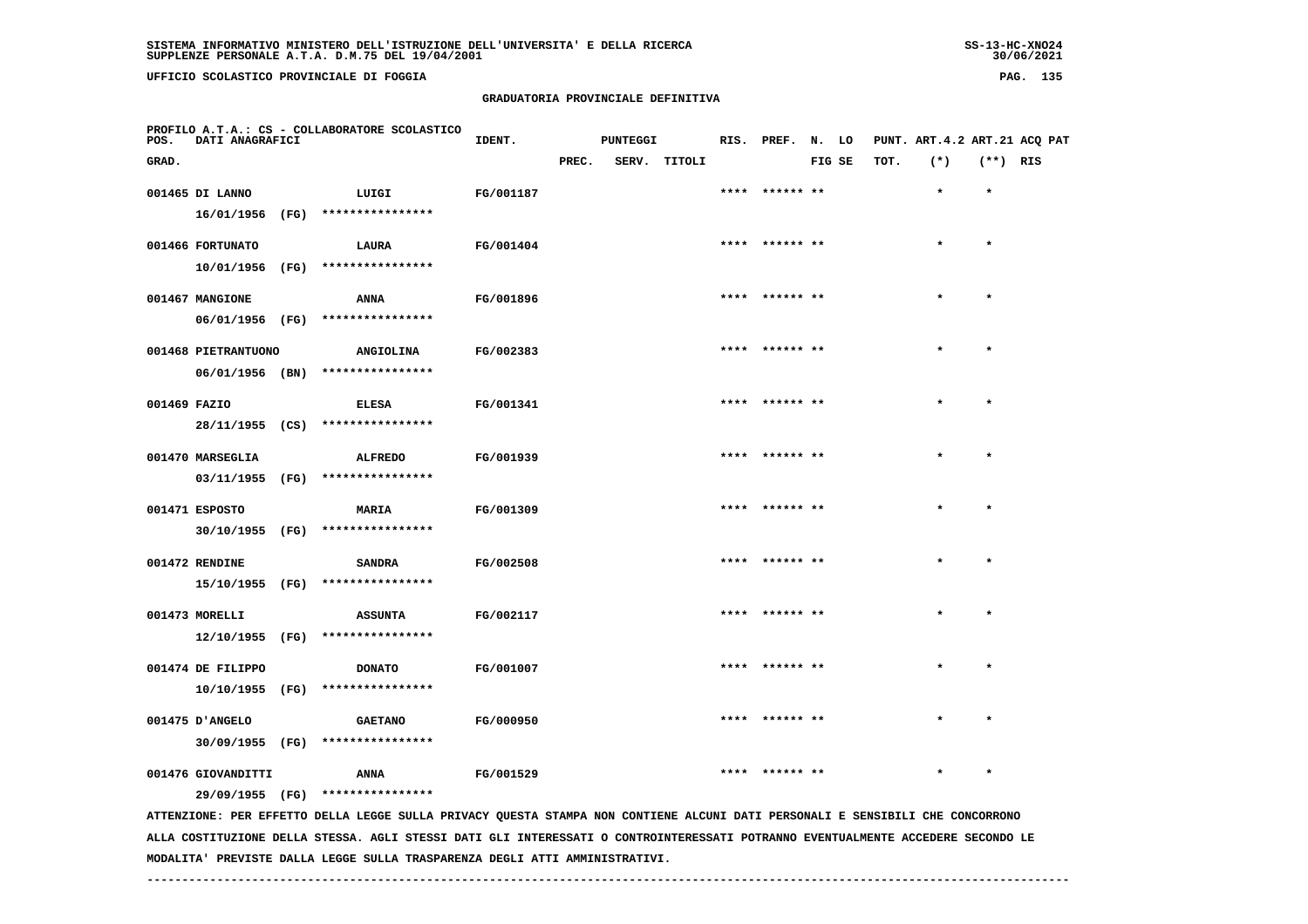**UFFICIO SCOLASTICO PROVINCIALE DI FOGGIA PAG. 136**

 **PROFILO A.T.A.: CS - COLLABORATORE SCOLASTICO**

# **GRADUATORIA PROVINCIALE DEFINITIVA**

**IDENT.** PUNTEGGI RIS. PREF. N. LO PUNT. ART.4.2 ART.21 ACQ PAT

| GRAD.        |                     |                                                                                                                                 |           | PREC. | SERV. | TITOLI |      |                 | FIG SE | TOT. | $(*)$ | $(**)$ RIS |  |
|--------------|---------------------|---------------------------------------------------------------------------------------------------------------------------------|-----------|-------|-------|--------|------|-----------------|--------|------|-------|------------|--|
|              | 001477 LARINESE     | <b>MARIA ASSUNTA</b>                                                                                                            | FG/001712 |       |       |        |      |                 |        |      |       |            |  |
|              |                     | 20/09/1955 (FG) ****************                                                                                                |           |       |       |        |      |                 |        |      |       |            |  |
|              | 001478 BORNEO       | <b>NICOLINA</b>                                                                                                                 | FG/000449 |       |       |        |      | ****** **       |        |      |       | $\star$    |  |
|              | $11/09/1955$ (AV)   | ****************                                                                                                                |           |       |       |        |      |                 |        |      |       |            |  |
|              | 001479 SPALLONE     | <b>GIUSEPPE</b>                                                                                                                 | FG/002835 |       |       |        |      | ****  ****** ** |        |      |       | $\bullet$  |  |
|              | 27/08/1955 (CB)     | ****************                                                                                                                |           |       |       |        |      |                 |        |      |       |            |  |
|              | 001480 TROTTA       | LIBERA MARIA                                                                                                                    | FG/003020 |       |       |        | **** | ****** **       |        |      |       | $\bullet$  |  |
|              | 27/08/1955 (FG)     | ****************                                                                                                                |           |       |       |        |      |                 |        |      |       |            |  |
|              | 001481 SIMONE       | <b>ANTONIO</b>                                                                                                                  | FG/002805 |       |       |        |      | **** ****** **  |        |      |       | $\star$    |  |
|              |                     | 31/07/1955 (FG) ****************                                                                                                |           |       |       |        |      |                 |        |      |       |            |  |
|              | 001482 TRISCIUOGLIO | ADDOLORATA                                                                                                                      | FG/003004 |       |       |        |      |                 |        |      |       | $\star$    |  |
|              |                     | 19/07/1955 (FG) ****************                                                                                                |           |       |       |        |      |                 |        |      |       |            |  |
|              | 001483 SQUADRILLI   | SILVANA GIUSEPPI FG/002846                                                                                                      |           |       |       |        |      | **** ****** **  |        |      |       | $\star$    |  |
|              |                     | 10/07/1955 (FG) ****************                                                                                                |           |       |       |        |      |                 |        |      |       |            |  |
|              | 001484 CATENAZZO    | CARMELA                                                                                                                         | FG/000661 |       |       |        |      | ****** **       |        |      |       |            |  |
|              |                     | 21/06/1955 (FG) ****************                                                                                                |           |       |       |        |      |                 |        |      |       |            |  |
|              | 001485 MANGIACOTTI  | <b>NICOLETTA</b>                                                                                                                | FG/001892 |       |       |        |      | ****** **       |        |      |       |            |  |
|              | 19/06/1955 (FG)     | ****************                                                                                                                |           |       |       |        |      |                 |        |      |       |            |  |
|              | 001486 PACIELLO     | <b>CARMELA</b>                                                                                                                  | FG/002215 |       |       |        |      | ****** **       |        |      |       |            |  |
|              | 16/05/1955 (FG)     | ****************                                                                                                                |           |       |       |        |      |                 |        |      |       |            |  |
| 001487 TOSTI |                     | PAOLO                                                                                                                           | FG/002970 |       |       |        |      |                 |        |      |       |            |  |
|              | 09/05/1955 (FG)     | ****************                                                                                                                |           |       |       |        |      |                 |        |      |       |            |  |
| 001488 PILLA |                     | CARLO                                                                                                                           | FG/002389 |       |       |        |      |                 |        |      |       |            |  |
|              |                     | 23/03/1955 (FG) ****************                                                                                                |           |       |       |        |      |                 |        |      |       |            |  |
|              |                     | ATTENZIONE: PER EFFETTO DELLA LEGGE SULLA PRIVACY QUESTA STAMPA NON CONTIENE ALCUNI DATI PERSONALI E SENSIBILI CHE CONCORRONO   |           |       |       |        |      |                 |        |      |       |            |  |
|              |                     | ALLA COSTITUZIONE DELLA STESSA. AGLI STESSI DATI GLI INTERESSATI O CONTROINTERESSATI POTRANNO EVENTUALMENTE ACCEDERE SECONDO LE |           |       |       |        |      |                 |        |      |       |            |  |

 **MODALITA' PREVISTE DALLA LEGGE SULLA TRASPARENZA DEGLI ATTI AMMINISTRATIVI.**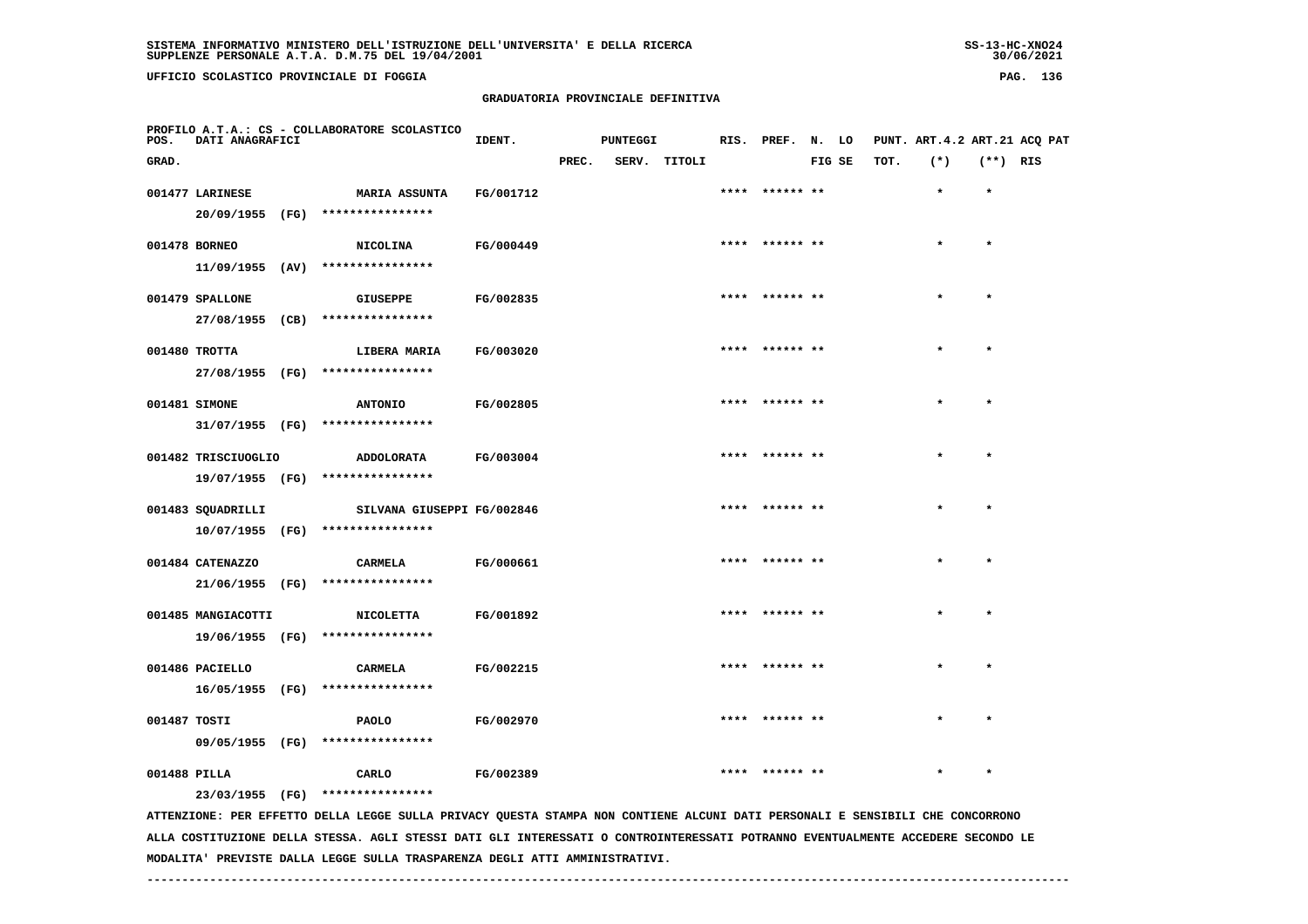**UFFICIO SCOLASTICO PROVINCIALE DI FOGGIA PAG. 137**

 **PROFILO A.T.A.: CS - COLLABORATORE SCOLASTICO**

# **GRADUATORIA PROVINCIALE DEFINITIVA**

| POS.         | <b>DATI ANAGRAFICI</b> |                                                                                                                               | IDENT.    |       | <b>PUNTEGGI</b> |              | RIS. PREF. N. LO |        |      | PUNT. ART.4.2 ART.21 ACQ PAT |            |  |
|--------------|------------------------|-------------------------------------------------------------------------------------------------------------------------------|-----------|-------|-----------------|--------------|------------------|--------|------|------------------------------|------------|--|
| GRAD.        |                        |                                                                                                                               |           | PREC. |                 | SERV. TITOLI |                  | FIG SE | TOT. | $(*)$                        | $(**)$ RIS |  |
|              | 001489 PETITTI         | <b>GIOVANNA</b>                                                                                                               | FG/002357 |       |                 |              | **** ****** **   |        |      | $\star$                      | $\star$    |  |
|              |                        | 20/03/1955 (FG) ****************                                                                                              |           |       |                 |              |                  |        |      |                              |            |  |
|              | 001490 D'AMORE         | FRANCESCO LEONAR FG/000941                                                                                                    |           |       |                 |              | **** ****** **   |        |      | $\star$                      | $\star$    |  |
|              |                        | 06/03/1955 (FG) *****************                                                                                             |           |       |                 |              |                  |        |      |                              |            |  |
|              | 001491 CAPUTO          | MICHELE                                                                                                                       | FG/000601 |       |                 |              | **** ****** **   |        |      | $\star$                      | $\star$    |  |
|              |                        | 28/02/1955 (FG) ****************                                                                                              |           |       |                 |              |                  |        |      |                              |            |  |
|              | 001492 GERVASIO        | GIOVANNI                                                                                                                      | FG/001493 |       |                 |              | **** ****** **   |        |      | $\star$                      | $\star$    |  |
|              |                        | 31/01/1955 (FG) ****************                                                                                              |           |       |                 |              |                  |        |      |                              |            |  |
|              | 001493 OCCHIELLO       | <b>ERNESTO</b>                                                                                                                | FG/002208 |       |                 |              | **** ****** **   |        |      | $\star$                      | $\star$    |  |
|              |                        | 15/01/1955 (FG) ****************                                                                                              |           |       |                 |              |                  |        |      |                              |            |  |
|              | 001494 BARCHETTA       | RICCARDO                                                                                                                      | FG/000355 |       |                 |              | **** ****** **   |        |      | $\star$                      | $\star$    |  |
|              |                        | $01/01/1955$ (BA) ****************                                                                                            |           |       |                 |              |                  |        |      |                              |            |  |
| 001495 RUSSO |                        | <b>NUNZIATA</b>                                                                                                               | FG/002623 |       |                 |              | **** ****** **   |        |      | $\star$                      | $\star$    |  |
|              |                        | $11/12/1954$ (FG) ****************                                                                                            |           |       |                 |              |                  |        |      |                              |            |  |
|              | 001496 MUCCILLO        | MICHELE                                                                                                                       | FG/002143 |       |                 |              | ****  ****** **  |        |      |                              |            |  |
|              |                        | 19/11/1954 (FG) ****************                                                                                              |           |       |                 |              |                  |        |      |                              |            |  |
|              | 001497 MAZZILLI        | MARIALUISA                                                                                                                    | FG/002013 |       |                 |              | **** ****** **   |        |      |                              |            |  |
|              |                        | 06/11/1954 (FG) ****************                                                                                              |           |       |                 |              |                  |        |      |                              |            |  |
|              | 001498 SCARPIELLO      | GIUSEPPE                                                                                                                      | FG/002738 |       |                 |              | **** ****** **   |        |      |                              |            |  |
|              |                        | $31/10/1954$ (FG) ****************                                                                                            |           |       |                 |              |                  |        |      |                              |            |  |
| 001499 GUIDA |                        | <b>SALVATORE</b>                                                                                                              | FG/001600 |       |                 |              |                  |        |      |                              |            |  |
|              |                        | 28/10/1954 (FG) ****************                                                                                              |           |       |                 |              |                  |        |      |                              |            |  |
|              | 001500 ESPOSTO         | <b>GIUSEPPINA</b>                                                                                                             | FG/001307 |       |                 |              | **** ****** **   |        |      |                              | $\star$    |  |
|              |                        | 16/10/1954 (FG) ****************                                                                                              |           |       |                 |              |                  |        |      |                              |            |  |
|              |                        | ATTENZIONE: PER EFFETTO DELLA LEGGE SULLA PRIVACY QUESTA STAMPA NON CONTIENE ALCUNI DATI PERSONALI E SENSIBILI CHE CONCORRONO |           |       |                 |              |                  |        |      |                              |            |  |

 **ALLA COSTITUZIONE DELLA STESSA. AGLI STESSI DATI GLI INTERESSATI O CONTROINTERESSATI POTRANNO EVENTUALMENTE ACCEDERE SECONDO LE MODALITA' PREVISTE DALLA LEGGE SULLA TRASPARENZA DEGLI ATTI AMMINISTRATIVI.**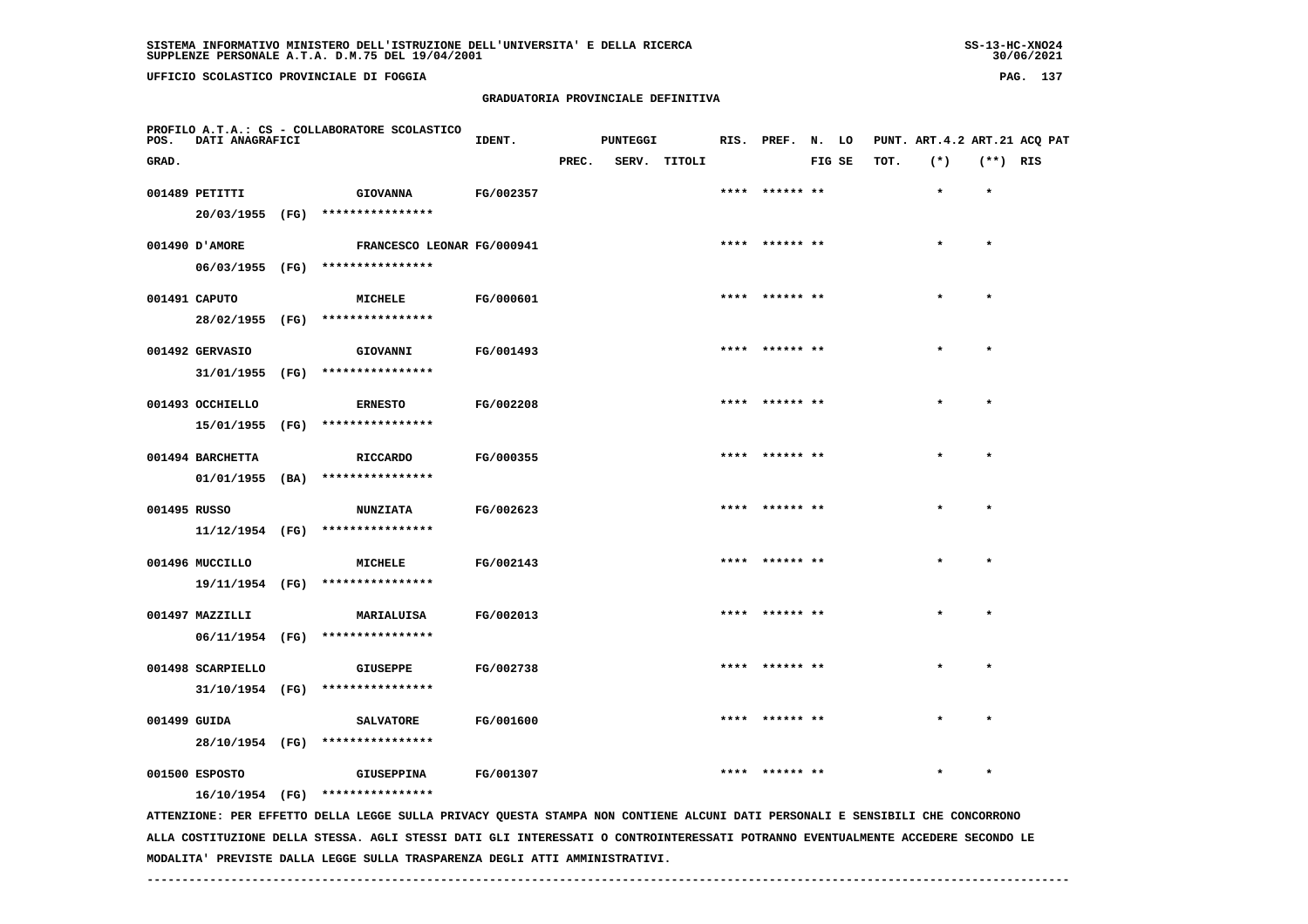**UFFICIO SCOLASTICO PROVINCIALE DI FOGGIA PAG. 138**

#### **GRADUATORIA PROVINCIALE DEFINITIVA**

| POS.         | DATI ANAGRAFICI    |      | PROFILO A.T.A.: CS - COLLABORATORE SCOLASTICO                                                                                   | IDENT.    |       | PUNTEGGI |        |                |        |      | RIS. PREF. N. LO PUNT. ART.4.2 ART.21 ACQ PAT |            |  |
|--------------|--------------------|------|---------------------------------------------------------------------------------------------------------------------------------|-----------|-------|----------|--------|----------------|--------|------|-----------------------------------------------|------------|--|
| GRAD.        |                    |      |                                                                                                                                 |           | PREC. | SERV.    | TITOLI |                | FIG SE | TOT. | $(*)$                                         | $(**)$ RIS |  |
|              | 001501 CHIRIZZI    |      | PIERINO                                                                                                                         | FG/000700 |       |          |        | **** ****** ** |        |      | $\star$                                       | $\star$    |  |
|              | 03/10/1954         | (LE) | ****************                                                                                                                |           |       |          |        |                |        |      |                                               |            |  |
| 001502 GITTO |                    |      | CLEMENTINA PIA                                                                                                                  | FG/001531 |       |          |        | **** ****** ** |        |      | $\star$                                       | $\star$    |  |
|              | 20/09/1954         | (FG) | ****************                                                                                                                |           |       |          |        |                |        |      |                                               |            |  |
|              | 001503 PAGLIALONGA |      | CELESTE MARIA                                                                                                                   | FG/002224 |       |          |        | **** ****** ** |        |      | $\star$                                       | $\star$    |  |
|              | 18/09/1954         | (FG) | ****************                                                                                                                |           |       |          |        |                |        |      |                                               |            |  |
|              |                    |      | ATTENZIONE: PER EFFETTO DELLA LEGGE SULLA PRIVACY QUESTA STAMPA NON CONTIENE ALCUNI DATI PERSONALI E SENSIBILI CHE CONCORRONO   |           |       |          |        |                |        |      |                                               |            |  |
|              |                    |      | ALLA COSTITUZIONE DELLA STESSA. AGLI STESSI DATI GLI INTERESSATI O CONTROINTERESSATI POTRANNO EVENTUALMENTE ACCEDERE SECONDO LE |           |       |          |        |                |        |      |                                               |            |  |
|              |                    |      | MODALITA' PREVISTE DALLA LEGGE SULLA TRASPARENZA DEGLI ATTI AMMINISTRATIVI.                                                     |           |       |          |        |                |        |      |                                               |            |  |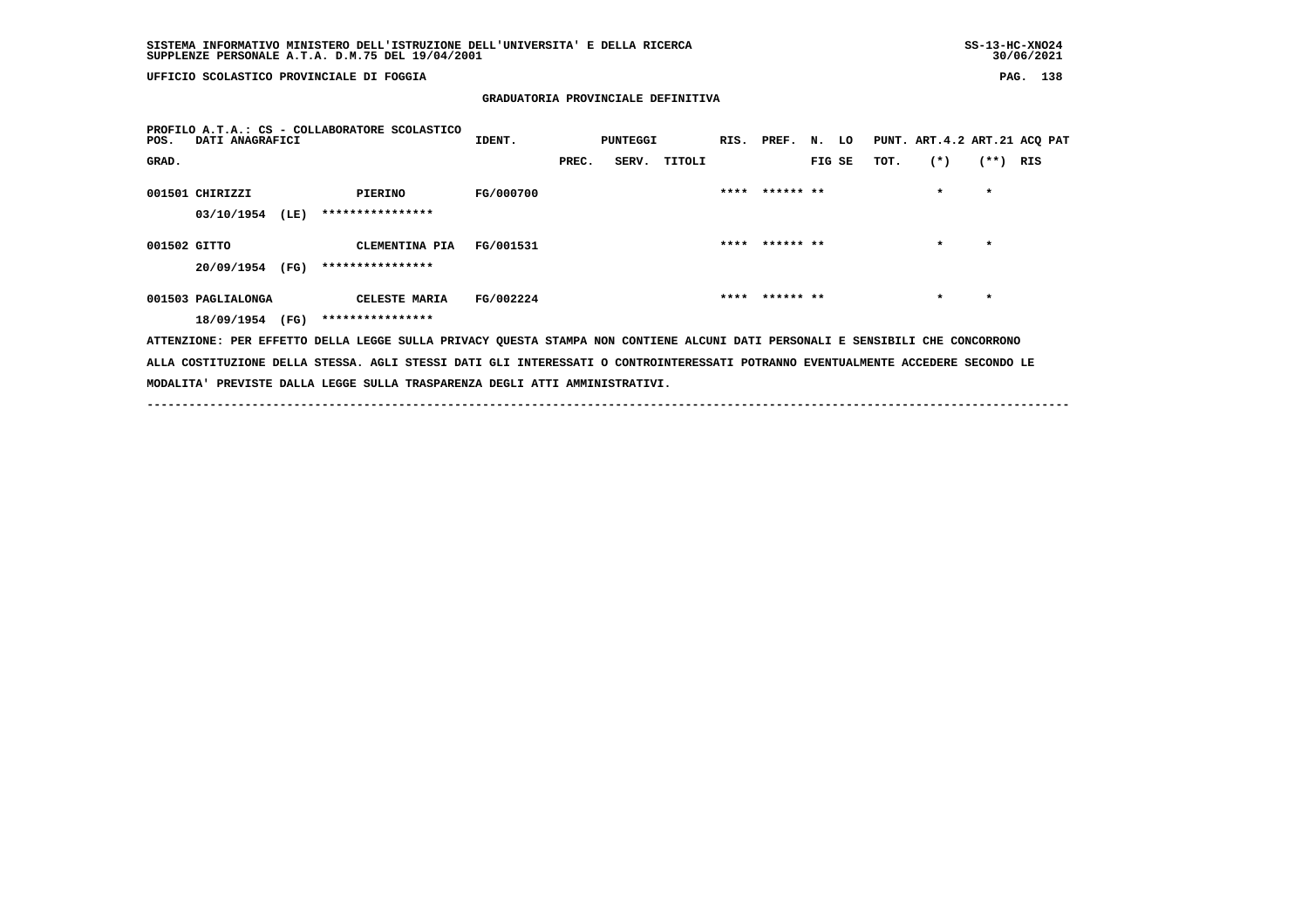| SUPPLENZE PERSONALE A.T.A. D.M.75 DEL 19/04/2001              |                                    |       |          |        |            |       |        |      |                              |            | 30/06/2021 |     |
|---------------------------------------------------------------|------------------------------------|-------|----------|--------|------------|-------|--------|------|------------------------------|------------|------------|-----|
| UFFICIO SCOLASTICO PROVINCIALE DI FOGGIA                      |                                    |       |          |        |            |       |        |      |                              | PAG.       |            | 139 |
|                                                               | GRADUATORIA PROVINCIALE DEFINITIVA |       |          |        |            |       |        |      |                              |            |            |     |
| PROFILO A.T.A.: GA - GUARDAROBIERE<br>DATI ANAGRAFICI<br>POS. | IDENT.                             |       | PUNTEGGI |        | RIS. PREF. | N. LO |        |      | PUNT. ART.4.2 ART.21 ACQ PAT |            |            |     |
| GRAD.                                                         |                                    | PREC. | SERV.    | TITOLI |            |       | FIG SE | TOT. | $(*)$                        | $(**)$ RIS |            |     |
|                                                               | NON CI SONO ASPIRANTI DA STAMPARE  |       |          |        |            |       |        |      |                              |            |            |     |

 **SISTEMA INFORMATIVO MINISTERO DELL'ISTRUZIONE DELL'UNIVERSITA' E DELLA RICERCA SS-13-HC-XNO24**

 **ATTENZIONE: PER EFFETTO DELLA LEGGE SULLA PRIVACY QUESTA STAMPA NON CONTIENE ALCUNI DATI PERSONALI E SENSIBILI CHE CONCORRONO**

 **ALLA COSTITUZIONE DELLA STESSA. AGLI STESSI DATI GLI INTERESSATI O CONTROINTERESSATI POTRANNO EVENTUALMENTE ACCEDERE SECONDO LE**

 **MODALITA' PREVISTE DALLA LEGGE SULLA TRASPARENZA DEGLI ATTI AMMINISTRATIVI.**